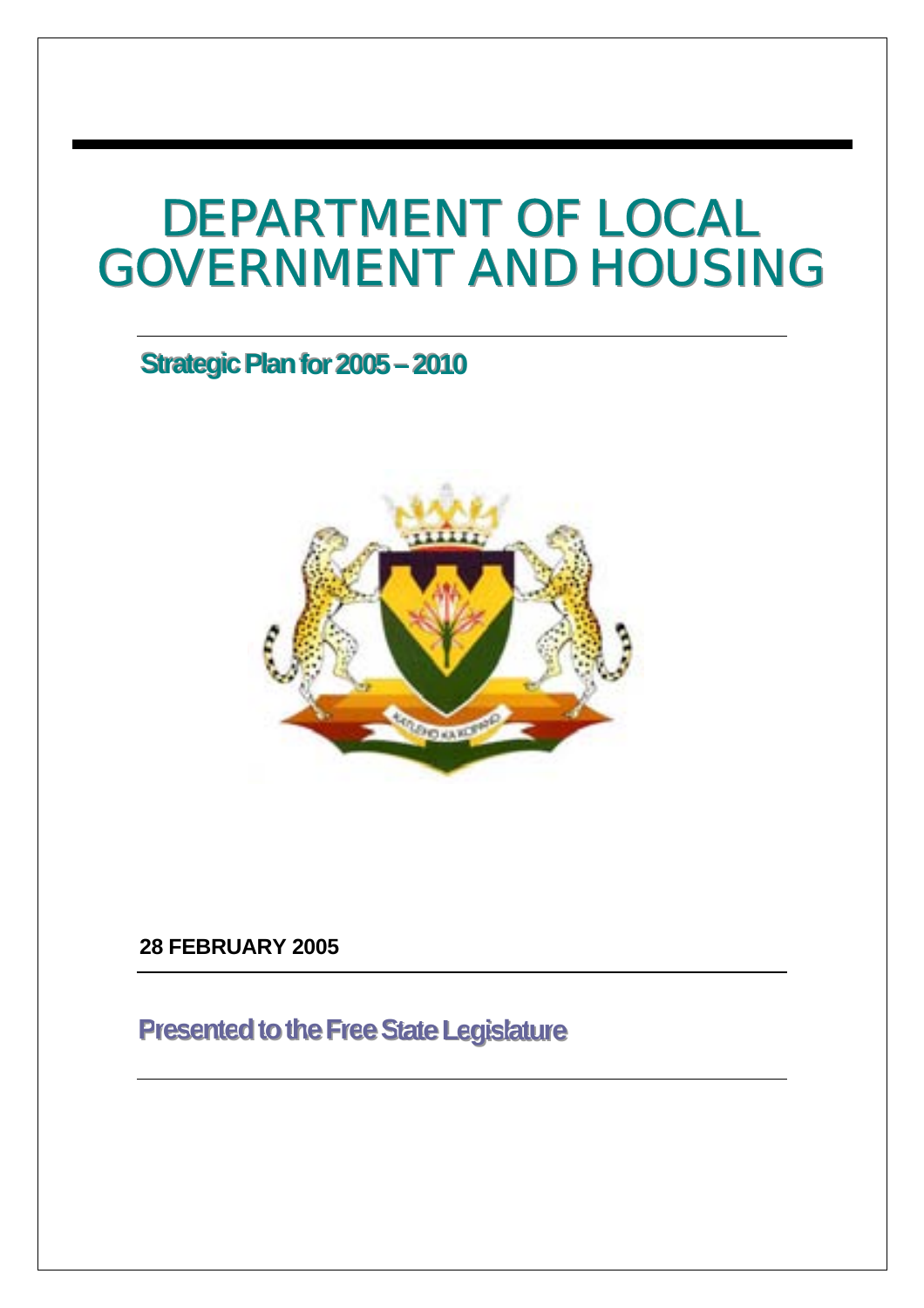#### **C O N T E N T S**

**PART A: STRATEGIC OVERVIEW:** 

| POLICY STATEMENT WITH VISION, MISSION AND CORE VALUES | 17  |
|-------------------------------------------------------|-----|
| <b>LEGISLATIVE AND OTHER MANDATES</b>                 | 18  |
| SUMMARY OF SERVICE DELIVERY ENVIRONMENT AND           |     |
| <b>CHALLENGES</b>                                     | 24  |
| SUMMARY OF ORGNAZATIONAL ENVIRONMENT AND              |     |
| <b>CHALLENGES</b>                                     | 26. |
| <b>BROAD POLICIES, PRIORITIES AND STRATEGIC GOALS</b> | 27  |
| <b>INFORMATION SYSTEMS TO MONITOR PROGRESS</b>        | 28  |
| <b>DESCRIPTION OF STRATEGIC PLANNING PROCESS</b>      | 29  |

| PART B: PROGRAMME AND SUB-PROGRAMME PLANS:        |     |  |  |
|---------------------------------------------------|-----|--|--|
| 2005/2010 STRATEGIC PLAN                          | 31  |  |  |
| 2005/2008 PERFORMANCE PLAN                        | 42  |  |  |
| 2005/2006 BUSINESS PLAN:                          |     |  |  |
| <b>PROGRAMME 1: ADMINISTRATION</b>                | 89  |  |  |
| <b>PROGRAMME 2: HOUSING</b>                       | 133 |  |  |
| <b>PROGRAMME 3: LOCAL GOVERNMENT</b>              | 146 |  |  |
| <b>PROGRAMME 4: LAND DEVELOPMENT AND PLANNING</b> | 153 |  |  |
| <b>PROGRAMME 5: TRADITIONAL AFFAIRS</b>           | 171 |  |  |

*2005/2010 Strategic Plan Department of Local Government and Housing* 

*28 FEBRUARY 2005* 

*7 7 <i>7 7 7 7 7 7 7 7 7 7 7 7 7 7 7 7 7 7 7 7 7 7 7 7 7 7 7 7 7 7 7 7 7 7 7*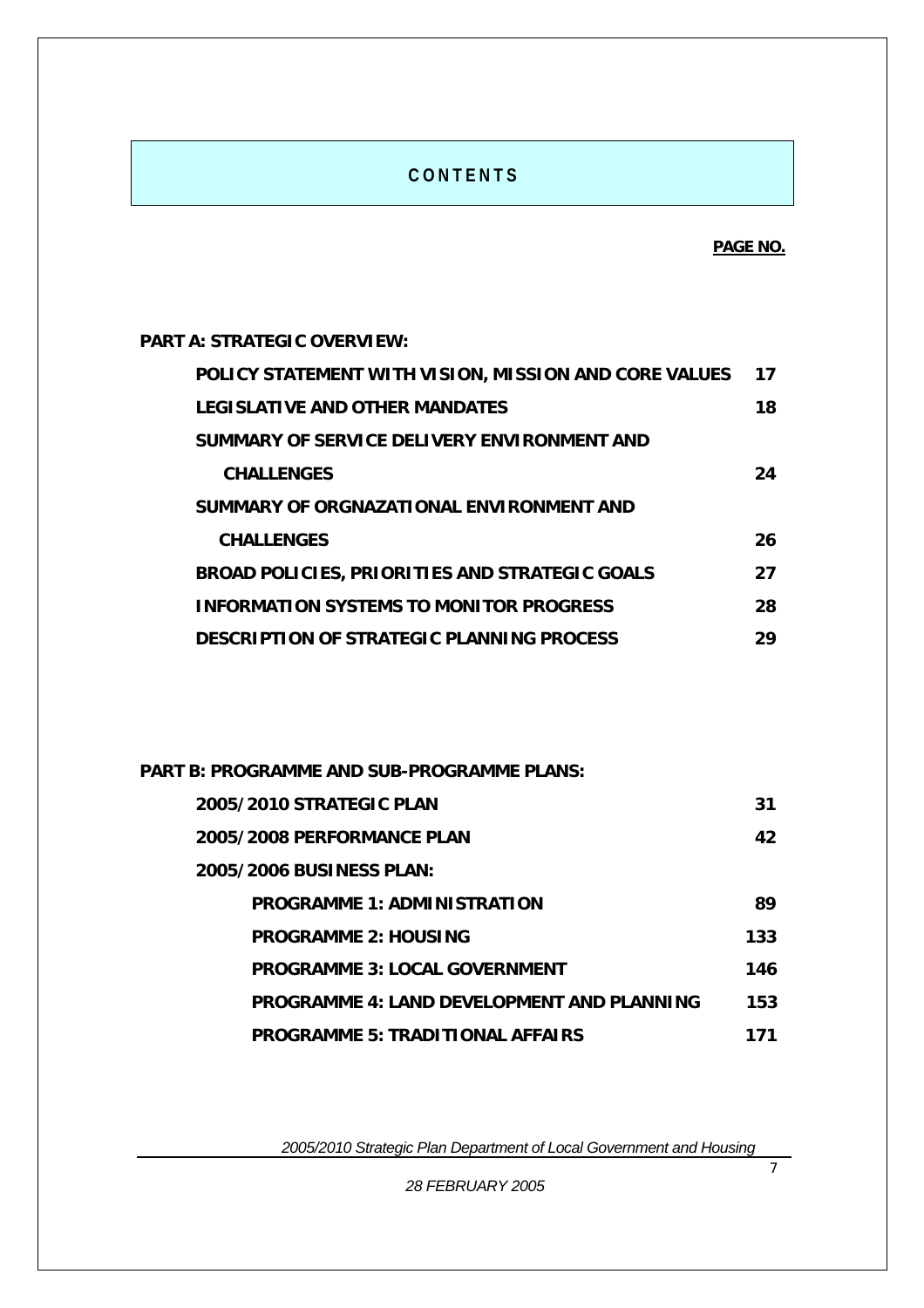**PART C: BACKGROUND INFORMATION:** 

| ORGANIZATIONAL DESIGN AS ON 1 APRIL 2005         | 180 |
|--------------------------------------------------|-----|
| DELEGATONS AND PERFORMANCE AGREEMENTS            | 181 |
| <b>IT SYSTEMS</b>                                | 181 |
| PERFORMANCE MANAGEMENT SYSTEM AND PERFORMANCE    |     |
| AGREEMENTS FOR SENIOR MANAGEMENT                 | 182 |
| <b>CAPITAL INVESTMENT, MAINTENANCE AND ASSET</b> |     |
| <b>MANAGEMENT PLAN</b>                           | 183 |
| <b>FINANCIAL MANAGEMENT</b>                      | 184 |
| <b>AUDIT OUFRIES</b>                             | 186 |



*2005/2010 Strategic Plan Department of Local Government and Housing*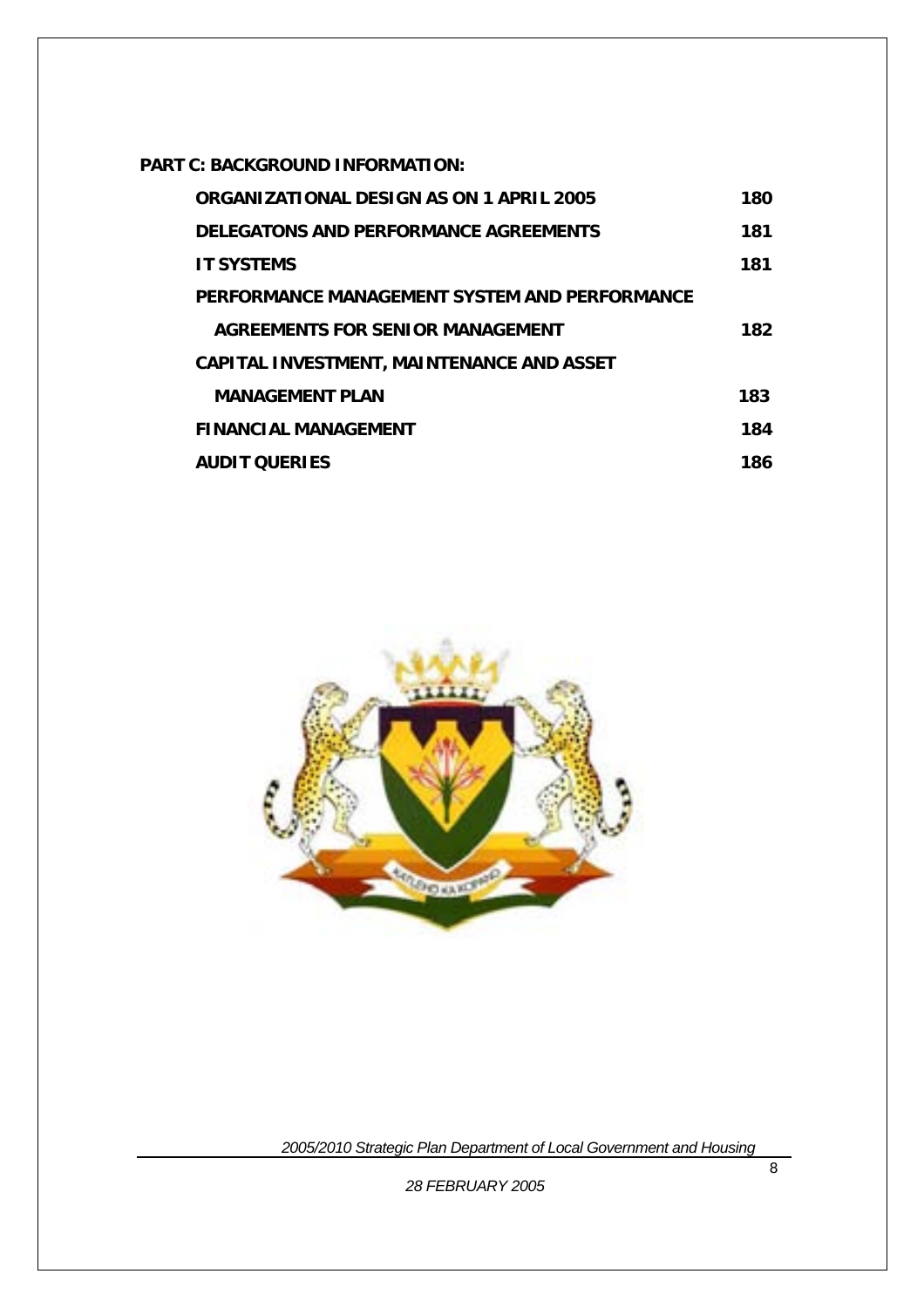#### **STATEMENT OF POLICY AND COMMITMENT BY THE EXECUTING AUTHORITY**

The mandate of the Department of Local Government and Housing is to ensure provision of infrastructure, shelter and basic services for the people of the Free State. In addition, the Department has a constitutional mandate (particularly section 155(6) b) that places responsibility on the part of provincial government to devise measures that promote the development of and enhancement of local government capacity to perform their functions and manage their own affairs.

Consistent with constitutional responsibility of supporting the municipalities in discharging their responsibilities, the Department is duty-bound to devise measures (that include support interventions, resources), to ensure that municipalities have the capacity to meet the aforementioned challenges.

Housing delivery services are primarily to facilitate construction of housing units, planning and surveying, as well as management of housing assets including maintenance. Responses to housing queries and conflict resolutions are also part of housing services rendered by the department. The department is responsible for the management, promotion and monitoring of:

> Social Housing Rental Housing Housing capacity building Legal advice related to housing delivery Housing asset

Managing the technical aspects of all Housing Programmes regarding the quality, quantity and detail specifications of houses as well as project management.

Planning research is internally undertaken regarding housing, spatial planning, land development and land management in support of policy formulation and also to assist and capacitate municipalities for their own planning. Regional planning and development in terms of Schedule 5 of the Constitution and as described in the Land Use Management Bill: Chapter 3, where spatial development planning by district or a particular area larger than a local municipal area should be undertaken for the more effective utilization of resources.

Physical infrastructure installation, a labour intensive programme meant for the creation of employment, is one of the core services provided by the department. This service also includes provision of social amenities.

 *2005/2010 Strategic Plan Department of Local Government and Housing*  The department has to ensure that all legal and administrative processes are followed to ensure a safe, salubrious, economic and environment friendly development. Applications for land development and land use changes to the Township Board for consideration are managed. Ensuring the upgrading of land tenure rights in the Free State, conducting investigations lodging deeds of

**1992 1993 1994 1995 1995 1995 1995 1995 1995**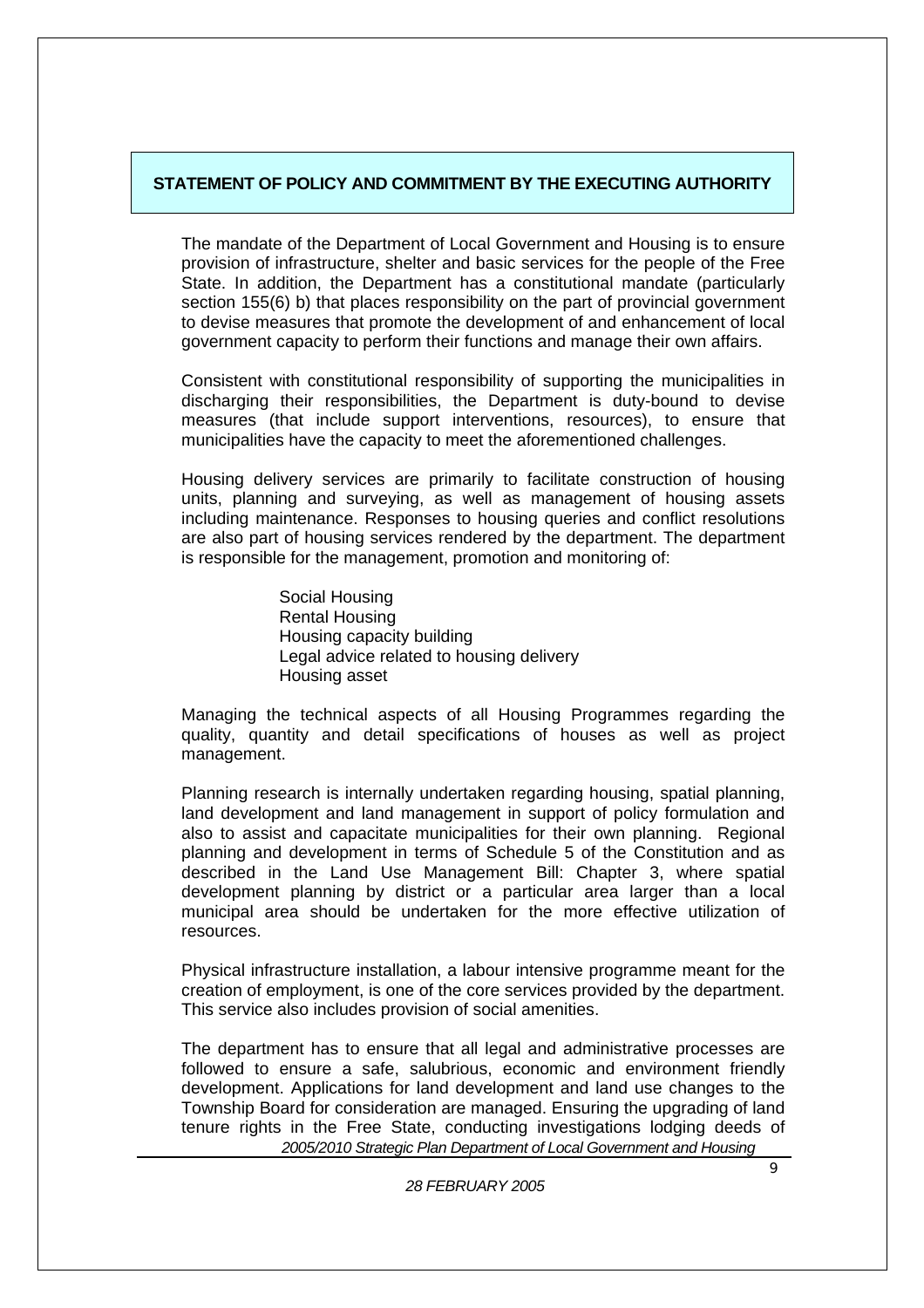transfer in terms of the Conversion of Certain Rights into Leasehold or Ownership Act, 1988 (Act 81/1998) are also a prominent function to the department.

#### REVIEW OF THE CURRENT FINANCIAL YEAR

#### The main activities for the current financial year revolve around and focus on:

- \* Continuously ensuring compliance by Developers and Support Organisations with the housing contracts with the view of accelerating housing delivery while maintaining requisite standards of quality both in respect of workmanship and material.
- \* Strategic interventions in human settlement delivery and building institutional capacity and systems.
- \* Integration and consolidation of human settlement development plan.
- \* Strengthening asset management capacity.
- \* Partnership agreements with stakeholders like the Development Bank of Southern Africa (DBSA) on accessing funds for capacity building.
- \* Requests by Municipalities to be capacitated by the Department on particular matters or issues.
- \* Incessant requests from tenants for repairs to the housing assets.
- \* The Housing Consumers Protection Measures Act of 1998. This Act requires all Housing Implementers (developers) to be registered with the National Housing Building Regulation Council (NHBRC) for cover against any unforeseen structural defects on housing projects.
- \* Implementation of the beneficiary contribution policy (R2479). This policy requires that beneficiaries who fall within the category of between R0 – R1500 should contribute to a maximum of R2479.00 towards the construction of their houses.
- During the year under review, the finalisation and promulgation of the Social Housing Act as well as the finalisation of the forensic audit of and the transfer of the housing assets were not met. The MEC's Advisory Panel of Experts and the Rental Housing Tribunal are about to be fully operational after the recent appointment of their members.
- \* One of the new policy priorities was to ensure that municipalities have systems in place and are capacitated to manage their finances and have effective revenue collection system / strategies in place.
- The Municipal Support Programme (MSP) that is geared towards enhancing the treasury capacity of municipalities and supporting those encountering financial and / or administrative difficulties. The directorate assisted municipalities in:

*2005/2010 Strategic Plan Department of Local Government and Housing*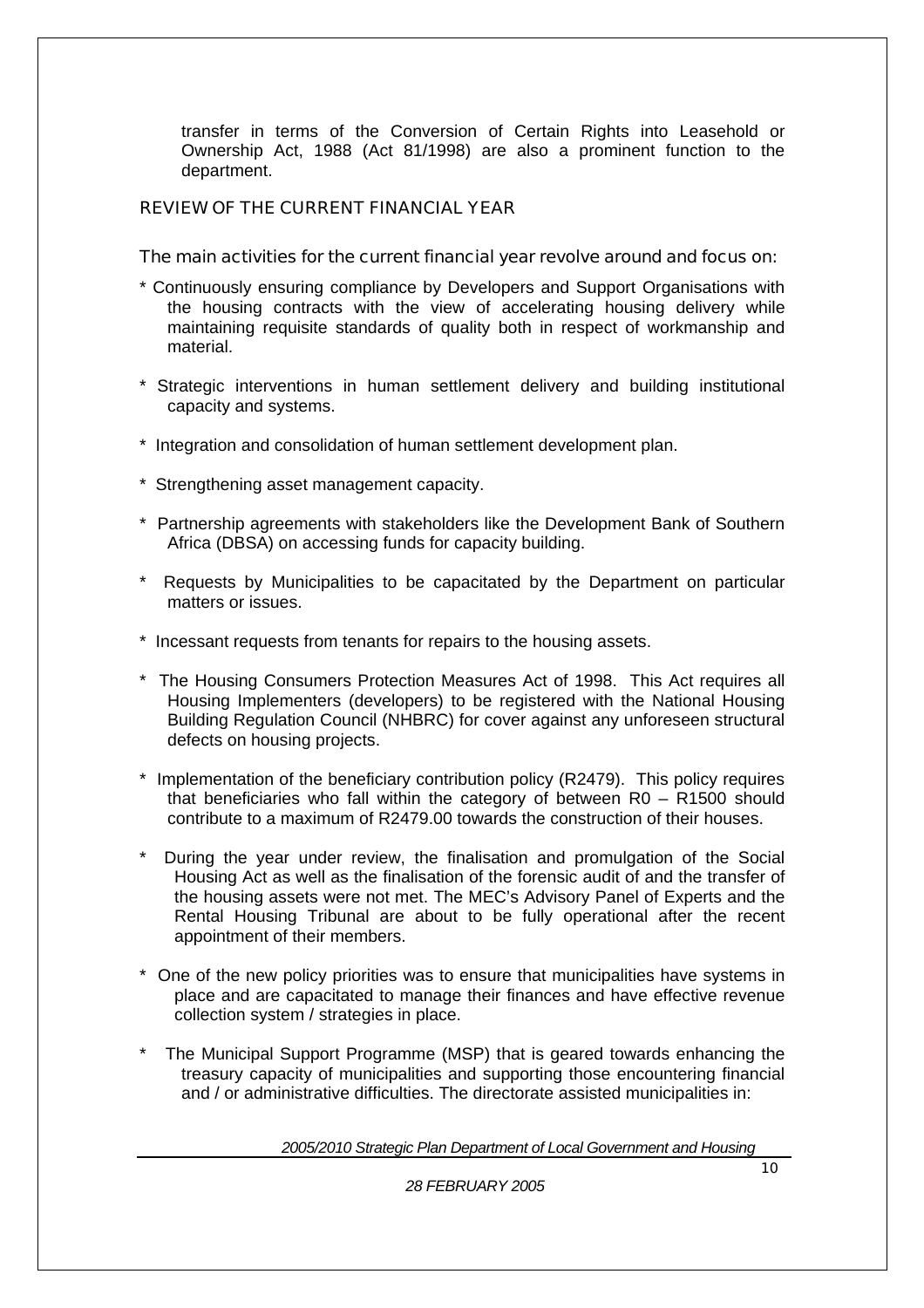- Developing/approving cash funded operational budget and a capital budget supportive of the integrated development plan;
- \* Ensuring financial reporting processes take place accurately and timely;
- \* Approval and implementation of consolidated credit control and indigent support policies;
- \* Compilation of annual financial statements; and
- Approval of debt restructuring plans by creditors and implemented by municipalities.

Research on additional work on the Rationalisation of Provincial Legislation Bill has been completed and cross-checking of research information is currently underway. In collaboration with Treasury, the Department have successfully co-convened five provincial district wide workshops for municipal Officials and Councillors on the recently enacted Municipal Finance Management Act.

The Department have successfully co-ordinated preparatory processes (recruitment of learners) that are critical for the commencement of the Community Development Workers Learnership Programme.

The Disaster Management Act (No. 57 of 2002) was promulgated in December 2002. The purpose of the Act is to provide for an integrated and co-ordinated disaster management policy, establishment of national, provincial and municipal disaster management centres, establishment of volunteer structures and matters incidental thereto.

It was expected that the new Land Use Management Bill would have been promulgated during the 2003/2004 financial year, however this did not happen and ±617 land development applications were still evaluated in terms of present legislation. An amount of R 1,5 million for spatial development frameworks has to be paid out as transfer payments to all 25 municipalities. Reviewed IDP's are presently assessed and payment will be finalised in the 2004/2005 financial year. The promotion of local economic development on municipal level continued through funds that were made available by Department of Provincial and Local Government directly to municipalities.

Allocations for infrastructure development were directly made to District Municipalities as well as to Matjhabeng, Maluti A Phofung and Mangaung Municipalities. The Capacity Building and Management Fee Grant will still be appropriated within the Department of Local Government and Housing to ensure that capacity is built in the various District Municipalities. The Department will monitor the Programme.

#### OUTLOOK FOR THE COMING FINANCIAL YEAR

The effective implementation of housing Policy and strategy and the building of capacity remains one of the key programmes in the Department. The robust

*2005/2010 Strategic Plan Department of Local Government and Housing*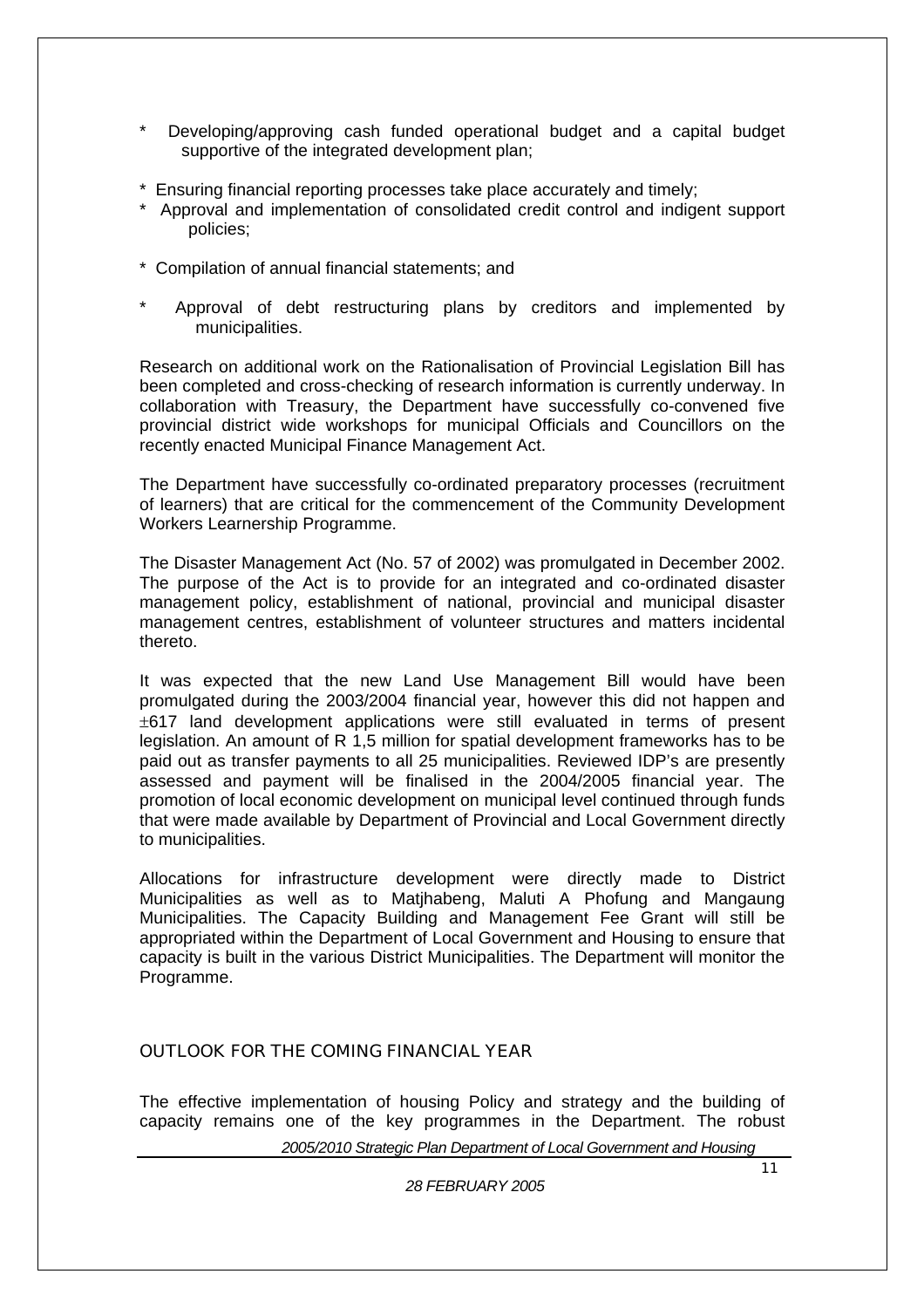enforcement of the National Home Builders Registration Council Warranty will ensure quality-housing end products. Human Settlements Re-development seeks to improve the quality of the urban environment and redress the legacy of dysfunctional urban areas. The finalisation of the Land Use Management Bill will further expedite, enhance integrated development planning, as well as the promulgation of Communal Land Rights Acts.

The recently drafted, approved and circulated policy on Social Housing and Medium Density will have to be promoted and implemented vigorously. The Rental Housing Tribunal and Rental Housing Offices have to be fully operational in the province, once members have been appointed by the MEC and municipalities respectively.

The capacity of municipalities on housing matters will be enhanced through project consolidation. The housing assets will be transferred to municipalities while a small number thereof will be sold to the incumbent tenants. The contract administration function of the component will have to be strengthened for it to meet the challenge of fair, equitable, transparent and delivery-driven contract management and monitoring. The MEC's Advisory Panel of Expert Advisers will play a pivotal role on housing development in general, particularly advising the MEC on the allocation of housing projects and related matters.

In spite of the success achieved in housing delivery, constraints such as the inadequate or late supply of building materials, under performing contractors and limited bridging finance for previously disadvantaged developers or contractors were experienced. These are considered as challenges to be addressed in the ensuing reporting period.

Significant progress will be made to address infrastructure backlogs and enhance access to basic services. The introduction of the Municipal Infrastructure Grant (MIG) will go a long way in resolving the problems of inequality in grant distributions targeting the poor. This programme will enable the department to develop an integrated monitoring and evaluation system, to monitor progress in the eradication of the infrastructure backlog, infrastructure maintenance and measure the socioeconomic impact.

Preparations for the implementation and roll out of the Provincial Disaster Management plan in compliance with the Act are at an advanced stage, despite some teething problems encountered. New and robust measures are lined up to fast track the implementation of the Act, while the necessary support and capacity building programmes will be provided at an unprecedented speed. The inclusion of the Disaster Management Plans as integral part of the Municipal Integrated Development Plans (IDP's) has become more critical.

The departmental strategy also seeks to accelerate the implementation of all matters pertinent to traditional leadership as enshrined in the Traditional Leadership and Governance Framework Act of 2003. The participation of the traditional leadership institution will further enhance and deepen our democracy. To this end intensive capacity building programmes will be rolled out in the province.

Despite severe budget cuts imposed in the 2005/2006 financial year and constraints thereof, the Department will strive towards building a stable institutional and

*2005/2010 Strategic Plan Department of Local Government and Housing*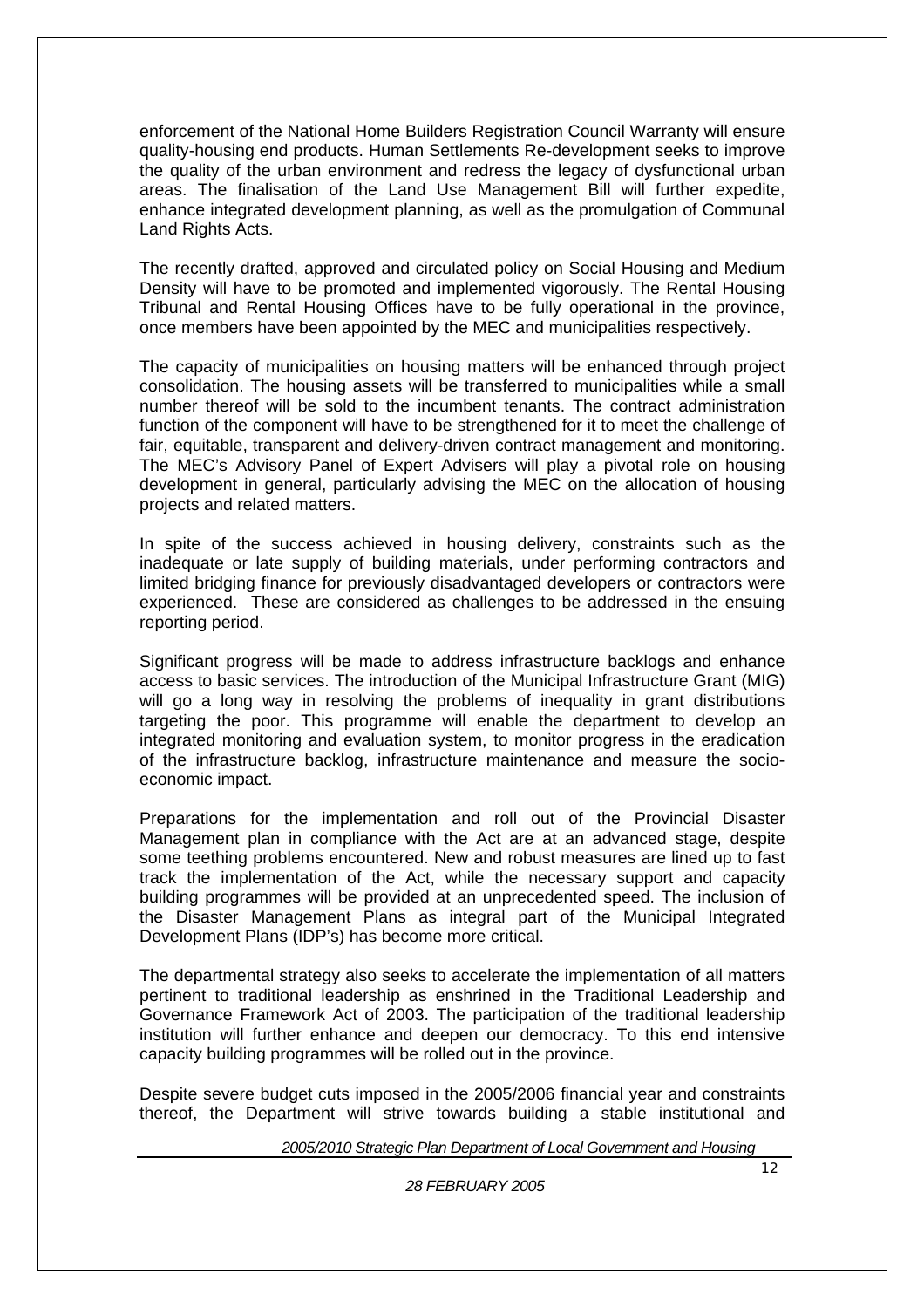administrative system in local government through providing support to 12 selected municipalities with Project Consolidate and the remaining municipalities with DBSA funded Municipal Capacity building programme.

Most of the activities performed during the 2004/2005 financial year will continue in the new financial year. All municipalities should have had reviewed integrated development plans in place by April 2004 but due to lack of capacity the assessment process began in December 2004. The next phases of reviewed IDP have started and 16 municipalities have completed the review process.

Emphases will again be placed during this financial year on spatial development frameworks. Municipalities will have to be assisted and capacitated in the compilation of comprehensive future plans to promote land development planning, which must be in line with the principles proposed in the Land Use Management Act.

The new Land Use Management Bill has yet to be promulgated and this legislation will have a huge effect on the Directorate Land Use Management. Certain measures have been taken to ameliorate possible effects of this legislation. It is anticipated that the Directorate will have a major role to play in assisting and training local municipalities and this has already been addressed in budget projections.

Similarly, the promulgation of the Communal Land Rights Act will have an influence on the operations of the Directorate. It is anticipated that the Department will have a role to play in so far as the vesting of the affected land parcels as well as conducting training in respect of the Act.

I would like to express my gratitude to the Free State Legislature, the Premier, the Free State Executive Council and all other stakeholders of the Department for the support always shown towards this Department. The Department is committed toward improving housing delivery as well as local governance in the Free State Province.

MEC: LOCAL GOVERNMENT AND **HOUSING** 

*2005/2010 Strategic Plan Department of Local Government and Housing* 

13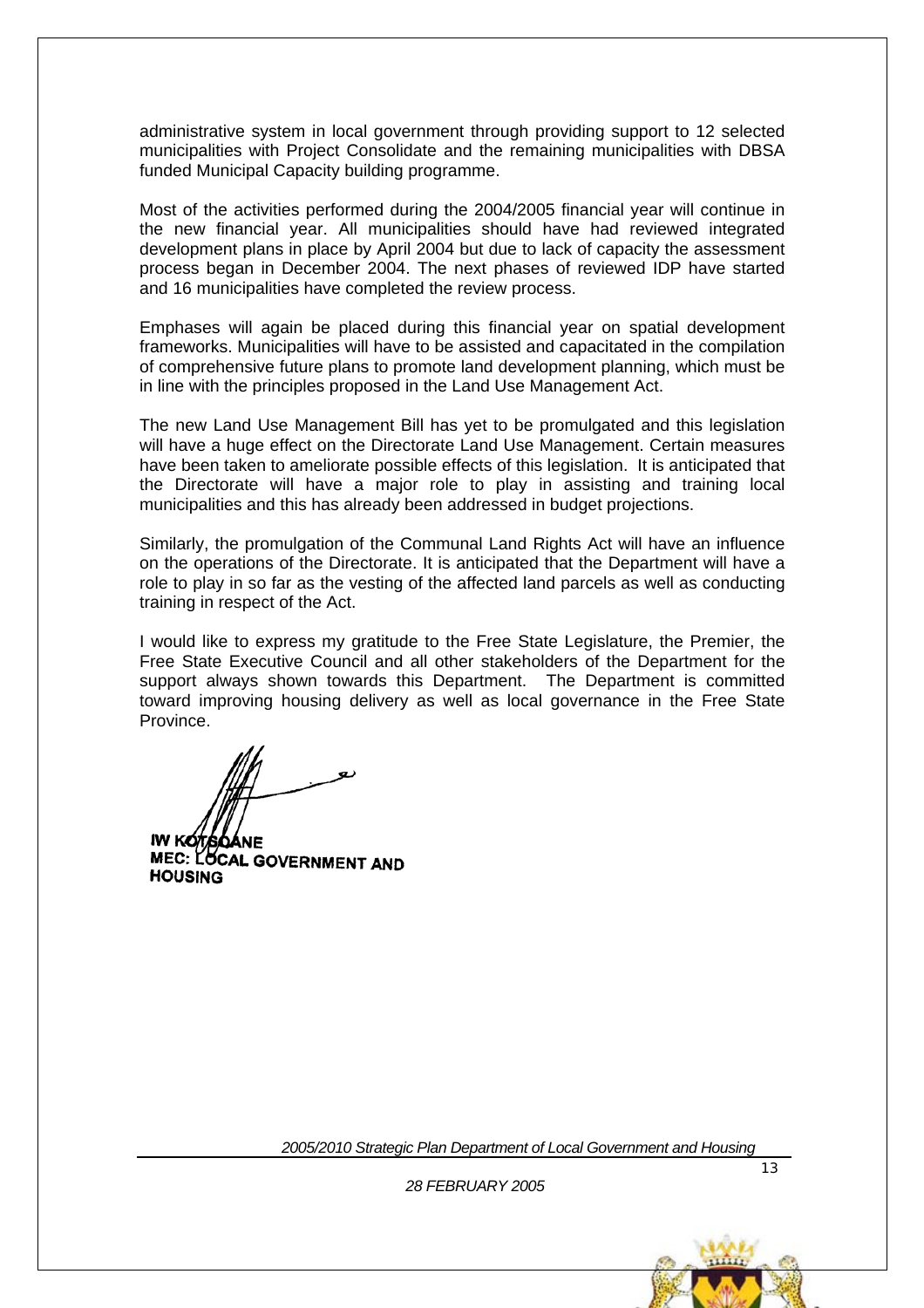#### **OVERVIEW BY THE HEAD OF DEPARTMENT**

This Strategic Plan responds to *where we are* in relation to *where we would lie to be* as a government department and critically, *how we plan to get there*. Mandated by Section 26 of the Constitution and guided by the Housing Act of 1997, the Department has to facilitate the housing process in the Free State Province. Also mandated by the Constitution, particularly Section 155(6)(b) that places the responsibility on the part of provincial government to promote the development of local government capacity to perform their functions and manage their affairs, the Department will implement this strategy towards achieving the strategic goals as well as the overall responsibility of service delivery.

Our situational analysis points out that the Department has in the past year experienced several challenges that impacted on its performance. Among these were community unrests due to perceived inadequate or poor service delivery as well as slow housing delivery and poor quality houses.

Internal challenges are being addressed through the different programmes aimed at the improvement of morale with the ultimate goal being the creation of a positive and conducive working environment. The various programmes also aim at nurturing a collective employee focus, creating of a sense of ownership of the business of the Department and supporting the strategic objectives and departmental vision. A redefinition of the public service as well as new methods of operation will be pursued towards creating a positive departmental culture in support of quality and accelerated service delivery.

The Department's vision i.e. *Developmental local governance and integrated human settlements in the Free State* will be pursued through the following strategic goals:

- The Department of Local Government and municipalities in the Free State Province are supported towards service excellence.
- Sustainable human settlements are planned, established and maintained in the Free State Province.
- Accountable and sustainable local governance and traditional affairs are promoted in the Free State Province.

In order to achieve the housing delivery goal as well as the nation-wide quest to eradicate informal settlements, a provincial multi-year housing delivery plan will be compiled and implemented in accordance with the Presidential call. This will include capacity building of stakeholders such as municipalities and contractors. Internal systems will also be improved to ensure efficiency. A housing consumer awareness programme is already being implemented towards accelerating housing delivery in the Free State.

Housing delivery will be implemented within the broader context of ensuring viable communities within sustainable human settlements. The focus will not only be on housing but on the provision of social and economic amenities as well as redressing historical spatial distortions. Eradication of informal settlements and the creation of rental stock also form an integral part of the Comprehensive Housing Plan for the creation of sustainable human settlements. In order to bolster housing capacity within the Department, additional funding will be made available for the recruitment of appropriate skills that will contribute towards the achievement of the goals of the Comprehensive Housing Plan.

*2005/2010 Strategic Plan Department of Local Government and Housing*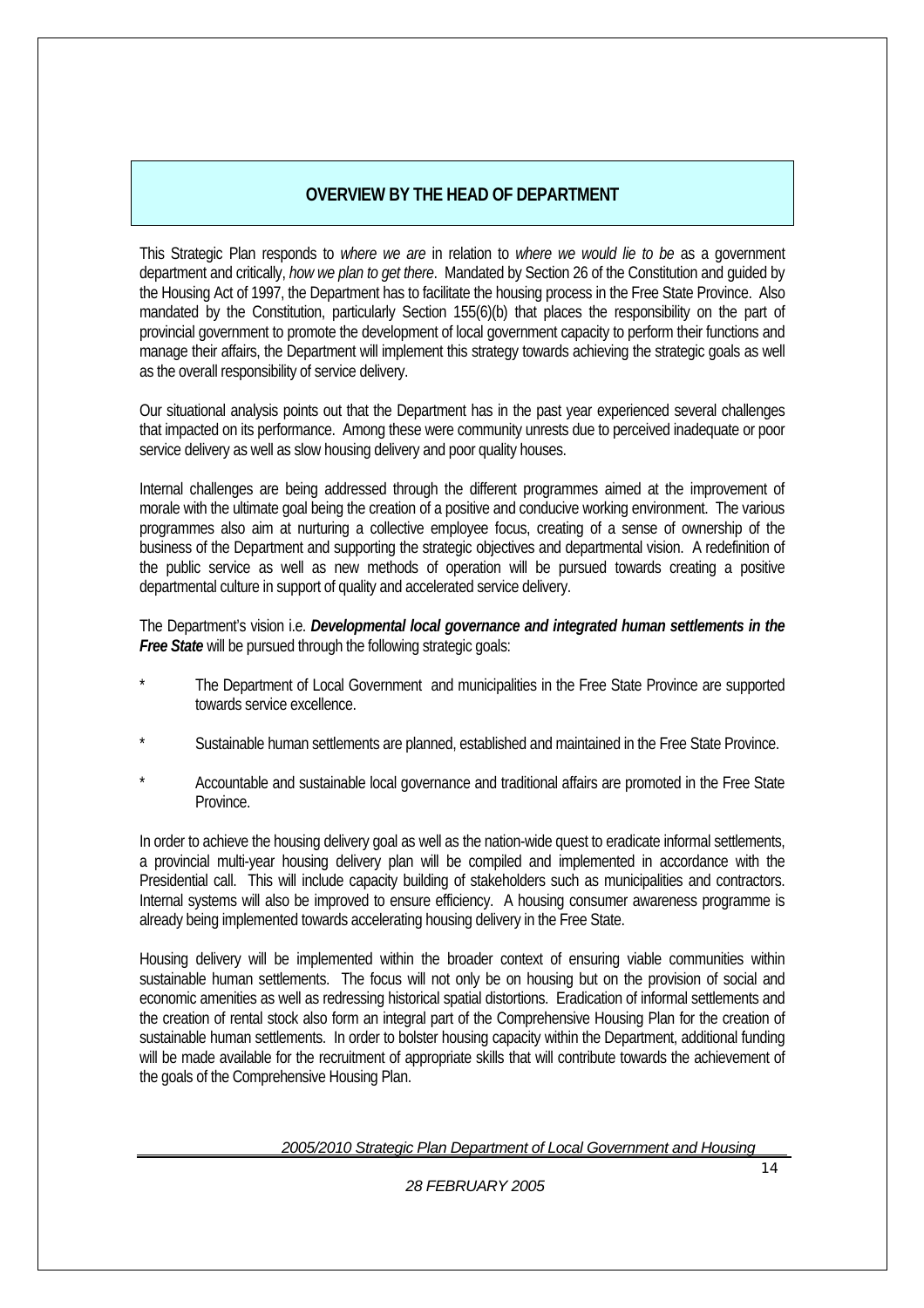The recently circulated draft policy on Social Housing and Medium Density Housing will be promoted and implemented vigorously once finalized. The Rental Housing Tribunal and Rental Housing Information Offices will be fully operational in the province upon the appointment of members by the Executing Authority and municipalities respectively. The housing assets will be transferred to municipalities while a small number thereof will be sold to the incumbent tenants. In addition, the capacity of municipalities on housing matters will be enhanced immensely as the Project Consolidate Programme requires the Department to assist municipalities pro-actively.

The housing contract administration function of the Department will have to be strengthened in order to meet the challenge of a fair, transparent and delivery-driven contract management and monitoring system. The MEC's Advisory Panel of Expert Advisors will place a pivotal role on housing development in general, particularly advising the MEC on the allocation of housing projects and related matters.

In spite of the successes achieved in housing delivery, constraints such as the inadequate or late supply of building materials, under-performing contractors and limited bridging finances for previously disadvantaged developers or contractors were experienced. These are considered as challenges to be addressed in the period covered by this Strategic Plan.

Significant improvements will be made towards addressing infrastructure backlogs and enhancing access to basic services.

The introduction of the Municipal Infrastructure Grant (MIG) will go a long way in addressing the problems of inequality in infrastructure provision targeting he poor. This programme will enable the Department to develop an integrated monitoring and evaluation system in order to monitor progress in the eradication of the infrastructure backlog, infrastructure maintenance and to measure the socio-economic impact thereof. Both the housing and infrastructure projects will gradually encompass the Extended Public Works Programme framework and performance indicators.

The key objective in local governance is to build municipal capacity towards overall sustainable local governance in the province. This will be supported through building a strong local government sphere with stable and co-operative governance. Financial viability, the promotion of local economic development, deepening democracy through empowering communities to participate in the affairs of local government and stabilising the system of inter-governmental relations will also be focused upon.

Despite the cancellation of the Municipal Capacity Building Grant with effect from the 2005/2006 financial year and the concomitant constraints, the Department will strive towards building a stable institutional and administrative system in local government by:

- Providing support to selected municipalities through Project Consolidate and the Development Bank of Southern Africa (DBSA) funded municipal capacity building programmes.
- Implementing legislation on Intergovernmental Relations (IGR).
- Continuing with and monitoring the effectiveness of partnerships with the South African Local Government Association – Free State (SALGAFS) and the Australia South Africa Local Government Partnership (ASALGP), the University of the Free State (UFS), DBSA.
- Creating fora / networks for information sharing and monitoring the effectiveness of a Knowledge Sharing Forum.
- . Continuously monitoring and reporting on best practices by municipalities .

The Department's strategy also seeks to accelerate the implementation of all matters pertinent to traditional leadership as enshrined in the Traditional Leadership and Governance Framework Act of 2003. The

*2005/2010 Strategic Plan Department of Local Government and Housing*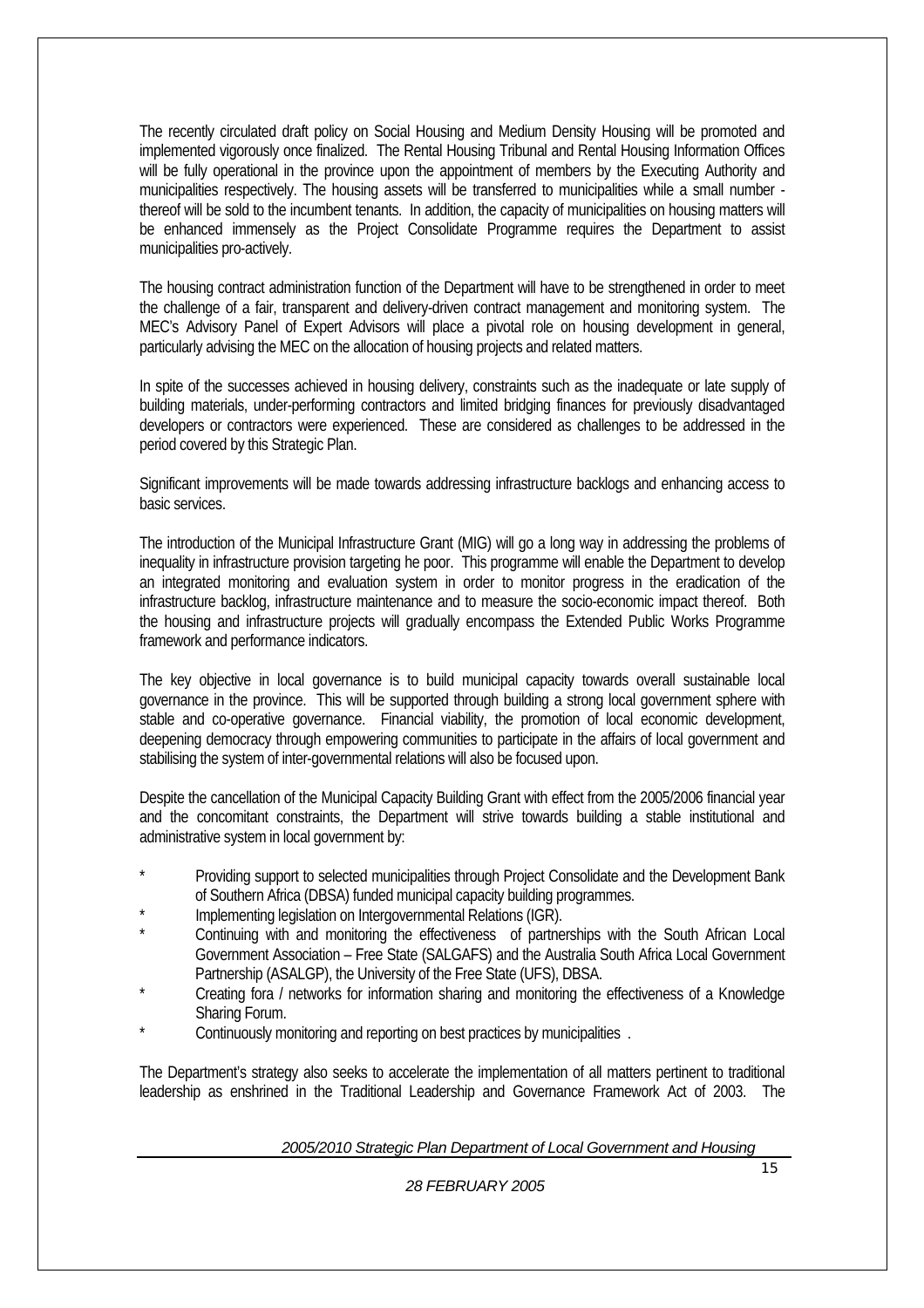promulgation and implementation of provincial legislation on traditional leadership will be expedited to ensure a significant and prominent role of traditional leadership in local governance.

This Department's responsibility in ensuring support of the Institution of Traditional Leadership in the province will be pursued with the overall goal of achieving accountable and sustainable traditional institutions. This will be achieved through capacity building initiatives, acquisition of land rights where required, sound partnerships established with relevant stakeholders towards successful intergovernmental relations, integrated planning and common vision. The participation of the traditional leadership institution will further enhance and deepen our democracy.

Preparations for the compilation, implementation and roll-out of the Provincial Disaster Management Plan in compliance with the Disaster Management Act are at an advanced stage. Various measure are lined up to fast track the implementation of the Act, while the necessary support and capacity building programmes will be provided at an unprecedented speed. The inclusion of Disaster Management Plans as an integral part of Municipal Integrated Development Plans (IDPs) will be ensured and monitored.

A need for municipalities to acquire capacity and institute integrated planning in land development matters has been identified as one of our challenges. It is essential to emphasise that the land development function cannot be fully operational without integrated planning. In ensuring integrated land development and planning, the Department will promote integrated and sustainable land development and ensure the security of land tenure rights. The Department will also ensure that land development and planning is supportive towards the creation of sustainable and integrated human settlements as well as redressing the historical spatial distortions. Through this function, the Department will ensure regional planning and development as well as urban and rural development.

The central tenet of our strategy is underpinned by the need to substantially improve the quality of the lives of our people. This strategy should be used by our stakeholders towards building a people's contract to alleviate poverty and create jobs in the Free State. In essence, during the implementation of government policies in municipalities, our stakeholders should embrace this strategic plan in pursuit of common goals.

May I take this opportunity to thank the Executing Authority responsible for Local Government and Housing, the Portfolio Committee on Local Government and Housing, members of the public and our stakeholders for their interaction with us on issues of governance and administration and for the valuable insight and feedback they gave us towards the development of this Strategic Plan. The Department is looking forward to working in partnership with all of you regarding the implementation of the Project Consolidate Programme, the Community Development Workers Programme, the Municipal Infrastructure Grant Programme and the Integrated Sustainable Rural Development Programme in ensuring accelerated service delivery.

 $S$  C POLEL<sub>Q</sub> ACTING HOD: LOCAL GOVERNMENT & HOUSING



*2005/2010 Strategic Plan Department of Local Government and Housing* 

*28 FEBRUARY 2005* 

16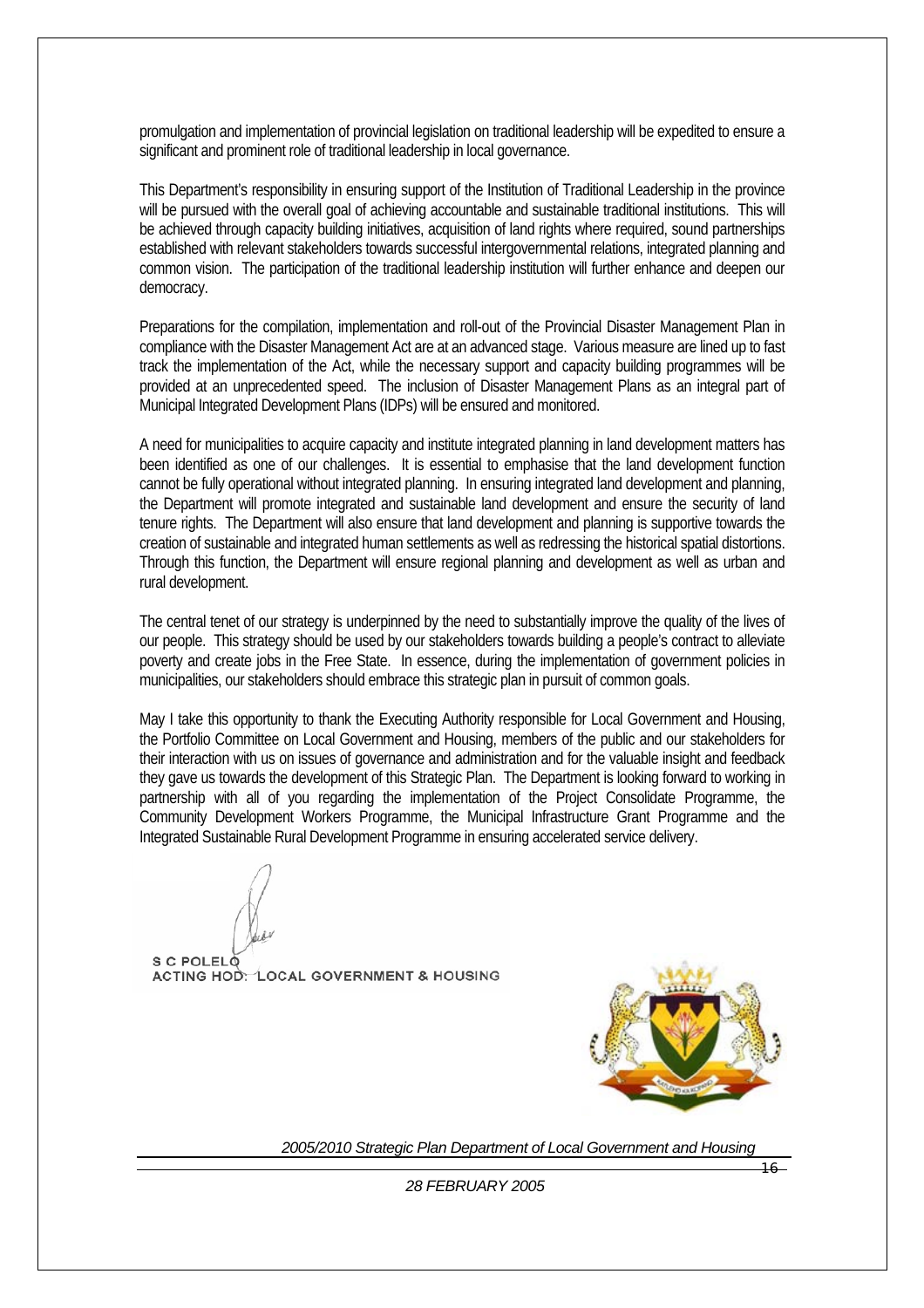# **PART A**

# STRATEGIC OVERVIEW

*2005/2010 Strategic Plan Department of Local Government and Housing*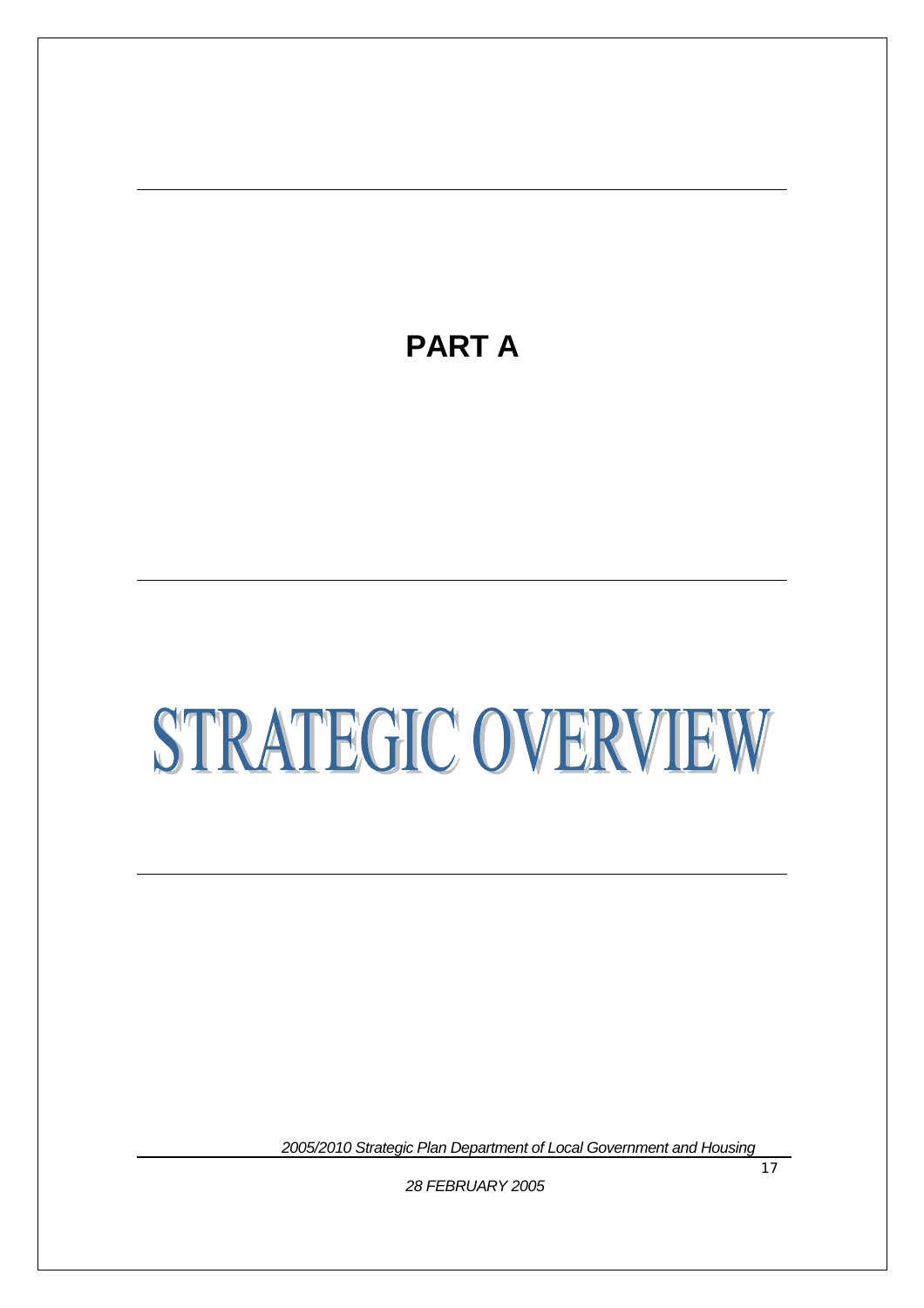#### **POLICY STATEMENT**

The strategic position that has been captured in this document provides the direction and priorities of this Department. The plan is in line with the provisions of the Medium Term Expenditure Framework (MTEF) and the Free State Development Plan (FSDP). The implementation of the Public Finance Management Act (PFMA) is mandatory, however, the introduction thereof will be in phases.

#### **VISION**

#### **DEVELOPMENTAL LOCAL GOVERNANCE AND INTEGRATED HUMAN SETTLEMENTS IN THE FREE STATE**

#### **MISSION**

#### **TO STRENGTHEN AND MONITOR LOCAL GOVERNMENT TOWARDS ACCELERATED, QUALITY SERVICE DELIVERY**

#### **CORE VALUES**

- **1. We will be professional in the way we conduct our business**
- **2. We will be driven by the needs of those we serve**
- **3. We will at all times show compassion and empathy**
- **4. We will be project focussed, results-orientated and pro-active**

*2005/2010 Strategic Plan Department of Local Government and Housing*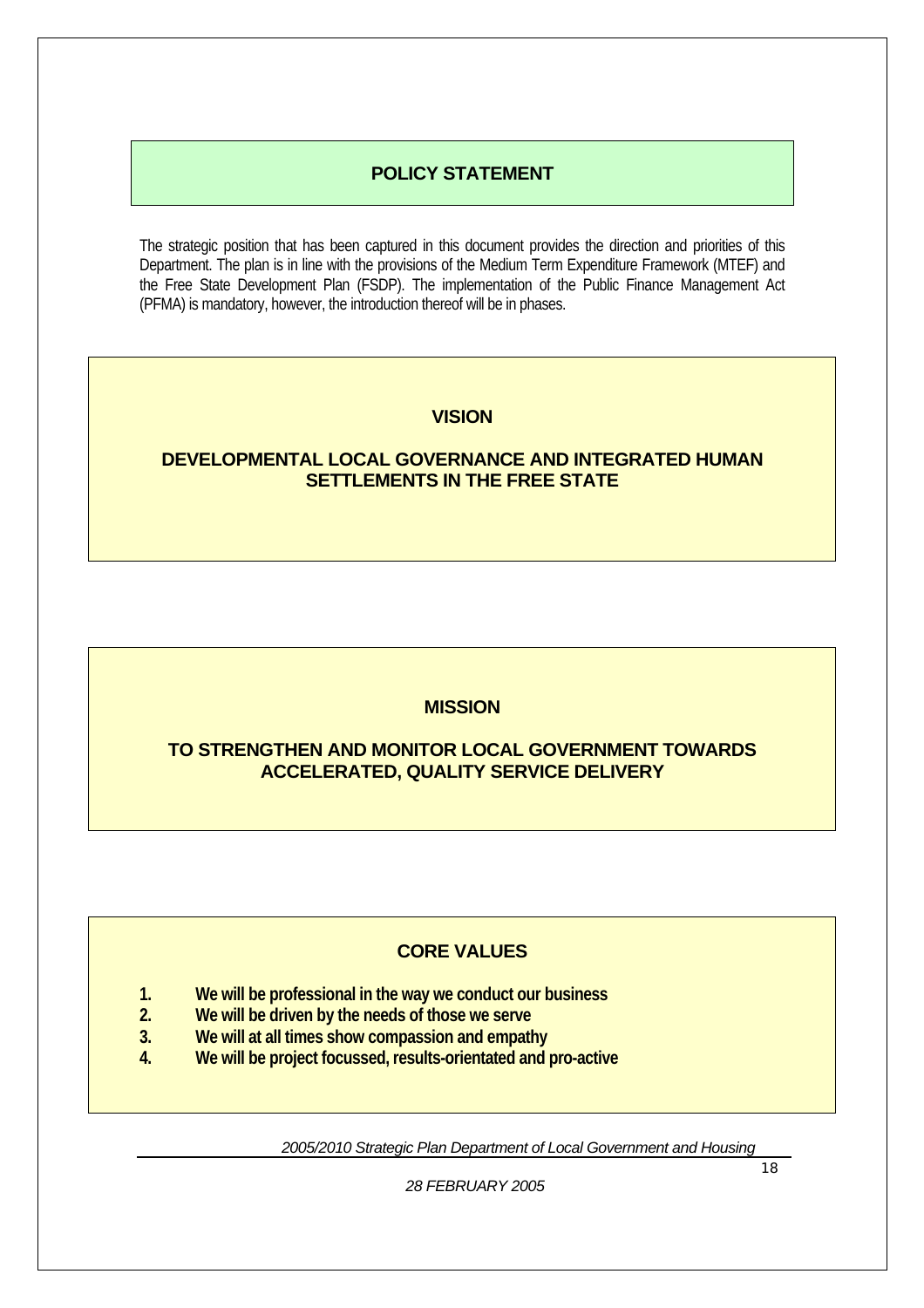# **LEGISLATIVE AND OTHER MANDATES**

#### **The Constitution of the Republic of South Africa 1996**

The Constitution redefined local government as a sphere of government that is distinctive from, yet interdependent and inter-related with provincial and national government. Importantly, the Constitution conferred developmental duties to local government.

#### **Public Finance Management Act No. 1 of 1999 (as amended by the Public Finance Management Amendment Act No. 29 of 1999)**

To regulate financial management in the national and provincial governments; to ensure that all revenue, expenditure, assets and liabilities of those governments are managed efficiently and effectively; to provide for the responsibility of persons entrusted with financial management in those governments; and provide for matters connected therewith

#### **Division of Revenue Act of 2004**

To provide for the equitable division of revenue raised nationally among the national, provincial and local spheres of government for the 2002/2003 financial year; to provide for reporting requirements for allocations pursuant to such divisions; to provide for the withholding and the delaying of payments; to provide for liability for cost incurred in litigation in violation of the principles of co-operative governance and intergovernmental relations; and to provide for matters connected therewith.

#### **Conversion of Certain Rights into Leaseholds or Ownership Act No. 81 of 1988**

This Act provides for the conversion of certain rights of occupation issued to a holder of a site situated in a township whether such township has been formalized or not- established under the now revoked Black Communities Act 4 of 1984, into leasehold or ownership. The Act therefore makes provision for the determination of affected sites or persons; an inquiry into affected sites; grievance (appeal) procedures; and the issuing of leaseholds or transfer of ownership.

#### **Black Communities Development Act No. 4 of 1984**

The Act was repealed save for Chapter 6 and the Regulations thereto. As will appear from the above paragraph, this Act is the principal Act 81 of 1988 and makes provision for the designation of certain areas as development areas and makes provision for township establishment.

*2005/2010 Strategic Plan Department of Local Government and Housing*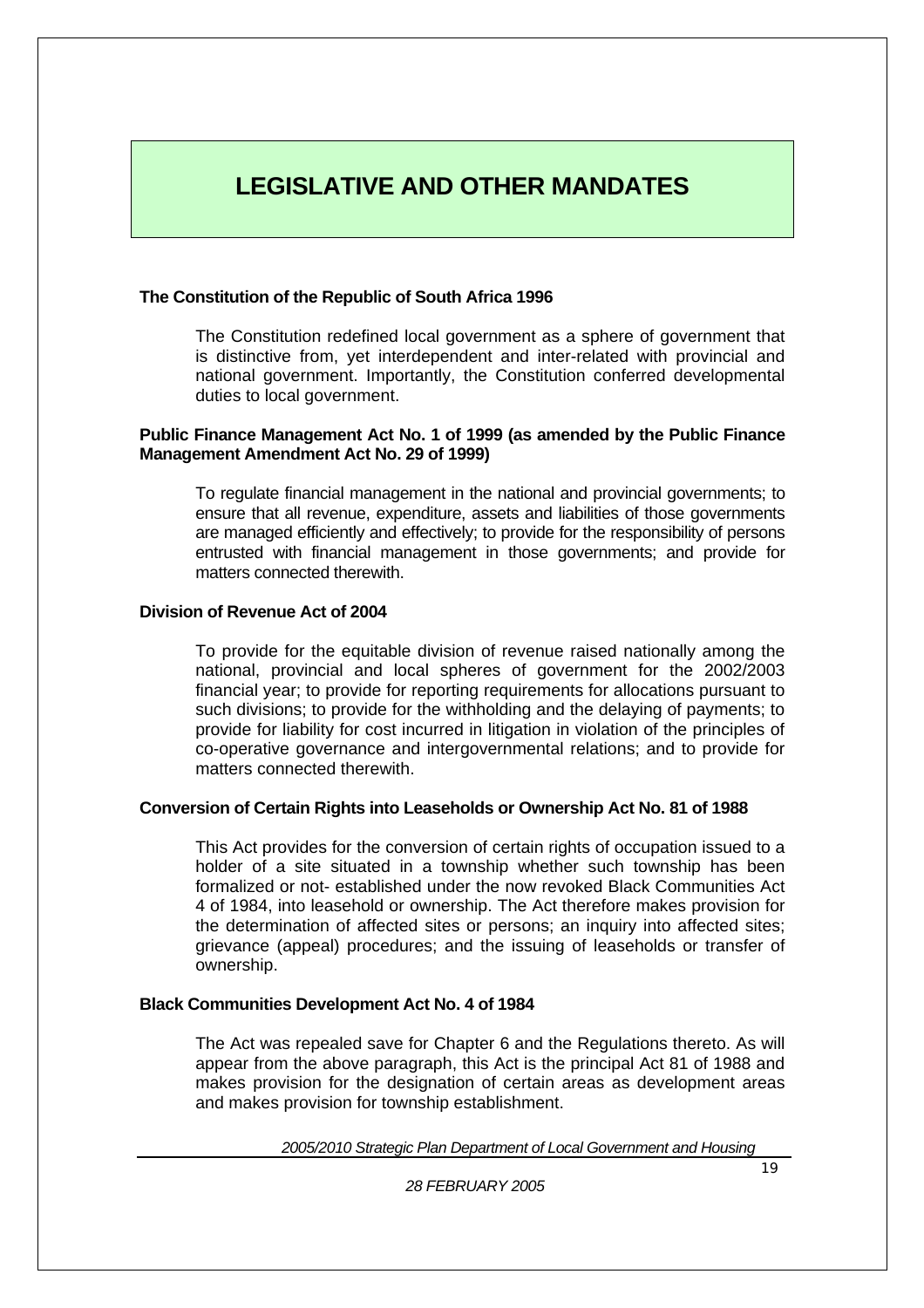#### **Upgrading of Land Tenure Rights Act No. 112 of 1991**

This Act makes provision for the upgrading of informal rights, viz., the deeds of grant, leaseholds and quitrent title permission to occupy.

#### **Interim Protection of Informal Land Rights Act**

This Act recognizes certain informal rights to land. One of the functions of the section is to resettle people who are unlawfully occupying land. In the process, it is incumbent on the section to ensure that the informal rights to land are recognized in the process of such resettlement.

#### **The Housing Act No. 107 of 1997**

Through this legislation, existing and future, and the Housing Code, the Department of Housing is carrying out its legislative imperative as set out in the Housing Act, 1997. Section 2 of the Housing Act, 1997 (Act No. 107 of 1997) compels all three spheres of government to give priority to the needs of the poor in respect of housing development (section 2(1)(a)). In addition all 3 spheres of government must ensure that housing development:

- (i) provides as wide a choice of housing and tenure options as is reasonably possible
- (ii) is economically, fiscally, socially and financially affordable and sustainable
- (iii) is based on integrated development planning
- (iv) is administered in a transparent, accountable and equitable manner, and upholds the practice of good governance (Section 2(1)(c)).

#### **Prevention of Illegal Eviction from and Unlawful Occupation of Land Act of 1998**

The Prevention of Illegal Eviction from and Unlawful Occupation of Land Act was promulgated in 1998. The Act repeals the Prevention of Illegal Squatting Act No. 52 of 1951 and makes provision for a fair and equitable process to be followed when evicting people who have unlawfully invaded land, from their homes. The Act also makes it an offence to evict legally without due process of law.

#### **The Housing Consumers Protection Measures Act of 1998**

The Act provides for the establishment of a statutory regulating body for homebuilders. The National Home Builders Registration Council will register every builder and regulate the home building industry by formulating and enforcing a code of conduct. The implementation of the Act is monitored continuously.

*2005/2010 Strategic Plan Department of Local Government and Housing*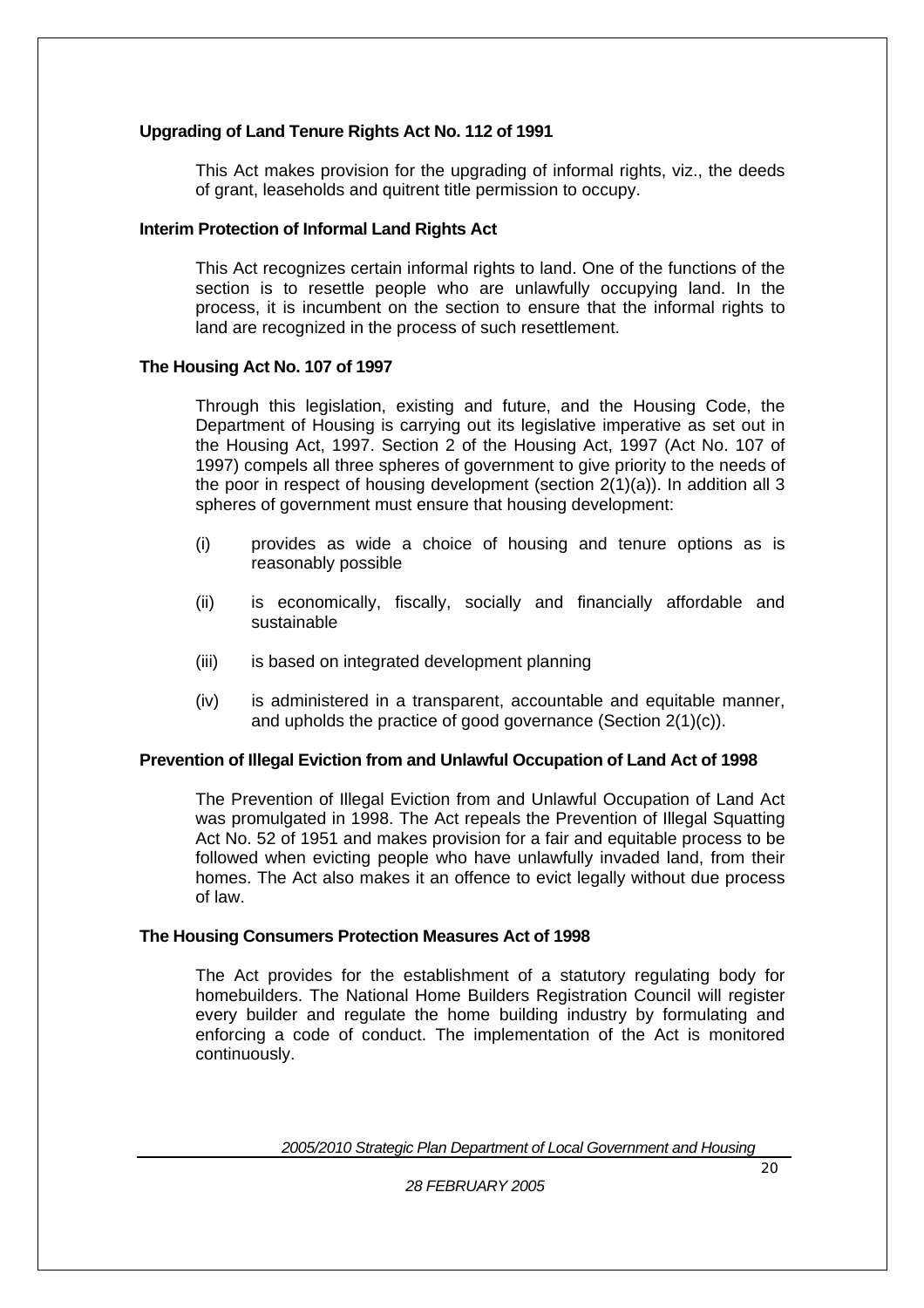#### **The Rental Housing Act of 1999**

This Act repeals the Rent Control Act of 1976 and defines Government's responsibility for rental housing property. It creates mechanisms to promote the provision of rental housing and the proper functioning of the rental housing market. To facilitate sound relations between tenants and landlords, it lays down general requirements for leases and principles for conflict resolution in the rental-housing sector. It also makes provision for the establishment of Rental Housing Tribunals and defines the functions, powers and duties of such Tribunals. Provincial housing departments are establishing Rental Housing Tribunals.

#### **Home Loan and Mortgage Disclosure Act of 2000**

The Act provides for the establishment of the Office of Disclosure and the monitoring of financial institutions serving the housing credit needs of communities. It requires financial institutions to disclose information and identities discriminatory lending patterns. The act will come into operation during 2003.

#### **Subdivision of Agricultural Land Act No. 70 of 1970**

This Act is used for Town Planning advice to the Department of Land Affairs on the subdivision of agricultural land.

#### **The Development Facilitation Act No. 67 of 1995**

This Act provides directive principles to guide the drafting, adoption and implementation of all policies and legislation for all spheres of government regulating spatial planning, land use management and land development.

#### **The Townships Ordinance No. 9 of 1969**

This Ordinance is used for the establishment of towns, subdivision and consolidation, amendment of the general plan and the amendment of townplanning schemes. The townships board is also instituted in terms of this ordinance.

#### **Disestablishment of SA Trust Limited Act No. 26 of 2002**

The winding down of the South African Housing Trust and the transfer of functions relating to financial obligations were completed during the end of 2002 and the beginning of 2003 in terms of Act 2002: Disestablishment of SA trust Limited Act, 2002.

#### **The Removal of Restrictions Act No. 84 of 1967**

In terms of this act land use is changed either by means of title conditions or rezoning.

*2005/2010 Strategic Plan Department of Local Government and Housing*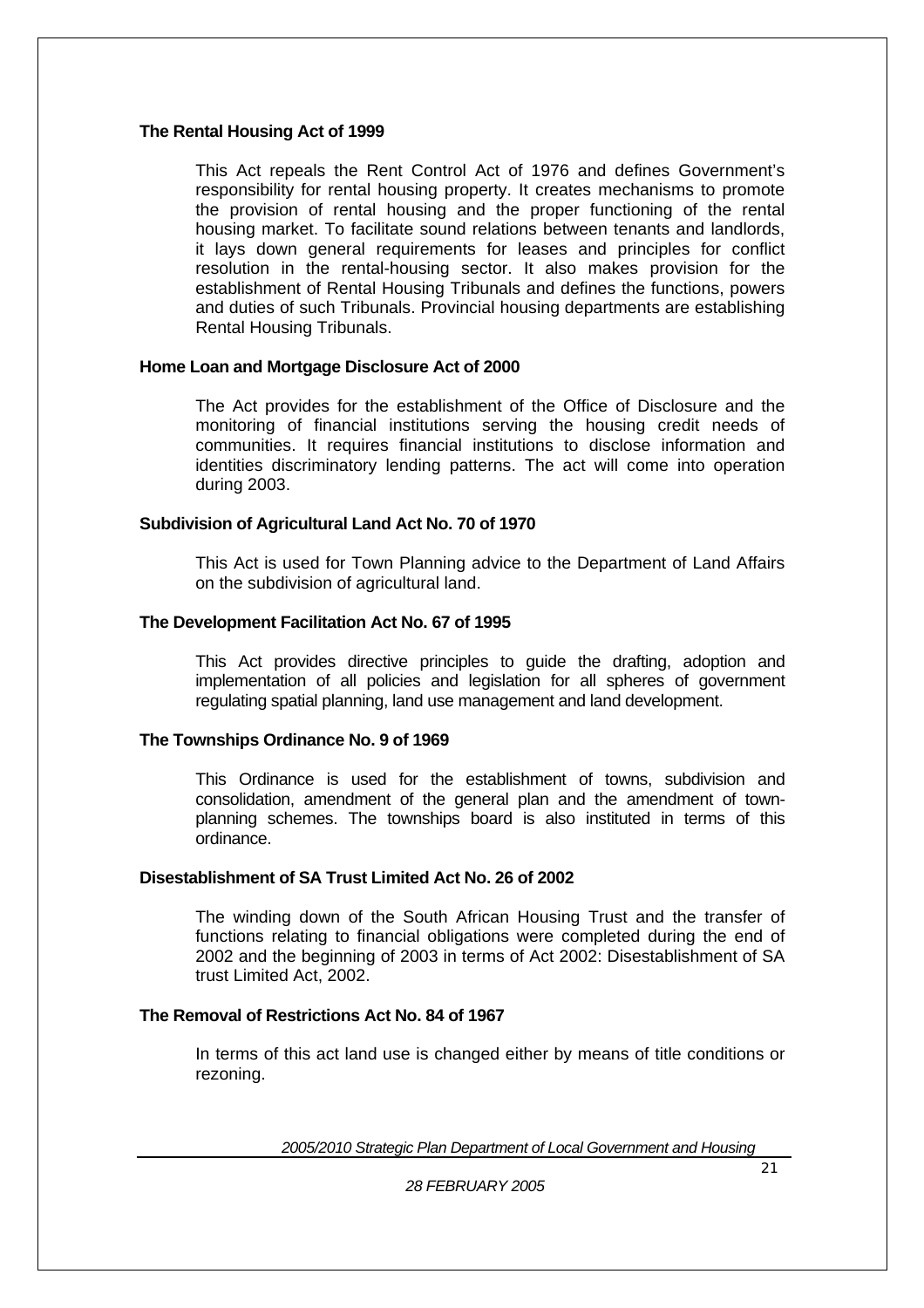#### **The Less Formal Township Establishment Act No. 113 of 1991**

This Act is specifically for guiding rapid township establishment where housing is in dire need.

#### **The Physical Planning Act No. 125 of 1991**

This Act governs the use other than agriculture on farmland and these applications are normally for farmers who may wish to conduct a small butchery or shop on the farm.

This includes the granting of permits for change in land usage on agricultural land, amendment of Guide Plans and the evaluation of consistency regarding land development.

#### **Municipal Systems Act of 2000**

 The Act introduces changes towards the manner in which municipalities are organized internally, the way they plan and utilize resources, monitor and measure their performance, delegate authority, deliver services and manage their finances and revenue. Critically, the MSA formalizes a range of alternative service delivery mechanisms that could be used to complement traditional service delivery mechanisms / arrangements used by municipalities.

#### **Municipal Demarcation Act of 1998**

The Municipal Demarcation Act of 1998 provided for the re-demarcation of municipal boundaries and this resulted in the rationalization of 843 municipal entities into 284 larger and possible economically viable entities.

#### **Municipal Structures Act No. 117 of 1998 as amended in 1999 and 2000**

The Act defined new institutional arrangements and systems for local government. Importantly, the Act laid a foundation for local government performance management and ward committee systems.

#### **White Paper on Local Government of 1998**

The White Paper on Local Government is a broad policy framework that proposes wholesale changes in the areas of political, administrative structures of local government, electoral systems, demarcations, finances, services, infrastructure development, planning and so forth. The White Paper maps out a vision of developmental local government that is committed to working actively with citizens to identify sustainable ways of meeting their social, economic and material needs and thereby improve their quality of life. Developmental local government envisages the transformation of municipal administrations into rationalized, representative, less bureaucratic, people-centred, efficient, transparent, accountable and responsive entities.

*2005/2010 Strategic Plan Department of Local Government and Housing*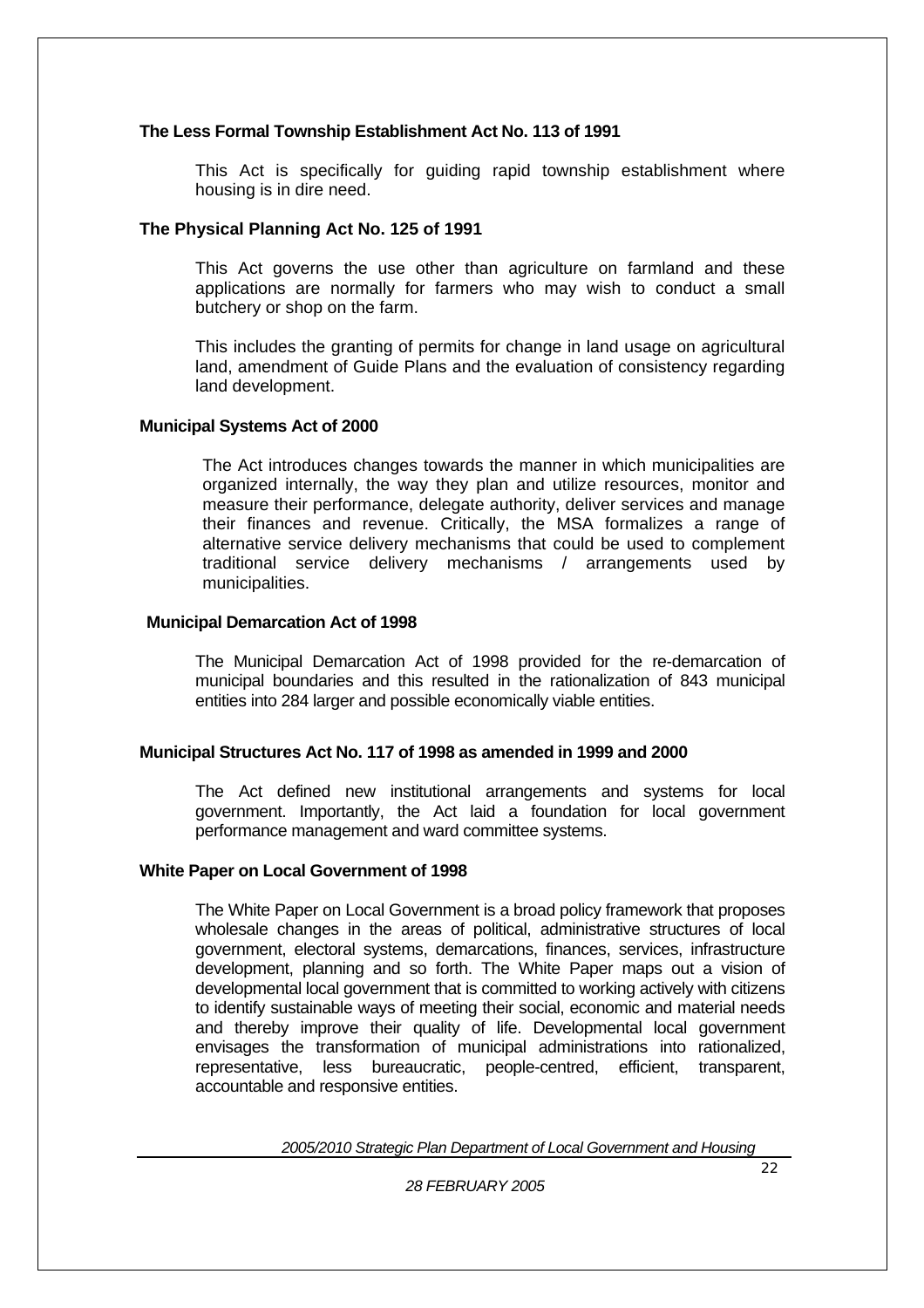#### **The Civil Protection Act No. 67 of 1977**

The Act empowers the Minister of Provincial and Local Government to declare a "state of a disaster" but it does not instruct other relevant ministries of the actions they should take.Again this Act is more reactive than pro-active*.* 

#### **The Fund Raising Act No. 107 of 1978**

It provides for the declaration of a disaster by the President in order to provide relief to the Victims of disasters such as drought disaster.

#### **Disaster Management Act 57 of 2003**

Streamlines and unifies disaster management and promotes a risk reduction approach particularly at provincial and local levels. It eliminates the confusion around disaster declaration and addresses current legislative gaps.

#### **Fire Brigade Act No. 99 of 1987**

Forms an element of disaster management in terms of norms and standards in the prevention of fires or any hazards leading to risks and or disasters.

#### **National Veld and Forestry Act No. 101 of 1998**

It emphasizes the formation of Fire Protection Associations for the purpose of predicting, preventing, managing and extinguishing veld fires.

#### **The National Environmental Management Act of 1999**

Provides for environmental management strategies so as to prevent and mitigate environmental disasters.

#### **Traditional Leadership and Governance Framework Act No. 41 of 2003**

The act provides for the recognition of traditional leaders, their roles and functions, recognition of traditional communities, establishment of traditional councils and for matters connected therewith.

#### **Public Audit Act, 2004 (Act 25 of 2004)**

*2005/2010 Strategic Plan Department of Local Government and Housing*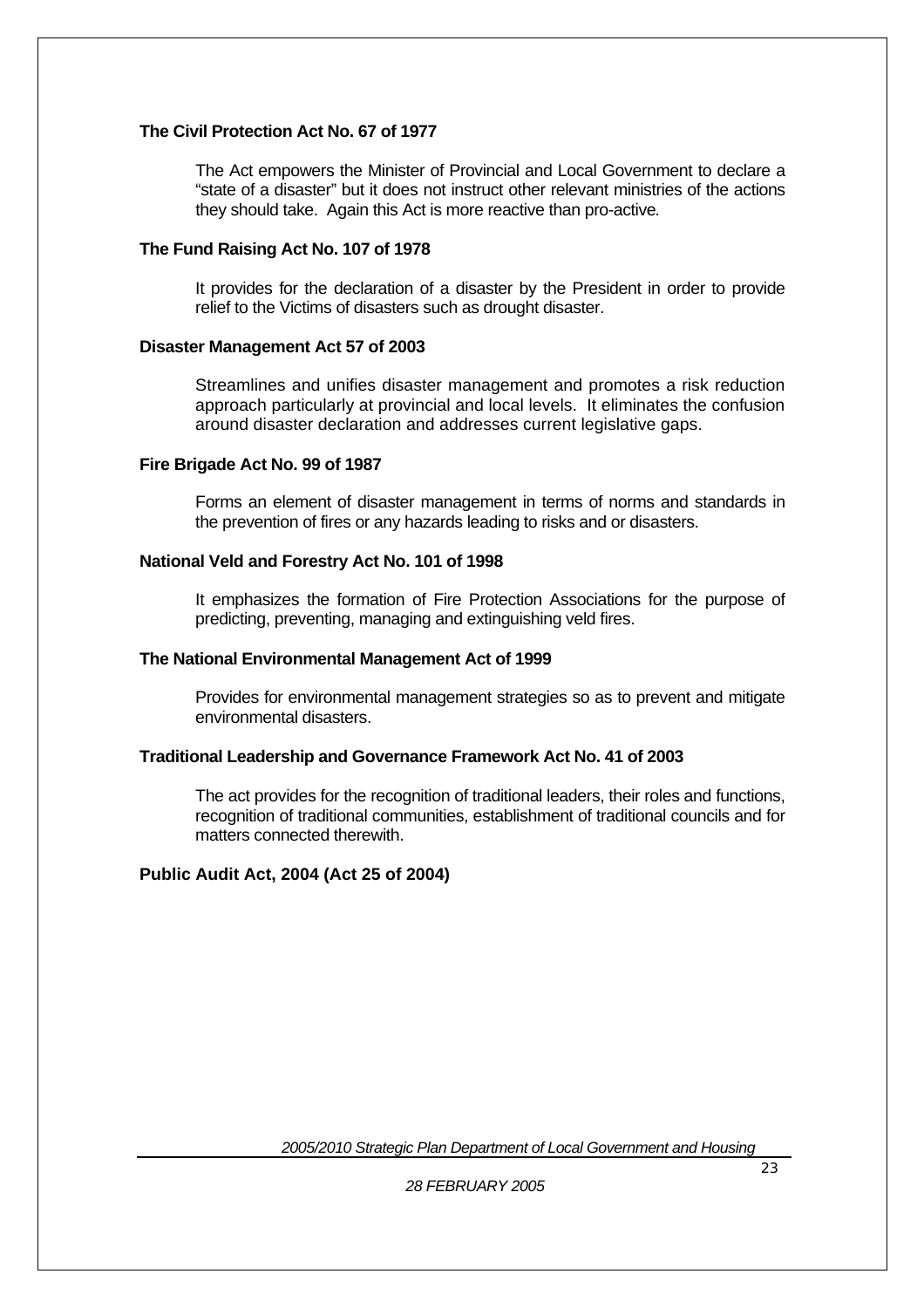#### **The following acts will be impacted upon by Act 41.of 2003.**

#### **House of Traditional Leaders Act No. 6 of 1994**

Provides for the establishment of the Free State House of Traditional leaders, and for matters connected therewith.

#### **Bophuthatswana Traditional Courts Act No. 29 of 1979**

The act provides for the conferment and assignment of jurisdiction to tribal and community authorities regarding the Administration of justice.

#### **Qwa-Qwa Administration Authorities Act No. 6 of 1983**

Provides for the establishment of tribal communities, definition of all categories of traditional leaders and their respective roles. It also provides for the establishment of certain councils for better management, control and administration of affairs within Qwa-Qwa.

#### **Black Administration Act No. 38 of 1927**

Provides for the better control and management of Black affairs.

#### **Black Authorities Act No. 68 of 1951**

Provides for the administration of communal land and related matters.

*2005/2010 Strategic Plan Department of Local Government and Housing*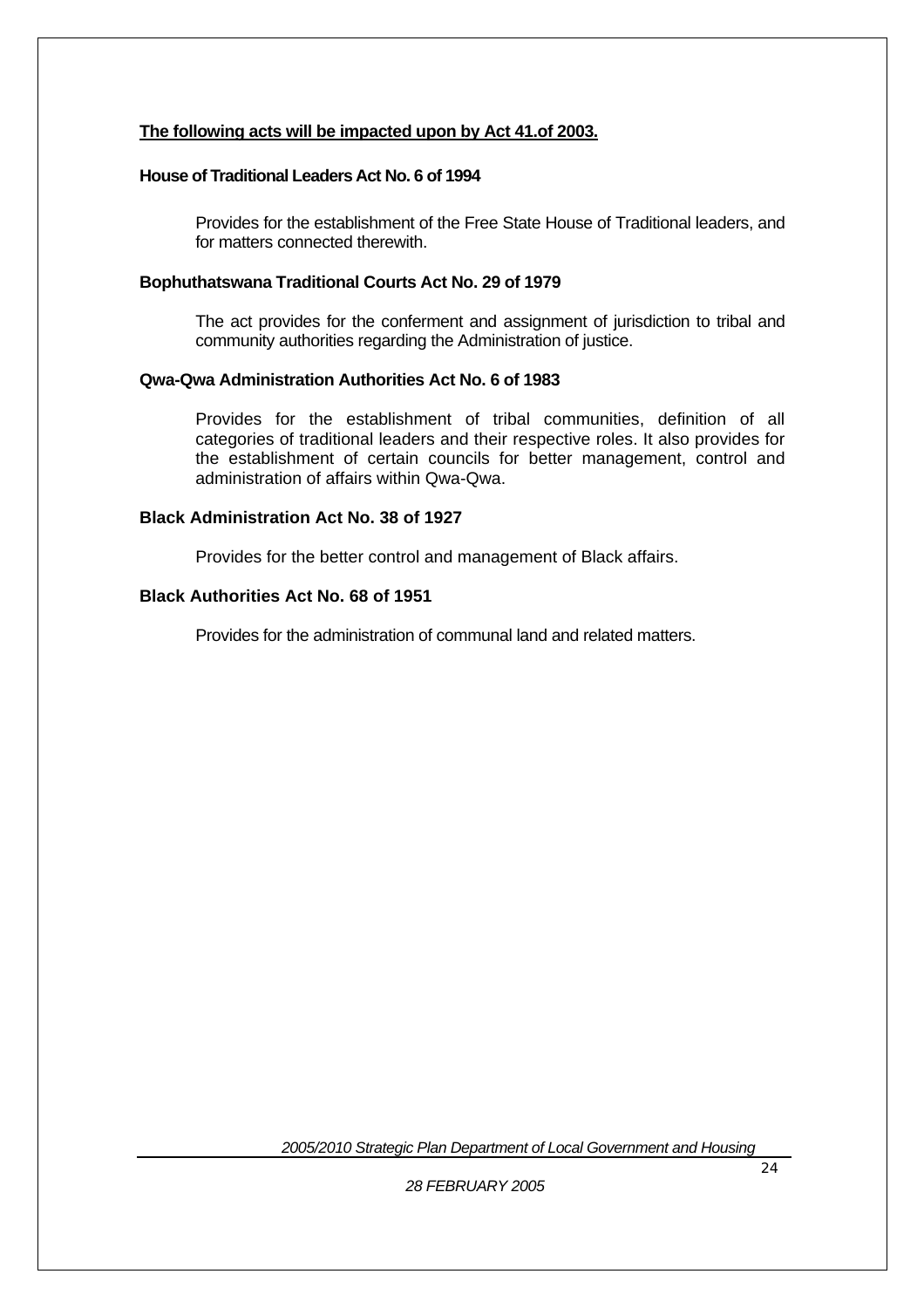# **SUMMARY OF SERVICE DELIVERY ENVIRONMENT AND CHALLENGES**

The Department of Local Government and Housing has a constitutional mandate (particularly section 155(6) b) that places an injunction on the part of provincial government to devise measures that promote the development of and enhancement of local government capacity to perform their functions and manage their own affairs. A plethora of policy and legislative frameworks have been enacted namely Municipal Demarcation, Municipal Structures and Systems Acts and the forthcoming Municipal Finance Management Act to effect systematic transformation of local government. Despite the strides made by government on the policy development front, a number of challenges remain to be confronted especially on the policy implementation front. These include:

- Effective and efficient implementation of policy and legislative framework.
- Building institutional and administrative system of local government.
- Building financially viable municipalities.
- Promoting local economic development.

Consistent with constitutional responsibility of supporting the municipalities in discharging their constitutional responsibilities, the Department is duty-bound to devise measures (that include support interventions, resources) to ensure that municipalities have the capacity to meet the aforementioned challenges head-on.

#### **HOUSING**

Housing delivery services are primarily to facilitate construction of housing units, management of housing assets including maintenance as well as planning and surveying. Responses to housing queries and conflict resolutions are also part of housing services rendered by the Department. The source of funds is a grant provided by the National Department of Housing.

Targeted stakeholders include municipalities, contractors, beneficiaries, consulting firms and conveyancers. Material suppliers also form part of the housing stakeholders.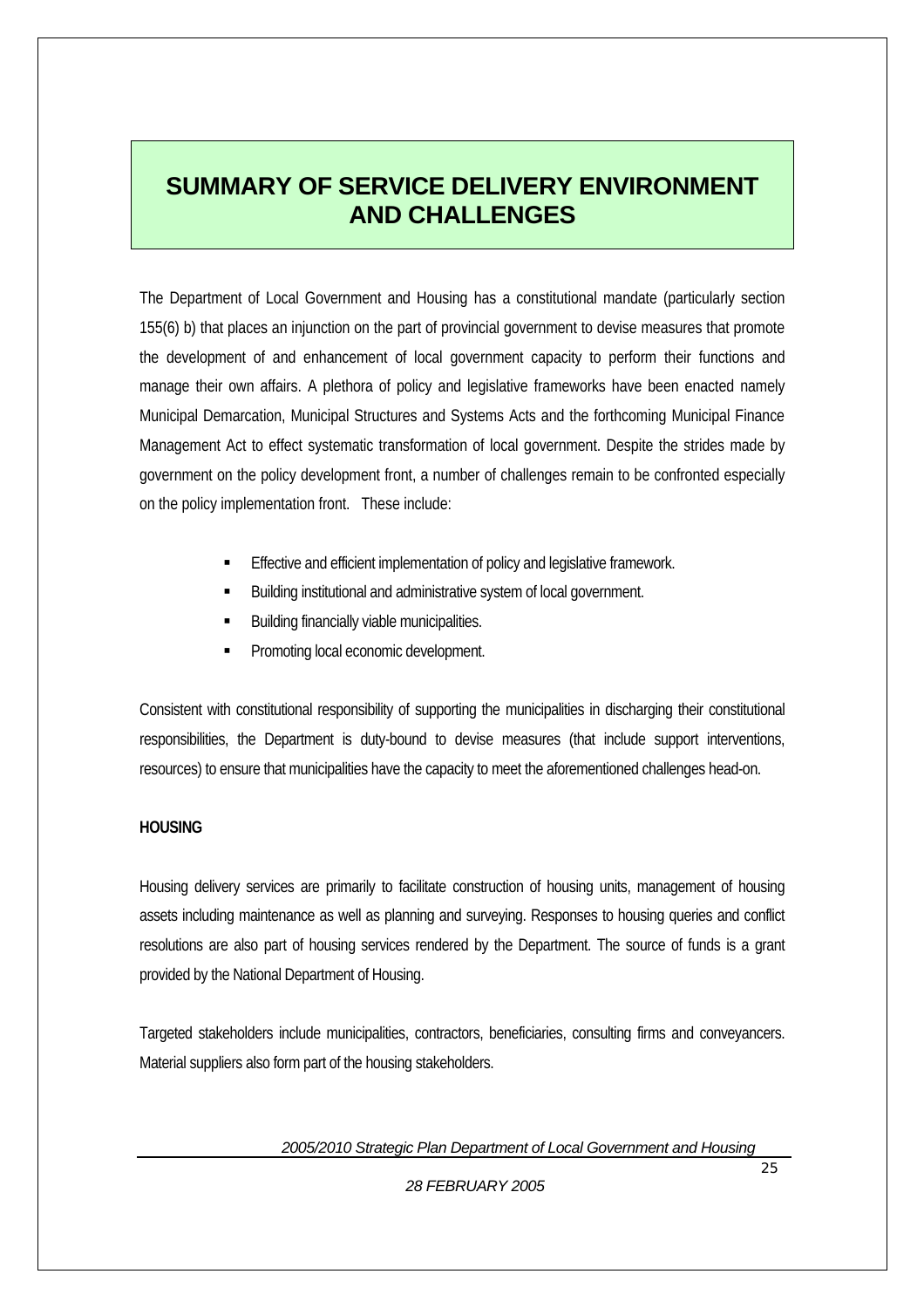#### **INFRASTRUCTURE**

Physical infrastructure installation is one of the core services provided by the Department. This service also includes provision of social amenities/infrastructure. The source of funds for this vital service is the Department of Provincial and Local Government (DPLG), as a grant.

#### **INTEGRATED DEVELOPMENT PLANS**

All municipalities should have reviewed Integrated Development Plans in place by end March 2004. These plans will guide land development and other functional activities. The other spheres of government will have to ensure alignment with these development strategies and priorities.

#### **PLANNING RESEARCH, PROJECT AND INFORMATION MANAGEMENT**

Planning research is internally undertaken regarding Housing, spatial planning, land development and land management in support of policy formulation and also to assist and capacitate municipalities during 2004/2005.

Regional planning and development in terms of Schedule 5 of the Constitution and as described in the Land Use Management Bill: Chapter 3 where spatial development planning by district or a particular area larger than a local municipal area should be undertaken for the more effective utilization of resources. Initiatives that will be embarked upon include the Vredefort Dome area, the area around the Gariep Dam as well as initiatives linked to the Free State Development Plan as well as district municipalities' IDPs.

Information Services for planning purposes, which involve the provision, and capturing of data and information through different media and techniques are provided on an ongoing basis to achieve excellence in information sharing.

*2005/2010 Strategic Plan Department of Local Government and Housing*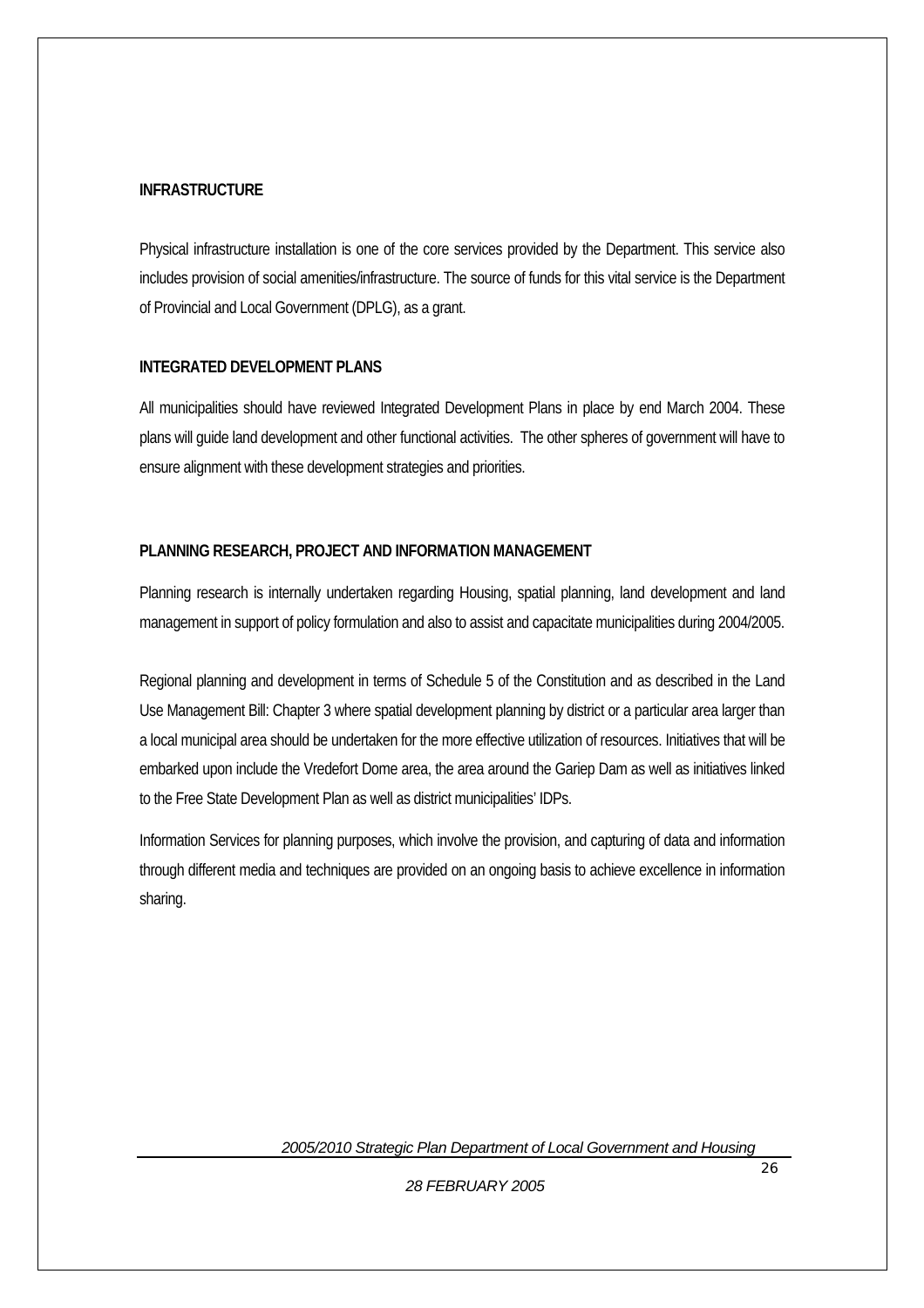# **SUMMARY OF ORGANIZATIONAL ENVIRONMENT AND CHALLENGES**

- An important aspect of the organizational environment of the Department of Local Government and Housing is the restructuring exercise that was completed recently. This will enable the Executing Authority to build on the foundation of a strong team and to build a management team that will enable the Department towards achieving increasinglydemanding challenges.
- We are constantly focused on the successful implementation of the new organizational structure and post establishment, thereby ensuring that it contributes to the improved performance of the Department. The budget constraints facing the Department insofar as personnel expenditure is concerned is one of the key challenges that the Department need to address in the forthcoming year. Having said this, we will however continue to fill vacant posts throughout the organization in a phased manner, at the same time taking cognizance of the fact that the refinement and improvement of the structure is an ongoing and dynamic process.
- During the next year, attention will be given to improve our accommodation arrangements, which will definitely contribute to a better working environment for our staff.
- One of the key priorities facing the Department is to improve the performance of the Department by means of instilling a performance culture. Although ways and means of monitoring and improving the individual and collective performance of the Department have already been put in place, the Department strives to explore and implement improved ways of achieving this.

*2005/2010 Strategic Plan Department of Local Government and Housing*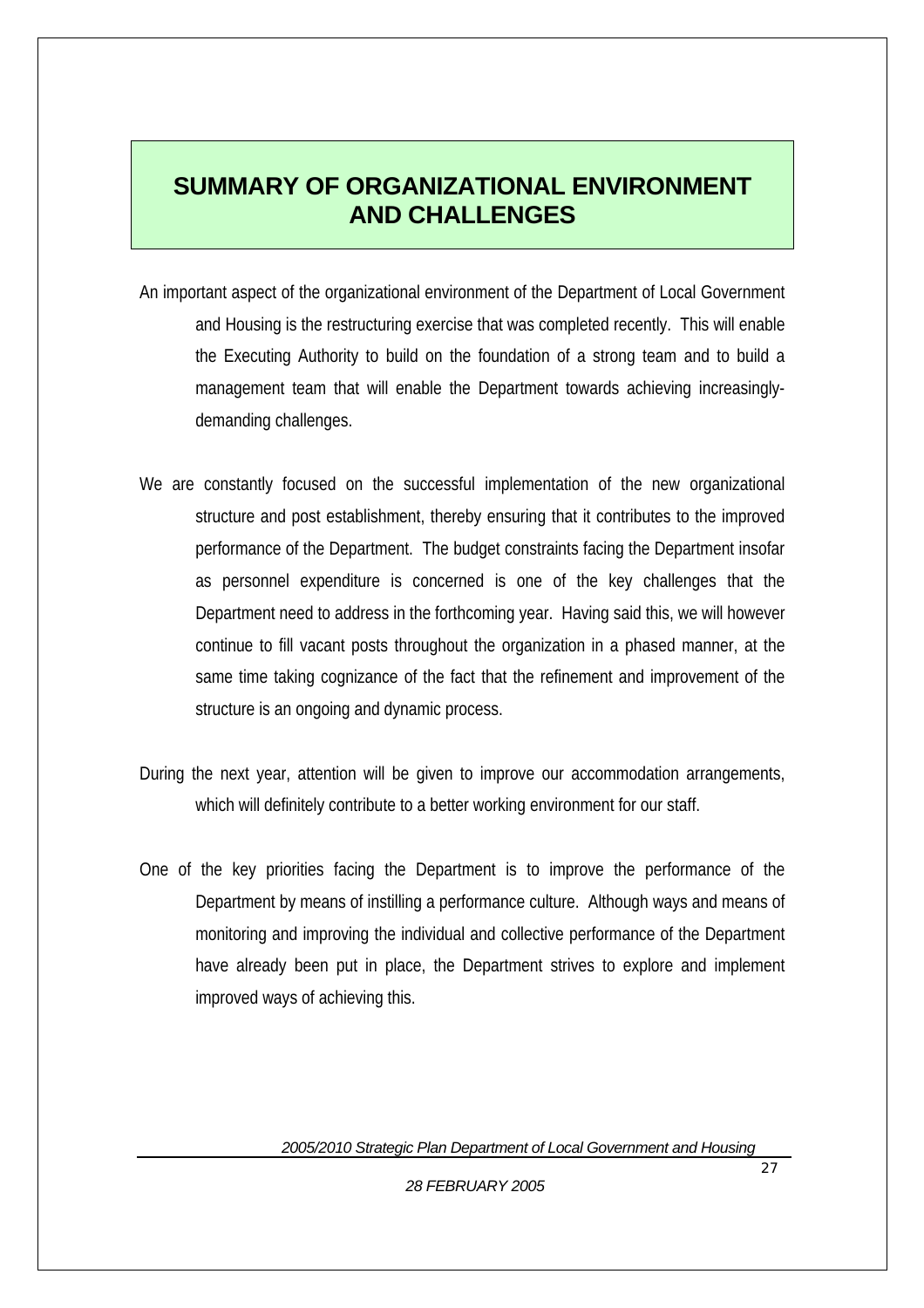# **BROAD POLICIES, PRIORITIES AND STRATEGIC GOALS**

#### **BROAD POLICIES AND PRIORITIES**

- **Free State Development Plan**
- **State of the Nation Address**
- **Premier State of the Province Address**
- **MEC's Budget Speech**
- **Provincial and Local Government Co-ordinating Committee Resolutions**
- **Premier and Mayoral Forum**

#### **STRATEGIC GOALS**

- **1. The Department of Local Government and Housing and municipalities in the Free State Province are supported towards service excellence**
- **2. Sustainable human settlements are planned, established and maintained in the Free State Province**
- **3. Accountable and sustainable local governance and traditional affairs is promoted in the Free State Province**

*2005/2010 Strategic Plan Department of Local Government and Housing*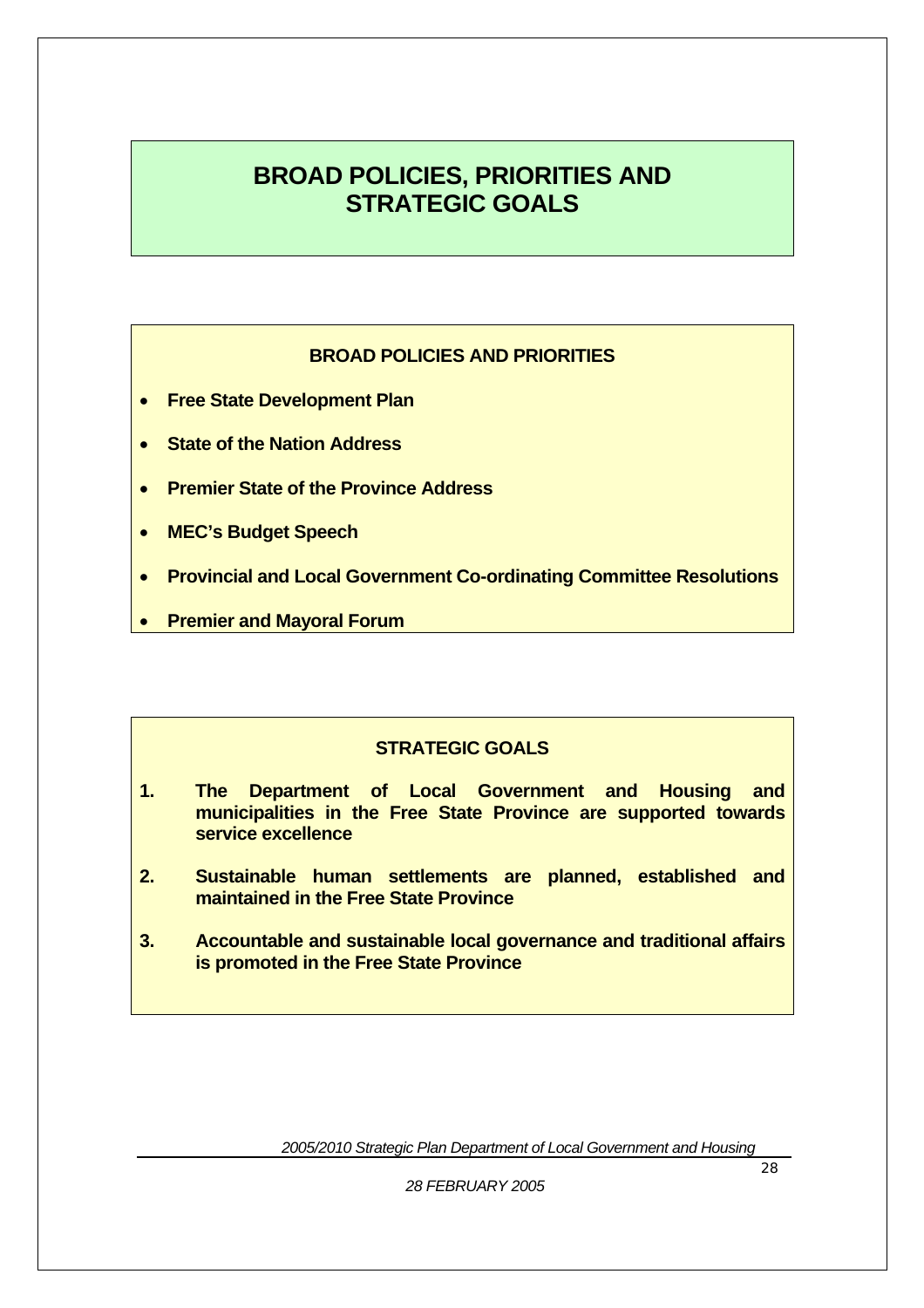# **INFORMATION SYSTEMS TO MONITOR PROGRESS**

The Department will be assessing how municipalities are faring in managing their finances and financial liquidity issues through the development of monthly and quarterly progress reports highlighting financial status of municipalities in our province. Furthermore, we will be using information developed by the Department of Provincial and Local Government (DPLG) on municipal finances and transformation issues to cross-reference our information.

In monitoring housing and infrastructure delivery, the department compiles monthly progress reports and does inspections of housing products. The following systems are in use:

- Housing subsidy system
- Debtor system
- Performed Developer
- Project Management System

In monitoring the performance of the Department toward achieving its goals, strategic objectives and performance indicators linked to the Measurable Objectives, monthly Senior Management Meetings will take place in line with a format linked to the Strategic Plan's objectives. Performance targets will be linked to the Performance Agreements of all Senior Managers and the Performance and Development Plans of all officials in the Department, and their performance against those plans will be assessed quarterly. Quarterly progress reports on the status of implementing the Strategic Plan will also be compiled and submitted to the Head of Department for evaluation and assessment.

*2005/2010 Strategic Plan Department of Local Government and Housing*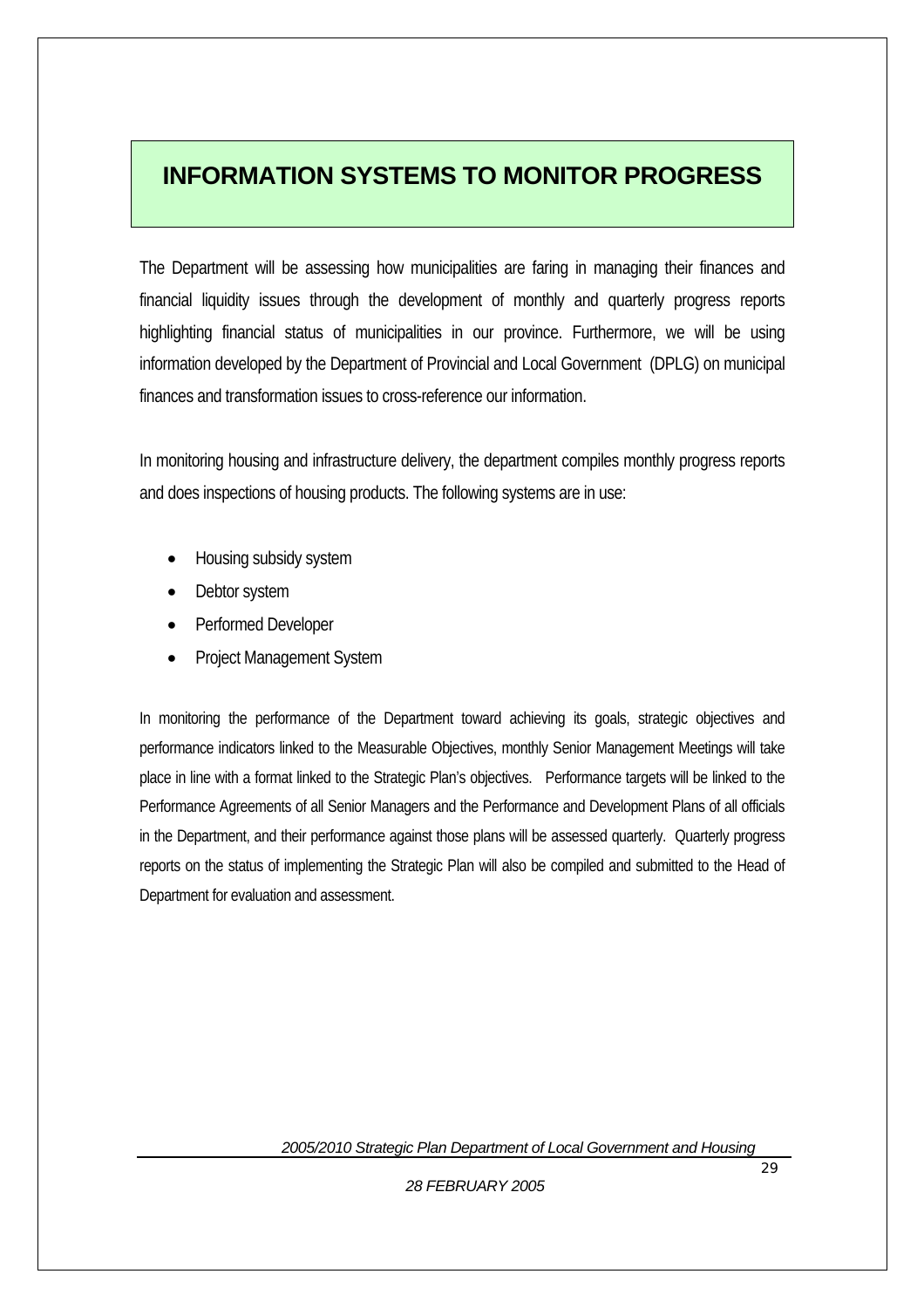# **DESCRIPTION OF STRATEGIC PLANNING PROCESS**

In compiling the 2005/2010 Strategic Plan and 2005/2006 Business Plan, the following process was followed:

- 1. A visionary workshop was held with the Executive Management of the Department to determine where we want to be in 2010, thereby identifying the Department's vision for 2010, our mission statement and our values.
- 2. A workshop was held with all Deputy Directors upwards to identify the following:
	- The strategic goals of the Department
	- The strategic objectives in realizing the strategic goals
	- The measurable objectives in achieving he strategic objectives, including Key Performance Indicators for the next 5 years
	- Action Plans for the 2005/2010 financial year in ensuring that we achieve our Measurable Objectives, taking into account the Key Performance Indicators for the 2005/2006 financial year.
- 3. An environmental scan was done in the Department as a whole, thereby identifying our internal weaknesses and strengths as well as external threats to the Department and external opportunities that can be explored towards improved service delivery.
- 4. All officials in the Department were afforded the opportunity to provide inputs to the Strategic Plan and Business Plan, thereby ensuring integrated and aligned efforts towards service excellence.
- 5. Finally, a special meeting was held with all Senior Managers, affording them the opportunity to present their strategic inputs to the Head of Department and the Executing Authority for purposes of finalizing the 2005/2010 Strategic Plan and the 2005/2006 Business Plan. Follow-up workshops were subsequently held with Deputy Directors and higher in the Department to ensure that the 1-Year Business Plan succeeds in realizing the visualized key performance indicators in respect of the 2005/2006 financial year.

*2005/2010 Strategic Plan Department of Local Government and Housing*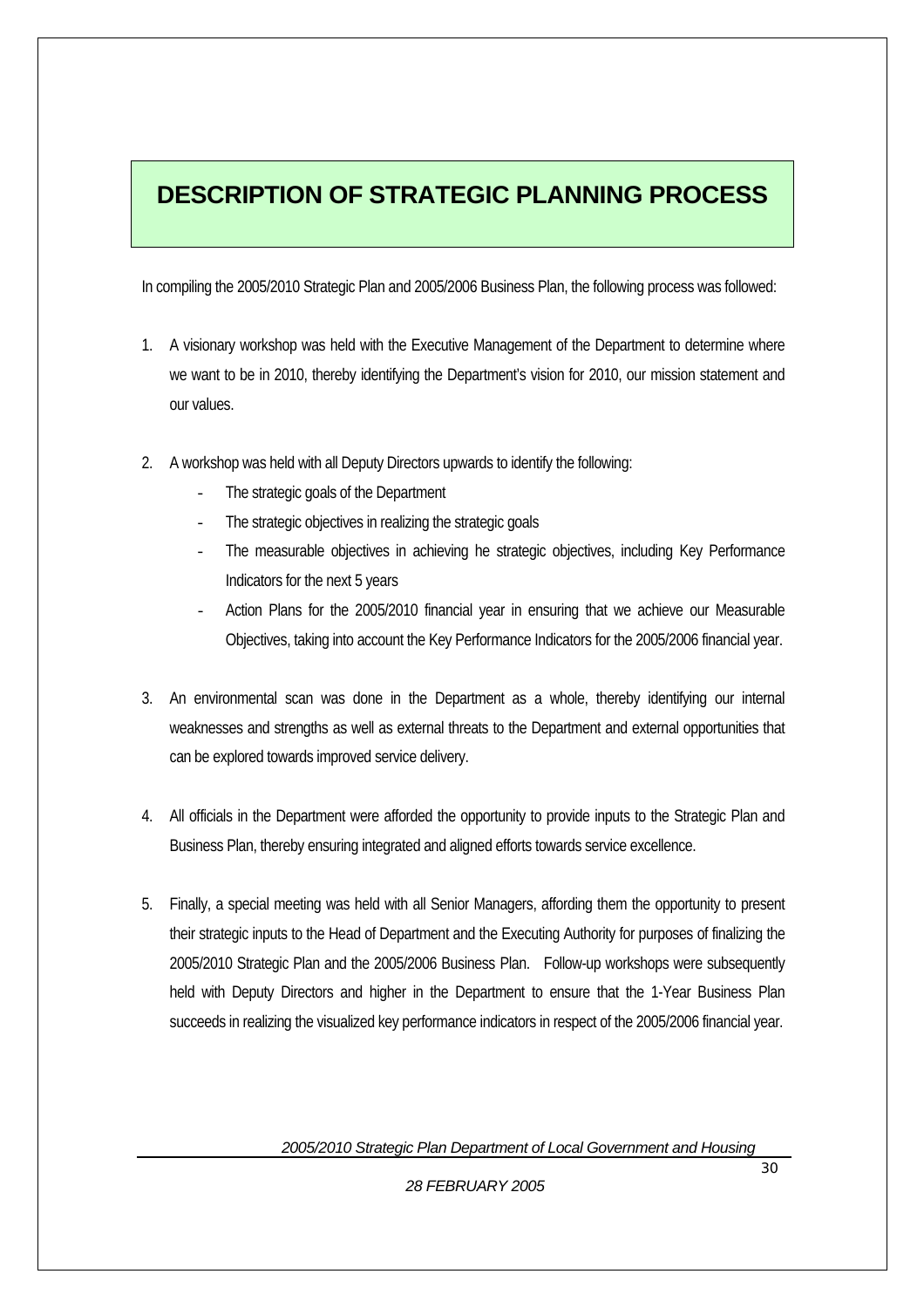# **PART B** PROGRAMME AND SUB-PROGRAMME PLANS

*2005/2010 Strategic Plan Department of Local Government and Housing*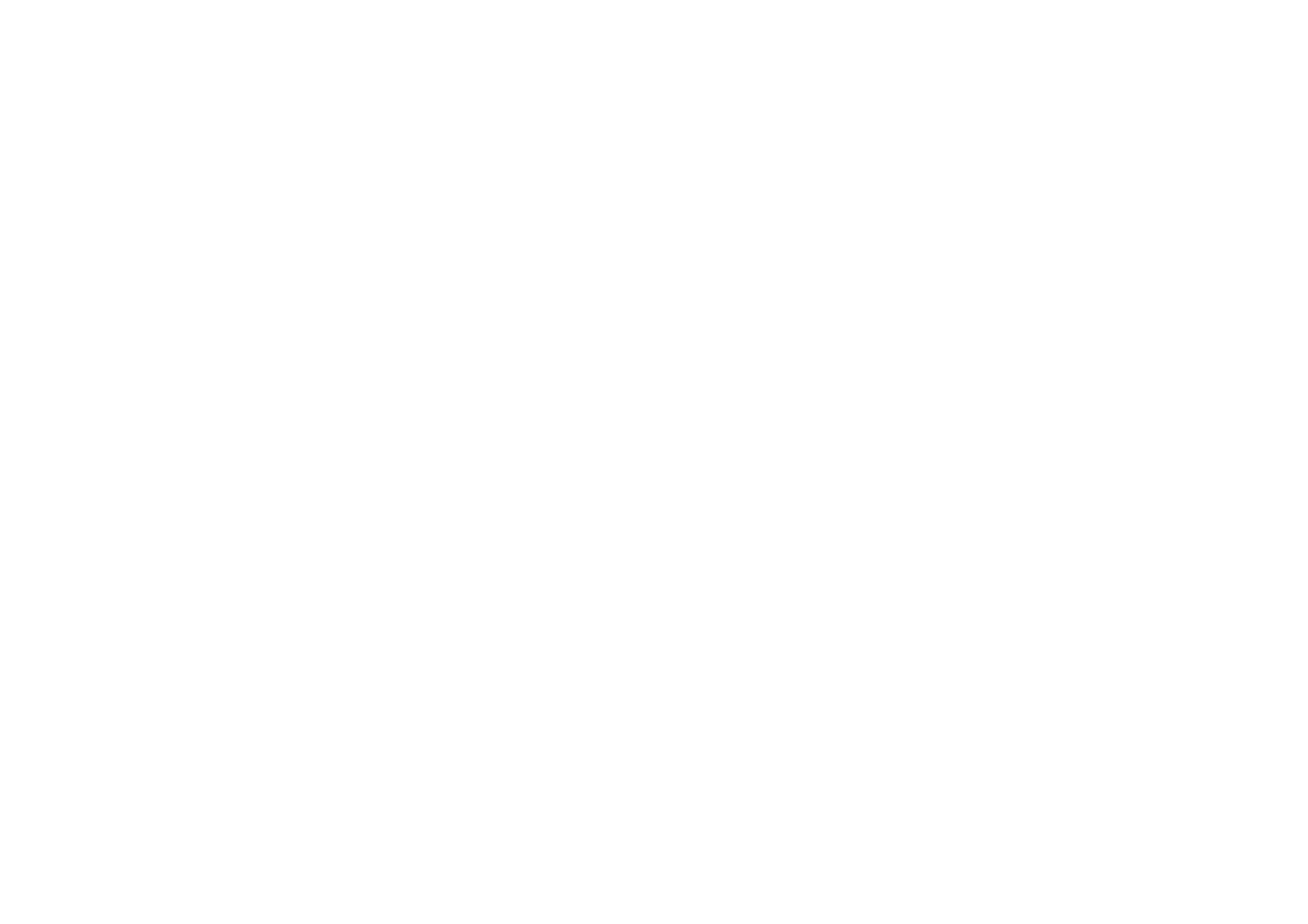# **2005/2010 STRATEGIC PLAN**

### **PROGRAMME 1: ADMINISTRATION**

#### **Aim**

The aim of this programme is to provide support to the Department on matters related to the effective and efficient functioning of the Department

#### **Programme Description**

The Programme consists of the following:

- 1. Office of the MEC
- 2. Office of the HoD
- 3. Corporate Services
- • Support Services, including the following:
	- -Security Management / Anti-Corruption
	- -Human Resources and Organizational Development
	- -Departmental Planning and Performance Management
	- Communication and Information Technology
	- -Legal Services
- • Finance, including the following:
	- -Financial Management
	- Supply Chain Management
	- -Internal Audit

*2005/2010 STRATEGIC PLAN DEPARTMENT OF LOCAL GOVERNMENT AND HOUSING*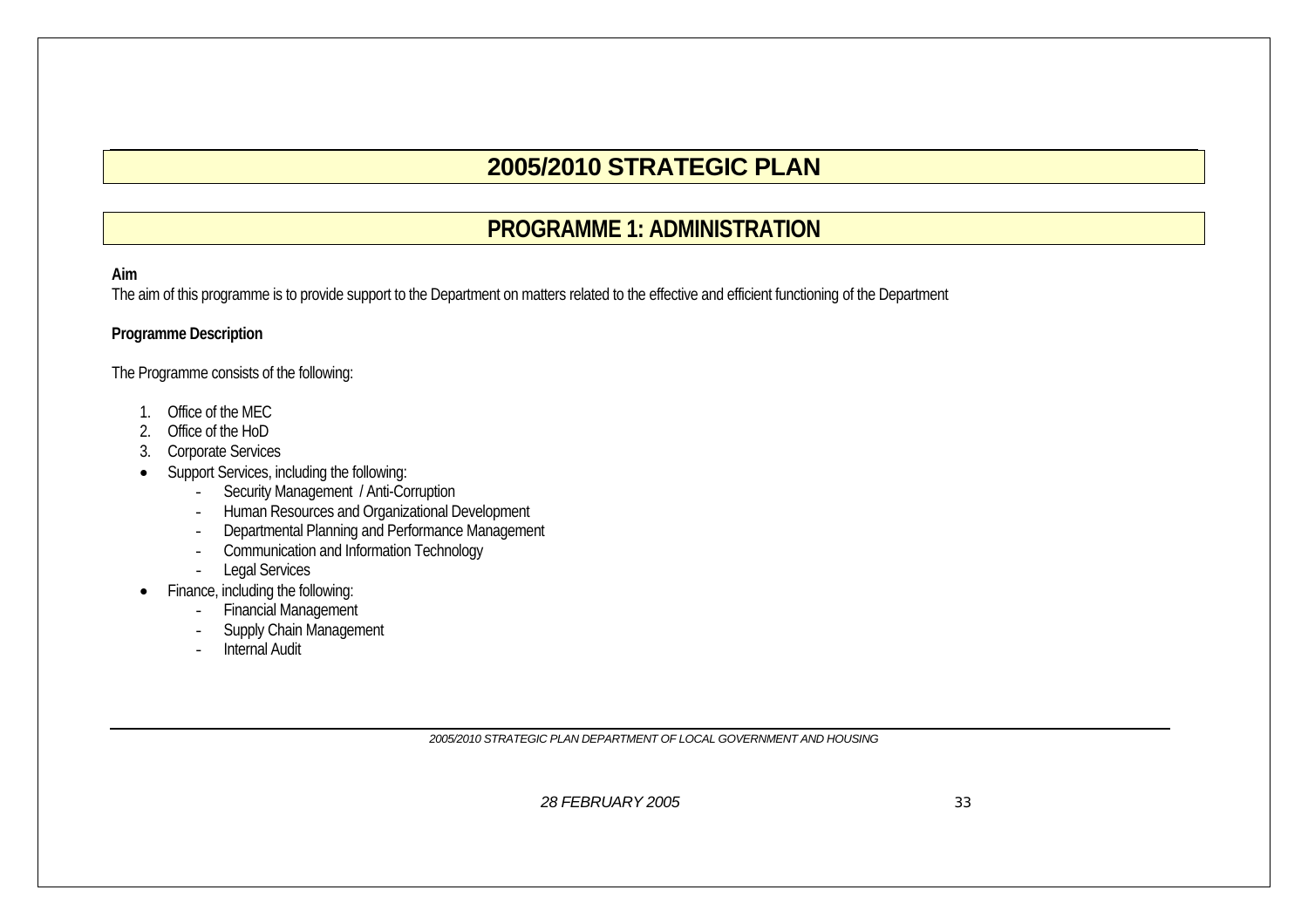#### **SITUATIONAL ANALYSIS:**

#### **Analysis of constraints**

The Department is faced with numerous challenges insofar as the internal functioning of the Department is concerned. These include the following:

- Corporate related policies such as Communication, Human Resources, Performance Management etc. are not effectively implemented and/or adhered to, in many instances due to a lack of understanding and/or commitment
- •Information in the Department is not properly managed and/or secured, resulting in security risks and inconsistent information being provided to different role-players
- •Inadequate funds, resulting in a high vacancy rates, which in turn affects service delivery negatively
- •Insufficient accommodation / poor infrastructure, hampering the filling of key funded posts
- •Lack of understanding with regard to the role of Corporate Services in the Department
- •Non-compliance with requests for information
- •Lack of a performance culture, which in turn negatively affects the achievement of strategic objectives
- •Unmotivated work force due to indecisive and/or poor leadership in some instances
- •Lack of security clearance with regard to officials working with sensitive information
- •Poor communication of information and/or marketing of the achievements of the Department, resulting in negative perspectives in the community and/or other government fora on the functioning of the Department
- •Fragmentation of related functions, resulting in poor co-ordination and integration of activities.
- •Inconsistent grading of posts responsible for similar work
- •Inadequate ways of procurement in the Department

#### **Measures planned to overcome constraints**

The following measures will be taken to overcome the identified constraints:

- •Extensive information sessions / awareness sessions will be held in the Department to improve officials' understanding and knowledge of corporate-related policies / strategies
- •Effective and efficient information systems will be put in place to ensure proper information management
- •A comprehensive accommodation investigation will be conducted to address the long-accommodation needs of the Department
- •Systems / structures will be put in place to create and maintain a performance culture. This will be achieved by evaluating the performance of the Department against its strategic objectives on a monthly and quarterly basis (i.e. Performance Reports), enabling the Department to pro-actively identify and address shortcomings and/or weaknesses

*2005/2010 STRATEGIC PLAN DEPARTMENT OF LOCAL GOVERNMENT AND HOUSING*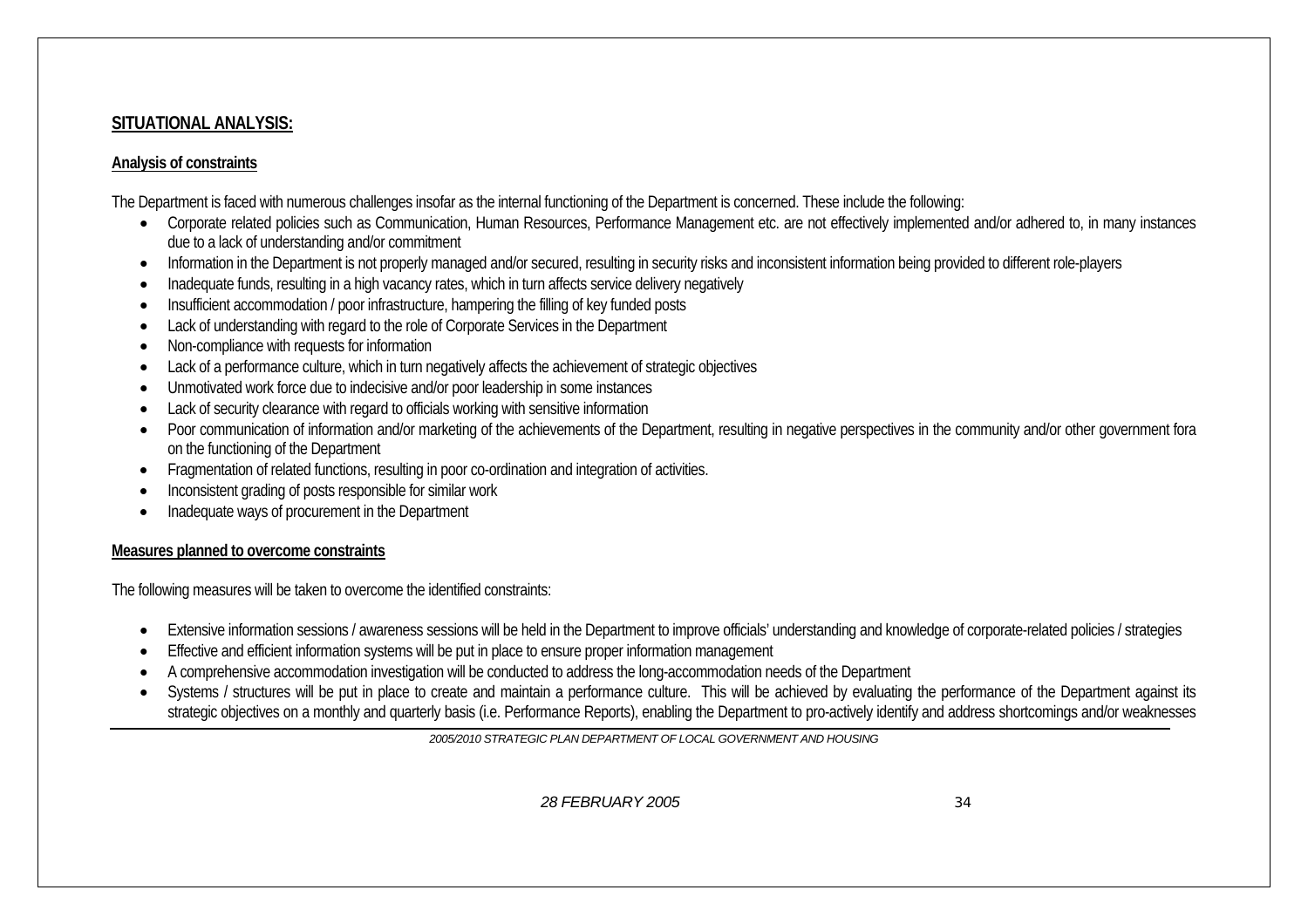in service delivery. This will in turn contribute to proper budget spending. The performance of officials will also be assessed against the performance of the Department, i.e. against the achievement of strategic objectives.

- Ways of working in the Department will be improved, ensuring that the Department functions effectively and efficiently as a corporate entity (and not in silos).
- •Officials working with sensitive information will be appropriately vetted, contributing to the securing of sensitive information
- •A proper communication strategy will be developed and comprehensively marketed in the Department
- •An employee-morale survey will be conducted in the Department to enable the Department to identify and appropriately address the reasons for a low morale amongst staff members
- Related functions will be grouped together, resulting in improved co-ordination and integration of activities / functions in the Department.
- •Job evaluation will be done on all posts responsible for similar functions, thereby ensuring consistence with regard to the grading of such posts
- • The roll-out and successful implementation of the new Supply Chain Management Framework, improving the way the Department procures goods and services, contributing to SMME's and BEE in the public service.

#### **POLICIES, PRIORITIES AND STRATEGIC OBJECTIVES:**

Strategic Goal 1: The Department of Local Government and Housing as well as municipalities are supported towards service excellence

| <b>Strategic Objectives:</b> | 1.1<br>1.2<br>1.2<br>1.3<br>1.4<br>1.5<br>1.6<br>1.7<br>1.8<br>1.9 | To ensure that an effective and efficient support service is rendered to the MEC and HoD<br>To ensure integrated and sound human resources within the Department<br>To ensure the optimal development of the Department<br>To ensure that the Department plans and performs in line with the needs of the community<br>To maximise communication within and outside the Department<br>To enhance e-governance within the Department<br>To ensure the functioning of the Department within a sound legal framework<br>To create an environment free of fraud, corruption and security risks within the Department<br>To assist and advice municipalities on matters related to corporate services<br>To effectively and efficiently manage the finances of the Department |
|------------------------------|--------------------------------------------------------------------|--------------------------------------------------------------------------------------------------------------------------------------------------------------------------------------------------------------------------------------------------------------------------------------------------------------------------------------------------------------------------------------------------------------------------------------------------------------------------------------------------------------------------------------------------------------------------------------------------------------------------------------------------------------------------------------------------------------------------------------------------------------------------|
|                              | 1.10<br>1.11                                                       | To successfully implement supply chain management in the Department<br>To improve internal control in the Department                                                                                                                                                                                                                                                                                                                                                                                                                                                                                                                                                                                                                                                     |
|                              |                                                                    |                                                                                                                                                                                                                                                                                                                                                                                                                                                                                                                                                                                                                                                                                                                                                                          |

*2005/2010 STRATEGIC PLAN DEPARTMENT OF LOCAL GOVERNMENT AND HOUSING*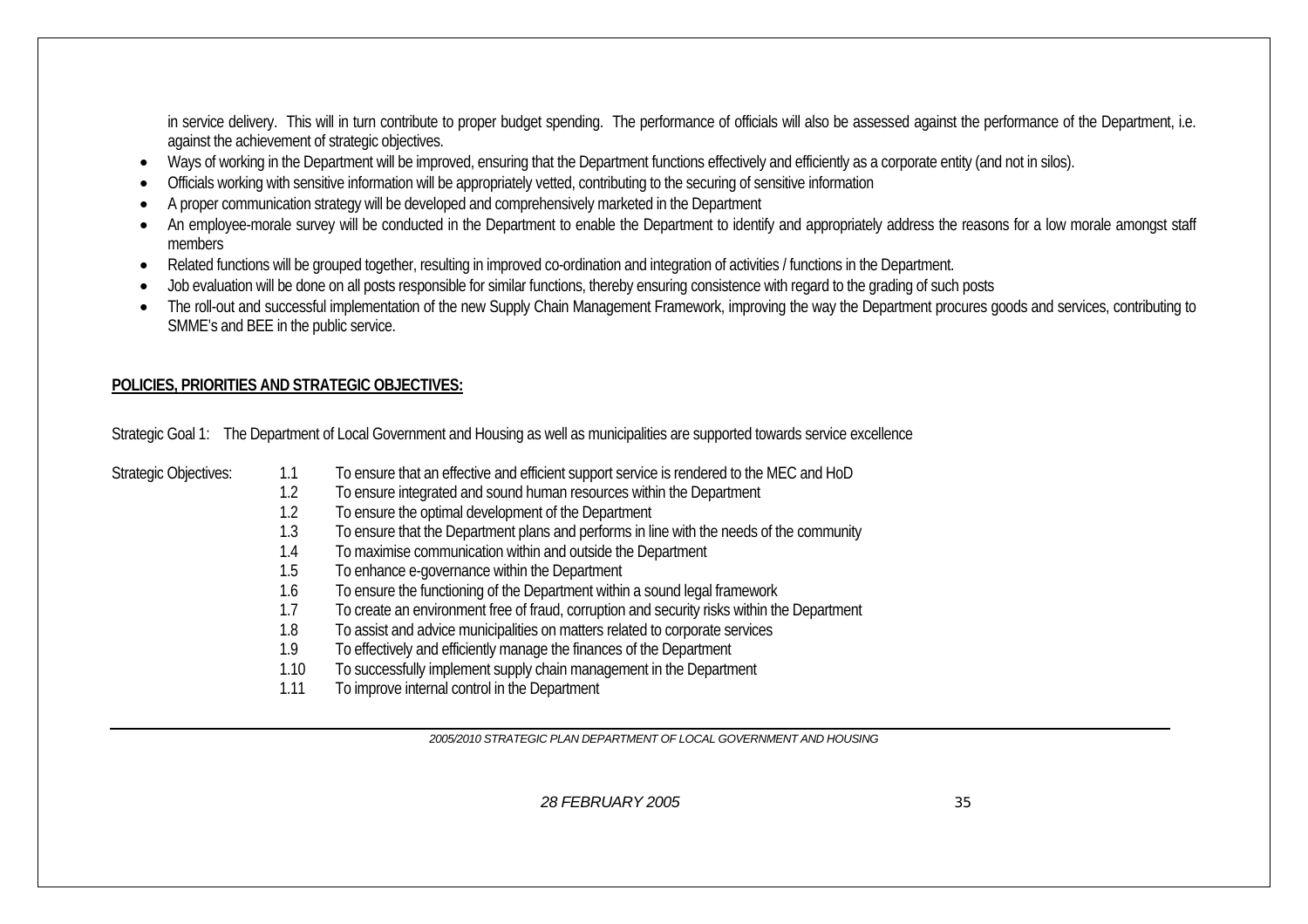### **PROGRAMME 2: HOUSING**

#### **Aim**

The aim of the programme is to manage housing delivery, development and sustainable infrastructural delivery.

#### **Programme description**

The Programme consists of the following functions:

- 1. Housing performance/subsidy administration.
- 2. Urban Renewal and Human settlement
- 3. Housing planning and research.
- 4. Housing Asset management.

#### **SITUATION ANALYSIS**

#### **Analysis of constraints**

The following challenges are facing the Department over the next few years:

- 1. Unavailability of Township Registers
- 2. Unavailability of suitable land for housing development
- 3. Unavailability of Services Sites
- 4. Slow release of State Land for housing development
- 5. Lack of readiness and preparedness and accreditation of municipalities
- 6. Lack of capacity within Province on administrative matters, project management, technical and financial matters and housing structures

*2005/2010 STRATEGIC PLAN DEPARTMENT OF LOCAL GOVERNMENT AND HOUSING*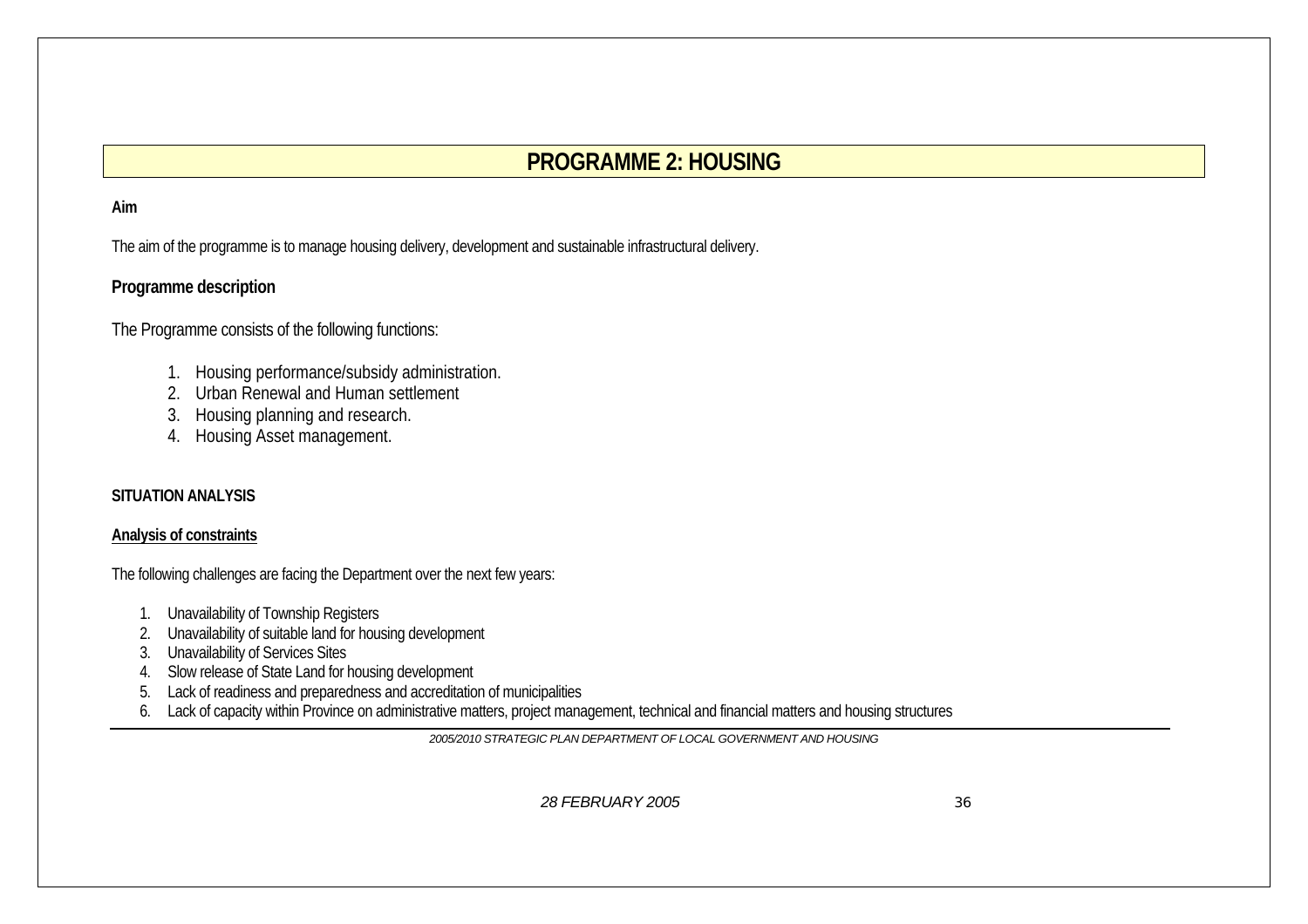- 7. Lack of proper policies and structures and/or continuous changing thereof
- 8. Lack of bridging finances, contract administration and expertise
- 9. Lack of detailed housing development plans at municipal level in terms of IDPs
- 10. Lack of alignment and co-ordination of infrastructure and housing development in municipalities
- 11. Non-availability of deposit-taking structures
- 12. Inadequate state holder management
- 13. No research for alternative building methods and materials
- 14. Unreliable HSS information (nationally and provincially)

#### **Measures to be taken to overcome challenges**

In ensuring that the identified challenges are appropriate addressed, the following improvement measures are planned :

- 1. A provincial multi-year Housing Delivery plan will be compiled and implemented
- 2. Capacity will be provided to municipalities with regard to housing delivery
- 3. A strategy on the allocation of subsidies will be developed and successfully implemented
- 4. Suitable land will be identified and acquired in enhancing the eradication of information settlements
- 5. Contracts will be capacitated and supported
- 6. The HSS will be improved and effectively maintained, resulting in improved information for decision-making purposes
- 7. The informal settlement eradication strategy will be successfully implemented in the Province

#### **POLICIES, PRIORITIES AND STRATEGIC OBJECTIVES:**

The following strategic goal and strategic objectives have been identified for the next 5 years:

Strategic Goal 2: Sustainable human settlements are created and maintained in the Free State Province

- Strategic Objectives: 1.1 To plan and facilitate housing delivery in the Free State Province
	- 1.2 To provide individual subsidies to qualifying beneficiaries in accordance with the housing policy and to monitor housing performance and delivery
	- 1.3 To provide for the efficient and effective management of housing assets
	- 1.4 To rehabilitate dysfunctional areas and create integrated and functional housing settlements with the notion of economic and social development

*2005/2010 STRATEGIC PLAN DEPARTMENT OF LOCAL GOVERNMENT AND HOUSING*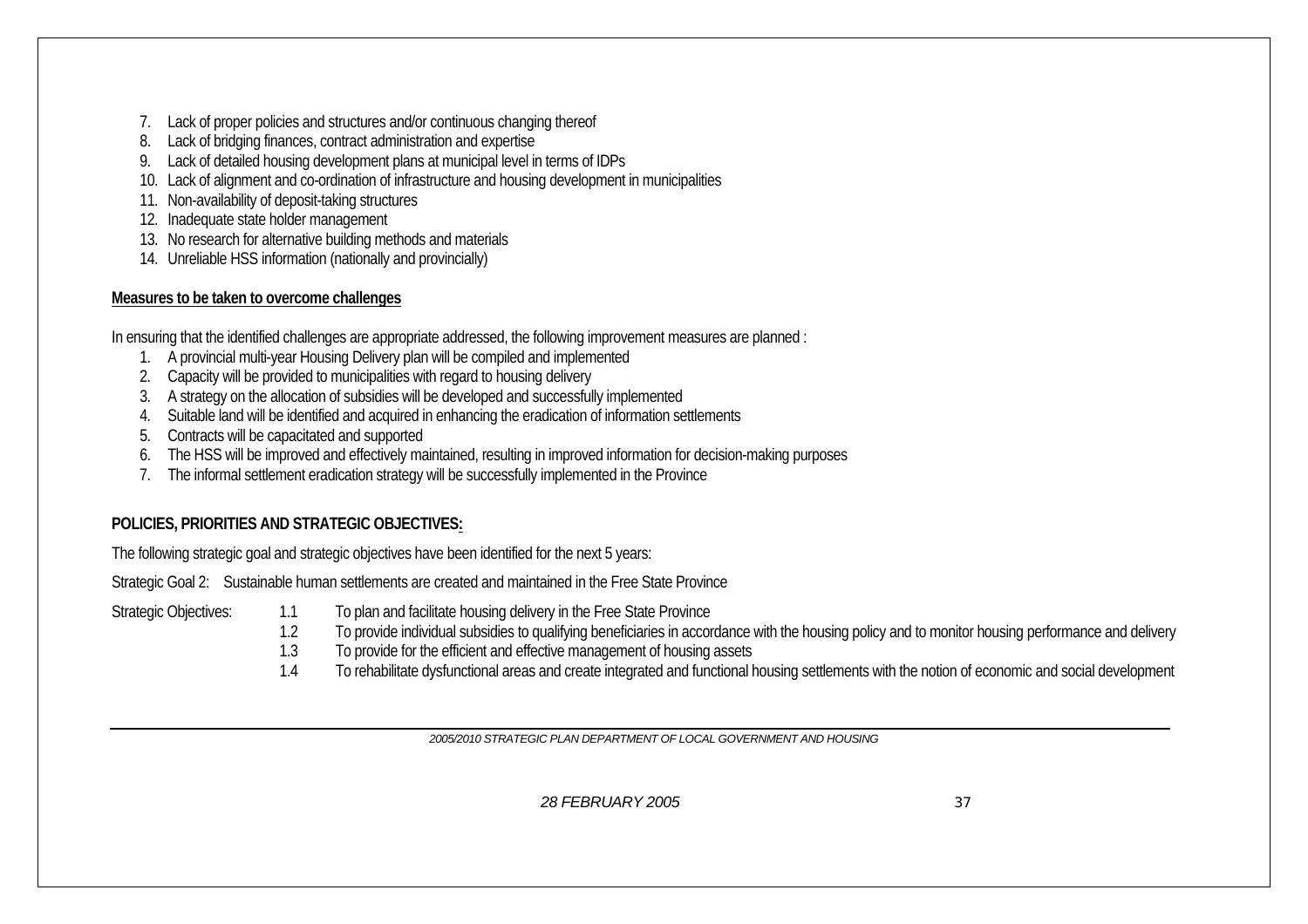# **PROGRAMME 3: LOCAL GOVERNMENT**

#### **AIM**

The programme aims at establishing, monitoring, regulating, strengthening, supporting and capacitating Local Government bodies in terms of the Constitution of 1996. The programme also aims to render support services regarding Disaster Management.

#### **PROGRAMME DESCRIPTION**

The Programme consists of the following:

- Municipal Administration
- •Municipal Finances

#### **SITUATION ANALYSIS**

#### **Analysis of constraints**

- •Lack of and/or poor local government institutions;
- •Infective IGR systems that hampers coordinated and integrated service delivery;
- •Invariable municipal capacity;
- •Inability of LG&H to co-direct resources set aside for municipal capacity building (MEG programme and public participation);
- •Cultivate of procure right skills;
- •Inadequate financing of municipal capacity building programme;
- •Ineffective communication on achievements by government structures;
- •Planning and Performance management systems set have not been exploited optimally (Because of lack of capacity);

#### **Measures to be taken to overcome challenges**

*2005/2010 STRATEGIC PLAN DEPARTMENT OF LOCAL GOVERNMENT AND HOUSING*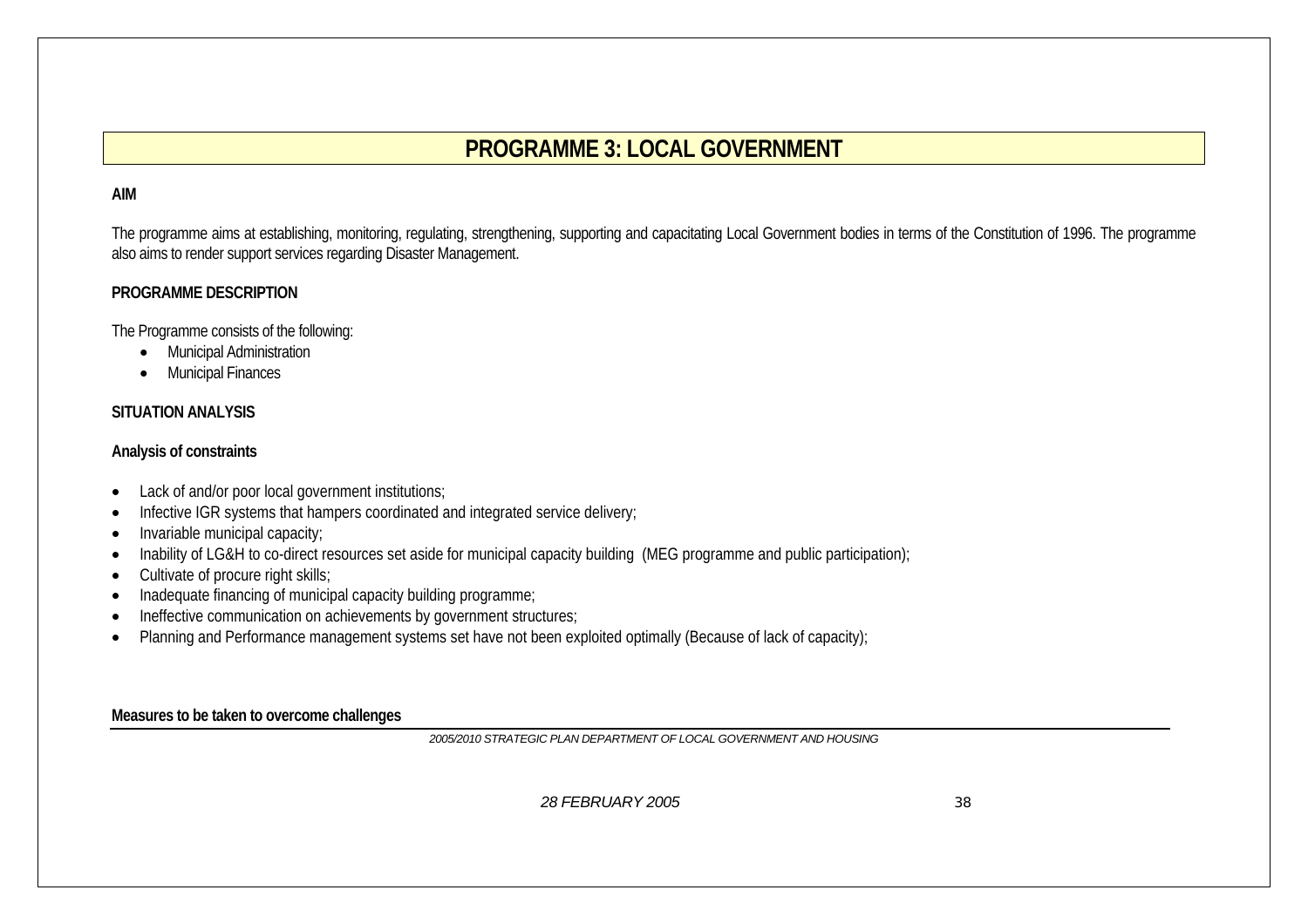- •Leverage funds for municipal capacity building (approach sponsors DBSA);
- •Cultivate right skills;
- •Engage districts in capacitating ward committees on public participation;
- •Ensure money in the districts is redirected to ward committees;
- •Realign budget to planning (Department v/s Municipalities);
- •Development of departmental comprehensive communication strategy

#### **POLICIES, PRIORITIES AND STRATEGIC OBJECTIVES**

The following strategic goal and strategic objectives have been identified for the next 5 years:

Strategic Goal 1: Accountable and sustainable Local Governance is promoted in the Free State Province

Strategic Objectives: 1. To monitor and support municipalities to ensure financially viable and sustainable municipalities 2. To provide support and facilitate the implementation of a legislative and policy framework in respect of local government

*2005/2010 STRATEGIC PLAN DEPARTMENT OF LOCAL GOVERNMENT AND HOUSING*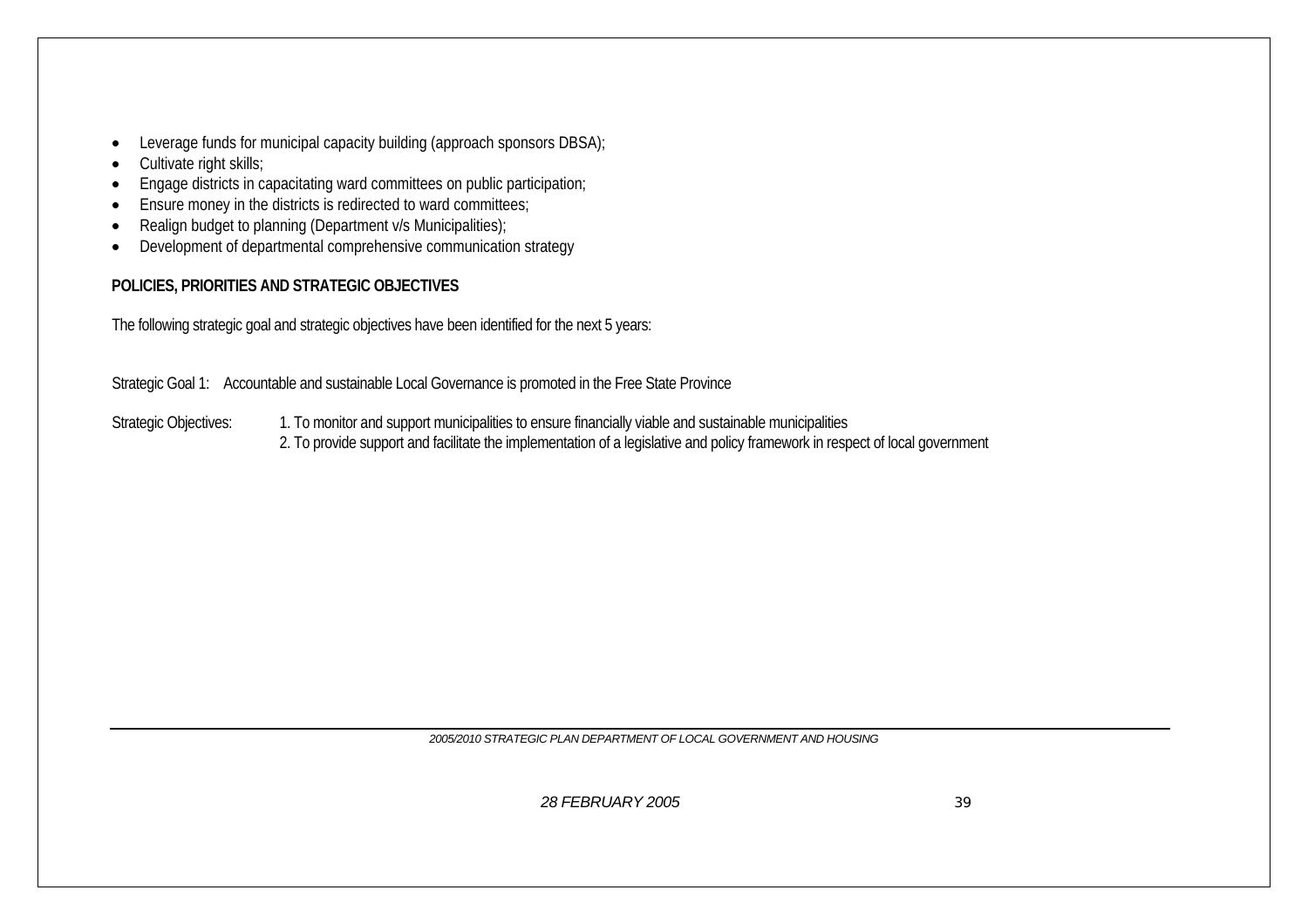# **PROGRAMME 4: LAND DEVELOPMENT AND PLANNING**

#### **Aim**

The aim of this programme is to ensure orderly land utilization on a local and regional basis and orderly land use at local and regional bases and to provide for security of tenure in the Free State

#### **Description**

The Programme consists of the following:

- Spatial Planning
- Development Administration / Land Use Management
- Integrated Development Planning
- Local Economic Development
- Municipal Infrastructure
- Disaster Management

#### **SITUATIONAL ANALYSIS**

Land development and planning in terms of the Constitution is a Schedule 4 functional area of concurrent National and Provincial legislative competency. It includes regional planning and development, urban and rural development as well as disaster management. The purpose is therefore to assist and support municipalities in creating sustainable, healthy, integrated, safe and secure urban and rural settlements through a participatory integrated development planning process and effective land development management.

The recent promulgation of the Disaster Management Act and the proposed the Land Use Management Act will require certain implementation measures from the Department. In the spirit of co-operative governance a consultative process with municipalities as well as an awareness programme targeting the public needs to be put in place.

*2005/2010 STRATEGIC PLAN DEPARTMENT OF LOCAL GOVERNMENT AND HOUSING*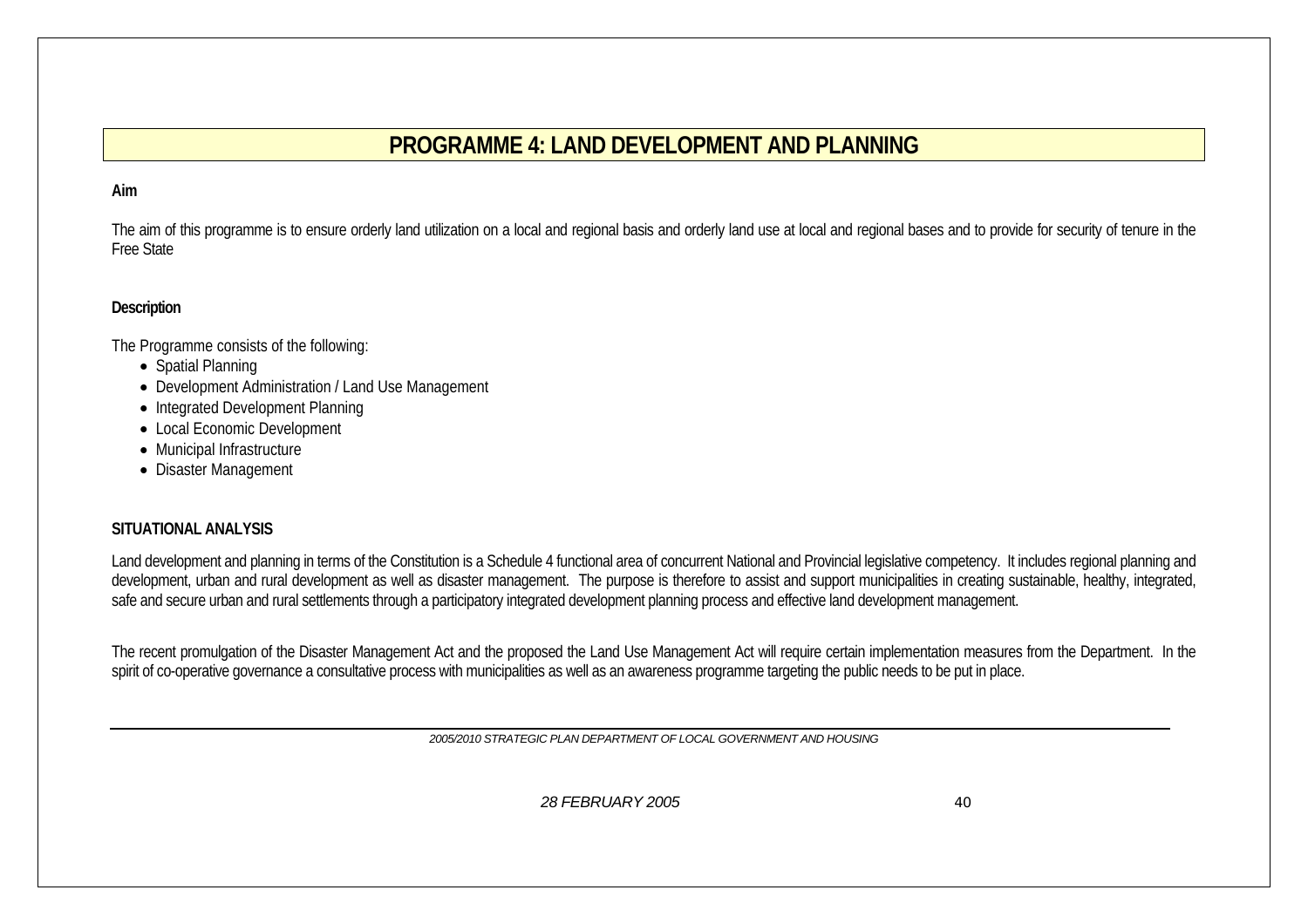#### **ANALYSIS OF CONSTRAINTS**

The following constraints need to be highlighted:

- 1. A lack of capacity at municipal level in land development and disaster management therefore with the implementation of the proposed Land Use Management Act and the Disaster Management Act additional support is needed.
- 2.Co-operation from all institutions with regard to tenure upgrading and the integrated development planning process.
- 3.The integrated development planning process has not evolved effectively therefore planning for social, economical and infrastructural services are still one-dimensional.
- 4.The nature of support for local economic development is not clear therefore structures are not in place and strategies cannot be implemented.
- 5.The lack of technological resources and proper linkages limit the exchange of information and communication.

#### **PLANNED QUALITY IMPROVEMENT MEASURES**

The following measures should assist in minimizing the mentioned constraints:

- 1.Intervention strategies through a consultative process with municipalities in the spirit of co-operative governance.
- 2.The IDP Support Programme instituted by DPLG with assistance from the CSIR should be advantageous.
- 3.Technological interface programmes should be encouraged.
- 4.Proper interaction with the Free State Development Plan through the Monitoring and Evaluation Programme of the Premier's Office.

#### **POLICIES, PRIORITIES AND STRATEGIC OBJECTIVES**

The following strategic goal and strategic objectives were identified for the next 5 years:

Strategic Goal 1: To ensure integrated land development planning.

- Strategic Objectives: 1. To promote integrated and sustainable land development in the Free State Province 2. To minimize the impact of disasters on the lives of the people in the Free State
	- 3. To ensure the successful implementation of the municipal infrastructure programme in the Free State
	- 4. To ensure security of land tenure rights in the Free State
	- 5. To maximise the economic potential of municipalities in the Free State

*2005/2010 STRATEGIC PLAN DEPARTMENT OF LOCAL GOVERNMENT AND HOUSING*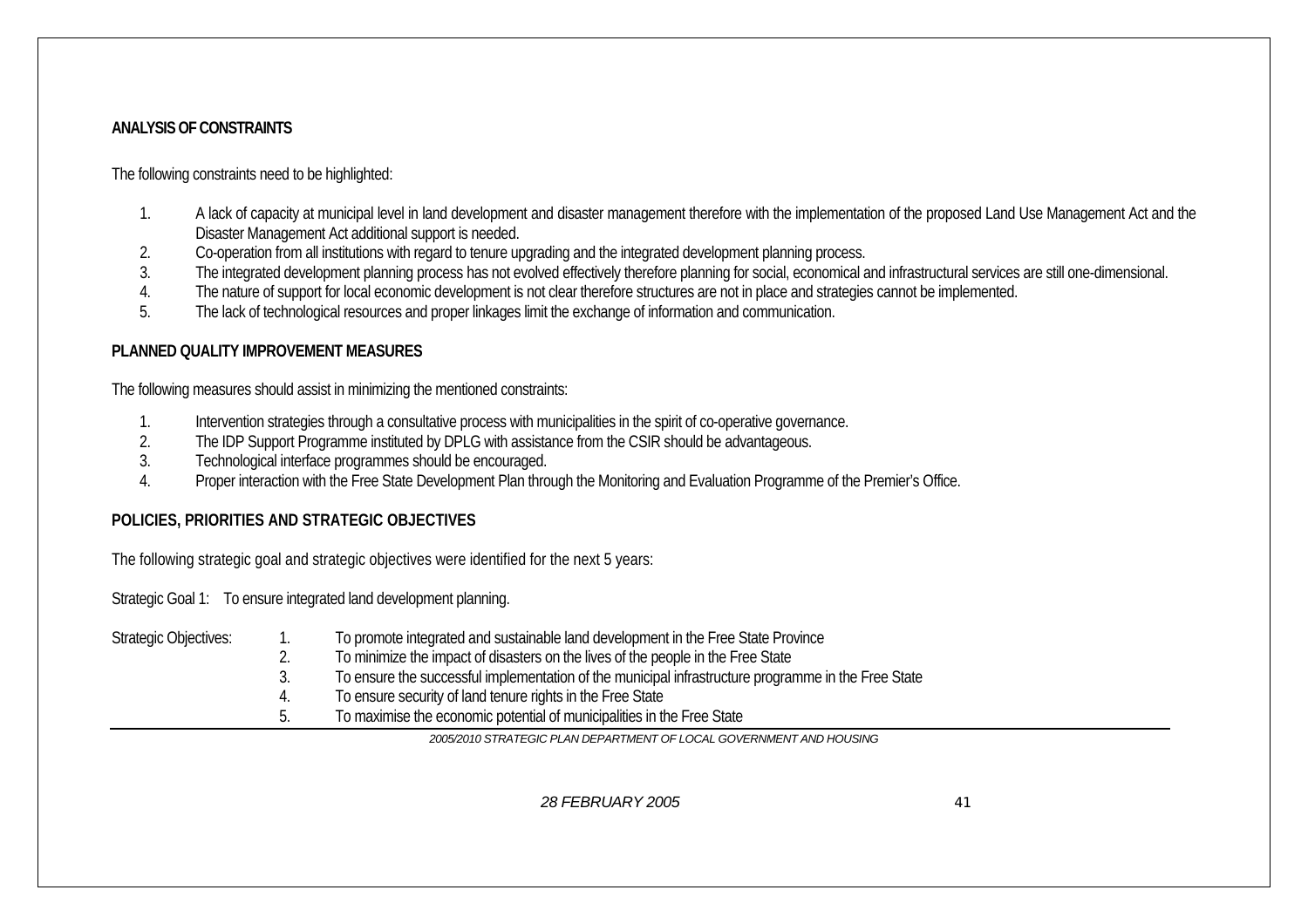# **PROGRAMME 5: TRADITIONAL AFFAIRS**

### **Aim**

The aim of the Traditional Affairs Directorate is to support the Institution of Traditional Leadership in the Province in order to realize its constitutional mandate, which is to be the custodian of communities that observe customary law.

### **Programme Description**

The Programme consists of the following:

- Traditional Resource Administration
- •Traditional Institutional Arrangements

## **SITUATION ANALYSIS:**

### **ANALYSIS OF CONSTRAINTS**

The following constraints need exist:

- 1. A lack of effective financial and administrative systems
- 2.Poor and/or lack of recognition of traditional communities
- 3.Poor performance of the institution of traditional leadership
- 4. Poor involvement of traditional communities in integrated development planning

*2005/2010 STRATEGIC PLAN DEPARTMENT OF LOCAL GOVERNMENT AND HOUSING*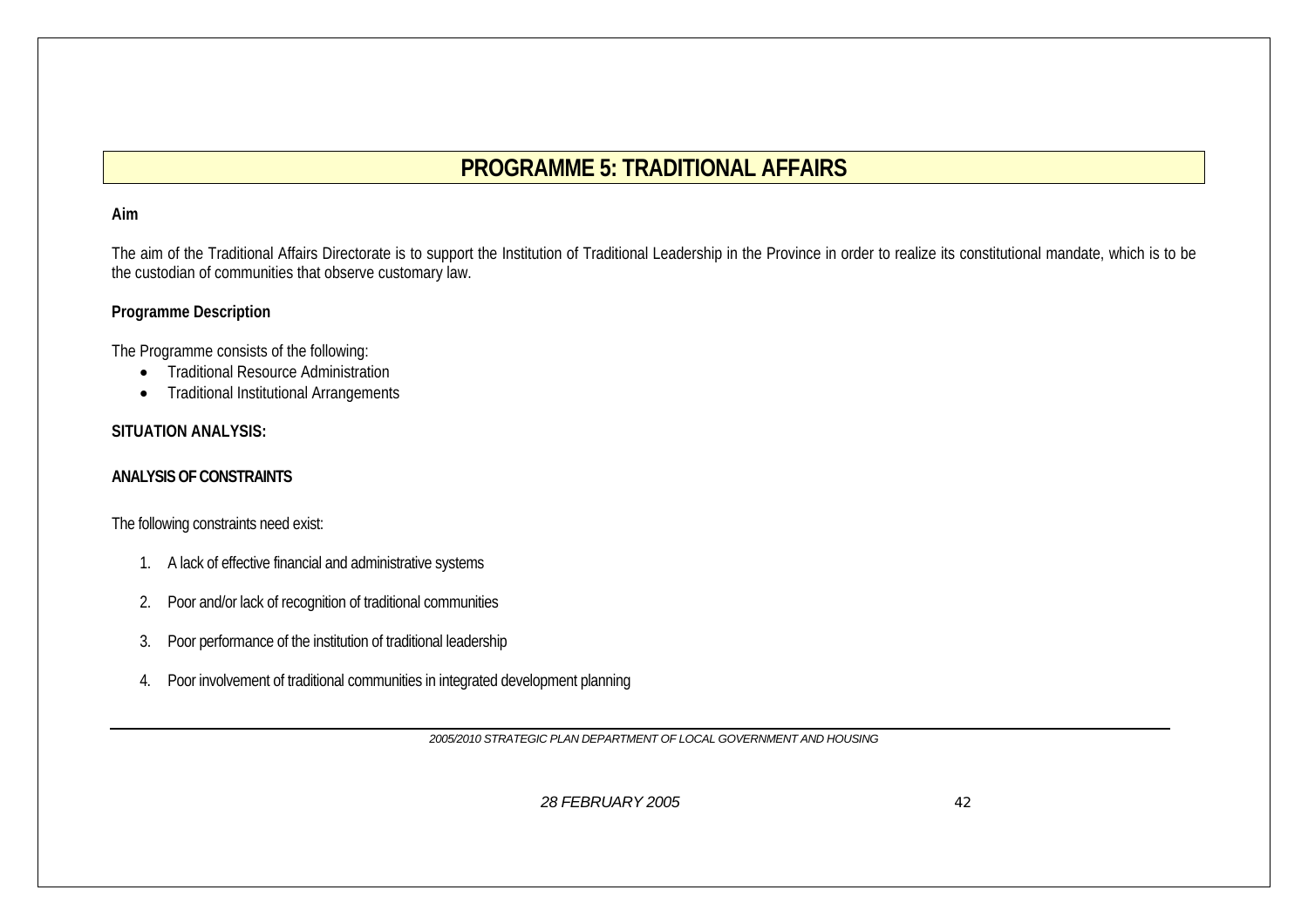## **MEASURES TO BE TAKEN TO OVERCOME CONSTRAINTS:**

- •Development and successful implementation of capacity building programmes
- •Development of applicable legislation and ensuring the successful implementation thereof
- •Facilitating the improvement of the functioning of the traditional institution
- •Putting in place mechanisms to facilitate the improved involvement of traditional communities in integrated development planning

## **POLICIES, PRIORITIES AND STRATEGIC OBJECTIVES**

The following strategic goal and strategic objectives were identified over the next 5 years:

Strategic Goal: Accountable and sustainable traditional institutions are promoted in the Free State Province

Strategic Objectives: 1. Sound institutional administration and financial framework for supporting and strengthening Traditional Leadership

- 2. Support the landless traditional leaders to acquire land rights
- 3. Promotion and provision of capacity building programmes for traditional leadership
- 4. Sound partnerships for service delivery between traditional leadership, municipalities and sector departments
- 5. Expedite promulgation and implementation of provincial legislation on traditional leadership

*2005/2010 STRATEGIC PLAN DEPARTMENT OF LOCAL GOVERNMENT AND HOUSING*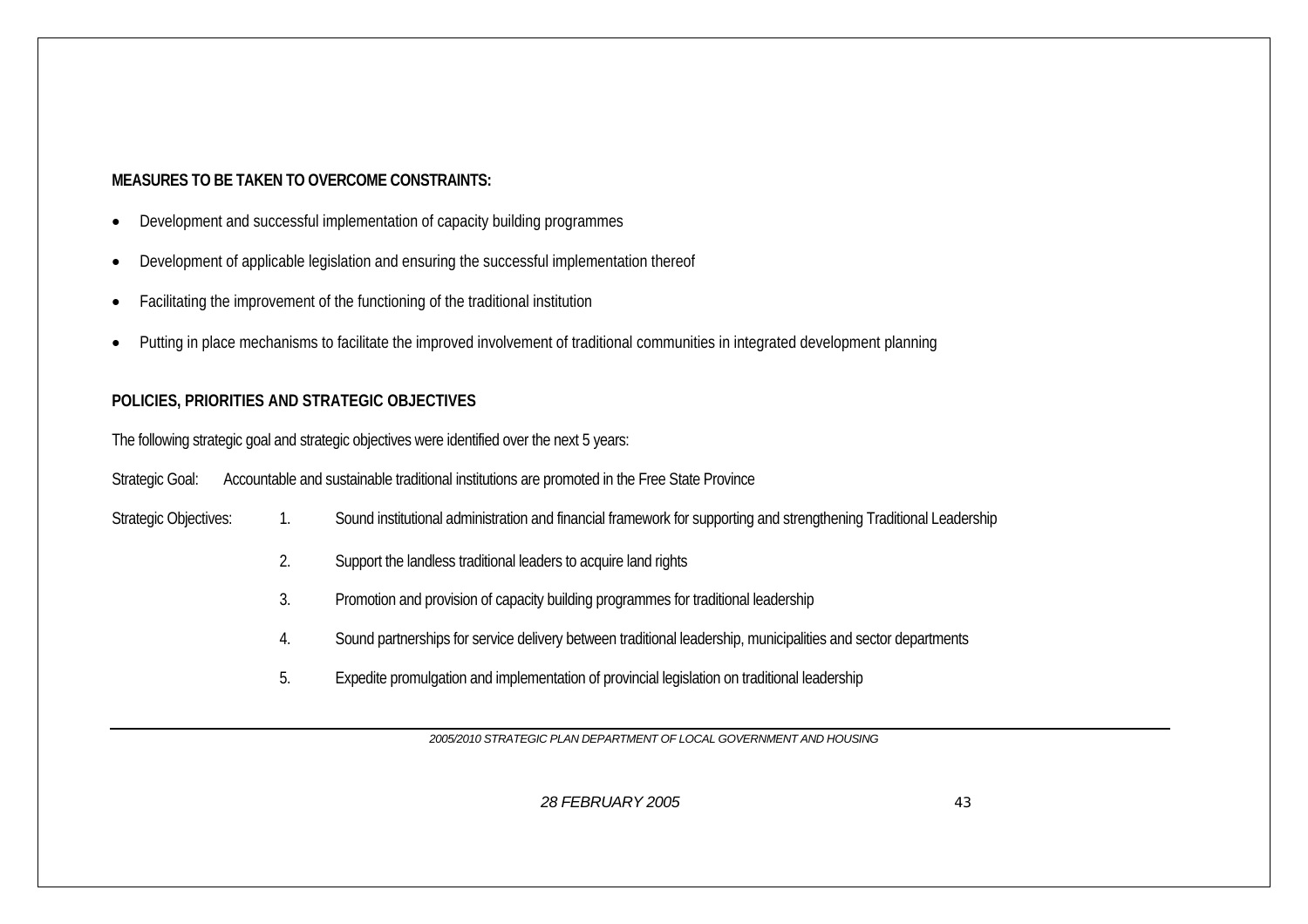# **2005/2008 PERFORMANCE PLAN**

# **PROGRAMME 1: ADMINISTRATION**

#### **Aim**

The aim of this programme is to provide support to the Department on matters related to the effective and efficient functioning of the Department

#### **Programme Description**

The Programme consists of the following:

- 1. Office of the MEC
- 2. Office of the HoD
- 3. Corporate Services:
	- o Support Services, including the following:
		- i. Security Management / Anti-Corruption
		- ii. Human Resources and Organizational Development
		- iii. Departmental Planning and Performance Management
		- iv. Communication and Information Technology
		- v. Legal Services
	- o Finance, including the following:
		- i. Financial Management
			- ii. Supply Chain Management
			- iii. Internal Audit

*2005/2010 STRATEGIC PLAN DEPARTMENT OF LOCAL GOVERNMENT AND HOUSING*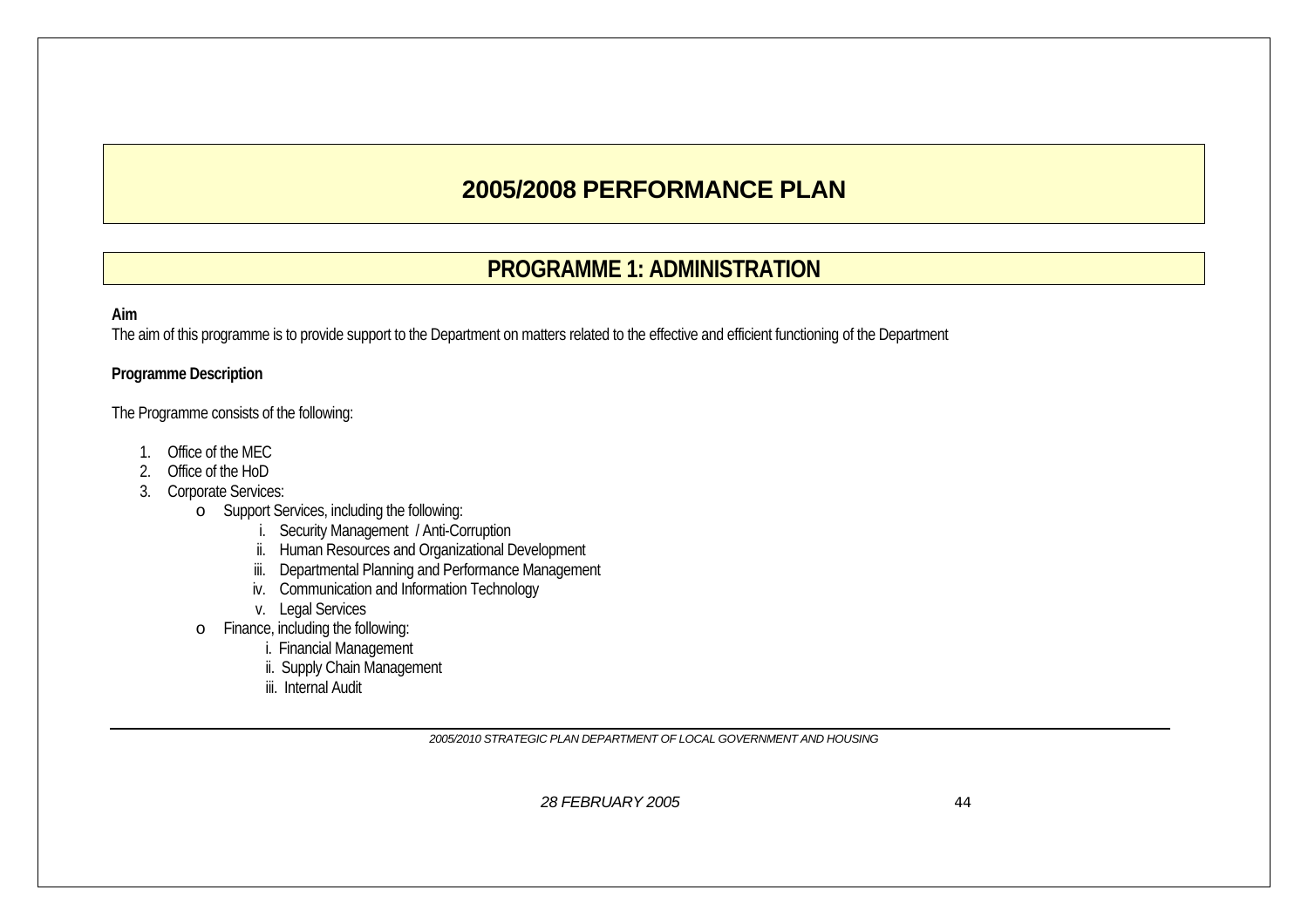### **SITUATIONAL ANALYSIS:**

#### **Analysis of constraints**

The Department is faced with numerous challenges insofar as the internal functioning of the Department is concerned. These include the following:

- Corporate related policies such as Communication, Human Resources, Performance Management etc. are not effectively implemented and/or adhered to, in many instances due to a lack of understanding and/or commitment
- •Information in the Department is not properly managed and/or secured, resulting in security risks and inconsistent information being provided to different role-players
- •Inadequate funds, resulting in a high vacancy rates, which in turn affects service delivery negatively
- •Insufficient accommodation / poor infrastructure, hampering the filling of key funded posts
- Lack of understanding with regard to the role of Corporate Services in the Department
- •Non-compliance with requests for information
- •Lack of a performance culture, which in turn negatively affects the achievement of strategic objectives
- •Unmotivated work force due to indecisive and/or poor leadership in some instances
- •Lack of security clearance with regard to officials working with sensitive information
- •Poor communication of information and/or marketing of the achievements of the Department, resulting in negative perspectives in the community and/or other government fora on the functioning of the Department
- Fragmentation of related functions, resulting in poor co-ordination and integration of activities.
- •Inconsistent grading of posts responsible for similar work
- •Inadequate ways of procurement in the Department

*2005/2010 STRATEGIC PLAN DEPARTMENT OF LOCAL GOVERNMENT AND HOUSING*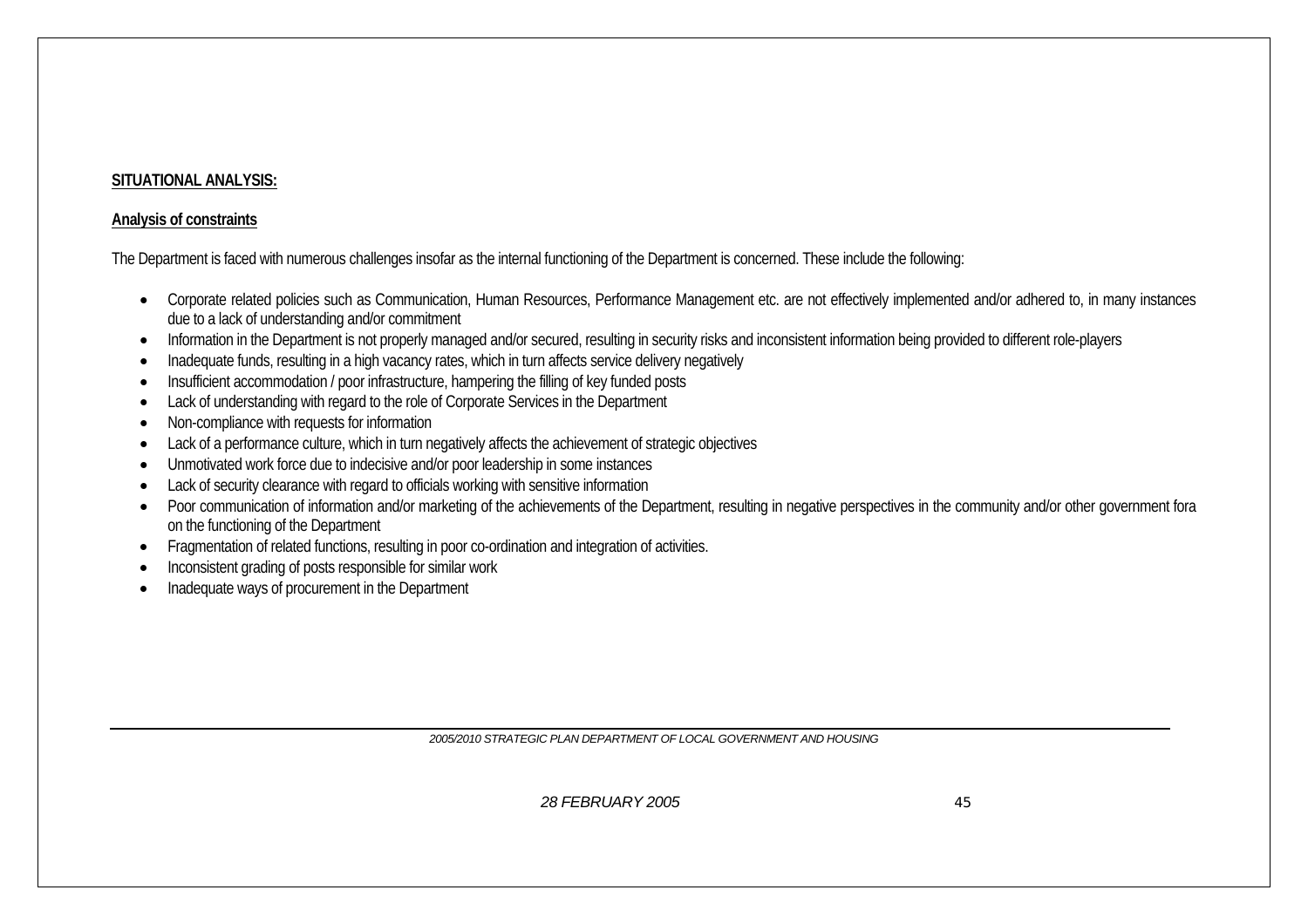#### **Measures planned to overcome constraints**

The following measures will be taken to overcome the identified constraints:

- •Extensive information sessions / awareness sessions will be held in the Department to improve officials' understanding and knowledge of corporate-related policies / strategies
- •Effective and efficient information systems will be put in place to ensure proper information management
- •A comprehensive accommodation investigation will be conducted to address the long-accommodation needs of the Department
- •Systems / structures will be put in place to create and maintain a performance culture. This will be achieved by evaluating the performance of the Department against its strategic objectives on a monthly and quarterly basis (i.e. Performance Reports), enabling the Department to pro-actively identify and address shortcomings and/or weaknesses in service delivery. This will in turn contribute to proper budget spending. The performance of officials will also be assessed against the performance of the Department, i.e. against the achievement of strategic objectives.
- •Ways of working in the Department will be improved, ensuring that the Department functions effectively and efficiently as a corporate entity (and not in silos).
- •Officials working with sensitive information will be appropriately vetted, contributing to the securing of sensitive information
- •A proper communication strategy will be developed and comprehensively marketed in the Department
- •An employee-morale survey will be conducted in the Department to enable the Department to identify and appropriately address the reasons for a low morale amongst staff members
- •Related functions will be grouped together, resulting in improved co-ordination and integration of activities / functions in the Department.
- •Job evaluation will be done on all posts responsible for similar functions, thereby ensuring consistence with regard to the grading of such posts
- • The roll-out and successful implementation of the new Supply Chain Management Framework, improving the way the Department procures goods and services, contributing to SMME's and BEE in the public service.

*2005/2010 STRATEGIC PLAN DEPARTMENT OF LOCAL GOVERNMENT AND HOUSING*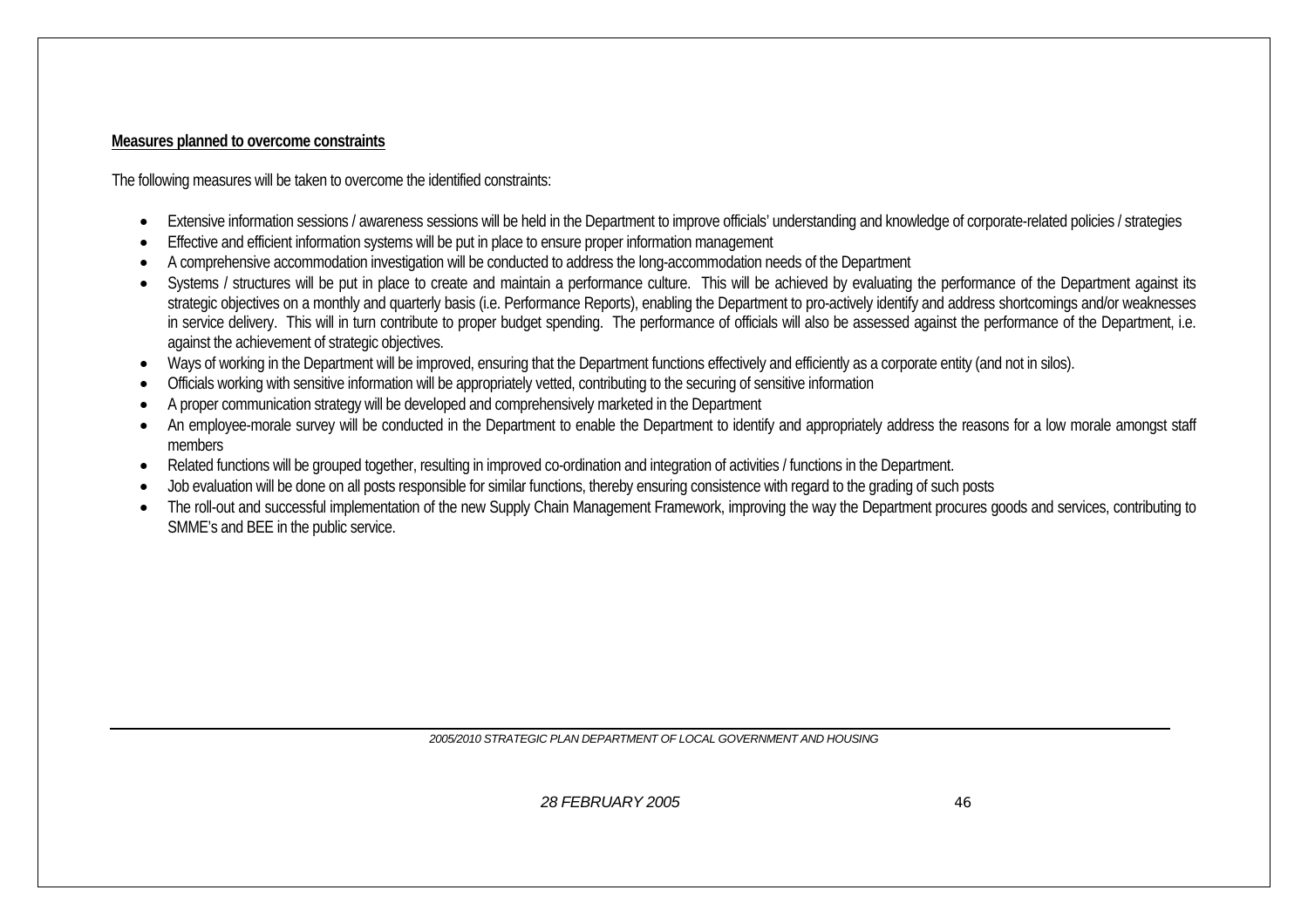#### **POLICIES, PRIORITIES AND STRATEGIC OBJECTIVES:**

Strategic Goal 1: The Department of Local Government and Housing as well as municipalities are supported towards service excellence

- Strategic Objectives: 1.1 To ensure that an effective and efficient support service is rendered to the MEC and HoD
	- 1.2 To ensure integrated and sound human resources within the Department
	- 1.2 To ensure the optimal development of the Department
	- 1.3 To ensure that the Department plans and performs in line with the needs of the community
	- 1.4 To maximise communication within and outside the Department
	- 1.5 To enhance e-governance within the Department
	- 1.6 To ensure the functioning of the Department within a sound legal framework
	- 1.12To create an environment free of fraud, corruption and security risks within the Department
	- 1.13To assist and advice municipalities on matters related to corporate services
	- 1.14To effectively and efficiently manage the finances of the Department
	- 1.15To successfully implement supply chain management in the Department
	- 1.16To improve internal control in the Department

#### **SPECIFICATION OF MEASURABLE OBJECTIVES AND PERFORMANCE INDICATORS:**

*2005/2010 STRATEGIC PLAN DEPARTMENT OF LOCAL GOVERNMENT AND HOUSING*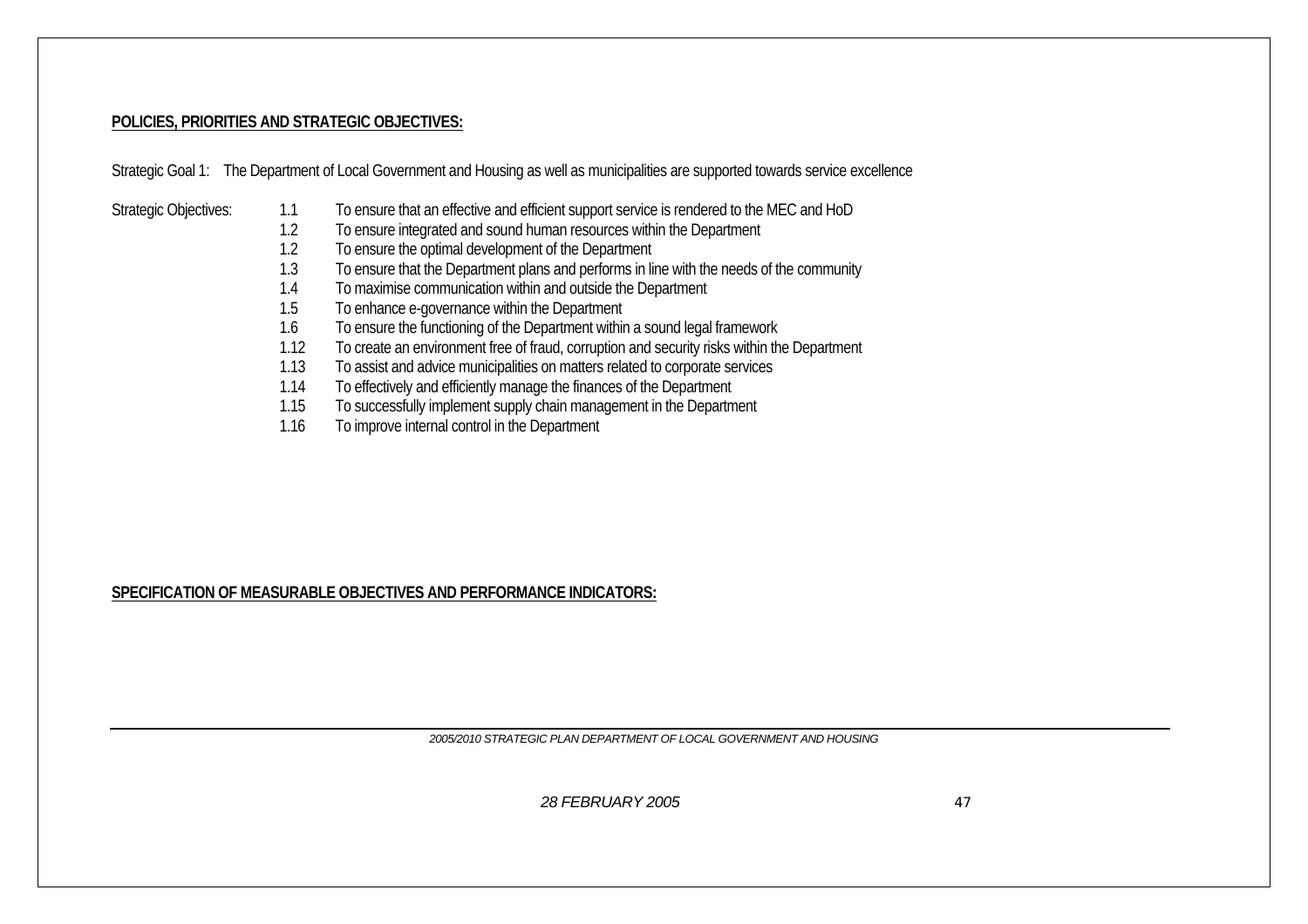## **STRATEGIC GOAL NO. 1: THE DEPARTMENT OF LOCAL GOVERNMENT AND HOUSING IS SUPPORTED TOWARDS SERVICE EXCELLENCE**

### **STRATEGIC OBJECTIVE NO. 1.1: TO ENSURE INTEGRATED AND SOUND HUMAN RESOURCES WITHIN THE DEPARTMENT**

| Measurable Objectives                                                                               | Key Performance Indicator<br>2005/2006                     | Key Performance Indicator<br>2006/2007                     | Key Performance Indicator<br>2007/2008                     |  |
|-----------------------------------------------------------------------------------------------------|------------------------------------------------------------|------------------------------------------------------------|------------------------------------------------------------|--|
| The Department is provided with and advised on<br>human resources                                   | Sound<br>resources<br>human<br>practices in the Department | Sound<br>resources<br>human<br>practices in the Department | Sound<br>resources<br>human<br>practices in the Department |  |
| A peaceful, healthy and safe working environment<br>is established and maintained in the Department | Labour conflict minimised in<br>the Department             | Labour conflict minimised<br>ın<br>the Department          | Labour conflict minimised in<br>the Department             |  |

*2005/2010 STRATEGIC PLAN DEPARTMENT OF LOCAL GOVERNMENT AND HOUSING*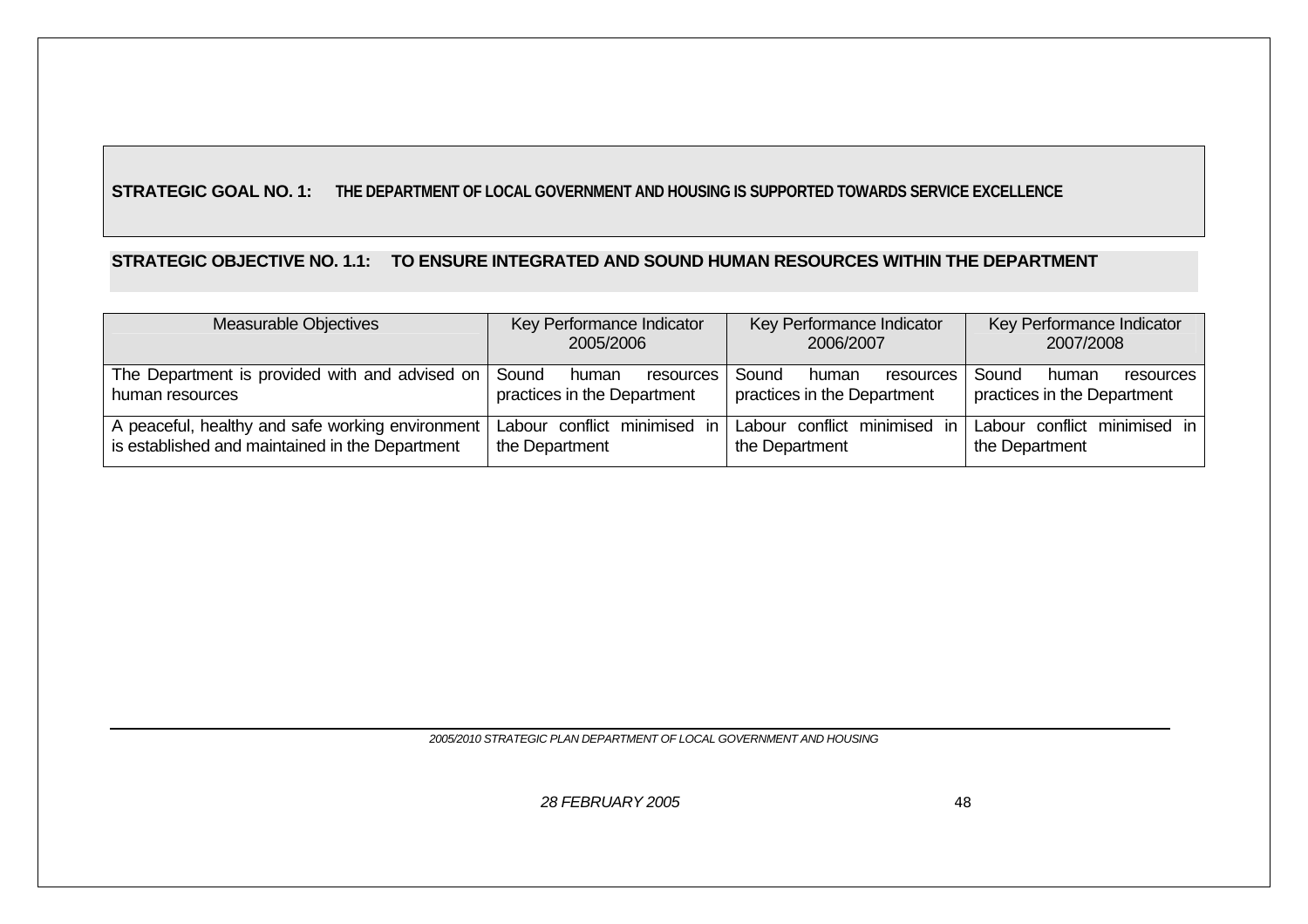#### **STRATEGIC OBJECTIVE NO. 1.2: TO ENSURE THE OPTMAL DEVELOPMENT OF THE DEPARTMENT**

| <b>Measurable Objectives</b>                                                                                                                                              | Key Performance Indicator<br>Key Performance Indicator<br>2005/2006<br>2006/2007                                                                                           |                                                                                                                                            | Key Performance Indicator<br>2007/2008                                                                                                        |  |
|---------------------------------------------------------------------------------------------------------------------------------------------------------------------------|----------------------------------------------------------------------------------------------------------------------------------------------------------------------------|--------------------------------------------------------------------------------------------------------------------------------------------|-----------------------------------------------------------------------------------------------------------------------------------------------|--|
| Employee wellness is improved in the<br>Department                                                                                                                        | Successful<br>implementation<br>of<br>Successful<br>implementation<br>of<br>employee assistance programme<br>employee assistance programme<br>and HIV/AIDS<br>and HIV/AIDS |                                                                                                                                            | Successful<br>implementation<br>of<br>employee assistance programme<br>and HIV/AIDS                                                           |  |
| Special programmes related to Disability,<br>Gender and Youth are successfully<br>implemented in the Department<br>Human Resources within the Department<br>are developed | Integration and implementation of<br>Special<br>programmes<br>in<br>the<br>Department<br>Skilled and competent employees<br>in the Department                              | Integration and implementation of<br>Special<br>programmes in<br>the<br>Department<br>Skilled and competent employees<br>in the Department | Integration and implementation of<br>Special<br>programmes<br>in<br>the<br>Department<br>Skilled and competent employees<br>in the Department |  |
| Department<br><b>Bursaries</b><br>the<br>in<br>are<br>managed and administered                                                                                            | Employment enhancement                                                                                                                                                     | Employment enhancement                                                                                                                     | Employment enhancement                                                                                                                        |  |
| Department<br>Learnerships<br>the<br>are<br>in<br>the<br>administered<br>and<br>managed<br><i>in</i><br>Department                                                        | Employment enhancement<br>Employment enhancement                                                                                                                           |                                                                                                                                            | Employment enhancement                                                                                                                        |  |
| The organizational culture supports and<br>the<br>enhances<br>functioning<br>0f<br>the<br>Department                                                                      | Motivated employees                                                                                                                                                        | Motivated employees                                                                                                                        | Motivated employees                                                                                                                           |  |

*2005/2010 STRATEGIC PLAN DEPARTMENT OF LOCAL GOVERNMENT AND HOUSING*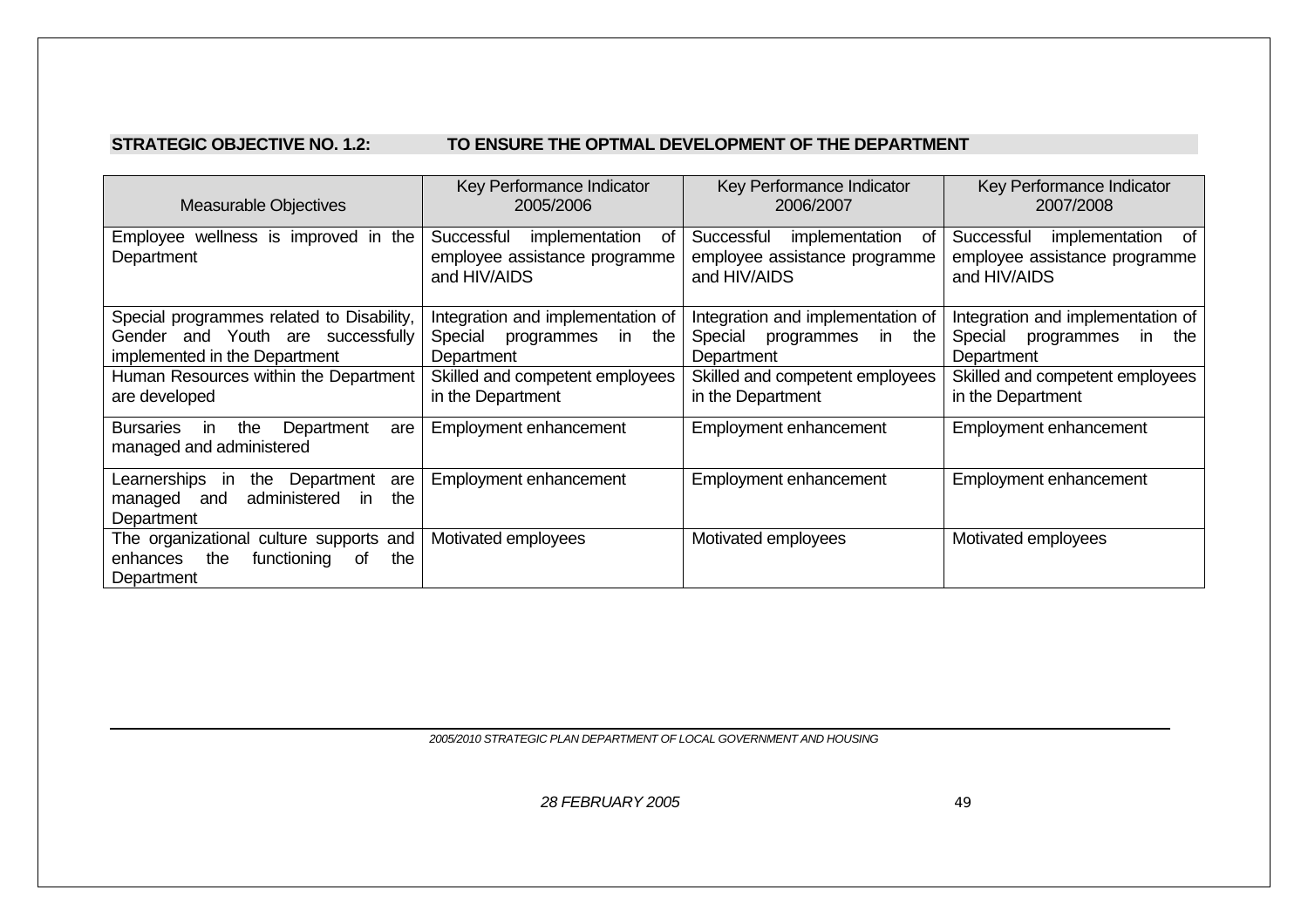#### **STRATEGIC OBJECTIVE NO. 1.3: TO ENSURE THAT THE DEPARTMENT PLANS AND PERFORMS OPTIMALLY**

| <b>Measurable Objectives</b>                                                                    | Key Performance Indicator<br>2005/2006                                                                               | Key Performance Indicator<br>2006/2007                                                                        | Key Performance Indicator<br>2007/2008                                                                        |
|-------------------------------------------------------------------------------------------------|----------------------------------------------------------------------------------------------------------------------|---------------------------------------------------------------------------------------------------------------|---------------------------------------------------------------------------------------------------------------|
| A performance culture is created and sustained in the<br>Department                             | All officials qualifying for pay<br>and/or<br>progressions<br>cash<br>bonus are paid in line with<br>budget          | All officials qualifying for pay<br>progressions<br>and/or<br>cash<br>bonus are paid in line with<br>budget   | All officials qualifying for pay<br>progressions<br>and/or<br>cash<br>bonus are paid in line with<br>budget   |
| aligned<br>The Department is structurally<br>towards<br>achieving its objectives                | <b>The</b><br>the<br>functions<br>of<br>Department<br>logically<br>are<br>adequate<br>grouped<br>and<br>provided for | The<br>functions<br>the<br>0f<br>Department<br>logically<br>are<br>adequate<br>grouped<br>and<br>provided for | The<br>functions<br>of<br>the<br>logically<br>Department<br>are<br>adequate<br>grouped<br>and<br>provided for |
| The Department plans, co-ordinates and integrates<br>its activities effectively and efficiently | co-ordinated<br>Integrated and<br>execution of functions                                                             | Integrated and co-ordinated<br>execution of functions                                                         | Integrated and co-ordinated<br>execution of functions                                                         |
| The Department contributes to the successful<br>implementation of job evaluation in the FSPG    | The principle of equal work<br>for equal pay is promoted in<br>the Department                                        | The principle of equal work<br>for equal pay is promoted in<br>the Department                                 | The principle of equal work<br>for equal pay is promoted in<br>the Department                                 |

*2005/2010 STRATEGIC PLAN DEPARTMENT OF LOCAL GOVERNMENT AND HOUSING*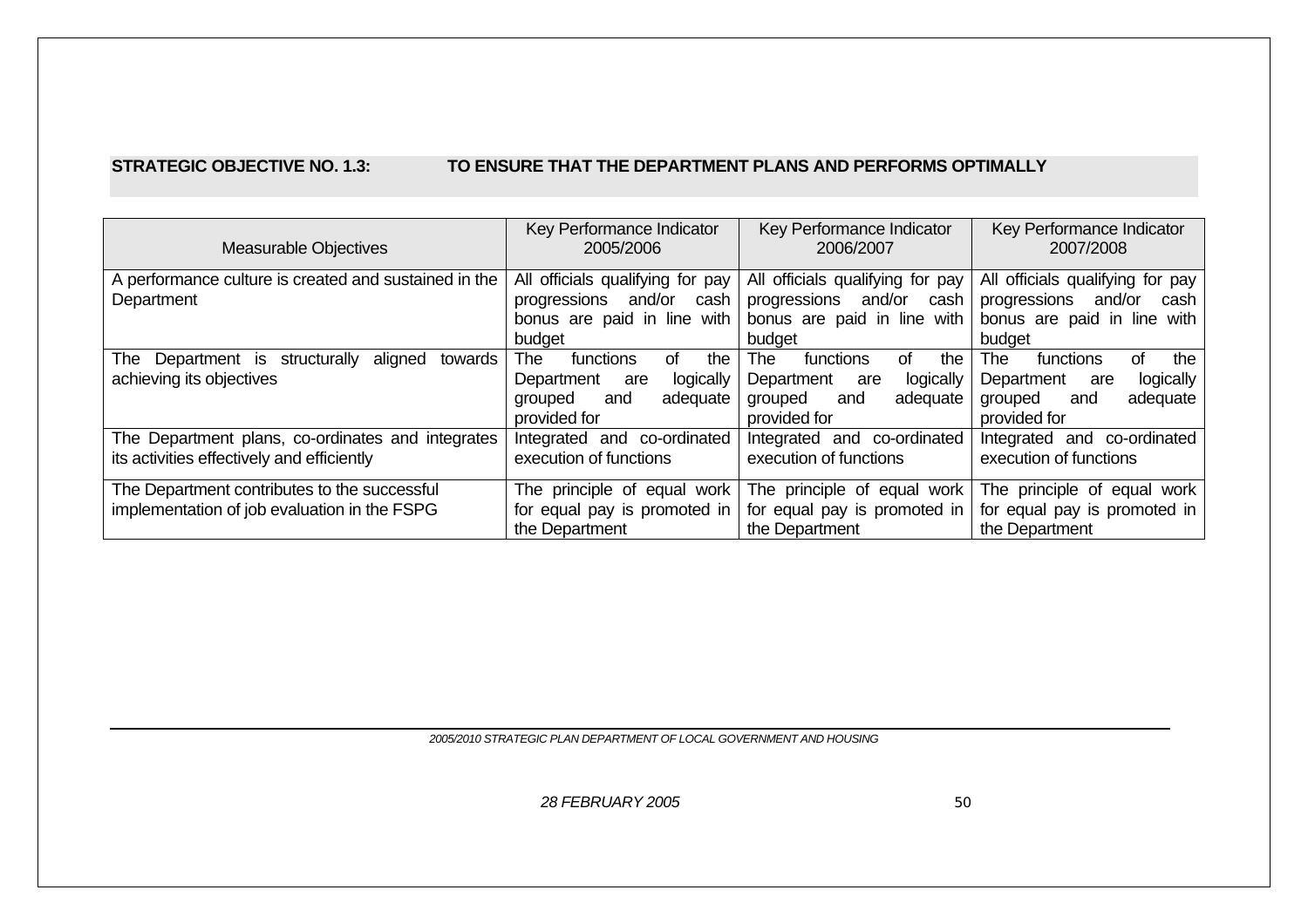#### **STRATEGIC OBJECTIVE NO. 1.4: TO MAXIMISE COMMUNICATION WITHIN AND OUTSIDE THE DEPARTMENT**

| <b>Measurable Objectives</b>                                                                                                             | Key Performance Indicator<br>2005/2006                                        | Key Performance Indicator<br>2006/2007                                     | Key Performance Indicator<br>2007/2008                                  |
|------------------------------------------------------------------------------------------------------------------------------------------|-------------------------------------------------------------------------------|----------------------------------------------------------------------------|-------------------------------------------------------------------------|
| The effective and efficient interaction between the<br>political office bearer, management and officials in<br>the Department is ensured | Informed<br>stakeholders<br>and<br>officials                                  | Informed<br>stakeholders<br>and<br>officials                               | Informed<br>stakeholders<br>and<br>officials                            |
| The successes of the Department is profiled in the<br>community                                                                          | Improved<br>corporate<br>image<br>and identify                                | corporate<br>image<br>Improved<br>and identify                             | image<br>Improved<br>corporate<br>and identify                          |
| Media liaison and relations are improved                                                                                                 | the<br>media in<br>Interest<br>of<br>successes of the Department<br>increases | of<br>media in the<br>Interest<br>successes of the Department<br>increases | Interest of<br>media in the<br>successes of the Department<br>increases |
| Communication with political fora is improved                                                                                            | legislative<br>Compliance<br>with<br>requirements                             | legislative<br>Compliance<br>with<br>requirements                          | Compliance<br>legislative<br>with<br>requirements                       |

*2005/2010 STRATEGIC PLAN DEPARTMENT OF LOCAL GOVERNMENT AND HOUSING*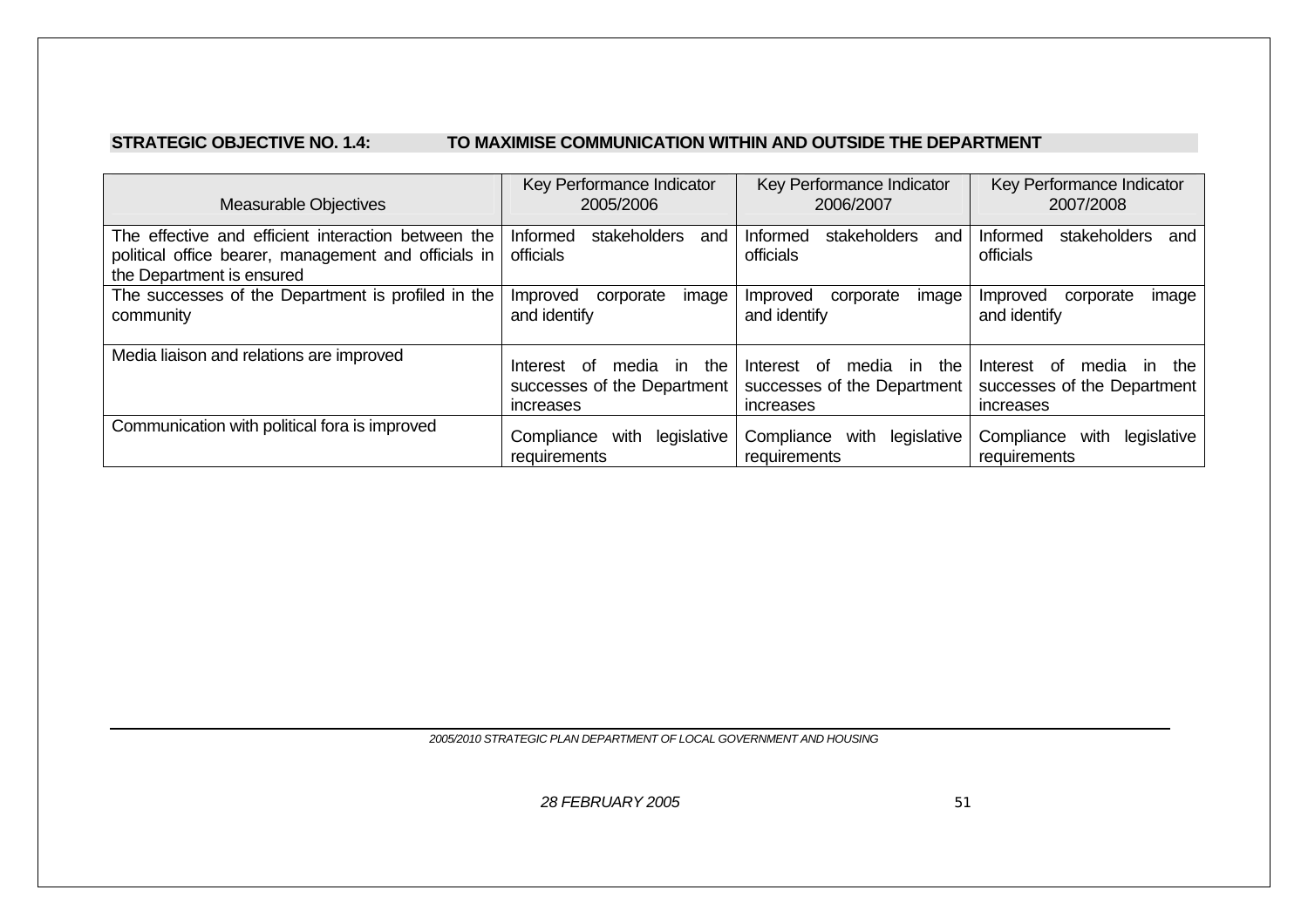#### **STRATEGIC OBJECTIVE NO. 1.5: TO ENHANCE AND SUPPORT E-GOVERNANCE IN THE DEPARTMENT**

| <b>Measurable Objectives</b>                               | Key Performance Indicator<br>2005/2006        | Key Performance Indicator<br>2006/2007        | Key Performance Indicator<br>2007/2008        |  |
|------------------------------------------------------------|-----------------------------------------------|-----------------------------------------------|-----------------------------------------------|--|
| The Internet and Intranet are optimally                    | user-friendly<br>100% updated,<br>A           | A 100% updated,<br>user-friendly              | A 100% updated, user-friendly                 |  |
| developed and maintained in the                            | and dynamic Internet site for the             | and dynamic Internet site for the             | and dynamic Internet site for the             |  |
| Department                                                 | Department                                    | Department                                    | Department                                    |  |
| <b>ICT</b><br>utilization<br>of<br>The<br>İS.<br>resources | <b>ICT</b><br>benefit<br>for<br>Maximum       | <b>ICT</b><br>for<br>Maximum<br>benefit       | <b>ICT</b><br>Maximum<br>for<br>benefit       |  |
| maximised in the Department                                | Department                                    | Department                                    | Department                                    |  |
|                                                            | Reduction of paper usage in the<br>Department | Reduction of paper usage in the<br>Department | Reduction of paper usage in the<br>Department |  |
|                                                            | <b>Informed</b><br>decision-making            | decision-making<br>Informed                   | decision-making<br><b>Informed</b>            |  |
|                                                            | processes                                     | processes                                     | processes                                     |  |
| implementation<br>successful<br>of a<br>The⊹               | ICT is deployed in a uniform and              | ICT is deployed in a uniform and              | ICT is deployed in a uniform and              |  |
| Departmental Information and Knowledge                     | within the<br>organized<br>manner             | within the<br>organized<br>manner             | within<br>organized<br>manner<br>the          |  |
| Management<br>Departmental<br>and                          | national policy framework and in              | national policy framework and in              | national policy framework and in              |  |
| Strategy and<br>Information<br>Technology                  | with the provincial and<br>line               | with the provincial<br>line.<br>and           | with<br>the provincial<br>line<br>and         |  |
| Department is<br>the<br>related policies in                | departmental ICT Strategy.                    | departmental ICT Strategy.                    | departmental ICT Strategy.                    |  |
| promoted                                                   |                                               |                                               |                                               |  |

*2005/2010 STRATEGIC PLAN DEPARTMENT OF LOCAL GOVERNMENT AND HOUSING*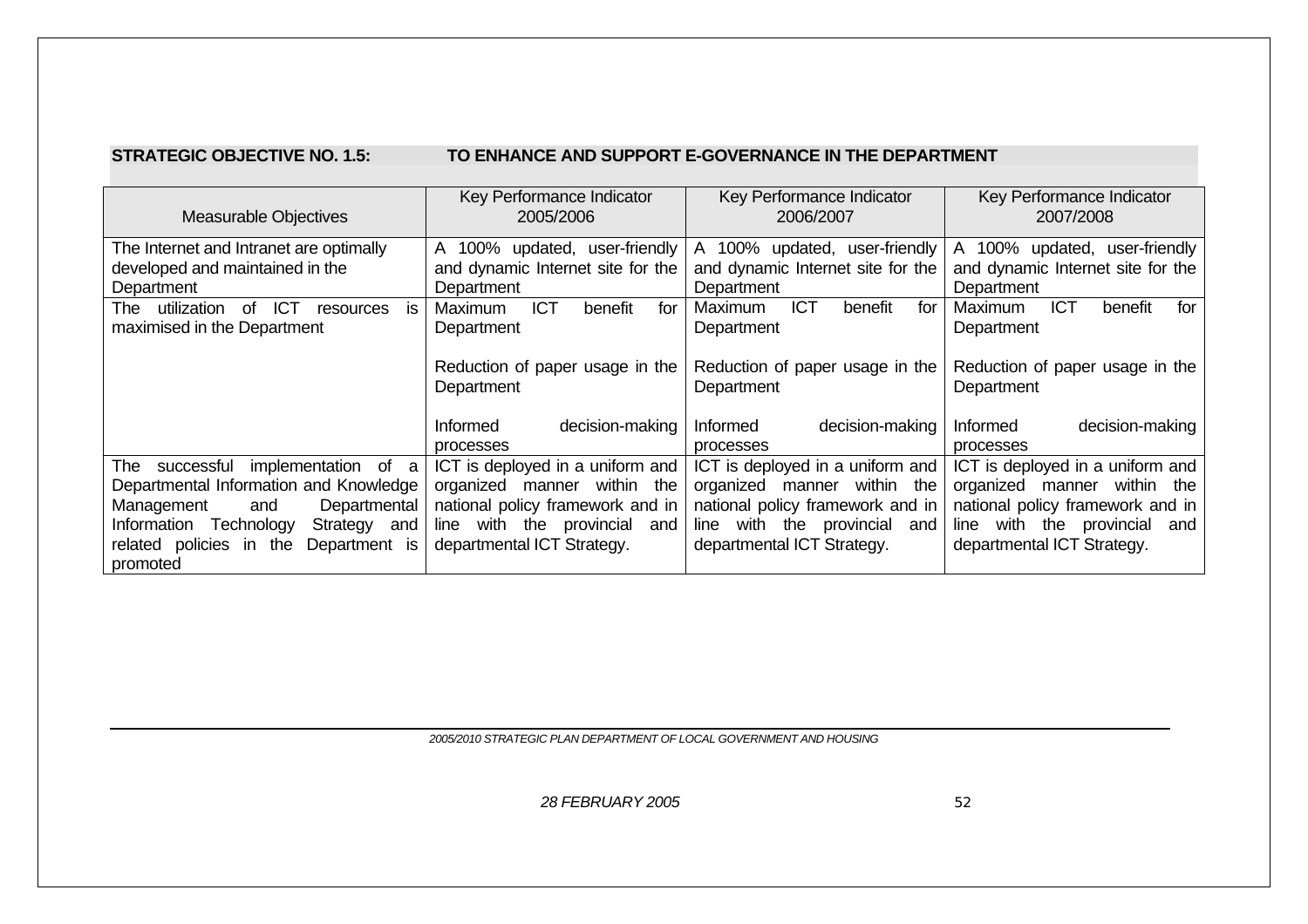#### **STRATEGIC OBJECTIVE NO. 1.6: TO ENSURE THE FUNCTIONING OF THE DEPARTMENT WITHIN A SOUND LEGAL FRAMEWORK**

| <b>Measurable Objectives</b>                                                                            | Key Performance Indicator<br>2005/2006                       | Key Performance Indicator<br>2006/2007                       | Key Performance Indicator<br>2007/2008                       |
|---------------------------------------------------------------------------------------------------------|--------------------------------------------------------------|--------------------------------------------------------------|--------------------------------------------------------------|
| The Department is assisted on the drafting of<br>legislation related to local government and<br>housing | Administrative and management<br>decisions are legally sound | Administrative and management<br>decisions are legally sound | Administrative and management<br>decisions are legally sound |
| Sound legal advice is rendered to the<br>Department in accordance with legislation                      | Informed<br>management<br>decisions                          | Informed<br>management<br>decisions                          | Informed<br>management<br>decisions                          |

*2005/2010 STRATEGIC PLAN DEPARTMENT OF LOCAL GOVERNMENT AND HOUSING*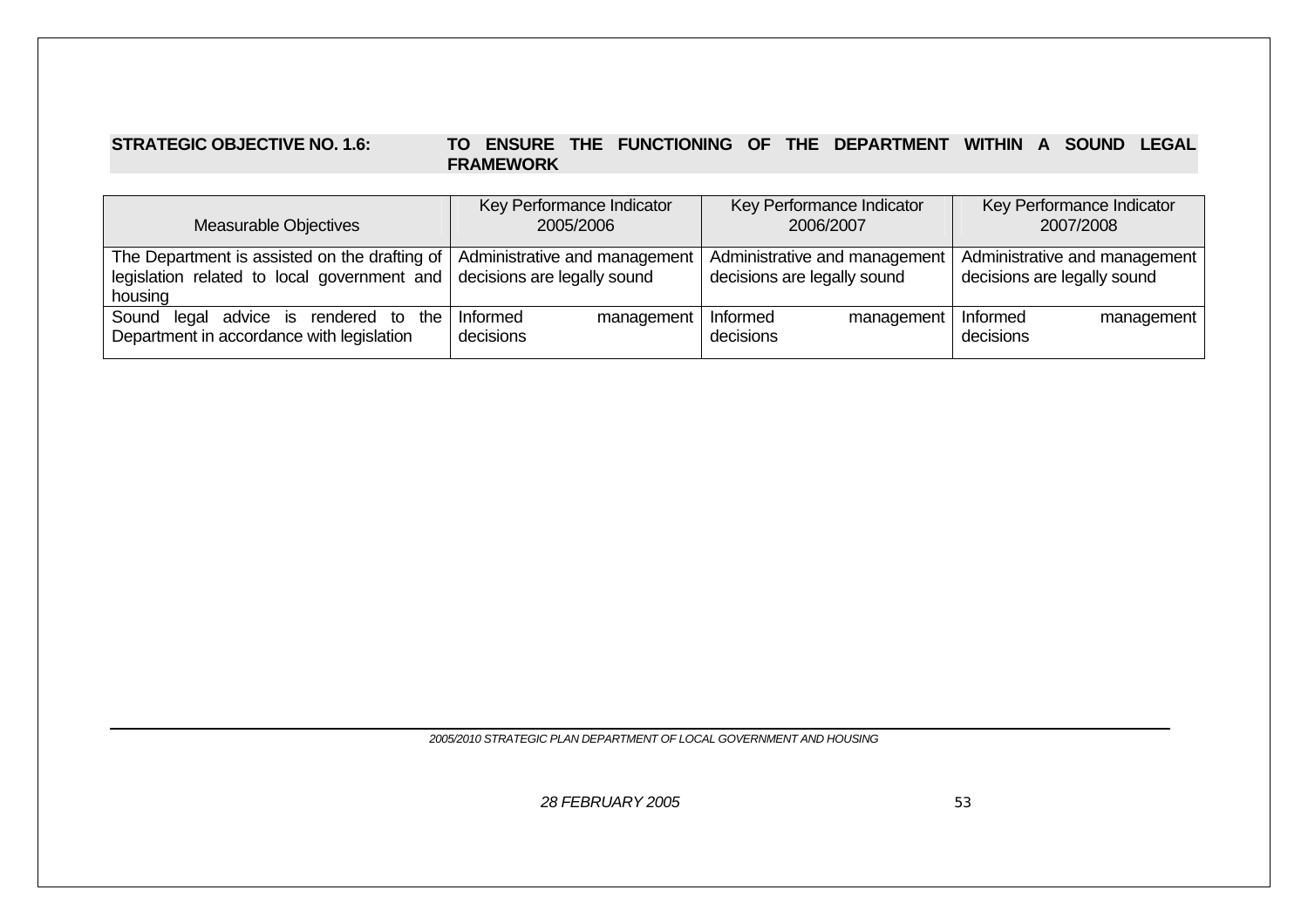#### STRATEGIC OBJECTIVE NO. 1.7: **TO PROMOTE THE CREATION OF AN ENVIRONMENT FREE OF FRAUD, CORRUPTION AND SECURITY RISKS IN THE DEPARTMENT**

|                                                                  | Key Performance Indicator<br>2005/2006                | Key Performance Indicator<br>2006/2007             | Key Performance Indicator<br>2007/2008                         |
|------------------------------------------------------------------|-------------------------------------------------------|----------------------------------------------------|----------------------------------------------------------------|
| Measurable Objectives                                            |                                                       |                                                    |                                                                |
| Corruption is prevented within the Department                    | Minimized corruption in the   Minimized<br>Department | Department                                         | corruption in the Minimized corruption in<br>the<br>Department |
| The Department functions within a safe and secure<br>environment | information<br>Secured<br>environment                 | information<br>and   Secured<br>and<br>environment | information<br>Secured<br>and<br>environment                   |

*2005/2010 STRATEGIC PLAN DEPARTMENT OF LOCAL GOVERNMENT AND HOUSING*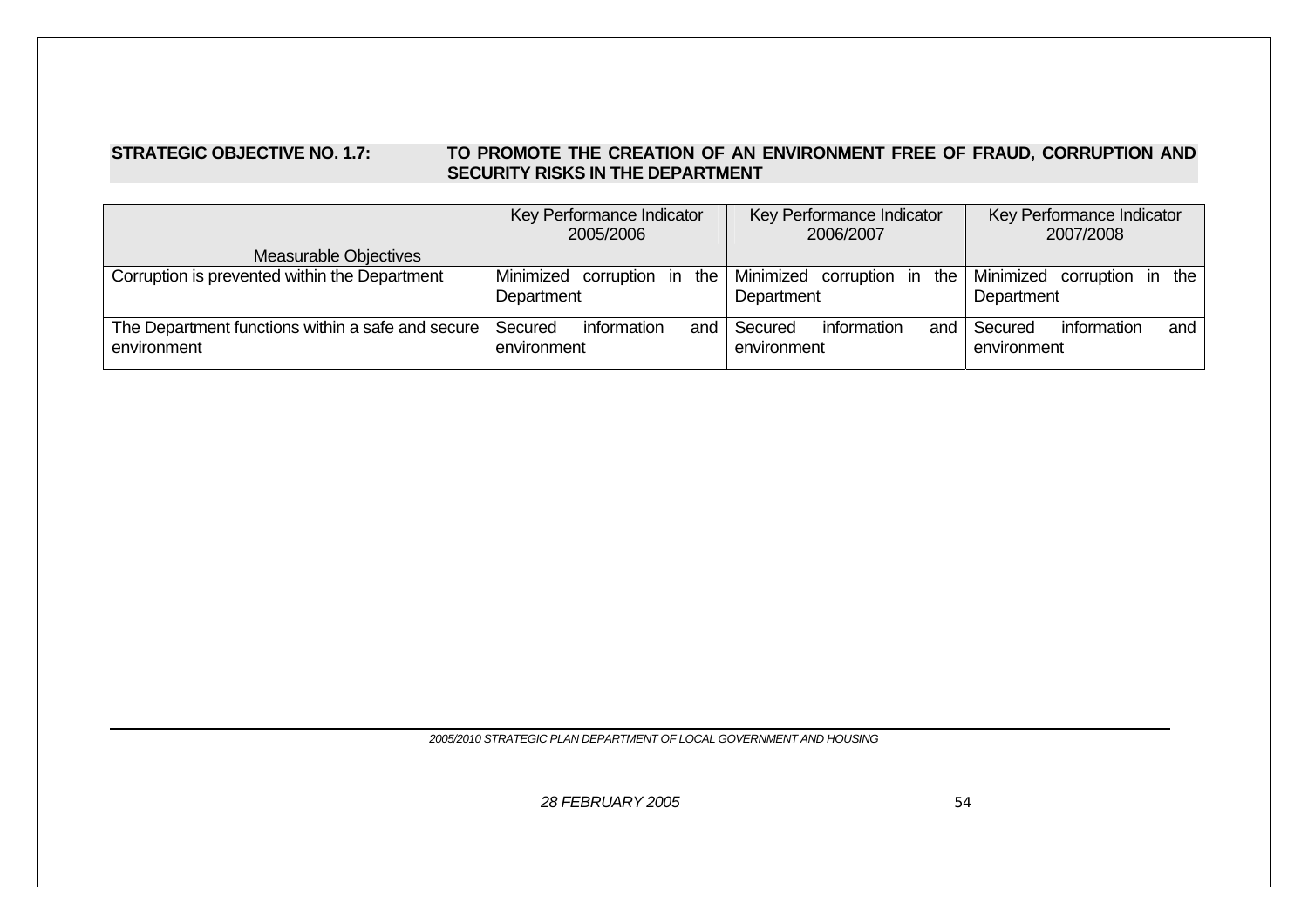#### **STRATEGIC OBJECTIVE NO. 1.8: TO ENSURE THE EFFECTIVE AND EFFICIENT FUNCTIONING OF THE OFFICES OF THE MEC AND HEAD OF DEPARTMENT**

| Measurable Objectives             | Key Performance Indicator            | Key Performance Indicator            | Key Performance Indicator            |
|-----------------------------------|--------------------------------------|--------------------------------------|--------------------------------------|
|                                   | 2005/2006                            | 2006/2007                            | 2007/2008                            |
| An integrated and quality support | Integrated planning and execution of | Integrated planning and execution of | Integrated planning and execution of |
| service is rendered to the MEC    | services in the Office of the MEC    | services in the Office of the MEC    | services in the Office of the MEC    |
| An integrated and quality support | Integrated planning and execution of | Integrated planning and execution of | Integrated planning and execution of |
| service is rendered to the HoD    | services in the Office of the HOD    | services in the Office of the HOD    | services in the Office of the HOD    |

*2005/2010 STRATEGIC PLAN DEPARTMENT OF LOCAL GOVERNMENT AND HOUSING*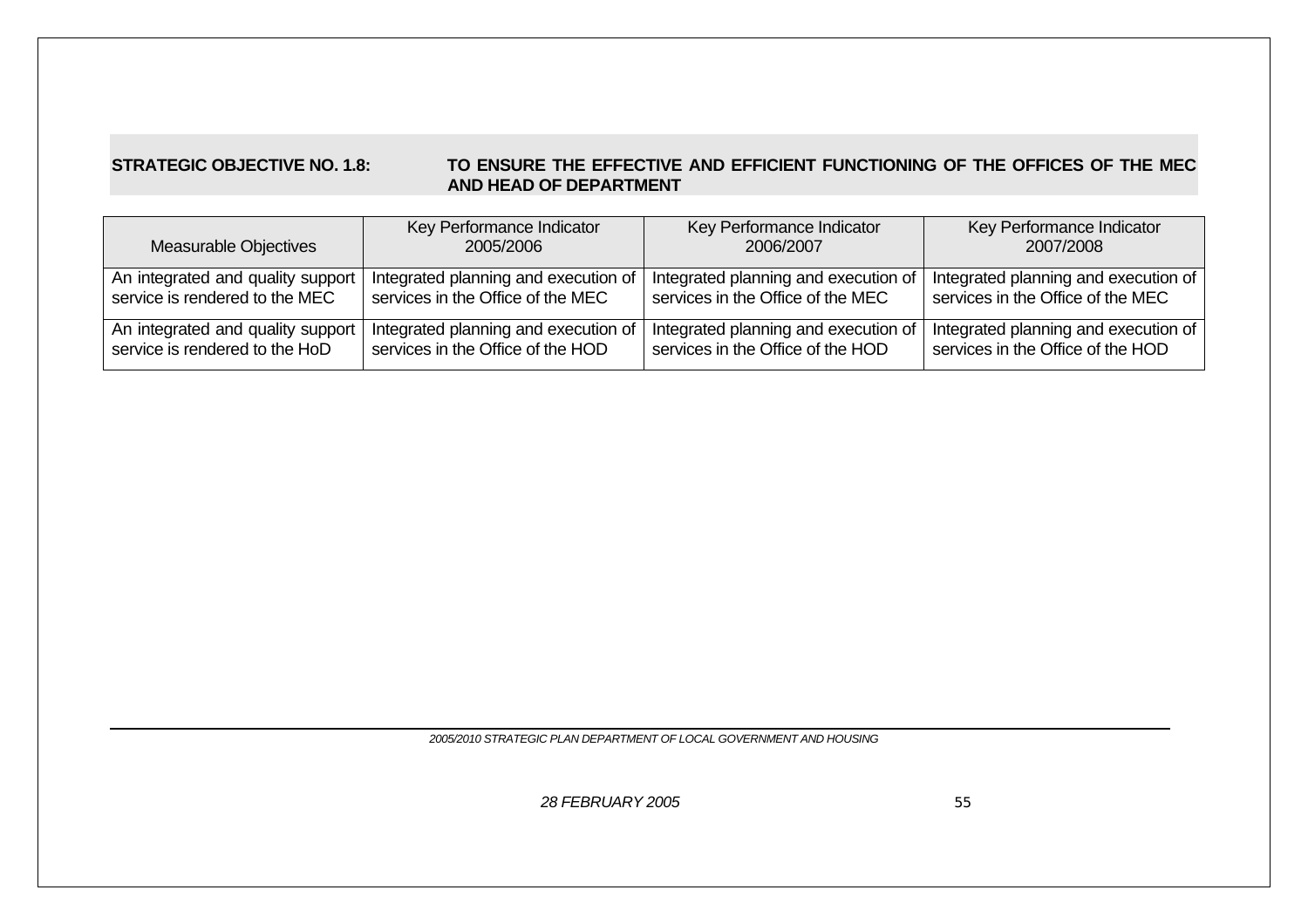#### **STRATEGIC OBJECTIVE NO. 1.9: TO ENSURE THAT THE FINANCES OF THE DEPARTMENT ARE MANAGED EFFECTIVELY AND EFFICIENTLY**

| Measurable Objectives                                                                   | Key Performance Indicator<br>2005/2006 | Key Performance Indicator<br>2006/2007                            | Key Performance Indicator<br>2007/2008 |
|-----------------------------------------------------------------------------------------|----------------------------------------|-------------------------------------------------------------------|----------------------------------------|
| Financial resources are allocated and controlled   No overspending<br>in the Department |                                        | No overspending                                                   | No overspending                        |
|                                                                                         | of $2%$                                | Under spending within norm Under spending within norm<br>of $2\%$ | Under spending within norm<br>of $2\%$ |

*2005/2010 STRATEGIC PLAN DEPARTMENT OF LOCAL GOVERNMENT AND HOUSING*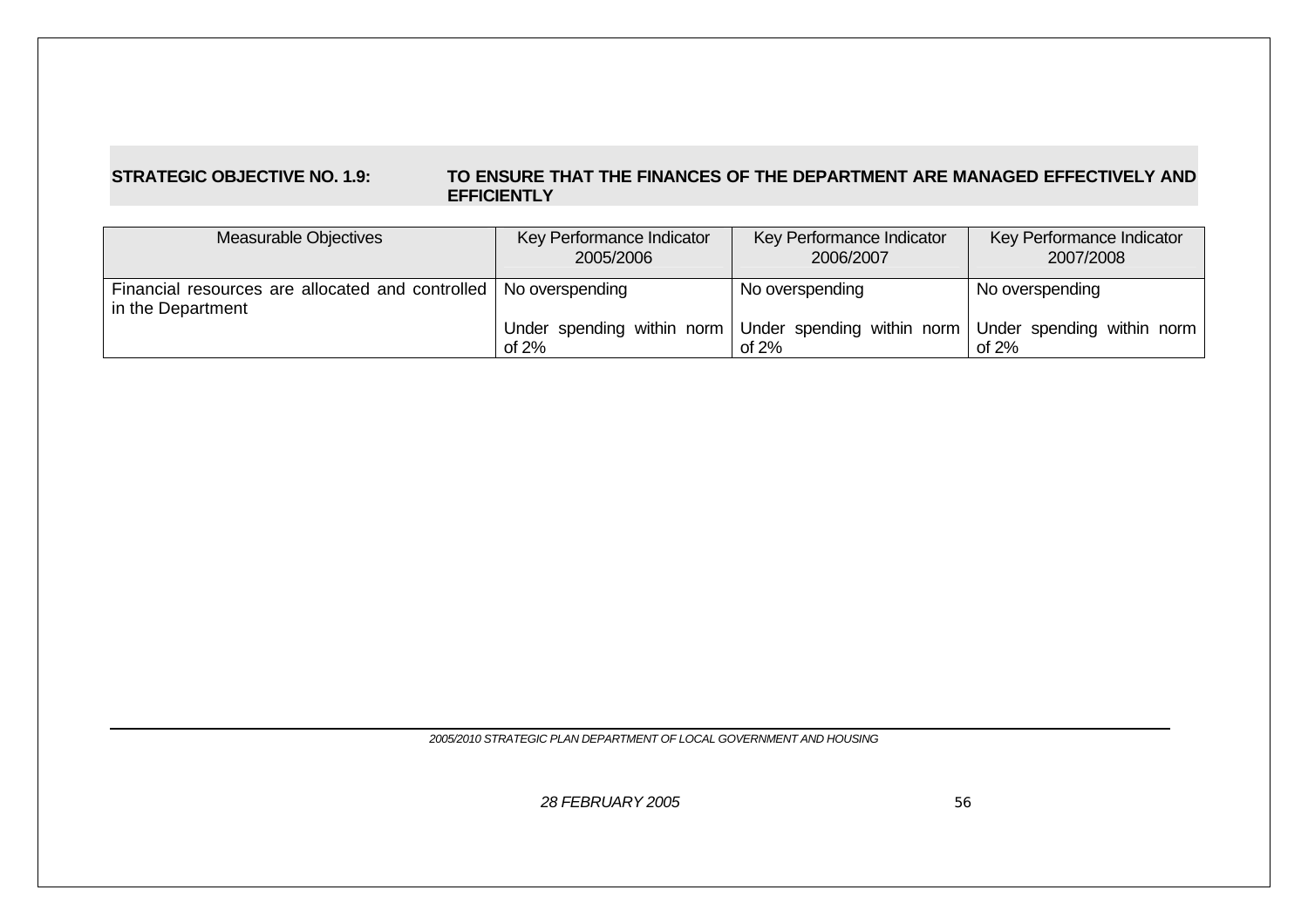| <b>Measurable Objectives</b>                                                 | Key Performance Indicator<br>Key Performance Indicator<br>2005/2006<br>2006/2007  |                                                                                   | Key Performance Indicator<br>2007/2008                                            |
|------------------------------------------------------------------------------|-----------------------------------------------------------------------------------|-----------------------------------------------------------------------------------|-----------------------------------------------------------------------------------|
| Effective and efficient accounting services<br>are ensured in the Department | Successful month-end closure                                                      | Successful month-end closure                                                      | Successful month-end closure                                                      |
|                                                                              | Compliance indicators met                                                         | Compliance indicators met                                                         | Compliance indicators met                                                         |
|                                                                              | All reconciliations done                                                          | All reconciliations done                                                          | All reconciliations done                                                          |
|                                                                              | Payment of salaries by the 15 <sup>th</sup><br>and 30 <sup>th</sup> of each month | Payment of salaries by the 15 <sup>th</sup><br>and 30 <sup>th</sup> of each month | Payment of salaries by the 15 <sup>th</sup><br>and 30 <sup>th</sup> of each month |
| the Department is<br>The<br>finances of<br>monitored and reported on         | financial<br>Finalization<br>0f<br>statements                                     | Finalization<br>financial<br>of<br>statements                                     | financial<br>of<br>Finalization<br>statements                                     |
|                                                                              | <b>Finalization of Annual Report</b>                                              | <b>Finalization of Annual Report</b>                                              | <b>Finalization of Annual Report</b>                                              |
|                                                                              | Unqualified audit report                                                          | Unqualified audit report                                                          |                                                                                   |
|                                                                              | Compilation<br>compliance<br>οf<br>reports                                        | Compilation<br>compliance<br>0f<br>reports                                        | Compilation<br>of<br>compliance<br>reports                                        |

*2005/2010 STRATEGIC PLAN DEPARTMENT OF LOCAL GOVERNMENT AND HOUSING*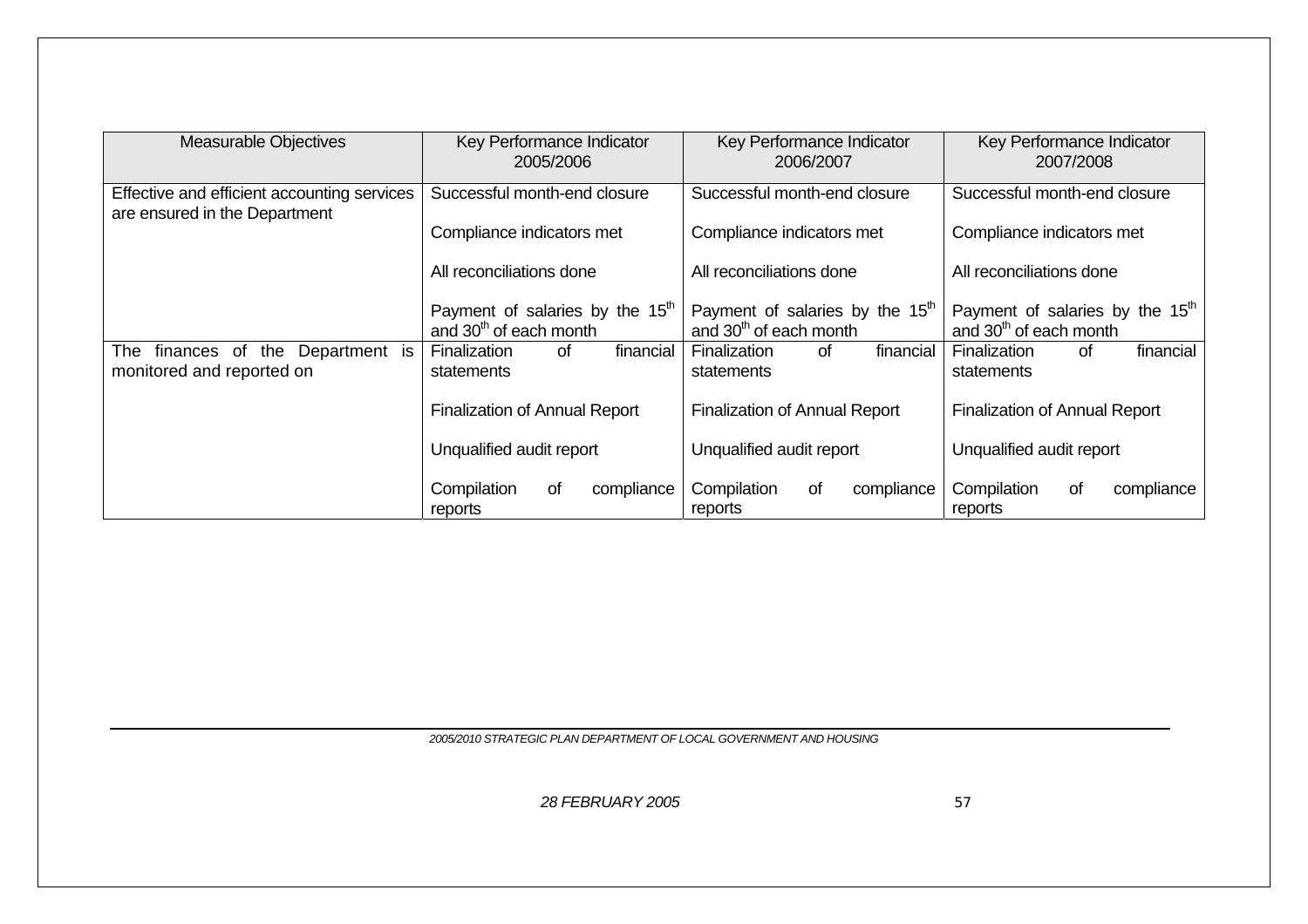# **STRATEGIC OBJECTIVE NO. 1.11: TO ENSURE THAT SUPPLY CHAIN MANAGEMENT IS IMPLEMENTED SUCCESSFULLLY**

| <b>Measurable Objectives</b>                         | Key Performance Indicator                                                                                      | Key Performance Indicator | Key Performance Indicator                             |  |
|------------------------------------------------------|----------------------------------------------------------------------------------------------------------------|---------------------------|-------------------------------------------------------|--|
|                                                      | 2005/2006                                                                                                      | 2006/2007                 | 2007/2008                                             |  |
| Goods and services are supplied in<br>the Department | Acquiring goods and services as<br>Acquiring goods and services as<br>requested promptly<br>requested promptly |                           | Acquiring goods and services as<br>requested promptly |  |
| the<br>Assets<br>managed<br>are<br>Department        | Updated asset register                                                                                         | Updated asset register    | Updated asset register                                |  |
| Procurement                                          | legislative                                                                                                    | with                      | with                                                  |  |
| performance                                          | with                                                                                                           | legislative               | legislative                                           |  |
| IS.                                                  | Compliance                                                                                                     | Compliance                | Compliance                                            |  |
| monitored in the Department                          | requirements.                                                                                                  | requirements.             | requirements.                                         |  |

*2005/2010 STRATEGIC PLAN DEPARTMENT OF LOCAL GOVERNMENT AND HOUSING*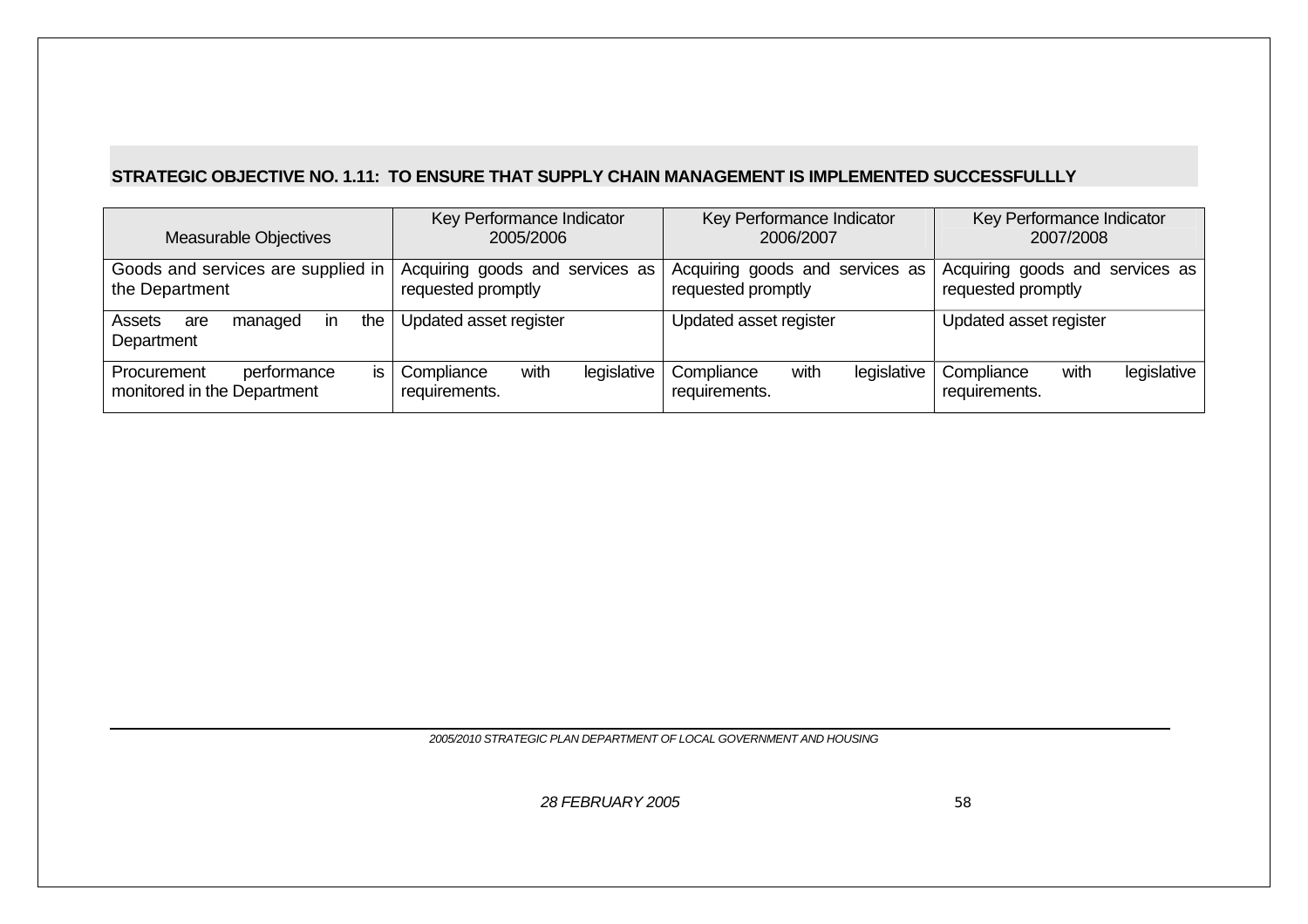# **STRATEGIC OBJECTIVE NO. 1.12: TO ENSURE THAT INTERNAL CONTROL IS IMPROVED IN THE DEPARTMENT**

| Measurable Objectives                                                                                  | Key Performance Indicator | Key Performance Indicator | Key Performance Indicator |
|--------------------------------------------------------------------------------------------------------|---------------------------|---------------------------|---------------------------|
|                                                                                                        | 2005/2006                 | 2006/2007                 | 2007/2008                 |
| An Internal Audit Strategy and Charter is developed and<br>successfully implemented in the Department. | Minimized risks           | Minimized risks           | Minimized risks           |

*2005/2010 STRATEGIC PLAN DEPARTMENT OF LOCAL GOVERNMENT AND HOUSING*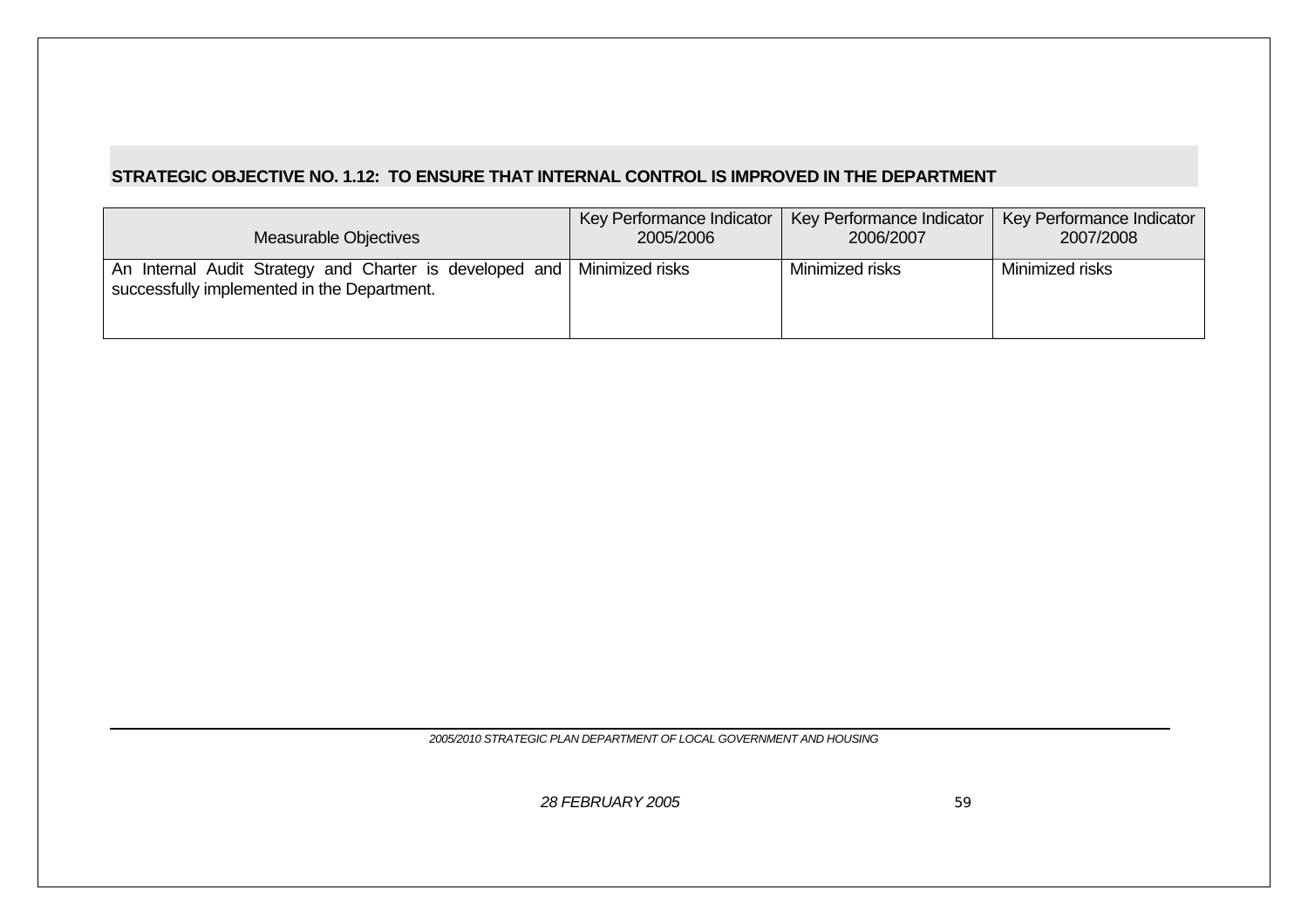**Reconciliation of budget of Programme 1: Administration with Strategic Plan:**

| Sub-<br>programme     | 2001/2002 | 2002/2003 | 2003/2004              |                       | 2004/2005                 |                            | 2005/2006 | 2007/2008                    |        |
|-----------------------|-----------|-----------|------------------------|-----------------------|---------------------------|----------------------------|-----------|------------------------------|--------|
| Administration        |           | Audited   | Preliminary<br>outcome | Main<br>appropriation | Adjusted<br>appropriation | <b>Revised</b><br>estimate |           | <b>Medium Term Estimates</b> |        |
| <b>MEC</b>            | 2,265     | 2,019     | 3,009                  | 4,497                 | 4,157                     | 4,087                      | 4,714     | 4,919                        | 5,331  |
| Corporate<br>Services | 32,692    | 37,395    | 29,419                 | 34,408                | 36,969                    | 34,986                     | 37,119    | 37,337                       | 39,039 |
| <b>Total</b>          | 34,957    | 39,414    | 32,428                 | 38,905                | 41,126                    | 39,073                     | 41,833    | 42,256                       | 44,370 |

*2005/2010 STRATEGIC PLAN DEPARTMENT OF LOCAL GOVERNMENT AND HOUSING*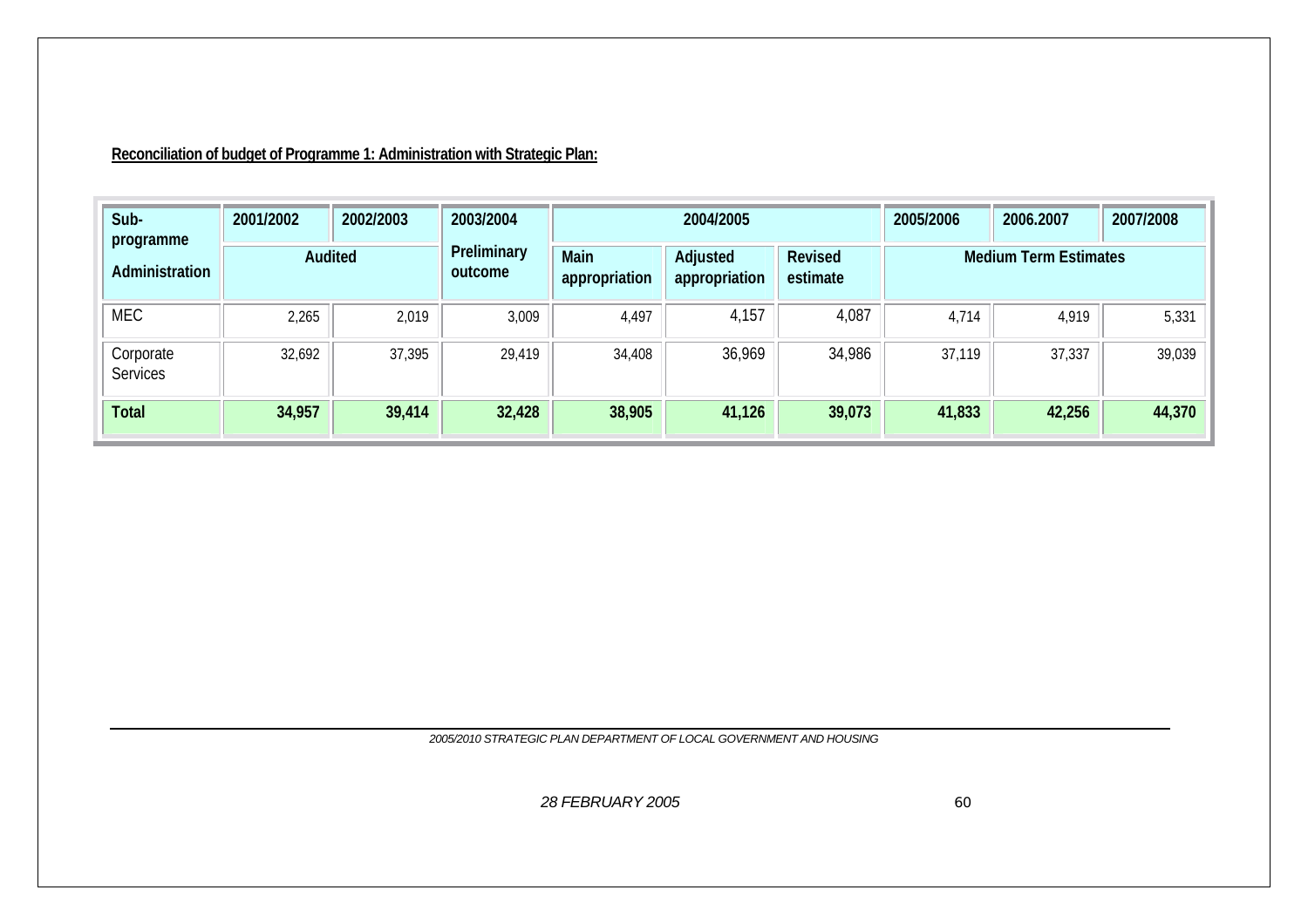# **PROGRAMME 2: HOUSING**

#### **Aim**

The aim of the programme is to manage housing delivery, development and sustainable infrastructural delivery.

### **Programme description**

The Programme consists of the following functions:

- 1. Housing performance/subsidy administration.
- 2.Urban Renewal and Human settlement
- 3.Housing planning and research.
- 4. Housing Asset management.

### **SITUATION ANALYSIS**

#### **Analysis of constraints**

The following challenges are facing the Department over the next few years:

- 1. Unavailability of Township Registers / suitable land for housing development / Services Sites
- 2. Slow release of State Land for housing development
- 3. Lack of readiness and preparedness and accreditation of municipalities
- 4. Lack of capacity within Province on administrative matters, project management, technical and financial matters and housing structures
- 5. Lack of proper policies and structures and/or continuous changing thereof
- 6. Lack of bridging finances, contract administration and expertise
- 7. Lack of detailed housing development plans at municipal level in terms of IDPs

*2005/2010 STRATEGIC PLAN DEPARTMENT OF LOCAL GOVERNMENT AND HOUSING*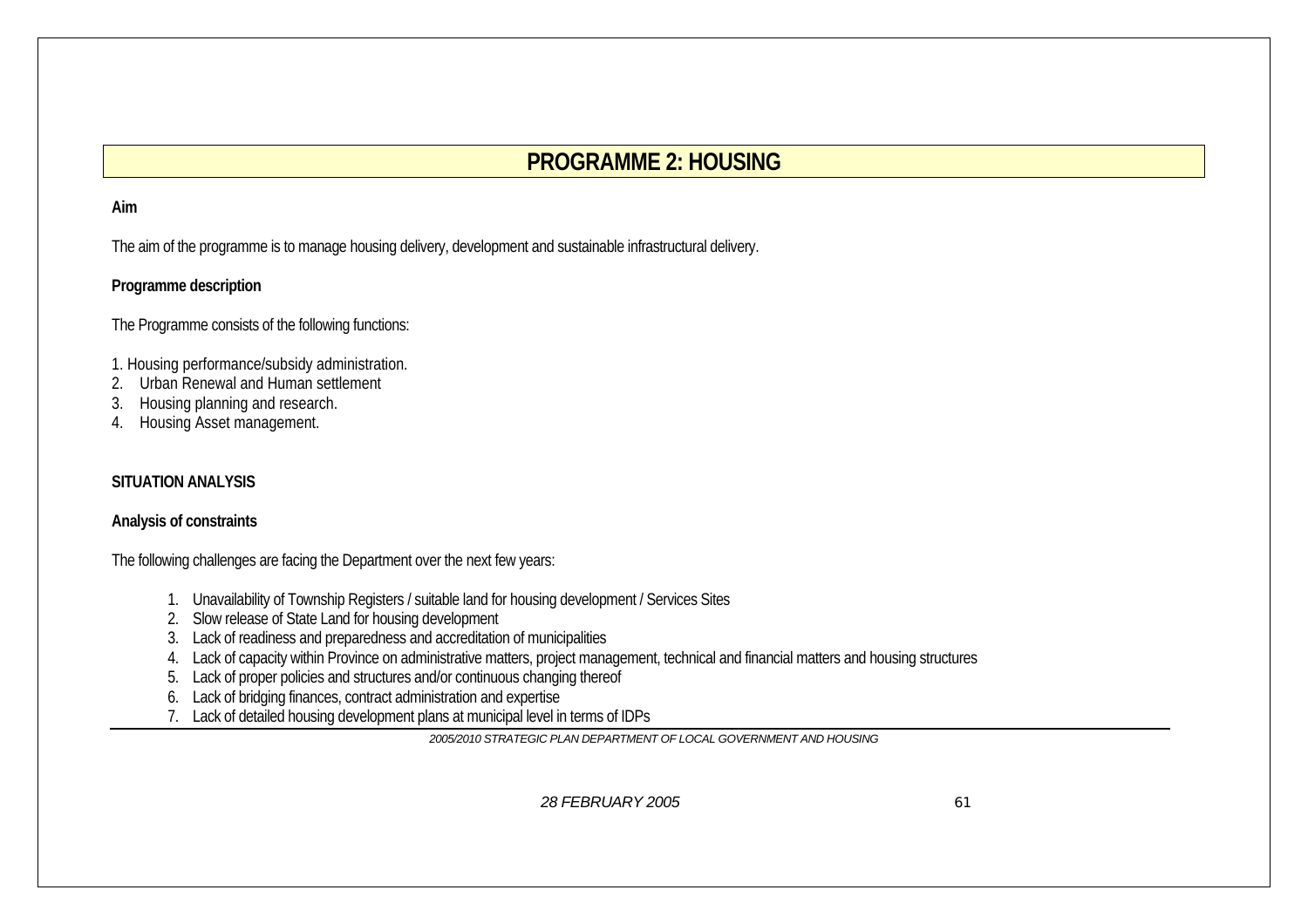8. Lack of alignment and co-ordination of infrastructure and housing development in municipalities

- 9. Non-availability of deposit-taking structures
- 10. Inadequate state holder management
- 11. No research for alternative building methods and materials
- 12. Unreliable HSS information (nationally and provincially)

# **Measures to be taken to overcome challenges**

In ensuring that the identified challenges are appropriate addressed, the following improvement measures are planned :

1. A provincial multi-year Housing Delivery plan will be compiled and implemented

2. Capacity will be provided to municipalities with regard to housing delivery

3. A strategy on the allocation of subsidies will be developed and successfully implemented

4. Suitable land will be identified and acquired in enhancing the eradication of information settlements

5. Contracts will be capacitated and supported

6. The HSS will be improved and effectively maintained, resulting in improved information for decision-making purposes

7. The informal settlement eradication strategy will be successfully implemented in the Province

# **POLICIES, PRIORITIES AND STRATEGIC OBJECTIVES:**

The following strategic goal and strategic objectives have been identified for the next 5 years:

Strategic Goal 2: Sustainable human settlements are created and maintained in the Free State Province

- Strategic Objectives: 1.1 Effective and efficient housing delivery in the Free State Province
	- 12 Effective and efficient implementation of housing subsidy scheme programme
	- 1.3Rehabilitated dysfunctional urban areas with the notion of economic and social development
	- 1.4Effective and efficient management of housing assets
	- 1.5Eradication of information settlements
	- 1.6Enforcement of quality in housing delivery

# **SPECIFICATION OF MEASURABLE OBJECTIVES AND PERFORMANCE INDICATORS:**

*2005/2010 STRATEGIC PLAN DEPARTMENT OF LOCAL GOVERNMENT AND HOUSING*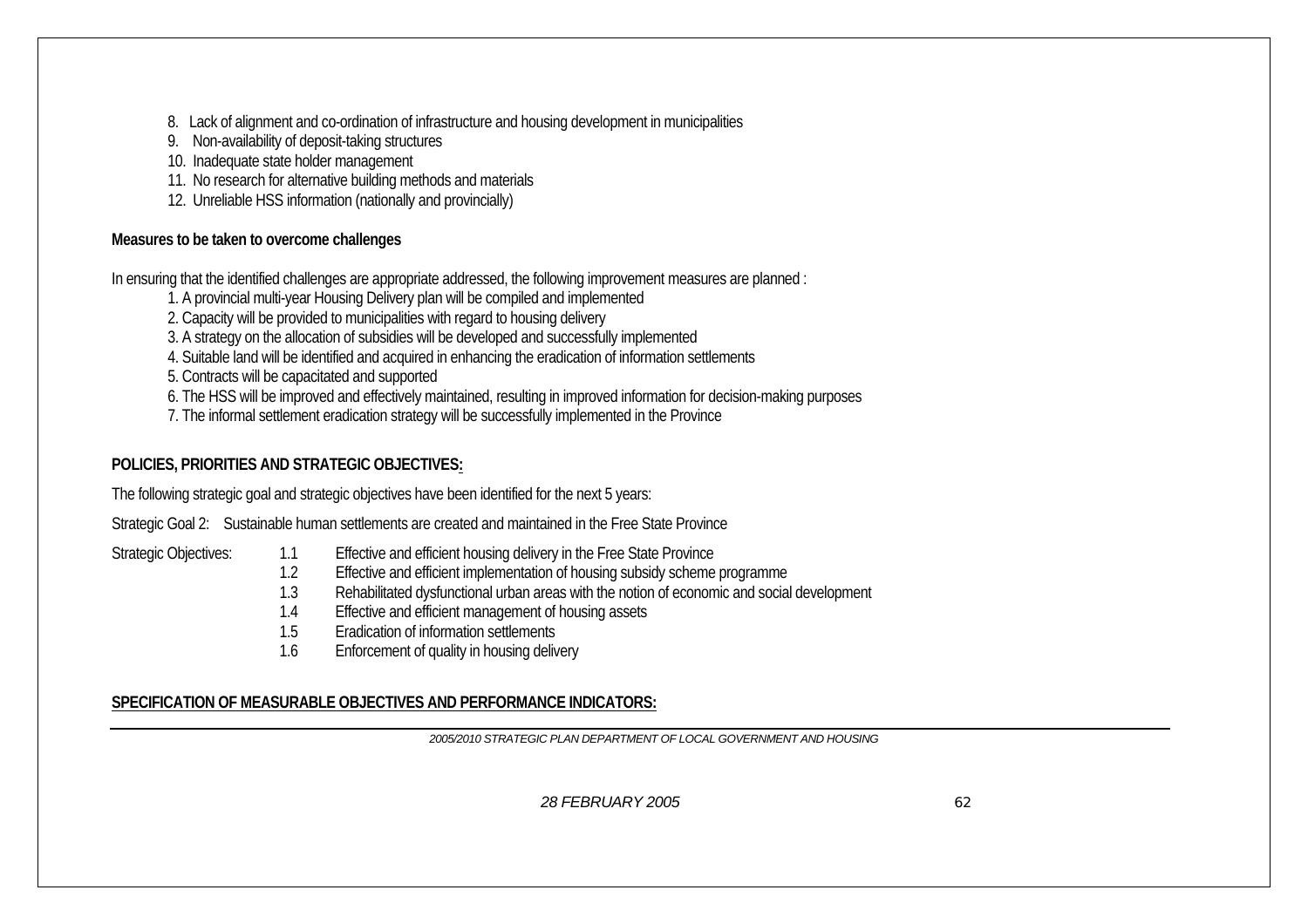### **STRATEGIC GOAL NO. 2: SUSTAINABLE HUMAN SETTLEMENTS ARE CRATED AND MAINTAINED IN THE FREE STATE PROVINCE**

# **STRATEGIC OBJECTIVE NO. 2.1: TO PLAN AND FACILITEAT HOUSING DELIVERY IN THE FREE STATE PROVINCE**

| <b>Measurable Objectives</b>                                                                        | Key Performance Indicator 2005/2006                                                                   | Key Performance Indicator<br>2006/2007                                              | Key Performance<br>Indicator 2007/2008                                                    |
|-----------------------------------------------------------------------------------------------------|-------------------------------------------------------------------------------------------------------|-------------------------------------------------------------------------------------|-------------------------------------------------------------------------------------------|
| Customize<br>successfully<br>and<br>implement the provincial<br>multi-year<br>housing delivery plan | 25% Implementation of the Plan                                                                        | plan implemented<br>50%<br>0f<br>the<br>Monitoring and evaluation report<br>crafted | 75%<br>0f<br>the<br>plan<br>implemented<br>Monitoring<br>and<br>evaluation report crafted |
| Enforce quality in housing delivery                                                                 | Provincial<br>standards<br>and<br>norms<br>synchronized and adopted                                   | 100% implementation                                                                 | 100% implementation                                                                       |
|                                                                                                     | Remedial measure implemented<br>towards<br>enhancing previously constructed<br>housed<br>(RDP Houses) | Monitoring and evaluation report<br>compiled.                                       | Monitoring<br>and<br>evaluation<br>report<br>compiled.                                    |
| with<br>compliance<br>Ensure<br>quality<br>standards                                                | 100% Compliance                                                                                       | 100% Compliance                                                                     | 100% Compliance                                                                           |

*2005/2010 STRATEGIC PLAN DEPARTMENT OF LOCAL GOVERNMENT AND HOUSING*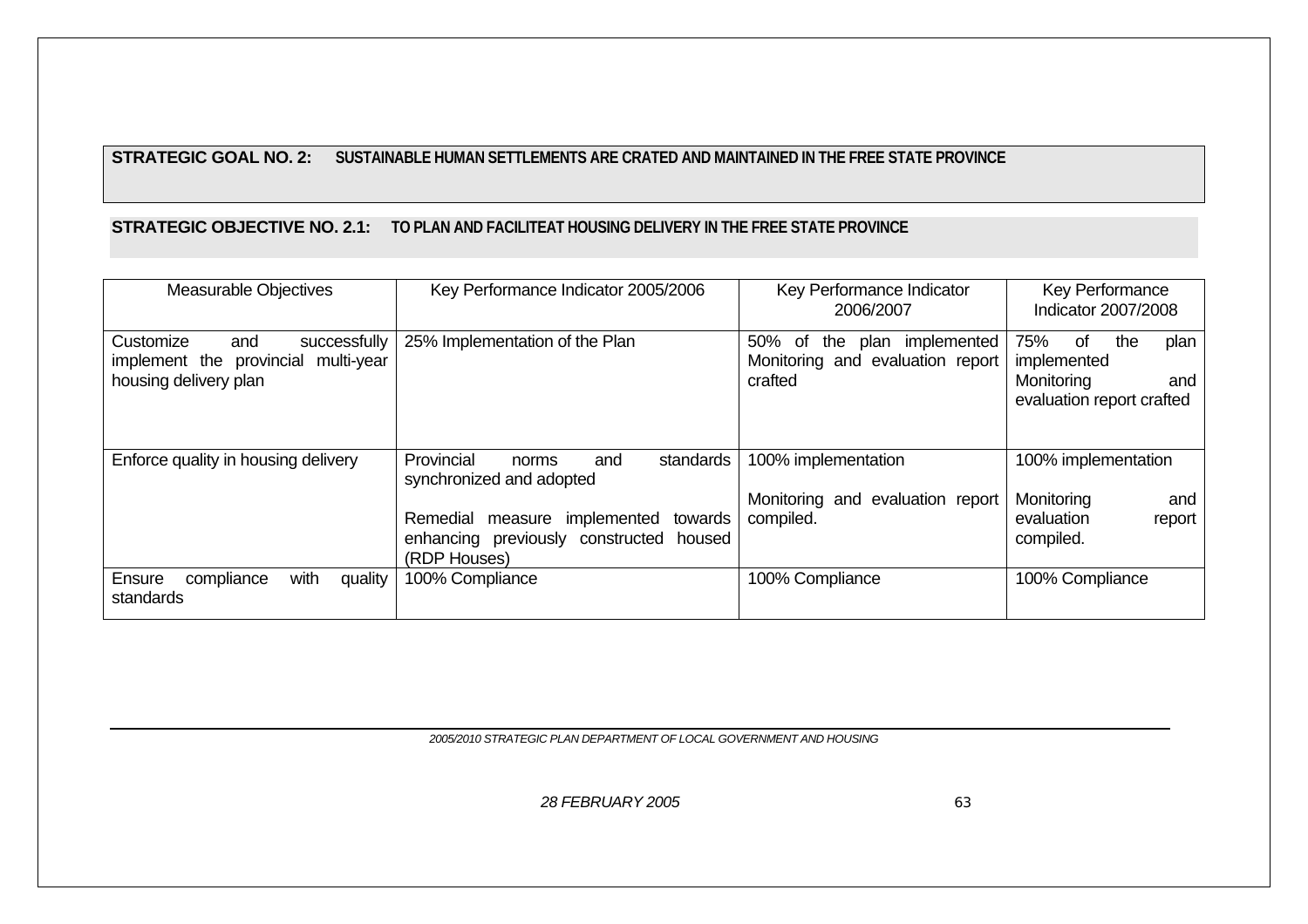### **STRATEGIC OBJECTIVE NO. 2.2: TO PROVIDE INDIVIDUAL SUBSIDIES TO QUALIFYING BENEFICIARIES IN ACCORDANCE WITH THE HOUSING POLICY AND TO MONITOR HOUSING PERFORMANCE AND DELIVERY**

| <b>Measurable Objectives</b>                                                                               | Key Performance Indicator<br>2005/2006                                                   | Key Performance Indicator<br>2006/2007                                                            | Key Performance Indicator<br>2007/2008                                                             |  |
|------------------------------------------------------------------------------------------------------------|------------------------------------------------------------------------------------------|---------------------------------------------------------------------------------------------------|----------------------------------------------------------------------------------------------------|--|
| Provision of capacity and support to<br>municipalities with regard to housing<br>delivery                  | Plan<br>Provincial<br><b>Business</b><br>and 100%<br>thereof<br>developed<br>implemented | Provincial<br><b>Business</b><br>Plan<br>100%<br>developed<br>thereof<br>and<br>implemented       | Plan<br>Provincial<br><b>Business</b><br>100%<br>thereof<br>developed<br>and<br>implemented        |  |
|                                                                                                            | Assessment report<br>Impact<br>compiled                                                  | 2<br>Assessment<br>Impact<br>report<br>compiled                                                   | 3<br>Impact<br>Assessment<br>report<br>compiled                                                    |  |
|                                                                                                            | Accreditation of 1 municipality                                                          | Accreditation of 2 municipalities                                                                 | Accreditation of 3 municipalities                                                                  |  |
|                                                                                                            | Housing Sector Plans in<br>10<br>place                                                   | 10 Housing Sector Plans in place                                                                  | 10 Housing Sector Plans in place                                                                   |  |
| subsidies<br>Provision of<br>qualifying<br>to<br>the<br>beneficiaries<br>under<br>various<br>programmes    | An allocation strategy crafted<br>and 100% thereof implemented                           | The allocation strategy aligned with<br>100%<br>thereof<br>needs<br>and<br>implemented            | The allocation strategy aligned with<br>100%<br>thereof<br>needs<br>and<br>implemented             |  |
|                                                                                                            | Well identified land identified and<br>acquired                                          | Well identified land identified and<br>acquired                                                   | Well identified land identified and<br>acquired                                                    |  |
| Enhancing of the data on the HSS                                                                           | Improved information / data                                                              | Improved information / data                                                                       | Improved information / data                                                                        |  |
| Facilitation of the security of<br>tenure in<br>all<br>housing<br>subsidy<br>relation<br>to<br>programmes. | 35% of<br>remaining<br>the<br>units<br>transferred.<br>Benefit<br>(Discount<br>Scheme).  | 75%<br>remaining<br>0f<br>the<br>units<br>transferred.<br><b>Benefit</b><br>(Discount<br>Scheme). | 100%<br>0f<br>the<br>remaining<br>units<br>transferred.<br>(Discount<br><b>Benefit</b><br>Scheme). |  |

*2005/2010 STRATEGIC PLAN DEPARTMENT OF LOCAL GOVERNMENT AND HOUSING*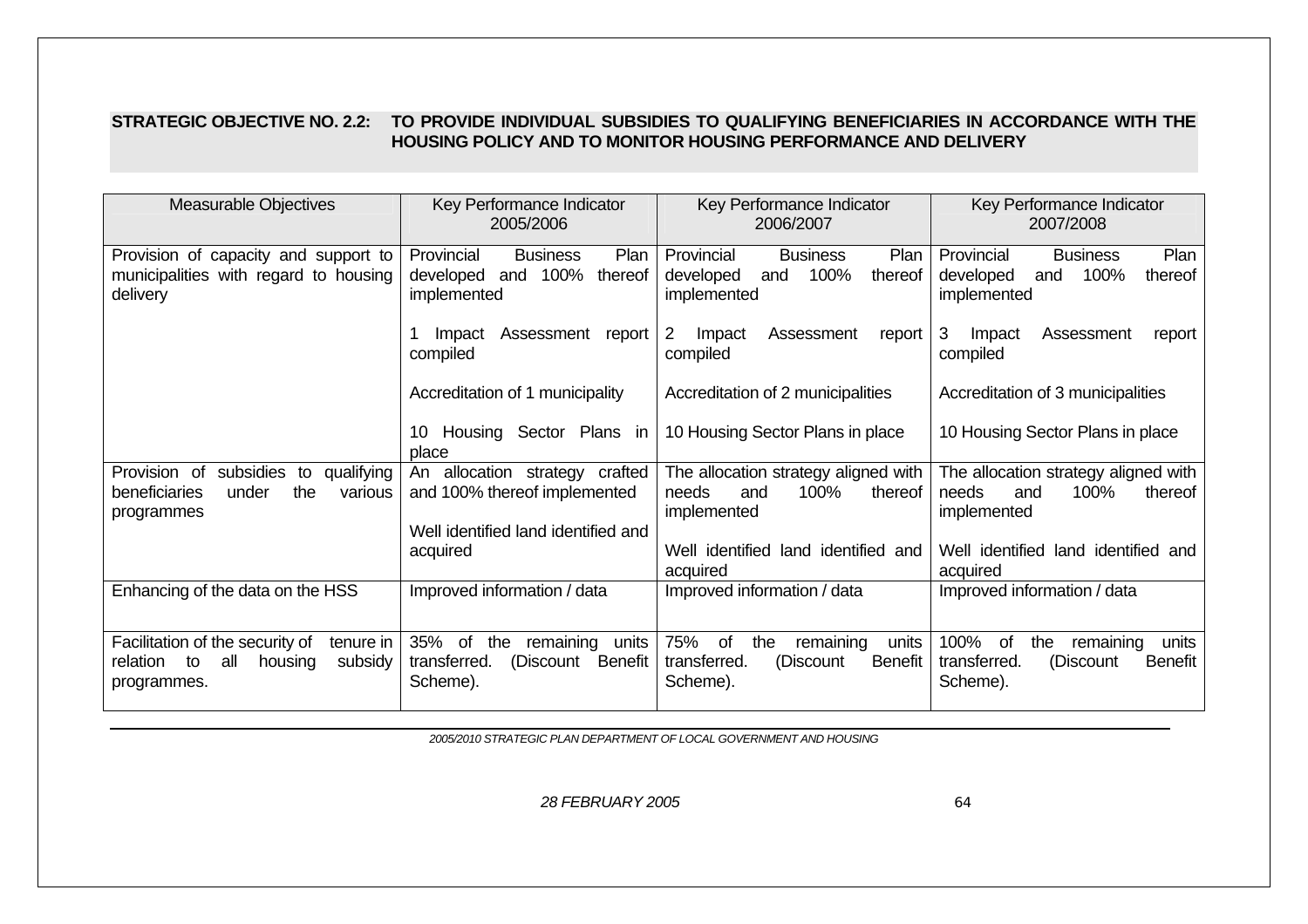| Measurable Objectives | Key Performance Indicator                                        | Key Performance Indicator                                                                                                 | Key Performance Indicator                           |  |
|-----------------------|------------------------------------------------------------------|---------------------------------------------------------------------------------------------------------------------------|-----------------------------------------------------|--|
|                       | 2005/2006                                                        | 2006/2007                                                                                                                 | 2007/2008                                           |  |
|                       | Audit report on tenure rights for<br>all<br>housing<br>compiled. | Monitoring and impact assessment  <br>beneficiaries report crafted.<br>50% of outstanding title deeds<br>issued achieved. | 100% of outstanding title deeds<br>issued achieved. |  |

*2005/2010 STRATEGIC PLAN DEPARTMENT OF LOCAL GOVERNMENT AND HOUSING*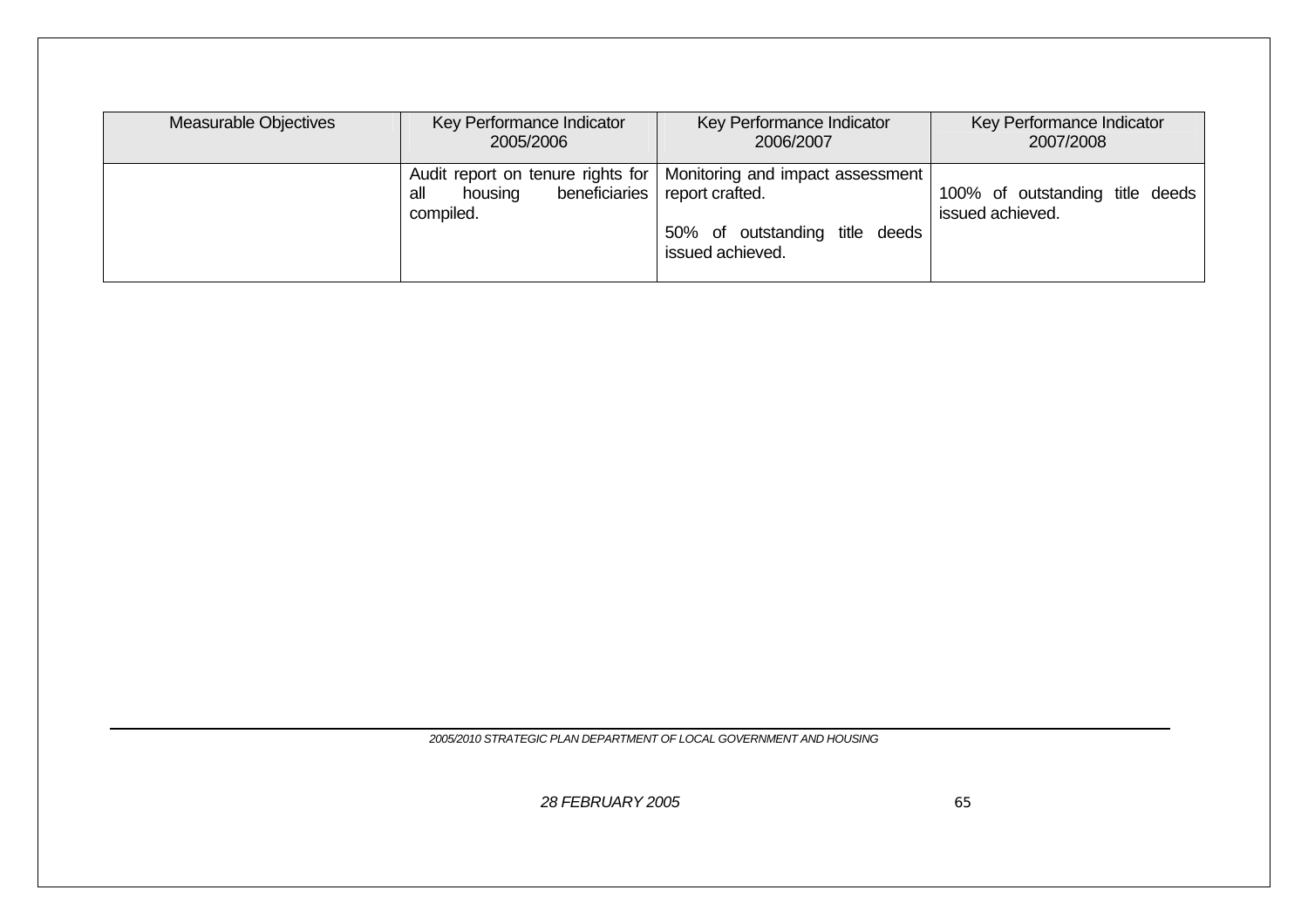#### **STRATEGIC OBJECTIVE NO. 2.3: TO PROVIDE FOR THE EFFICIENT AND EFFECTIVE MANAGEMENT OF HOUSING ASSETS**

| <b>Measurable Objectives</b>                                                           | Key Performance Indicator<br>2005/2006                               | Key Performance Indicator<br>2006/2007                         | Key Performance Indicator<br>2007/2008                       |  |
|----------------------------------------------------------------------------------------|----------------------------------------------------------------------|----------------------------------------------------------------|--------------------------------------------------------------|--|
| and maintenance of<br>Facilitate the development<br>social housing institutions.       | Social<br>Existing<br>Housing<br>3<br>Institutions rehabilitated.    | 100%<br>applications<br>. of<br>new<br>processed are approved. | 100%<br>applications<br>of<br>new<br>processed are approved. |  |
|                                                                                        | 100%<br>applications<br>0f<br>new<br>processed are approved.         | Monitoring<br>evaluation<br>and<br>report crafted.             | Monitoring<br>evaluation<br>and<br>report crafted.           |  |
| Facilitate<br>the<br>density<br>creation<br>medium<br>0t<br>housing                    | (Sasolburg)<br>2 Pilots identified<br>and Bloemfontein)              | 30% implemented                                                | 60% implemented                                              |  |
| Plan of Action on transfer of Housing Assets<br>developed and successfully implemented | Audit report compiled<br>25% of the<br>housing assets<br>transferred | 50%<br>housing<br>of<br>assets<br>transferred                  | 100%<br>оf<br>housing<br>assets<br>transferred               |  |
| Facilitate the creation of rental stock                                                | Rental stock created                                                 | Rental stock created                                           | Rental stock created                                         |  |

*2005/2010 STRATEGIC PLAN DEPARTMENT OF LOCAL GOVERNMENT AND HOUSING*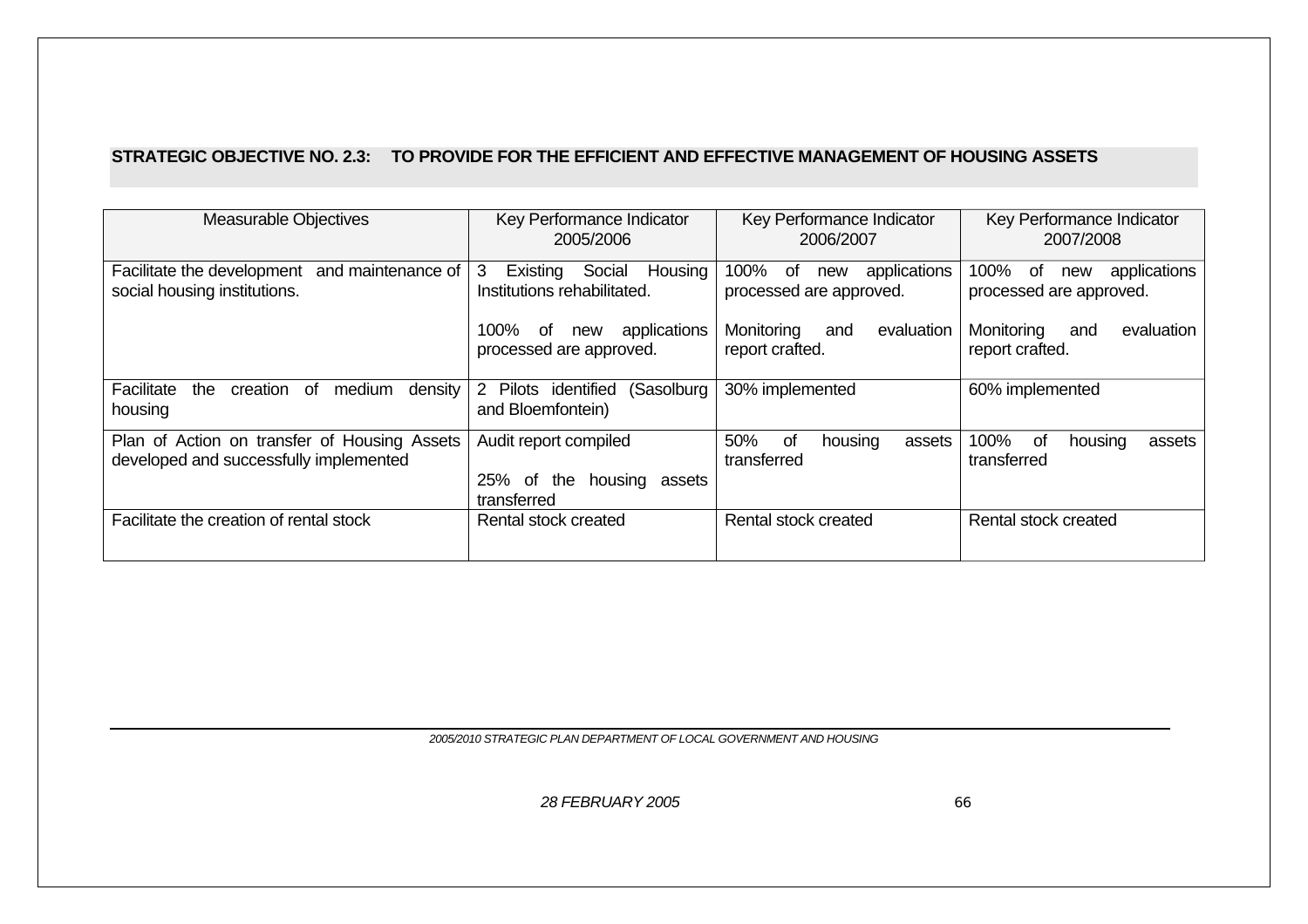## **STRATEGIC OBJECTIVE NO. 2.4: TO REHABILITATE DISFUNCTIONAL AREAS AND CREATE INTEGRATED AND FUNCTIONAL HOUSING SETTLEMENTS WITH THE NOTION OF ECONOMIC AND SOCIAL DEVELOPMENT**

| <b>Measurable Objectives</b>                                                           | Key Performance Indicator<br>2005/2006                                    | Key Performance Indicator<br>2006/2007                   | Key Performance Indicator<br>2007/2008                   |  |
|----------------------------------------------------------------------------------------|---------------------------------------------------------------------------|----------------------------------------------------------|----------------------------------------------------------|--|
| Support<br>the<br>planning<br>and<br>macro<br>identification of urban nodes            | Urban nodes identified.                                                   | Urban nodes identified.                                  | Urban nodes identified.                                  |  |
|                                                                                        |                                                                           | Declared nodes supported.                                | Declared nodes supported.                                |  |
| Facilitate the creation of integrated and<br>functional settlements                    | Strategic plan for dysfunctional areas<br>crafted.                        | plan<br>implemented<br>Strategic<br>20%.                 | Strategic<br>plan<br>implemented<br>50%                  |  |
|                                                                                        |                                                                           | Monitoring<br>an<br>impact<br>assessment report crafted. | Monitoring<br>impact<br>an<br>assessment report crafted. |  |
| Facilitate the<br>social<br>provision of<br>and<br>economic amenities                  | 3 pilots for the provision of social and<br>economic amenities identified | Implementation                                           | Implementation                                           |  |
| implementation of the<br>Facilitate<br>the<br>informal settlement eradication strategy | Informal settlement eradication strategy<br>in place and 20% implemented  | 50% Implemented                                          | 80% implemented                                          |  |

*2005/2010 STRATEGIC PLAN DEPARTMENT OF LOCAL GOVERNMENT AND HOUSING*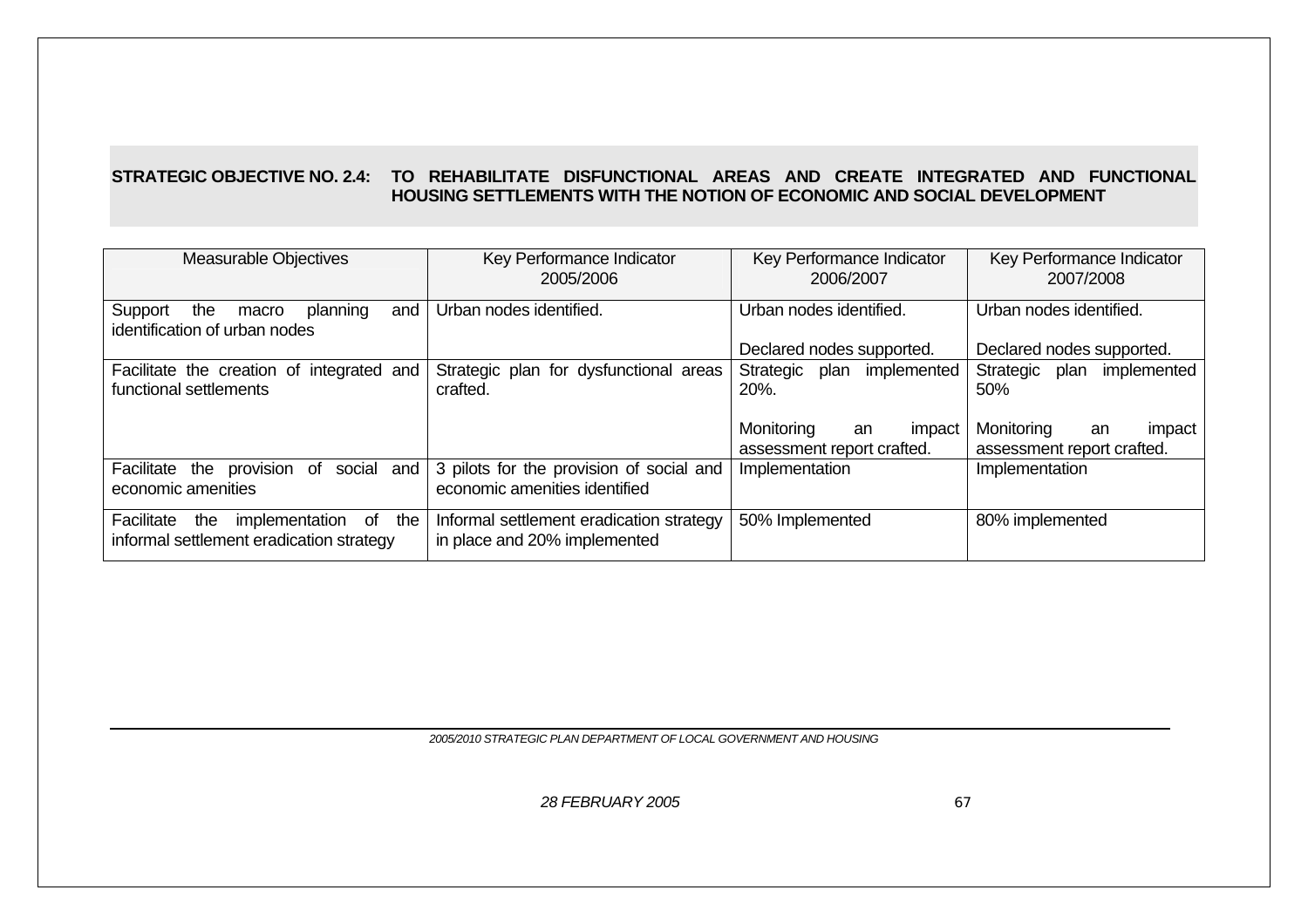#### **RECONCILIATION OF PROGRAMME 2: HOUSING BUDGET WITH PLAN**

| Sub-programme                                                                  | 2001/2002 | 2002/2003 | 2003/2004              |                              | 2004/2005                 |                     | 2005/2006 | 2006.2007                    | 2007/2008 |
|--------------------------------------------------------------------------------|-----------|-----------|------------------------|------------------------------|---------------------------|---------------------|-----------|------------------------------|-----------|
| Administration                                                                 | Audited   |           | Preliminary<br>outcome | <b>Main</b><br>appropriation | Adjusted<br>appropriation | Revised<br>estimate |           | <b>Medium Term Estimates</b> |           |
| Planning<br>Housing<br>and<br>Research                                         | 31,450    | 43,733    | 7,105                  | 11,704                       | 13,642                    | 13,663              | 9,207     | 9,603                        | 10,082    |
| Performance<br>Housing<br>Subsidy                                              | 263,478   | 303,678   | 388,553                | 403,860                      | 537,817                   | 537,511             | 418,678   | 487,266                      | 591,871   |
| Urban<br>Renewal<br>and<br><b>Settlements</b><br>Human<br>and<br>Redevelopment |           |           |                        | 40,028                       | 84,727                    | 84,322              | 32,331    | 24,227                       | 25,439    |
| <b>Housing Asset Management</b>                                                |           |           |                        | 8,351                        | 7,050                     | 6,389               | 9,223     | 9,882                        | 10,376    |
| <b>Total</b>                                                                   | 294,928   | 347,411   | 395,658                | 463,943                      | 643,236                   | 641,885             | 469,439   | 530,978                      | 637,768   |

**\*** *A portion of these budgets will be re-allocated to Programme 4: Land Development and Planning for purposes of funding the strategic objectives identified for the implementation of the Provincial MIG Programme* 

*2005/2010 STRATEGIC PLAN DEPARTMENT OF LOCAL GOVERNMENT AND HOUSING*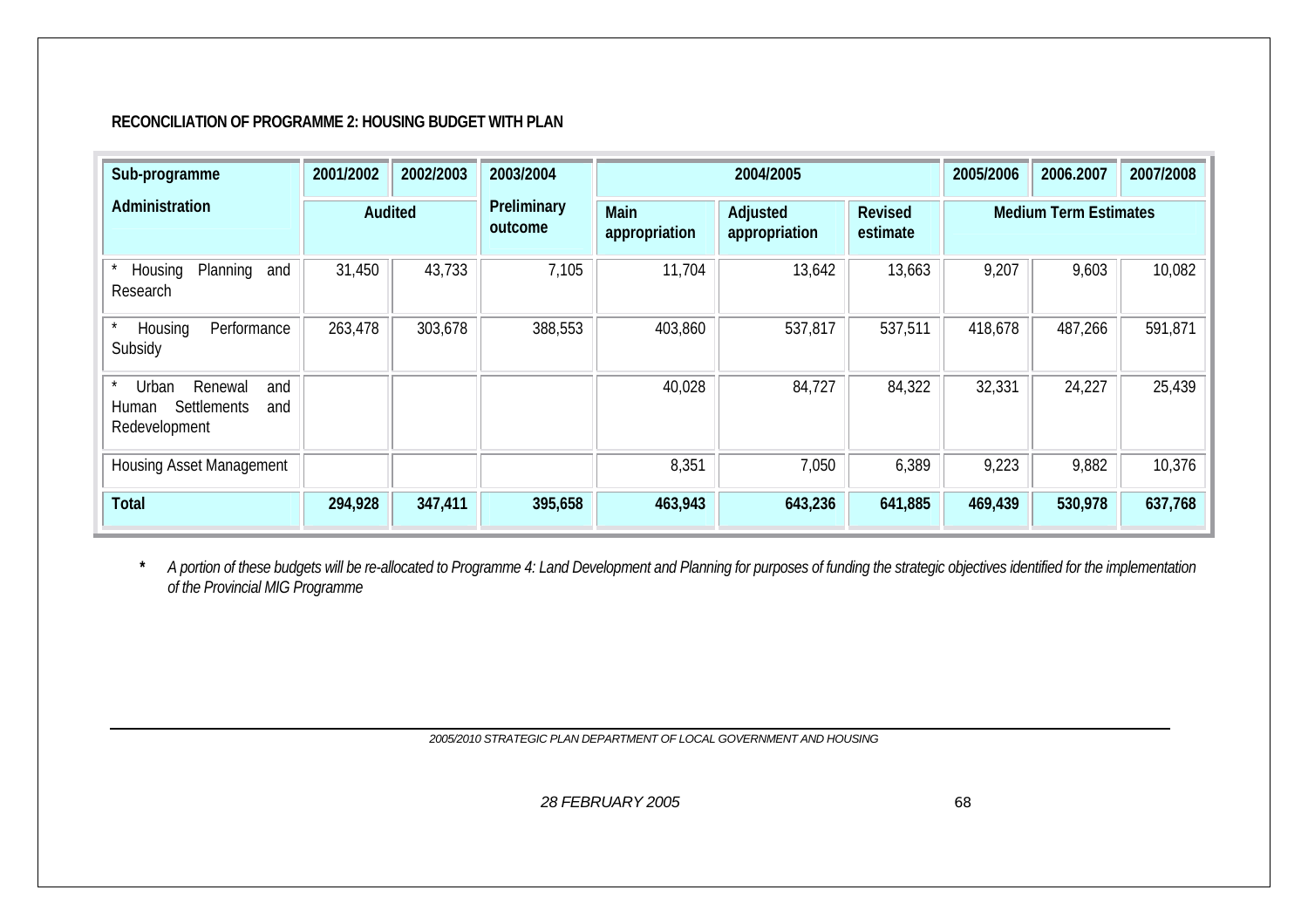# **PROGRAMME 3: LOCAL GOVERNMENT**

#### **AIM**

•

The programme aims at establishing, monitoring, regulating, strengthening, supporting and capacitating Local Government bodies in terms of the Constitution of 1996. The programme also aims to render support services regarding Disaster Management.

#### **PROGRAMME DESCRIPTION**

The Programme consists of the following:

- Municipal Administration
- Municipal Finances

# **SITUATION ANALYSIS**

### **Analysis of constraints**

- •Lack of and/or poor local government institutions;
- •Infective IGR systems that hampers coordinated and integrated service delivery;
- •Invariable municipal capacity;
- •Inability of LG&H to co-direct resources set aside for municipal capacity building (MEG programme and public participation);
- •Cultivate of procure right skills;
- •Inadequate financing of municipal capacity building programme;
- •Ineffective communication on achievements by government structures;
- •Planning and Performance management systems set have not been exploited optimally (Because of lack of capacity);

### **Measures to be taken to overcome challenges**

•Leverage funds for municipal capacity building (approach sponsors DBSA);

*2005/2010 STRATEGIC PLAN DEPARTMENT OF LOCAL GOVERNMENT AND HOUSING*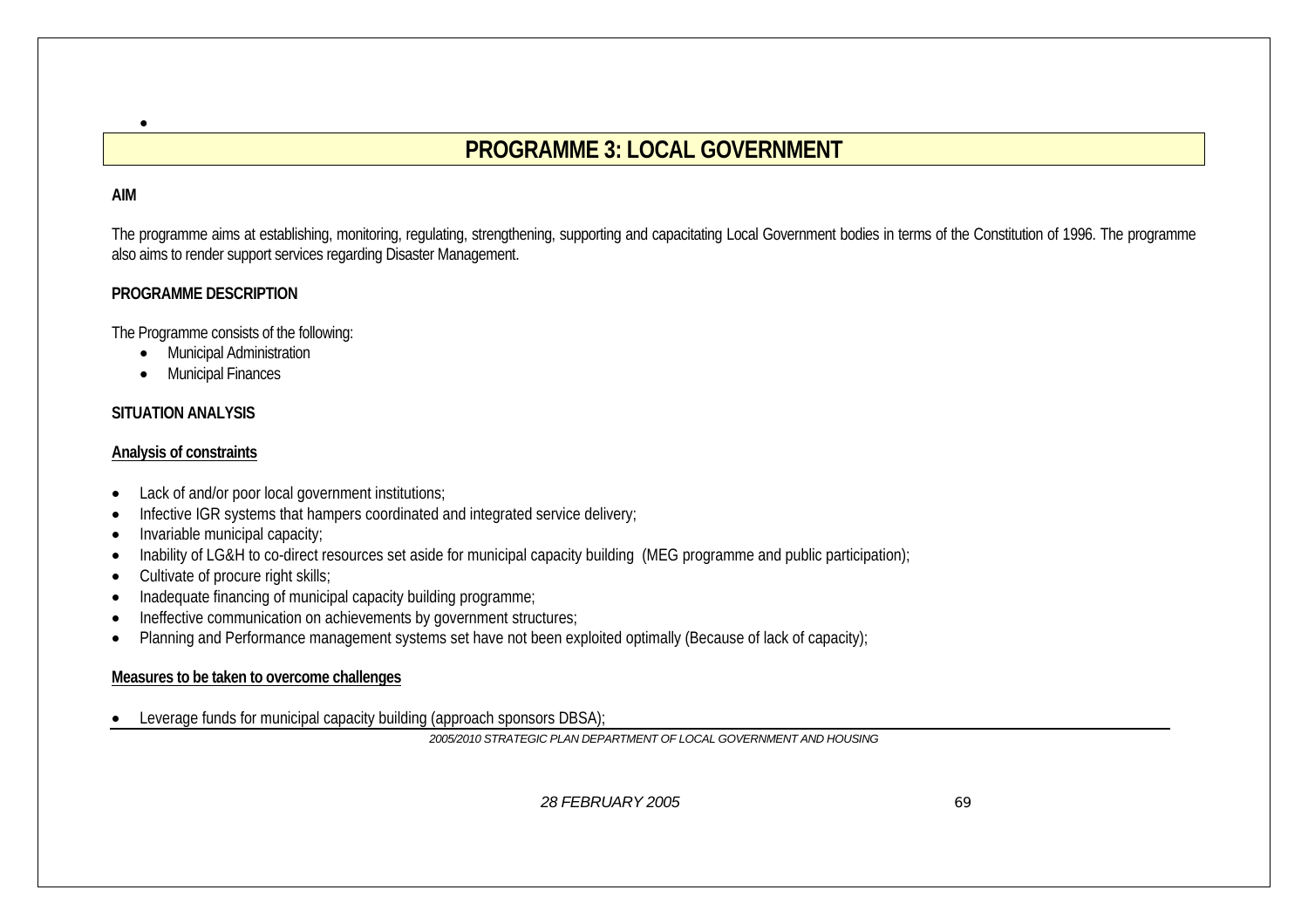- •Cultivate right skills;
- •Engage districts in capacitating ward committees on public participation;
- •Ensure money in the districts is redirected to ward committees;
- •Realign budget to planning (Department v/s Municipalities);
- •Development of departmental comprehensive communication strategy

# **POLICIES, PRIORITIES AND STRATEGIC OBJECTIVES**

The following strategic goal and strategic objectives have been identified for the next 5 years:

Strategic Goal 1: Accountable and sustainable Local Governance is promoted in the Free State Province

Strategic Objectives: 1. Building a strong financially viable local government 2. Building stable institutional and administrative systems and processes in local government

# **SPECIFICATION OF MEASURABLE OBJECTIVES AND PERFORMANCE INDICATORS:**

*2005/2010 STRATEGIC PLAN DEPARTMENT OF LOCAL GOVERNMENT AND HOUSING*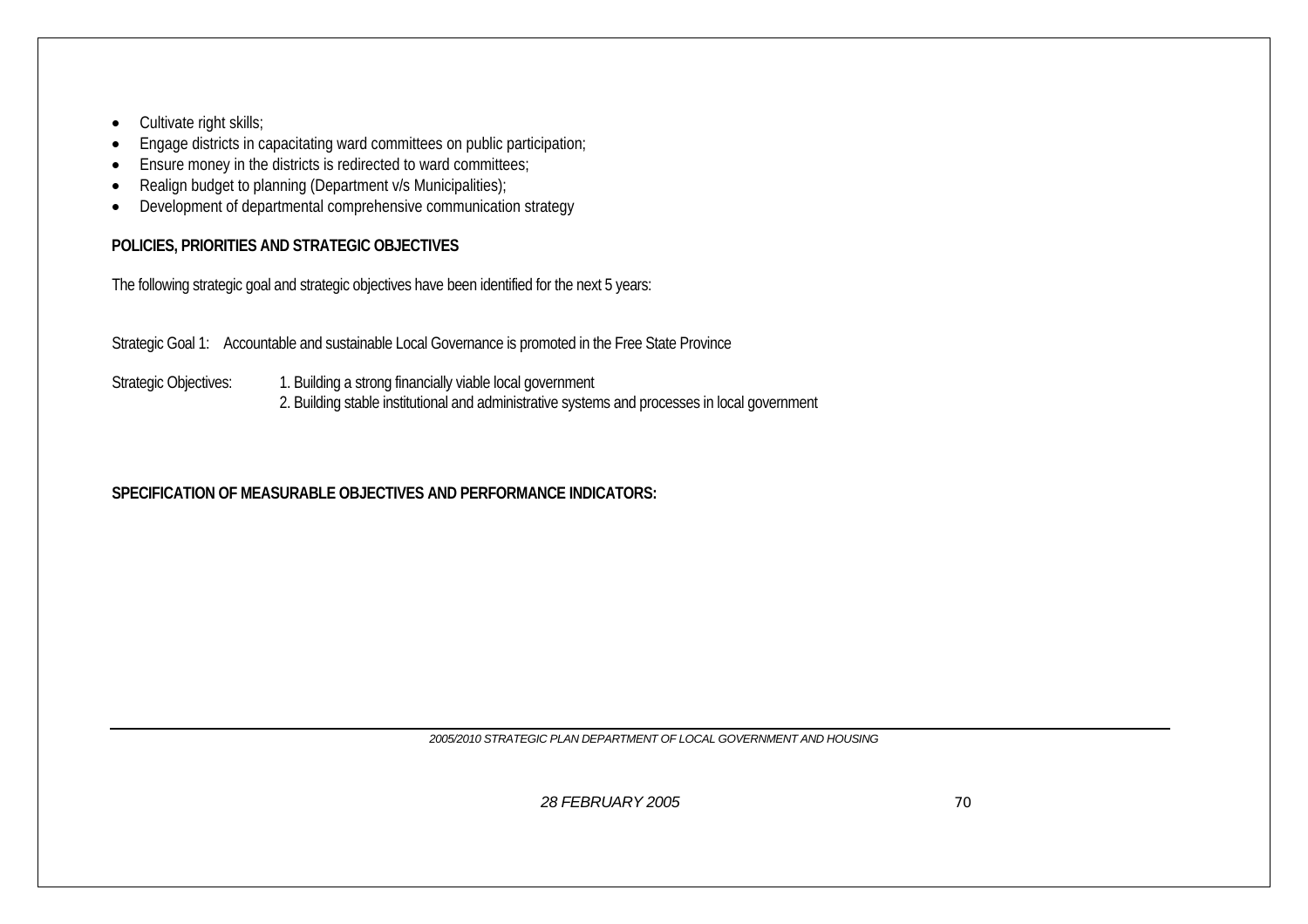## **STRATEGIC GOAL NO. 3: ACCOUNTABLE AND SUSTAINABLE LOCAL GOVERNANCE IS PROMOTED IN THE FREE STATE PROVINCE**

#### **STRATEGIC OBJECTIVE NO. 3.1: TO MONITOR AND SUPPORT MUNICIPALITIES TO ENSURE FINANCIALLY VIABLE AND SUSTAINABLE MUNICIPALITIES**

| Measurable Objectives          | Key Performance Indicator    | Key Performance Indicator                                                                                                                      | Key Performance Indicator                                          |
|--------------------------------|------------------------------|------------------------------------------------------------------------------------------------------------------------------------------------|--------------------------------------------------------------------|
|                                | 2005/2006                    | 2006/2007                                                                                                                                      | 2007/2008                                                          |
| to achieve financial viability | achieved financial viability | Monitor and support municipalities   Number of municipalities that have   Number of municipalities that have  <br>achieved financial viability | Number of municipalities that have<br>achieved financial viability |

*2005/2010 STRATEGIC PLAN DEPARTMENT OF LOCAL GOVERNMENT AND HOUSING*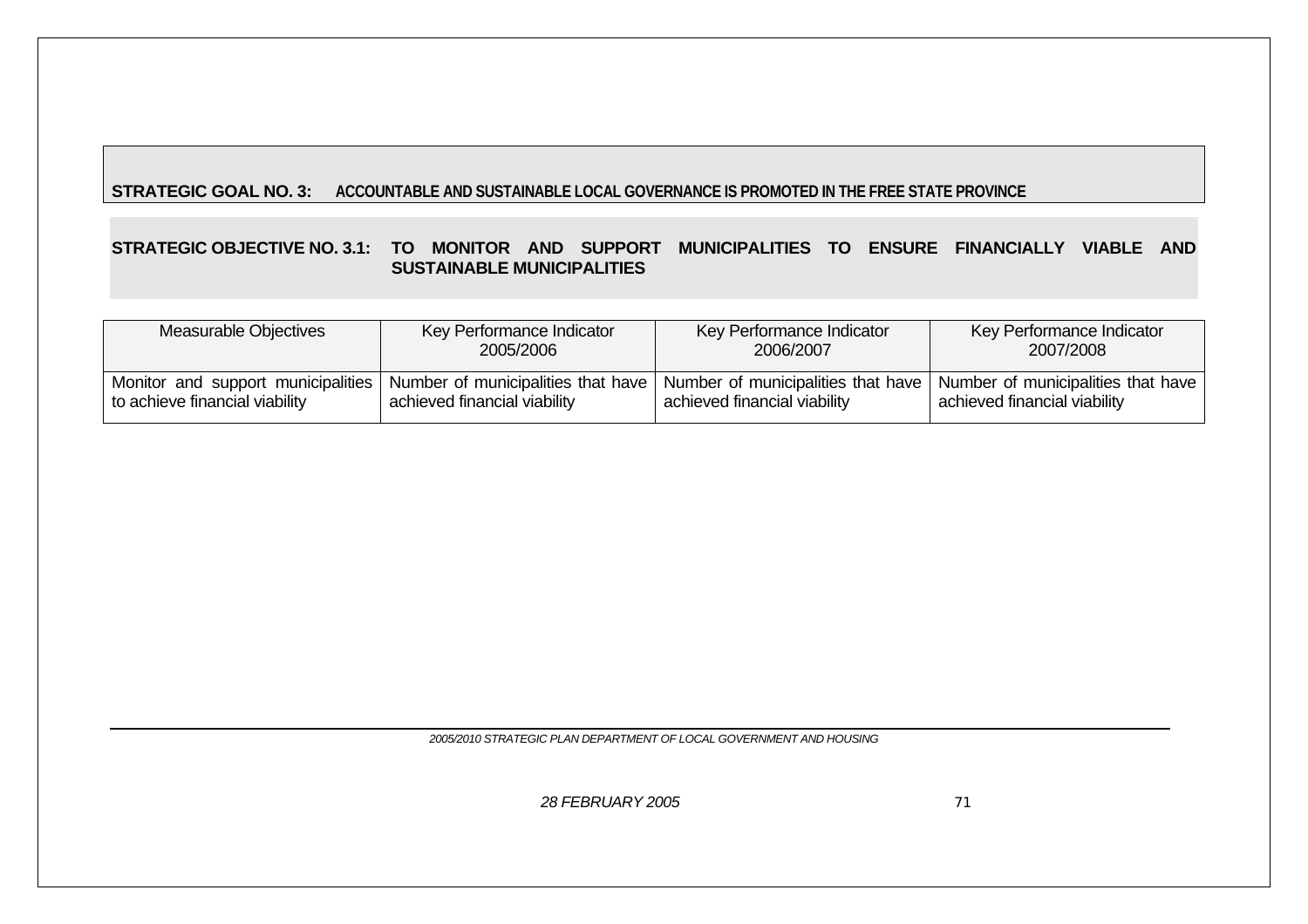#### **STRATEGIC OBJECTIVE NO. 3.2: TO PROVIDE SUPPORT AND FACILITATE THE IMPLEMENTATION OF A LEGISLATIVE AND POLICY FRAMEWORK IN RESPECT OF LOCAL GOVERNMENT**

| <b>Measurable Objectives</b>                                                                                | Key Performance Indicator<br>2005/2006                                                            | Key Performance Indicator<br>2006/2007                                                         | Key Performance Indicator<br>2007/2008                              |  |
|-------------------------------------------------------------------------------------------------------------|---------------------------------------------------------------------------------------------------|------------------------------------------------------------------------------------------------|---------------------------------------------------------------------|--|
| Monitor and support municipalities in<br>implementing<br>οf<br>systems<br>local<br>government               | Improved<br>delivery<br>service<br>by<br>municipalities                                           | Percentage<br>increase<br>in<br>the<br>improvement of service delivery                         | Percentage increase in the<br>of service<br>improvement<br>delivery |  |
| implementation of<br>Facilitate effective<br><b>Project Consolidate</b>                                     | municipalities<br>Affected<br>with<br>improved administration,<br>finance<br>and service delivery | Affected<br>municipalities<br>with<br>improved administration, finance<br>and service delivery |                                                                     |  |
| Facilitate the effective implementation<br>and monitoring of Free Basic Services in<br>local municipalities | Improved accesses to Free Basic<br><b>Services</b>                                                | Improved accesses to Free Basic<br><b>Services</b>                                             | Improved<br>to<br>accesses<br><b>Free Basic Services</b>            |  |
| Effective Co-ordination of ISRDP                                                                            | Improved quality of life in the node                                                              | Improved quality of life in the node                                                           | Improved quality of life in<br>the node                             |  |
| strengthen<br>Promote and<br>access<br>to<br>government services                                            | Improved accesses to government<br>services                                                       | Improved accesses to government<br>services                                                    | Improved<br>to<br>accesses<br>government services                   |  |
| Support municipalities in implementing<br>ward committee system                                             | Improved community participation<br>in municipal affairs                                          | Improved community participation<br>in municipal affairs                                       | Improved<br>community<br>participation<br>in municipal<br>affairs   |  |
| Strengthen co-operative governance                                                                          | co-operative<br>Improved<br>governance                                                            | co-operative<br>Improved<br>governance                                                         | co-operative<br>Improved<br>governance                              |  |

*2005/2010 STRATEGIC PLAN DEPARTMENT OF LOCAL GOVERNMENT AND HOUSING*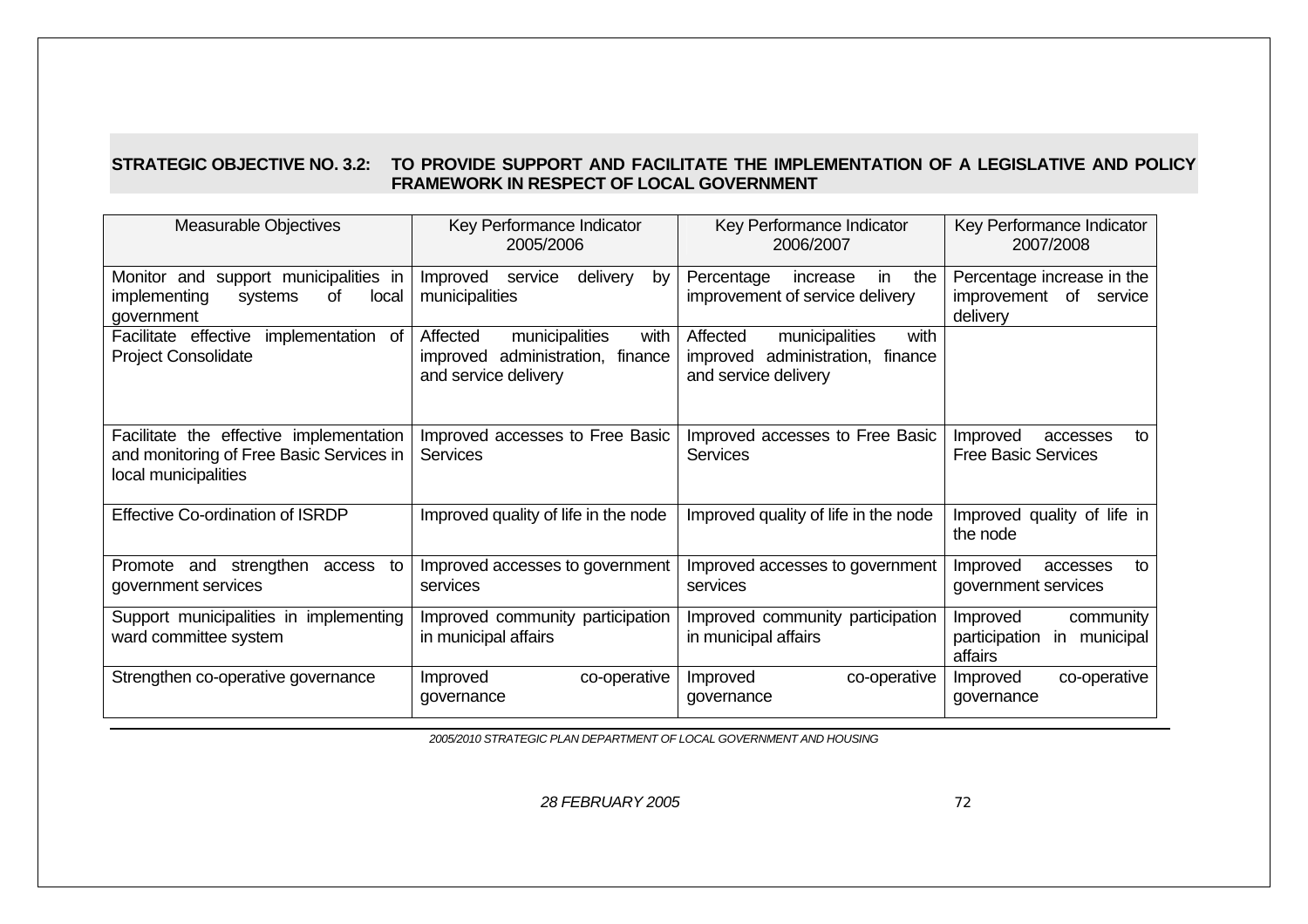#### **RECONCILIATION OF PROGRAMME 3: LOCAL GOVERNMENT BUDGET WITH PLAN**

| Sub-programme               | 2001/2002 | 2002/2003 | 2003/2004              |                       | 2004/2005                 |                     | 2005/2006 | 2006.2007                    | 2007/2008 |
|-----------------------------|-----------|-----------|------------------------|-----------------------|---------------------------|---------------------|-----------|------------------------------|-----------|
| Administration              |           | Audited   | Preliminary<br>outcome | Main<br>appropriation | Adjusted<br>appropriation | Revised<br>estimate |           | <b>Medium Term Estimates</b> |           |
| Municipal<br>Administration | 3,603     | 4,719     | 39,940                 | 8,493                 | 9,197                     | 9,192               | 8,417     | 8,995                        | 9,445     |
| Municipal Finance           |           |           |                        | 26,860                | 36,181<br>,324            | 35,976<br>1,324     | 1,944     | 1,955                        | 2,053     |
| Total                       | 3,603     | 4,719     | 39,904                 | 35,353                | 46,702                    | 46,492              | 10,361    | 10,950                       | 11,498    |

*2005/2010 STRATEGIC PLAN DEPARTMENT OF LOCAL GOVERNMENT AND HOUSING*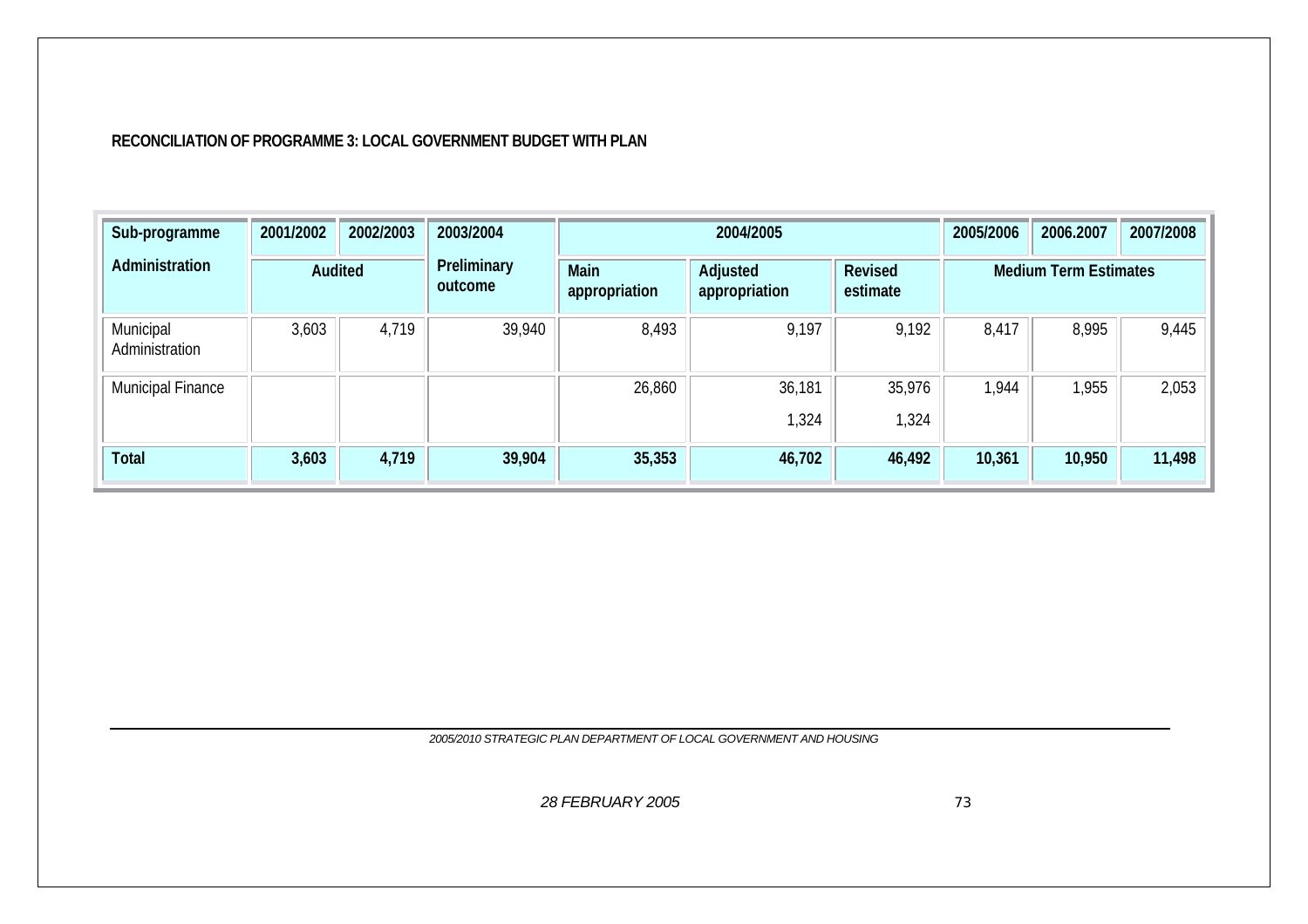# **PROGRAMME 4: LAND DEVELOPMENT AND PLANNING**

#### **Aim**

The aim of this programme is to ensure orderly land utilization on a local and regional basis and orderly land use at local and regional bases and to provide for security of tenure in the Free State

#### **Description**

The Programme consists of the following:

- Spatial Planning
- Development Administration / Land Use Management
- Integrated Development Planning
- Local Economic Development
- Municipal Infrastructure
- Disaster Management

#### **SITUATIONAL ANALYSIS**

Land development and planning in terms of the Constitution is a Schedule 4 functional area of concurrent National and Provincial legislative competency. It includes regional planning and development, urban and rural development as well as disaster management. The purpose is therefore to assist and support municipalities in creating sustainable, healthy, integrated, safe and secure urban and rural settlements through a participatory integrated development planning process and effective land development management. The recent promulgation of the Disaster Management Act and the proposed the Land Use Management Act will require certain implementation measures from the Department. In the spirit of co-operative governance a consultative process with municipalities as well as an awareness programme targeting the public needs to be put in place.

#### **ANALYSIS OF CONSTRAINTS**

The following constraints need to be highlighted:

*2005/2010 STRATEGIC PLAN DEPARTMENT OF LOCAL GOVERNMENT AND HOUSING*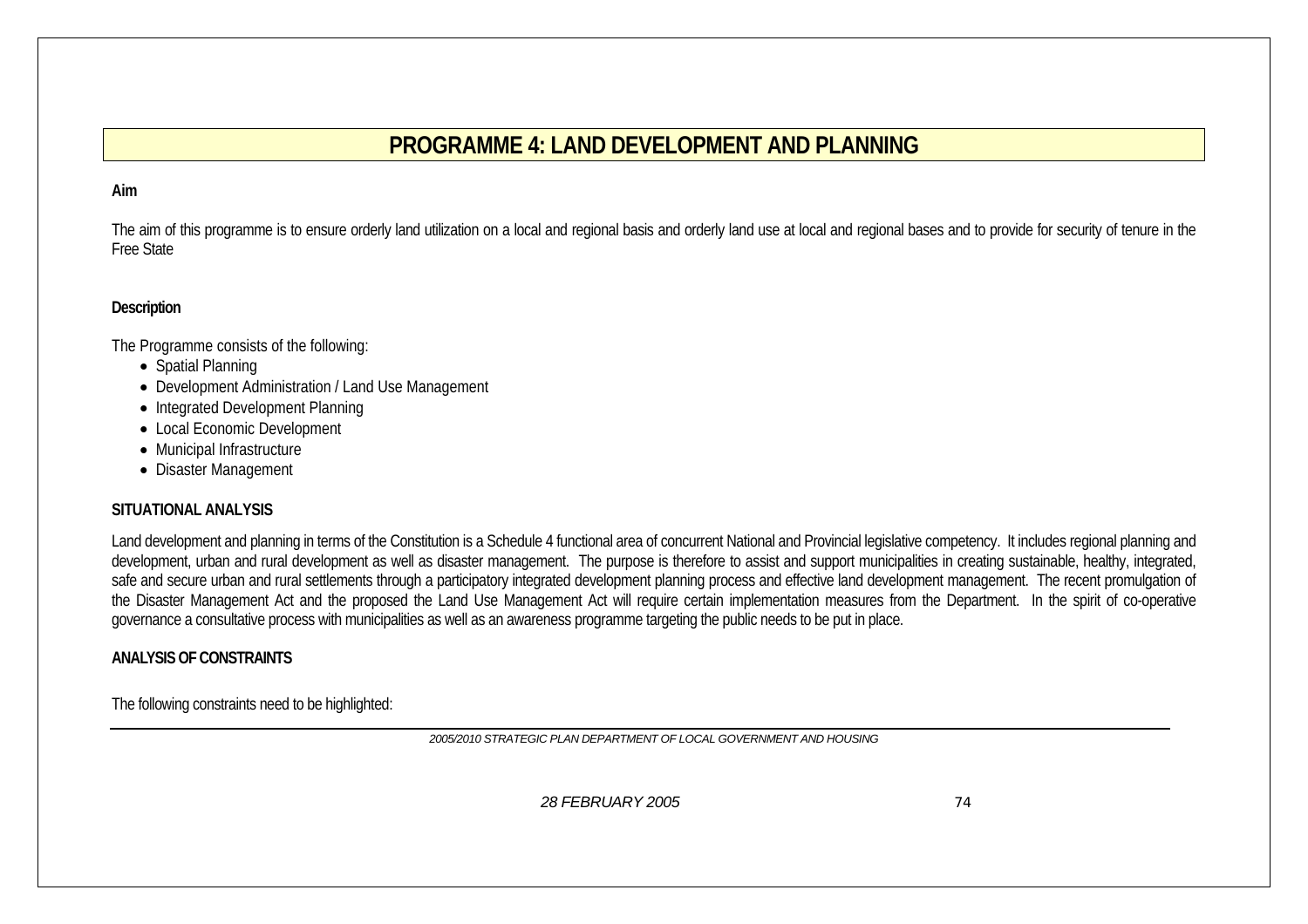- 1. A lack of capacity at municipal level in land development and disaster management therefore with the implementation of the proposed Land Use Management Act and the Disaster Management Act additional support is needed.
- 2. Co-operation from all institutions with regard to tenure upgrading and the integrated development planning process.
- 3. The integrated development planning process has not evolved effectively therefore planning for social, economical and infrastructural services are still one-dimensional.
- 4. The nature of support for local economic development is not clear therefore structures are not in place and strategies cannot be implemented.
- 5. The lack of technological resources and proper linkages limit the exchange of information and communication.

# **PLANNED QUALITY IMPROVEMENT MEASURES**

The following measures should assist in minimizing the mentioned constraints:

- 1. Intervention strategies through a consultative process with municipalities in the spirit of co-operative governance.
- 2. The IDP Support Programme instituted by DPLG with assistance from the CSIR should be advantageous.
- 3 Technological interface programmes should be encouraged.
- 4. Proper interaction with the Free State Development Plan through the Monitoring and Evaluation Programme of the Premier's Office.

# **POLICIES, PRIORITIES AND STRATEGIC OBJECTIVES**

The following strategic goal and strategic objectives were identified for the next 5 years:

Strategic Goal 1: To ensure integrated land development planning.

- Strategic Objectives: 1. To promote integrated and sustainable land development in the Free State Province
	- 2. To minimize the impact of disasters on the lives of the people in the Free State
	- 3. To ensure the successful implementation of the municipal infrastructure programme in the Free State
	- 4. To ensure security of land tenure rights in the Free State
	- 5. To maximise the economic potential of municipalities in the Free State

# **SPECIFICATION OF MEASURABLE OBJECTIVES AND PERFORMANCE INDICATORS:**

*2005/2010 STRATEGIC PLAN DEPARTMENT OF LOCAL GOVERNMENT AND HOUSING*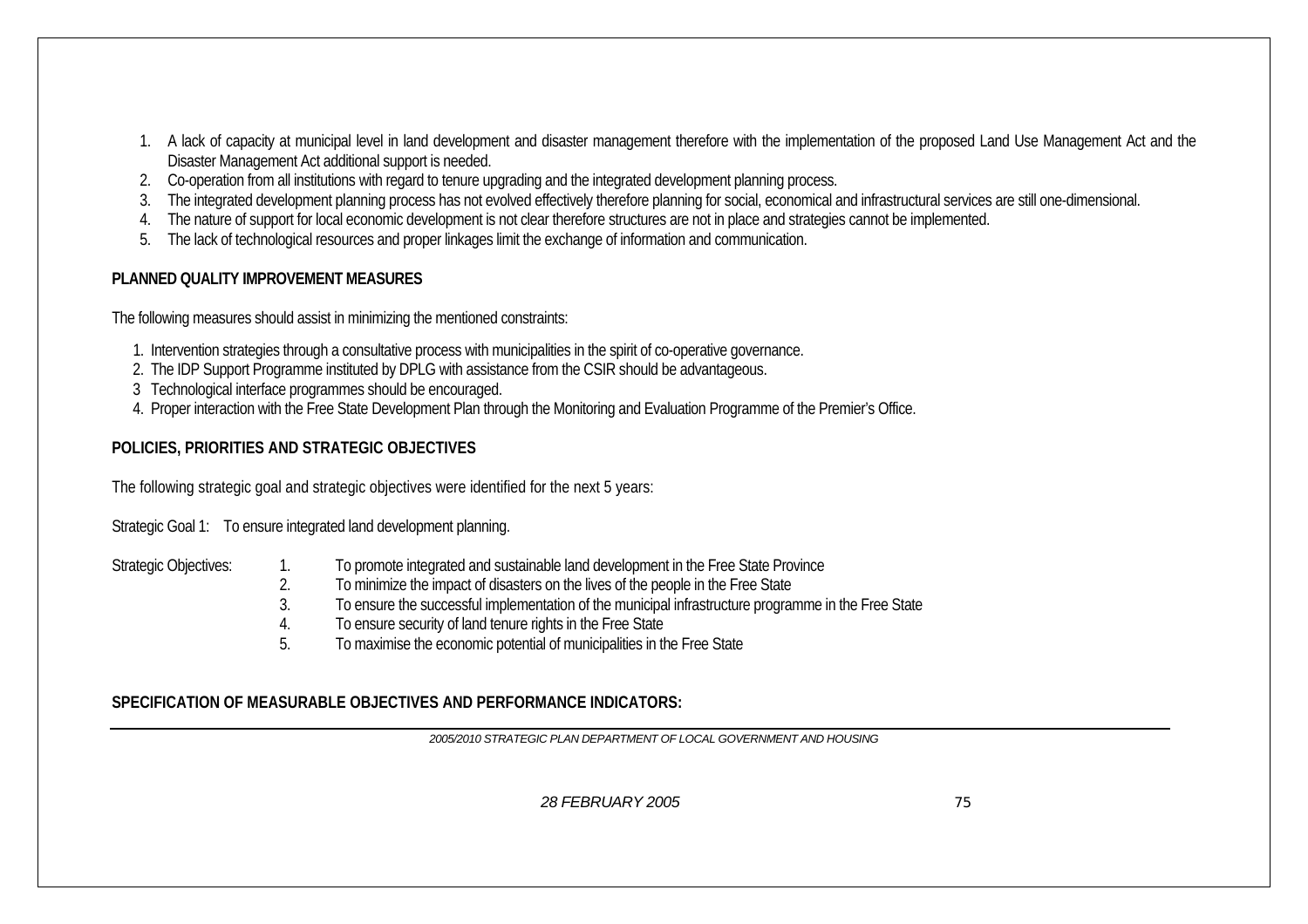#### **STRATEGIC GOAL NO. 4: LAND DEVELOPMENT AND PLANNING IN THE FREE STATE PROVINCE IS INTEGRATED EFFECTIVELY AND EFFICIENTLY**

**STRATEGIC OBJECTIVE NO. 4.1: TO PROMOTE INTEGRATED AND SUSTAINABLE LAND DEVELOPMENT IN THE FREE STATE PROVINCE**

| <b>Measurable Objectives</b>                                                             | Key Performance Indicator<br>2005/2006                                        | Key Performance Indicator 2006/2007                                             | Key Performance Indicator 2007/2008                                     |
|------------------------------------------------------------------------------------------|-------------------------------------------------------------------------------|---------------------------------------------------------------------------------|-------------------------------------------------------------------------|
| The Integrated Development<br>Process<br>Planning<br>is<br>enhanced and accelerated      | Improved quality of IDP's and<br>compliance to legal requirements.            | Improved quality of IDPs and<br>compliance to legal requirements.               | Quality IDP's in compliance<br>with legal requirements.                 |
|                                                                                          | <b>IDP</b><br>Prompt<br>response<br>to<br>related matters.                    | <b>IDP</b><br>Prompt<br>response<br>to<br>related matters.                      | <b>IDP</b><br>Prompt<br>response<br>to<br>$\bullet$<br>related matters. |
| Municipalities are effectively<br>skilled in land development<br>management and planning | Improved,<br>specific,<br>and<br>prompt response to development<br>proposals. | Improved,<br>specific,<br>and I<br>prompt response to development<br>proposals. | Prompt<br>to<br>response<br>development proposals.                      |
|                                                                                          | Improved state of readiness<br>to implement applicable legislation.           | Improved state of readiness to<br>implement applicable legislation.             | Conducive<br>environment<br>to<br>implement applicable legislation.     |
| Orderly land development in<br>the Free State.                                           | Compliance with sound town<br>planning principles and legislation.            | Compliance with sound town<br>planning principles and legislation.              | Compliance with sound town<br>planning principles and legislation.      |
|                                                                                          | response<br>land<br>Prompt<br>to<br>management matters.                       | Prompt<br>response<br>to<br>land<br>management matters.                         | Prompt<br>response<br>to<br>land<br>$\bullet$<br>management matters.    |

*2005/2010 STRATEGIC PLAN DEPARTMENT OF LOCAL GOVERNMENT AND HOUSING*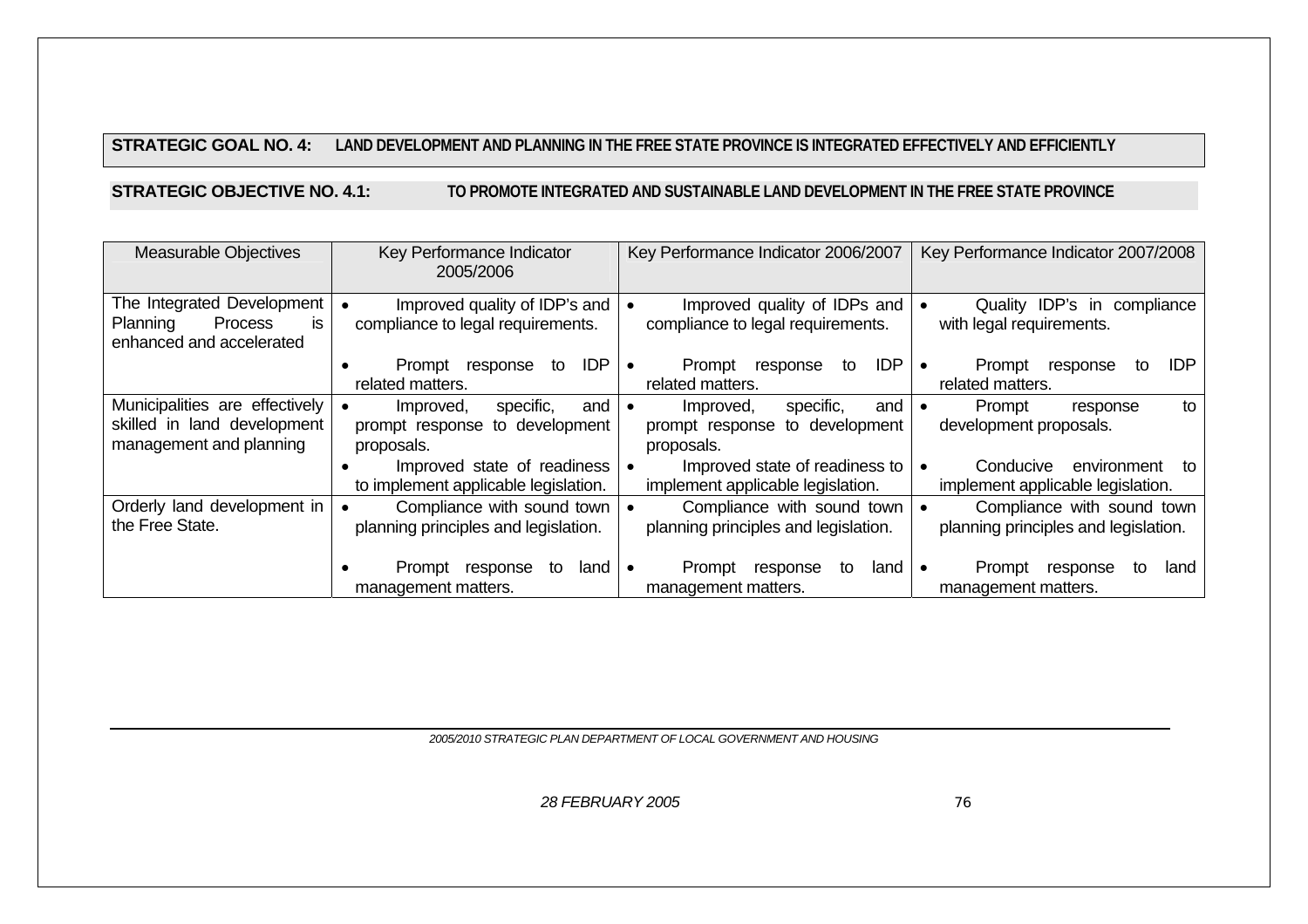# **STRATEGIC OBJECTIVE NO. 4.2: TO MINIMIZE THE IMPACT OF DISASTERS ON THE LIVES OF THE PEOPLE IN THE FREE STATE**

| <b>Measurable Objectives</b>                                                                                   | Key Performance Indicator<br>2005/2006                                               | Key Performance Indicator<br>2006/2007                                        | Key Performance Indicator<br>2007/2008                                         |  |
|----------------------------------------------------------------------------------------------------------------|--------------------------------------------------------------------------------------|-------------------------------------------------------------------------------|--------------------------------------------------------------------------------|--|
| A provincial disaster management framework  <br>is developed and successfully implemented in<br>the Free State | Improved quality of municipal<br>disaster management plans.                          | of<br>quality<br>Improved<br>disaster<br>municipal<br>management plans.       | Quality municipal disaster<br>management plans.<br>Compliance with relevant    |  |
|                                                                                                                | with<br>relevant<br>Compliance<br>legislation.                                       | Compliance<br>with<br>relevant<br>legislation.                                | legislation.                                                                   |  |
|                                                                                                                | Provincial<br>operational<br>An.<br>management<br>centre<br>disaster<br>established. | 5.<br><b>District</b><br>disaster<br>centres<br>management<br>established.    | 5<br>district<br>disaster<br>centres<br>management<br>operational.             |  |
|                                                                                                                | 5 district disaster management<br>forums established.                                | 5<br>district<br>disaster<br>$\bullet$<br>forums<br>management<br>functional. | district<br>disaster<br>5.<br>$\bullet$<br>forums<br>management<br>functional. |  |

*2005/2010 STRATEGIC PLAN DEPARTMENT OF LOCAL GOVERNMENT AND HOUSING*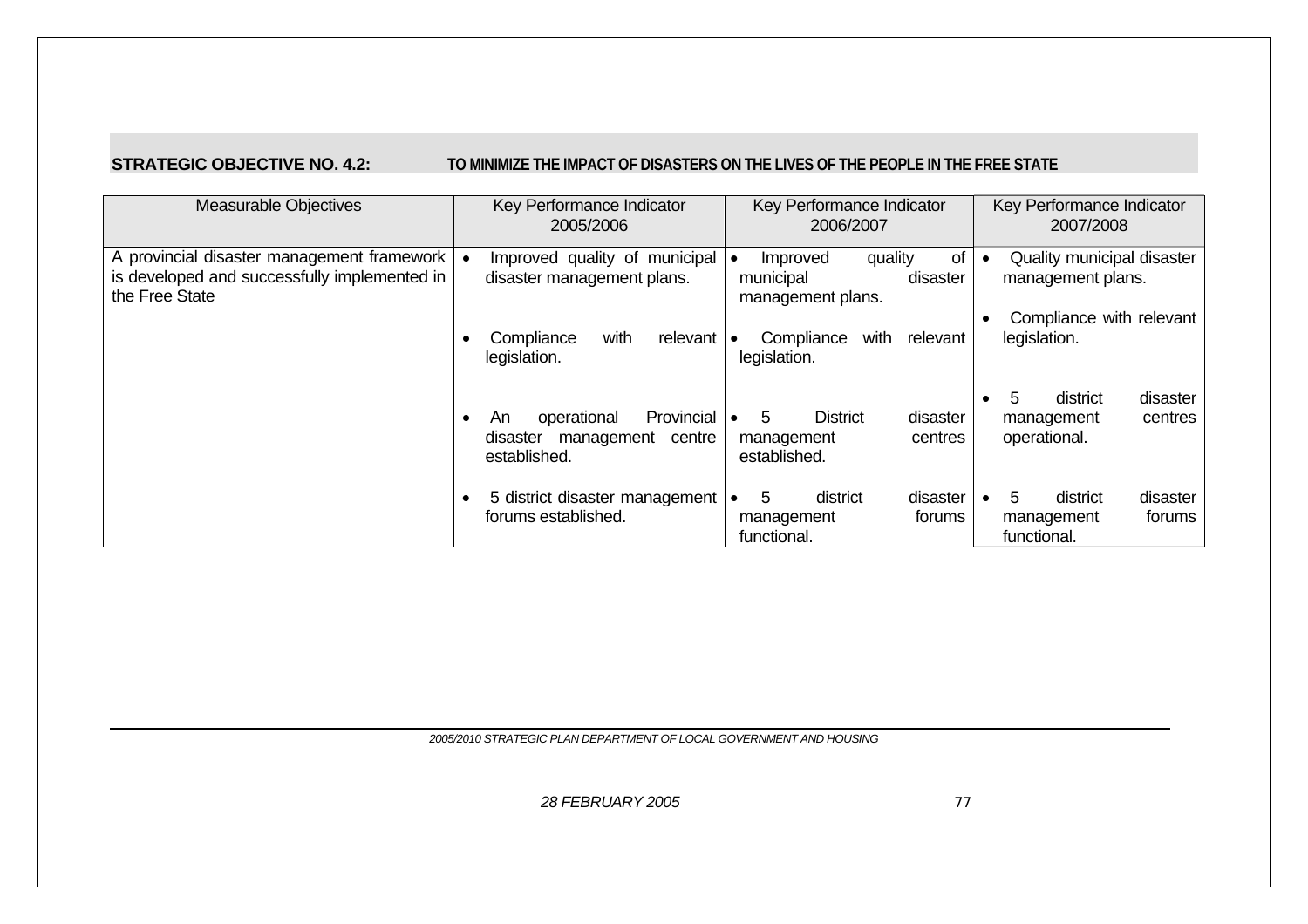#### **STRATEGIC OBJECTIVE NO. 4.3: TO ENSURE THE SUCCESSFUL IMPLEMENTATION OF THE MUNICIPAL INFRASTRUCTURE PROGRAMME IN THE FREE STATE**

| <b>Measurable Objectives</b>                                                                                                                                                    | Key Performance Indicator<br>2005/2006                                                                                                                                                                 | Key Performance Indicator<br>2006/2007                                                                                                                                                      | Key Performance Indicator<br>2007/2008                                                                                                                                                      |  |  |
|---------------------------------------------------------------------------------------------------------------------------------------------------------------------------------|--------------------------------------------------------------------------------------------------------------------------------------------------------------------------------------------------------|---------------------------------------------------------------------------------------------------------------------------------------------------------------------------------------------|---------------------------------------------------------------------------------------------------------------------------------------------------------------------------------------------|--|--|
| Monitoring of<br>drinking<br>the<br>and<br>water<br>quality<br>audit<br>waste<br>management programme<br>Implementation and monitoring of<br>provincial infrastructure projects | Audit report on the quality of drinking<br>all local<br>water<br>in i<br>waste<br>and<br>municipalities<br>Allocation of budgeted<br>amount to<br>address the urgent backlogs within<br>municipalities | Audit report on<br>quality of<br>the<br>drinking and waste water in all local<br>municipalities<br>Allocation of budgeted amount to<br>address the urgent backlogs within<br>municipalities | Audit report on<br>the<br>quality of<br>drinking and waste water in all local<br>municipalities<br>Allocation of budgeted amount to<br>address the urgent backlogs within<br>municipalities |  |  |
| The monitoring of the Municipal<br>Infrastructure Programme                                                                                                                     | Compliance with MIG Policy<br>Compliance with the DORA<br>Compliance with IDP and Free<br>State Development Plan                                                                                       | Compliance with MIG Policy<br>$\bullet$<br>Compliance with the DORA<br>Compliance with IDP and Free<br><b>State Development Plan</b>                                                        | Compliance with MIG Policy<br>$\bullet$<br>Compliance with the DORA<br>Compliance with IDP and Free<br><b>State Development Plan</b>                                                        |  |  |
| The co-ordination of the activities<br>of participating municipalities                                                                                                          | Establishment of the Provincial<br><b>MIG Management Unit</b><br>Facilitate the establishment of 8<br>PMU's                                                                                            | <b>MIG</b><br>Effective functioning of<br>Management Unit<br>Effective functioning of PMU's                                                                                                 | Effective functioning of<br>MIG.<br>Management Unit<br>Effective functioning of PMU's                                                                                                       |  |  |

*2005/2010 STRATEGIC PLAN DEPARTMENT OF LOCAL GOVERNMENT AND HOUSING*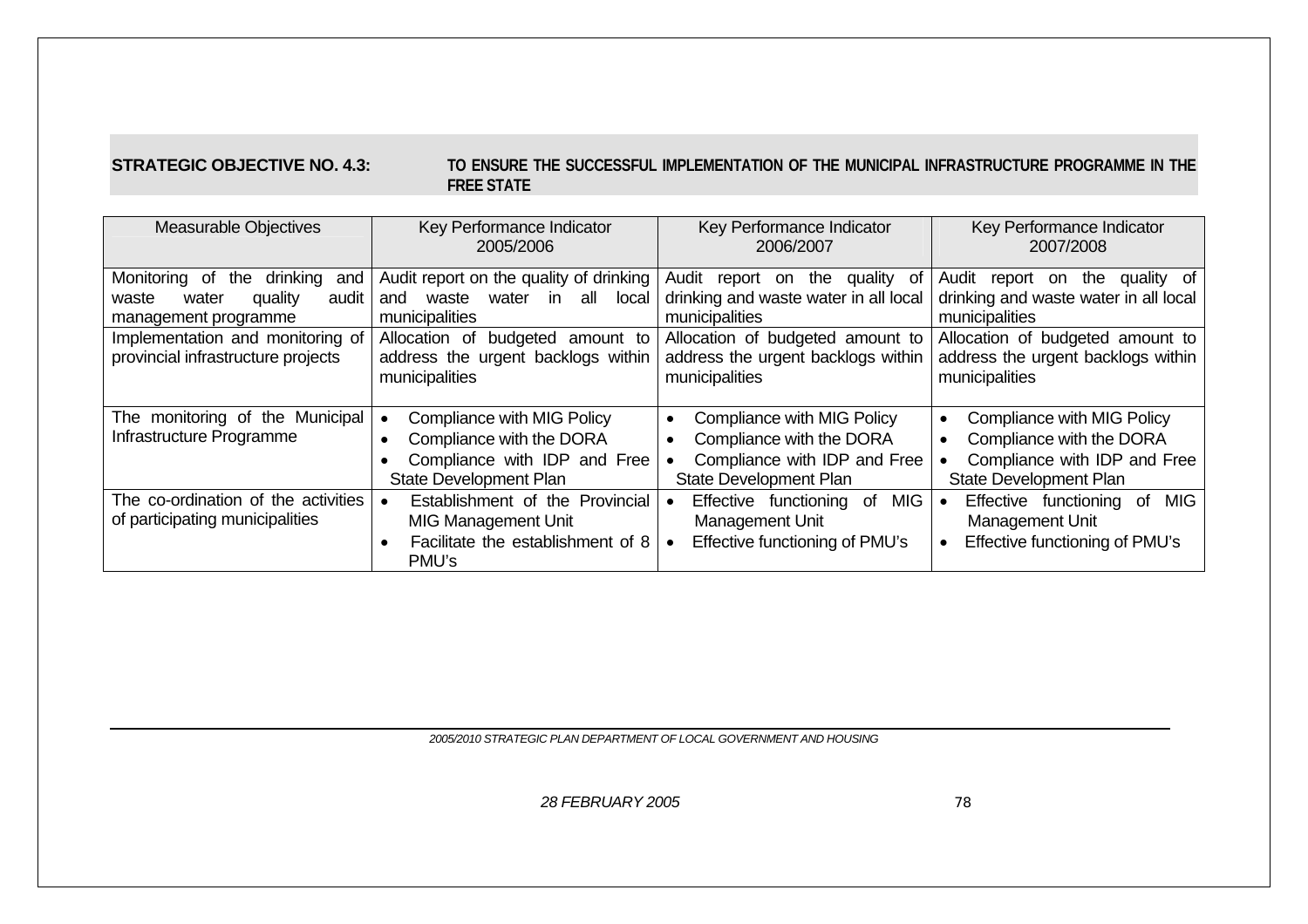#### **STRATEGIC OBJECTIVE NO. 4.4: TO ENSURE SECURITY OF LAND TENURE RIGHTS IN THE FREE STATE**

| <b>Measurable Objectives</b>                                    | Key Performance Indicator 2005/2006                               | Key Performance Indicator 2006/2007                               | Key Performance Indicator 2007/2008                               |
|-----------------------------------------------------------------|-------------------------------------------------------------------|-------------------------------------------------------------------|-------------------------------------------------------------------|
| Land tenure rights in the $\bullet$<br>Free State are upgraded. | transfer<br>000<br>12.<br>deeds of<br>registered.                 | transfer<br>-000<br>12<br>deeds of<br>$\bullet$<br>registered.    | 000<br>12<br>transfer<br>deeds<br>. of<br>registered.             |
|                                                                 | 10% of outstanding township<br>registers opened.                  | 20% of outstanding township<br>$\bullet$<br>registers opened.     | 40% of outstanding township<br>registers opened.                  |
|                                                                 | Accessibility to state land for<br>formal settlement is improved. | Accessibility to state land for<br>formal settlement is improved. | Accessibility to state land for<br>formal settlement is improved. |

*2005/2010 STRATEGIC PLAN DEPARTMENT OF LOCAL GOVERNMENT AND HOUSING*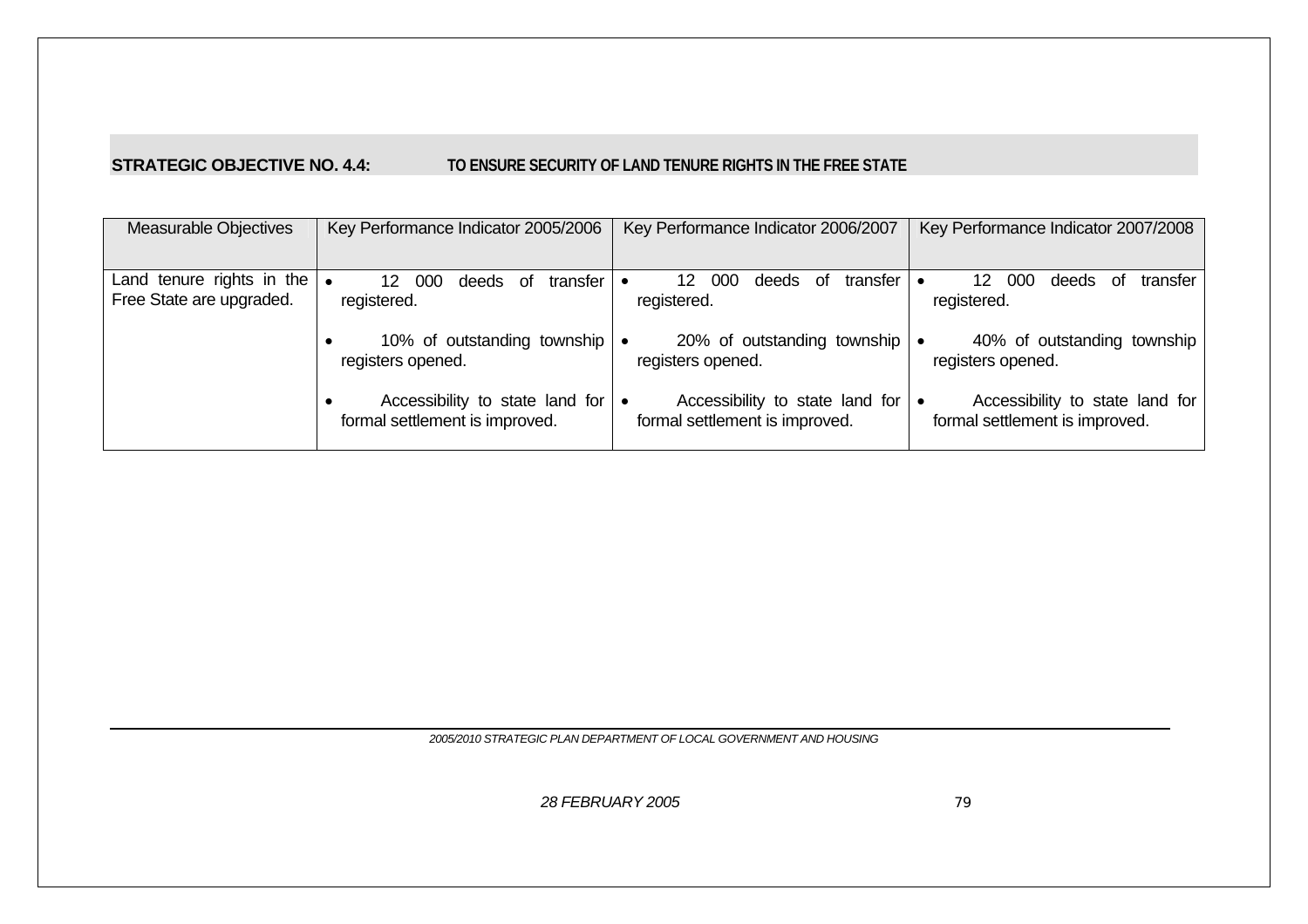## **STRATEGIC OBJECTIVE NO. 4.5 TO MAXIMISE THE ECONOMIC POTENTIAL OF MUNICIPALITIES IN THE FREE STATE**

| <b>Measurable Objectives</b>                                                                                             | Key Performance Indicator<br>2005/2006                        | Key Performance Indicator<br>2006/2007                               | Key Performance Indicator<br>2007/2008                           |  |  |
|--------------------------------------------------------------------------------------------------------------------------|---------------------------------------------------------------|----------------------------------------------------------------------|------------------------------------------------------------------|--|--|
| implementation,<br>Development,<br>and $\vert \bullet \vert$<br>monitoring of Economic Development in<br>municipalities. | Development of strategies<br>and guidelines on LED            | Development<br>of $  \bullet$<br>strategies and guidelines on<br>LED | Development of strategies<br>and guidelines on LED               |  |  |
|                                                                                                                          | Regular monitoring<br>and<br>support on LED to municipalities | Regular monitoring and support<br>on LED to municipalities           | monitoring<br>Regular<br>and<br>support on LED to municipalities |  |  |

*2005/2010 STRATEGIC PLAN DEPARTMENT OF LOCAL GOVERNMENT AND HOUSING*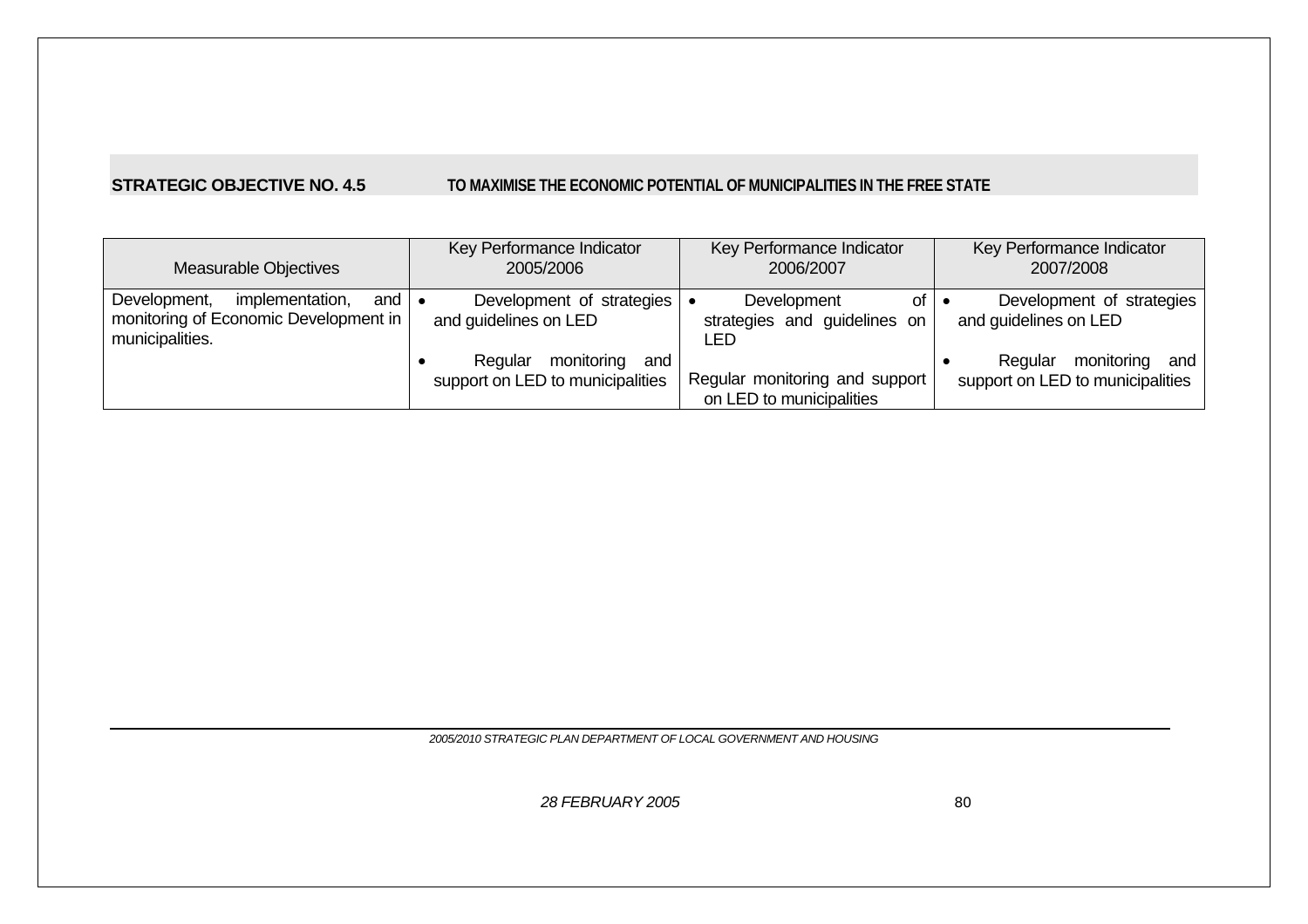#### **RECONCILIATION OF PROGRAMME 4: LAND DEVELOPMENT AND PLANNING BUDGET WITH PLAN**

| Sub-programme                          | 2001/2002                | 2002/2003                | 2003/2004              |                       | 2004/2005                 |                            | 2005/2006 | 2006.2007                    | 2007/2008 |
|----------------------------------------|--------------------------|--------------------------|------------------------|-----------------------|---------------------------|----------------------------|-----------|------------------------------|-----------|
| Administration                         |                          | Audited                  | Preliminary<br>outcome | Main<br>appropriation | Adjusted<br>appropriation | <b>Revised</b><br>estimate |           | <b>Medium Term Estimates</b> |           |
| <b>Spatial Planning</b>                | 8,635                    | 8,127                    | 6,784                  | 8,685                 | 7,768                     | 6,789                      | 9,477     | 10,020                       | 10,537    |
| Land Use Management                    | 4,972                    | 4,661                    | 4,843                  | 8,563                 | 7,956                     | 7,623                      | 9,155     | 9,745                        | 10,232    |
| Integrated Development<br>and Planning | Ξ.                       | $\overline{\phantom{0}}$ | 1,949                  | 2,956                 | 2,956                     | 2,956                      | 3,000     | 3,101                        | 3,261     |
| Economic<br>Local<br>Development       | $\overline{\phantom{0}}$ |                          | 1,500                  | 315                   | 315                       | 315                        | 292       | 400                          | 400       |
| Disaster Management                    |                          | 1,606                    | 1,654                  | 2,331                 | 3,248                     | 3,120                      | 2,444     | 2,597                        | 2,726     |
| Total                                  | 13,607                   | 14,394                   | 16,730                 | 22,850                | 22,243                    | 20,803                     | 24,368    | 25,863                       | 27,156    |

*2005/2010 STRATEGIC PLAN DEPARTMENT OF LOCAL GOVERNMENT AND HOUSING*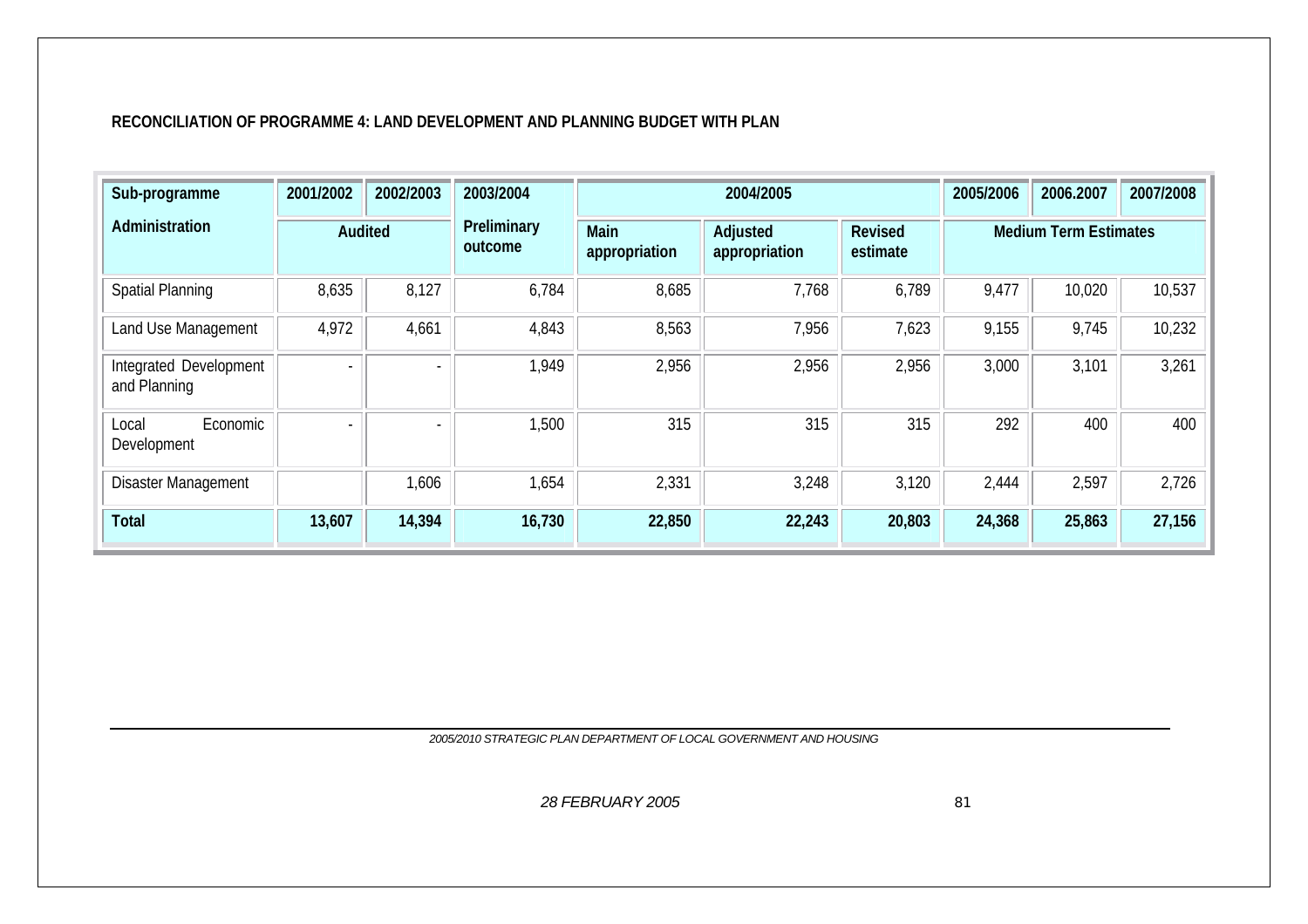# **PROGRAMME 5: TRADITIONAL AFFAIRS**

#### **Aim**

The aim of the Traditional Affairs Directorate is to support the Institution of Traditional Leadership in the Province in order to realize its constitutional mandate, which is to be the custodian of communities that observe customary law.

#### **Programme Description**

The Programme consists of the following:

- •Traditional Resource Administration
- •Traditional Institutional Arrangements

#### **ANALYSIS OF CONSTRAINTS**

The following constraints need exist:

- 1. A lack of effective financial and administrative systems
- 2. Poor and/or lack of recognition of traditional communities
- 3. Poor performance of the institution of traditional leadership
- 4. Poor involvement of traditional communities in integrated development planning

*2005/2010 STRATEGIC PLAN DEPARTMENT OF LOCAL GOVERNMENT AND HOUSING*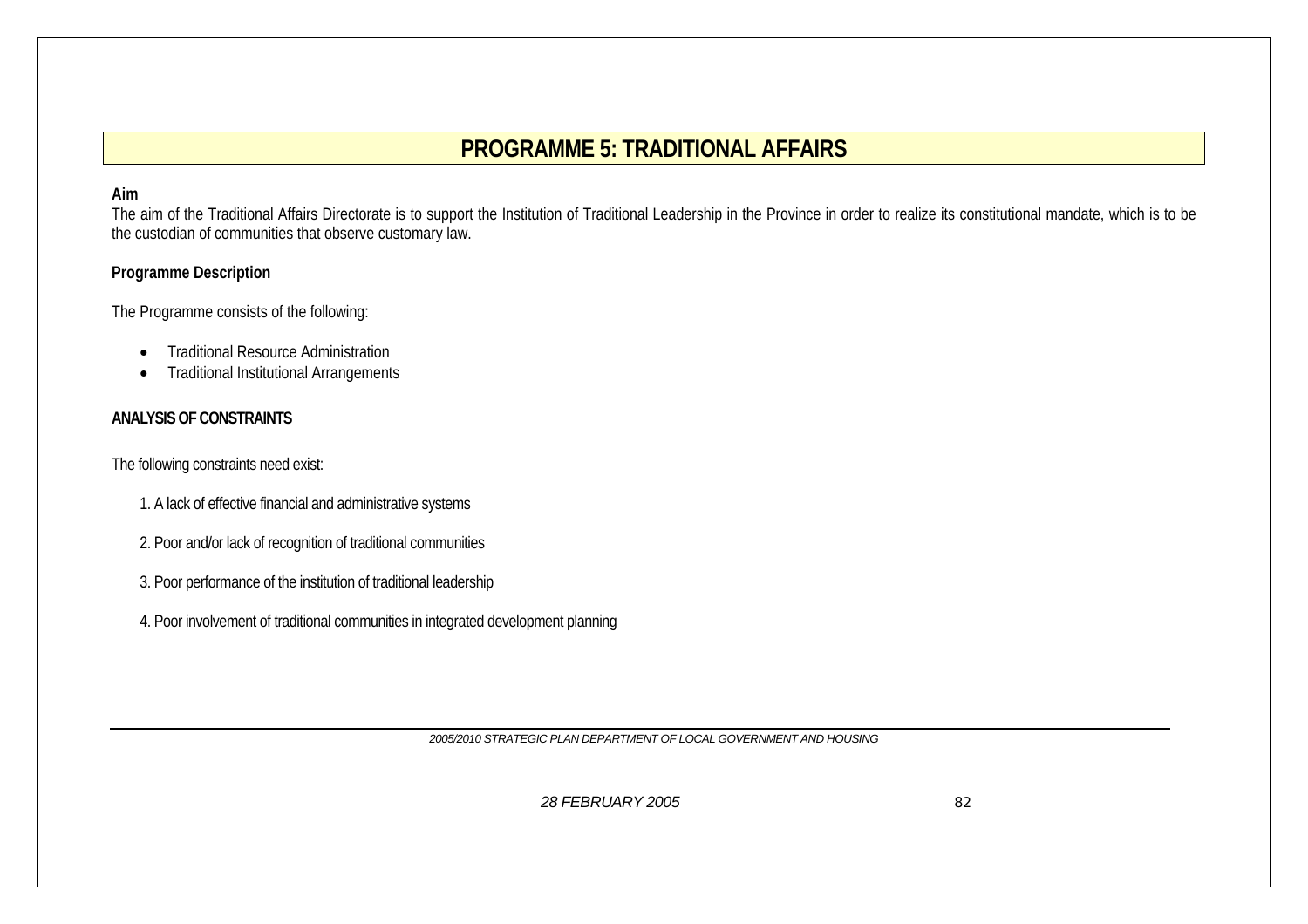#### **MEASURES TO BE TAKEN TO OVERCOME CONSTRAINTS:**

- •Development and successful implementation of capacity building programmes
- •Development of applicable legislation and ensuring the successful implementation thereof
- •Facilitating the improvement of the functioning of the traditional institution
- •Putting in place mechanisms to facilitate the improved involvement of traditional communities in integrated development planning

## **POLICIES, PRIORITIES AND STRATEGIC OBJECTIVES**

The following strategic goal and strategic objectives were identified over the next 5 years:

Strategic Goal: Accountable and sustainable traditional institutions are promoted in the Free State Province

- Strategic Objectives: 1. Sound institutional administration and financial framework for supporting and strengthening Traditional Leadership
	- 2. Landless traditional leaders are supported to acquire land rights
	- 3. Capacity building programmes are developed and successfully implemented for traditional leadership
	- 4. Sound partnerships for service delivery between traditional leadership, municipalities and sector departments
	- 5. Promulgation and implementation of provincial legislation on traditional leadership is expedited.

#### **SPECIFICATION OF MEASURABLE OBJECTIVES AND PERFORMANCE INDICATORS:**

*2005/2010 STRATEGIC PLAN DEPARTMENT OF LOCAL GOVERNMENT AND HOUSING*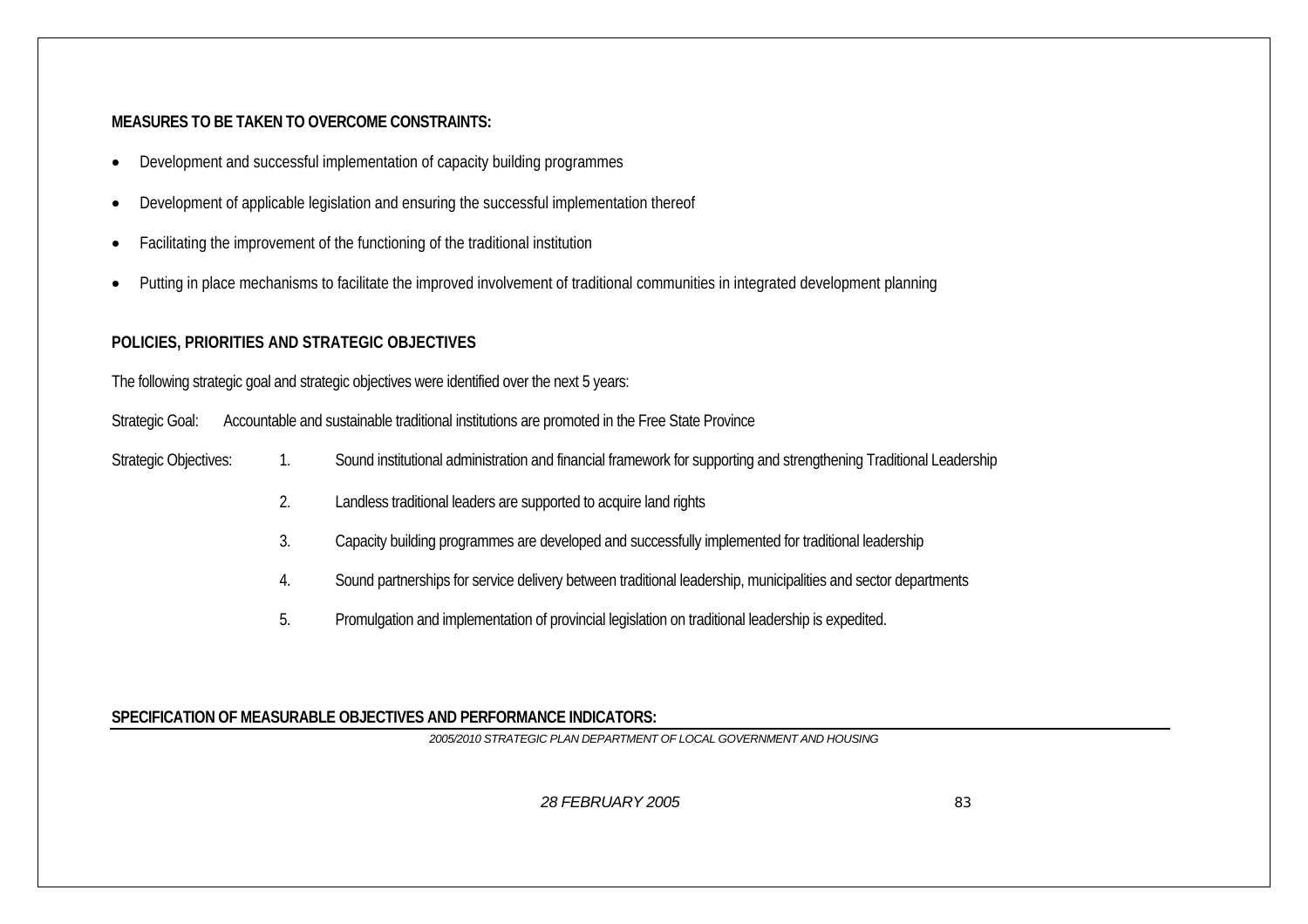## **STRATEGIC GOAL NO. 5: ACCOUNTABLE AND SUSTAINABLY TRADITIONAL INSTITUTIONS ARE PROMOTED IN THE FREE STATE PROVINCE**

#### **STRATEGIC OBJECTIVE NO. 5.1: SOUND INSTITUTIONAL ADMINISTRATION AND FINANCIAL FRAMEWORK FOR SUPPORTING AND STRENGTHENING OF THE TRADITIONAL LEADERSHIP**

| Measurable Objectives                                              | Key Performance Indicator                                       | Key Performance Indicator                                       | Key Performance Indicator                                       |  |  |
|--------------------------------------------------------------------|-----------------------------------------------------------------|-----------------------------------------------------------------|-----------------------------------------------------------------|--|--|
|                                                                    | 2005/2006                                                       | 2006/2007                                                       | 2007/2008                                                       |  |  |
| <b>Stabilize</b><br>institutional<br>the<br>administrative systems | Effective and efficient financial and<br>administrative systems | Effective and efficient financial and<br>administrative systems | Effective and efficient financial and<br>administrative systems |  |  |

*2005/2010 STRATEGIC PLAN DEPARTMENT OF LOCAL GOVERNMENT AND HOUSING*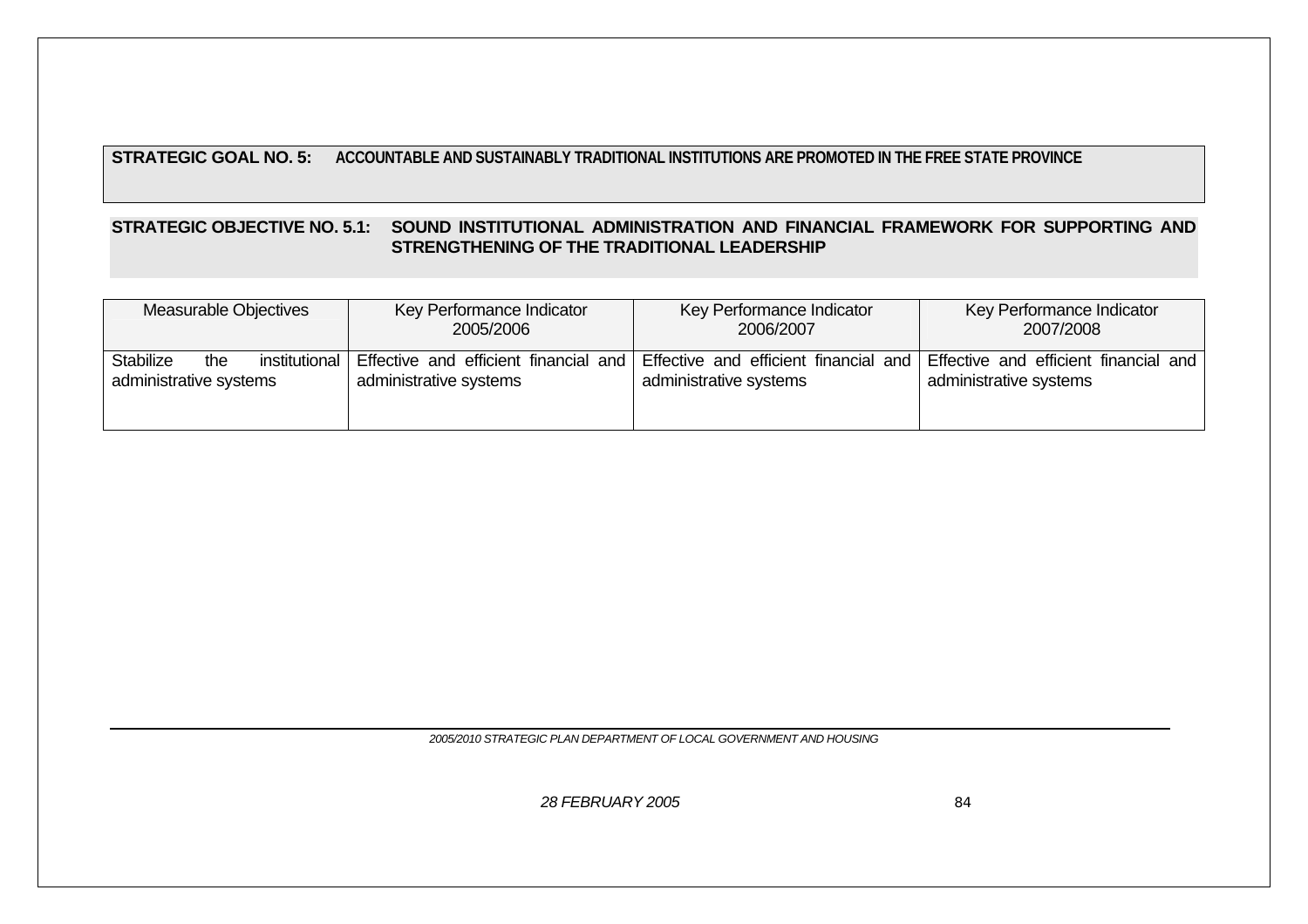## **STRATEGIC OBJECTIVE NO. 5.2: SUPPORT THE LANDLESS TRADITIONAL LEADERS TO ACQUIRE LAND RIGHTS**

| Measurable Objectives                                | Key Performance Indicator                                          | Key Performance Indicator                                     | Key Performance Indicator                                     |
|------------------------------------------------------|--------------------------------------------------------------------|---------------------------------------------------------------|---------------------------------------------------------------|
|                                                      | 2005/2006                                                          | 2006/2007                                                     | 2007/2008                                                     |
| Facilitate<br>recognition<br>traditional communities | of   Traditional institutions contributing to<br>rural development | Traditional institutions contributing to<br>rural development | Traditional institutions contributing to<br>rural development |

*2005/2010 STRATEGIC PLAN DEPARTMENT OF LOCAL GOVERNMENT AND HOUSING*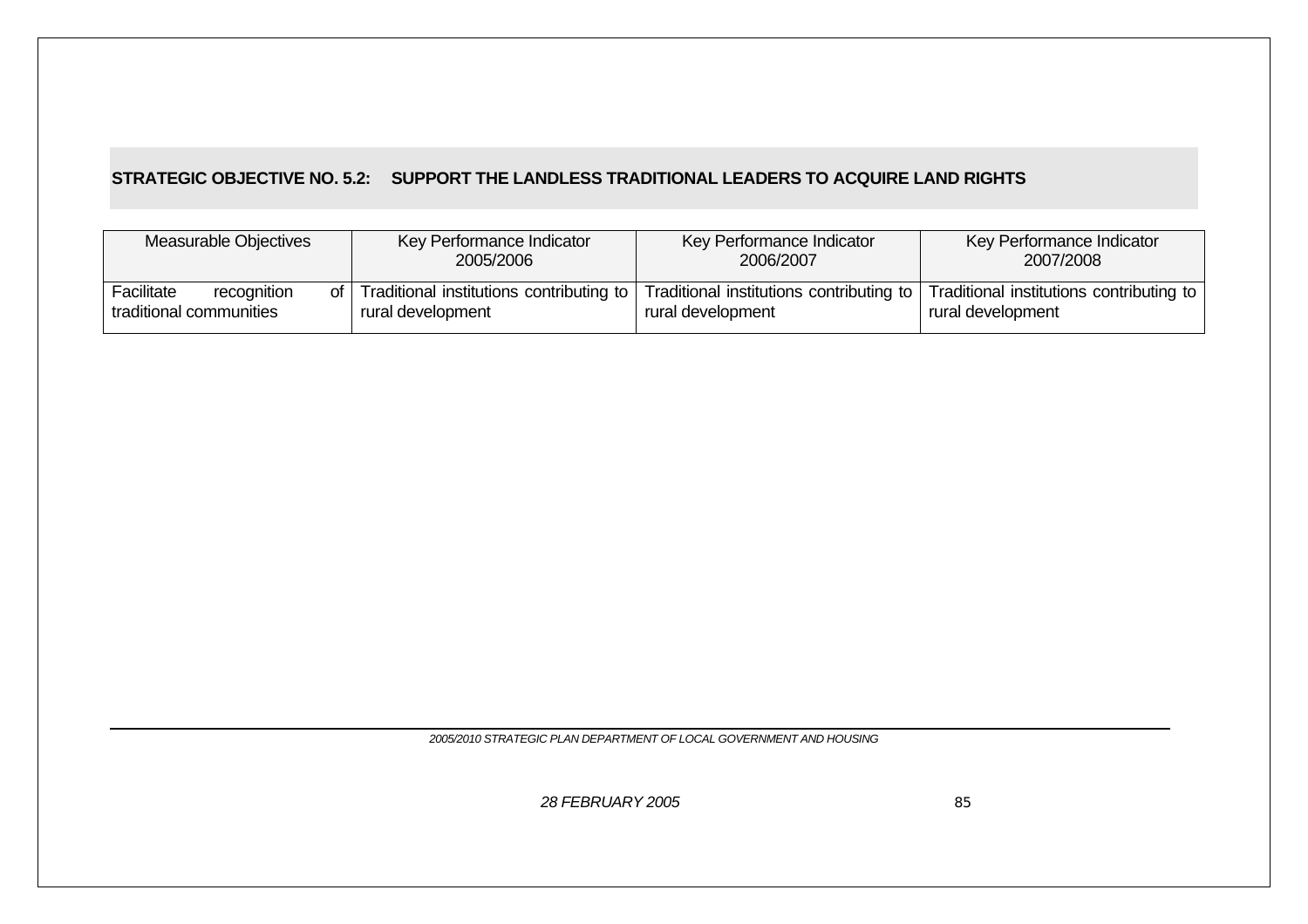#### **STRATEGIC OBJECTIVE NO. 5.3: PROMOTION AND PROVISION OF CAPACITY BUILDING PROGRAMMES FOR TRADITIONAL LEADERSHIP**

| Measurable Objectives                                              | Key Performance Indicator                                                     | Key Performance Indicator                                                       | Key Performance Indicator                                                     |  |  |
|--------------------------------------------------------------------|-------------------------------------------------------------------------------|---------------------------------------------------------------------------------|-------------------------------------------------------------------------------|--|--|
|                                                                    | 2005/2006                                                                     | 2006/2007                                                                       | 2007/2008                                                                     |  |  |
| institutional<br>Promote<br>capacity<br>for traditional leadership | of<br>the<br>performance<br>Improved<br>institution of traditional leadership | the I<br>performance<br>οf<br>Improved<br>institution of traditional leadership | the<br>performance<br>Improved<br>Οf<br>institution of traditional leadership |  |  |

*2005/2010 STRATEGIC PLAN DEPARTMENT OF LOCAL GOVERNMENT AND HOUSING*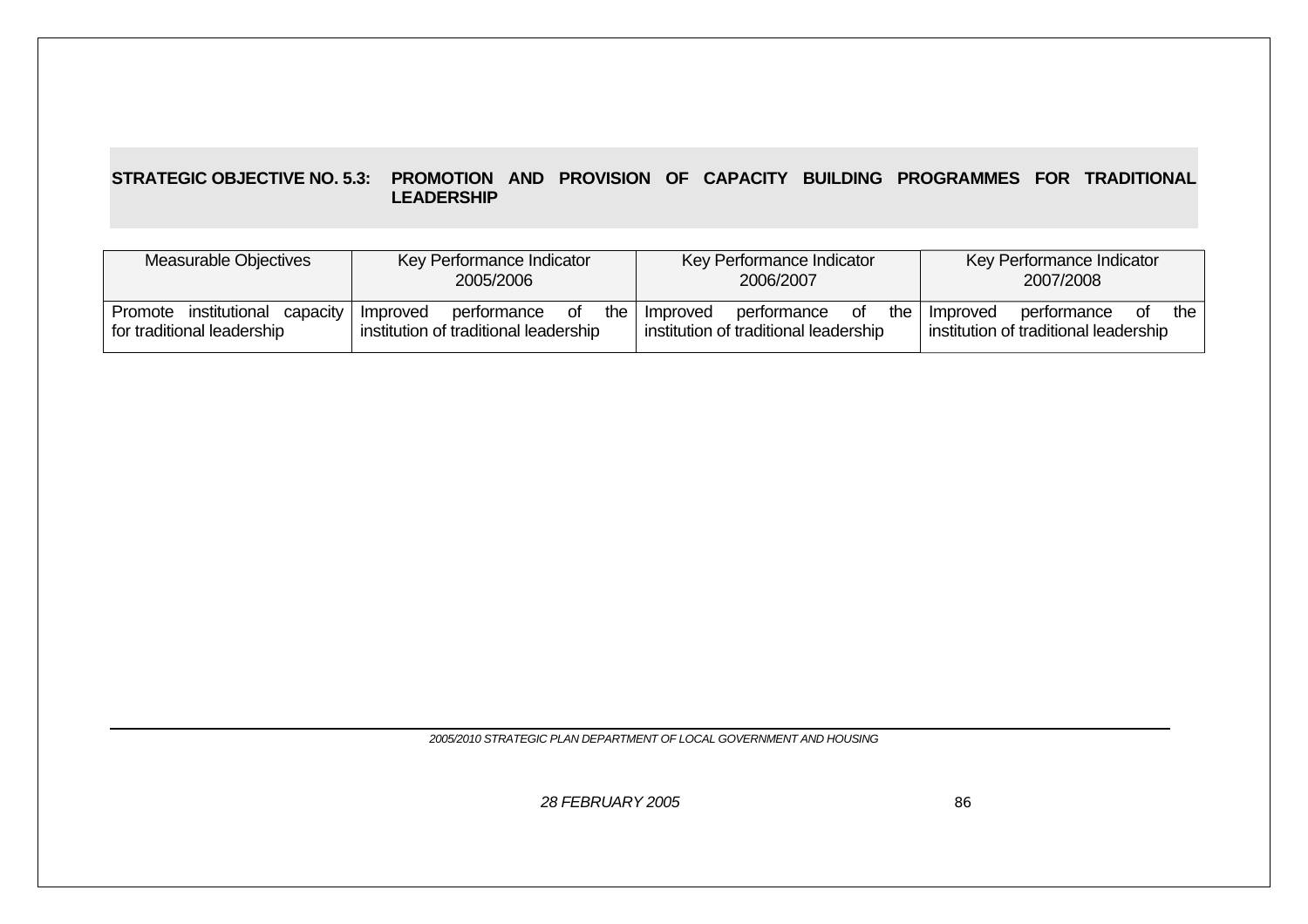#### **STRATEGIC OBJECTIVE NO. 5.4: SOUND PARTNERSHIPS FOR SERVICE DELIVERY BETWEEN TRADITIONAL LEADERSHIP, MUNICIPALITIES AND SECTOR DEPARTMENTS**

| Measurable Objectives          | Key Performance Indicator     | Key Performance Indicator                                                   | Key Performance Indicator             |  |
|--------------------------------|-------------------------------|-----------------------------------------------------------------------------|---------------------------------------|--|
|                                | 2005/2006                     | 2006/2007                                                                   | 2007/2008                             |  |
| Support sustainable integrated | communities in IDP programmes | Improved participation of traditional Improved participation of traditional | Improved participation of traditional |  |
| development planning           |                               | communities in IDP programmes                                               | communities in IDP programmes         |  |

*2005/2010 STRATEGIC PLAN DEPARTMENT OF LOCAL GOVERNMENT AND HOUSING*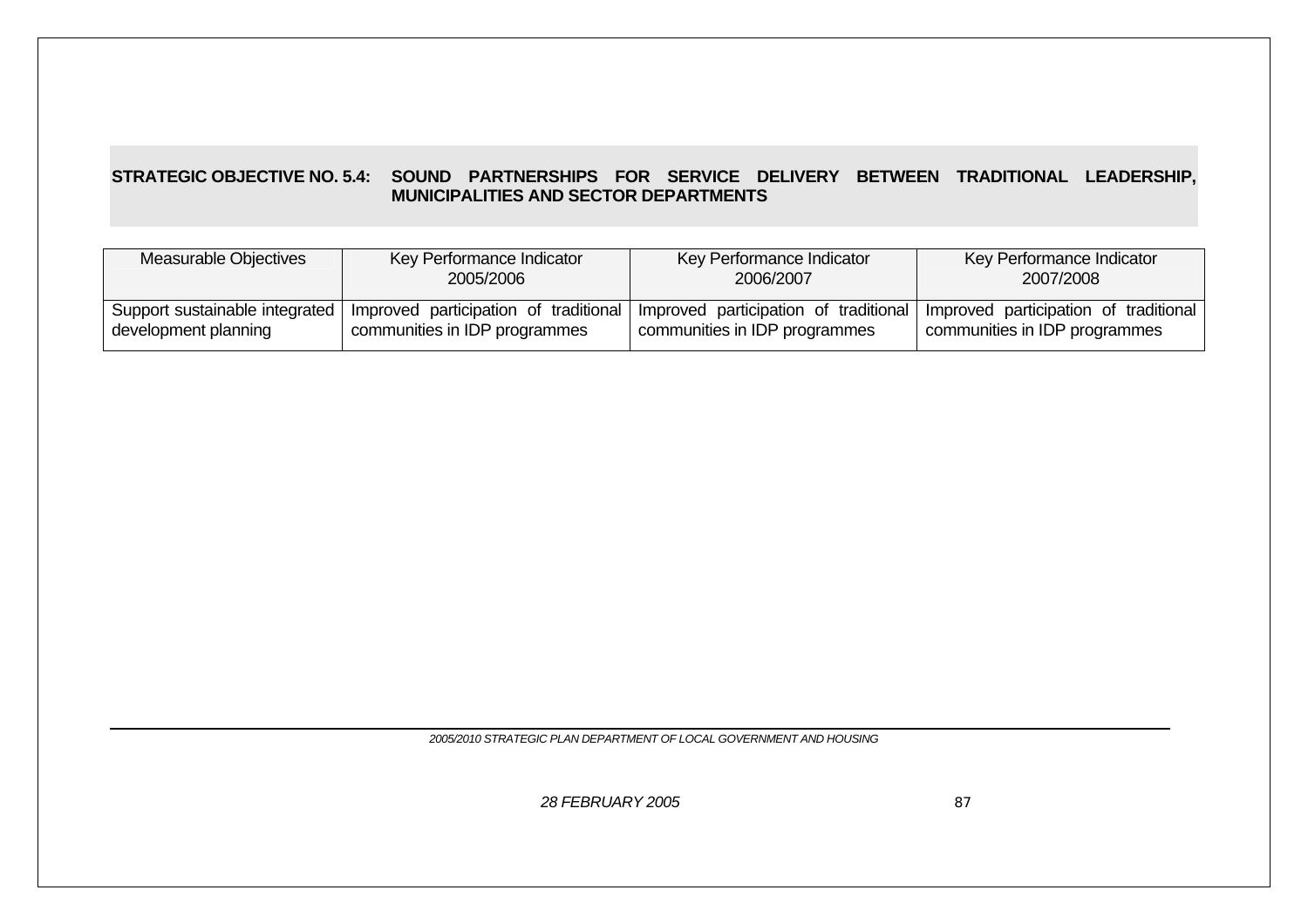#### **STRATEGIC OBJECTIVE NO. 5.5: EXPEDITE PROMULGATION AND IMPLEMENTATION OF PROVINCIAL LEGISLATION ON TRADITIONAL LEADERSHIP**

| Measurable Objectives                                                                 | Key Performance Indicator |                 |                       | Key Performance Indicator |                                      |                 | Key Performance Indicator   |                                      |                 |                              |
|---------------------------------------------------------------------------------------|---------------------------|-----------------|-----------------------|---------------------------|--------------------------------------|-----------------|-----------------------------|--------------------------------------|-----------------|------------------------------|
|                                                                                       | 2005/2006                 |                 |                       | 2006/2007                 |                                      |                 | 2007/2008                   |                                      |                 |                              |
| Strengthen and support the role of Traditional<br>traditional leaders in the province | accordance<br>mandate     | leaders<br>with | acting<br>legislative | in.                       | Traditional<br>accordance<br>mandate | leaders<br>with | acting<br>in<br>legislative | Traditional<br>accordance<br>mandate | leaders<br>with | in.<br>acting<br>legislative |

*2005/2010 STRATEGIC PLAN DEPARTMENT OF LOCAL GOVERNMENT AND HOUSING*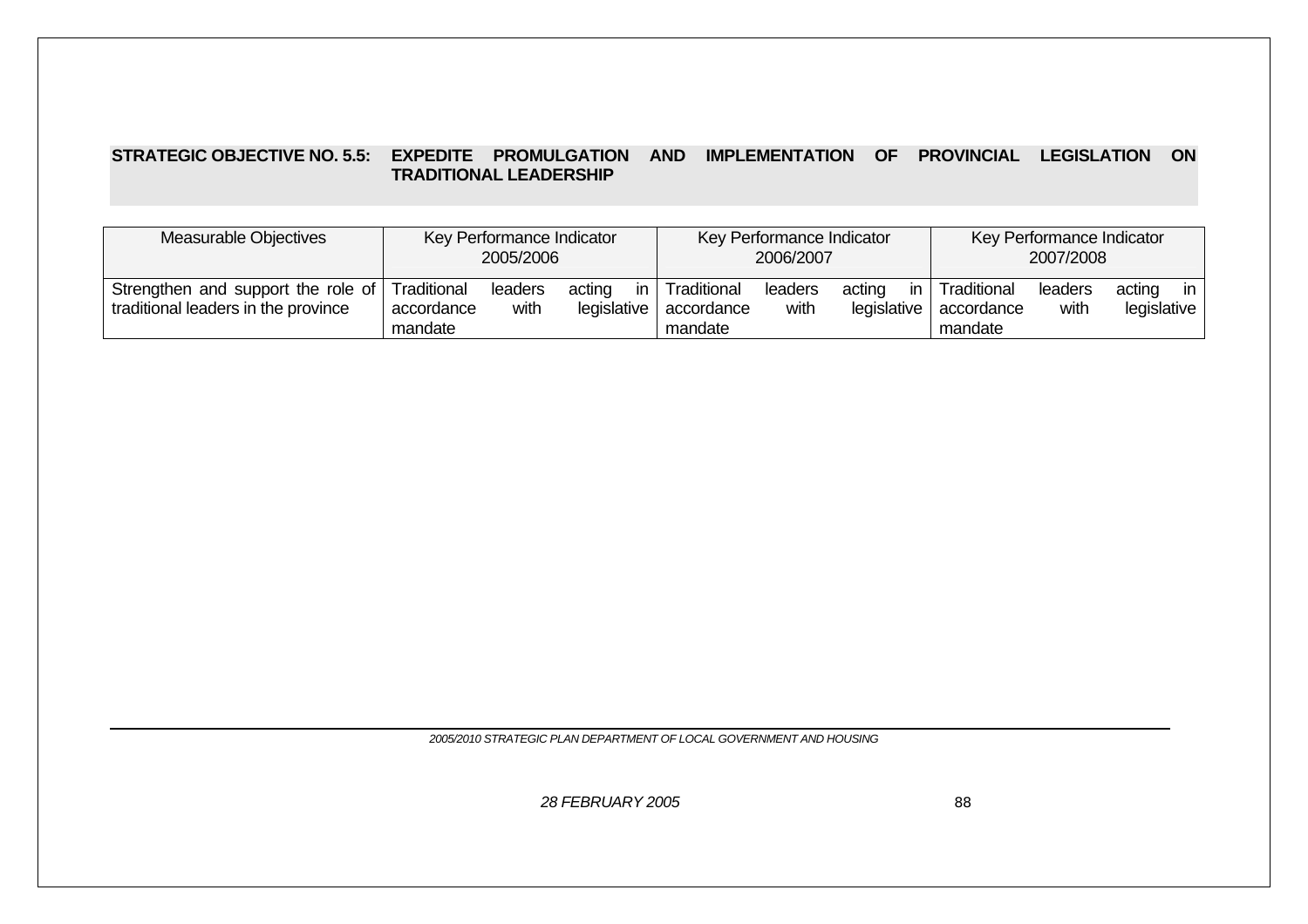#### **RECONCILIATION OF PROGRAMME 5: TRADITIONAL AFFAIRS BUDGET WITH PLAN**

| Sub-programme                                | 2001/2002 | 2002/2003 | 2003/2004                |                       | 2004/2005                 | 2005/2006                  | 2006.2007 | 2007/2008                    |        |
|----------------------------------------------|-----------|-----------|--------------------------|-----------------------|---------------------------|----------------------------|-----------|------------------------------|--------|
| Administration<br>Audited                    |           |           | Preliminary<br>outcome   | Main<br>appropriation | Adjusted<br>appropriation | <b>Revised</b><br>estimate |           | <b>Medium Term Estimates</b> |        |
| Traditional<br>Resource<br>Administration    | 7,876     | 5,910     | 8,990                    | 5,734                 | 5,414                     | 5,274                      | 8,485     | 8,660                        | 8,825  |
| Institutional<br>Traditional<br>Arrangements |           |           | $\overline{\phantom{0}}$ | 4,449                 | 4,769                     | 4,231                      | 2,233     | 2,568                        | 2,965  |
| <b>Total</b>                                 | 7,876     | 5,910     | 8,990                    | 10,183                | 10,183                    | 9,505                      | 10,718    | 11,228                       | 11,790 |

*2005/2010 STRATEGIC PLAN DEPARTMENT OF LOCAL GOVERNMENT AND HOUSING*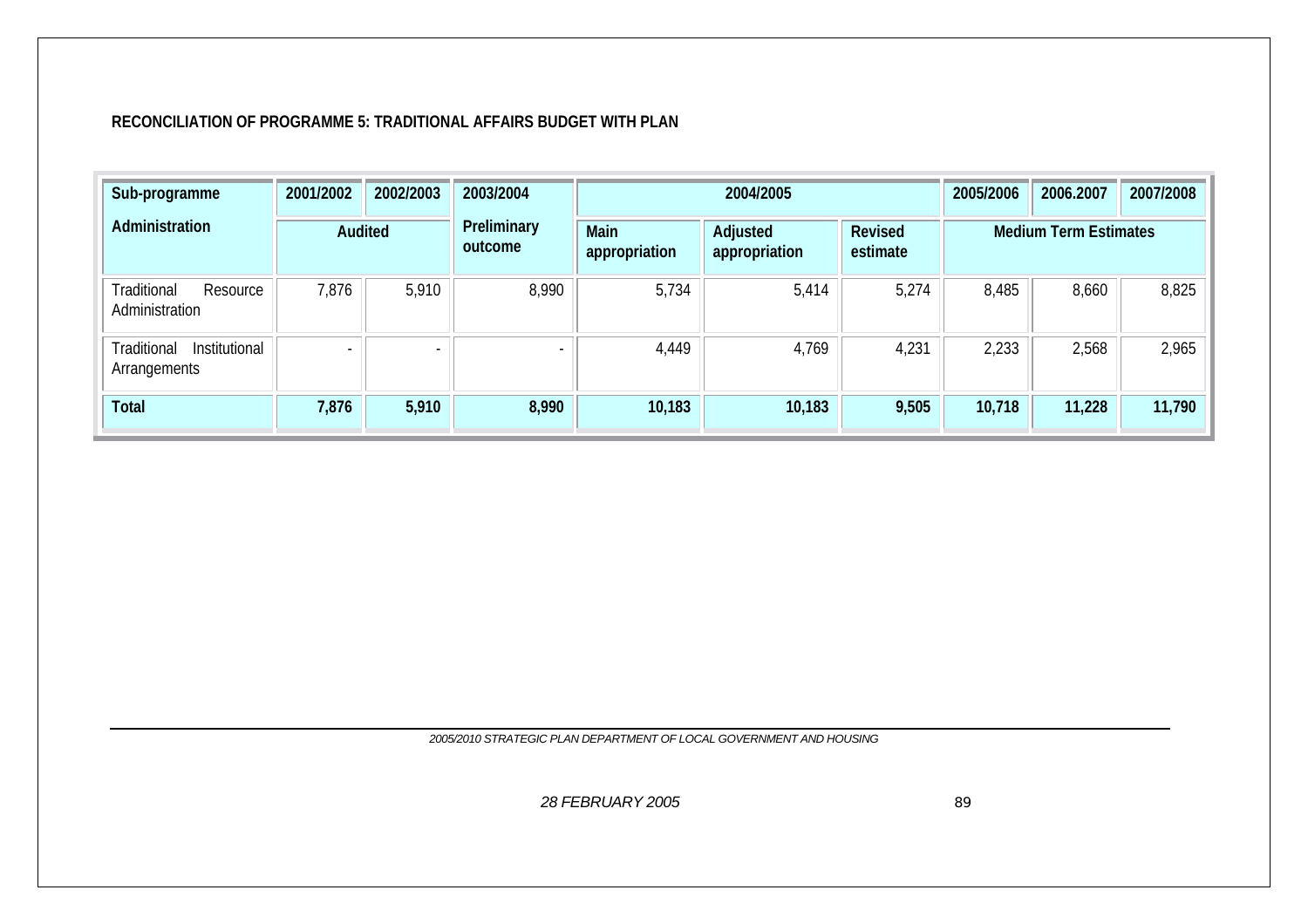# 2005/2006 BUSINESS PLAN

*2005/2010 STRATEGIC PLAN DEPARTMENT OF LOCAL GOVERNMENT AND HOUSING*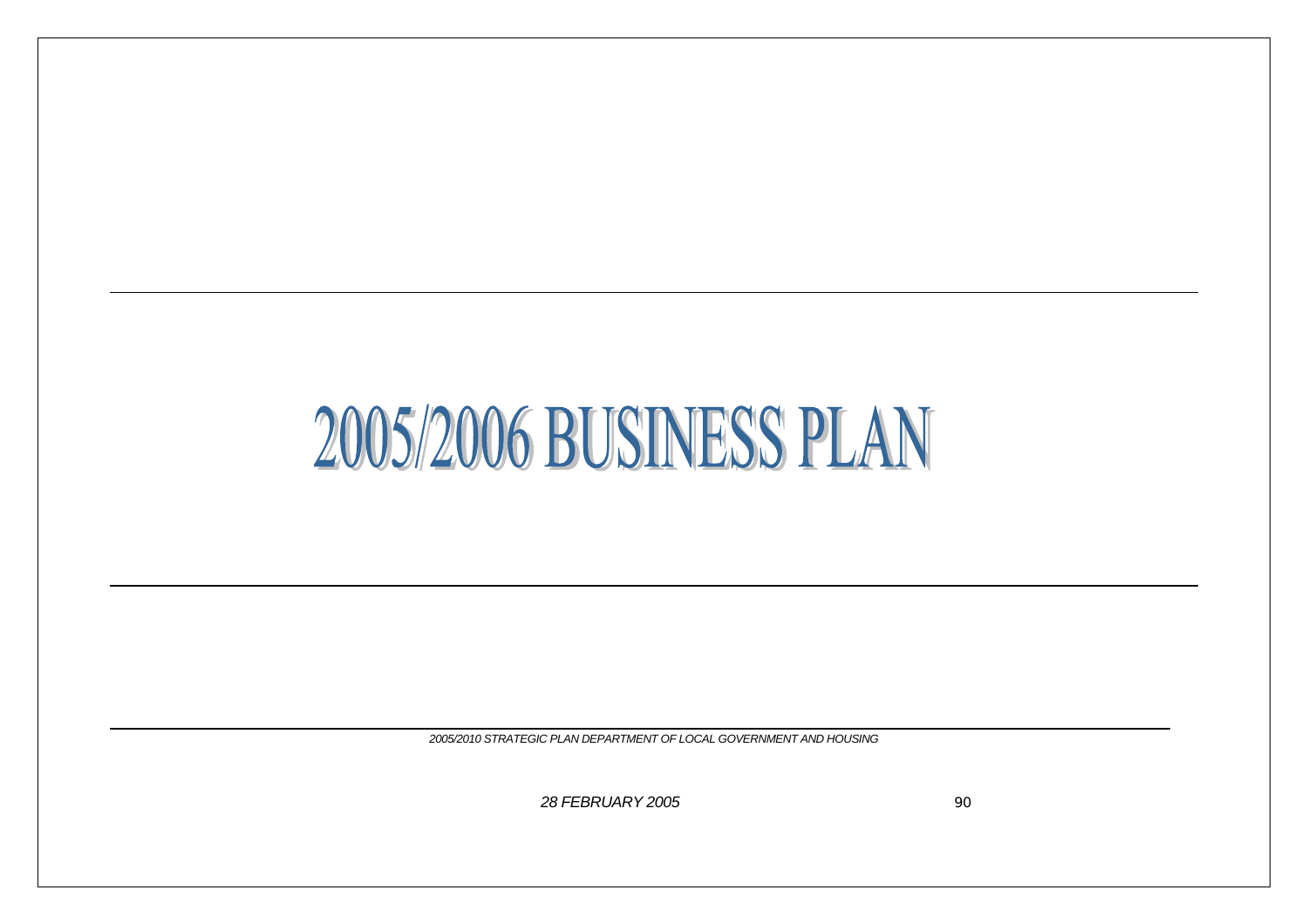# **PROGRAMME 1: ADMINISTRATION**

#### **Aim**

The aim of this programme is to provide support to the Department on matters related to the effective and efficient functioning of the Department

#### **Programme Description**

The Programme consists of the following:

- 1. Office of the MEC
- 2. Office of the HoD
- 3. Corporate Services:
	- o Support Services, including the following:
		- Security Management / Anti-Corruption
		- Human Resources and Organizational Development
		- Departmental Planning and Performance Management
		- Communication and Information Technology
		- Legal Services
	- o Finance, including the following:
		- Financial Management
		- Supply Chain Management
		- Internal Audit

*2005/2010 STRATEGIC PLAN DEPARTMENT OF LOCAL GOVERNMENT AND HOUSING*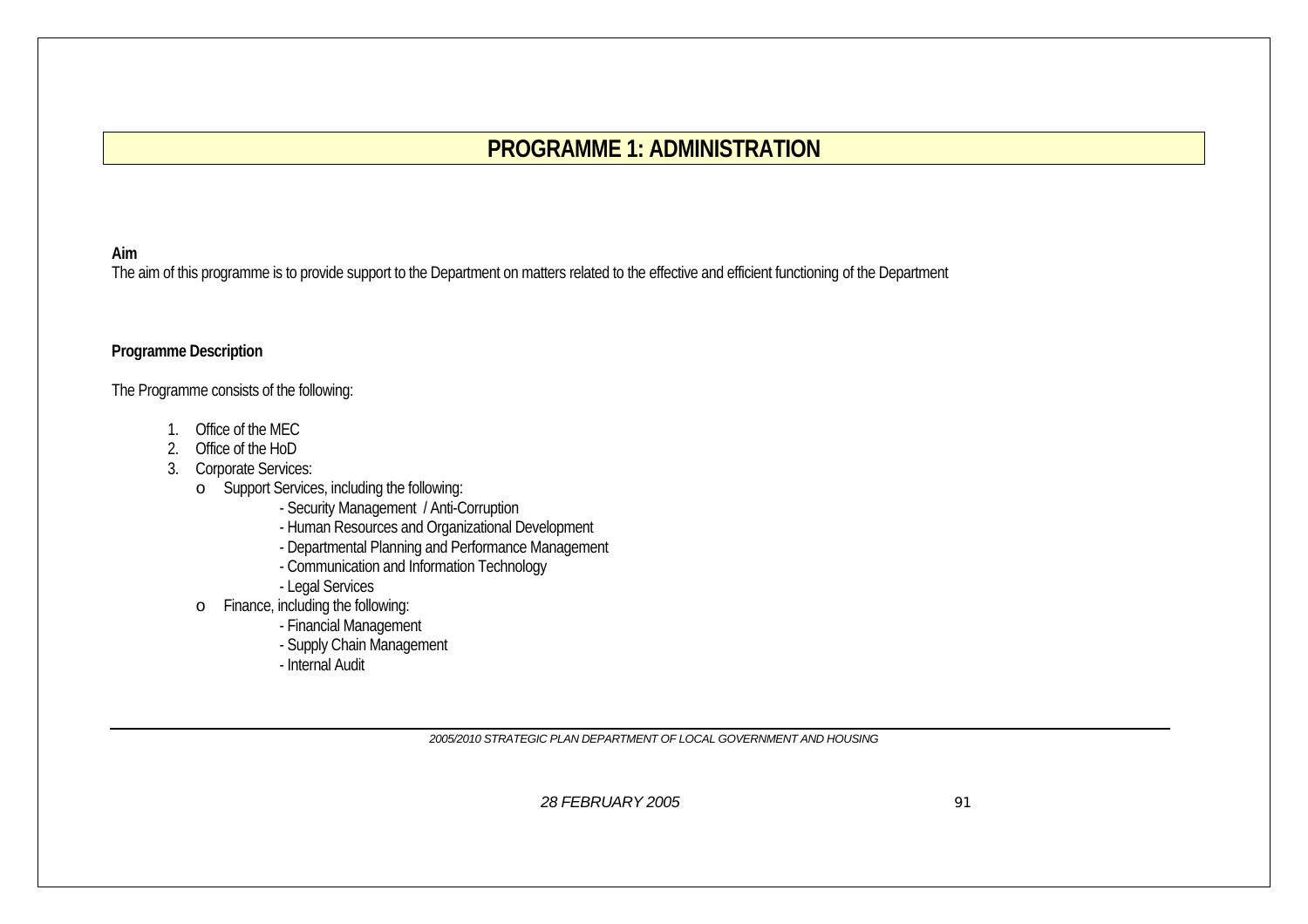| <b>STRATEGIC OBJECTIVE NO. 1.1:</b> |  |  |
|-------------------------------------|--|--|
|-------------------------------------|--|--|

#### **STRATEGIC OBJECTIVE NO. 1.1: TO ENSURE INTEGRATED AND SOUND HUMAN RESOURCES WITHIN THE DEPARTMENT**

|                                                 | <b>Measurable Objective</b>                                             | <b>Key</b><br>Performance                                  |                                                                                                                                                                                                                                                                                                                                                                                                                                                                                                                                                                                                                  |                                                                        | 2005/2006                                                                                                                                                                                     |                                                                                                                                                                                                                                                                                                                                |                                                                                                                                                                                                                                                                                                                                                    |                                                                                                                                                                                                                                                                                                                                                |
|-------------------------------------------------|-------------------------------------------------------------------------|------------------------------------------------------------|------------------------------------------------------------------------------------------------------------------------------------------------------------------------------------------------------------------------------------------------------------------------------------------------------------------------------------------------------------------------------------------------------------------------------------------------------------------------------------------------------------------------------------------------------------------------------------------------------------------|------------------------------------------------------------------------|-----------------------------------------------------------------------------------------------------------------------------------------------------------------------------------------------|--------------------------------------------------------------------------------------------------------------------------------------------------------------------------------------------------------------------------------------------------------------------------------------------------------------------------------|----------------------------------------------------------------------------------------------------------------------------------------------------------------------------------------------------------------------------------------------------------------------------------------------------------------------------------------------------|------------------------------------------------------------------------------------------------------------------------------------------------------------------------------------------------------------------------------------------------------------------------------------------------------------------------------------------------|
| Sub-Pro-gram                                    | Indicator 05/06                                                         |                                                            | <b>Planned Outputs 05/06</b><br>(Activities)                                                                                                                                                                                                                                                                                                                                                                                                                                                                                                                                                                     |                                                                        | <b>Performance Measures</b>                                                                                                                                                                   | Planned Outputs 1st<br>Quarter                                                                                                                                                                                                                                                                                                 | <b>Planned Outputs</b><br>2 <sup>nd</sup> Quarter                                                                                                                                                                                                                                                                                                  | <b>Planned Outputs</b><br>3rd Quarter                                                                                                                                                                                                                                                                                                          |
|                                                 |                                                                         |                                                            |                                                                                                                                                                                                                                                                                                                                                                                                                                                                                                                                                                                                                  | Quantity                                                               | Quality                                                                                                                                                                                       |                                                                                                                                                                                                                                                                                                                                |                                                                                                                                                                                                                                                                                                                                                    |                                                                                                                                                                                                                                                                                                                                                |
| Human Resources Management<br>Support Services: | The Department is<br>provided with and<br>advised on human<br>resources | Sound human<br>resources<br>practices in the<br>Department | assist<br>advice<br>To<br>and<br>the<br>Department on matters related<br>to personnel provisioning:<br>Recruitment<br>$\bullet$<br>Selection<br>٠<br>Advertisements<br>$\bullet$<br>Appointments<br>$\bullet$<br>advice<br>assist<br>and<br>the<br>To<br>Department on matters related<br>to personnel utilization:<br>Service benefits<br>$\bullet$<br><b>Retention</b><br>Transfers<br>$\bullet$<br>Promotions<br>$\bullet$<br>Performance<br>$\bullet$<br>assessments<br>Termination of service<br>Human resources policies are<br>developed and/or maintained in<br>line with the needs of the<br>Department | All<br>Programmes<br>All<br>Programmes<br><b>HR</b><br>All<br>Policies | In line with PSA<br><b>PSR</b><br>and<br>available funds<br>In line with PSA<br><b>PSR</b><br>and<br>available funds<br>In line with PSA<br><b>PSR</b><br>and<br>HR<br>provincial<br>policies | All requests dealt<br>with<br>Identified<br>kev<br>funded<br>posts<br>advertised<br>Recruitment<br>finalized<br>All requests dealt<br>with<br>Performance<br>for<br>Assessments<br>2004/2005<br>period<br>paid<br>All<br><b>HR</b><br>policies<br>drafted<br>and<br>consulted<br>and/or<br>aligned with needs<br>of Department | All requests dealt<br>with<br>Identified<br>key<br>funded<br>posts<br>advertised<br>Recruitment<br>finalized<br>All requests dealt<br>with<br>All<br>officials<br>qualifying<br>for<br>pension identified<br>and<br>appropriate<br>dealt with<br>All<br>HR.<br>policies<br>drafted<br>and<br>consulted<br>and/or<br>with<br>aligned<br>needs<br>of | All requests dealt<br>with<br>Identified<br>kev<br>funded<br>posts<br>advertised<br>Recruitment<br>finalized<br>All requests dealt<br>with<br>All<br>officials<br>qualifying<br>for<br>pension identified<br>and<br>appropriate<br>dealt with<br>All HR<br>policies<br>drafted<br>and<br>consulted<br>and/or<br>with<br>aligned<br>Ωf<br>needs |
|                                                 |                                                                         |                                                            |                                                                                                                                                                                                                                                                                                                                                                                                                                                                                                                                                                                                                  |                                                                        | <b>Stakeholders</b><br>consulted                                                                                                                                                              |                                                                                                                                                                                                                                                                                                                                | Department                                                                                                                                                                                                                                                                                                                                         | Department                                                                                                                                                                                                                                                                                                                                     |

*2005/2010 STRATEGIC PLAN DEPARTMENT OF LOCAL GOVERNMENT AND HOUSING*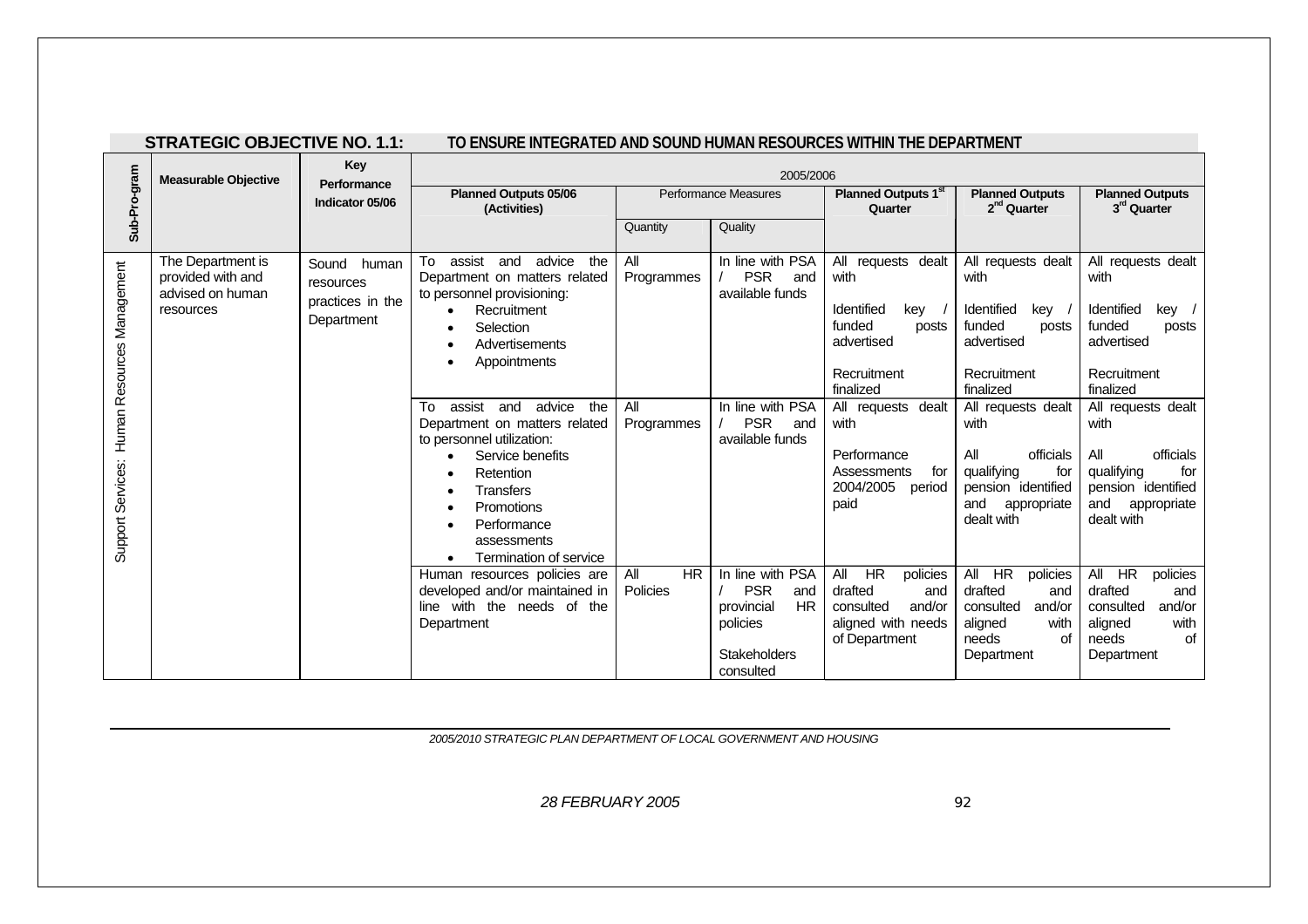|                                                 | <b>Measurable</b> | Key<br>Performance |                                                                                                                                                                                              |                   | 2005/2006                                                                                     |                                                           |                                                           |                                                                                                                                                           |
|-------------------------------------------------|-------------------|--------------------|----------------------------------------------------------------------------------------------------------------------------------------------------------------------------------------------|-------------------|-----------------------------------------------------------------------------------------------|-----------------------------------------------------------|-----------------------------------------------------------|-----------------------------------------------------------------------------------------------------------------------------------------------------------|
|                                                 | Objective         | Indicator 05/06    | <b>Planned Outputs 05/06</b><br>(Activities)                                                                                                                                                 |                   | <b>Performance Measures</b>                                                                   | <b>Planned</b><br>Outputs 1 <sup>st</sup>                 | <b>Planned</b><br>Outputs 2 <sup>nd</sup>                 | Planned Outputs 3rd<br>Quarter                                                                                                                            |
| Sub                                             |                   |                    |                                                                                                                                                                                              | Quantity          | Quality                                                                                       | Quarter                                                   | Quarter                                                   |                                                                                                                                                           |
|                                                 |                   |                    | To report on matters related to<br>human resource                                                                                                                                            | All<br>Programmes | Challenges<br>identified<br>and<br>solutions<br>proposed                                      | Oversight<br>report prepared<br>for<br>Annual<br>Report   | Status report on<br><b>HR</b><br>matters<br>submitted     | Status report on HR<br>matters submitted                                                                                                                  |
| Support Services: Human<br>Resources Management |                   |                    | Information sessions are held to<br>all staff in the Department to<br>the<br>knowledge<br>and<br>improve<br>officials<br>understanding of<br>on<br>human resources practices and<br>policies | All<br>Programmes | with<br>line<br>ln.<br>policy<br>frameworks<br>Challenges<br>identified<br>and<br>reported on | Information<br>sessions<br>provided<br>to<br>30% of staff | Information<br>sessions<br>provided<br>to<br>60% of staff | Information sessions<br>provided to 90% of<br>staff<br>Report submitted on<br>type of information<br>sessions and list of<br>officials<br>who<br>attended |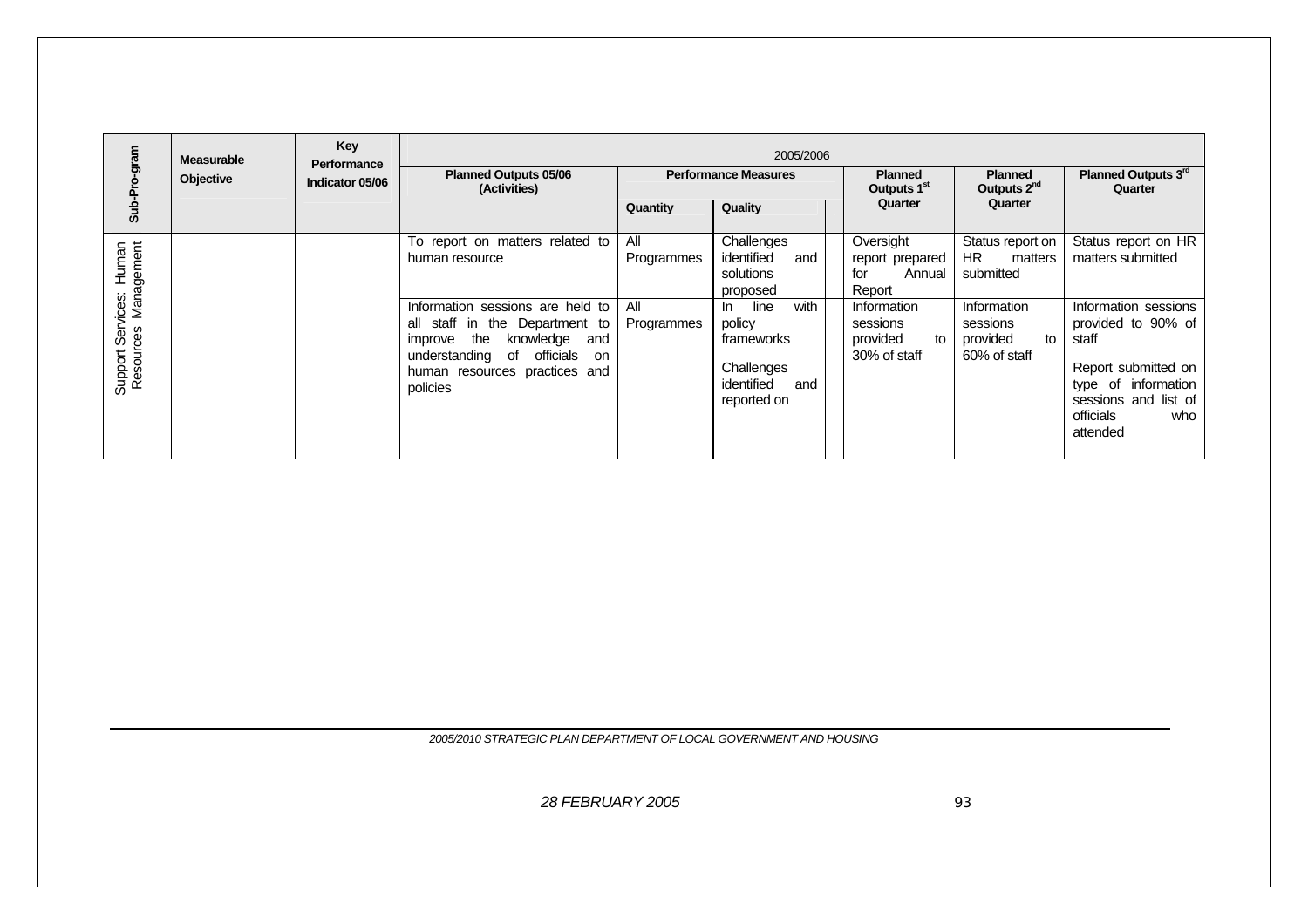|                                                 | <b>Measurable Objective</b>                                                                                  | Key<br>Performance                                |                                                                                                                                                                                                                                                                                                                                                                       |                   | 2005/2006                                                                                                                |                                                                                        |                                                                                               |                                                                                        |  |
|-------------------------------------------------|--------------------------------------------------------------------------------------------------------------|---------------------------------------------------|-----------------------------------------------------------------------------------------------------------------------------------------------------------------------------------------------------------------------------------------------------------------------------------------------------------------------------------------------------------------------|-------------------|--------------------------------------------------------------------------------------------------------------------------|----------------------------------------------------------------------------------------|-----------------------------------------------------------------------------------------------|----------------------------------------------------------------------------------------|--|
| Sub-Pro-                                        |                                                                                                              | Indicator 05/06                                   | <b>Planned Outputs 05/06</b><br>(Activities)                                                                                                                                                                                                                                                                                                                          |                   | Performance Measures                                                                                                     | <b>Planned</b><br>Outputs 1 <sup>st</sup>                                              | <b>Planned</b><br>Outputs 2 <sup>nd</sup>                                                     | <b>Planned</b><br>Outputs 3rd                                                          |  |
|                                                 |                                                                                                              |                                                   |                                                                                                                                                                                                                                                                                                                                                                       | Quantity          | Quality                                                                                                                  | Quarter                                                                                | Quarter                                                                                       | Quarter                                                                                |  |
| Human Resources Management<br>Support Services: | A peaceful, healthy and<br>safe working environment<br>is established and<br>maintained in the<br>Department | Labour conflict<br>minimised in the<br>Department | Training is provided to all staff in<br>Department<br>the<br>on<br>the<br>successful implementation of the<br>Relations<br>following<br>Labour<br>policies and practices:<br>Grievances<br>$\bullet$<br><b>Discipline</b><br>$\bullet$<br>III health<br>$\bullet$<br>Alcohol<br>$\bullet$<br><b>Working Hours</b><br>$\bullet$<br>Language<br>$\bullet$<br>Misconduct | All<br>Programmes | with<br>line<br>In.<br>national<br>provincial<br>departmental<br>policies<br>Challenges<br>identified<br>and<br>reported | Training<br>provided<br>to<br>30% of staff                                             | Training<br>provided<br>to<br>50% of staff                                                    | Training<br>provided<br>to<br>80% of staff                                             |  |
|                                                 |                                                                                                              |                                                   | The Department is supported on<br>related<br>to<br>labour<br>matters<br>relations                                                                                                                                                                                                                                                                                     | All<br>Programmes | In line with labour<br>relations<br>principles.<br>Findings<br>submitted to HoD                                          | Report<br>on<br>number<br>of<br>labour relations<br>and<br>cases<br>outcome<br>thereof | Report<br>on<br>number<br><b>of</b><br>labour relations<br>and<br>cases<br>outcome<br>thereof | Report<br>on<br>number<br>of<br>labour relations<br>and<br>cases<br>outcome<br>thereof |  |
|                                                 |                                                                                                              |                                                   | The status of labour relations in<br>the Department is monitored and<br>reported on                                                                                                                                                                                                                                                                                   | All<br>Programmes | In line with labour<br>relations<br>principles<br>and<br>practices                                                       | Report<br>submitted                                                                    | Report<br>submitted                                                                           | Report<br>submitted                                                                    |  |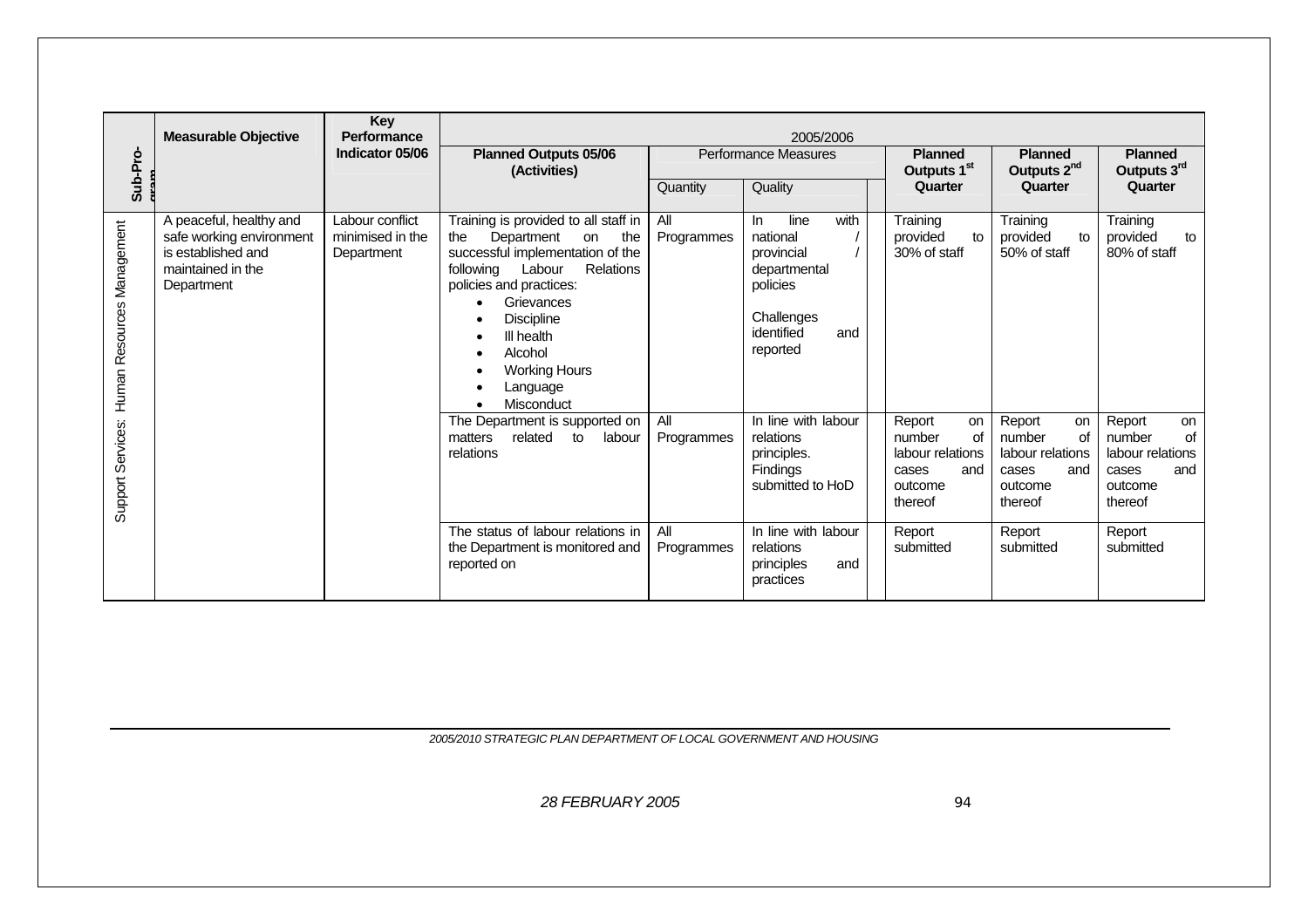#### **STRATEGIC OBJECTIVE NO. 1.2: TO PROMOTE THE DEVELOPMENT OF THE DEPARTMENT**

|                                                     | <b>Measurable</b>                                           | <b>Key Performance</b><br>Indicator 05/06                                                          |                                                                                                                                                          | 2005/2006            |                                                                                                                                                                                                               |  |                                                 |                                                                                   |                                                                                   |  |  |  |
|-----------------------------------------------------|-------------------------------------------------------------|----------------------------------------------------------------------------------------------------|----------------------------------------------------------------------------------------------------------------------------------------------------------|----------------------|---------------------------------------------------------------------------------------------------------------------------------------------------------------------------------------------------------------|--|-------------------------------------------------|-----------------------------------------------------------------------------------|-----------------------------------------------------------------------------------|--|--|--|
| Sub-Pro-                                            | Objective                                                   |                                                                                                    | <b>Planned Outputs 05/06</b><br>(Activities)                                                                                                             | Performance Measures |                                                                                                                                                                                                               |  | <b>Planned</b><br>Outputs 1 <sup>st</sup>       | <b>Planned Outputs</b><br>2 <sup>nd</sup> Quarter                                 | <b>Planned Outputs</b><br>3rd Quarter                                             |  |  |  |
|                                                     |                                                             |                                                                                                    |                                                                                                                                                          | Quantity             | Quality                                                                                                                                                                                                       |  | Quarter                                         |                                                                                   |                                                                                   |  |  |  |
| Human Resources<br>Development<br>Support Services: | Employee wellness is<br>in<br>the<br>improved<br>Department | Successful<br>implementation<br>οf<br>national and provincial<br>programmes on EAP<br>and HIV/AIDS | To develop and facilitate the<br>implementation<br>of<br>an<br>Employment<br>Assistance<br>in<br>the<br>Programme<br>Department and to report<br>thereon | Annually             | In line with PSR<br>To address socio<br>and<br>psychological<br>problems<br>Plan<br>marketed<br>all<br>amongst<br>officials<br>Referred<br>cases<br>effectively<br>handled<br>Senior<br>Managers<br>consulted |  | Awareness<br>campaign<br>on<br>approved<br>Plan | Report on number<br>of cases handled<br>effectiveness<br>and<br>of Plan submitted | Report on number<br>of cases handled<br>effectiveness<br>and<br>of Plan submitted |  |  |  |

*2005/2010 STRATEGIC PLAN DEPARTMENT OF LOCAL GOVERNMENT AND HOUSING*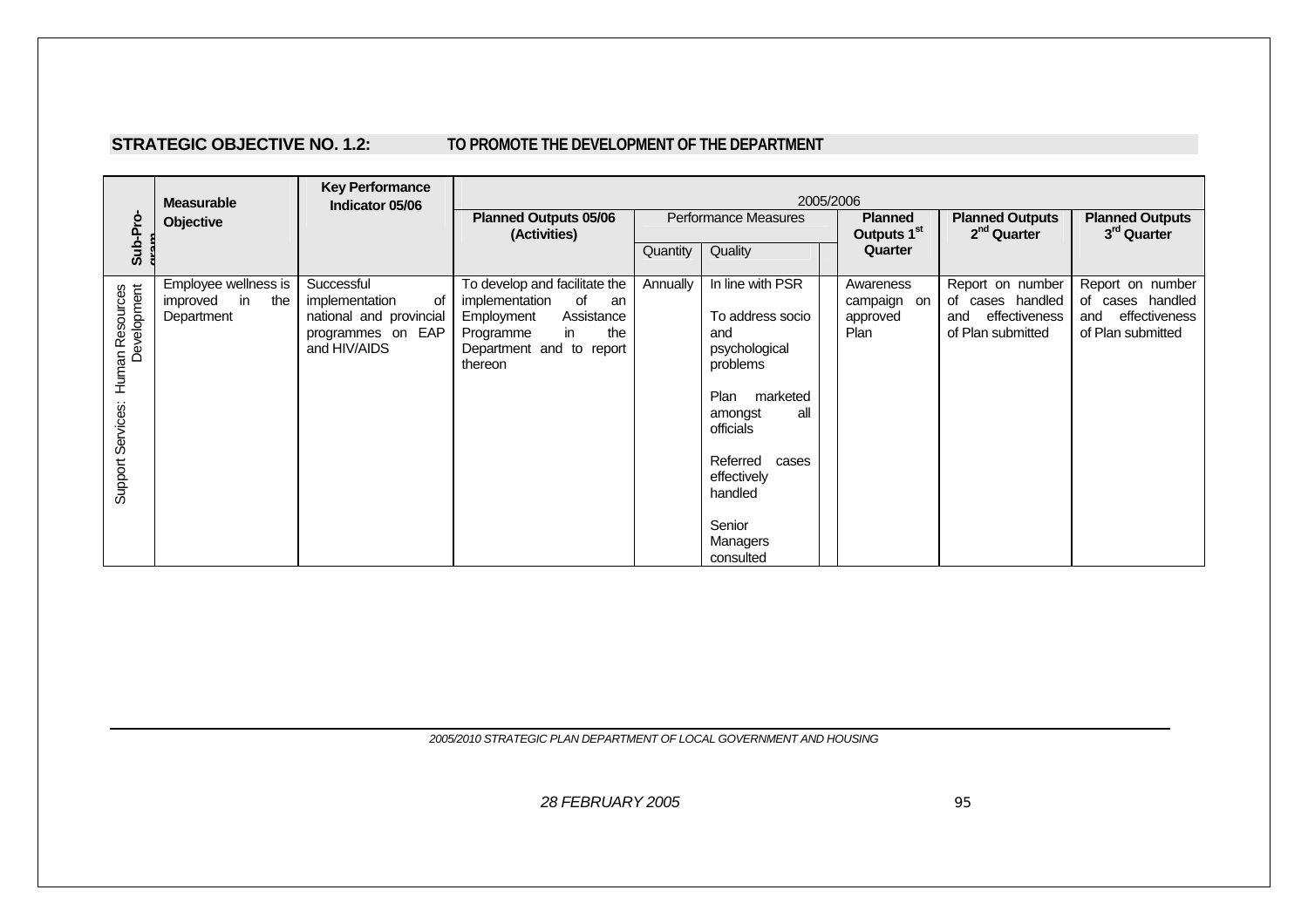|                            | <b>Measurable</b> | <b>Key</b><br><b>Performance</b> |                                                                                                   |           |                                                                                                                                                                                                 | 2005/2006                                                                                                                                                                               |                                                                               |                                             |
|----------------------------|-------------------|----------------------------------|---------------------------------------------------------------------------------------------------|-----------|-------------------------------------------------------------------------------------------------------------------------------------------------------------------------------------------------|-----------------------------------------------------------------------------------------------------------------------------------------------------------------------------------------|-------------------------------------------------------------------------------|---------------------------------------------|
|                            | Objective         | Indicator 05/06                  | <b>Planned Outputs</b><br>05/06                                                                   |           | <b>Performance Measures</b>                                                                                                                                                                     | <b>Planned Outputs</b><br>1 <sup>st</sup> Quarter                                                                                                                                       | <b>Planned</b><br>Outputs 2 <sup>nd</sup>                                     | <b>Planned</b><br>Outputs 3rd               |
| Sub-Pro-                   |                   |                                  | (Activities)                                                                                      | Quantity  | Quality                                                                                                                                                                                         |                                                                                                                                                                                         | Quarter                                                                       | Quarter                                     |
| Organizational Development |                   |                                  | To develop and facilitate<br>the implementation of an<br>HIV/AIDS Policy in the<br>Department     | Annually  | In line with PSR<br>Senior<br>Managers<br>consulted<br>In line with national<br>guidelines                                                                                                      | Awareness<br>campaigns<br>to<br>reinforce knowledge<br>on HIV/AIDS<br>Train<br>selected<br>employees<br>on<br>Voluntary<br>Confidential<br>Counselling<br>and<br>Training.              | Roll<br>out<br>to<br>programmes<br>comply with days of<br>national importance | Report on the<br>programmes<br>implemented. |
| Support Services:          |                   |                                  | To ensure the successful<br>functioning<br>of<br>Departmental<br>Committees<br>the<br>on<br>above | Quarterly | All<br>Programme<br>represented<br>Effective Secretariat<br>services<br>rendered,<br>including<br>agenda<br>and minute keeping<br>Quarterly report on<br>activities<br>of<br>Dept<br>Committees | Hold<br>monthly<br>meetings and present<br>of<br>programme<br>a<br>action for the rest of<br>the year.<br>Get buy-in from other<br>programmes<br>on<br>proposed programme<br>of action. | Roll out programme<br>of action                                               | Report on year's<br>activities.             |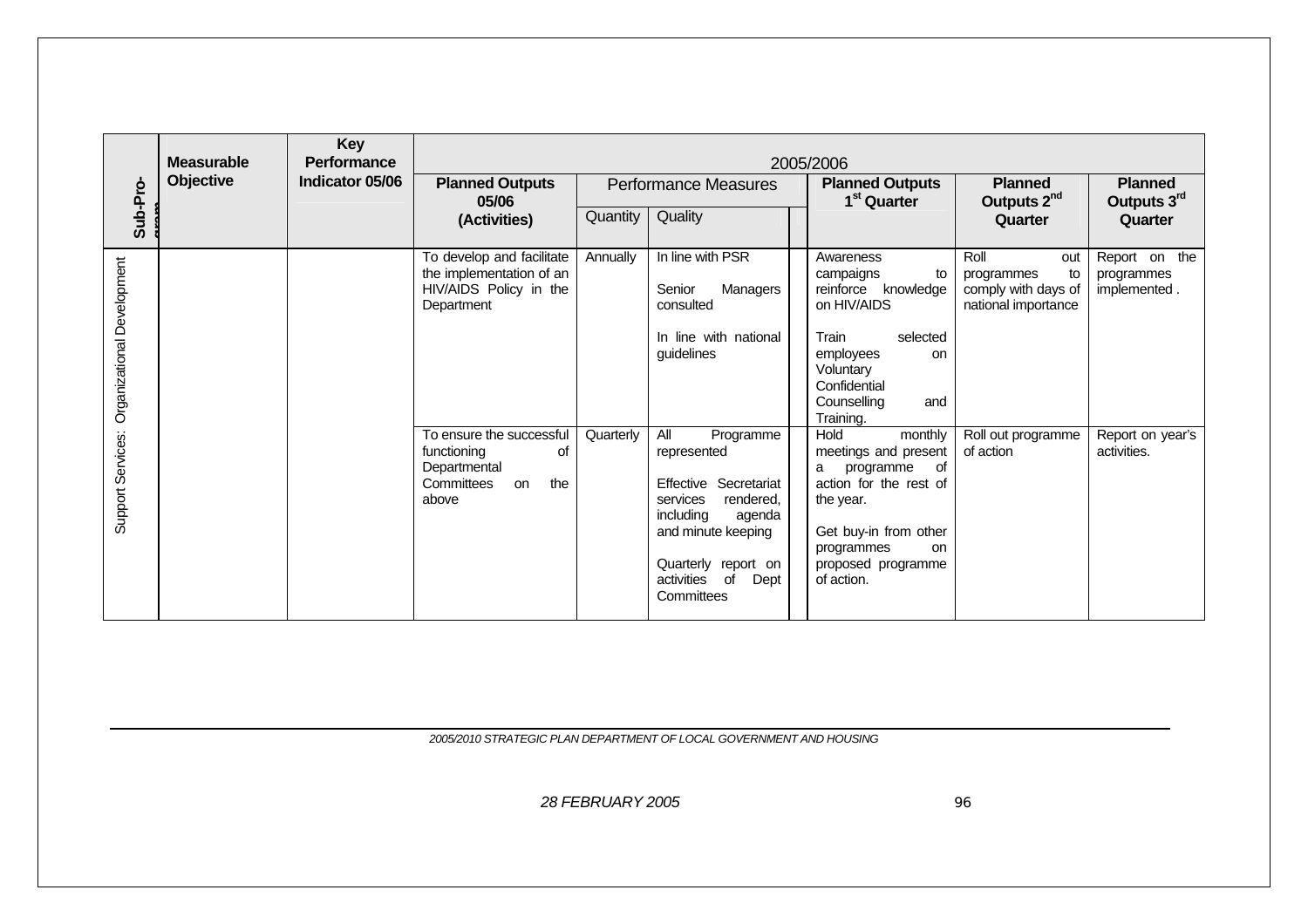| Sub-Pro-                                         | <b>Measurable</b><br>Objective                                                                                                          | Key<br><b>Performance</b><br>Indicator 05/06                                          | <b>Planned Outputs</b><br>05/06                                                                                                                                        |                               | <b>Performance Measures</b>                                                                                                                                                                                         | 2005/2006<br><b>Planned</b><br>Outputs 1 <sup>st</sup>                                                                                                                                                                           | <b>Planned Outputs</b><br>2 <sup>nd</sup> Quarter                                                                                                                                                                                                                                                             | <b>Planned</b><br>Outputs 3rd                                                                                                                                   |
|--------------------------------------------------|-----------------------------------------------------------------------------------------------------------------------------------------|---------------------------------------------------------------------------------------|------------------------------------------------------------------------------------------------------------------------------------------------------------------------|-------------------------------|---------------------------------------------------------------------------------------------------------------------------------------------------------------------------------------------------------------------|----------------------------------------------------------------------------------------------------------------------------------------------------------------------------------------------------------------------------------|---------------------------------------------------------------------------------------------------------------------------------------------------------------------------------------------------------------------------------------------------------------------------------------------------------------|-----------------------------------------------------------------------------------------------------------------------------------------------------------------|
| Organizational Develop9ment<br>Support Services: | Special<br>programmes<br>Disability,<br>related<br>to<br>Gender and Youth are<br>successfully<br>in<br>the<br>implemented<br>Department | Integration<br>and<br>implementation of<br>Special<br>programmes in the<br>Department | (Activities)<br>The<br>develop<br>and<br>facilitate<br>the<br>successful<br>0f<br>implementation<br>national<br>and<br>provincial<br>related<br>programmes<br>to Youth | Quantity<br>All<br>Programmes | Quality<br>with<br>line<br>In.<br>national<br>provincial<br>quidelines<br>Youth<br>Commission<br>directives<br>Annual report on<br>Youth<br>Programmes<br>Informed<br>by<br>Integrated Youth<br>Development<br>Plan | Quarter<br>Raise<br>awareness<br>on<br>Integrated Youth<br>Development<br>Strategy.<br>Implement<br>approved<br>Departmental<br><b>Youth Policy</b><br>Implement<br>approved<br><b>Gender Policy</b><br>Raise<br>awareness<br>on | Raise awareness on<br>days of<br>national<br>importance<br>related<br>gender,<br>youth<br>to<br>and disability issues.<br>Plan<br>and<br>for<br>days<br>observe<br>оf<br>national importance<br>on youth, disability<br>and gender<br>of<br>Implementation<br>identified<br>programmes<br><b>on</b><br>gender | Quarter<br>Report<br><b>on</b><br>effectiveness of the<br>implementation<br>_of<br>youth, gender and<br>disability<br>programmes.<br>Report on gender<br>issues |
|                                                  |                                                                                                                                         |                                                                                       |                                                                                                                                                                        |                               | Good<br>Code of<br>Practice<br>on<br><b>Disability</b>                                                                                                                                                              | gender issues                                                                                                                                                                                                                    |                                                                                                                                                                                                                                                                                                               |                                                                                                                                                                 |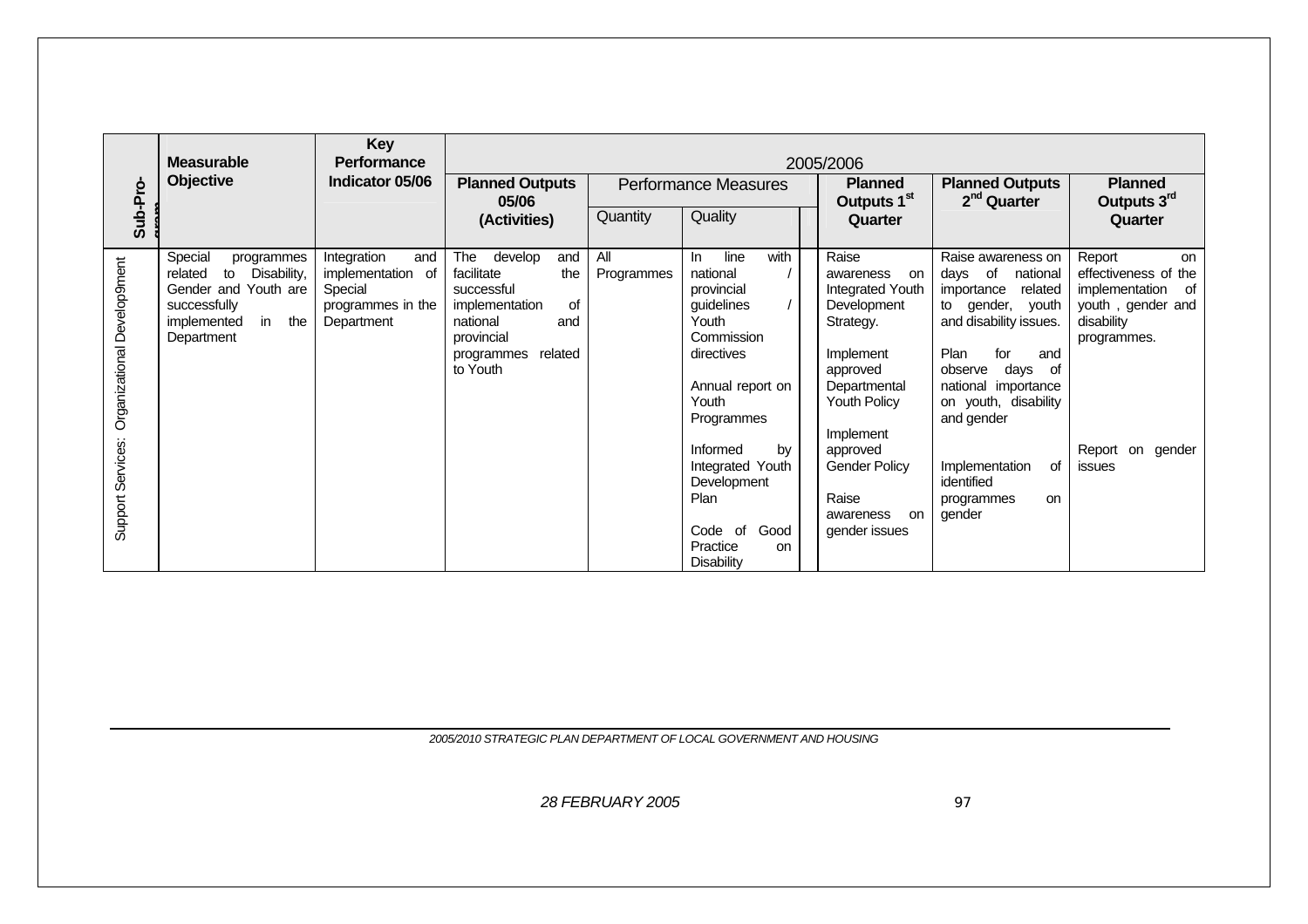| Sub-Pro-                                        | <b>Measurable</b><br>Objective | Performance<br>Indicator 05/06 | <b>Planned Outputs 05/06</b><br>(Activities)                                                                                                                                                                   |                                                                | 2005/2006<br><b>Performance Measures</b>                                                                                                                                                                                 | <b>Planned</b><br>Outputs 1 <sup>st</sup>                   | <b>Planned Outputs</b><br>2 <sup>nd</sup> Quarter                                                                                                                                                                                                  | <b>Planned Outputs</b><br>3rd Quarter                                                                         |
|-------------------------------------------------|--------------------------------|--------------------------------|----------------------------------------------------------------------------------------------------------------------------------------------------------------------------------------------------------------|----------------------------------------------------------------|--------------------------------------------------------------------------------------------------------------------------------------------------------------------------------------------------------------------------|-------------------------------------------------------------|----------------------------------------------------------------------------------------------------------------------------------------------------------------------------------------------------------------------------------------------------|---------------------------------------------------------------------------------------------------------------|
|                                                 |                                |                                |                                                                                                                                                                                                                | Quantity                                                       | Quality                                                                                                                                                                                                                  | Quarter                                                     |                                                                                                                                                                                                                                                    |                                                                                                               |
| Organizational Development<br>Support Services: |                                |                                | A Code of Good Practice<br>on Disability is developed<br>and implemented in the<br>Department<br>To develop and facilitate<br>the<br>successful<br>implementation<br>of<br>an<br><b>Employment Equity Plan</b> | Annually<br>All<br>Programmes<br>Annually<br>All<br>Programmes | In line with national /<br>provincial guidelines<br><b>Status</b><br>reports<br>submitted<br>Aligned<br>with<br>national<br>special<br>programmes<br>In line with national /<br>provincial<br>targets<br>and legislation | Revise<br>and<br>update<br>Employment<br><b>Equity Plan</b> | Establish<br>a<br>committee<br>to<br>handle<br>disability<br>issues:<br>Raise<br>awareness<br>disability<br>on<br>issues:<br>Implement<br>disability<br>programmes<br>Implement<br>Employment<br><b>Equity Plan</b><br>Advice on equity<br>targets | Report<br>on<br>disability issues<br>reporting<br>Annual<br>status<br>οf<br><b>on</b><br>employment<br>equity |
|                                                 |                                |                                | To monitor and report on<br>matters related to special<br>in<br>the<br>programmes<br>Department                                                                                                                | Annually<br>All<br>Programmes                                  | Aligned<br>with<br>national<br>special<br>programmes<br>In line with national /<br>provincial<br>targets<br>legislation<br>and<br><b>PSR</b>                                                                             | Implement<br>special<br>programmes                          | Monitor<br>effectiveness<br>οf<br>special<br>programmes                                                                                                                                                                                            | Report on special<br>programmes                                                                               |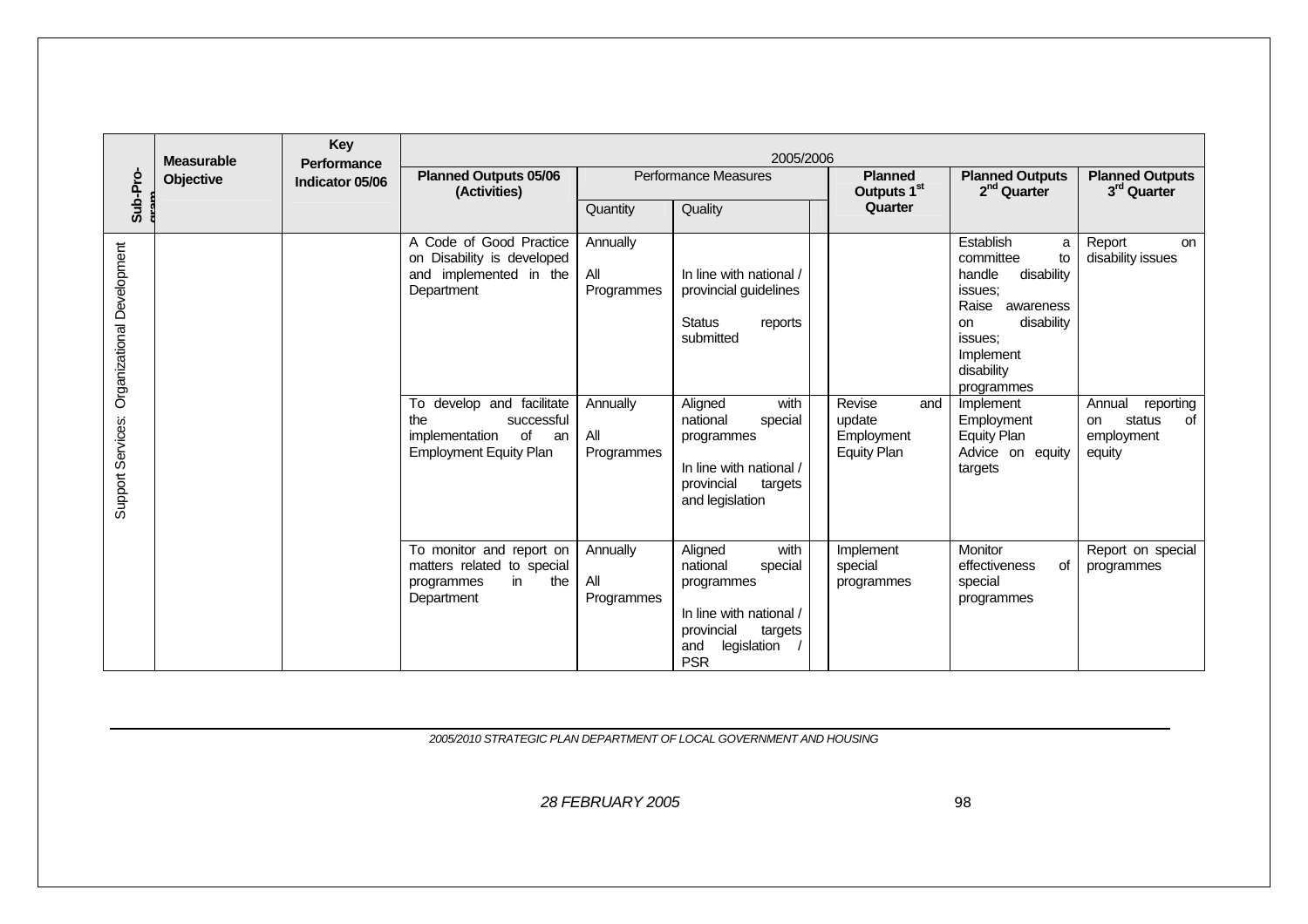|                                                    | <b>Measurable</b>                                            | Key<br><b>Performance</b>                                     |                                                                                                                             |          |                                                                                                                                                                                                                                                    | 2005/2006                                                                                                                                                                                                     |                                                                                   |                                  |
|----------------------------------------------------|--------------------------------------------------------------|---------------------------------------------------------------|-----------------------------------------------------------------------------------------------------------------------------|----------|----------------------------------------------------------------------------------------------------------------------------------------------------------------------------------------------------------------------------------------------------|---------------------------------------------------------------------------------------------------------------------------------------------------------------------------------------------------------------|-----------------------------------------------------------------------------------|----------------------------------|
|                                                    | <b>Objective</b>                                             | Indicator 05/06                                               | <b>Planned Outputs</b><br>05/06                                                                                             |          | Performance Measures                                                                                                                                                                                                                               | <b>Planned Outputs 1st Quarter</b>                                                                                                                                                                            | <b>Planned</b><br>Outputs 2 <sup>nd</sup>                                         | <b>Planned</b><br><b>Outputs</b> |
| Sub-Pro-gram                                       |                                                              |                                                               | (Activities)                                                                                                                | Quantity | Quality                                                                                                                                                                                                                                            |                                                                                                                                                                                                               | Quarter                                                                           | $3^{\text{rd}}$<br>Quarter       |
| Development<br>Organizational<br>Support Services: | Resources<br>Human<br>within the Department<br>are developed | Skilled<br>and<br>competent<br>employees in the<br>Department | To<br>develop<br>and<br>facilitate the successful<br>implementation<br>of<br>a<br>Work<br>Departmental<br>Place Skills Plan | Annually | In line with Skills<br>Development Act<br>In compliance with<br><b>Skills</b><br>National<br>Development<br>Strategy<br>Based on individual<br>Personal<br>Development Plans<br>and conducting of<br>audit<br>Annual<br>status<br>report submitted | Conduct skills audit; conduct<br>training needs analysis; develop<br>skills development plan ; consult<br>labour organizations; submit<br>workplace skills plan to PSETA;<br>Implement workplace skills plan. | Implement<br>workplace<br>skills<br>plan<br>Evaluate<br>implementation<br>of WSP. | Submit<br>report<br>to<br>PSETA. |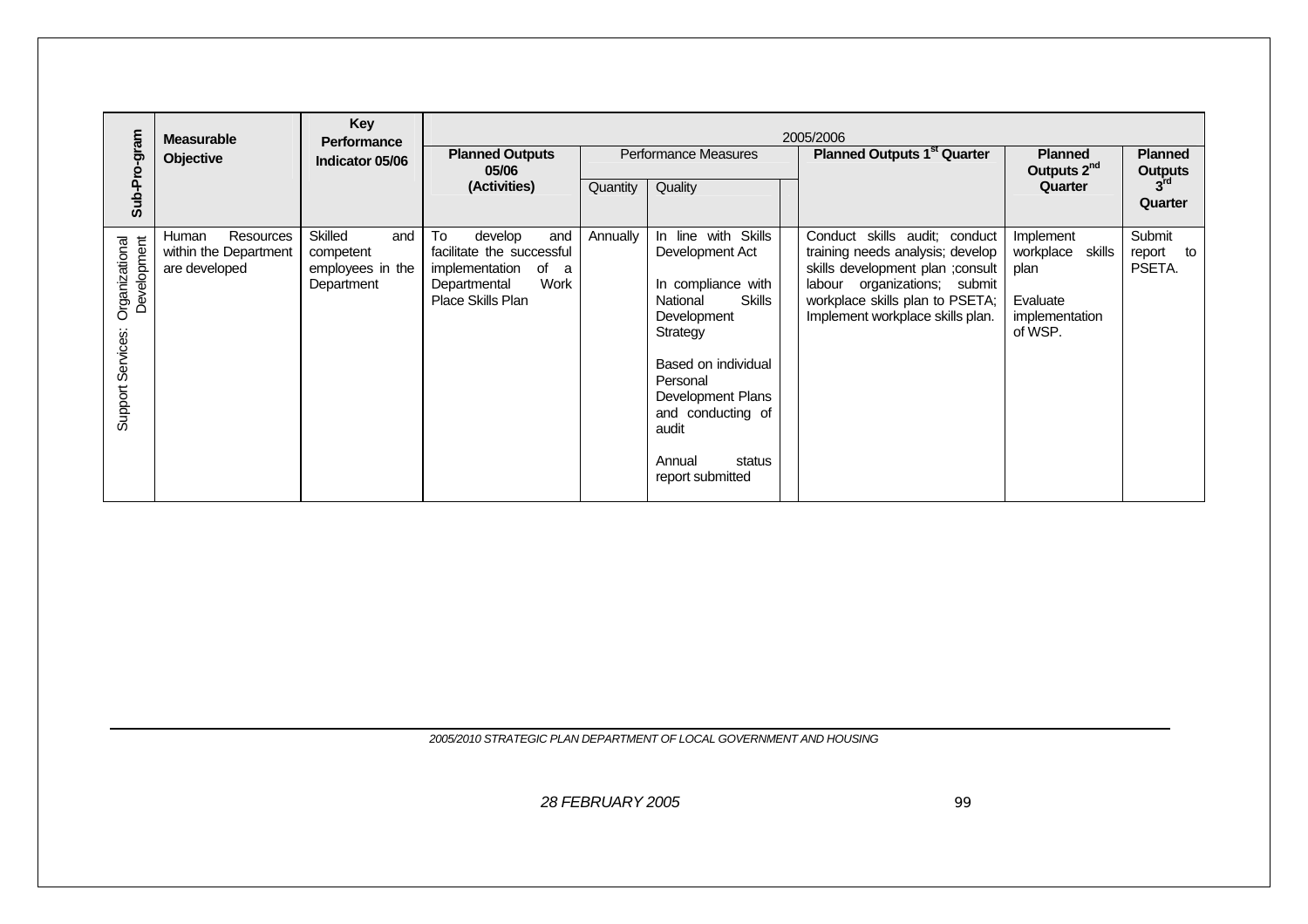|                            | <b>Measurable Objective</b>                                                          | Key<br><b>Performance</b> |                                                                                                                         |                             | 2005/2006                                                                                                          |                                                                                                   |                                                                                                                     |                                                                        |
|----------------------------|--------------------------------------------------------------------------------------|---------------------------|-------------------------------------------------------------------------------------------------------------------------|-----------------------------|--------------------------------------------------------------------------------------------------------------------|---------------------------------------------------------------------------------------------------|---------------------------------------------------------------------------------------------------------------------|------------------------------------------------------------------------|
| Sub-Pro-                   |                                                                                      | Indicator 05/06           | <b>Planned Outputs 05/06</b><br>(Activities)                                                                            |                             | Performance Measures                                                                                               | <b>Planned</b><br>Outputs 1 <sup>st</sup>                                                         | <b>Planned</b><br>Outputs 2 <sup>nd</sup>                                                                           | <b>Planned Outputs</b><br>3 <sup>rd</sup> Quarter                      |
|                            |                                                                                      |                           |                                                                                                                         | Quantity                    | Quality                                                                                                            | Quarter                                                                                           | Quarter                                                                                                             |                                                                        |
| Organizational Development | <b>Bursaries</b><br>in<br>the<br>Department<br>are<br>and<br>managed<br>administered | Employment<br>enhancement | To ensure the successful<br>functioning<br>of<br>the<br><b>Bursary</b><br>Departmental<br>Committee                     | Annual<br>All<br>programmes | Human<br>Resource<br>Development<br>Strategy<br>in<br>the<br><b>Public Service</b><br>Provincial Bursary<br>Policy | bursaries<br>Award<br>deserving<br>to<br>and<br>students<br>employees                             | Advice<br>on<br>study<br>strategic<br>fields;<br>Identify<br>scarce<br>skills and submit<br>to<br>same<br>committee | Annual<br>report<br>submitted                                          |
| Support Services:          |                                                                                      |                           | To develop and facilitate<br>the<br>successful<br>implementation<br>of<br>a<br>Departmental<br><b>Bursary</b><br>Policy | Annual<br>All<br>programmes | Provincial<br><b>Bursary</b><br>Policy                                                                             | Facilitate<br>information<br>sessions for new<br>bursars:<br>Ensure contracts<br>are entered into | Update register<br>control<br>Update<br>sheets<br>Effect breach of<br>contracts                                     | Annual<br>report<br>submitted                                          |
|                            |                                                                                      |                           | To<br>report on matters<br>related to bursaries                                                                         | Annual                      | Provincial<br><b>Bursary</b><br>Policy                                                                             | Prepare<br>annual<br>report                                                                       | Prepare annual<br>report                                                                                            | Submit<br>financial<br>statement<br>to<br>Department of the<br>Premier |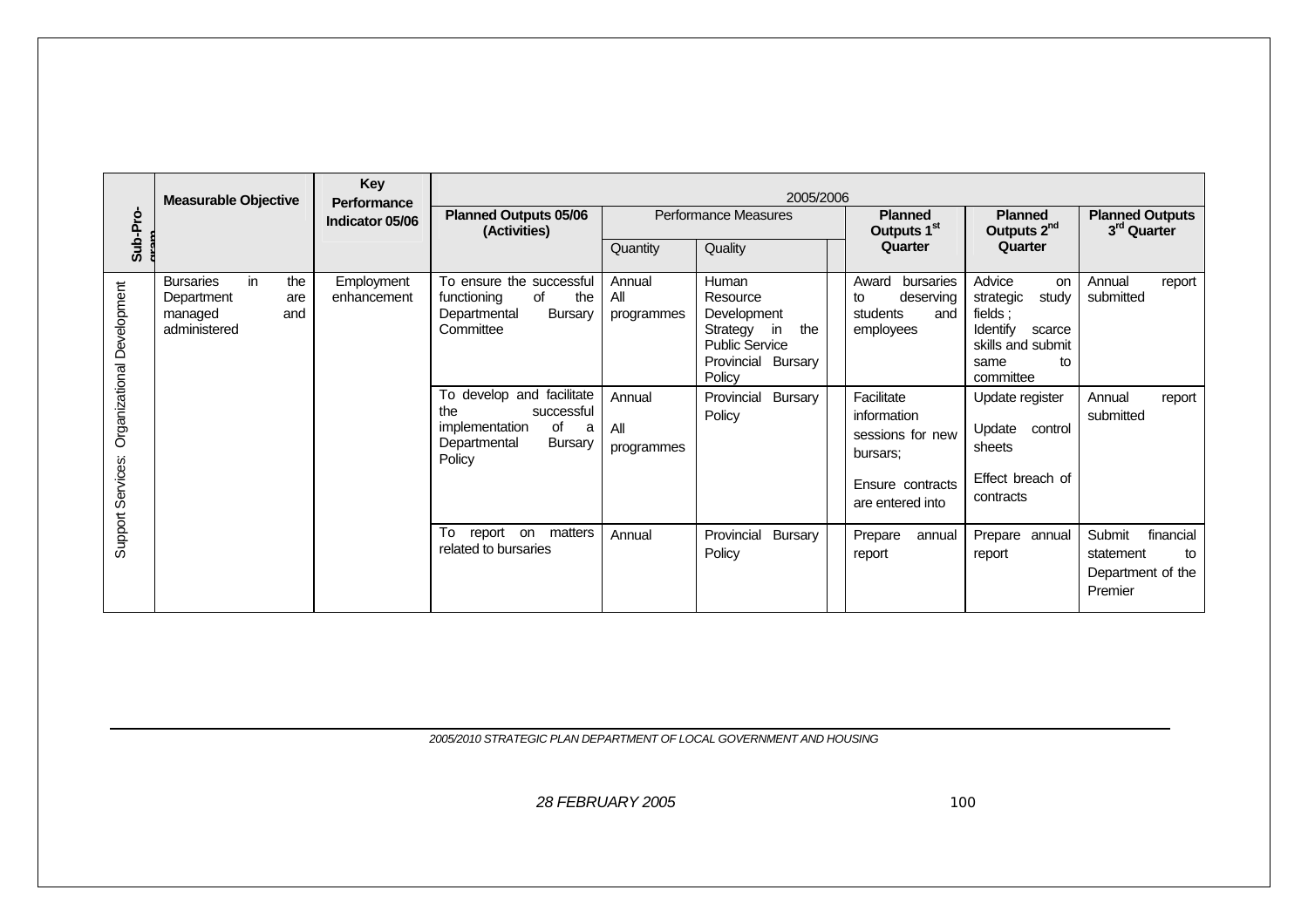|                            | <b>Measurable</b>                                                          | Key<br>Performance        |                                                                                                                                                        |                                       |                                                                                 | 2005/2006                                                                                                                                             |                                                                                                                                                                              |                                                                                                                           |
|----------------------------|----------------------------------------------------------------------------|---------------------------|--------------------------------------------------------------------------------------------------------------------------------------------------------|---------------------------------------|---------------------------------------------------------------------------------|-------------------------------------------------------------------------------------------------------------------------------------------------------|------------------------------------------------------------------------------------------------------------------------------------------------------------------------------|---------------------------------------------------------------------------------------------------------------------------|
| Sub-Pro-                   | Objective                                                                  | <b>Indicator</b><br>05/06 | <b>Planned Outputs</b><br>05/06                                                                                                                        |                                       | Performance Measures                                                            | <b>Planned Outputs</b><br>1 <sup>st</sup> Quarter                                                                                                     | Planned Outputs 2 <sup>nd</sup><br>Quarter                                                                                                                                   | <b>Planned Outputs</b><br>3 <sup>rd</sup> Quarter                                                                         |
|                            |                                                                            |                           | (Activities)                                                                                                                                           | Quantity                              | Quality                                                                         |                                                                                                                                                       |                                                                                                                                                                              |                                                                                                                           |
| Organizational Development | Learnerships in the<br>Department<br>are<br>managed<br>and<br>administered | Employment<br>enhancement | To<br>the<br>ensure<br>successful<br>functioning<br>of<br>Departmental<br>the<br>Human<br>Resource<br>Development<br>Committee<br>To<br>develop<br>and | Annual<br>All<br>programmes<br>Annual | Human<br>Resource<br>Development<br>Strategy in the<br>Public Service.<br>Human | Outline<br>roles<br>of<br>of<br>members<br>the<br>committee<br>in<br>the<br>light<br>οf<br>implementation<br>of<br>learnerships.<br>Train mentors and | Monitor and measure<br>effectiveness of<br>the<br>Resource<br>Human<br>Development<br>Committee<br>in<br>the<br>implementation<br>οf<br>learnerships<br>Implement IT and Fin | Report to PSETA<br>and management<br>the<br>Evaluate                                                                      |
| Support Services:          |                                                                            |                           | facilitate the successful<br>implementation<br>of<br>a<br><b>Skills</b><br>Departmental<br>Policy<br>Development<br>incorporating<br>Learnerships      | All<br>programmes                     | Resource<br>Development<br>Strategy in the<br><b>Public Service</b>             | coaches<br>Communicate<br>learnership strategy<br>to directorates                                                                                     | Man Learnerships                                                                                                                                                             | of<br>the<br><b>SUCCESS</b><br>implementation of<br>learnerships<br>Report on<br>the<br>implementation of<br>learnerships |
|                            |                                                                            |                           | To report on matters<br>related to learnerships                                                                                                        | Annual                                | Human<br>Resource<br>Development<br>Strategy in the<br><b>Public Service</b>    | Establish records on<br>learnerships                                                                                                                  | Update and maintain<br>records<br>on<br>learnerships                                                                                                                         | Report<br>implementation of<br>learnerships                                                                               |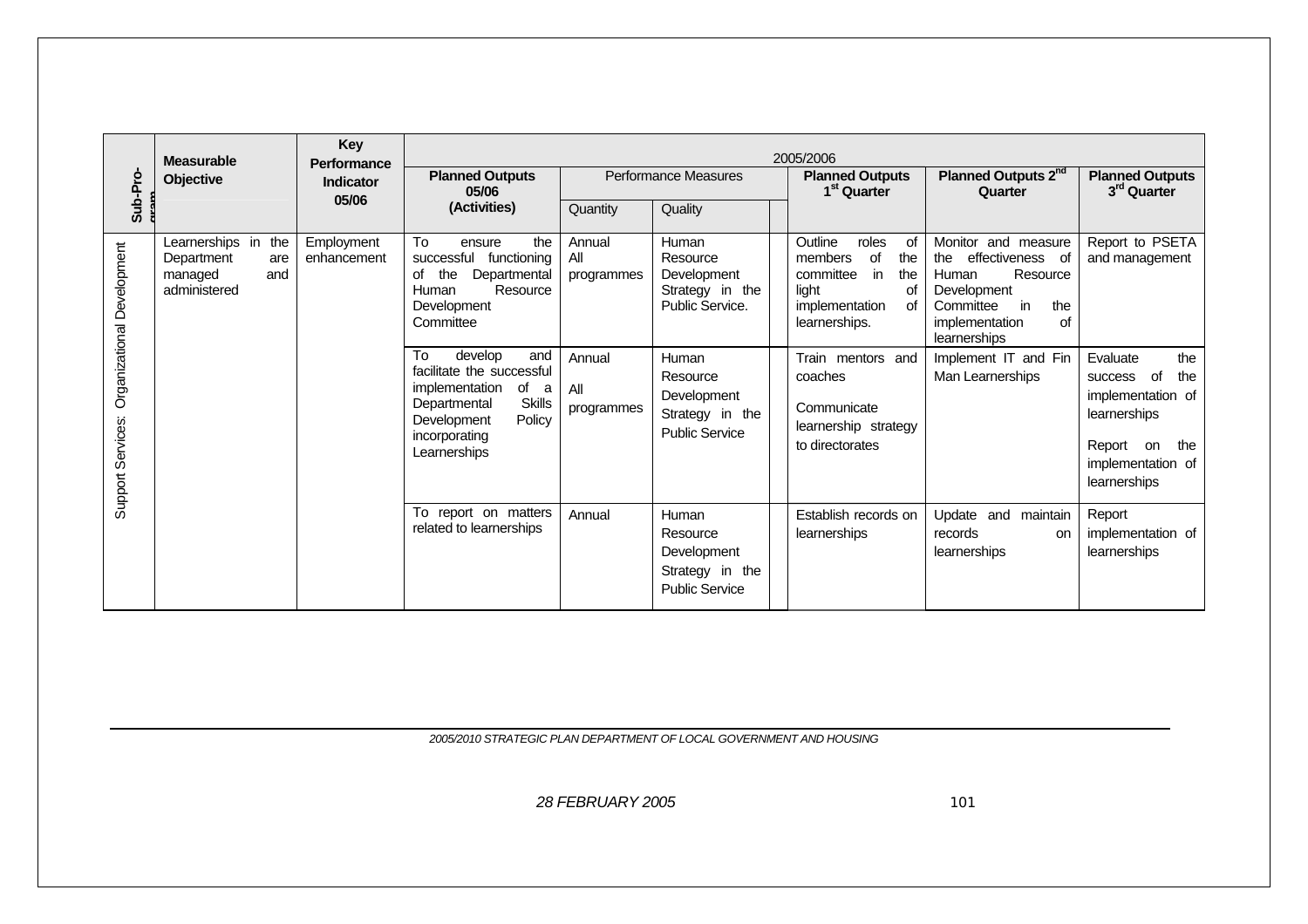|                            | <b>Measurable Objective</b>                                                                                      | <b>Key</b><br><b>Performance</b> |                                                                                                                                      |                   |                                                                                                          |                                                                                                 |                                                                   |                                                                                                                |
|----------------------------|------------------------------------------------------------------------------------------------------------------|----------------------------------|--------------------------------------------------------------------------------------------------------------------------------------|-------------------|----------------------------------------------------------------------------------------------------------|-------------------------------------------------------------------------------------------------|-------------------------------------------------------------------|----------------------------------------------------------------------------------------------------------------|
| Sub-Pro-                   |                                                                                                                  | Indicator 05/06                  | <b>Planned Outputs</b><br>05/06                                                                                                      |                   | Performance Measures                                                                                     | <b>Planned</b><br>Outputs 1 <sup>st</sup>                                                       | <b>Planned</b><br>Outputs 2 <sup>nd</sup>                         | Planned Outputs 3rd<br>Quarter                                                                                 |
|                            |                                                                                                                  |                                  | (Activities)                                                                                                                         | Quantity          | Quality                                                                                                  | Quarter                                                                                         | Quarter                                                           |                                                                                                                |
|                            | organizational<br>The<br>supports<br>culture<br>and<br>the<br>enhances<br>the<br>of<br>functioning<br>Department | Motivated<br>employees           | Weaknesses related<br>to the organizational<br>the<br>culture<br>οf<br>Department<br>are<br>identified<br>and<br>addressed           | All<br>programmes | Regulations;<br>Strategies; Policies                                                                     | Audits to identify<br>possible<br>interventions                                                 | Implement<br>recommended<br>interventions                         | Report<br>on<br>effectiveness<br>of<br>interventions                                                           |
| Organizational Development |                                                                                                                  |                                  | Service<br>Delivery<br>A<br>Improvement Plan is<br>developed<br>and<br>successfully<br>implemented<br>in<br>the<br>Department        | All<br>programmes | White<br>PSR,<br>Paper<br>the<br>on<br>οf<br>Transformation<br>Service Delivery in<br>the Public Service | Conduct<br>workshops<br>with<br>clients<br>to<br>determine service<br>standards                 | SDIP;<br>Develop<br>Submit SDIP for<br>approval<br>Implement SDIP | Report<br>on<br><b>of</b><br>implementation<br><b>SDIP</b>                                                     |
| Support Services:          |                                                                                                                  |                                  | Care<br>Customer<br>A<br>Plan<br><b>Business</b><br>is<br>developed<br>and<br>successfully<br>implemented<br>in<br>the<br>Department | All<br>programmes | <b>PSR</b>                                                                                               | <b>Revise Customer</b><br>Care<br><b>Business</b><br>Plan and submit<br>for<br>same<br>approval | Call<br><b>Establish</b><br>Centre                                | Report on complaints<br>compliments<br>and<br>received<br>and<br>measures instituted to<br>address complaints. |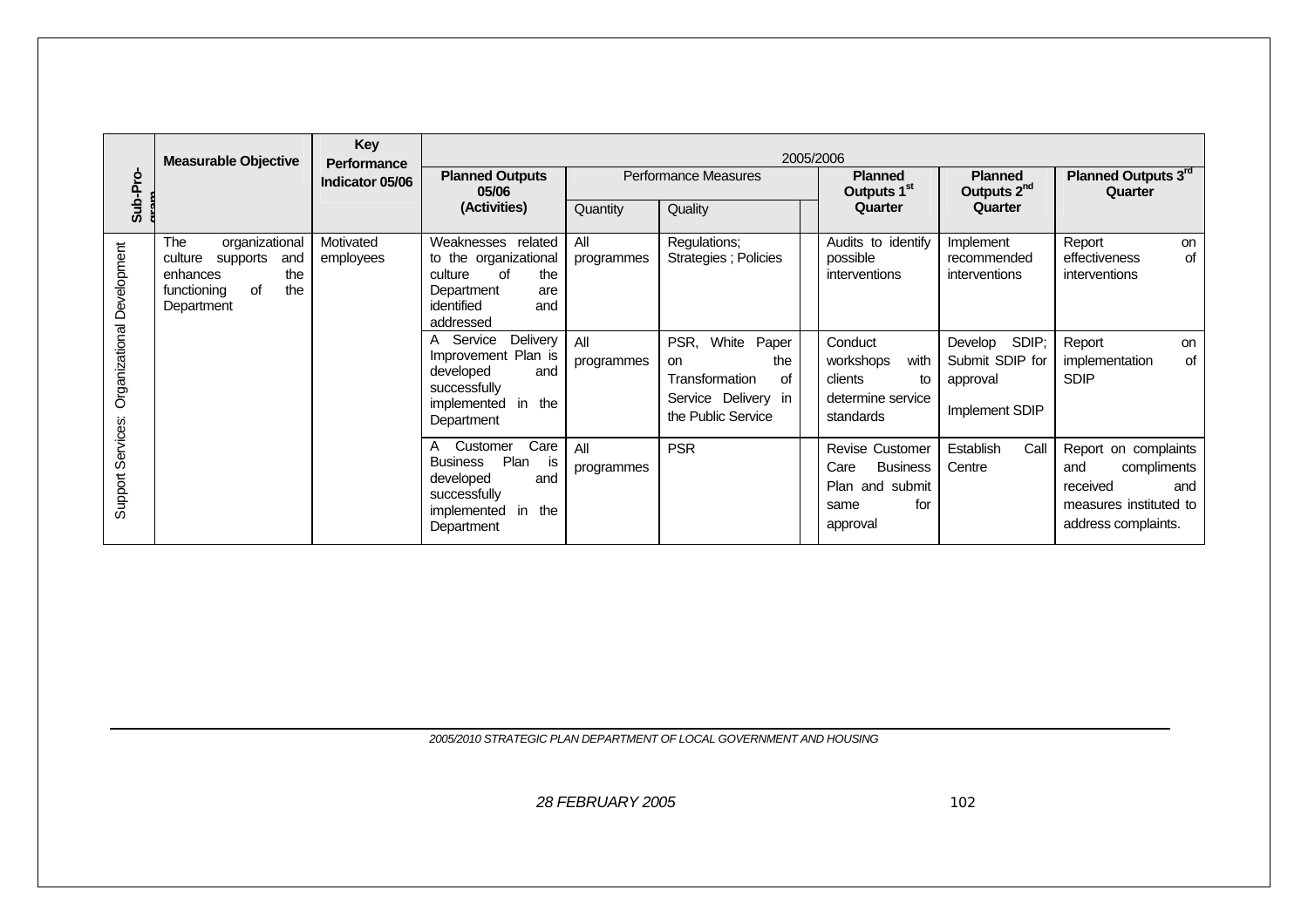|                                                            | <b>Measurable</b>                                                                  | <b>Key Performance</b><br>Indicator 05/06                                                                      | 2005/2006                                                                                                       |                  |                                                                                                                                                                                                                                                                                                                                                            |                                                                                                                                                                                                                                                                                                                                                                                                                |                                                                                                                                                                                                           |                                                                                                                                                                                                                                                   |  |  |
|------------------------------------------------------------|------------------------------------------------------------------------------------|----------------------------------------------------------------------------------------------------------------|-----------------------------------------------------------------------------------------------------------------|------------------|------------------------------------------------------------------------------------------------------------------------------------------------------------------------------------------------------------------------------------------------------------------------------------------------------------------------------------------------------------|----------------------------------------------------------------------------------------------------------------------------------------------------------------------------------------------------------------------------------------------------------------------------------------------------------------------------------------------------------------------------------------------------------------|-----------------------------------------------------------------------------------------------------------------------------------------------------------------------------------------------------------|---------------------------------------------------------------------------------------------------------------------------------------------------------------------------------------------------------------------------------------------------|--|--|
| Sub-Pro-                                                   | Objective                                                                          |                                                                                                                | <b>Planned</b><br>Outputs 05/06                                                                                 |                  | Performance Measures                                                                                                                                                                                                                                                                                                                                       | <b>Planned Outputs</b><br>1 <sup>st</sup> Quarter                                                                                                                                                                                                                                                                                                                                                              | <b>Planned Outputs</b><br>2 <sup>nd</sup> Quarter                                                                                                                                                         | Planned Outputs 3rd<br>Quarter                                                                                                                                                                                                                    |  |  |
|                                                            |                                                                                    |                                                                                                                | (Activities)                                                                                                    | Quantity         | Quality                                                                                                                                                                                                                                                                                                                                                    |                                                                                                                                                                                                                                                                                                                                                                                                                |                                                                                                                                                                                                           |                                                                                                                                                                                                                                                   |  |  |
| Departmental Planning and Performance<br>Support Services: | performance<br>A<br>culture is created and<br>the<br>sustained<br>in<br>Department | All<br>officials<br>qualifying for pay<br>progressions<br>and/or cash bonus<br>are paid in line with<br>budget | The<br>status of<br>PDMS for SMS<br>and levels $1 - 12$<br>is monitored and<br>advice<br>is<br>rendered thereon | All<br>officials | The performance of<br>officials<br>is<br>evaluated in<br>line<br>with<br>the<br>achievement of the<br>2005/2005<br><b>Business Plan</b><br><b>The</b><br>normal<br>distribution curve is<br>applied<br>to<br>all<br><b>Directorates</b><br><b>PDMS</b><br>Effective<br>monitoring systems<br>are in place<br>In line with directive<br>by Minister for PSA | Maintain a database<br>0f<br>signed<br>Performance<br>Agreements for all<br><b>SMS Members</b><br>Report<br>the<br>on<br>number and quality<br>of Performance and<br>Development Plans<br>in place for all<br>officials on level $1 -$<br>12<br>Challenges identified<br>report<br>and<br>on.<br>including<br>remedial<br>actions<br><b>PDMS</b><br>Quality<br>Assurance<br>Committees function<br>effectively | Report<br>the<br>on<br>number<br>and<br>of<br>Bi-<br>quality<br>Reviews<br>Annual<br>in<br>all<br>done<br>Programmes<br>Challenges<br>identified<br>and<br>report<br>on.<br>including remedial<br>actions | The<br>Moderating<br>Committee has evaluated<br>the status of PDMS for 1 <sup>st</sup><br>6<br>month period<br>and<br>recommendations<br>are<br>made to HoD / MEC<br>Shortcomings<br>are<br>identified and<br>rectifying<br>measures put in place |  |  |

#### **STRATEGIC OBJECTIVE NO. 1.3: TO ENSURE THAT THE DEPARTMENT PLANS AND PERFORMS OPTIMALLY**

*2005/2010 STRATEGIC PLAN DEPARTMENT OF LOCAL GOVERNMENT AND HOUSING*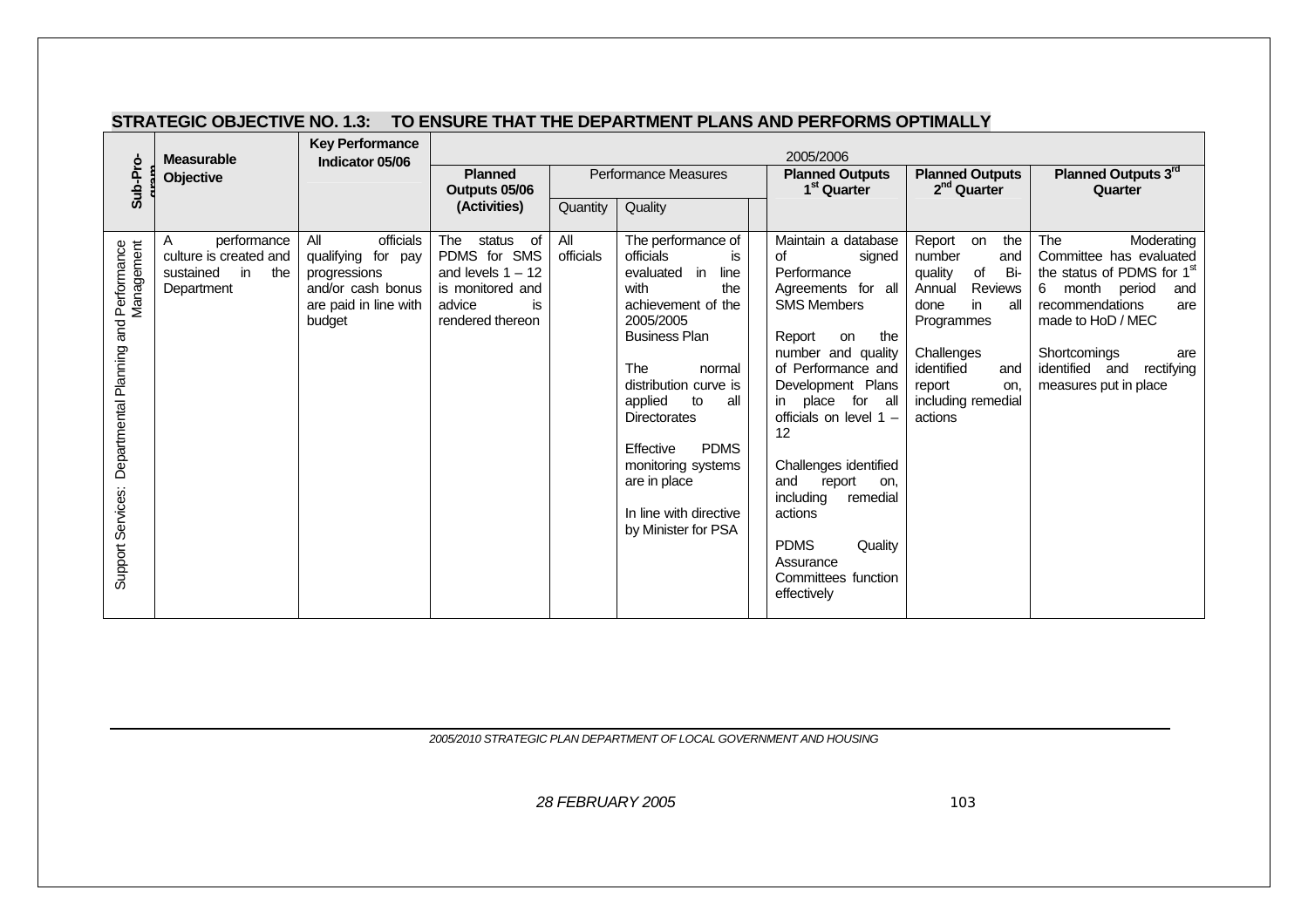|                                                                          | <b>Measurable</b> | Key<br>Performance | 2005/2006                                                                      |                                                                           |                                         |                                                                                 |                                                                                                                                                   |                                                                                                                                                                           |  |  |
|--------------------------------------------------------------------------|-------------------|--------------------|--------------------------------------------------------------------------------|---------------------------------------------------------------------------|-----------------------------------------|---------------------------------------------------------------------------------|---------------------------------------------------------------------------------------------------------------------------------------------------|---------------------------------------------------------------------------------------------------------------------------------------------------------------------------|--|--|
| Sub-Pro-                                                                 | Objective         | Indicator 05/06    | <b>Planned Outputs</b><br>05/06                                                | Performance Measures                                                      |                                         | <b>Planned Outputs</b><br>1 <sup>st</sup> Quarter                               | <b>Planned Outputs</b><br>2 <sup>nd</sup> Quarter                                                                                                 | Planned Outputs 3rd<br>Quarter                                                                                                                                            |  |  |
|                                                                          |                   |                    | (Activities)                                                                   | Quantity                                                                  | Quality                                 |                                                                                 |                                                                                                                                                   |                                                                                                                                                                           |  |  |
| Departmental Planning and<br>Performance Management<br>Support Services: |                   |                    | Training<br>and<br>is<br>information<br>provided on matters<br>related to PDMS | All<br>newly-<br>appointed officials<br>and other officials<br>on request | In line with<br>approved<br><b>PDMS</b> | Training<br>needs<br>identified<br>in<br>Department<br>and<br>training provided | Training<br>needs<br>in<br>identified<br>Department<br>and<br>training provided<br>Information<br>session<br>held<br>for<br>existing<br>officials | Training<br>needs<br>identified<br>in<br>Department<br>and<br>training provided<br>Report submitted on<br>of<br>number<br>officials<br>in<br>the<br>trained<br>Department |  |  |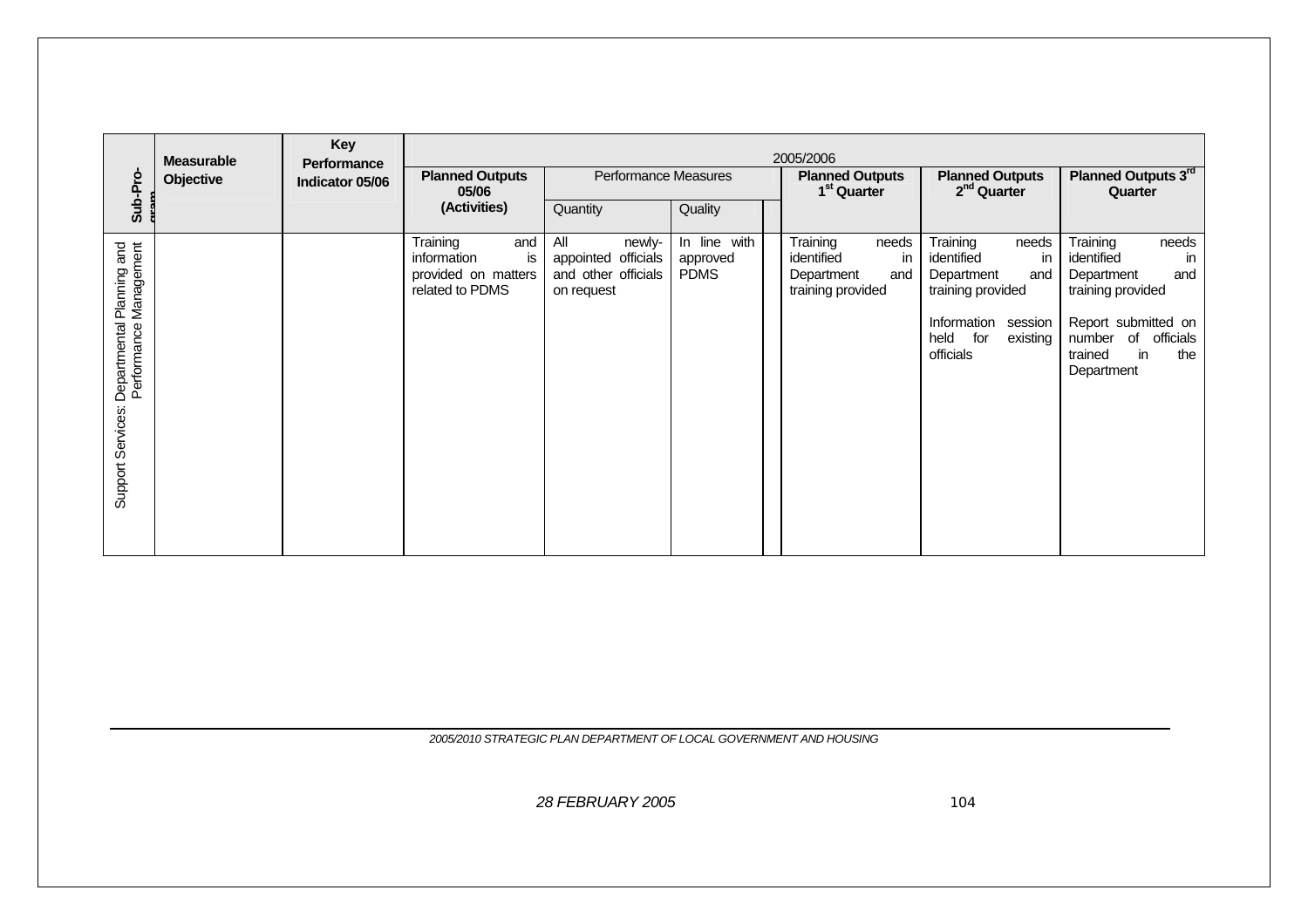|                                                            | <b>Measurable</b>                                                        | Key<br>Performance                                                                             |                                                                                                                                                                                              | 2005/2006         |                                                                                                                                                                                                                                                     |                                                                                                                                                                 |                                                                                                                             |                                                                                                                             |  |
|------------------------------------------------------------|--------------------------------------------------------------------------|------------------------------------------------------------------------------------------------|----------------------------------------------------------------------------------------------------------------------------------------------------------------------------------------------|-------------------|-----------------------------------------------------------------------------------------------------------------------------------------------------------------------------------------------------------------------------------------------------|-----------------------------------------------------------------------------------------------------------------------------------------------------------------|-----------------------------------------------------------------------------------------------------------------------------|-----------------------------------------------------------------------------------------------------------------------------|--|
| Sub-Pro-                                                   | <b>Objective</b>                                                         | Indicator 05/06                                                                                | <b>Planned Outputs</b><br>05/06                                                                                                                                                              |                   | <b>Performance Measures</b>                                                                                                                                                                                                                         | <b>Planned</b><br>Outputs 1 <sup>st</sup>                                                                                                                       | Planned Outputs 2 <sup>nd</sup><br>Quarter                                                                                  | Planned Outputs 3rd<br>Quarter                                                                                              |  |
|                                                            |                                                                          |                                                                                                | (Activities)                                                                                                                                                                                 | Quantity          | Quality                                                                                                                                                                                                                                             | Quarter                                                                                                                                                         |                                                                                                                             |                                                                                                                             |  |
| Departmental Planning and Performance<br>Support Services: | The Department is<br>structurally aligned<br>towards service<br>delivery | The functions of<br>the Department<br>are logically<br>grouped and<br>adequate<br>provided for | <b>The</b><br>organizational<br>structure and<br>post<br>establishment of the<br>is<br>Department<br>with<br>aligned<br>the<br>Plan<br>Strategic<br>and<br>the needs of<br>the<br>Department | All<br>Programmes | line<br>with<br>In.<br>needs<br>of<br>the<br>Department<br>Related<br>functions<br>logically<br>grouped<br>together<br>Key<br>posts<br>identified<br>Placement<br>οf<br>officials in line<br>with<br>approved<br><b>HR</b><br>Restructuring<br>Plan | is<br>A<br>report<br>provided on the<br>of<br>status<br>implementing<br>the<br>new<br>structure<br>Challenges<br>shortcomings<br>identified<br>and<br>addressed | The<br>of<br>needs<br>Programmes<br>are<br>identified<br>and<br>recommendations<br>are<br>submitted<br>to<br>the<br>HoD/MEC | The<br>of<br>needs<br>Programmes<br>are<br>identified<br>and<br>recommendations<br>are<br>submitted<br>the<br>to<br>HoD/MEC |  |
|                                                            |                                                                          |                                                                                                | Job Descriptions are<br>in place for all posts                                                                                                                                               | All posts         | line<br>with<br>In.<br>job<br>provincial<br>description<br>format                                                                                                                                                                                   | Complete<br>and<br>job<br>accurate<br>descriptions<br>in<br>place for 30% of<br>officials                                                                       | Complete<br>and<br>job<br>accurate<br>descriptions in place<br>for 30% of officials                                         | Complete<br>and<br>job<br>accurate<br>descriptions in<br>place<br>for 30% of officials                                      |  |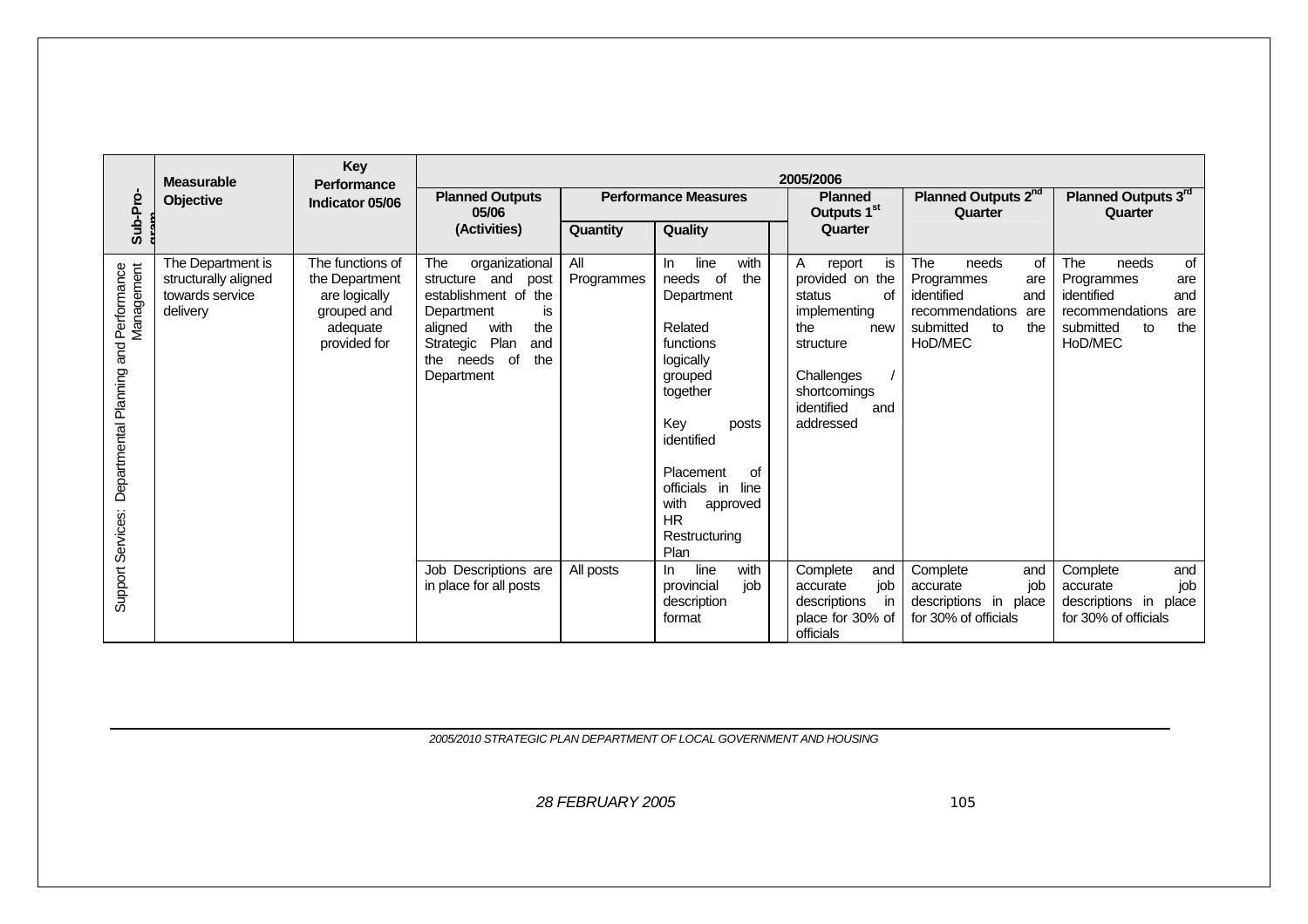|                                                                 | <b>Measurable</b>                                                                                              | <b>Key</b><br>Performance                                         | 2005/2006                                                                                                                                                                                    |                   |                                                                                                                                             |                                                                                                                                                                                       |                                                                                                                                                                                       |                                                                                                                                                                                       |  |
|-----------------------------------------------------------------|----------------------------------------------------------------------------------------------------------------|-------------------------------------------------------------------|----------------------------------------------------------------------------------------------------------------------------------------------------------------------------------------------|-------------------|---------------------------------------------------------------------------------------------------------------------------------------------|---------------------------------------------------------------------------------------------------------------------------------------------------------------------------------------|---------------------------------------------------------------------------------------------------------------------------------------------------------------------------------------|---------------------------------------------------------------------------------------------------------------------------------------------------------------------------------------|--|
| Sub-Pro-                                                        | Objective<br>Indicator 05/06                                                                                   |                                                                   | <b>Planned Outputs</b><br>05/06                                                                                                                                                              |                   | Performance Measures                                                                                                                        | <b>Planned Outputs</b><br>1 <sup>st</sup> Quarter                                                                                                                                     | <b>Planned Outputs</b><br>2 <sup>nd</sup> Quarter                                                                                                                                     | <b>Planned Outputs</b><br>3 <sup>rd</sup> Quarter                                                                                                                                     |  |
|                                                                 |                                                                                                                |                                                                   | (Activities)                                                                                                                                                                                 | Quantity          | Quality                                                                                                                                     |                                                                                                                                                                                       |                                                                                                                                                                                       |                                                                                                                                                                                       |  |
| Departmental Planning and<br>Performance Management<br>Planning | The Department plans,<br>co-ordinates<br>and<br>integrates its activities<br>effectively<br>and<br>efficiently | Integrated<br>and<br>co-ordinated<br>of<br>execution<br>functions | The activities of the<br>Department<br>against<br>2005/2006<br>the<br>Plan<br><b>Business</b><br>is<br>monitored<br>and<br>by<br>reported<br><b>on</b><br>οf<br>means<br>Performance Reports | All<br>Programmes | with<br>line<br>In.<br>2005/2006<br><b>Business Plan</b><br>line<br>with<br>In.<br>format<br>as<br>prescribed<br>by<br>National<br>Treasury | Performance Report<br>compiled based on<br>inputs received from<br>Programme<br>Managers<br>and<br>submitted<br>Challenges<br>identified<br>and<br>remedial<br>actions<br>recommended | Performance Report<br>compiled based on<br>inputs received from<br>Programme<br>Managers<br>and<br>submitted<br>Challenges<br>identified<br>and<br>remedial<br>actions<br>recommended | Performance Report<br>compiled based on<br>inputs received from<br>Programme<br>Managers<br>and<br>submitted<br>Challenges<br>identified<br>and<br>remedial<br>actions<br>recommended |  |
| Support Services:                                               |                                                                                                                |                                                                   | The<br>2006/2011<br>Plan<br>Strategic<br>and<br>2006/2007 Business<br>Plan is prepared and<br>submitted to the MEC<br>/ Premier / Legislature                                                | All<br>Programmes | with<br>line<br>In.<br>prescribed<br>format<br>National<br>provincial<br>departmental<br>challenges<br>addressed                            |                                                                                                                                                                                       |                                                                                                                                                                                       | 2006/2011<br>Draft<br>Strategic Plan and<br>2006/2007 Business<br>Plan is prepared                                                                                                    |  |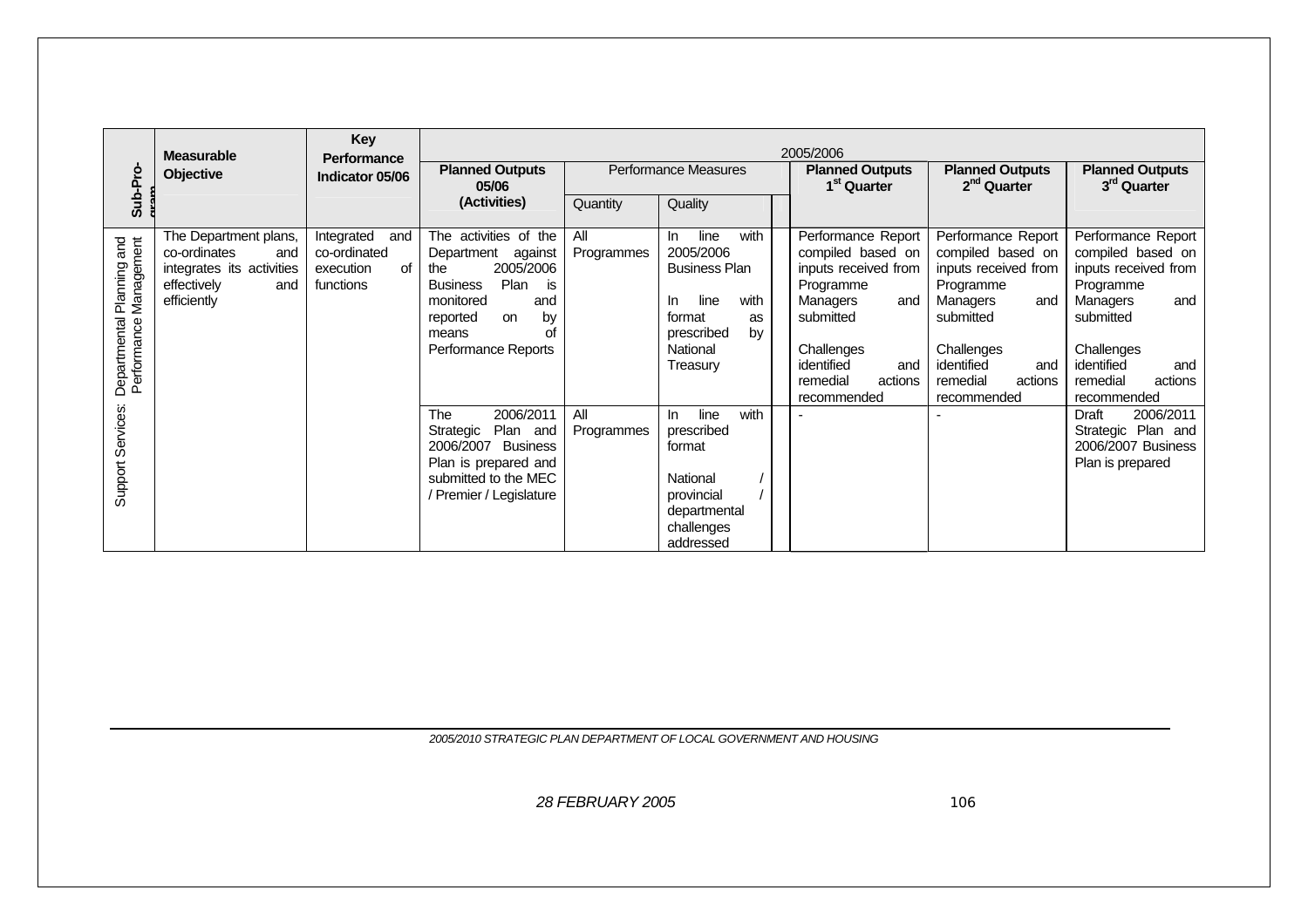|                                                  | <b>Measurable Objective</b>                                                                           | <b>Key Performance</b><br>Indicator 05/06                                                                | 2005/2006                                                                                                                                                             |                                          |                                                                                                                                                                                                                                                                                                            |                                                                                          |                                                                                         |                                                                                          |  |  |  |
|--------------------------------------------------|-------------------------------------------------------------------------------------------------------|----------------------------------------------------------------------------------------------------------|-----------------------------------------------------------------------------------------------------------------------------------------------------------------------|------------------------------------------|------------------------------------------------------------------------------------------------------------------------------------------------------------------------------------------------------------------------------------------------------------------------------------------------------------|------------------------------------------------------------------------------------------|-----------------------------------------------------------------------------------------|------------------------------------------------------------------------------------------|--|--|--|
| Sub-Pro-                                         |                                                                                                       |                                                                                                          | <b>Planned Outputs 05/06</b><br>(Activities)                                                                                                                          |                                          | <b>Performance Measures</b>                                                                                                                                                                                                                                                                                | <b>Planned</b><br>Outputs 1 <sup>st</sup>                                                | <b>Planned</b><br>Outputs 2 <sup>nd</sup>                                               | <b>Planned</b><br>Outputs 3rd                                                            |  |  |  |
|                                                  |                                                                                                       |                                                                                                          |                                                                                                                                                                       | Quantity                                 | Quality                                                                                                                                                                                                                                                                                                    | Quarter                                                                                  | Quarter                                                                                 | Quarter                                                                                  |  |  |  |
| Departmental Planning and Performance Management | The Department<br>contributes to the<br>successful<br>implementation of job<br>evaluation in the FSPG | principle<br>of<br>The<br>for<br>work<br>equal<br>is<br>equal<br>pay<br>promoted in<br>the<br>Department | level<br>9 and<br>Jobs<br>on<br>higher, newly<br>created<br>posts and newly defined<br>posts are evaluated by<br>means of job evaluation<br>prior to being advertised | All relevant<br>posts                    | In line with Provincial<br><b>JE</b><br>Implementation<br>Strategy<br><b>JE</b><br>All<br>Requests<br>submitted to Executive<br>for<br>Management<br>prioritisation prior<br>to<br>being evaluated<br>Jobholder interviewed<br>where posts are filled<br><b>EQUATE JE definitions</b><br>correctly applied | All<br>requests<br>dealt with                                                            | All<br>requests<br>dealt with                                                           | Al<br>requests<br>dealt with                                                             |  |  |  |
|                                                  |                                                                                                       |                                                                                                          | All posts on level 11 and<br>12 are evaluated as<br>required by the Minister<br>for PSA                                                                               | All relevant<br>posts                    | In line with EQUATE JE<br>System and provincial<br>framework<br>held<br>with<br>Interview<br><i>iobholders</i>                                                                                                                                                                                             | $\overline{30\%}$ of posts<br>on level 11 and<br>12 evaluated                            | 50% of posts<br>on level 11 and<br>12 evaluated                                         | 80% of posts<br>on level 11 and<br>12 evaluated                                          |  |  |  |
| Support Services:                                |                                                                                                       |                                                                                                          | The<br>Department<br>participates<br>in<br>the<br>successful functioning of<br>the Provincial JE Panel<br>JE<br>Quality<br>and<br><b>Assurance Committee</b>          | 80%<br><b>of</b><br>meetings<br>attended | In line with schedules of<br>dates<br>Chairperson of Quality<br>Assurance Committee<br>informed if attendance<br>not possible                                                                                                                                                                              | <b>Assists</b><br>with<br>correct<br>application<br>of<br>JE.<br><b>EQUATE</b><br>System | <b>Assists</b><br>with<br>correct<br>application<br>of<br>JE<br><b>EQUATE</b><br>System | <b>Assists</b><br>with<br>correct<br>application<br>of<br><b>EQUATE</b><br>JE.<br>System |  |  |  |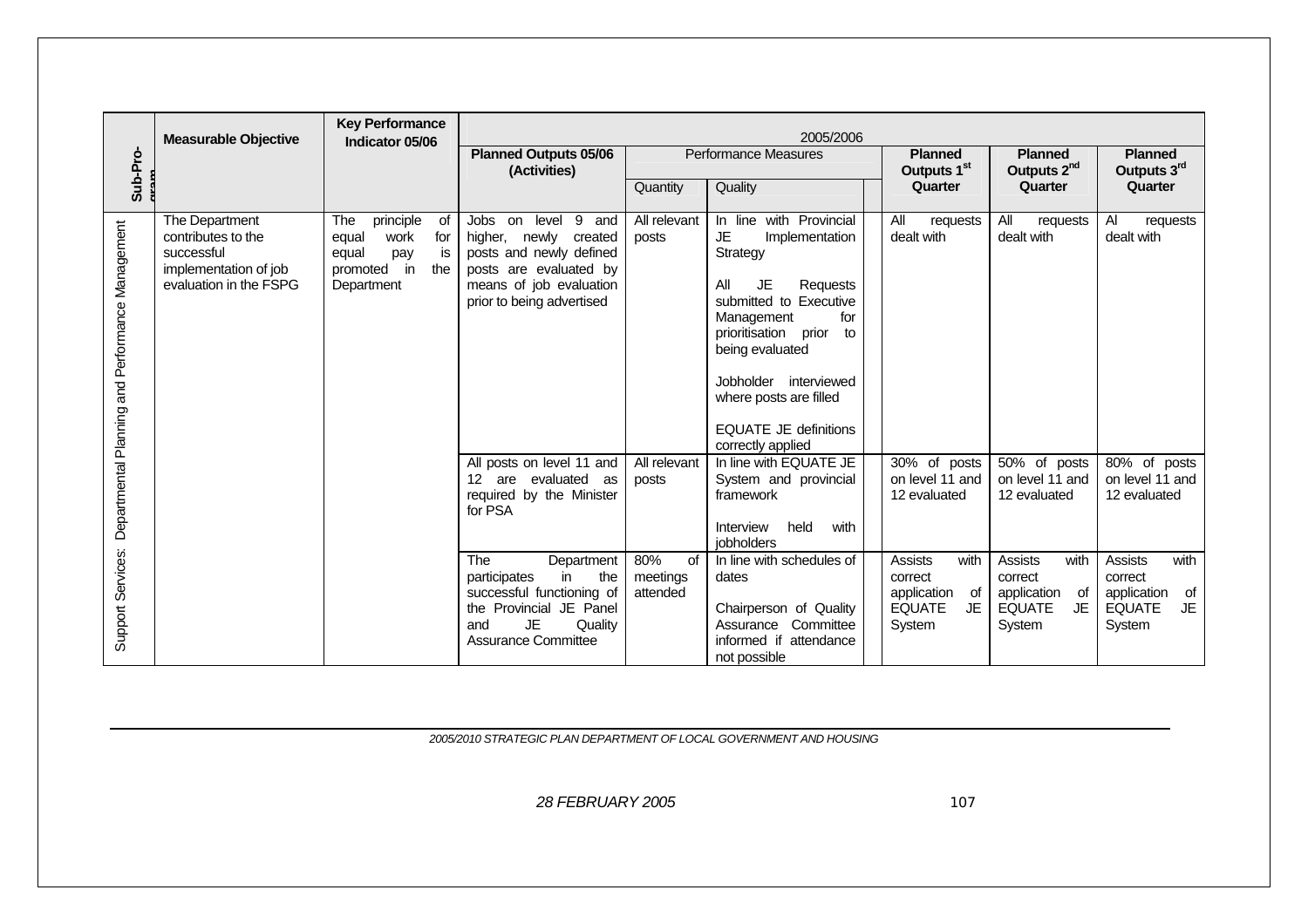#### **STRATEGIC OBJECTIVE NO. 1.4: TO MAXIMISE COMMUNICATION WITHIN AND OUTSIDE THE DEPARTMENT**

|                                    | <b>Measurable</b>                                                                                                                                                                        | <b>Key</b><br>Performance               | 2005/2006                                                                                |                                           |                                                                                                                                                                                                           |                                                                                                                                                                                                         |                                                                                                                   |                                                                |  |  |
|------------------------------------|------------------------------------------------------------------------------------------------------------------------------------------------------------------------------------------|-----------------------------------------|------------------------------------------------------------------------------------------|-------------------------------------------|-----------------------------------------------------------------------------------------------------------------------------------------------------------------------------------------------------------|---------------------------------------------------------------------------------------------------------------------------------------------------------------------------------------------------------|-------------------------------------------------------------------------------------------------------------------|----------------------------------------------------------------|--|--|
| Sub-Pro-                           | <b>Objective</b><br>Indicator<br>05/06                                                                                                                                                   |                                         | <b>Planned</b><br>Outputs 05/06<br>Quantity<br>(Activities)                              |                                           | <b>Performance Measures</b><br>Quality                                                                                                                                                                    | <b>Planned Outputs 1st</b><br>Quarter                                                                                                                                                                   | <b>Planned</b><br>Outputs 2 <sup>nd</sup><br>Quarter                                                              | <b>Planned</b><br>Outputs 3rd<br>Quarter                       |  |  |
| Communication<br>Support Services: | effective<br>and<br>The<br>efficient<br>flow<br>of<br>information<br>between<br>Department and<br>the<br>its<br>stakeholders.<br>all<br>including<br>the<br>is<br>community,<br>ensured. | Informed<br>stakeholders<br>and publics | To establish and<br><i>implement</i><br>a<br>departmental<br>Communication<br>Strategy   | Annually<br>with regular<br>revision      | with<br>line<br>the<br>In.<br>national<br>communication<br>requirements, GCIS,<br>National Department<br>Housing<br>οf<br>and<br>Provincial and Local<br>Government<br>and<br>provincial<br>communication | draft<br>A<br>communication<br>strategy is presented<br>to management for<br>inputs.                                                                                                                    | Draft<br>strategy<br>piloted,<br>marketed to the<br>department,<br>evaluated<br>and<br>amended<br>as<br>required. | Final strategy<br>implemented                                  |  |  |
|                                    |                                                                                                                                                                                          |                                         | An annual event<br>planner<br>is<br>developed<br>and<br>maintained for the<br>Department | Annually<br>with<br>continuous<br>updates | All directorates and<br>in line with national,<br>provincial<br>and<br>mother<br>national<br>departments.                                                                                                 | Directorates<br>events<br>compiled and aligned<br>with<br>departmental<br>and<br>directorates<br>business objectives,<br>with national, related<br>national departments<br>provincial,<br>and<br>events | <b>Strategies</b><br>for<br>the<br>events<br>drawn<br>and<br>implemented on<br>ongoing<br>an<br>basis.            | Continuous<br>evaluation and<br>update of the<br>event planner |  |  |

*2005/2010 STRATEGIC PLAN DEPARTMENT OF LOCAL GOVERNMENT AND HOUSING*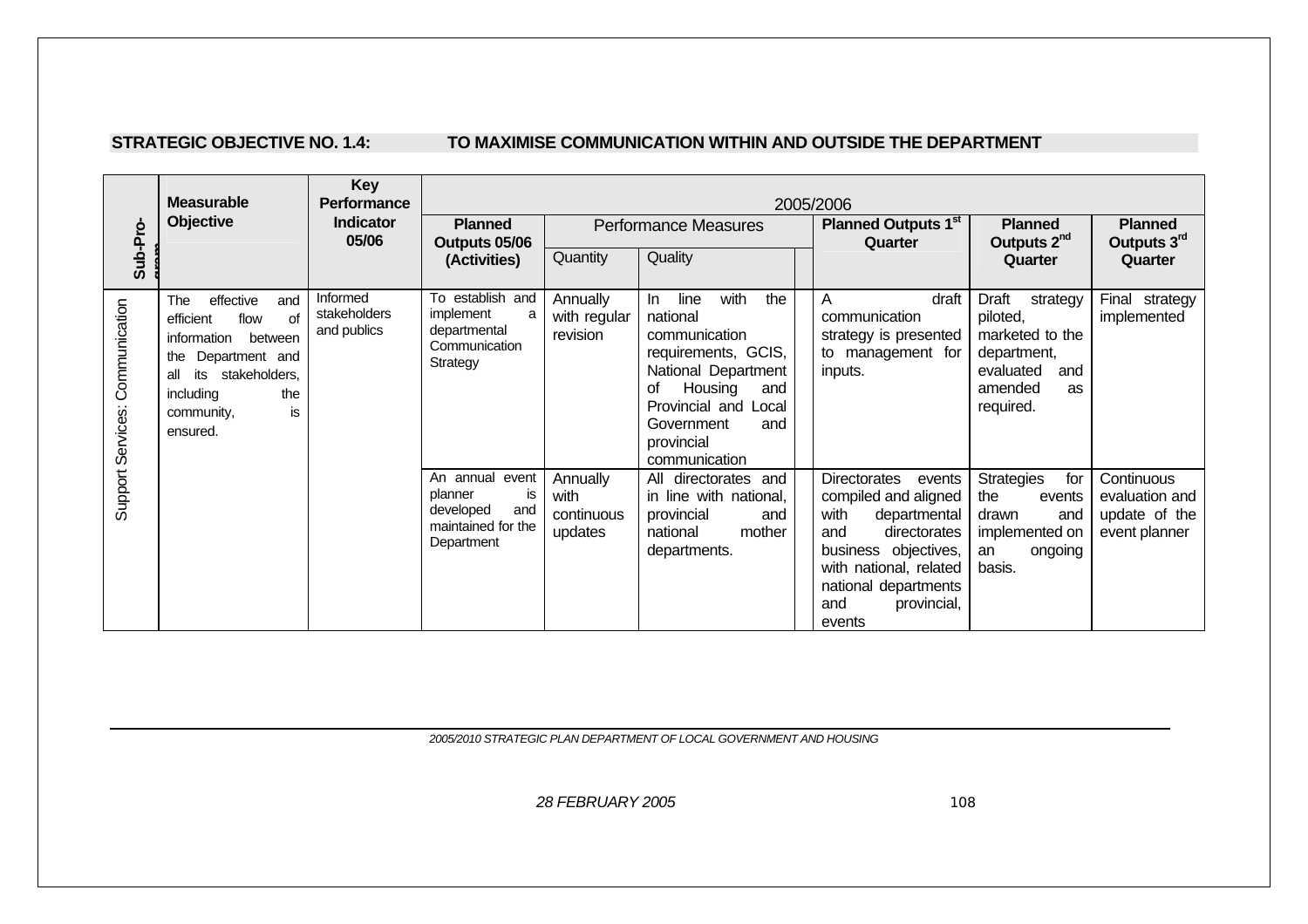| Sub-Pro                            | <b>Measurable</b><br>Objective | <b>Key</b><br><b>Performance</b><br>Indicator<br>05/06 | <b>Planned</b><br>Outputs 05/06                                                                                    | 2005/2006<br><b>Planned Outputs</b><br><b>Planned Outputs</b><br><b>Performance Measures</b><br>$2nd$ Quarter<br>1 <sup>st</sup> Quarter |                                                                                                                                              |                                                                                                                                                   |                                                                                                           | <b>Planned Outputs</b><br>3 <sup>rd</sup> Quarter                                                                                                                                   |
|------------------------------------|--------------------------------|--------------------------------------------------------|--------------------------------------------------------------------------------------------------------------------|------------------------------------------------------------------------------------------------------------------------------------------|----------------------------------------------------------------------------------------------------------------------------------------------|---------------------------------------------------------------------------------------------------------------------------------------------------|-----------------------------------------------------------------------------------------------------------|-------------------------------------------------------------------------------------------------------------------------------------------------------------------------------------|
|                                    |                                |                                                        | (Activities)                                                                                                       | Quantity                                                                                                                                 | Quality                                                                                                                                      |                                                                                                                                                   |                                                                                                           |                                                                                                                                                                                     |
| Support Services:<br>Communication |                                |                                                        | Internal<br>communication is<br>the<br>improved in<br>Department<br>different<br>through<br>communication<br>media | Annually<br>with<br>continuous<br>updates                                                                                                | line<br>with<br>the<br>In In<br>overall<br>communication<br>the<br>strategy and<br>department's<br>objectives towards<br>internal excellence | Internal<br>communication<br>assessed<br>in.<br>line<br>with<br>employee<br>morale,<br>results<br>audited<br>and<br>to<br>presented<br>management | A draft employee<br>communication<br>drawn<br>strategy<br>and presented to<br>for<br>management<br>inputs | Final<br>strategy<br>implemented and<br>continuously<br>assessed<br>and<br>for<br>revised<br>improvements.<br>An<br>internal<br>communication<br>conducted<br>audit<br>six monthly. |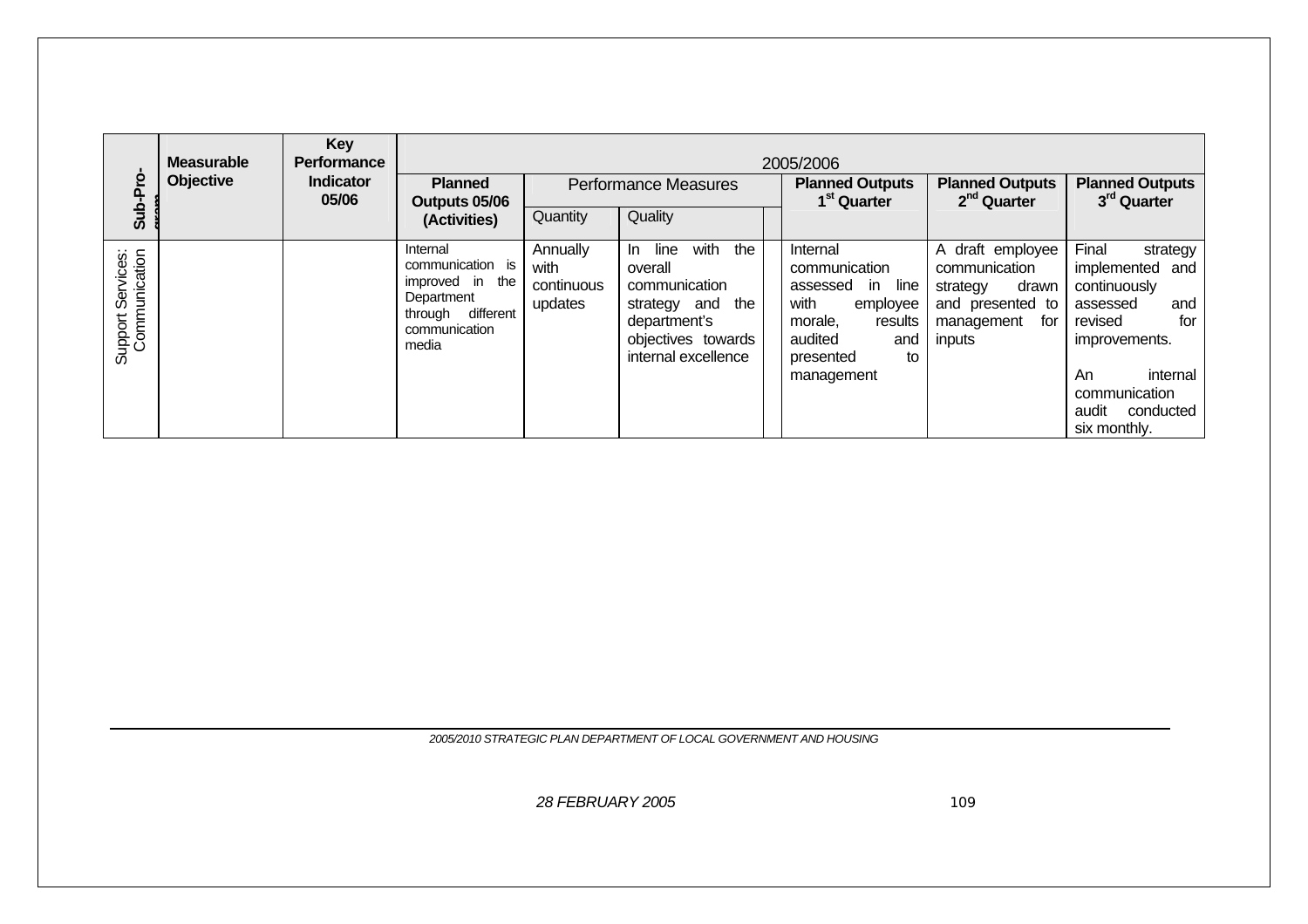|                                 | <b>Measurable</b>                                                          | <b>Key</b><br><b>Performance</b><br><b>Indicator</b><br>05/06 | 2005/2006                                                              |                              |                                                                                                                     |                                                                                                                         |                                                                                                                                                                                         |                                                                                                                                                                                                                          |  |  |
|---------------------------------|----------------------------------------------------------------------------|---------------------------------------------------------------|------------------------------------------------------------------------|------------------------------|---------------------------------------------------------------------------------------------------------------------|-------------------------------------------------------------------------------------------------------------------------|-----------------------------------------------------------------------------------------------------------------------------------------------------------------------------------------|--------------------------------------------------------------------------------------------------------------------------------------------------------------------------------------------------------------------------|--|--|
| Sub-Pro-                        | Objective                                                                  |                                                               | <b>Planned</b><br><b>Outputs</b><br>05/06<br>(Activities)              |                              | <b>Performance Measures</b>                                                                                         | <b>Planned</b><br>Outputs 1 <sup>st</sup>                                                                               | <b>Planned Outputs</b><br>$2nd$ Quarter                                                                                                                                                 | Planned Outputs 3rd<br>Quarter                                                                                                                                                                                           |  |  |
|                                 |                                                                            |                                                               |                                                                        | Quantity                     | Quality                                                                                                             | Quarter                                                                                                                 |                                                                                                                                                                                         |                                                                                                                                                                                                                          |  |  |
| Support Services: Communication | The successes of<br>Government<br>is<br>profiled<br>the<br>in<br>Community | Improved<br>corporate image<br>and identity                   | To market the<br>successes of<br>the<br>Department in<br>the community | Annually and<br>continuously | the<br>As<br>per<br>requirements of<br>Batho Pele and<br>in line with the<br>Access<br>to<br><b>Information Act</b> | Newsletter<br>published<br>bimonthly                                                                                    | Various<br>media<br>used to inform the<br>publics about the<br>services<br>and<br>activities<br>the<br>of<br>department<br>a<br>$ \,$<br>proactive<br>media<br>strategy<br>implemented. | Two-way<br>communication<br>established<br>through<br>interaction<br>with<br>the<br>community through the<br>media (call in shows)<br>and toll free number as<br>well as an established<br>departmental<br>help<br>desk. |  |  |
|                                 |                                                                            |                                                               | develop<br>To<br>and market the<br>Department<br>Corporate<br>Identity | Annually                     |                                                                                                                     | Articles on the<br>department's<br>core businesses<br>published<br>in.<br>national<br>and<br>international<br>magazines | The<br>website<br>revised<br>and<br>launched.                                                                                                                                           | the<br><b>Booklets</b><br>on<br>department's functions<br>and frequently asked<br>questions published in<br>two Free State official<br>African Languages and<br>marketed<br>the<br>to<br>grassroots<br>communities.      |  |  |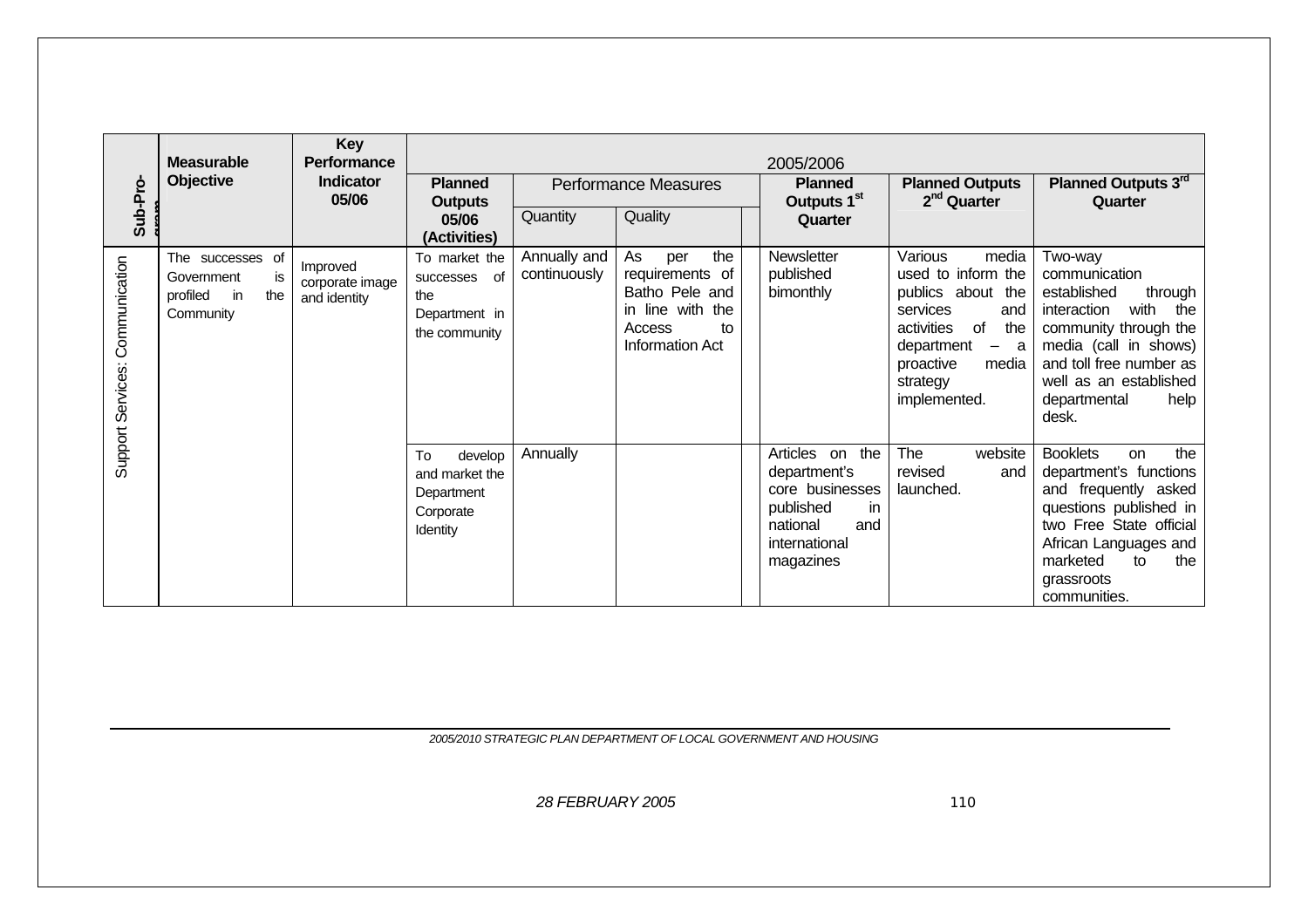| Support Services: Communication | Ad<br>hoc<br>publications/<br>publicity<br>material/<br>promotional<br>material for the<br>department<br>is<br>edited<br>and<br>printed<br>timeously | Annually and<br>as<br>per<br>demand |                                                                                                         | Articles on the<br>department's<br>core<br>businesses<br>published<br>in.<br>national<br>and<br>international<br>magazines | The<br>department<br>participates<br>an<br>provincial<br>and<br>national<br>exhibitions.                            | Ongoing publication<br>opportunities<br>identified.                                                                      |
|---------------------------------|------------------------------------------------------------------------------------------------------------------------------------------------------|-------------------------------------|---------------------------------------------------------------------------------------------------------|----------------------------------------------------------------------------------------------------------------------------|---------------------------------------------------------------------------------------------------------------------|--------------------------------------------------------------------------------------------------------------------------|
|                                 | Government<br>publications are<br>aligned with the<br>corporate entity<br>of the FSPG                                                                | Annually                            | In line with provincial<br>communication<br>requirements                                                | Align<br>departmental<br>and provincial<br>publications<br>plan.                                                           | Continuously<br>align<br>departmental and<br>provincial<br>publications and<br>publish articles in<br>Bua magazine. | Continuously<br>align<br>and<br>departmental<br>provincial<br>publications<br>and<br>evaluate impact of<br>publications. |
|                                 | Information and<br>Call Centres are<br>established and<br>maintained<br>in<br>the Department                                                         | Annually                            | with<br>Batho<br>line<br>$\ln$<br>Pele principles<br>and<br>provincial<br>communication<br>requirements | <b>Needs</b><br>assessment<br>conducted<br>the<br>within<br>directorates<br>depart6directop<br>rates                       | Call centres with<br>a toll free number<br>operational.                                                             | A call centre strategy<br>implemented<br>and<br>for<br>assessed<br>functionality.                                        |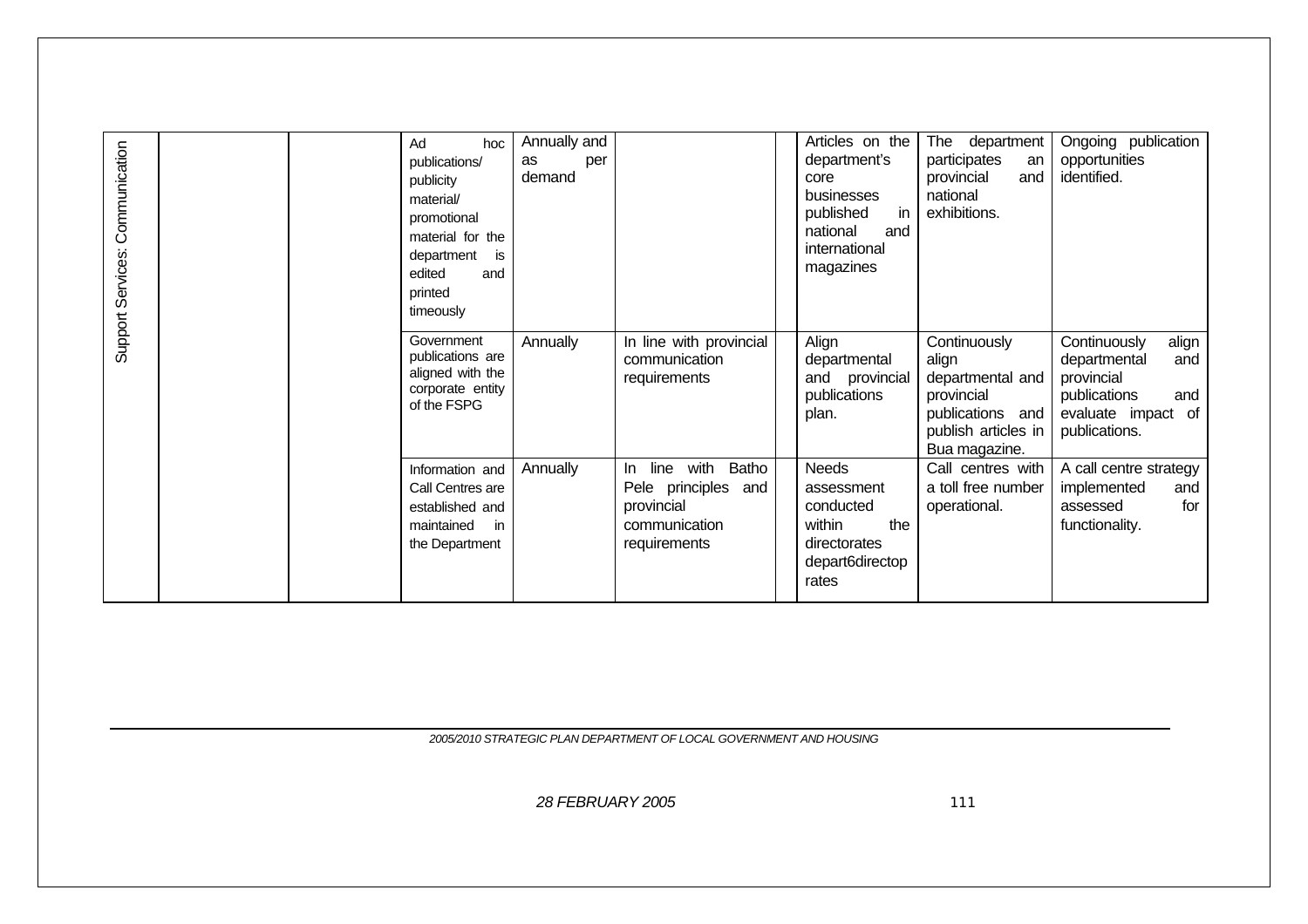| Sub-Pro-                           | <b>Measurable</b><br><b>Objective</b>                | Key<br><b>Performance</b><br>Indicator 05/06                                  | <b>Planned</b><br>Outputs 05/06<br>(Activities)                              | Performance<br><b>Measures</b><br>Quality<br>Quantity |                | 2005/2006<br>Planned Outputs 1st<br>Quarter                                                                   | Planned Outputs 2 <sup>nd</sup><br>Quarter                                                                           | Planned Outputs 3rd<br>Quarter                                                                                |
|------------------------------------|------------------------------------------------------|-------------------------------------------------------------------------------|------------------------------------------------------------------------------|-------------------------------------------------------|----------------|---------------------------------------------------------------------------------------------------------------|----------------------------------------------------------------------------------------------------------------------|---------------------------------------------------------------------------------------------------------------|
| Communication<br>Support Services: | Media liaison<br>and<br>relations<br>are<br>improved | Interest of media in<br>successes of<br>the<br>Department<br>the<br>increases | Speeches<br>are<br>drafted<br>and<br>for<br>prepared<br>MEC / HoD            | Continuous                                            | As<br>required | Media<br>strategy<br>developed<br>and<br>management<br>inputs<br>sought                                       | Media<br>strategy<br>implemented                                                                                     | Proactive<br>media<br>interaction<br>implemented                                                              |
|                                    |                                                      |                                                                               | Media<br>statements<br>are<br>drafted<br>and<br>for<br>prepared<br>MEC / HoD | Continuous                                            | As<br>required | (Media<br>required<br>As<br>officer<br>liaison<br>responsible for this)                                       | (Media<br>As required<br>officer<br>liaison<br>responsible for this)                                                 | (Media<br>As<br>required<br>liaison<br>officer<br>responsible for this)                                       |
|                                    |                                                      |                                                                               | <b>TV</b><br>Radio<br>and<br>slots<br>are<br>organized.                      | Continuous                                            | As<br>required | Proactive<br>media<br>strategy implemented<br>overall<br>per<br>as<br>communication<br>and<br>media strategy. | Proactive<br>media<br>strategy implemented<br>overall<br><b>as</b><br>per<br>communication<br>and<br>media strategy. | media<br>Proactive<br>strategy implemented<br>overall<br>as<br>per<br>communication<br>and<br>media strategy. |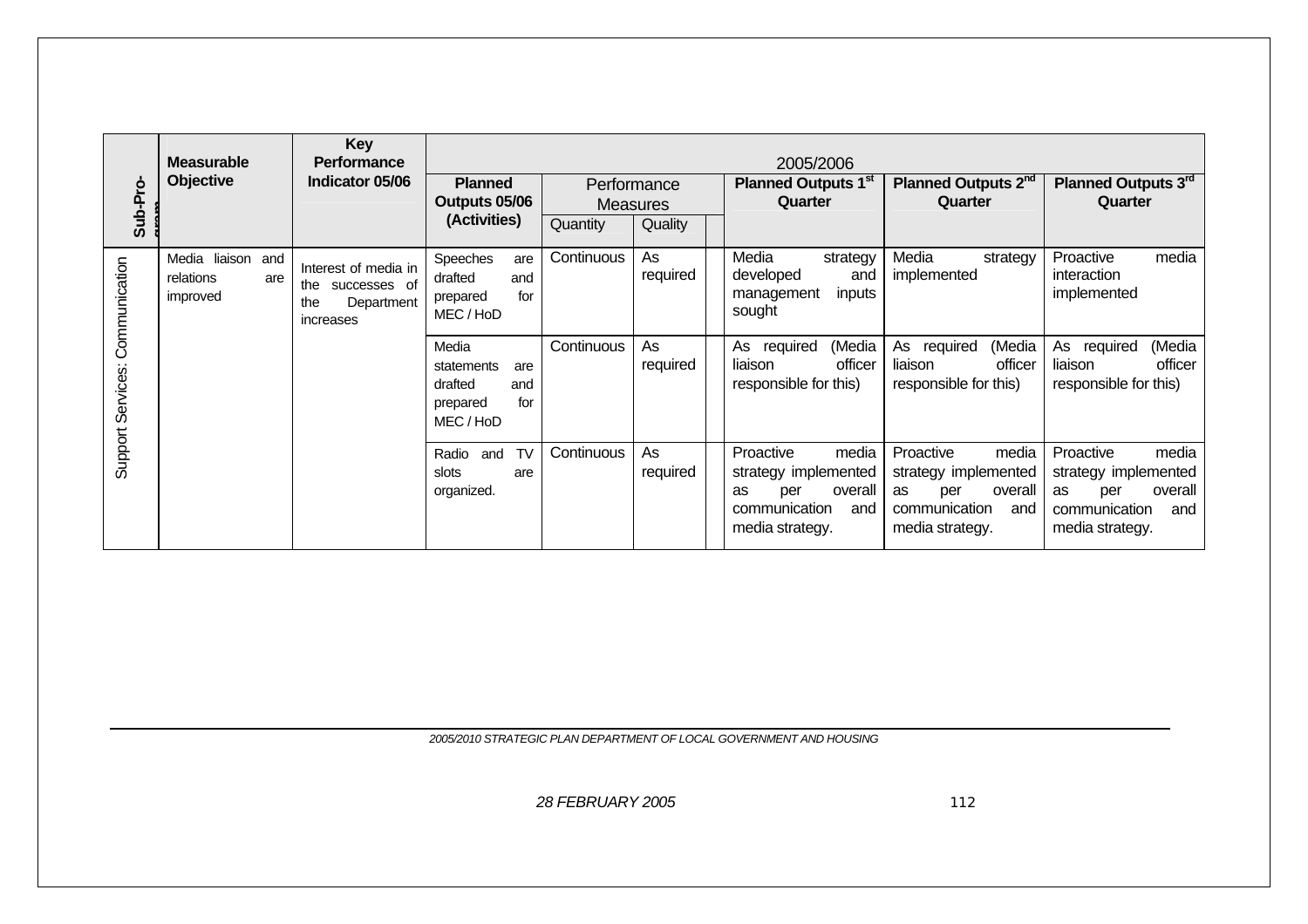| Sub-Pro                         | <b>Measurable</b><br><b>Objective</b>               | <b>Key</b><br><b>Performance</b><br>Indicator 05/06 | <b>Planned</b><br>Performance Measures<br>Outputs 05/06                                                                                                |                            |                                                                           | 2005/2006<br><b>Planned Outputs</b><br>1 <sup>st</sup> Quarter                                                                                                                                                   | <b>Planned Outputs</b><br>$2nd$ Quarter                                                                                                                                 | <b>Planned Outputs</b><br>3rd Quarter                                                                                                                                                         |
|---------------------------------|-----------------------------------------------------|-----------------------------------------------------|--------------------------------------------------------------------------------------------------------------------------------------------------------|----------------------------|---------------------------------------------------------------------------|------------------------------------------------------------------------------------------------------------------------------------------------------------------------------------------------------------------|-------------------------------------------------------------------------------------------------------------------------------------------------------------------------|-----------------------------------------------------------------------------------------------------------------------------------------------------------------------------------------------|
|                                 |                                                     |                                                     | (Activities)                                                                                                                                           | Quantity                   | Quality                                                                   |                                                                                                                                                                                                                  |                                                                                                                                                                         |                                                                                                                                                                                               |
| Support Services: Communication | Communication<br>with political fora is<br>improved | Compliance with<br>legislative<br>requirements      | The Departments<br>is<br>supported<br>during events<br>Ensure<br>the<br>effective<br>and<br>efficient<br>organisation of all<br>Outreach<br>Programmes | As<br>required<br>Annually | As<br>per<br>provincial,<br>national<br>and<br>departmental<br>objectives | The opening of the<br>legislature<br>and<br>related activities are<br>planned for<br>and<br>support ed<br>Strategies for the<br>outreach<br>programmes drawn<br>and presented to<br>For<br>management.<br>inputs | The communication<br>strategy<br>for<br>municipalities<br>is<br>implement<br>and<br>evaluated.<br><b>Strategies</b><br>and<br>implemented<br>continuously<br>evaluated. | <b>Municipalities</b><br>are<br>assisted with setting<br>communication<br>up<br>offices<br>involving<br>ward system.<br><b>Strategies</b><br>implemented<br>and<br>continuously<br>evaluated. |
|                                 |                                                     |                                                     | Protocol services<br>are rendered to<br>the Political Office<br><b>Bearer</b>                                                                          | As<br>required             | As per protocol<br>requirements                                           | As required                                                                                                                                                                                                      | As required                                                                                                                                                             | As required                                                                                                                                                                                   |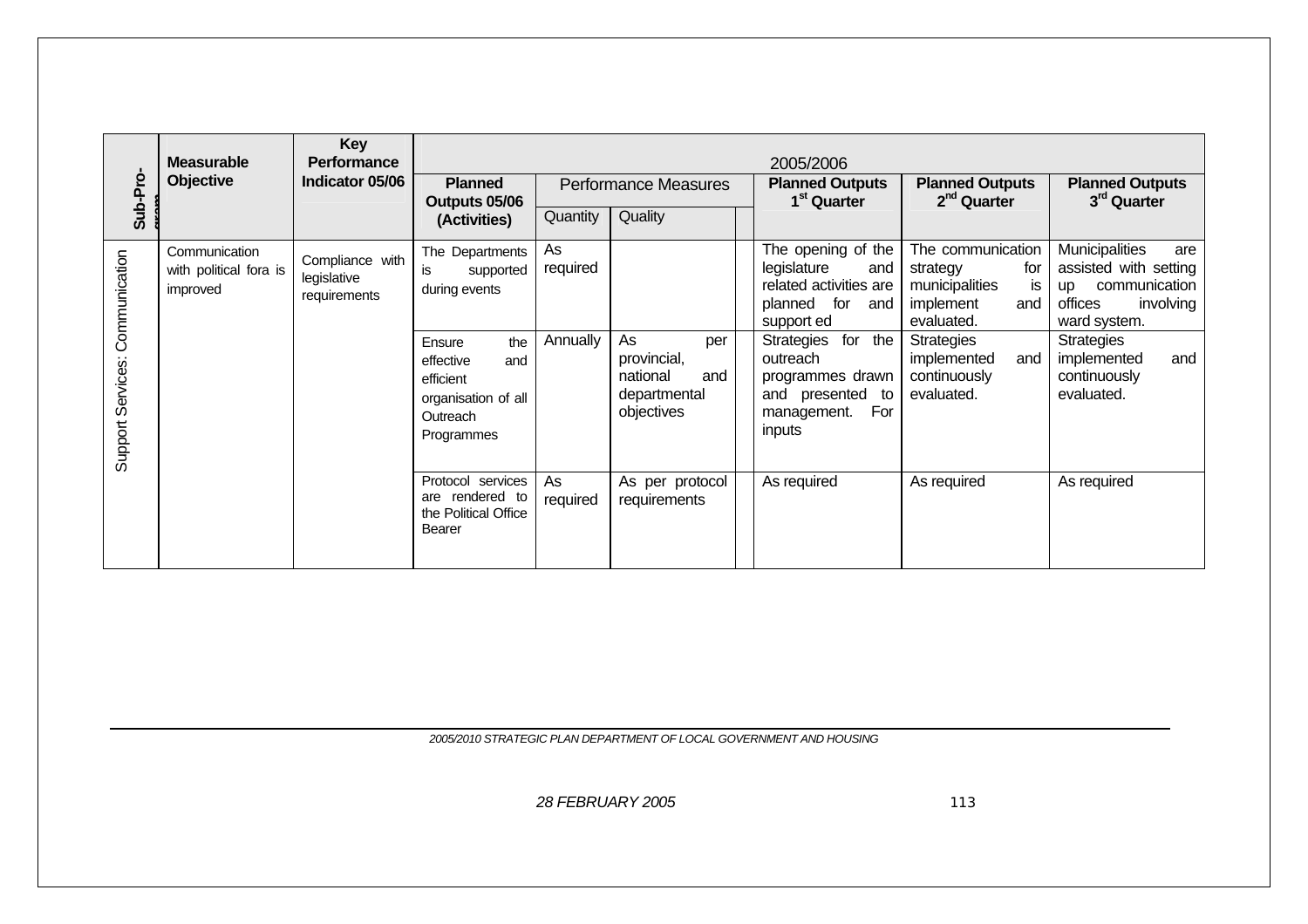#### **STRATEGIC OBJECTIVE NO. 1.5: TO ENHANCE E-GOVERNANCE IN THE DEPARTMENT**

|                                                                                            | <b>Measurable Objective</b>                                                                 | <b>Key Performance</b><br>Indicator 05/06                                             | 2005/2006                                                                         |                |                                       |  |                                                                            |                                                                               |                                                                                       |
|--------------------------------------------------------------------------------------------|---------------------------------------------------------------------------------------------|---------------------------------------------------------------------------------------|-----------------------------------------------------------------------------------|----------------|---------------------------------------|--|----------------------------------------------------------------------------|-------------------------------------------------------------------------------|---------------------------------------------------------------------------------------|
| Sub-Pro-                                                                                   |                                                                                             |                                                                                       | <b>Planned Outputs</b><br>05/06                                                   |                | <b>Performance</b><br><b>Measures</b> |  | <b>Planned Outputs</b><br>1 <sup>st</sup> Quarter                          | <b>Planned Outputs</b><br>2 <sup>nd</sup> Quarter                             | <b>Planned Outputs</b><br>3 <sup>rd</sup> Quarter                                     |
|                                                                                            |                                                                                             |                                                                                       | (Activities)                                                                      | Quantity       | Quality                               |  |                                                                            |                                                                               |                                                                                       |
| <b>urnation and</b><br>Technology<br>Support Services: Information<br>Communication Techno | The Internet and Intranet<br>are optimally developed<br>and maintained in the<br>Department | A 100 % updated, user-<br>friendly and dynamic<br>Internet site for the<br>Department | Regular<br>manual<br>the FS<br>update of<br><b>LGH</b><br>Internet Web<br>Site    | Annually       | <b>ICT</b><br>Charter/<br>Policy      |  | Regular<br>manual<br>update of the FS<br>LGH.<br>Internet Web<br>Site      | Regular<br>manual<br>the FS<br>update of<br>LGH<br>Internet Web<br>Site       | Regular<br>manual<br>the FS<br>update of<br><b>LGH</b><br>Internet Web<br><b>Site</b> |
|                                                                                            |                                                                                             |                                                                                       | Verification<br><b>of</b><br>dynamic<br>inputs<br>via HSS,<br>received<br>MIG etc | <b>Monthly</b> | System<br>Analyst                     |  | Verification<br>of<br>dynamic<br>inputs<br>via HSS,<br>received<br>MIG etc | Verification<br>0f<br>dynamic<br>inputs<br>HSS.<br>received<br>via<br>MIG etc | Verification<br><b>of</b><br>dynamic<br>inputs<br>via<br>HSS,<br>received<br>MIG etc  |
|                                                                                            |                                                                                             |                                                                                       | Establishment<br>of<br>web-enabled<br>infrastructure                              | Daily          | <b>ICT</b><br>Charter/<br>Policy      |  | Establishment<br>οf<br>web-enabled<br>infrastructure                       | Establishment<br>of<br>web-enabled<br>infrastructure                          | Establishment<br>of<br>web-enabled<br>infrastructure                                  |

*2005/2010 STRATEGIC PLAN DEPARTMENT OF LOCAL GOVERNMENT AND HOUSING*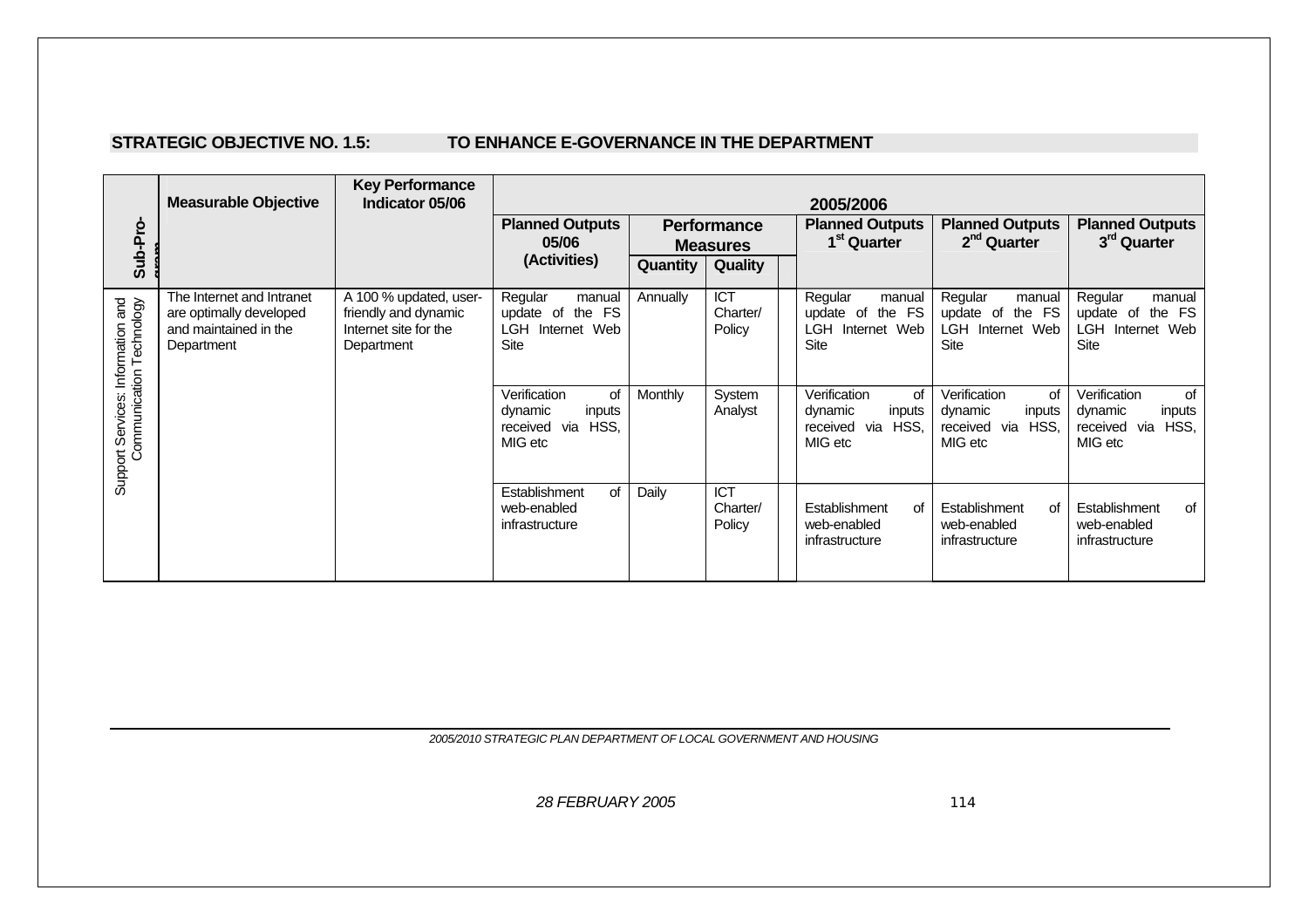|                                                               | <b>Measurable</b>                                                                     | <b>Key</b><br><b>Performance</b>                                                                                                                         |                                                                                                                                                             |                |                                | 2005/2006                                                                                                                                                |                                                                                                                                                             |                                                                                                                                                             |
|---------------------------------------------------------------|---------------------------------------------------------------------------------------|----------------------------------------------------------------------------------------------------------------------------------------------------------|-------------------------------------------------------------------------------------------------------------------------------------------------------------|----------------|--------------------------------|----------------------------------------------------------------------------------------------------------------------------------------------------------|-------------------------------------------------------------------------------------------------------------------------------------------------------------|-------------------------------------------------------------------------------------------------------------------------------------------------------------|
| Sub-Pro-                                                      | Objective                                                                             | Indicator<br>05/06                                                                                                                                       | <b>Planned Outputs</b><br>05/06                                                                                                                             |                | Performance<br><b>Measures</b> | <b>Planned Outputs 1st</b><br>Quarter                                                                                                                    | Planned Outputs 2 <sup>nd</sup><br>Quarter                                                                                                                  | Planned Outputs 3rd<br>Quarter                                                                                                                              |
|                                                               |                                                                                       |                                                                                                                                                          | (Activities)                                                                                                                                                | Quantity       | Quality                        |                                                                                                                                                          |                                                                                                                                                             |                                                                                                                                                             |
| Technology<br>Support Services: Information and Communication | utilization of<br>The<br><b>ICT</b><br>resources is<br>maximised in the<br>Department | <b>ICT</b><br>Maximum<br>for<br>benefit<br>Department<br>of<br>Reduction<br>paper usage in<br>the Department                                             | An IT service centre is<br>established<br>and<br>in<br>the<br>maintained<br>Department                                                                      | Daily          | Clients/<br>users              | An IT service centre is<br>established<br>and<br>in<br>the<br>maintained<br>Department                                                                   | An IT service centre is<br>established<br>and<br>in<br>maintained<br>the<br>Department                                                                      | An IT service centre is<br>established<br>and<br>in<br>the<br>maintained<br>Department                                                                      |
|                                                               |                                                                                       | Informed<br>decision-making<br>processes                                                                                                                 | Provide first line support<br>effectively and efficiently                                                                                                   | Daily          | Clients/<br>Users              | Provide first line support<br>effectively and efficiently                                                                                                | Provide first line support<br>effectively and efficiently                                                                                                   | Provide first line support<br>effectively and efficiently                                                                                                   |
|                                                               |                                                                                       | ICT<br><b>Maximum</b><br>for<br>benefit<br>Department<br>Reduction<br>οf<br>paper usage in<br>the Department<br>Informed<br>decision-making<br>processes | Information<br>Department<br>Committee<br>Technology<br>(DITC)<br>functions<br>efficiently regarding the<br>procurement/upgrade of<br>hardware and software | Per<br>Request | Clients<br><b>Users</b>        | Department Information<br>Committee<br>Technology<br>(DITC)<br>functions<br>efficiently regarding the<br>procurement/upgrade of<br>hardware and software | Information<br>Department<br>Committee<br>Technology<br>(DITC)<br>functions<br>efficiently regarding the<br>procurement/upgrade of<br>hardware and software | Information<br>Department<br>Technology<br>Committee<br>(DITC)<br>functions<br>efficiently regarding the<br>procurement/upgrade of<br>hardware and software |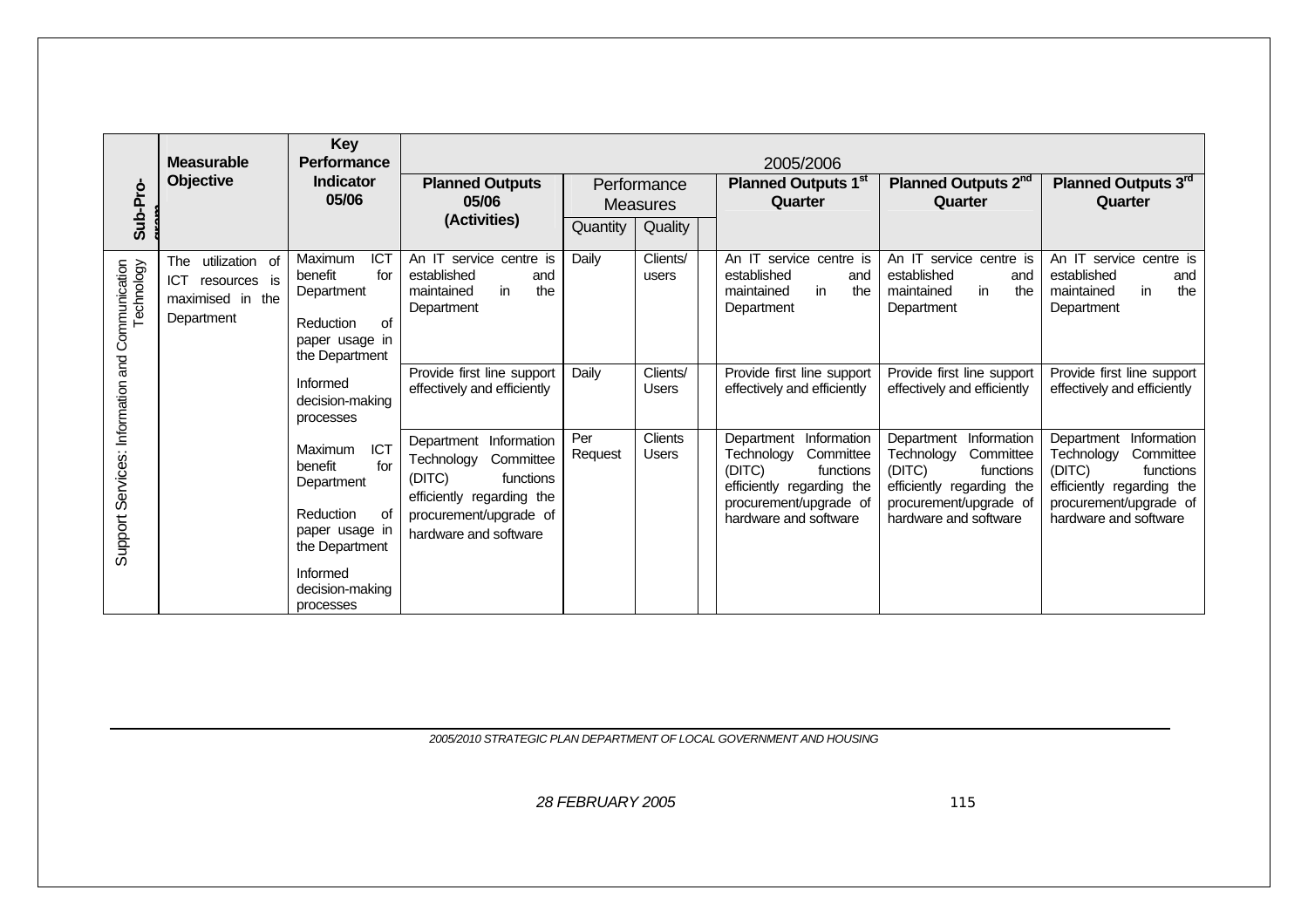| Sub-Pro-                                                            | <b>Measurable</b><br>Objective | <b>Key</b><br><b>Performance</b><br>Indicator 05/06 | <b>Planned Outputs 05/06</b><br>(Activities)                                                  | Performance<br><b>Measures</b><br>Quantity<br>Quality |                          | 2005/2006<br><b>Planned Outputs</b><br>1 <sup>st</sup> Quarter                         | <b>Planned Outputs</b><br>2 <sup>nd</sup> Quarter                                      | <b>Planned Outputs</b><br>3rd Quarter                                                  |  |
|---------------------------------------------------------------------|--------------------------------|-----------------------------------------------------|-----------------------------------------------------------------------------------------------|-------------------------------------------------------|--------------------------|----------------------------------------------------------------------------------------|----------------------------------------------------------------------------------------|----------------------------------------------------------------------------------------|--|
| Technology<br>and<br>Support Services: Information<br>Communication |                                |                                                     | Revised ICT plan annually                                                                     | Annually                                              | Clients/<br><b>Users</b> | ICT<br>Revised<br>plan<br>annually                                                     | ICT<br>Revised<br>plan<br>annually                                                     | ICT<br>Revised<br>plan<br>annually                                                     |  |
|                                                                     |                                |                                                     | $\mathsf{I}$<br>service<br>centre is<br>An<br>established and maintained<br>in the Department | Daily                                                 | Clients/<br>users        | An IT service centre is<br>established<br>and<br>in<br>maintained<br>the<br>Department | An IT service centre is<br>established<br>and<br>maintained<br>in<br>the<br>Department | An IT service centre is<br>established<br>and<br>the<br>in<br>maintained<br>Department |  |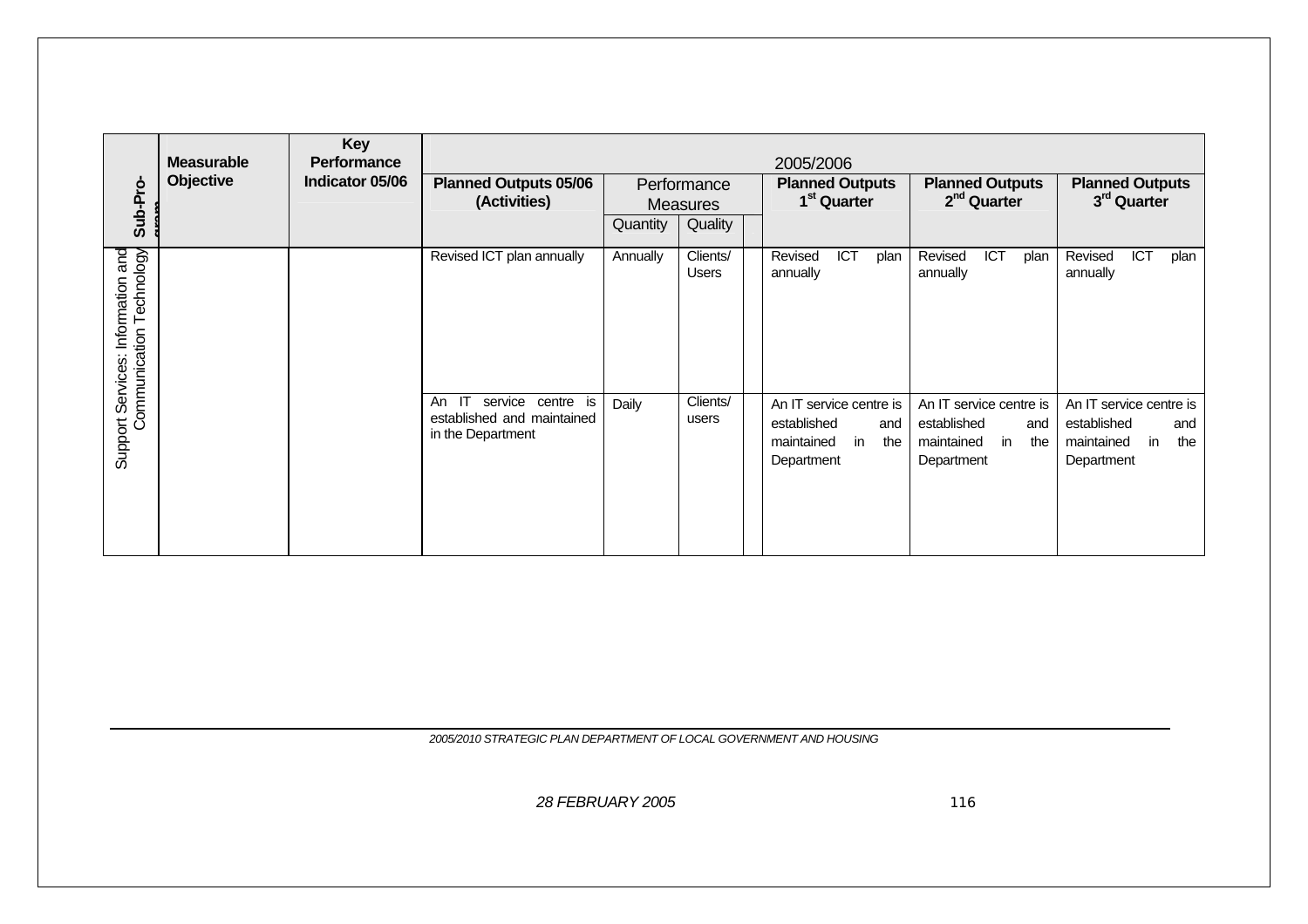mnhyc

| Sub-Pro-                                                      | <b>Measurable Objective</b>                                                                                                                                                                                               | <b>Key Performance</b><br>Indicator 05/06                                                                                                                                    | <b>Planned Outputs</b><br>05/06<br>(Activities)                                                                                                                                                                                                                                                                                       | Quantity               | Performance<br>Measures<br>Quality             | 2005/2006<br><b>Planned Outputs</b><br>1 <sup>st</sup> Quarter                                                                                                                                                                                                                                                                  | <b>Planned Outputs</b><br>2 <sup>nd</sup> Quarter                                                                                                                                                                                                                                                                               | <b>Planned Outputs</b><br>3 <sup>rd</sup> Quarter                                                                                                                                                                                                                                                                                 |
|---------------------------------------------------------------|---------------------------------------------------------------------------------------------------------------------------------------------------------------------------------------------------------------------------|------------------------------------------------------------------------------------------------------------------------------------------------------------------------------|---------------------------------------------------------------------------------------------------------------------------------------------------------------------------------------------------------------------------------------------------------------------------------------------------------------------------------------|------------------------|------------------------------------------------|---------------------------------------------------------------------------------------------------------------------------------------------------------------------------------------------------------------------------------------------------------------------------------------------------------------------------------|---------------------------------------------------------------------------------------------------------------------------------------------------------------------------------------------------------------------------------------------------------------------------------------------------------------------------------|-----------------------------------------------------------------------------------------------------------------------------------------------------------------------------------------------------------------------------------------------------------------------------------------------------------------------------------|
| Support Services: Information and<br>Communication Technology | The successful<br>implementation of a<br>Departmental Information<br>and Knowledge Management<br>Strategy and Departmental<br>Information Technology<br>Strategy and related policies<br>in the Department is<br>promoted | ICT is deployed in a<br>uniform and<br>organized manner<br>within the national<br>policy framework and<br>in line with the<br>provincial and<br>departmental ICT<br>Strategy | strategic<br>data,<br>A<br>information<br>and<br>knowledge<br>management<br>policy<br>and<br>plan<br>IS<br>developed<br>and<br>successfully<br>implemented in the<br>Department<br>information<br>An<br>management<br>policy<br>security<br>and<br>developed<br>plan<br>is<br>successfully<br>and<br>implemented in the<br>Department | Quarterly<br>Quarterly | <b>ICT</b><br>Charter<br><b>ICT</b><br>Charter | data,<br>strategic<br>A<br>information<br>and<br>knowledge<br>management policy<br>and<br>plan<br>is<br>developed<br>and<br>successfully<br>implemented in the<br>Department<br>information<br>An<br>management<br>security<br>policy and<br>plan<br>developed<br>is<br>successfully<br>and<br>implemented in the<br>Department | Α<br>strategic<br>data,<br>information<br>and<br>knowledge<br>management policy<br>plan<br>and<br>is<br>developed<br>and<br>successfully<br>implemented in the<br>Department<br>information<br>An<br>management<br>security policy<br>and<br>developed<br>plan<br>is<br>successfully<br>and<br>implemented in the<br>Department | data,<br>strategic<br>information<br>and<br>knowledge<br>policy<br>management<br>and<br>plan<br><b>IS</b><br>and<br>developed<br>successfully<br>implemented in the<br>Department<br>information<br>An<br>management<br>security policy and<br>developed<br>plan<br>is<br>successfully<br>and<br>implemented in the<br>Department |

*2005/2010 STRATEGIC PLAN DEPARTMENT OF LOCAL GOVERNMENT AND HOUSING*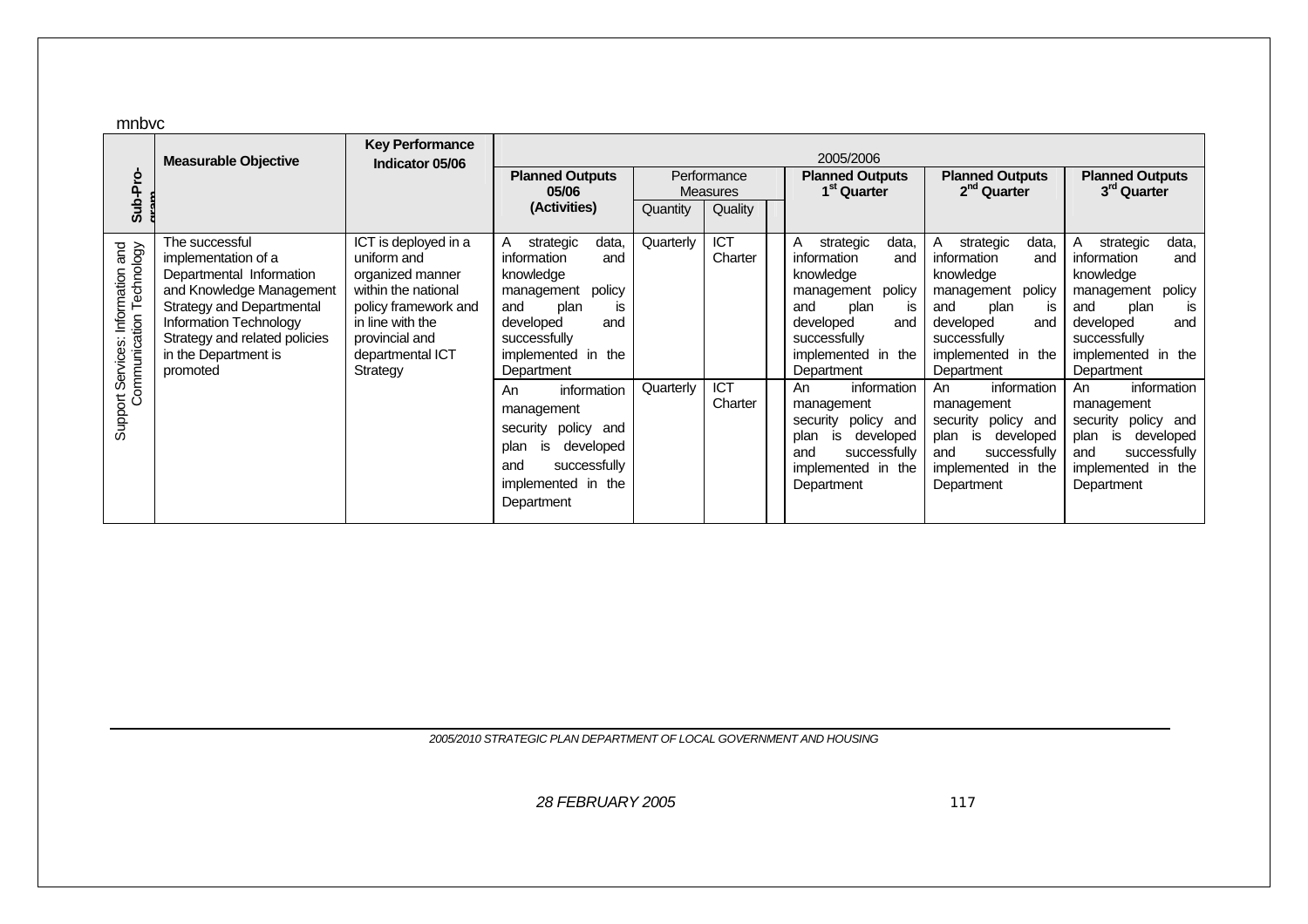| Sub-Pro                                                             | <b>Measurable</b><br><b>Objective</b> | <b>Key</b><br><b>Performance</b><br><b>Indicator</b><br>05/06 | <b>Planned Outputs</b><br>05/06<br>(Activities)                                                                                                                                                                                                                | Quantity          | <b>Performance Measures</b><br>Quality                    | 2005/2006<br><b>Planned Outputs</b><br>1 <sup>st</sup> Quarter                                                                                                                                                                                                                | <b>Planned Outputs</b><br>2 <sup>nd</sup> Quarter                                                                                                                                                                                                                             | <b>Planned Outputs</b><br>3 <sup>rd</sup> Quarter                                                                                                                                                                                                                              |
|---------------------------------------------------------------------|---------------------------------------|---------------------------------------------------------------|----------------------------------------------------------------------------------------------------------------------------------------------------------------------------------------------------------------------------------------------------------------|-------------------|-----------------------------------------------------------|-------------------------------------------------------------------------------------------------------------------------------------------------------------------------------------------------------------------------------------------------------------------------------|-------------------------------------------------------------------------------------------------------------------------------------------------------------------------------------------------------------------------------------------------------------------------------|--------------------------------------------------------------------------------------------------------------------------------------------------------------------------------------------------------------------------------------------------------------------------------|
| and<br>Technology<br>Support Services: Information<br>Communication |                                       |                                                               | information<br>and<br>An<br>communication<br><b>Business</b><br>technology<br>Plan is developed and<br>successfully<br>the<br>in<br>implemented<br>Department<br>All<br>data<br>and<br>the<br>information<br>in<br>department<br>are<br>classified and indexed | Annually<br>Daily | Departmental<br>Policy<br>National<br><b>Archives Act</b> | data,<br>strategic<br>A<br>information<br>and<br>knowledge<br>policy<br>management<br>and plan is developed<br>successfully<br>and<br>implemented<br>in<br>the<br>Department<br>All<br>data<br>and<br>in<br>the<br>information<br>department<br>are<br>classified and indexed | data,<br>strategic<br>A<br>information<br>and<br>knowledge<br>policy<br>management<br>and plan is developed<br>successfully<br>and<br>implemented<br>in<br>the<br>Department<br>All<br>data<br>and<br>the<br>information<br>in<br>department<br>are<br>classified and indexed | data,<br>strategic<br>A<br>information<br>and<br>knowledge<br>policy<br>management<br>and plan is developed<br>successfully<br>and<br>implemented<br>the<br>in.<br>Department<br>All<br>data<br>and<br>information<br>in<br>the<br>department<br>are<br>classified and indexed |
|                                                                     |                                       |                                                               | An<br>electronic<br>Information<br>and<br>Records Management<br>System is investigated                                                                                                                                                                         | Daily             | National<br><b>Archives Act</b>                           | An<br>electronic<br>Information<br>and<br>Records Management<br>System is investigated                                                                                                                                                                                        | An<br>electronic<br>Information<br>and<br>Records Management<br>System is investigated                                                                                                                                                                                        | electronic<br>An<br>Information<br>and<br>Records Management<br>System is investigated                                                                                                                                                                                         |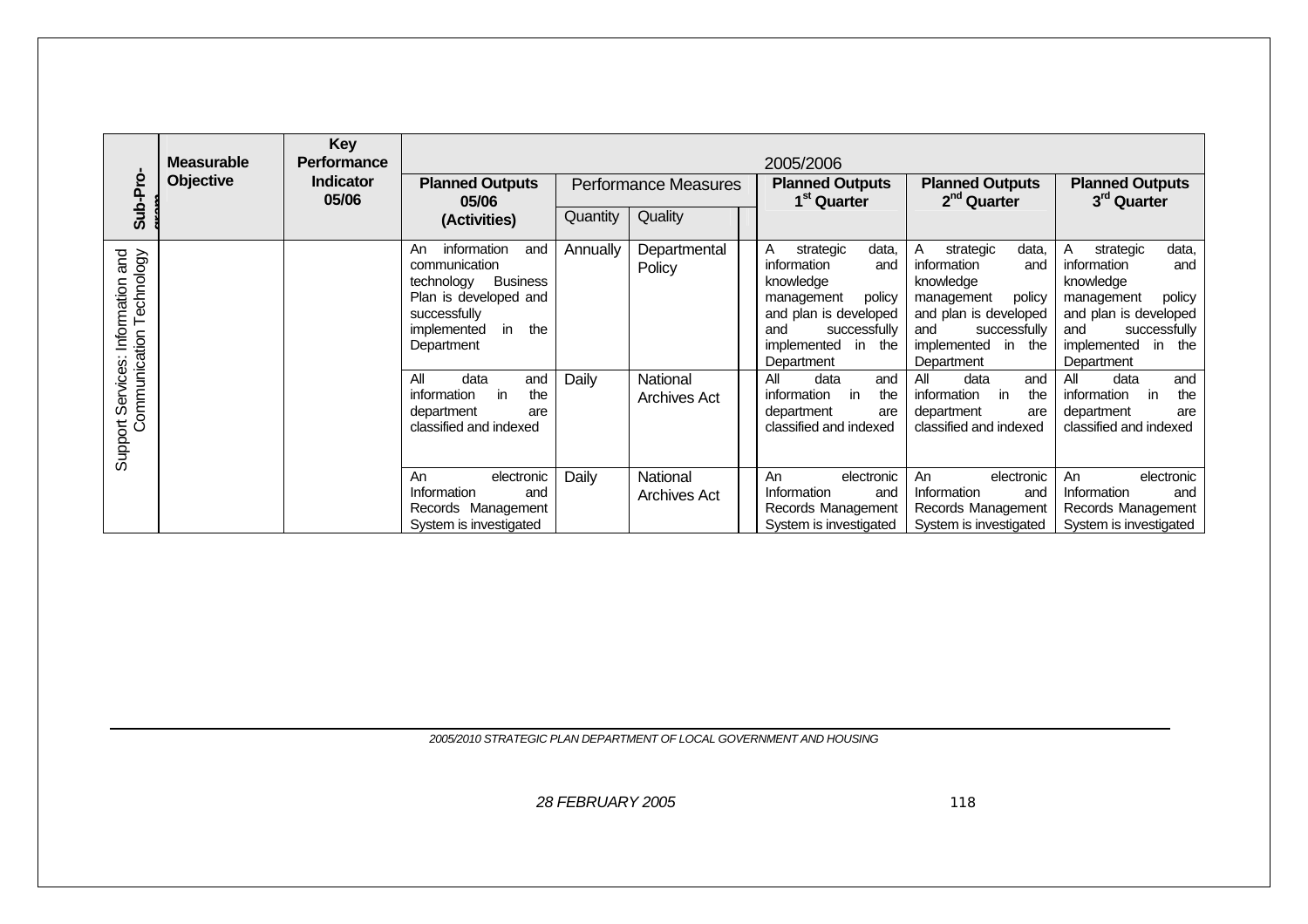| Sub-Pro                                           | <b>Measurable</b><br><b>Objective</b> | Key<br><b>Performance</b><br>Indicator 05/06 | <b>Planned Outputs</b><br>05/06                                                                     | <b>Performance Measures</b><br>Quality<br>Quantity<br>(Activities) |                        |  | 2005/2006<br><b>Planned Outputs</b><br><b>Planned Outputs</b><br>2 <sup>nd</sup> Quarter<br>1 <sup>st</sup> Quarter |                                                                                                     | <b>Planned Outputs</b><br>3 <sup>rd</sup> Quarter                                                   |
|---------------------------------------------------|---------------------------------------|----------------------------------------------|-----------------------------------------------------------------------------------------------------|--------------------------------------------------------------------|------------------------|--|---------------------------------------------------------------------------------------------------------------------|-----------------------------------------------------------------------------------------------------|-----------------------------------------------------------------------------------------------------|
| Technology<br>and<br>Information<br>Communication |                                       |                                              | Information<br>An<br>repository<br>architecture<br>are<br>investigated<br>and<br>tested in the dept | Quarterly                                                          | Departmental<br>policy |  | Information<br>An<br>repository<br>architecture<br>are<br>investigated<br>and<br>tested in the dept                 | Information<br>An<br>repository<br>architecture<br>are<br>investigated<br>and<br>tested in the dept | Information<br>An<br>repository<br>architecture<br>are<br>and<br>investigated<br>tested in the dept |
| Support Services:                                 |                                       |                                              | ICT<br>support strategy<br>municipalities<br>is<br>to<br>developed<br>and<br>maintained             | Daily                                                              | Departmental<br>Policy |  | ICT<br>support strategy<br>municipalities<br>is<br>to<br>developed<br>and<br>maintained                             | <b>ICT</b><br>support strategy<br>municipalities<br>to<br>is is<br>developed<br>and<br>maintained   | ICT<br>support strategy<br>municipalities<br>to<br>is<br>developed<br>and<br>maintained             |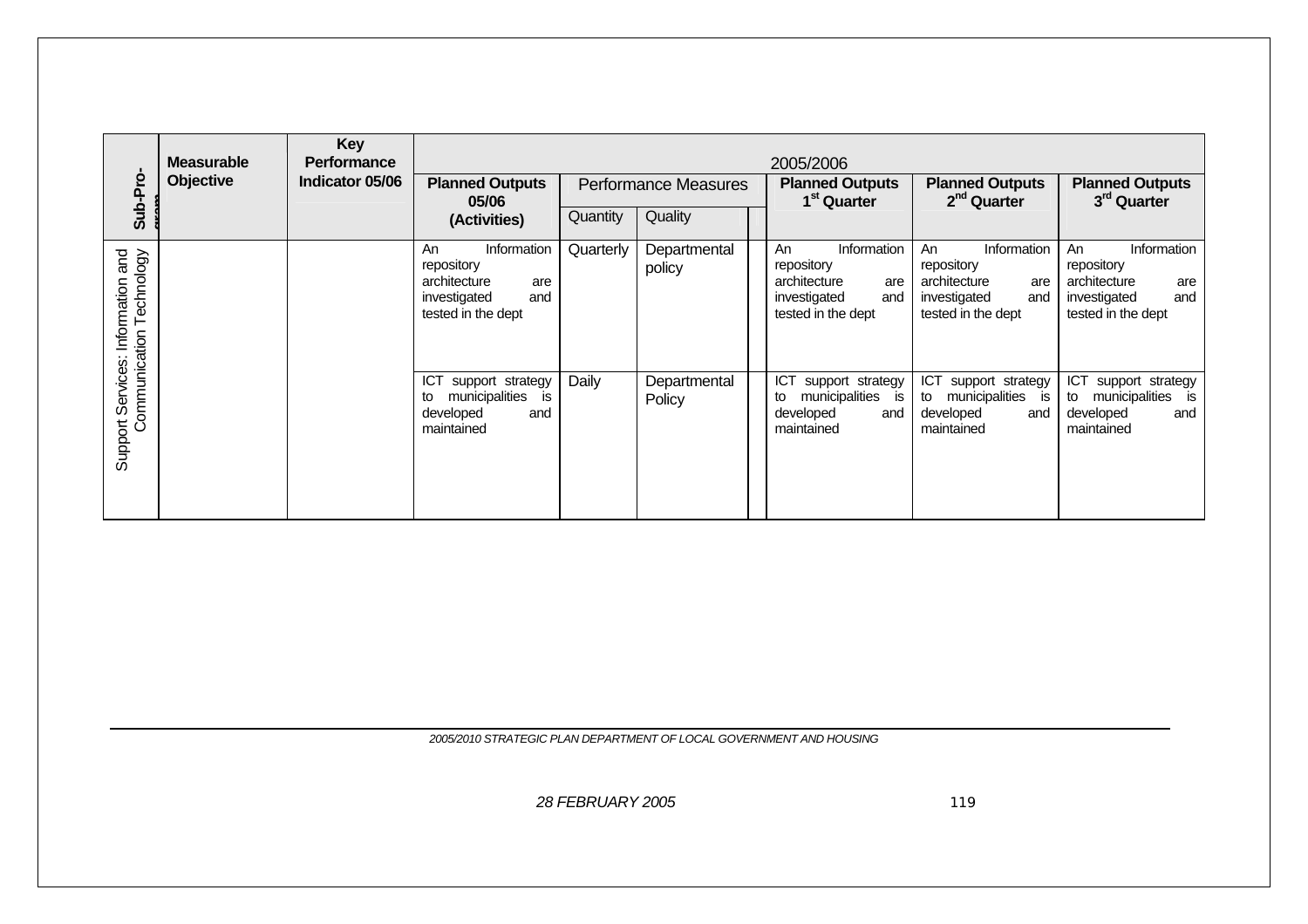#### **STRATEGIC OBJECTIVE NO. 1.6: TO ENSURE THE FUNCTIONING OF THE DEPARTMENT WITHIN A SOUND LEGAL FRAMEWORK**

|                                  | <b>Measurable Objective</b>                                                                           | <b>Key Performance</b><br>Indicator 05/06                          | 2005/2006                                                                                             |                    |                                                                                                                                    |                                                                                              |                                                                                                      |                                                                                        |  |  |
|----------------------------------|-------------------------------------------------------------------------------------------------------|--------------------------------------------------------------------|-------------------------------------------------------------------------------------------------------|--------------------|------------------------------------------------------------------------------------------------------------------------------------|----------------------------------------------------------------------------------------------|------------------------------------------------------------------------------------------------------|----------------------------------------------------------------------------------------|--|--|
| Sub-Pro-                         |                                                                                                       |                                                                    | <b>Planned Outputs</b><br>05/06                                                                       |                    | <b>Performance Measures</b>                                                                                                        | <b>Planned Outputs</b><br>1 <sup>st</sup> Quarter                                            | <b>Planned</b><br>Outputs 2 <sup>nd</sup>                                                            | <b>Planned</b><br>Outputs 3rd                                                          |  |  |
|                                  |                                                                                                       |                                                                    | (Activities)                                                                                          | Quantity           | Quality                                                                                                                            |                                                                                              | Quarter                                                                                              | Quarter                                                                                |  |  |
| Support Services: Legal Services | is.<br>The<br>Department<br>assisted on the drafting of<br>legislation related to local<br>qovernance | Administrative and<br>management<br>decisions are legally<br>sound | The Housing Chief<br>Directorate<br>is<br>supported<br><b>on</b><br>legislation                       | All<br>legislation | In line with legal<br>standards<br>and<br>norms<br>legislation<br>Draft<br>submitted to State<br>Advisors<br>Law<br>when necessary | All changes to be<br>affected to provincial<br>housing<br>legislation<br>identified          | Housing<br>legislation<br>for<br><b>FSPG</b> drafted<br><b>Stakeholders</b><br>consulted             | Submitted<br>to<br>State<br>Law<br>Advisors in<br>the<br>Dept.<br>of<br>the<br>Premier |  |  |
|                                  |                                                                                                       |                                                                    | The<br>Local<br>Chief<br>Government<br>Directorate<br>is<br>supported<br><sub>on</sub><br>legislation | All<br>legislation | In line with legal<br>standards<br>and<br>norms<br>legislation<br>Draft<br>submitted to State<br>Advisors<br>Law<br>when necessary | All changes to be<br>affected to provincial<br>local<br>government<br>legislation identified | Local<br>Government<br>legislation<br>for<br><b>FSPG</b> drafted<br><b>Stakeholders</b><br>consulted | Submitted<br>to<br>State<br>Law<br>Advisors in<br>the<br>Dept.<br>0f<br>the<br>Premier |  |  |

*2005/2010 STRATEGIC PLAN DEPARTMENT OF LOCAL GOVERNMENT AND HOUSING*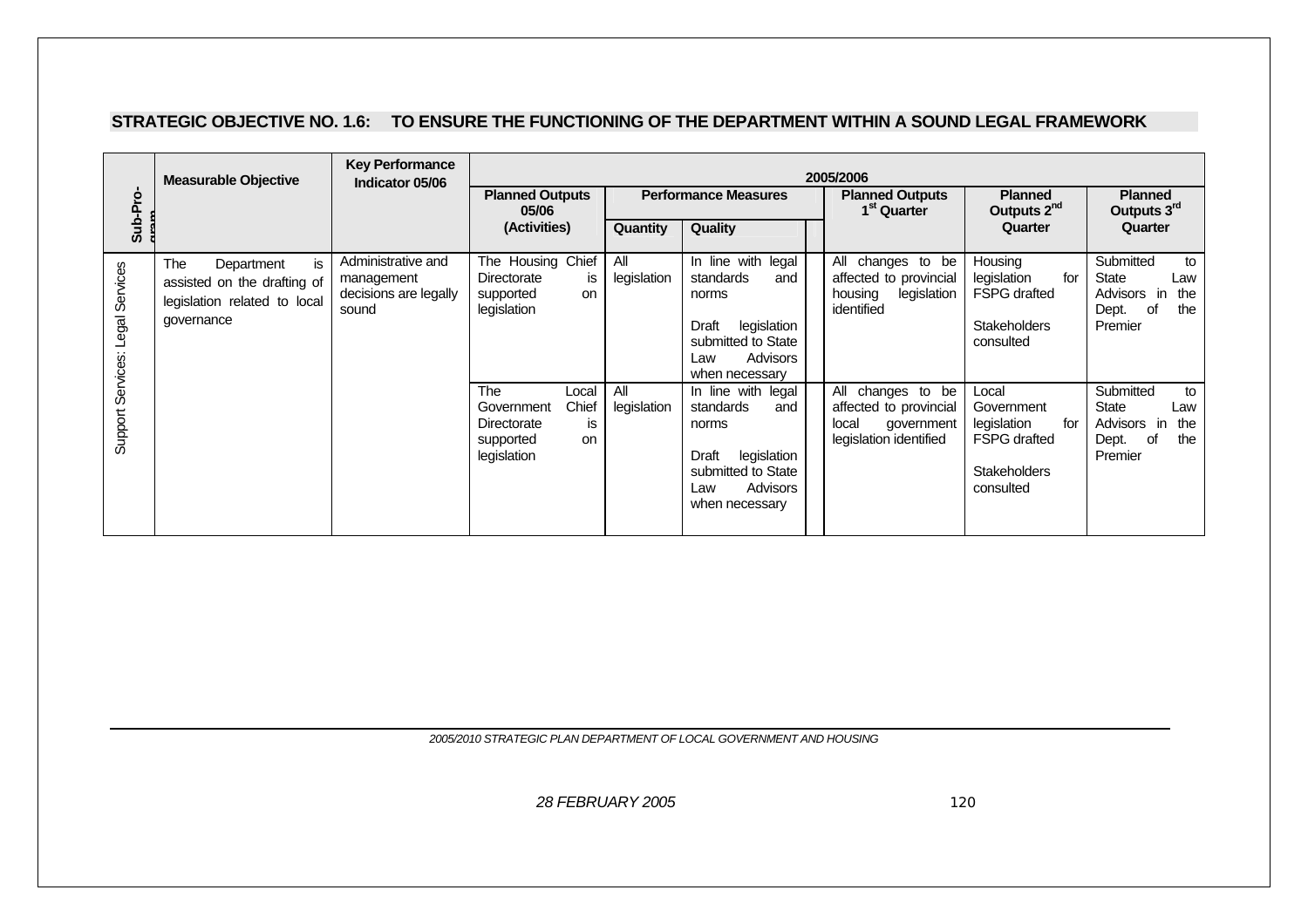|                                  | <b>Measurable</b> | Key<br><b>Performance</b> |                                                                                                                | 2005/2006                        |                                                                                                                                       |                                                                                                              |                                                                                                                         |                                                                               |  |  |  |  |  |
|----------------------------------|-------------------|---------------------------|----------------------------------------------------------------------------------------------------------------|----------------------------------|---------------------------------------------------------------------------------------------------------------------------------------|--------------------------------------------------------------------------------------------------------------|-------------------------------------------------------------------------------------------------------------------------|-------------------------------------------------------------------------------|--|--|--|--|--|
| Sub-<br>Program                  | <b>Objective</b>  | Indicator 05/06           | <b>Planned Outputs</b><br>05/06                                                                                |                                  | <b>Performance Measures</b>                                                                                                           | Planned Outputs 1 <sup>st</sup><br>Quarter                                                                   | <b>Planned</b><br>Outputs 2 <sup>nd</sup>                                                                               | <b>Planned</b><br>Outputs 3rd                                                 |  |  |  |  |  |
|                                  |                   |                           | (Activities)                                                                                                   | Quantity                         | Quality                                                                                                                               |                                                                                                              | Quarter                                                                                                                 | Quarter                                                                       |  |  |  |  |  |
| Support Services: Legal Services |                   |                           | The<br>Land<br>Development<br>and<br>Chief<br>Planning<br>Directorate<br>is.<br>supported<br>on<br>legislation | All<br>legislation               | In line with<br>legal<br>standards<br>and<br>norms<br>legislation<br>Draft<br>submitted to State<br>Advisors<br>Law<br>when necessary | All changes to be<br>affected to provincial<br>land development and<br>legislation<br>planning<br>identified | Land<br>Development<br>Planning<br>and<br>legislation<br>for<br><b>FSPG</b> drafted<br><b>Stakeholders</b><br>consulted | Submitted to<br>State<br>Law<br>Advisors<br>in<br>the Dept. of<br>the Premier |  |  |  |  |  |
|                                  |                   |                           | A Legal Resource<br>Centre<br>is<br>developed<br>and<br>maintained in the<br>Department                        | Applicable<br>legal<br>recourses | Linked<br>to<br>Resource Centre<br>in Dept of Premier<br><b>Needs</b><br>of<br>Department<br>addressed                                | Accommodation<br>found                                                                                       | <b>Needs</b><br>of<br>Department<br>identified<br>Consultation<br>with<br>Dept<br>Premier<br>on<br>linkages             | Database<br>developed                                                         |  |  |  |  |  |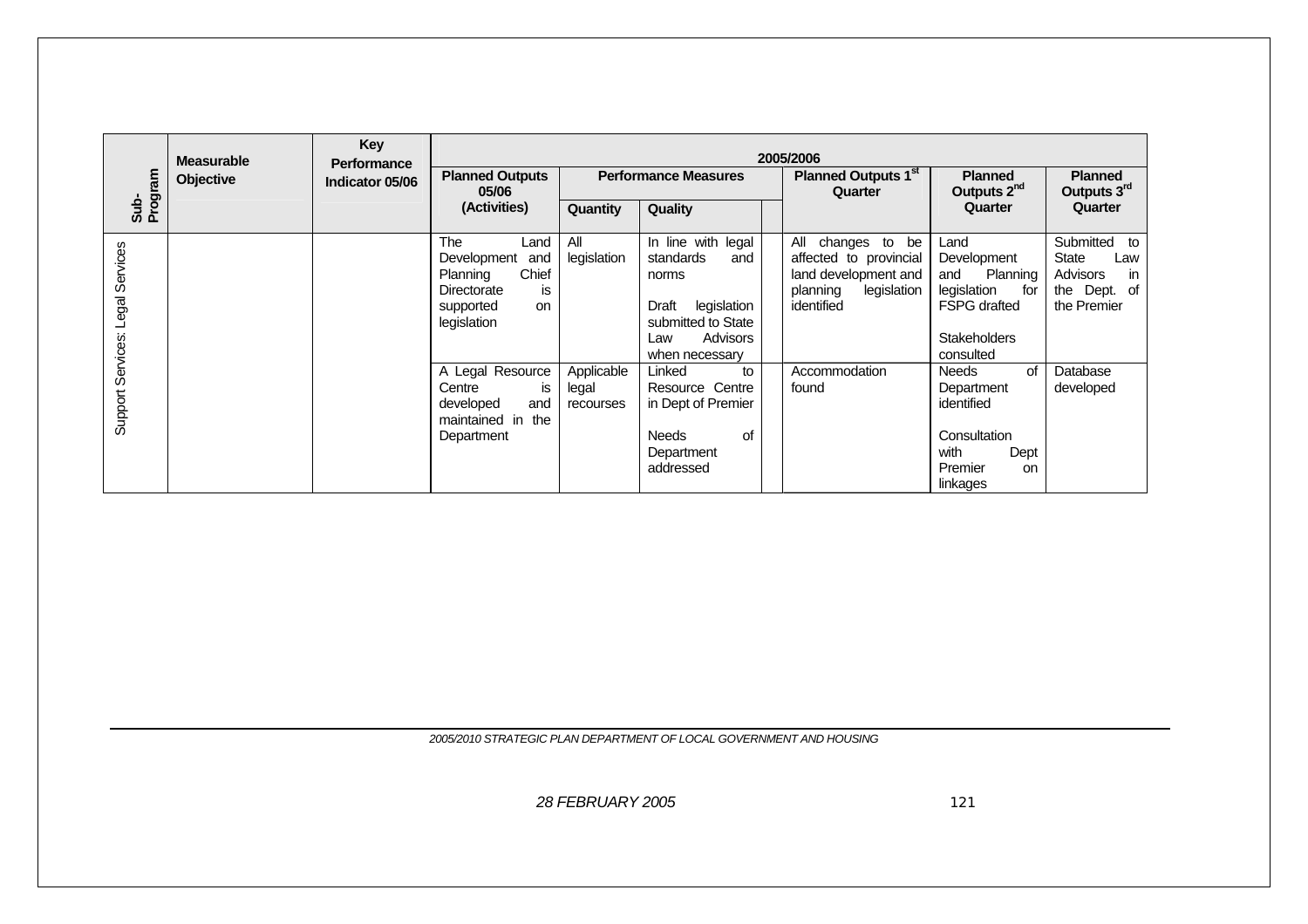|                   | <b>Measurable Objective</b>                                                                                | Key<br>Performance                  |                                                                                                    |                                   | 2005/2006                                                      |                                                                |                                                             |                                                                       |
|-------------------|------------------------------------------------------------------------------------------------------------|-------------------------------------|----------------------------------------------------------------------------------------------------|-----------------------------------|----------------------------------------------------------------|----------------------------------------------------------------|-------------------------------------------------------------|-----------------------------------------------------------------------|
| Sub-Pro-          |                                                                                                            | Indicator 05/06                     | <b>Planned Outputs</b><br>05/06                                                                    |                                   | Performance Measures                                           | <b>Planned Outputs</b><br>1 <sup>st</sup> Quarter              | <b>Planned Outputs</b><br>2 <sup>nd</sup> Quarter           | <b>Planned Outputs</b><br>3 <sup>rd</sup> Quarter                     |
|                   |                                                                                                            |                                     | (Activities)                                                                                       | Quantity                          | Quality                                                        |                                                                |                                                             |                                                                       |
| Legal Services    | advice is<br>Sound legal<br>rendered<br>the<br>to<br>Department<br>in<br>with<br>accordance<br>legislation | Informed<br>management<br>decisions | opinions<br>Legal<br>are<br>provided to officials on<br>interpretation<br>the<br>of<br>legislation | All requests                      | In line with<br>legal<br>and<br>norms<br>standards<br>Accurate | All requests dealt<br>with                                     | All requests deal<br>with                                   | All requests deal<br>with                                             |
|                   |                                                                                                            |                                     |                                                                                                    |                                   | interpretation                                                 |                                                                |                                                             |                                                                       |
| Support Services: |                                                                                                            |                                     | Management<br>is<br>advised on the<br>legal<br>implications<br>οf<br>decisions                     | Management                        | In line with legal<br>and<br>norms<br>standards                | All decisions with<br>legal implications                       | All decisions with<br>legal implications                    | All decisions with<br>legal implications                              |
|                   |                                                                                                            |                                     |                                                                                                    |                                   | Accurate<br>interpretation                                     |                                                                |                                                             |                                                                       |
|                   |                                                                                                            |                                     | <b>The</b><br>Department<br>contributes<br>the<br>to<br>effective and efficient                    | 80%<br>Ωf<br>meetings<br>attended | Contributes<br>to<br>effective<br>legal<br>decisions<br>and    | Participates<br>in<br>that<br>ensuring<br>the<br>actions<br>in | Participates<br>in<br>that<br>ensuring<br>actions in<br>the | in<br>Participates<br>that<br>ensuring<br>the<br>actions<br><i>in</i> |
|                   |                                                                                                            |                                     | the<br>functioning<br>of<br>Provincial Legal Forum                                                 |                                   | actions in FSPG                                                | FSPG are legally<br>sound                                      | FSPG are legally<br>sound                                   | FSPG are legally<br>sound                                             |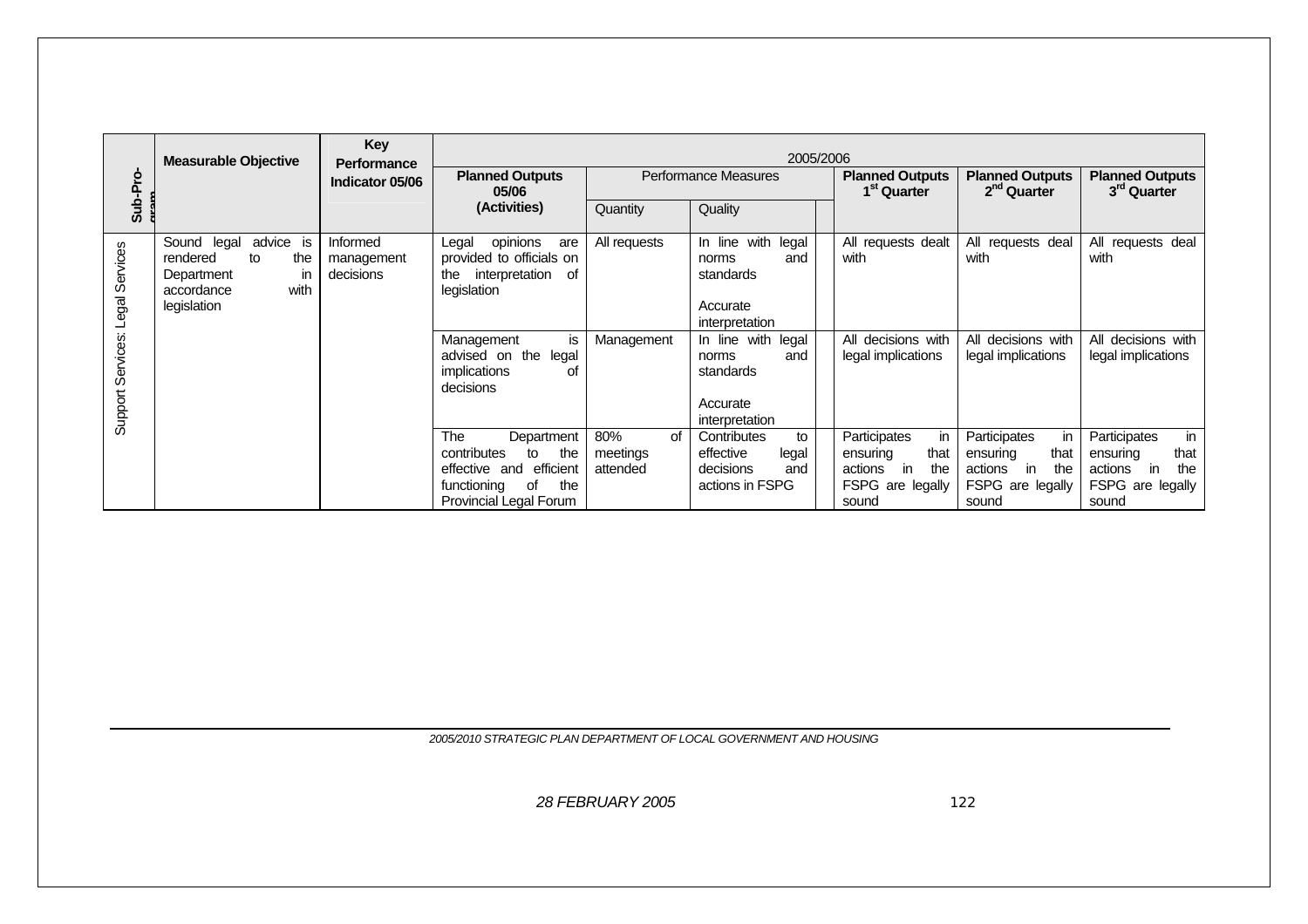# STRATEGIC OBJECTIVE NO. 1.7: **TO ELIMINATE FRAUD, CORRUPTION AND SECURITY RISKS IN THE DEPARTMENT**

| <b>Key</b><br><b>Measurable</b><br><b>Performance</b><br>2005/2006 |                                                        |                                              |                                                                                                                                |                          |                                                                                                          |  |                                                                                                            |                                                                  |                                                                                                                                                               |
|--------------------------------------------------------------------|--------------------------------------------------------|----------------------------------------------|--------------------------------------------------------------------------------------------------------------------------------|--------------------------|----------------------------------------------------------------------------------------------------------|--|------------------------------------------------------------------------------------------------------------|------------------------------------------------------------------|---------------------------------------------------------------------------------------------------------------------------------------------------------------|
| Sub-Pro                                                            | <b>Objective</b>                                       | Indicator 05/06                              | <b>Planned Outputs</b><br>05/06                                                                                                |                          | <b>Performance Measures</b>                                                                              |  | <b>Planned</b><br>Outputs 1 <sup>st</sup>                                                                  | <b>Planned</b><br>Outputs 2 <sup>nd</sup>                        | Planned Outputs 3rd<br>Quarter                                                                                                                                |
| gram                                                               |                                                        |                                              | (Activities)                                                                                                                   | Quantity                 | Quality                                                                                                  |  | Quarter                                                                                                    | Quarter                                                          |                                                                                                                                                               |
|                                                                    | Corruption<br>is<br>prevented within<br>the Department | Minimized<br>corruption in the<br>Department | Anti-Corruption<br>An<br>Strategy<br>is developed<br>successfully<br>and<br>implemented<br>in<br>the<br>Department             | All<br>officials         | of<br>Awareness<br>officials<br>Anti-<br><i>in</i><br>Corruption strategy is<br>created                  |  | <b>Members</b><br>are<br>of<br>the<br>aware<br>implications if the<br>strategy<br>is<br>not<br>adhered to. | Reviews<br>done<br>in checking the<br>Ωf<br>level<br>compliance. | <b>Recommendations</b><br>Are made to the H.O.D<br>and M.E.C.                                                                                                 |
| Support Services: Security Management and Anti-                    |                                                        |                                              | Information sessions is<br>provided to all officials<br>within the Department<br>on matters related to<br>corruption and fraud | All<br>officials         | The<br>hand-outs<br>0f<br>presentations<br>is<br>given to members of<br>the Department for<br>continuity |  | Information<br>sessions provided<br>to 30% of officials                                                    | Information<br>sessions<br>provided<br>to<br>60% of officials    | Information<br>sessions<br>80% of<br>provided<br>to<br>officials<br>Problematic areas are<br>identified and corrected<br>(value<br>for<br>money<br>principle) |
|                                                                    |                                                        |                                              | Fraud and corruption is<br>investigated<br>and<br>reported on                                                                  | All<br>reported<br>cases | Effective systems of<br>investigation are in<br>place                                                    |  | Findings reported<br>to HoD                                                                                | Findings<br>reported to HoD                                      | <b>Findings</b><br>reported<br>to<br>HoD                                                                                                                      |
|                                                                    |                                                        |                                              | mechanism<br>is<br>A<br>the<br>for<br>created<br>reporting of corruption<br>and fraud                                          |                          | line<br>with<br>ln-<br>Legislations                                                                      |  | Mechanism<br>in<br>place                                                                                   | Complaints<br>investigated<br>and reported                       | Complaints investigated<br>and reported                                                                                                                       |

*2005/2010 STRATEGIC PLAN DEPARTMENT OF LOCAL GOVERNMENT AND HOUSING*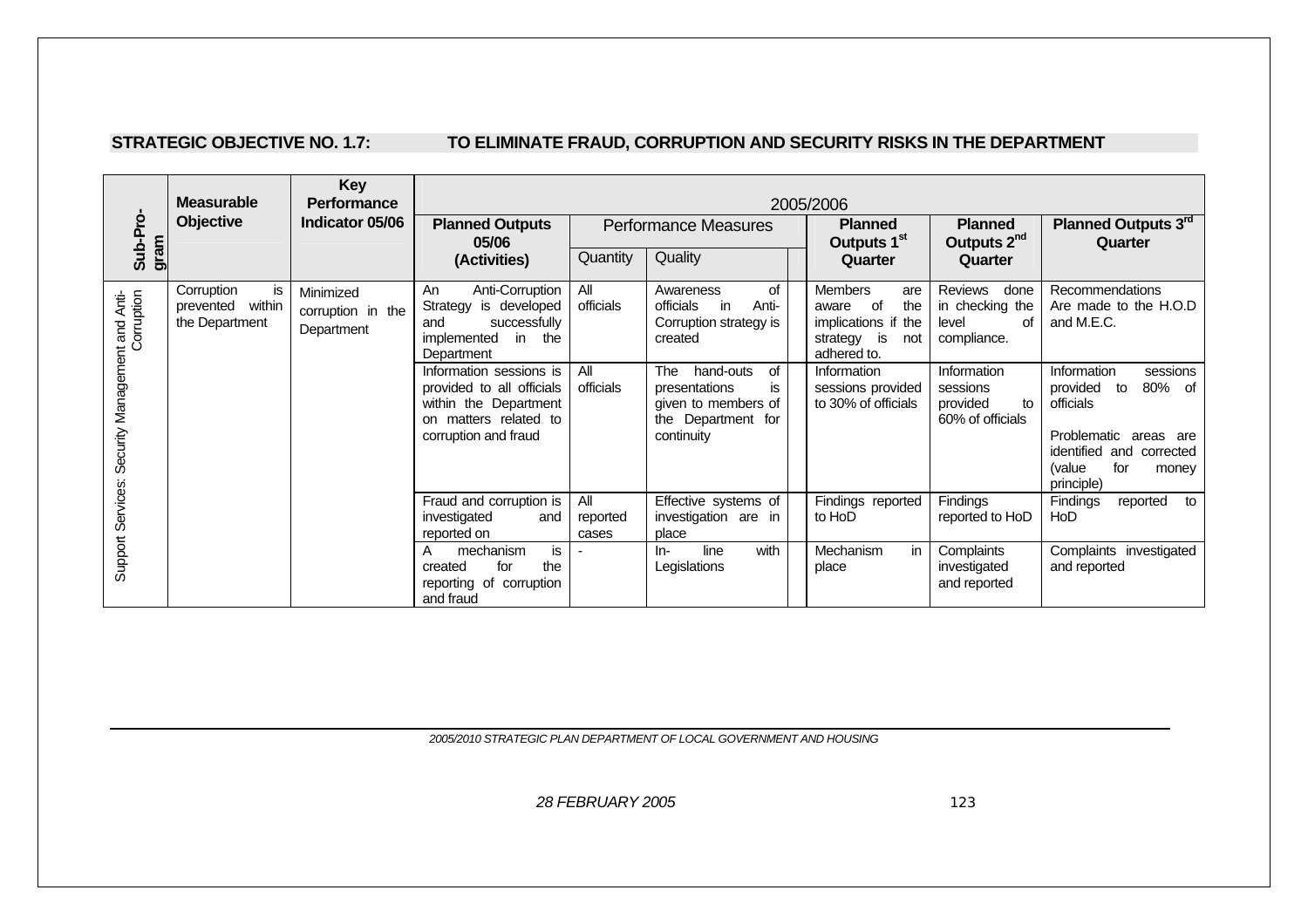|                                            | <b>Measurable</b>                                                      | Key<br><b>Performance</b>                 | 2005/2006                                                                                     |                                       |                                                                                      |                                                              |                                                                       |                                                      |  |  |  |  |
|--------------------------------------------|------------------------------------------------------------------------|-------------------------------------------|-----------------------------------------------------------------------------------------------|---------------------------------------|--------------------------------------------------------------------------------------|--------------------------------------------------------------|-----------------------------------------------------------------------|------------------------------------------------------|--|--|--|--|
|                                            | Objective                                                              | Indicator 05/06                           | <b>Planned Outputs</b><br>05/06                                                               |                                       | <b>Performance Measures</b>                                                          | <b>Planned Outputs</b><br>1 <sup>st</sup> Quarter            | <b>Planned</b><br>Outputs 2 <sup>nd</sup>                             | <b>Planned</b><br>Outputs 3rd                        |  |  |  |  |
| Sub-Pro-                                   |                                                                        |                                           | (Activities)                                                                                  | Quantity                              | Quality                                                                              |                                                              | Quarter                                                               | Quarter                                              |  |  |  |  |
|                                            | The<br>Department<br>functions within a safe<br>and secure environment | Secured<br>information and<br>environment | risks<br>Security<br>are<br>identified<br>and<br>appropriately<br>addressed                   | All officials                         | All officials in sensitive<br>posts are vetted                                       | Risk Plan developed<br>and marketed<br>for<br>implementation | Reviews of the<br>processes.                                          | Overview<br>reports to the<br>H.O.D<br>and<br>M.E.C. |  |  |  |  |
| Security Management<br>and Anti-Corruption |                                                                        |                                           | Officials are security<br>cleared in accordance<br>with the needs of the<br>Department        | All<br>identified<br><b>officials</b> | Members<br>of<br>Department<br>are<br><b>Security Conscious</b>                      | Quarter<br>of<br>the<br>officials are Security<br>cleared    | Remainder<br>οf<br>identified officials<br>security<br>are<br>cleared | Gaps<br>are<br>corrected                             |  |  |  |  |
| Support Services:                          |                                                                        |                                           | Information sessions<br>are held to all officials<br>sensitise officials<br>to<br>on security | All<br>identified<br>officials        | Effective<br>οf<br>implementation<br>Security systems and<br>the monitoring thereof. | 25% of officials                                             | 50% of officials                                                      | 80%<br>of<br>officials                               |  |  |  |  |
|                                            |                                                                        |                                           | Department is<br>The<br>assisted<br>and<br>supported on matters<br>related to security        | All cases                             | with<br>line<br>the<br>In.<br>Legislation and (MISS<br>Document)                     | Findings<br>submitted<br>to HoD                              | <b>Findings</b><br>submitted<br>to<br>HoD                             | Findings<br>submitted<br>to<br>HoD                   |  |  |  |  |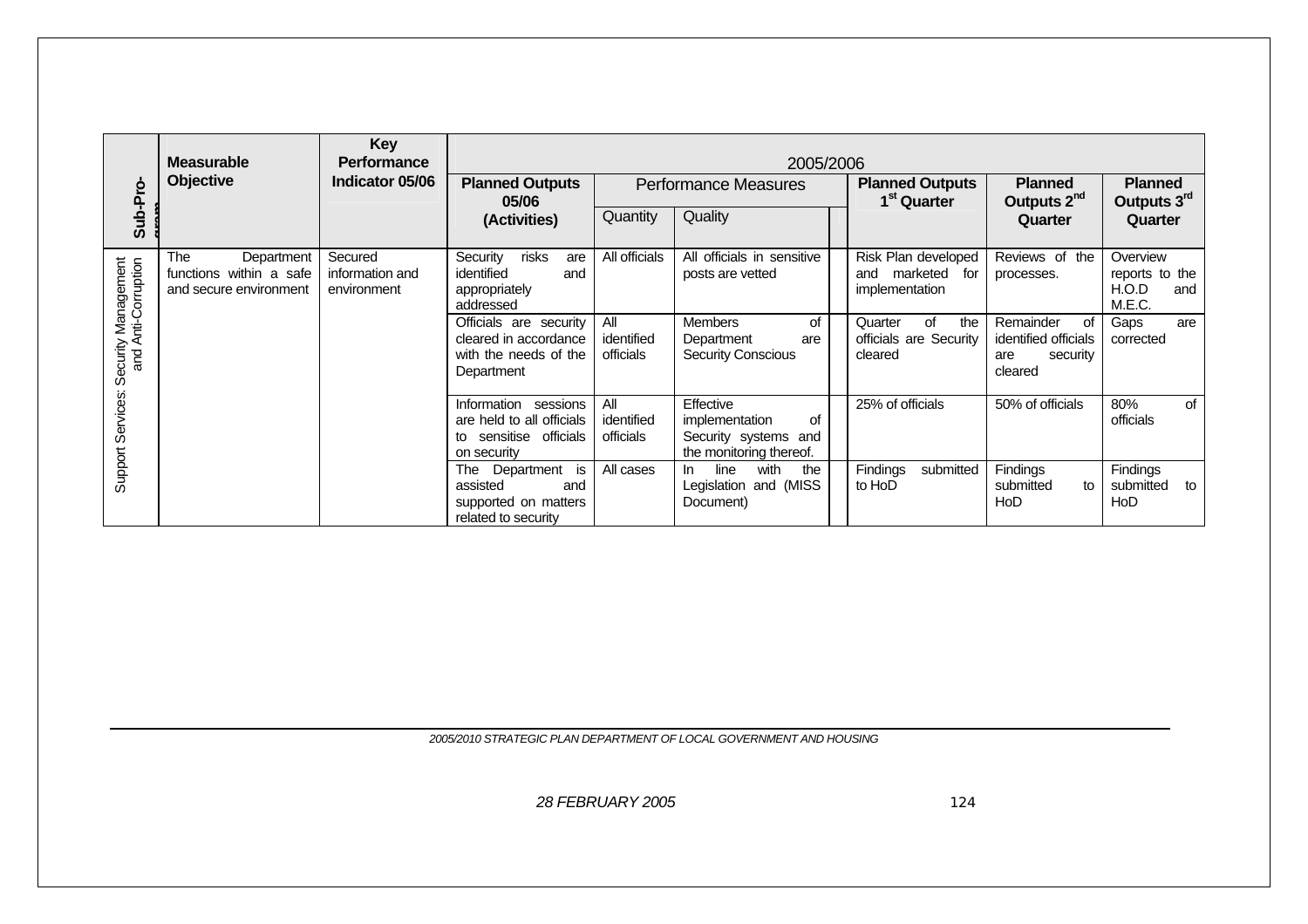### **STRATEGIC OBJECTIVE NO. 1.8: TO ENSURE THE EFFECTIVE AND EFFICIENT FUNCTIONING OF THE OFFICES OF THE MEC AND HEAD OF DEPARTMENT**

|                                     | <b>Measurable Objective</b>                                                        | <b>Key Performance</b><br>Indicator 05/06                                                                   | 2005/2006                                                                                                                  |                              |                                                   |                                                                                                                          |                                                                                                                          |                                                                                                                          |  |  |  |
|-------------------------------------|------------------------------------------------------------------------------------|-------------------------------------------------------------------------------------------------------------|----------------------------------------------------------------------------------------------------------------------------|------------------------------|---------------------------------------------------|--------------------------------------------------------------------------------------------------------------------------|--------------------------------------------------------------------------------------------------------------------------|--------------------------------------------------------------------------------------------------------------------------|--|--|--|
| Sub-Pro-gram                        |                                                                                    |                                                                                                             | <b>Planned Outputs 05/06</b><br>(Activities)                                                                               |                              | <b>Performance Measures</b>                       | Planned Outputs 1 <sup>st</sup><br>Quarter                                                                               | Planned Outputs 2 <sup>nd</sup><br>Quarter                                                                               | Planned Outputs 3rd<br>Quarter                                                                                           |  |  |  |
|                                     |                                                                                    |                                                                                                             |                                                                                                                            | Quantity                     | Quality                                           |                                                                                                                          |                                                                                                                          |                                                                                                                          |  |  |  |
| Support Services: Office of the MEC | integrated<br>An<br>and<br>quality<br>support<br>service is rendered to<br>the MEC | Integrated<br>planning<br>and<br>execution<br>0f<br>the<br>services in<br>the<br>Office<br>0f<br><b>MEC</b> | To<br>maintain<br>and<br>manage the diary of<br>the MEC effectively<br>and efficiently                                     | All<br>appointments          | In line with needs<br>of the MEC                  | All appointments<br>commitments of the<br>MEC are properly<br>diarised<br>MEC sensitised in<br>advance<br>of<br>meetings | All appointments<br>commitments of the<br>MEC are properly<br>diarised<br>MEC sensitised in<br>advance<br>of<br>meetings | All appointments<br>commitments of the<br>MEC are properly<br>diarised<br>MEC sensitised in<br>advance<br>Οf<br>meetings |  |  |  |
|                                     |                                                                                    |                                                                                                             | To ensure that all<br>relevant<br>documentation<br>is<br>prepared for the MEC<br>in respect of meetings<br>attended by him | All meetings                 | Comprehensive<br>and<br>complete<br>documentation | appointments<br>A complete set of<br>documents<br>is<br>provided to MEC in<br>advance of meeting<br>attended by him.     | appointments<br>A complete set of<br>is<br>documents<br>provided to MEC in<br>advance of meeting<br>attended by him.     | appointments<br>A complete set of<br>documents<br>is<br>provided to MEC in<br>advance of meeting<br>attended by him      |  |  |  |
|                                     |                                                                                    |                                                                                                             | To render an effective<br>and efficient support<br>service to the MEC in<br>of<br>his<br>support<br>activities             | All activities of<br>the MEC | In line with needs<br>of the MEC                  | Travelling<br>for<br>arrangements<br>MEC are<br>made<br>effective<br>and<br>efficiently                                  | Travelling<br>arrangements<br>for<br>MEC are<br>made<br>effective<br>and<br>efficiently                                  | Travelling<br>arrangements<br>for<br>MEC are<br>made<br>effective<br>and<br>efficiently                                  |  |  |  |
|                                     |                                                                                    |                                                                                                             |                                                                                                                            |                              |                                                   | Programme<br>οf<br>Action<br>prepared<br>timeously for MEC                                                               | Programme<br>οf<br>Action<br>prepared<br>timeously for MEC                                                               | Programme<br>οf<br>Action<br>prepared<br>timeously for MEC                                                               |  |  |  |

*2005/2010 STRATEGIC PLAN DEPARTMENT OF LOCAL GOVERNMENT AND HOUSING*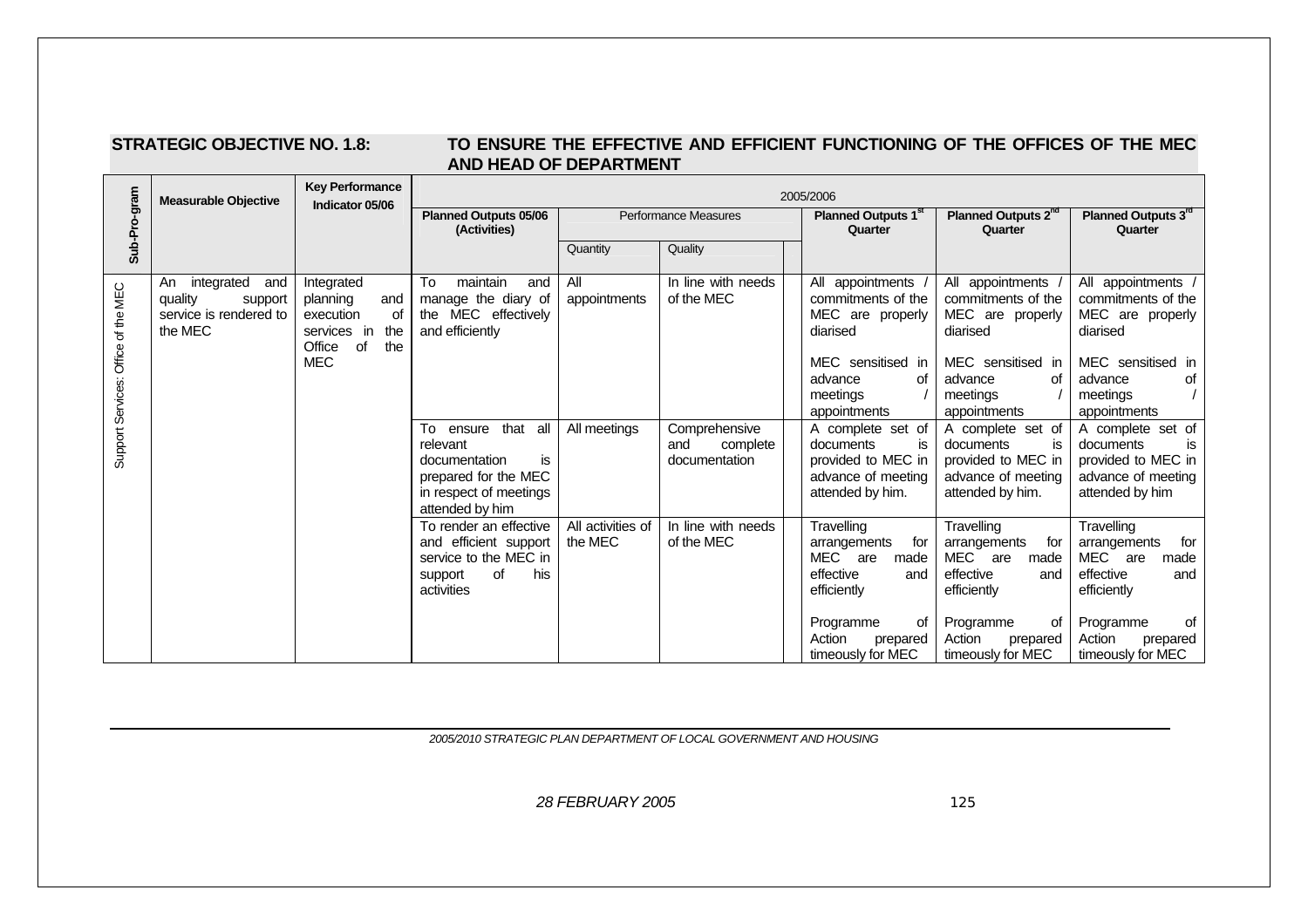|                                     | <b>Measurable Objective</b>                                                        | <b>Key Performance</b><br>Indicator 05/06                                                                   |                                                                                                                               |                              |                                                   | 2005/2006                                                                                                                |                                                                                                                                          |                                                                                                                                          |
|-------------------------------------|------------------------------------------------------------------------------------|-------------------------------------------------------------------------------------------------------------|-------------------------------------------------------------------------------------------------------------------------------|------------------------------|---------------------------------------------------|--------------------------------------------------------------------------------------------------------------------------|------------------------------------------------------------------------------------------------------------------------------------------|------------------------------------------------------------------------------------------------------------------------------------------|
| Sub-Pro-gram                        |                                                                                    |                                                                                                             | <b>Planned Outputs 05/06</b><br>(Activities)                                                                                  |                              | <b>Performance Measures</b>                       | <b>Planned</b><br>Outputs 1 <sup>st</sup>                                                                                | <b>Planned</b><br>Outputs 2 <sup>nd</sup>                                                                                                | <b>Planned</b><br>Outputs 3rd                                                                                                            |
|                                     |                                                                                    |                                                                                                             |                                                                                                                               | Quantity                     | Quality                                           | Quarter                                                                                                                  | Quarter                                                                                                                                  | Quarter                                                                                                                                  |
| Support Services: Office of the HoD | integrated<br>An<br>and<br>quality<br>support<br>service is rendered to<br>the HoD | Integrated<br>planning<br>and<br>execution<br>οf<br>services in<br>the<br>Office<br>of<br>the<br><b>HOD</b> | To<br>maintain<br>and<br>manage the diary of<br>the HoD effectively<br>and efficiently                                        | All<br>appointments          | In line with needs<br>of the HOD                  | All appointments<br>commitments of the<br>HOD are properly<br>diarised<br>HOD sensitised in<br>advance<br>οf<br>meetings | All appointments<br>commitments of the<br>HOD are properly<br>diarised<br>HOD sensitised in<br>advance<br>οf<br>meetings<br>appointments | All appointments<br>commitments of the<br>HOD are properly<br>diarised<br>HOD sensitised in<br>advance<br>οf<br>meetings<br>appointments |
|                                     |                                                                                    |                                                                                                             | that all<br>To ensure<br>relevant<br>documentation<br>is<br>prepared for the HoD<br>in respect of meetings<br>attended by him | All meetings                 | Comprehensive<br>and<br>complete<br>documentation | appointments<br>A complete set of<br>documents<br>is<br>provided to HOD in<br>advance of meeting<br>attended by him.     | A complete set of<br>is<br>documents<br>provided to HOD in<br>advance of meeting<br>attended by him.                                     | A complete set of<br>documents<br>is<br>provided to HOD in<br>advance of meeting<br>attended by him.                                     |
| Finances:                           |                                                                                    |                                                                                                             | effective<br>To<br>and<br>efficiently support the<br>HoD on the execution<br>of his activities<br>responsibilities            | All activities of<br>the HOD | In line with needs<br>of the HOD                  | Travelling<br>arrangements<br>for<br>HOD are<br>made<br>effective<br>and<br>efficiently                                  | Travelling<br>arrangements<br>for<br>HOD are<br>made<br>effective<br>and<br>efficiently                                                  | Travelling<br>for<br>arrangements<br>HOD are<br>made<br>effective<br>and<br>efficiently                                                  |
|                                     |                                                                                    |                                                                                                             |                                                                                                                               |                              |                                                   | Programme<br>οf<br>Action<br>prepared<br>timeously for HOD                                                               | Programme<br>οf<br>Action<br>prepared<br>timeously for HOD                                                                               | Programme<br>οf<br>Action<br>prepared<br>timeously for HOD                                                                               |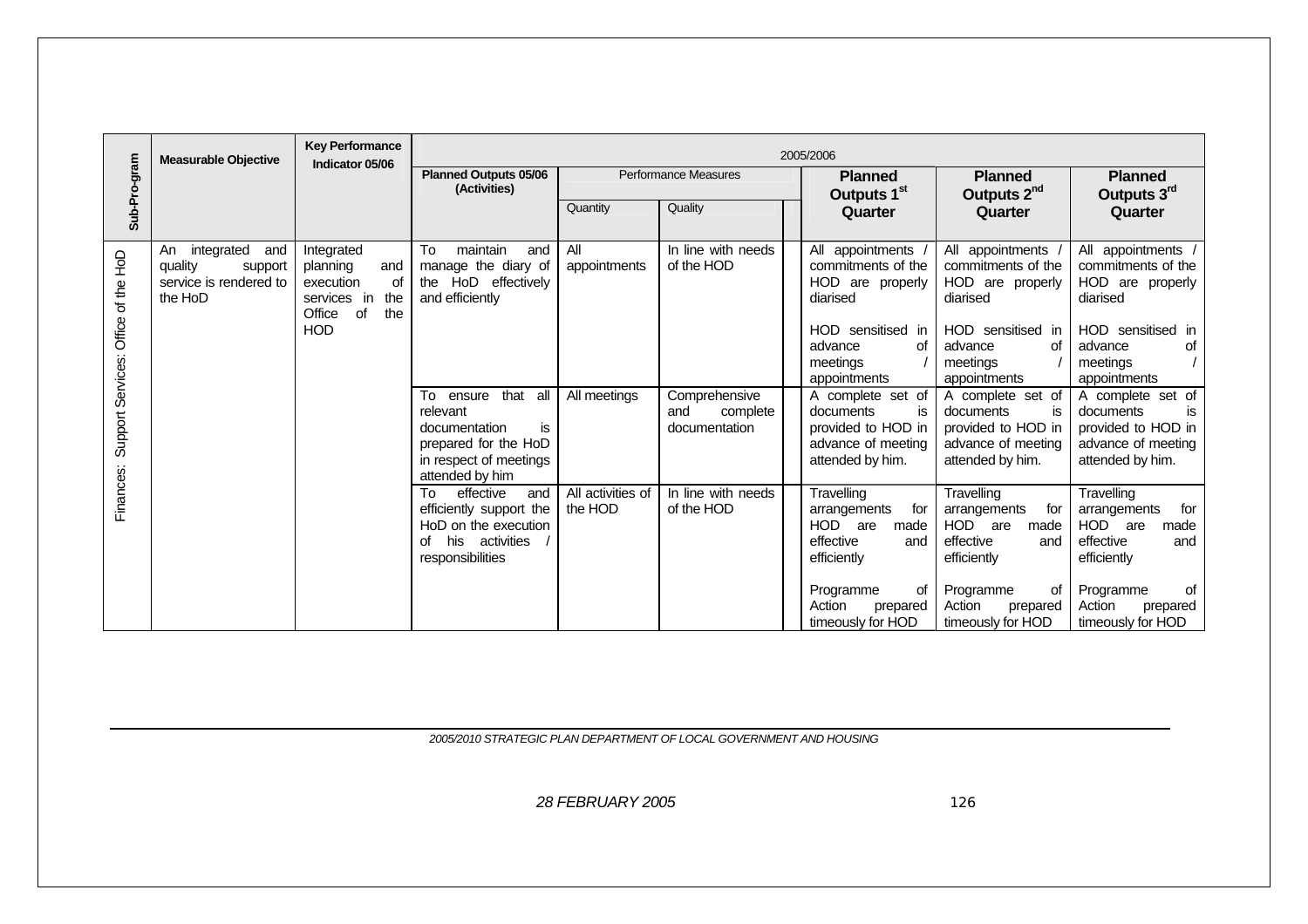#### **STRATEGIC OBJECTIVE NO. 1.9: TO ENSURE THAT THE FINANCES OF THE DEPARTMENT ARE MANAGED EFFECTIVELY AND EFFICIENTLY**

|                      | <b>Measurable Objective</b>                                                 | Key<br><b>Performance</b>                                       | 2005/2006                                                                           |          |                                                                                                                |                                                                    |                                                                 |                                                                  |  |  |
|----------------------|-----------------------------------------------------------------------------|-----------------------------------------------------------------|-------------------------------------------------------------------------------------|----------|----------------------------------------------------------------------------------------------------------------|--------------------------------------------------------------------|-----------------------------------------------------------------|------------------------------------------------------------------|--|--|
| Sub-Pro              |                                                                             | Indicator 05/06                                                 | <b>Planned Outputs</b><br>05/06                                                     |          | Performance Measures                                                                                           | <b>Planned</b><br>Outputs 1 <sup>st</sup>                          | <b>Planned</b><br>Outputs 2 <sup>nd</sup>                       | <b>Planned Outputs</b><br>3 <sup>rd</sup> Quarter                |  |  |
|                      |                                                                             |                                                                 | (Activities)                                                                        | Quantity | Quality                                                                                                        | Quarter                                                            | Quarter                                                         |                                                                  |  |  |
| Financial Management | Financial<br>resources are<br>allocated and controlled<br>in the Department | No overspending<br>spending<br>Under<br>within<br>norm of<br>2% | Compile<br>consolidated<br>departmental budget                                      | Annually | In terms of requirements<br>PFMA.<br>Treasury<br>οf<br><b>Requlations</b><br>and<br><b>National Frameworks</b> | Capture<br>budget<br>05/06 on system<br>Request roll-over<br>funds | Draft<br>Prepare<br>Budget 06/07                                | Submit<br><b>Draft</b><br><b>Budget Statement</b><br>to Treasury |  |  |
|                      |                                                                             |                                                                 | Compile<br>consolidated<br>adjustment<br>departmental budget                        | Annually | terms of requirement<br>PFMA.<br>οf<br>Treasury<br>Regulations<br>and<br><b>National Frameworks</b>            | bilateral<br><b>Budget</b><br>with<br>held<br>all<br>Programmes    | bilateral<br><b>Budget</b><br>with<br>held<br>all<br>Programmes | bilateral<br><b>Budget</b><br>with<br>held<br>all<br>Programmes  |  |  |
| Finances             |                                                                             |                                                                 | Monitor and control<br>departmental<br>expenditure                                  | Monthly  | Within<br>allocated<br>amounts                                                                                 | Quarterly<br>Expenditure<br>Reports                                | Quarterly<br>Expenditure<br>Reports                             | Quarterly<br>Expenditure<br>Reports                              |  |  |
|                      |                                                                             |                                                                 | <b>Monitor</b><br>special<br>investigations<br>and<br>fraud<br>manage<br>prevention | Monthly  | Within<br>business<br>plan<br>actions                                                                          | Submit<br>status<br>reports                                        | Submit<br>status<br>reports                                     | Submit<br>status<br>reports                                      |  |  |

*2005/2010 STRATEGIC PLAN DEPARTMENT OF LOCAL GOVERNMENT AND HOUSING*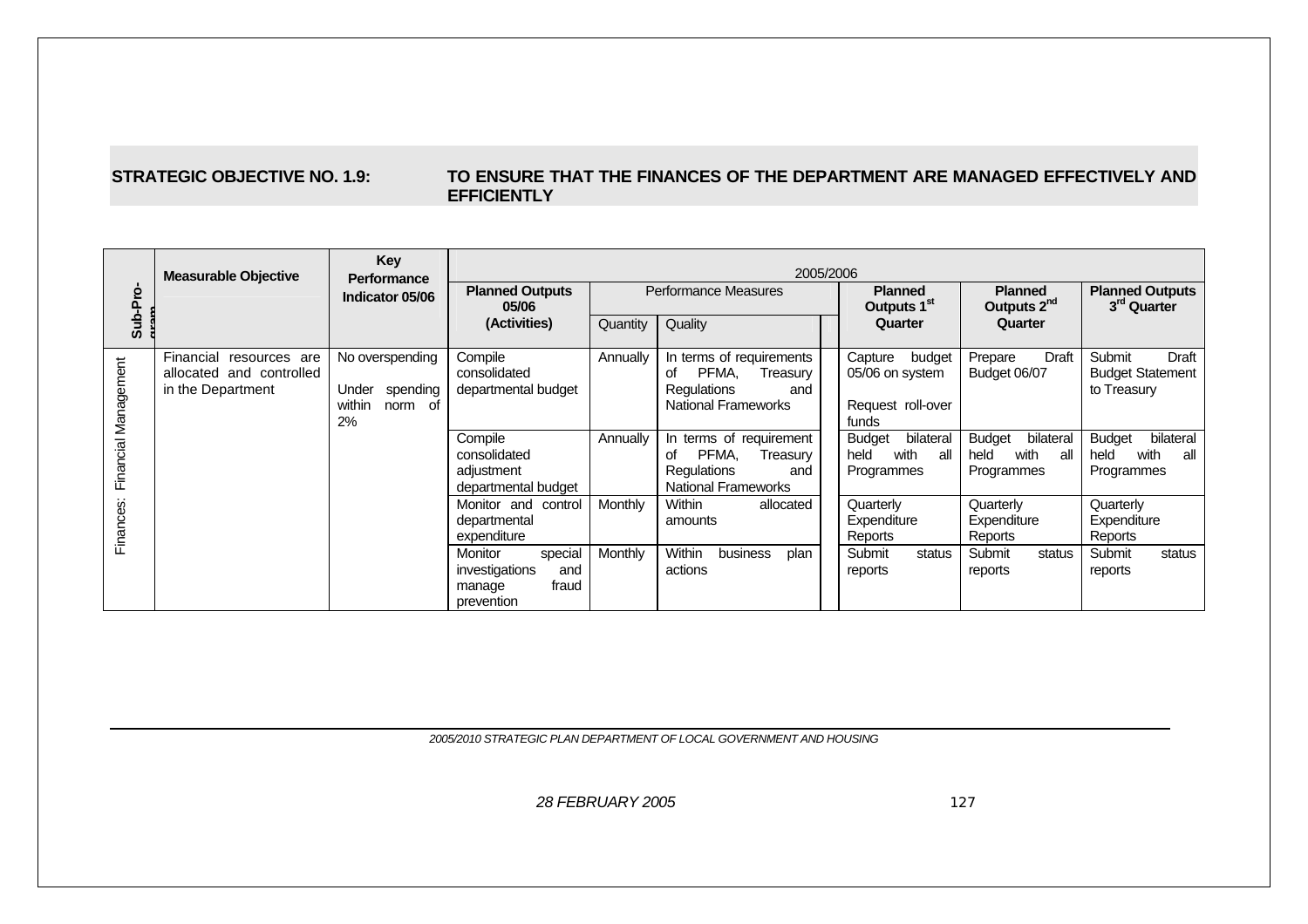|                                   | <b>Measurable Objective</b>                                                                    | <b>Key Performance</b><br>Indicator 05/06                                                                                                                                                  |                                                                                                                                                                          |                                  |                                                                                                                                                                                                         | 2005/2006                                                                                                                                                                                                                    |                                                                                                                                                                                                                              |                                                                                                                                                                                                                              |
|-----------------------------------|------------------------------------------------------------------------------------------------|--------------------------------------------------------------------------------------------------------------------------------------------------------------------------------------------|--------------------------------------------------------------------------------------------------------------------------------------------------------------------------|----------------------------------|---------------------------------------------------------------------------------------------------------------------------------------------------------------------------------------------------------|------------------------------------------------------------------------------------------------------------------------------------------------------------------------------------------------------------------------------|------------------------------------------------------------------------------------------------------------------------------------------------------------------------------------------------------------------------------|------------------------------------------------------------------------------------------------------------------------------------------------------------------------------------------------------------------------------|
| Sub-Pro-                          |                                                                                                |                                                                                                                                                                                            | <b>Planned</b><br>Outputs 05/06                                                                                                                                          |                                  | <b>Performance Measures</b>                                                                                                                                                                             | <b>Planned Outputs</b><br>1 <sup>st</sup> Quarter                                                                                                                                                                            | <b>Planned Outputs</b><br>2 <sup>nd</sup> Quarter                                                                                                                                                                            | <b>Planned Outputs</b><br>3 <sup>rd</sup> Quarter                                                                                                                                                                            |
|                                   |                                                                                                |                                                                                                                                                                                            | (Activities)                                                                                                                                                             | Quantity                         | Quality                                                                                                                                                                                                 |                                                                                                                                                                                                                              |                                                                                                                                                                                                                              |                                                                                                                                                                                                                              |
| Financial Management<br>Finances: | Effective<br>efficient<br>and<br>accounting services are<br>the<br>in<br>ensured<br>Department | Successful month-<br>end closure<br>Compliance<br>indicators met<br>All<br>reconciliations<br>done<br>Payment of salaries<br>by the 15 <sup>th</sup> and 30 <sup>th</sup><br>of each month | Maintain accurate<br>accounting<br>records<br>Manage<br>own<br>revenue<br>Maintain<br>and<br>reconciliation<br>of<br>bank accounts<br>Maintain salaries.<br>tax and debt | Daily<br>Daily<br>Daily<br>Daily | Correct in terms of<br>Treasury<br>Instructions<br>and<br>Practice<br>Treasury<br><b>Notes</b><br>Regular banking<br>Minimum funds left<br>in Bank Account<br>Correct<br>monthly<br>payment of salaries | Successful<br>closure<br>months<br>of<br>on<br>the<br>by<br>system<br>Department<br>Increase by 0.5%<br>Reconciliation<br>between PMG and<br><b>Exchequer Account</b><br>Payment of salaries<br>and<br>deductions<br>monthly | Successful<br>closure<br>of<br>months<br>on<br>by<br>system<br>the<br>Department<br>Increase by 0.5%<br>Reconciliation<br>between PMG and<br><b>Exchequer Account</b><br>Payment of salaries<br>and<br>deductions<br>monthly | Successful<br>closure<br>of<br>months<br>on<br>the<br>by<br>system<br>Department<br>Increase by 0.5%<br>Reconciliation<br>between PMG and<br><b>Exchequer Account</b><br>Payment of salaries<br>and<br>deductions<br>monthly |
|                                   |                                                                                                |                                                                                                                                                                                            | Safekeeping<br>of<br>accounting<br>records<br>Verifying<br>and<br>payments<br>authorizing<br>transactions<br>Compliance<br>certificates<br>submitted                     | Daily<br>Daily<br>Monthly        | Accessibility<br>of<br>documents<br><b>on</b><br>request<br>100% Accuracy<br>100% balancing to<br>various systems                                                                                       | Submission<br>of<br>documents<br>as<br>requested<br>All<br>correct<br>transactions<br>as<br>captured<br>21<br>Reports<br>per<br>month: 63 reports                                                                            | Submission<br>0f<br>documents<br>as<br>requested<br>All<br>correct<br>transactions<br>as<br>captured<br>21<br>Reports<br>per<br>month: 63 reports                                                                            | Submission<br>of<br>documents<br>as<br>requested<br>All<br>correct<br>transactions<br>as<br>captured<br>21<br>Reports<br>per<br>month: 63 reports                                                                            |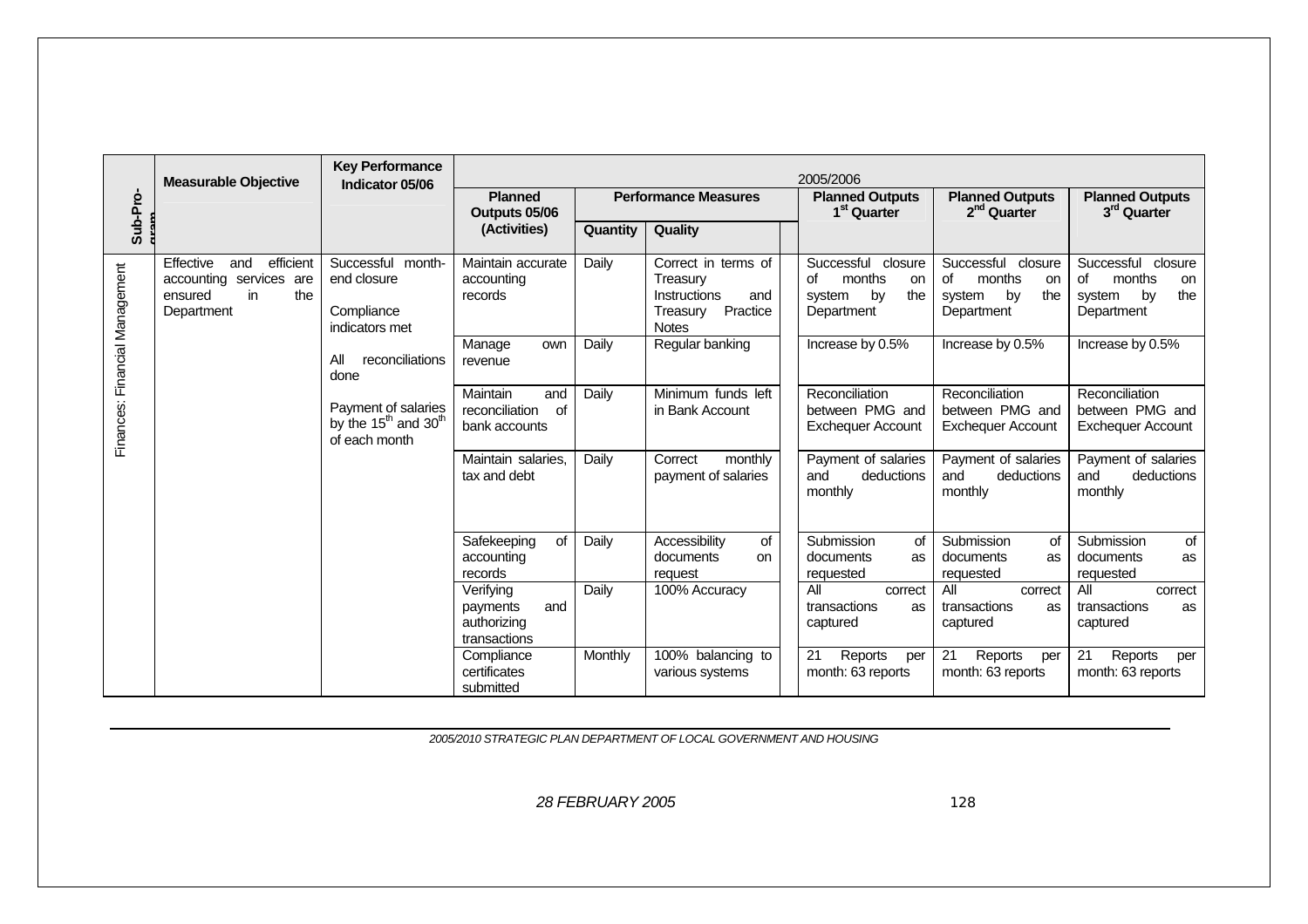|                                   | <b>Measurable Objective</b>                                                    | Key<br><b>Performance</b>                                                  |                                                                                        |                                    |                                                                                  | 2005/2006                                                      |                                                                                                   |                                                                                           |
|-----------------------------------|--------------------------------------------------------------------------------|----------------------------------------------------------------------------|----------------------------------------------------------------------------------------|------------------------------------|----------------------------------------------------------------------------------|----------------------------------------------------------------|---------------------------------------------------------------------------------------------------|-------------------------------------------------------------------------------------------|
| Sub-Pro                           |                                                                                | Indicator 05/06                                                            | <b>Planned Outputs</b><br>05/06                                                        |                                    | <b>Performance Measures</b>                                                      | <b>Planned</b><br>Outputs 1 <sup>st</sup>                      | Planned Outputs 2 <sup>nd</sup><br>Quarter                                                        | <b>Planned Outputs</b><br>3 <sup>rd</sup> Quarter                                         |
|                                   |                                                                                |                                                                            | (Activities)                                                                           | Quantity                           | Quality                                                                          | Quarter                                                        |                                                                                                   |                                                                                           |
| Finances: Financial<br>Management | finances of<br>the<br>The<br>Department<br>ΙS<br>monitored and reported<br>on. | Finalisation<br>οf<br>Financial<br><b>Statements</b><br>οf<br>Finalisation | Compilation<br>οf<br>financial statements                                              | Annually by<br>end of May          | <b>GRAP</b><br><b>Within</b><br>standards<br>and<br>National<br><b>Specimens</b> | Submit Financial<br><b>Statements</b><br>to<br>Auditor-General | Finalization of informal<br>audit queries.<br>audit<br>queries<br>and<br><b>Management Report</b> | Audit<br>Assess<br>Report and finalize<br>Public<br>report<br>to<br>Accounts<br>Committee |
|                                   |                                                                                | Annual report.<br>Unqualified audit<br>report                              | Compilation<br>of<br><b>Annual Reports</b>                                             | Annually by<br>end<br>оf<br>August | Within<br>National<br>Strategic<br>Framework<br>and<br>requirements              | Align<br>outputs<br>with<br>previous<br>years                  | Complete<br>annual<br>report                                                                      | Submit<br>to<br>Legislature                                                               |
|                                   |                                                                                | Compilation<br>Оf<br>compliance<br>reports                                 | Ensure<br>regular<br>financial reporting to<br>legislative<br>meet<br>compliance dates | <b>Monthly</b>                     | Legislative<br>requirements                                                      | 5<br>Reports<br>per<br>15<br>month:<br>Reports                 | 5 Reports per month:<br>15 Reports                                                                | 5<br>Reports<br>per<br>month: 15 Reports                                                  |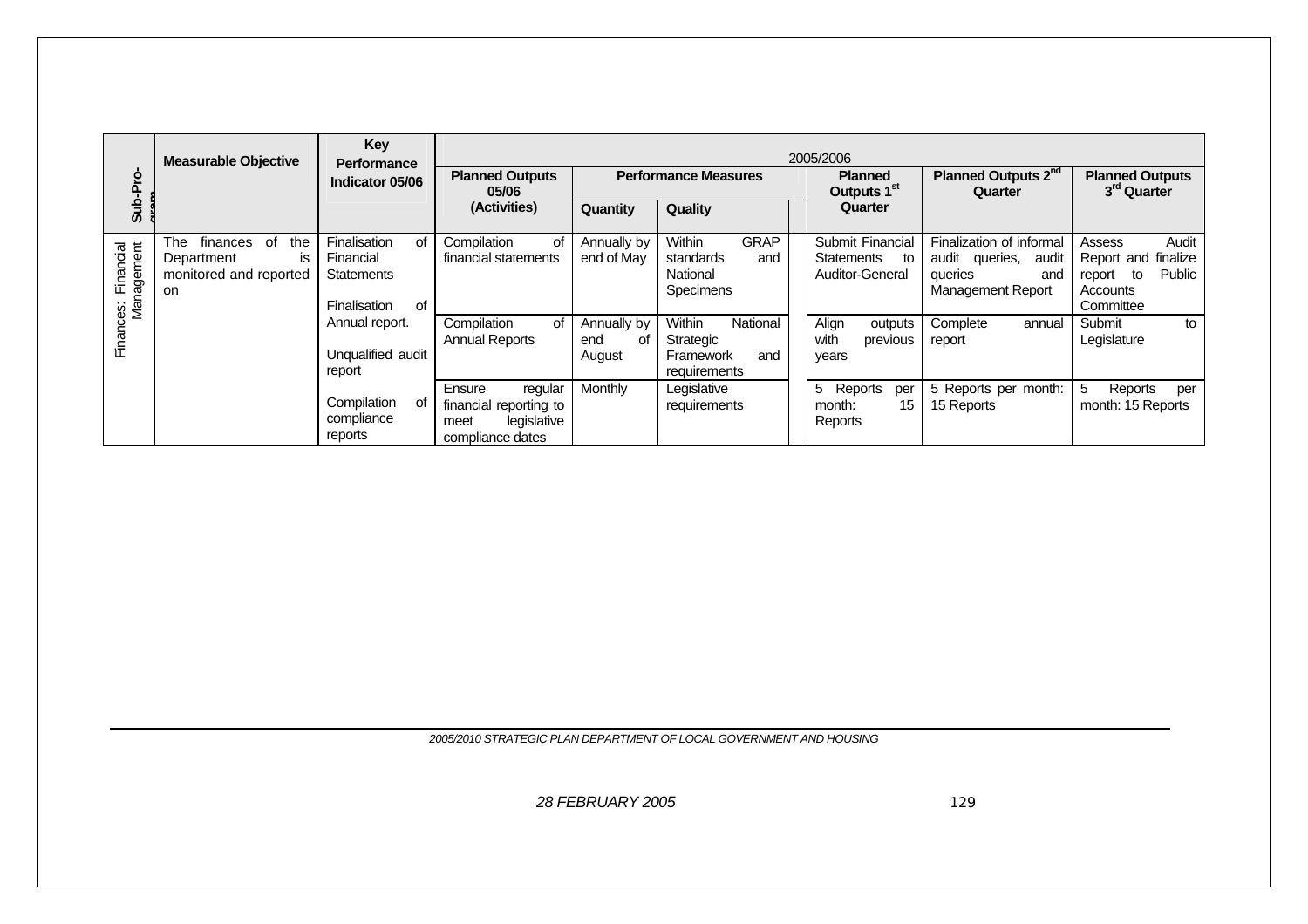### **STRATEGIC OBJECTIVE NO. 1.10: TO ENSURE THAT SUPPLY CHAIN MANAGEMENT IS IMPLEMENTED SUCCESSFULLLY**

|              | <b>Measurable Objective</b>                                   | <b>Key Performance</b><br>Indicator 05/06                | 2005/2006                       |                 |                                                                                       |                                                    |                                                   |                                                   |  |  |
|--------------|---------------------------------------------------------------|----------------------------------------------------------|---------------------------------|-----------------|---------------------------------------------------------------------------------------|----------------------------------------------------|---------------------------------------------------|---------------------------------------------------|--|--|
| -Pro         |                                                               |                                                          | <b>Planned</b><br>Outputs 05/06 |                 | <b>Performance Measures</b>                                                           | <b>Planned Outputs</b><br>1 <sup>st</sup> Quarter  | <b>Planned Outputs</b><br>2 <sup>nd</sup> Quarter | <b>Planned Outputs</b><br>3 <sup>rd</sup> Quarter |  |  |
| خ<br>5       |                                                               |                                                          | (Activities)                    | Quantity        | Quality                                                                               |                                                    |                                                   |                                                   |  |  |
| Provisioning | Goods and services are<br>supplied<br>the<br>to<br>Department | Acquiring goods and<br>services as requested<br>promptly | Demand<br>Management            | Daily           | <b>SCM</b><br>οf<br>terms<br>In.<br>Demand<br>Framework /<br><b>Management Policy</b> | Market.<br>needs<br>commodity<br>and<br>analysis   | Market,<br>needs<br>and<br>commodity<br>analysis  | Market.<br>needs<br>and<br>commodity<br>analysis  |  |  |
|              |                                                               |                                                          | Acquisition<br>Management       | As<br>requested | In terms of Acquisition<br>Policy                                                     | Supply of goods<br>services as<br>and<br>requested | Supply of goods<br>and services as<br>requested   | Supply of goods<br>and services as<br>requested   |  |  |
| Finances:    |                                                               |                                                          | Logistics<br>Management         | As<br>ordered   | In terms of logistic<br>management policy                                             | All invoices paid<br>within 30 days                | All invoices paid<br>within 30 days               | All invoices paid<br>within 30 days               |  |  |

*2005/2010 STRATEGIC PLAN DEPARTMENT OF LOCAL GOVERNMENT AND HOUSING*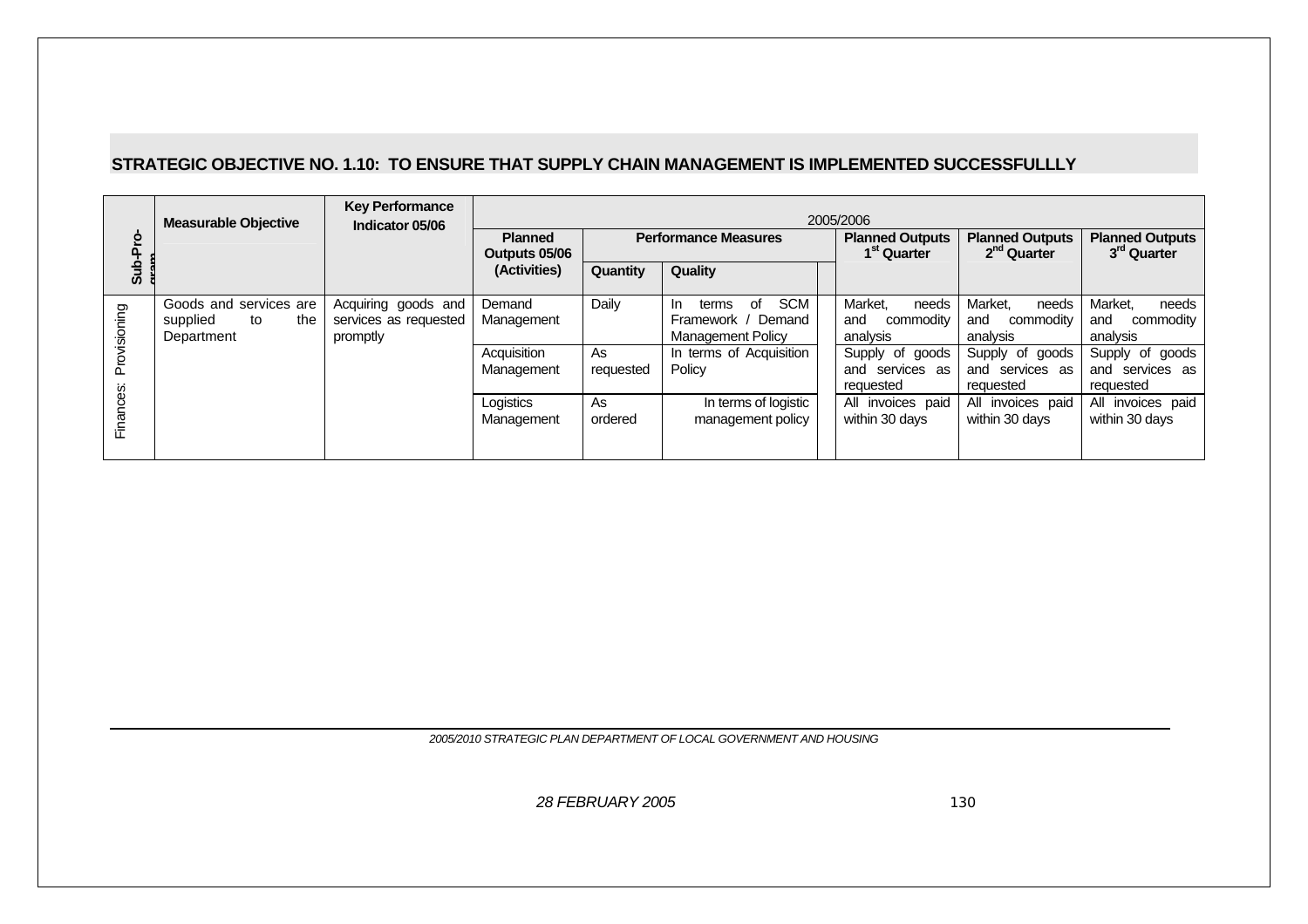|              | <b>Measurable</b>                       | <b>Key Performance</b><br>Indicator 05/06 |                                                   |              |                                                       | 2005/2006                                                              |                                                                               |                                                                        |
|--------------|-----------------------------------------|-------------------------------------------|---------------------------------------------------|--------------|-------------------------------------------------------|------------------------------------------------------------------------|-------------------------------------------------------------------------------|------------------------------------------------------------------------|
| Sub-Pro      | Objective                               |                                           | <b>Planned Outputs</b><br>05/06                   |              | <b>Performance Measures</b>                           | <b>Planned Outputs</b><br>1 <sup>st</sup> Quarter                      | <b>Planned Outputs</b><br>2 <sup>nd</sup> Quarter                             | <b>Planned Outputs</b><br>3rd Quarter                                  |
|              |                                         |                                           | (Activities)                                      | Quantity     | Quality                                               |                                                                        |                                                                               |                                                                        |
| Provisioning | Assets are managed<br>in the Department | Updated<br>asset<br>register              | To<br>maintain<br>an<br>Asset Register            | Daily        | Reflection of assets                                  | Verified assets                                                        | Verified assets                                                               | Verified assets                                                        |
|              |                                         |                                           | Conduct<br>stock<br>takes                         | Quarterly    | Reconciled<br>asset<br>register                       | Verified<br>asset<br>register<br>to physical<br>assets                 | Verified<br>asset<br>register to physical<br>assets                           | Verified<br>asset<br>register to<br>physical<br>assets                 |
| Finances:    |                                         |                                           | Dispose<br>0f<br>redundant assets                 | 6<br>Monthly | of<br>the<br>In.<br>terms<br>disposal certificate     | Conduct<br>disposal<br>board meeting                                   | Conduct<br>disposal<br>board meeting                                          | Conduct<br>disposal<br>board meeting                                   |
|              |                                         |                                           | Compliance<br>with<br>legislative<br>requirements | Monthly      | 100% in terms of<br><b>Asset Register</b>             | 11 Reports to be<br>submitted                                          | 24 Reports to be<br>submitted                                                 | 24 Reports to be<br>submitted                                          |
|              |                                         |                                           | Finalization<br>of<br>losses                      | Daily        | Cases finalized                                       | 5 cases finalized                                                      | 5 cases finalized                                                             | 5 cases finalized                                                      |
|              |                                         |                                           | Control<br>Departmental<br>Transport              | Daily        | Effective utilization<br>of departmental<br>transport | Submission<br>of<br>utilization report to<br><b>Accounting Officer</b> | <b>Submission</b><br>of<br>utilization report to<br><b>Accounting Officer</b> | Submission<br>of<br>utilization report to<br><b>Accounting Officer</b> |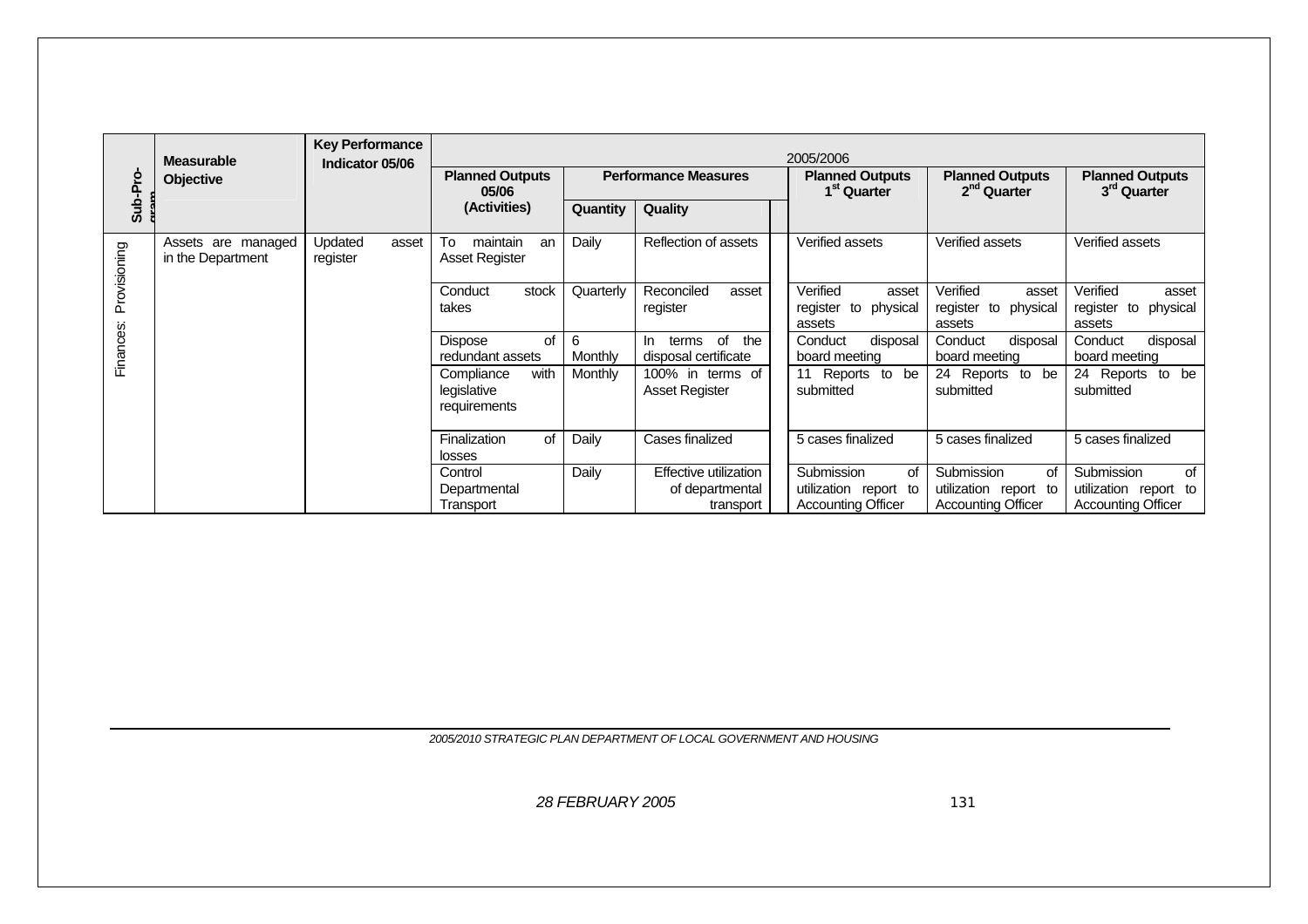|                          | <b>Measurable Objective</b>                               | <b>Key Performance</b><br>Indicator 05/06          | 2005/2006                                 |                                    |                                               |                                           |                                           |                                 |  |  |  |
|--------------------------|-----------------------------------------------------------|----------------------------------------------------|-------------------------------------------|------------------------------------|-----------------------------------------------|-------------------------------------------|-------------------------------------------|---------------------------------|--|--|--|
| ၑ<br>ā.                  |                                                           |                                                    | <b>Planned Outputs</b><br>05/06           | <b>Performance Measures</b>        |                                               | <b>Planned</b><br>Outputs 1 <sup>st</sup> | <b>Planned</b><br>Outputs 2 <sup>nd</sup> | <b>Planned</b><br>Outputs 3rd   |  |  |  |
| خ<br>5                   |                                                           |                                                    | (Activities)                              | Quantity                           | Quality                                       | Quarter                                   | Quarter                                   | Quarter                         |  |  |  |
| Finances:<br>rovisioning | Procurement performance is<br>monitored in the Department | with<br>Compliance<br>legislative<br>requirements. | Ensure<br>regular<br><b>SCM Reporting</b> | Legislation<br>compliance<br>dates | of<br>terms<br>In.<br><b>SCM</b><br>Framework | Submit<br>performance<br>report           | Submit<br>performance<br>report           | Submit<br>performance<br>report |  |  |  |
| ௳                        |                                                           |                                                    | Retrospective<br>analysis of goods        | Monthly                            | terms<br>റf<br>In.<br><b>SCM</b><br>Framework | Submit<br>performance<br>report           | Submit<br>performance<br>report           | Submit<br>performance<br>report |  |  |  |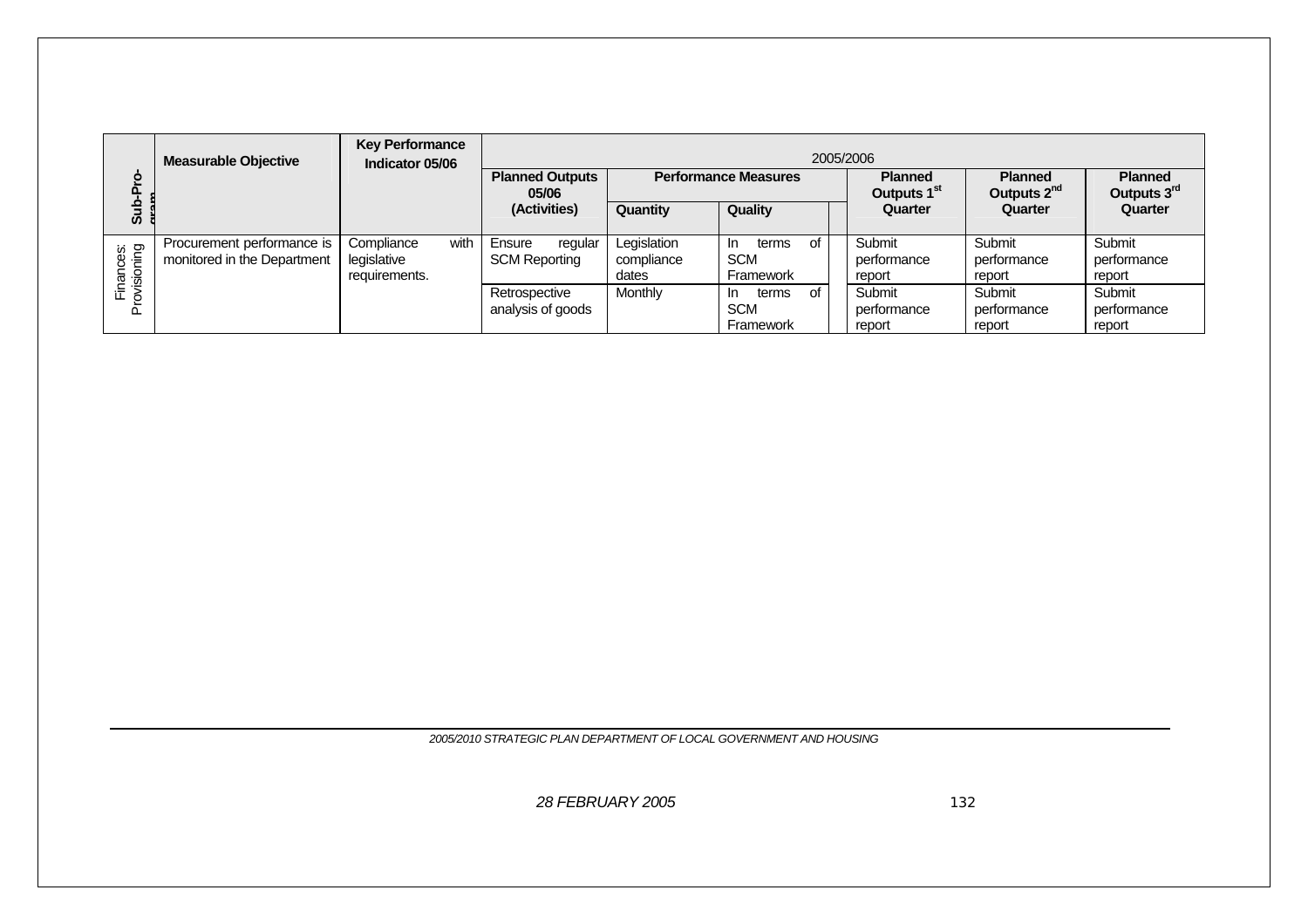# **STRATEGIC OBJECTIVE NO. 1.11: TO ENSURE THAT INTERNAL CONTROL IS IMPROVED IN THE DEPARTMENT**

|                                               | <b>Measurable Objective</b>                                                                                     | Key<br><b>Performance</b> |                                        | 2005/2006    |                                           |                                           |                                           |                                                                 |  |  |
|-----------------------------------------------|-----------------------------------------------------------------------------------------------------------------|---------------------------|----------------------------------------|--------------|-------------------------------------------|-------------------------------------------|-------------------------------------------|-----------------------------------------------------------------|--|--|
| ဥ<br>o.                                       |                                                                                                                 | Indicator 05/06           | <b>Planned</b><br><b>Outputs</b>       |              | <b>Performance Measures</b>               | <b>Planned</b><br>Outputs 1 <sup>st</sup> | <b>Planned</b><br>Outputs 2 <sup>nd</sup> | <b>Planned Outputs</b><br>3 <sup>rd</sup> Quarter               |  |  |
| duS                                           |                                                                                                                 |                           | 05/06<br>(Activities)                  | Quantity     | Quality                                   | Quarter                                   | Quarter                                   |                                                                 |  |  |
| Finances:<br><sub>arnal</sub> Audit<br>Interr | Internal Audit Strategy<br>An<br>and Charter is developed and<br>successfully implemented in<br>the Department. | Minimized risks           | Audit<br>Internal<br>unit is activated | Departmental | line with<br>-In<br>approved<br>structure | Appointments<br>finalized                 | Internal<br>Audit<br>Charter<br>compiled  | Fraud<br>Prevention<br>Plan<br>drafted<br>for<br>implementation |  |  |

*2005/2010 STRATEGIC PLAN DEPARTMENT OF LOCAL GOVERNMENT AND HOUSING*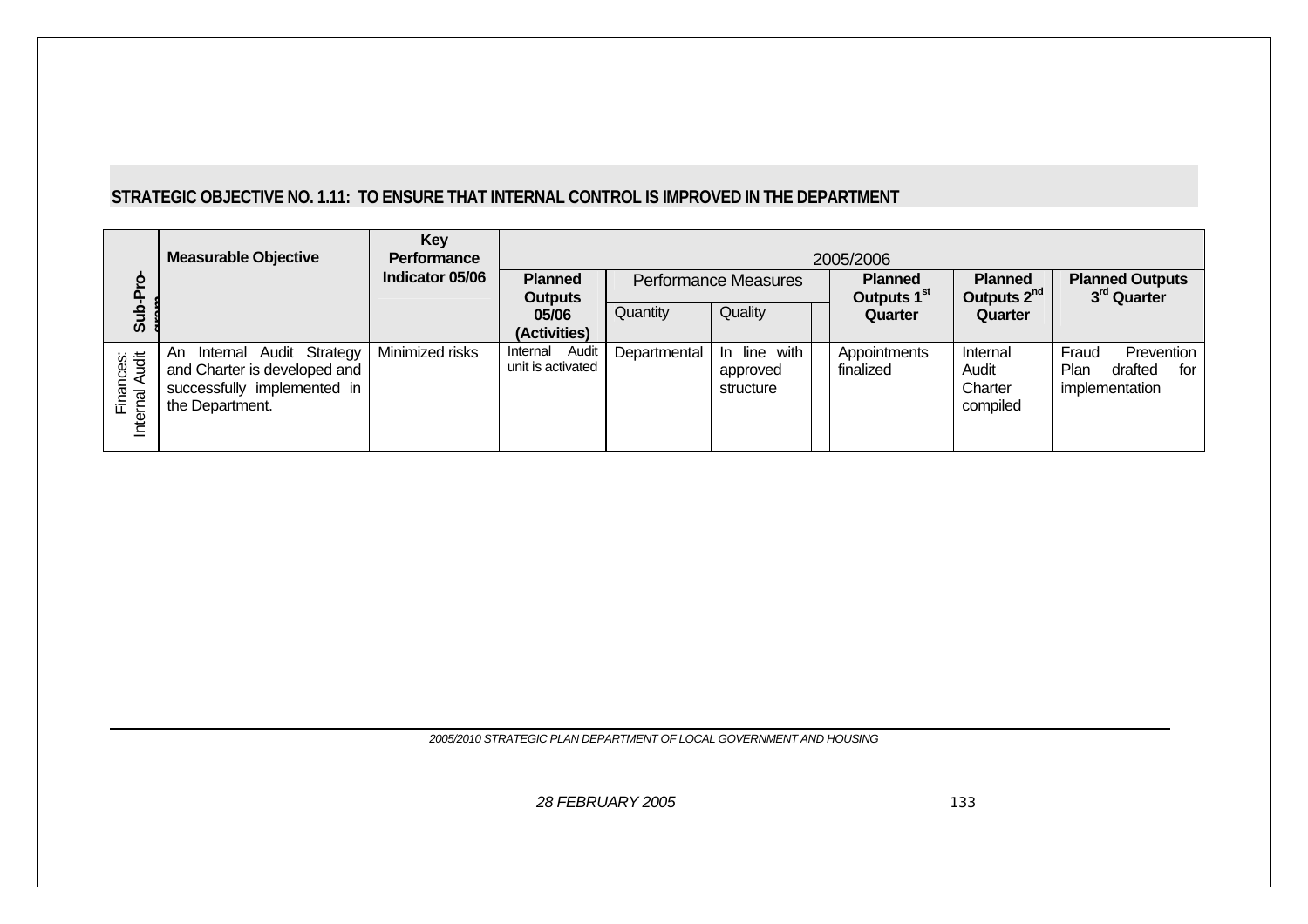# **Reconciliation of budget of Programme 1: Administration with Strategic Plan:**

| Sub-<br>programme            | 2001/2002 | 2002/2003 | 2003/2004              |                       | 2004/2005                 |                            | 2005/2006 | 2006.2007                    | 2007/2008 |
|------------------------------|-----------|-----------|------------------------|-----------------------|---------------------------|----------------------------|-----------|------------------------------|-----------|
| Administration               | Audited   |           | Preliminary<br>outcome | Main<br>appropriation | Adjusted<br>appropriation | <b>Revised</b><br>estimate |           | <b>Medium Term Estimates</b> |           |
| <b>MEC</b>                   | 2,265     | 2,019     | 3,009                  | 4,497                 | 4,157                     | 4,087                      | 4,714     | 4,919                        | 5,331     |
| Corporate<br><b>Services</b> | 32,692    | 37,395    | 29,419                 | 34,408                | 36,969                    | 34,986                     | 37,119    | 37,337                       | 39,039    |
| <b>Total</b>                 | 34,957    | 39,414    | 32,428                 | 38,905                | 41,126                    | 39,073                     | 41,833    | 42,256                       | 44,370    |

*2005/2010 STRATEGIC PLAN DEPARTMENT OF LOCAL GOVERNMENT AND HOUSING*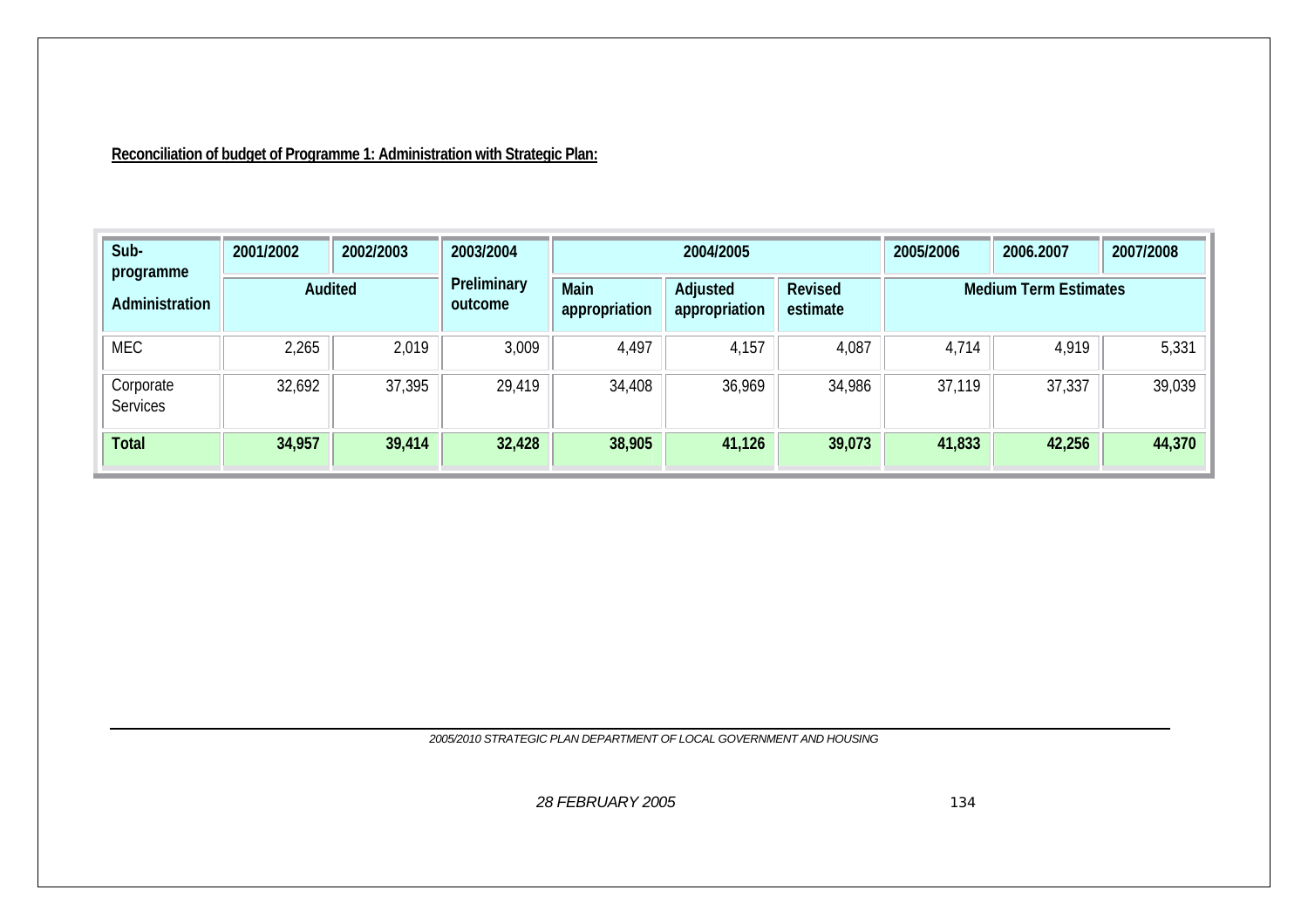# **PROGRAMME 2: HOUSING**

# **Aim**

The aim of the programme is to manage housing delivery, development and sustainable infrastructural delivery.

# **Programme description**

The Programme consists of the following functions:

- 1. Housing performance/subsidy administration.
- 2. Urban Renewal and Human settlement
- 3. Housing planning and research.
- 4. Housing Asset management.

**Specification of Measurable Objectives and Activities with Performance Measures for the 2005/2006 Financial Year:** 

*2005/2010 STRATEGIC PLAN DEPARTMENT OF LOCAL GOVERNMENT AND HOUSING*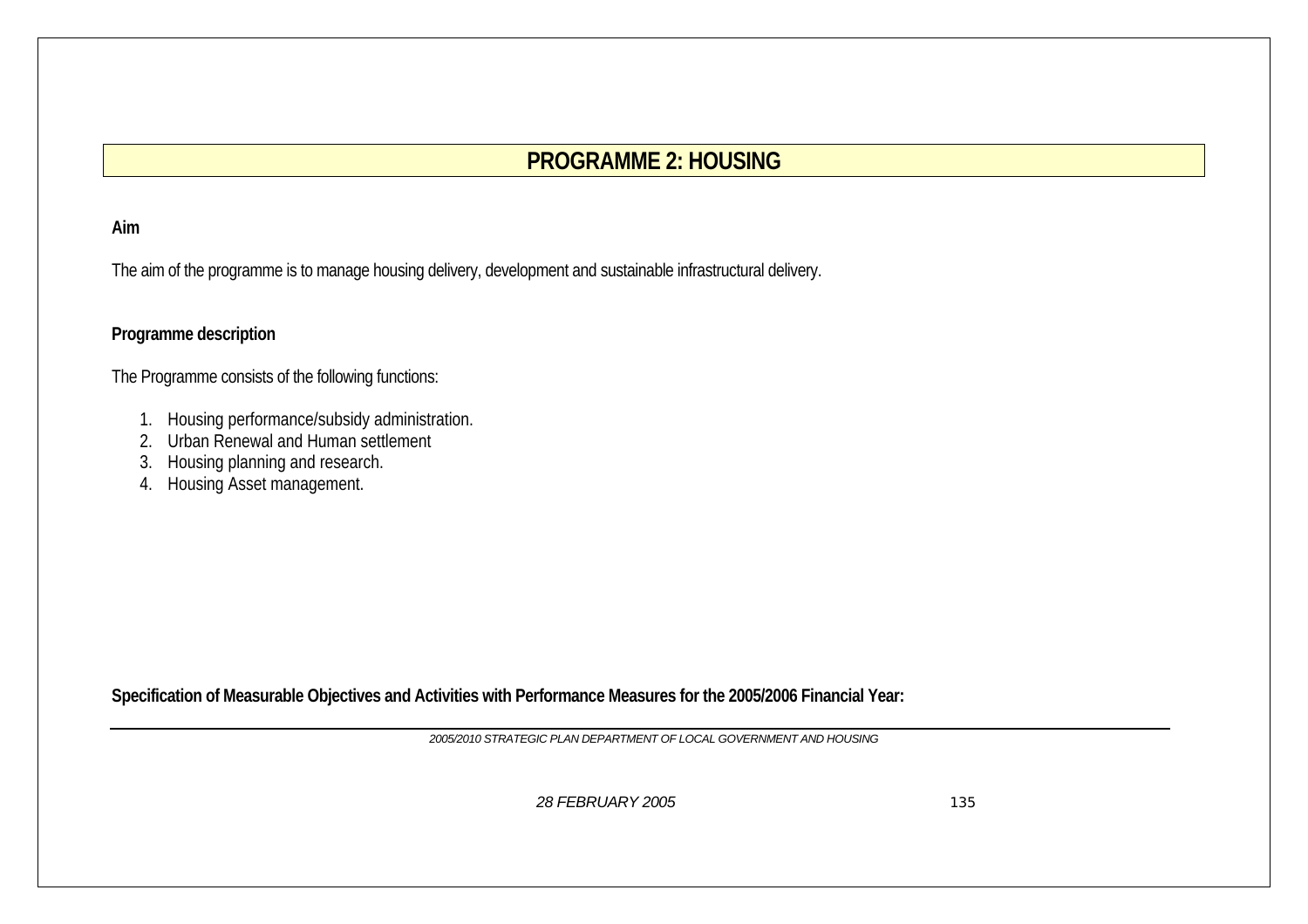### **STRATEGIC GOAL NO. 2: SUSTAINABLE HUMAN SETTLEMENTS ARE CRATED AND MAINTAINED IN THE FREE STATE PROVINCE**

## **STRATEGIC OBJECTIVE NO. 2.1: TO PLAN AND FACILITATE HOUSING DELIVERY IN THE FREE STATE PROVINCE**

|                               | <b>Measurable Objective</b>                                                                       | <b>Key</b><br><b>Performance</b> | 2005/2006                                                                 |          |                                                                                                                           |  |                                                                                                                                                                                                                                                                                                      |                                                                                                                        |                                                                                                                        |
|-------------------------------|---------------------------------------------------------------------------------------------------|----------------------------------|---------------------------------------------------------------------------|----------|---------------------------------------------------------------------------------------------------------------------------|--|------------------------------------------------------------------------------------------------------------------------------------------------------------------------------------------------------------------------------------------------------------------------------------------------------|------------------------------------------------------------------------------------------------------------------------|------------------------------------------------------------------------------------------------------------------------|
| Sub-Pro-                      |                                                                                                   | Indicator 05/06                  | <b>Planned</b><br>Outputs 05/06                                           |          | Performance<br><b>Measures</b>                                                                                            |  | <b>Planned</b><br>Outputs 1 <sup>st</sup>                                                                                                                                                                                                                                                            | <b>Planned Outputs</b><br>$2nd$ Quarter                                                                                | <b>Planned Outputs</b><br>3 <sup>rd</sup> Quarter                                                                      |
|                               |                                                                                                   |                                  | (Activities)                                                              | Quantity | Quality                                                                                                                   |  | Quarter                                                                                                                                                                                                                                                                                              |                                                                                                                        |                                                                                                                        |
| Housing Planning and Research | Customize and successfully<br>implementing the provincial<br>multi-year housing delivery<br>plan. | 25%<br>Implementation of<br>Plan | Compile<br>and<br>the<br>implement<br>multi-year housing<br>delivery plan | Annually | Housing<br>backlogs<br>dealt with<br>Subsidy<br>types<br>Erven/sites<br>identified<br>Quality<br>of<br>houses<br>improved |  | Align allocations to<br>the multi-year plan<br>the<br>Categorise<br>developers<br>according to<br>their<br>performance.<br>the<br>Categorize<br>developers<br>according to<br>their<br>performance<br>Research Housing<br>backlogs<br>Research<br>alternative methods<br>building<br>and<br>material | Research alternative<br>methods<br>and<br>building material<br>Implementation and<br>monitoring of service<br>delivery | Research alternative<br>methods<br>and<br>building material<br>Implementation and<br>monitoring of service<br>delivery |

*2005/2010 STRATEGIC PLAN DEPARTMENT OF LOCAL GOVERNMENT AND HOUSING*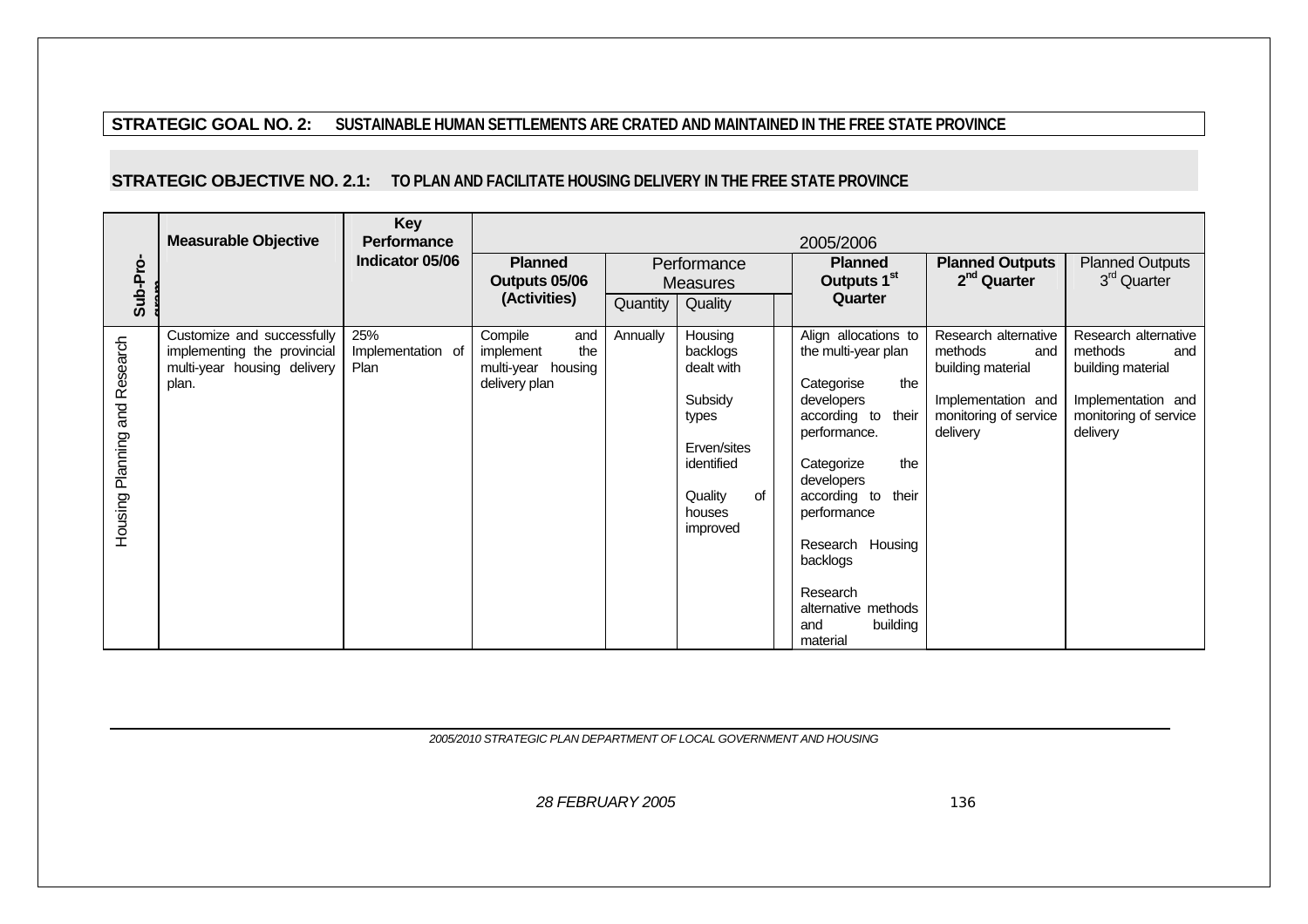|                               | <b>Measurable</b>                      | <b>Key Performance</b><br>Indicator 05/06                                                                       |                                                                 |                                            |                                                                | 2005/2006                                                                           |                                                                         |                                                                                                |
|-------------------------------|----------------------------------------|-----------------------------------------------------------------------------------------------------------------|-----------------------------------------------------------------|--------------------------------------------|----------------------------------------------------------------|-------------------------------------------------------------------------------------|-------------------------------------------------------------------------|------------------------------------------------------------------------------------------------|
| Sub-Pro                       | <b>Objective</b>                       |                                                                                                                 | <b>Planned Outputs</b><br>05/06                                 |                                            | Performance Measures                                           | <b>Planned Outputs</b><br>1 <sup>st</sup> Quarter                                   | <b>Planned Outputs</b><br>2 <sup>nd</sup> Quarter                       | Planned Outputs 3rd<br>Quarter                                                                 |
|                               |                                        |                                                                                                                 | (Activities)                                                    | Quantity                                   | Quality                                                        |                                                                                     |                                                                         |                                                                                                |
|                               | Enforce quality in<br>housing delivery | Provincial<br>and<br>norms<br>synchronised<br>standards<br>and adopted                                          | Provincial norms and<br>standards<br>are<br>synchronised<br>and | Annually                                   | <b>SABS 400</b><br><b>Red Book</b>                             | Consult<br>with<br>various<br>housing<br>stakeholders                               | the<br>Advocate<br>provincial<br>norms<br>and standards                 | and<br>Monitoring<br>evaluation                                                                |
| Housing Planning and Research |                                        |                                                                                                                 | successfully<br>implemented                                     |                                            | <b>NHBRC</b><br>National<br><b>Builders</b>                    | Finalise<br>and adopt<br>provincial<br>the<br>norms<br>and<br>standards<br>document | Implement norms<br>and standards in all<br>Housing<br>programmes        | <b>Status</b><br>report<br>on<br>problems<br>progress,<br>identified and solutions<br>proposed |
|                               |                                        | Remedial<br>measures<br>implemented<br>towards<br>previously<br>enhancing<br>constructed houses (RDP<br>Houses) | Audit<br>οf<br>previously<br>built<br>with<br>houses<br>defects | To<br>be<br>informed<br>the<br>by<br>audit | <b>SABS 400</b><br><b>Red Book</b><br><b>NHBRC</b><br>National | Identify<br>projects<br>where<br>quality<br>problems exist<br>Progress monitored    | and<br>Assessment<br>costing of houses<br>with<br>structural<br>defects | Recommending<br>and<br>prioritising<br>remedial<br>measures<br>Progress<br>monitored           |
|                               |                                        |                                                                                                                 |                                                                 |                                            | <b>Builders</b>                                                | and reported on                                                                     | Progress<br>monitored<br>and<br>reported on                             | and reported on                                                                                |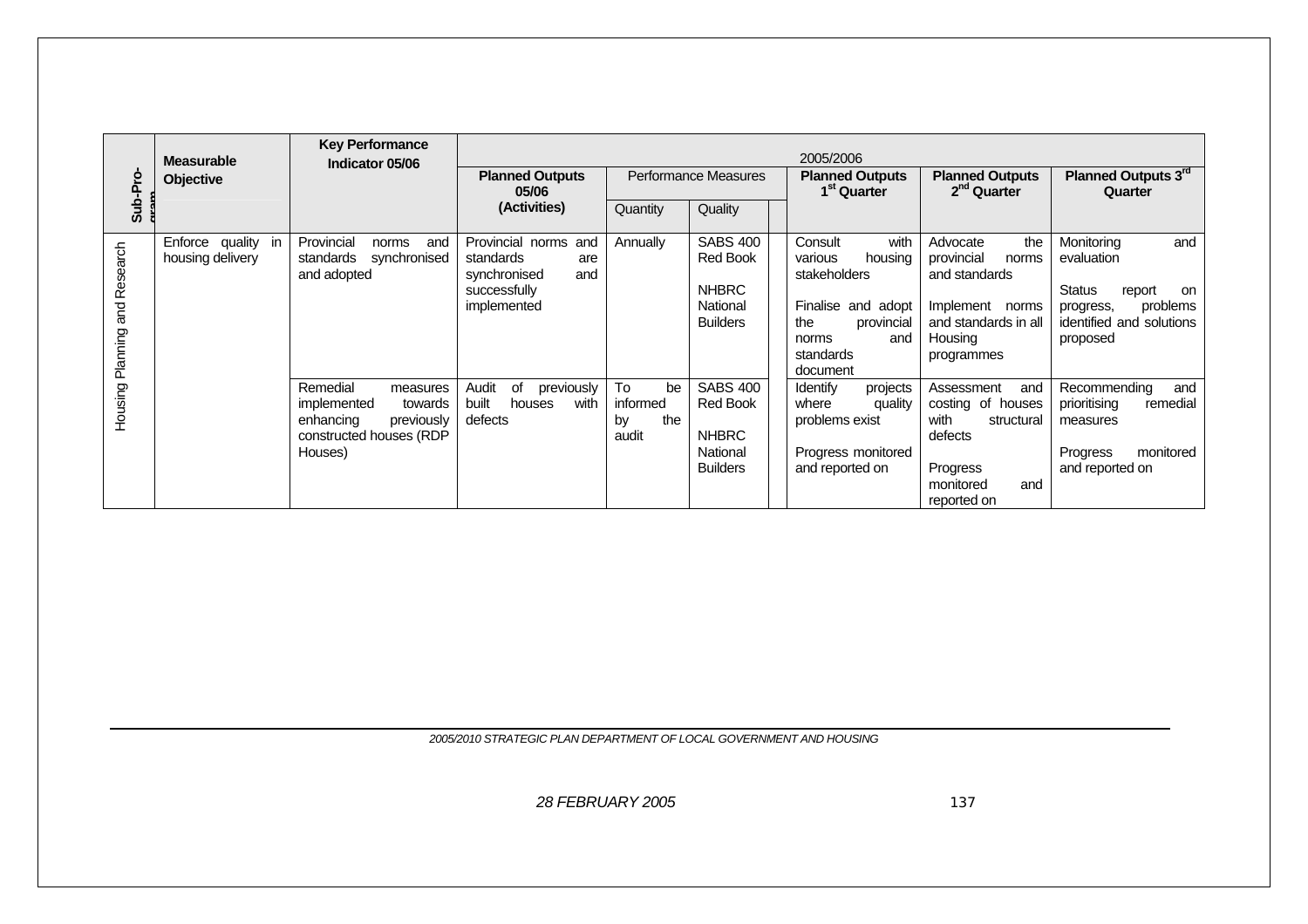| <u>م:</u><br>n.                   | <b>Measurable</b><br><b>Objective</b>          | Key<br><b>Performance</b><br>Indicator 05/06 | <b>Planned Outputs 05/06</b><br>(Activities)                                                                                          |                                      | 2005/2006<br><b>Performance Measures</b>     | <b>Planned Outputs</b><br>1 <sup>st</sup> Quarter                   | <b>Planned Outputs</b><br>2 <sup>nd</sup> Quarter                                   | <b>Planned Outputs</b><br>3 <sup>rd</sup> Quarter                                   |
|-----------------------------------|------------------------------------------------|----------------------------------------------|---------------------------------------------------------------------------------------------------------------------------------------|--------------------------------------|----------------------------------------------|---------------------------------------------------------------------|-------------------------------------------------------------------------------------|-------------------------------------------------------------------------------------|
| ತ                                 |                                                |                                              |                                                                                                                                       | Quantity                             | Quality                                      |                                                                     |                                                                                     |                                                                                     |
| <u>ත ත</u><br>Housing<br>Planning | compliance<br>Ensure<br>with quality standards | 100%<br>compliance                           | Build the technical capacity<br>in municipalities and other<br>HSO.<br>stakeholders<br>e.g.<br>developers<br>and<br>report<br>thereon | All<br>stakeholders.<br>continuously | In line<br>with<br>and<br>norms<br>standards | Enforce<br>compliance<br>to<br>provincial<br>norms<br>and standards | Monitoring,<br>advising<br>and<br>rendering<br>support<br>housing<br>on<br>delivery | Monitoring,<br>advising<br>and<br>rendering<br>support<br>housing<br>on<br>delivery |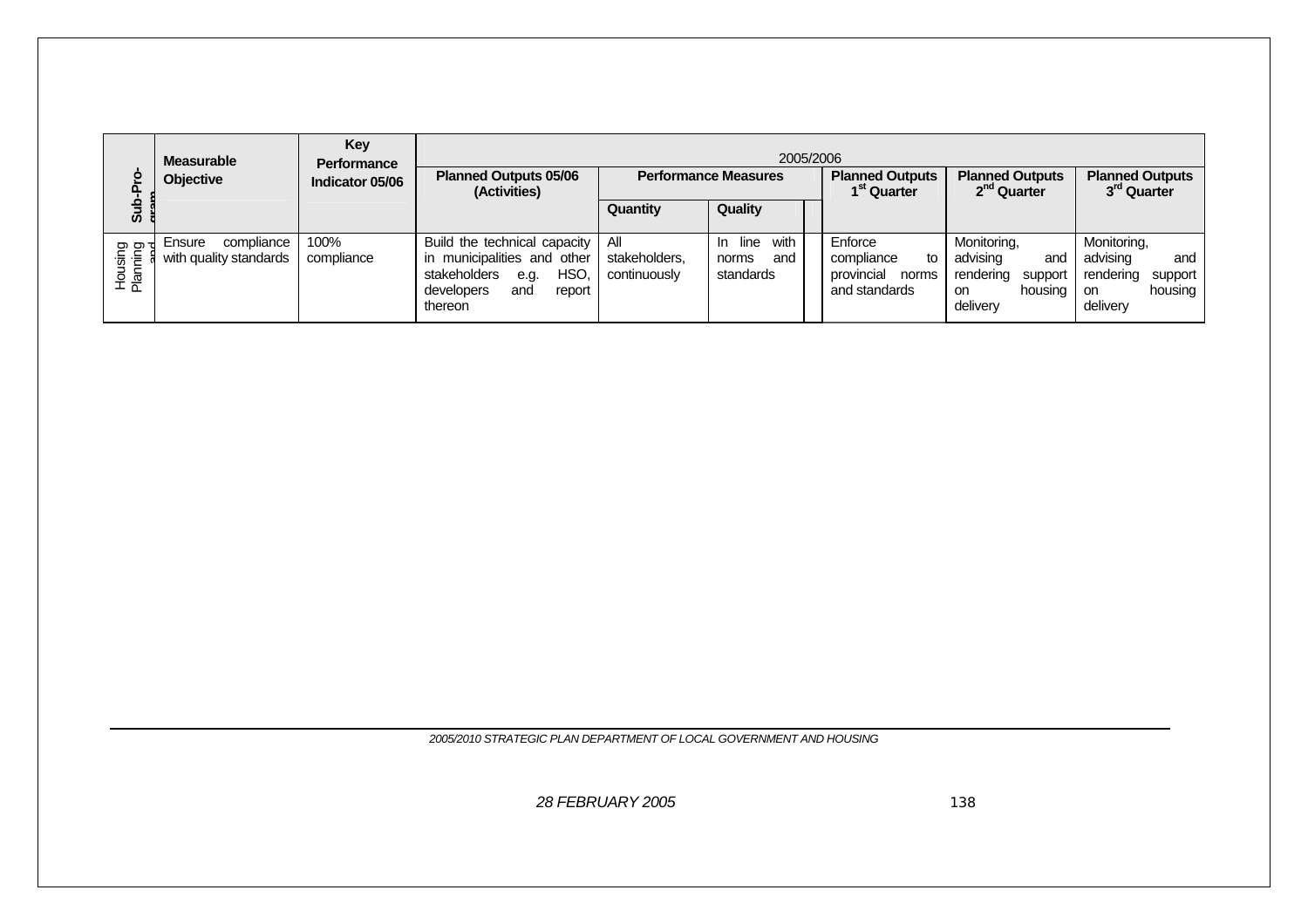| <b>STRATEGIC OBJECTIVE NO. 2.2:</b> | TO PROVIDE INDIVIDUAL SUBSIDIES TO QUALIFYING BENFICIAREIS IN ACCORDANCE WITH THE HOUSING POLICY AND TO |
|-------------------------------------|---------------------------------------------------------------------------------------------------------|
|                                     | MONITOR HOUSING PERFORMANCE AND DELIVERY                                                                |

|                           | <b>Measurable Objective</b>                                                      | <b>Key Performance</b><br>Indicator 05/06                              | 2005/2006                                                     |          |                               |                                                           |                                                            |                                                          |  |
|---------------------------|----------------------------------------------------------------------------------|------------------------------------------------------------------------|---------------------------------------------------------------|----------|-------------------------------|-----------------------------------------------------------|------------------------------------------------------------|----------------------------------------------------------|--|
|                           |                                                                                  |                                                                        | <b>Planned</b><br>Outputs 05/06                               |          | <b>Performance Measures</b>   | <b>Planned Outputs</b><br>1 <sup>st</sup> Quarter         | <b>Planned</b><br>Outputs 2 <sup>nd</sup>                  | <b>Planned</b><br>Outputs 3rd                            |  |
| Sub-Pro-                  |                                                                                  |                                                                        | (Activities)                                                  | Quantity | Quality                       |                                                           | Quarter                                                    | Quarter                                                  |  |
| and subsidy               | Provision of capacity and<br>support to municipalities<br>with regard to housing | Provincial<br><b>Business</b><br>plan developed and<br>100%<br>thereof | Integrated<br>provincial business<br>plan in line with the    | Annually | <b>Needs</b><br>analysis done | Engage<br>relevant<br>stakeholders<br>(SETAs and<br>other | <b>Monitor</b><br>and<br>administer training<br>programmes | Assess the impact<br>the training<br>of<br>interventions |  |
|                           | delivery.                                                                        | implemented<br>assessment<br>impact                                    | skills gap analysis.                                          |          | Training<br>provided          | Directorates)<br>Report on progress                       | Report<br>on<br>to<br>progress                             | Report<br>on<br>to<br>progress                           |  |
| Performance               |                                                                                  | report compiled<br>Accreditation of one<br>municipality.               |                                                               |          | Municipalities<br>consulted   | to funders/donors                                         | funders/donors                                             | funders/donors                                           |  |
| administration<br>Housing |                                                                                  | Housing Sector<br>10<br><b>Plans</b>                                   | Housing<br>need<br>verified<br>Multi year planning<br>process | 10       | with<br>Inline<br>legislation | providers<br>Service<br>procured                          | <b>Monitor</b><br>and                                      | Adoption<br>of Housing Sector                            |  |
|                           |                                                                                  |                                                                        |                                                               |          |                               |                                                           | evaluate progress                                          | Plans                                                    |  |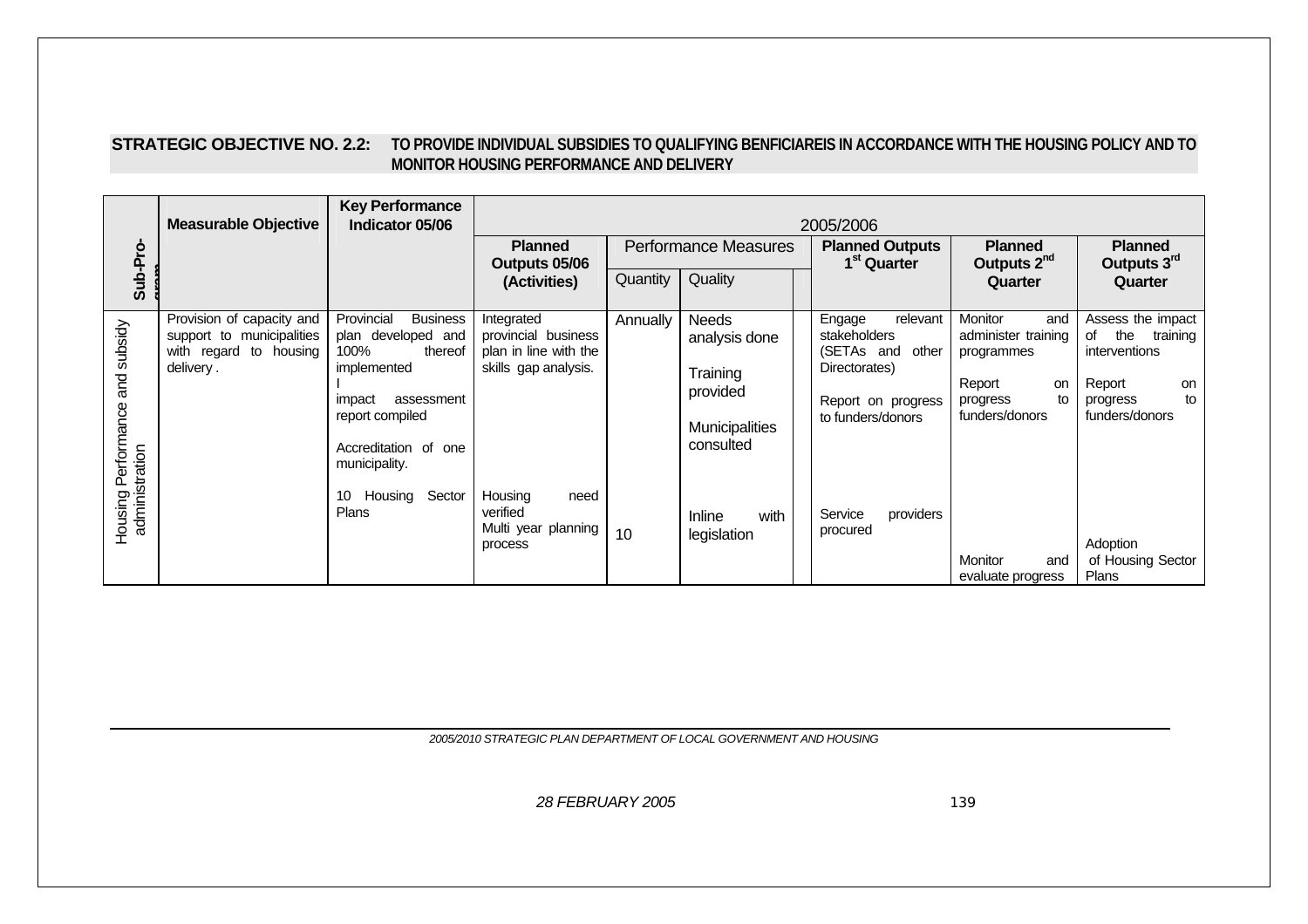|                            | <b>Measurable Objective</b>                                                                             | <b>Key Performance</b><br>Indicator 05/06                                | 2005/2006                        |                        |                                                                                                                                                                                                                                                                          |                                                                                                                   |                                           |                                  |  |  |
|----------------------------|---------------------------------------------------------------------------------------------------------|--------------------------------------------------------------------------|----------------------------------|------------------------|--------------------------------------------------------------------------------------------------------------------------------------------------------------------------------------------------------------------------------------------------------------------------|-------------------------------------------------------------------------------------------------------------------|-------------------------------------------|----------------------------------|--|--|
|                            |                                                                                                         |                                                                          | <b>Planned</b><br><b>Outputs</b> |                        | <b>Performance Measures</b>                                                                                                                                                                                                                                              | <b>Planned</b><br>Outputs 1 <sup>st</sup>                                                                         | <b>Planned</b><br>Outputs 2 <sup>nd</sup> | <b>Planned</b><br>Outputs 3rd    |  |  |
| Sub-Pro-                   |                                                                                                         |                                                                          | 05/06<br>(Activities)            | Quantity               | Quality                                                                                                                                                                                                                                                                  | Quarter                                                                                                           | Quarter                                   | Quarter                          |  |  |
| and Subsidy Administration | subsidies to<br>Provision<br>of<br>qualifying<br>beneficiaries<br>the<br>under<br>various<br>programmes | An allocation strategy<br>crafted<br>and<br>100%<br>thereof implemented. | Construction of<br>12 000 units  | Identified<br>areas    | <b>Subsidy Programme</b><br>Following identified:<br>Municipalities<br>$\bullet$<br>Small<br>and<br>Performing<br>Developers<br>How allocations<br>$\bullet$<br>are to be done<br>Prioritise<br>socially<br>vulnerable groups<br>Prioritise<br>farm<br>worker<br>housing | 3 000 units                                                                                                       | 3 000 units                               | 3 000 units                      |  |  |
| Housing Performance        |                                                                                                         | Well<br>identified<br>land<br>identified and acquired                    | Pockets of land<br>acquired      | To<br>be<br>determined | with<br>applicable<br>In line<br>legislation                                                                                                                                                                                                                             | Take stock of<br>ownership<br>status<br>Identify<br>well<br>located land<br>Prioritise<br>according<br>to<br>need | Initiate<br>negotiations                  | Continue<br>with<br>negotiations |  |  |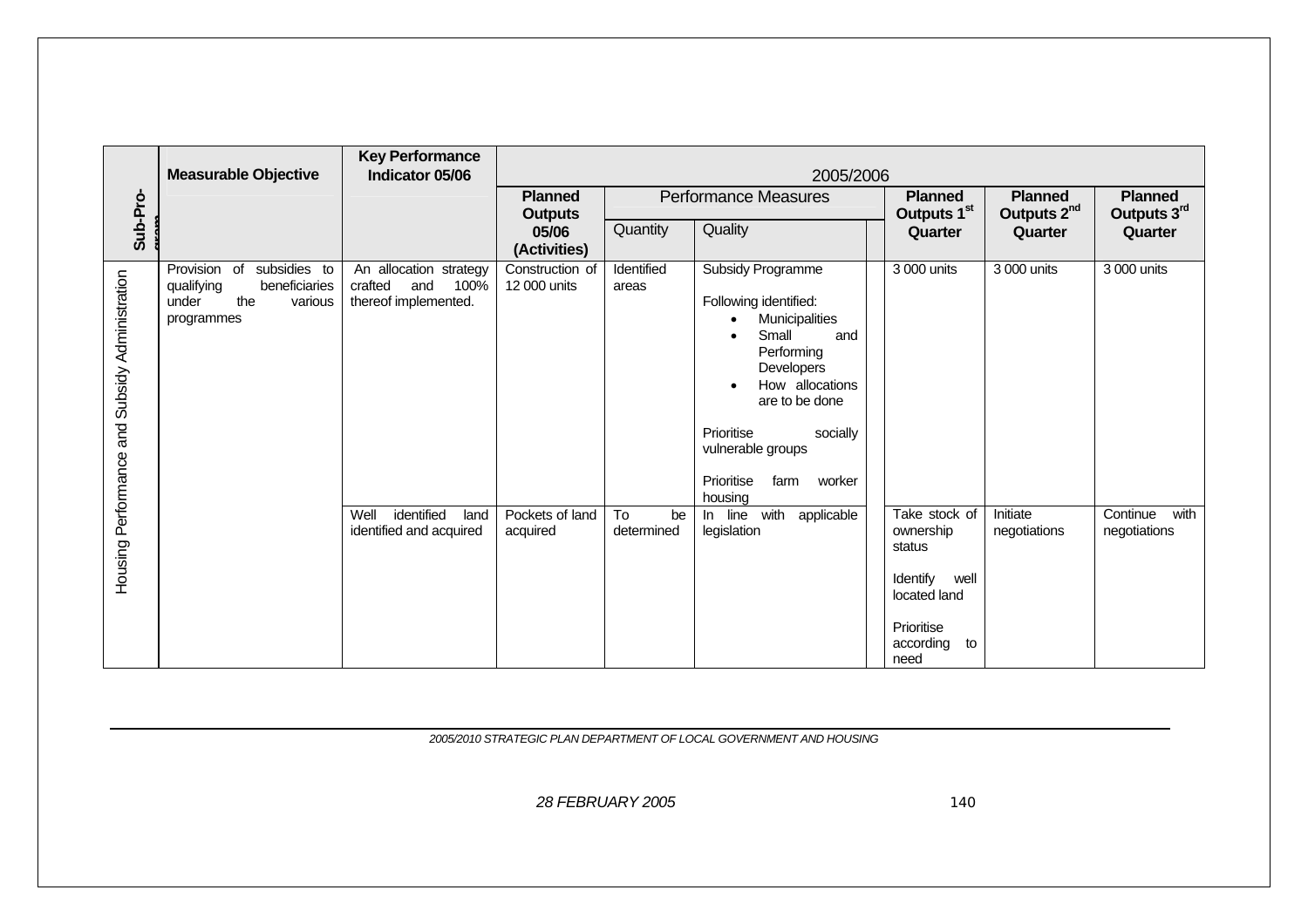|                                                      | <b>Measurable</b> | <b>Key Performance</b><br>Indicator 05/06 | 2005/2006                                                 |                                |                             |                                 |                                                   |                                                   |  |  |
|------------------------------------------------------|-------------------|-------------------------------------------|-----------------------------------------------------------|--------------------------------|-----------------------------|---------------------------------|---------------------------------------------------|---------------------------------------------------|--|--|
| Sub-Pro-gram                                         | Objective         |                                           | <b>Planned Outputs 05/06</b><br>(Activities)              |                                | <b>Performance Measures</b> |                                 | <b>Planned Outputs</b><br>2 <sup>nd</sup> Quarter | <b>Planned Outputs</b><br>3 <sup>rd</sup> Quarter |  |  |
|                                                      |                   |                                           |                                                           | Quantity                       | Quality                     |                                 |                                                   |                                                   |  |  |
| and Subsidy<br>Administration<br>Housing Performance |                   |                                           | Facilitate the access to bridging<br>finance by the SMMEs | All SMME's                     |                             | Progress<br>report<br>on status | Progress report on<br>status                      | Progress report on<br>status                      |  |  |
|                                                      |                   |                                           | Consolidate<br>Accelerated<br>expenditure plan.           |                                |                             | Progress<br>report<br>on status | Progress report on<br>status                      | Progress report on<br>status                      |  |  |
|                                                      |                   |                                           | Capacitate emerging contractors<br>especially women.      | All<br>emerging<br>contractors |                             | 100%                            | Monitoring<br>and<br>reporting                    | Monitoring<br>and<br>reporting                    |  |  |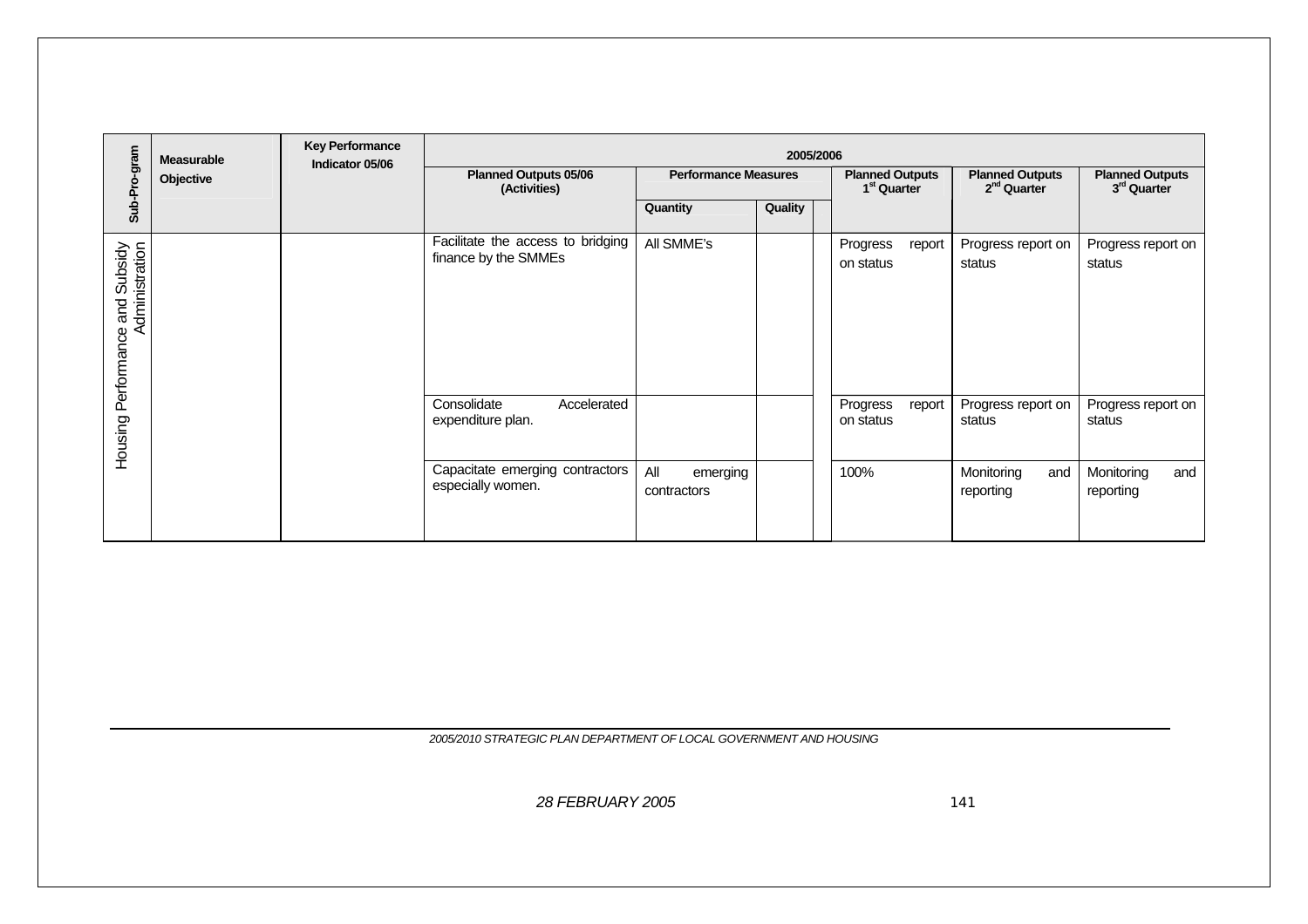|                            | <b>Measurable</b>                                                                                       | <b>Key</b><br><b>Performance</b>                                                                                                                                                             | 2005/2006                                                                                                        |                                  |                                                                                                                                               |                                                                                        |                                                                                            |                                                                                                                                                                                           |  |  |  |
|----------------------------|---------------------------------------------------------------------------------------------------------|----------------------------------------------------------------------------------------------------------------------------------------------------------------------------------------------|------------------------------------------------------------------------------------------------------------------|----------------------------------|-----------------------------------------------------------------------------------------------------------------------------------------------|----------------------------------------------------------------------------------------|--------------------------------------------------------------------------------------------|-------------------------------------------------------------------------------------------------------------------------------------------------------------------------------------------|--|--|--|
|                            | <b>Objective</b>                                                                                        | Indicator 05/06                                                                                                                                                                              | <b>Planned Outputs</b><br>05/06                                                                                  |                                  | <b>Performance Measures</b>                                                                                                                   | <b>Planned</b><br>Outputs 1 <sup>st</sup>                                              | <b>Planned</b><br>Outputs 2 <sup>nd</sup>                                                  | <b>Planned</b><br>Outputs 3rd                                                                                                                                                             |  |  |  |
| Sub-Pro-                   |                                                                                                         |                                                                                                                                                                                              | (Activities)                                                                                                     | Quantity                         | Quality                                                                                                                                       | Quarter                                                                                | Quarter                                                                                    | Quarter                                                                                                                                                                                   |  |  |  |
| and Subsidy Administration | Enhancing of the data<br>on the HSS                                                                     | Improved<br>information / data                                                                                                                                                               | Ensure the effective<br>efficient<br>and<br>of<br>capturing<br>the<br>information<br>on<br><b>HSS</b>            | <b>HSS</b><br>All<br>Information | 90%<br>accurate<br>data<br>Accurate<br>and<br>complete<br>information<br>captured<br>on<br>system                                             | Cleaning<br>and<br>verifying of data                                                   | Cleaning<br>and<br>verifying of data                                                       | Updating of records                                                                                                                                                                       |  |  |  |
| Housing Performance        | Facilitation<br>of<br>the<br>security of<br>tenure in<br>relation to all housing<br>subsidy programmes. | 35%<br>of<br>the<br>remaining<br>units<br>transferred.<br><b>Benefit</b><br>(Discount<br>Scheme).<br>Audit<br>report<br>on<br>tenure rights for all<br>housing<br>beneficiaries<br>compiled. | the<br>Ensure<br>successful<br>implementation<br>of a<br>provincial<br>housing<br>subsidy<br>policy<br>programme | Annually                         | with<br>line<br>$\ln$<br>national<br>programme<br>Communicated to<br>all stakeholders<br>Aligned<br>with<br>of<br>the<br>needs<br><b>FSPG</b> | Implementation of<br>Rental Housing Act<br>10<br>local<br>in.<br><b>Municipalities</b> | Evaluate<br>The impact of the<br>Rental<br>Housing<br>the $10$<br>Act in<br>municipalities | Report on the status<br>of tenure rights in<br>municipalities<br>Establish<br>implement<br>the<br>Housing<br>Rental<br>Tribunal<br>in<br>accordance with the<br><b>Rental Housing Act</b> |  |  |  |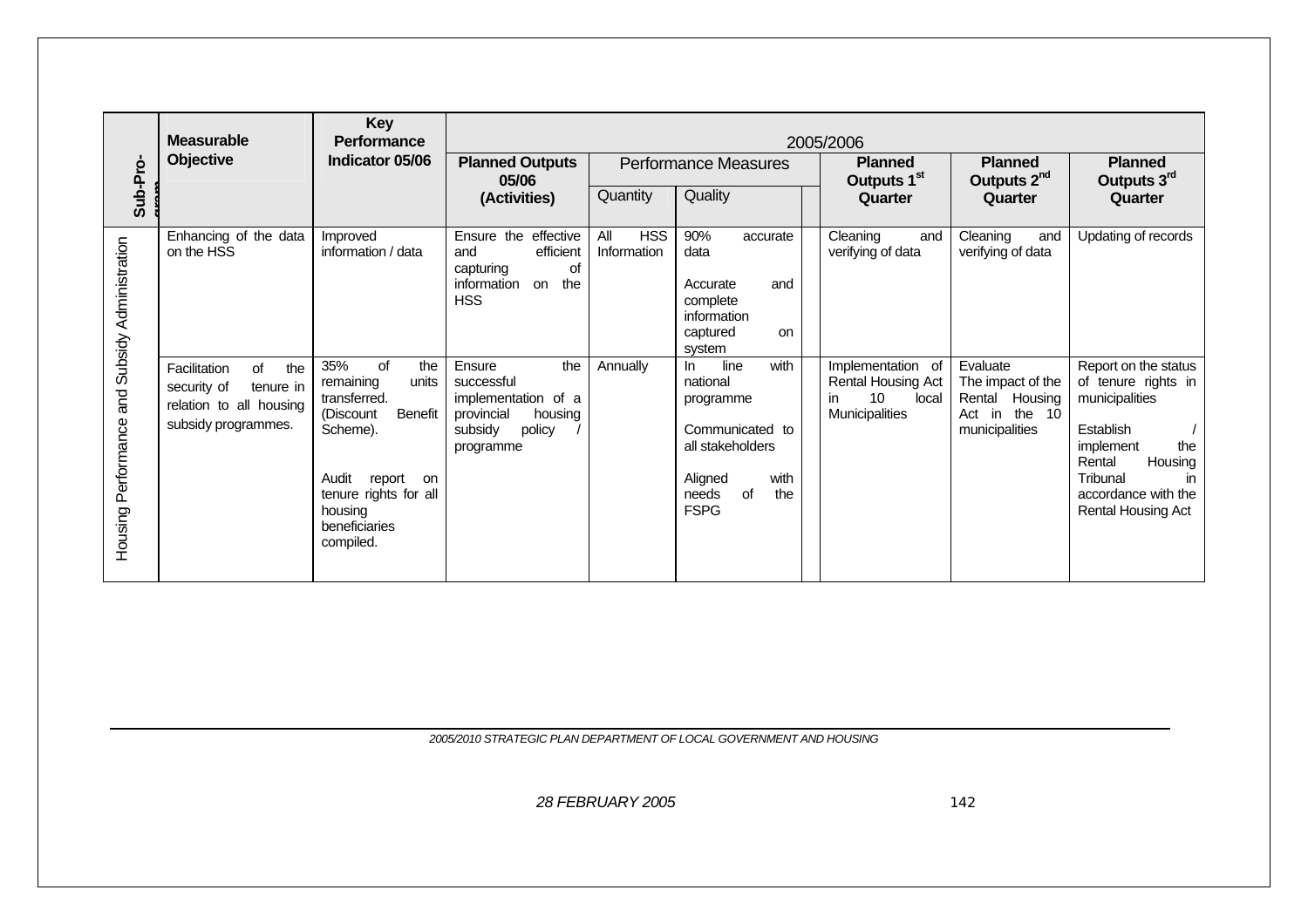### **STRATEGIC OBJECTIVE 2.3: TO PROVIDE FOR THE EFFICIENT AND EFFECTIVE MANAGEMENT OF HOUSING ASSETS**

|                             | <b>Measurable</b>                                                                         | <b>Key</b><br><b>Performance</b><br>Indicator 05/06                                                                                  |                                                                                                                                                                                 | 2005/2006            |                                                                                                                                                                            |                                                               |                                                                                                                       |                                                                   |  |  |  |
|-----------------------------|-------------------------------------------------------------------------------------------|--------------------------------------------------------------------------------------------------------------------------------------|---------------------------------------------------------------------------------------------------------------------------------------------------------------------------------|----------------------|----------------------------------------------------------------------------------------------------------------------------------------------------------------------------|---------------------------------------------------------------|-----------------------------------------------------------------------------------------------------------------------|-------------------------------------------------------------------|--|--|--|
| Sub-Pro                     | <b>Objective</b>                                                                          |                                                                                                                                      | <b>Planned</b><br>Outputs 05/06<br>(Activities)                                                                                                                                 |                      | <b>Performance Measures</b>                                                                                                                                                | <b>Planned</b><br>Outputs 1 <sup>st</sup>                     | <b>Planned</b><br>Outputs 2 <sup>nd</sup>                                                                             | <b>Planned Outputs</b><br>3 <sup>rd</sup> Quarter                 |  |  |  |
|                             |                                                                                           |                                                                                                                                      |                                                                                                                                                                                 | Quantity             | Quality                                                                                                                                                                    | Quarter                                                       | Quarter                                                                                                               |                                                                   |  |  |  |
| Asset Management<br>Housing | Facilitate<br>the<br>and<br>development<br>maintenance of social<br>housing institutions. | Existing Social<br>3<br>Housing<br>Institutions<br>rehabilitated.<br>100% of<br>new<br>applications<br>are<br>processed<br>approved. | An Action Plan of<br>Interventions<br>is<br>and<br>developed<br>successfully<br>implemented<br>Advertise<br>an<br>the<br>of<br>invitation<br>business plan for<br>new projects. | Annually<br>Annually | Dysfunctional<br>institutions<br>identified<br><b>Solutions</b><br>identified<br><b>Norms</b><br>standards<br>criteria<br>and<br>allocation<br>оf<br>subsidies<br>captured | Stakeholder<br>negotiations<br>Advertisement<br>placed        | Draft<br>Action<br>Plan<br>and<br><b>Business</b><br>Plan<br><b>Business</b><br>Plan<br>evaluated<br>and<br>allocated | Action<br>Approved<br>Plan and Business<br>Plan<br>Implementation |  |  |  |
|                             |                                                                                           |                                                                                                                                      | Social<br>Promote<br>Housing<br>through<br>all media.                                                                                                                           | All<br>stakeholders  | with<br>In<br>line<br>Social<br>national<br><b>Housing Policy</b>                                                                                                          | Quotations<br>obtained<br>and<br>for<br>submitted<br>approval | Campaign<br>launched on<br>approved<br>quotes                                                                         | $\overline{\phantom{a}}$                                          |  |  |  |

*2005/2010 STRATEGIC PLAN DEPARTMENT OF LOCAL GOVERNMENT AND HOUSING*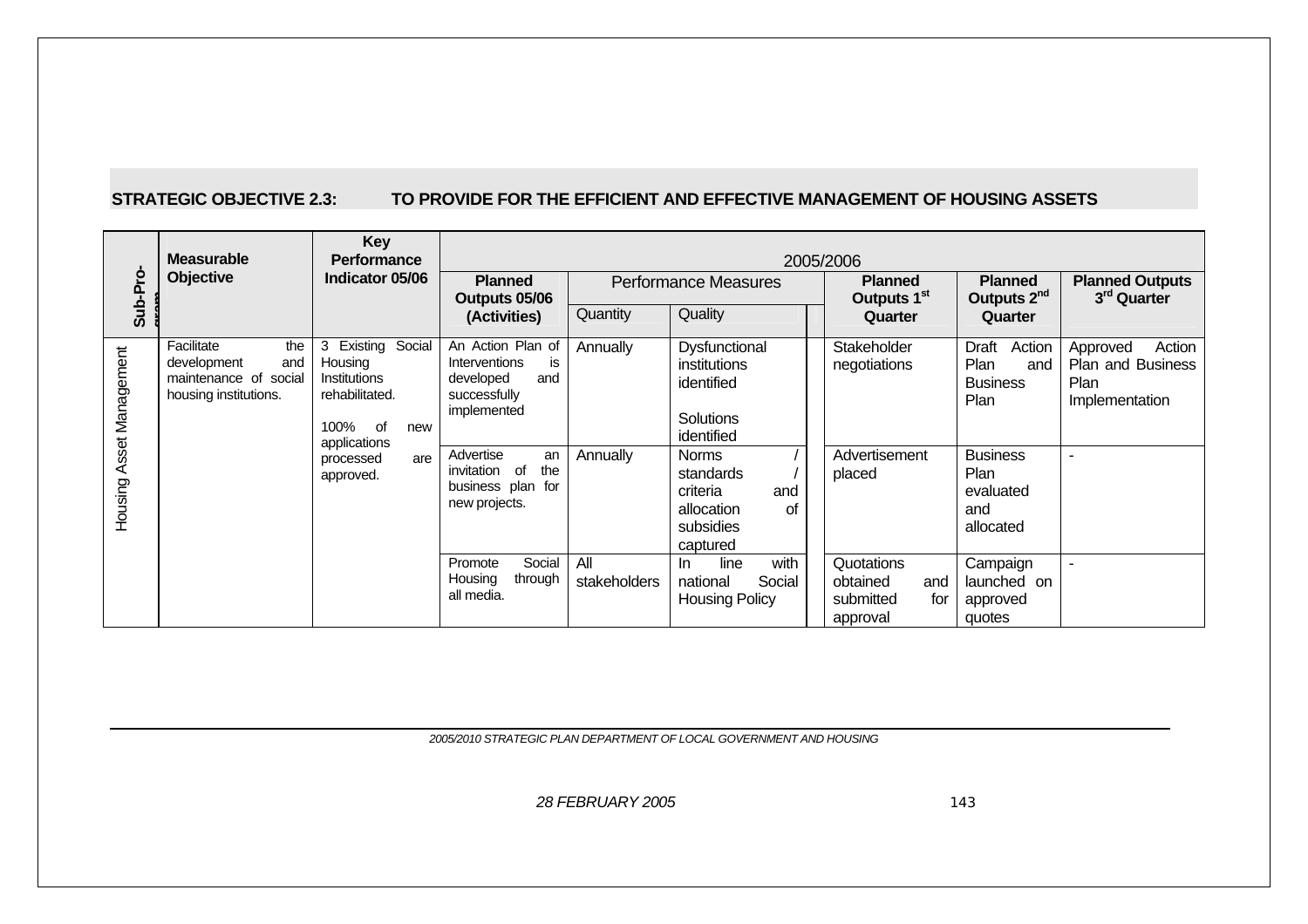|                  | <b>Measurable Objective</b>                                                                     | Key<br><b>Performance</b><br>Indicator 05/06                             | 2005/2006<br><b>Planned Outputs</b><br><b>Planned</b><br><b>Performance Measures</b><br><b>Planned Outputs</b><br><b>Planned</b><br>Outputs 2 <sup>nd</sup><br>Outputs 3rd<br>1 <sup>st</sup> Quarter<br>05/06 |          |                                                                                                   |                                                                                  |                                                               |                                                              |
|------------------|-------------------------------------------------------------------------------------------------|--------------------------------------------------------------------------|----------------------------------------------------------------------------------------------------------------------------------------------------------------------------------------------------------------|----------|---------------------------------------------------------------------------------------------------|----------------------------------------------------------------------------------|---------------------------------------------------------------|--------------------------------------------------------------|
| Sub-Pro-         |                                                                                                 |                                                                          | (Activities)                                                                                                                                                                                                   | Quantity | Quality                                                                                           |                                                                                  | Quarter                                                       | Quarter                                                      |
| Asset Management | Facilitate the creation of<br>medium density housing                                            | identified<br>pilots<br>2<br>&<br>(Sasolburg<br>Bloemfontein)            | Maximise utilisation of<br>land<br><b>Functional settlements</b>                                                                                                                                               | 2        | with<br>line<br>In.<br>and<br>norms<br>standards                                                  | Stakeholder<br>mobilisation<br>Auditing of existing<br>stock                     | Inviting<br>0f<br>business<br>plans                           | Prioritise<br>and<br>implement<br>approved<br>business plans |
| Housing          | Plan of Action on transfer of<br>Housing Assets developed<br>successfully<br>and<br>implemented | Audit<br>report<br>compiled.<br>25% of the housing<br>assets transferred | Compile<br>Tender<br>specifications for the<br>appointment<br>οf<br>forensic auditors                                                                                                                          | Annually | and<br><b>Norms</b><br>standards<br>for<br>verifications<br>Identification of<br>potential buyers | Obtain<br>approval of<br>specifications<br>tender<br>Tender<br>from<br>Committee | Advertise<br>tender<br>Appoint<br>Forensic<br><b>Auditors</b> | Monitoring<br>and<br>evaluation                              |
|                  | Facilitate the creation of<br>rental stock                                                      | Rental<br>stock<br>created                                               | options<br>Tenure<br>provided                                                                                                                                                                                  | 5        | with<br>line<br>In<br>and<br>norms<br>standards                                                   | Stakeholder<br>mobilisation<br>Auditing<br>of<br>rental<br>stock                 | Inviting<br>0f<br>business<br>plans                           | Prioritise<br>and<br>implement<br>approved<br>business plans |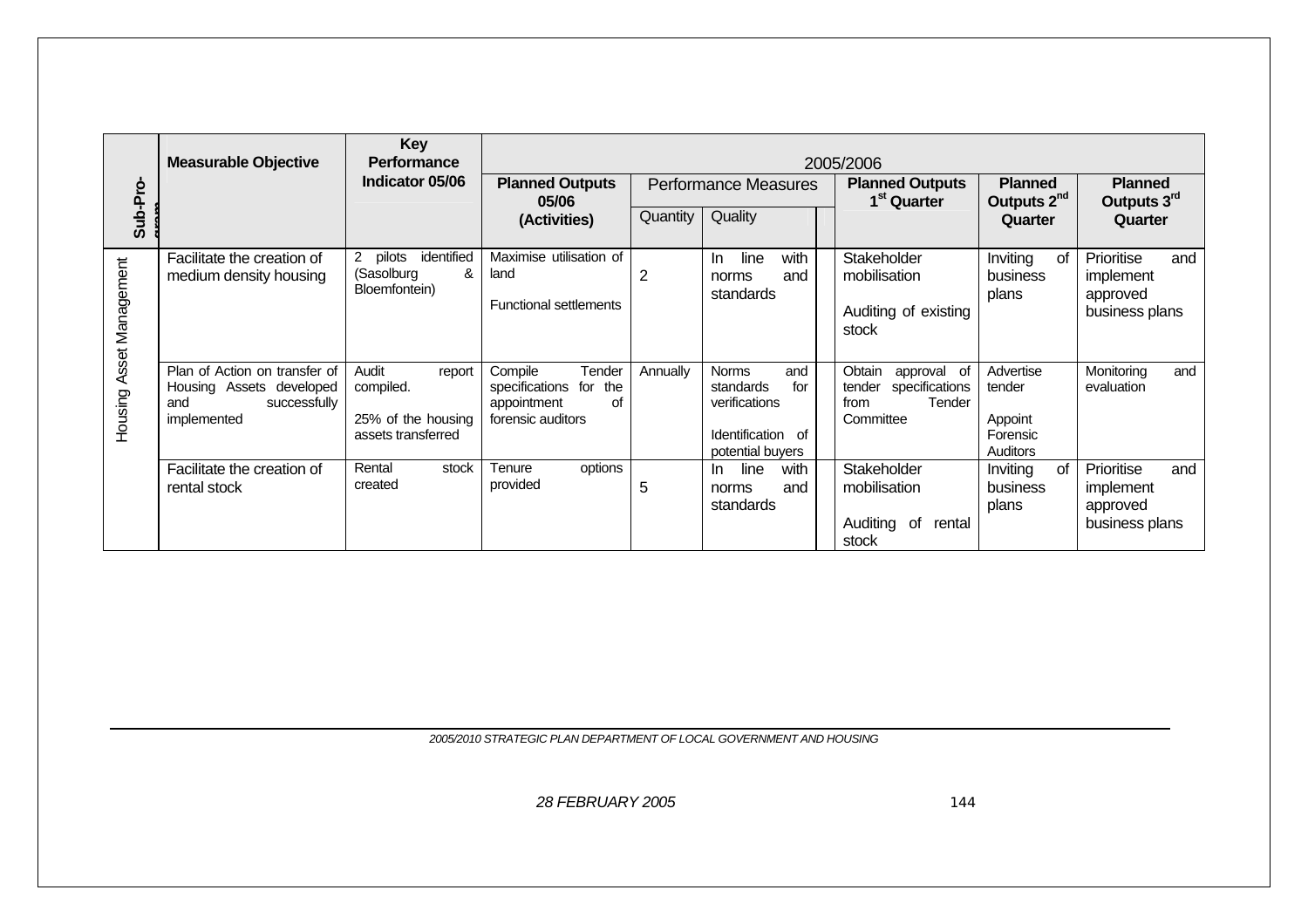### **STRATEGIC OBJECTIVE 2.4: TO REHABILITATE DISFUNCTIONAL AREAS AND CREATE INTEGRATED AND FUNCTIONAL HOUSING SETTLEMENTS WIITH THE NOTION OF ECONOMIC AND SOCIAL DEVELOPMENT**

|                                    | <b>Measurable</b>                                                                 | <b>Key</b><br>Performance                             | 2005/2006                                                                                             |          |                                                    |                                                                                                                                                                                                      |                                           |                                                                         |  |  |  |
|------------------------------------|-----------------------------------------------------------------------------------|-------------------------------------------------------|-------------------------------------------------------------------------------------------------------|----------|----------------------------------------------------|------------------------------------------------------------------------------------------------------------------------------------------------------------------------------------------------------|-------------------------------------------|-------------------------------------------------------------------------|--|--|--|
|                                    | <b>Objective</b>                                                                  | Indicator 05/06                                       | <b>Planned Outputs</b><br>05/06                                                                       |          | <b>Performance Measures</b>                        | <b>Planned</b><br>Outputs 1 <sup>st</sup>                                                                                                                                                            | <b>Planned</b><br>Outputs 2 <sup>nd</sup> | <b>Planned</b><br>Outputs 3rd                                           |  |  |  |
| Sub-Pro-                           |                                                                                   |                                                       | (Activities)                                                                                          | Quantity | Quality                                            | Quarter                                                                                                                                                                                              | Quarter                                   | Quarter                                                                 |  |  |  |
| Urban Renewal and Human Settlement | the<br>Support<br>macro<br>and<br>planning<br>identification of<br>urban<br>nodes | Urban<br>nodes<br>identified.                         | <b>Business</b><br>Plan<br>formulated<br>and<br>implemented                                           | Annually | line<br>with<br>In.<br>and<br>norms<br>standards   | Research<br>conducted<br><b>on</b><br>poverty levels<br>Consult<br>and<br>compile<br><b>Business Plan</b><br>Plan<br><b>Business</b><br>Research<br>and<br>findings<br>submitted<br>to<br><b>PCC</b> | Status report on<br>implementation        | Status report on<br>implementation                                      |  |  |  |
|                                    | Facilitate the creation of<br>integrated<br>and<br>functional settlements         | Strategic plan for<br>dysfunctional areas<br>compiled | Effective and<br>efficient<br>implementation<br>οf<br>Plan<br>for<br>Strategic<br>dysfunctional areas | 5 pilots | According<br>to<br>National norms<br>and standards | Negotiate<br>and<br>acquire land<br>Feasibility study                                                                                                                                                | marketing                                 | Identify prospective<br>projects<br>Monitor<br>and<br>evaluate progress |  |  |  |

*2005/2010 STRATEGIC PLAN DEPARTMENT OF LOCAL GOVERNMENT AND HOUSING*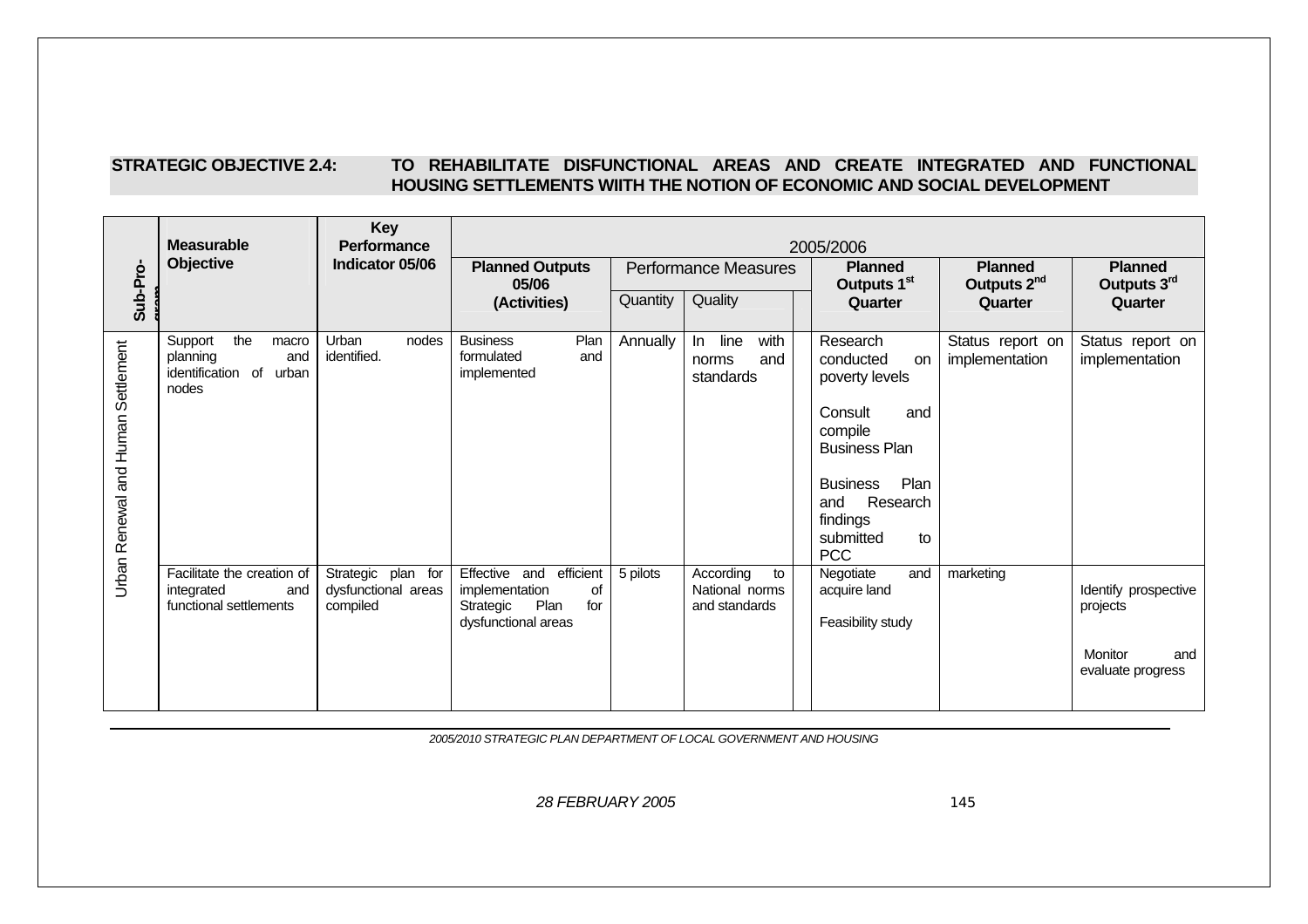|                                           | <b>Measurable Objective</b>                                                                       | <b>Key Performance</b><br>Indicator 05/06                                  | 2005/2006                                         |                      |                                                              |                                                                                                          |                                                                                                                                                                                                                                                                                                       |                                                                                          |  |
|-------------------------------------------|---------------------------------------------------------------------------------------------------|----------------------------------------------------------------------------|---------------------------------------------------|----------------------|--------------------------------------------------------------|----------------------------------------------------------------------------------------------------------|-------------------------------------------------------------------------------------------------------------------------------------------------------------------------------------------------------------------------------------------------------------------------------------------------------|------------------------------------------------------------------------------------------|--|
|                                           |                                                                                                   |                                                                            | <b>Planned</b><br><b>Outputs</b>                  |                      | <b>Performance Measures</b>                                  | <b>Planned</b><br>Outputs 1 <sup>st</sup>                                                                | <b>Planned Outputs</b><br>$2nd$ Quarter                                                                                                                                                                                                                                                               | <b>Planned</b><br>Outputs 3rd                                                            |  |
| Sub-Pro-                                  |                                                                                                   |                                                                            | 05/06<br>(Activities)                             | Quantity             | Quality                                                      | Quarter                                                                                                  |                                                                                                                                                                                                                                                                                                       | Quarter                                                                                  |  |
|                                           | Facilitate the provision of<br>social<br>and<br>economic<br>amenities                             | pilots<br>3<br>for<br>the<br>provision of social and<br>economic amenities | Viable<br>communities                             | 3 pilots             | According<br>to<br>National<br>norms<br>and<br>standards     | <b>Business</b><br>plans<br>approved<br>Procurement<br>process started                                   | Construction<br>commenced                                                                                                                                                                                                                                                                             | Monitor<br>and<br>evaluate<br>progress                                                   |  |
| <b>Jrban Renewal and Human Settlement</b> | Facilitate<br>the<br>of<br>the<br>implementation<br>informal<br>settlement<br>upgrading programme | Informal settlement<br>eradication strategy<br>developed and<br>consulted  | Receive<br>and<br>17<br>approve<br>business Plan. | 17<br>municipalities | line<br>with<br>In.<br>national<br>norms<br>and<br>standards | Approval<br>business plans<br>Allocate budget<br>Submission<br>township<br>establishment<br>applications | of<br>Implement<br>an<br>campaign<br>awareness<br>regarding settlements<br>institutional<br><b>Build</b><br>in<br>all<br>of<br>capacity<br>municipalities<br>Facilitate<br>the<br>implementation<br>and<br>enforcement of the PIE<br>Act by municipalities<br>Finalising of township<br>establishment | Finalising<br>township<br>establishment<br><b>Monitor</b><br>and<br>evaluate<br>progress |  |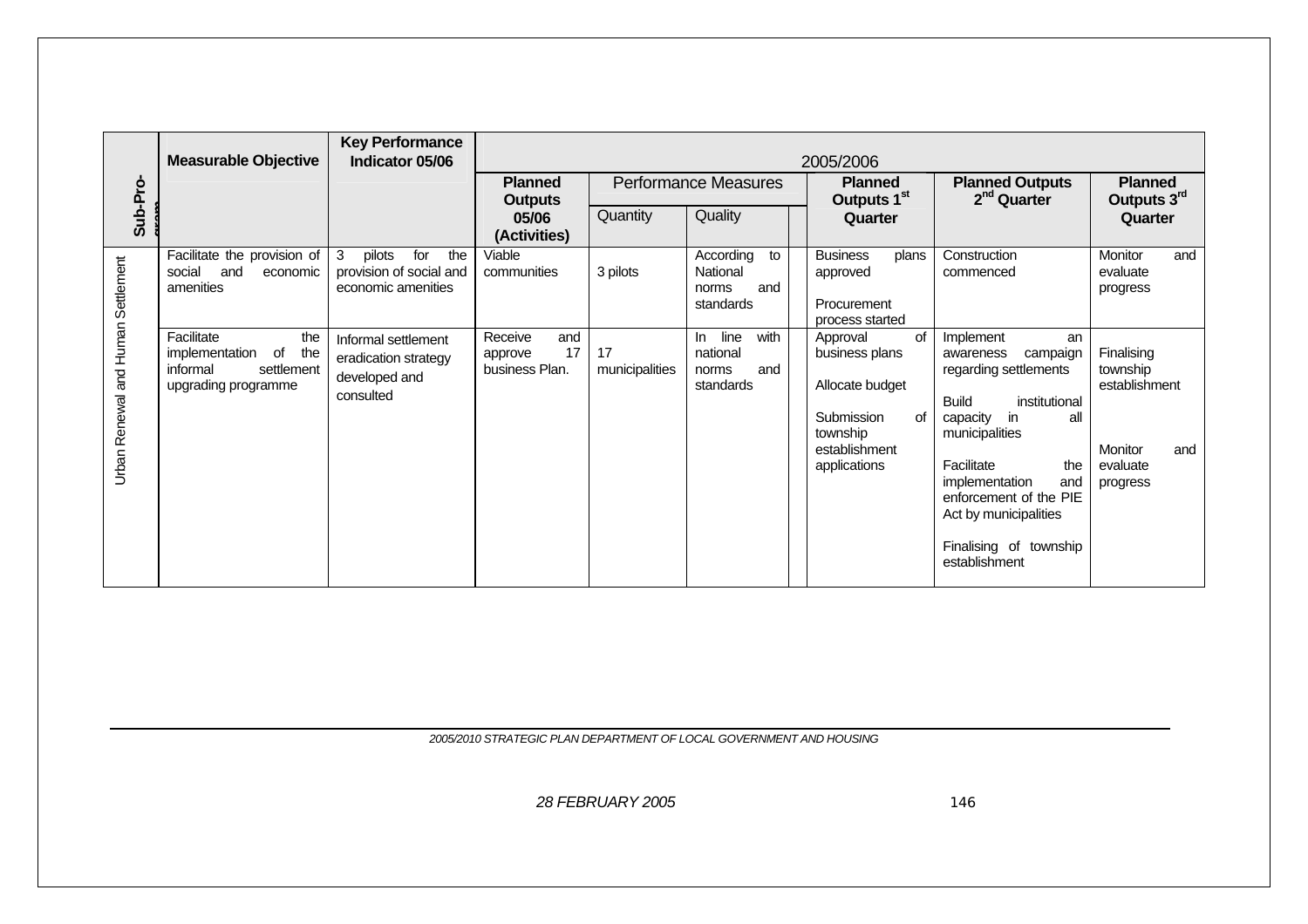# **RECONCILIATION OF PROGRAMME 2: HOUSING BUDGET WITH PLAN**

| Sub-programme                                                                  | 2001/2002 | 2002/2003 | 2003/2004              |                       | 2004/2005                 |                              | 2005/2006 | 2006.2007 | 2007/2008 |
|--------------------------------------------------------------------------------|-----------|-----------|------------------------|-----------------------|---------------------------|------------------------------|-----------|-----------|-----------|
| Administration                                                                 | Audited   |           | Preliminary<br>outcome | Main<br>appropriation | Adjusted<br>appropriation | <b>Medium Term Estimates</b> |           |           |           |
| Planning<br>Housing<br>and<br>Research                                         | 31,450    | 43,733    | 7,105                  | 11,704                | 13,642                    | 13,663                       | 9,207     | 9,603     | 10,082    |
| Performance<br>Housing<br>Subsidy                                              | 263,478   | 303,678   | 388,553                | 403,860               | 537,817                   | 537,511                      | 418,678   | 487,266   | 591,871   |
| Urban<br>Renewal<br>and<br><b>Settlements</b><br>and<br>Human<br>Redevelopment |           |           |                        | 40,028                | 84,727                    | 84,322                       | 32,331    | 24,227    | 25,439    |
| <b>Housing Asset Management</b>                                                |           |           |                        | 8,351                 | 7,050                     | 6,389                        | 9,223     | 9,882     | 10,376    |
| <b>Total</b>                                                                   | 294,928   | 347,411   | 395,658                | 463,943               | 643,236                   | 641,885                      | 469,439   | 530,978   | 637,768   |

*\* A portion of these budgets will be re-allocated to Programme 4: Land Development and Planning for purposes of funding the strategic objectives identified for the implementation of the Provincial MIG Programme* 

*2005/2010 STRATEGIC PLAN DEPARTMENT OF LOCAL GOVERNMENT AND HOUSING*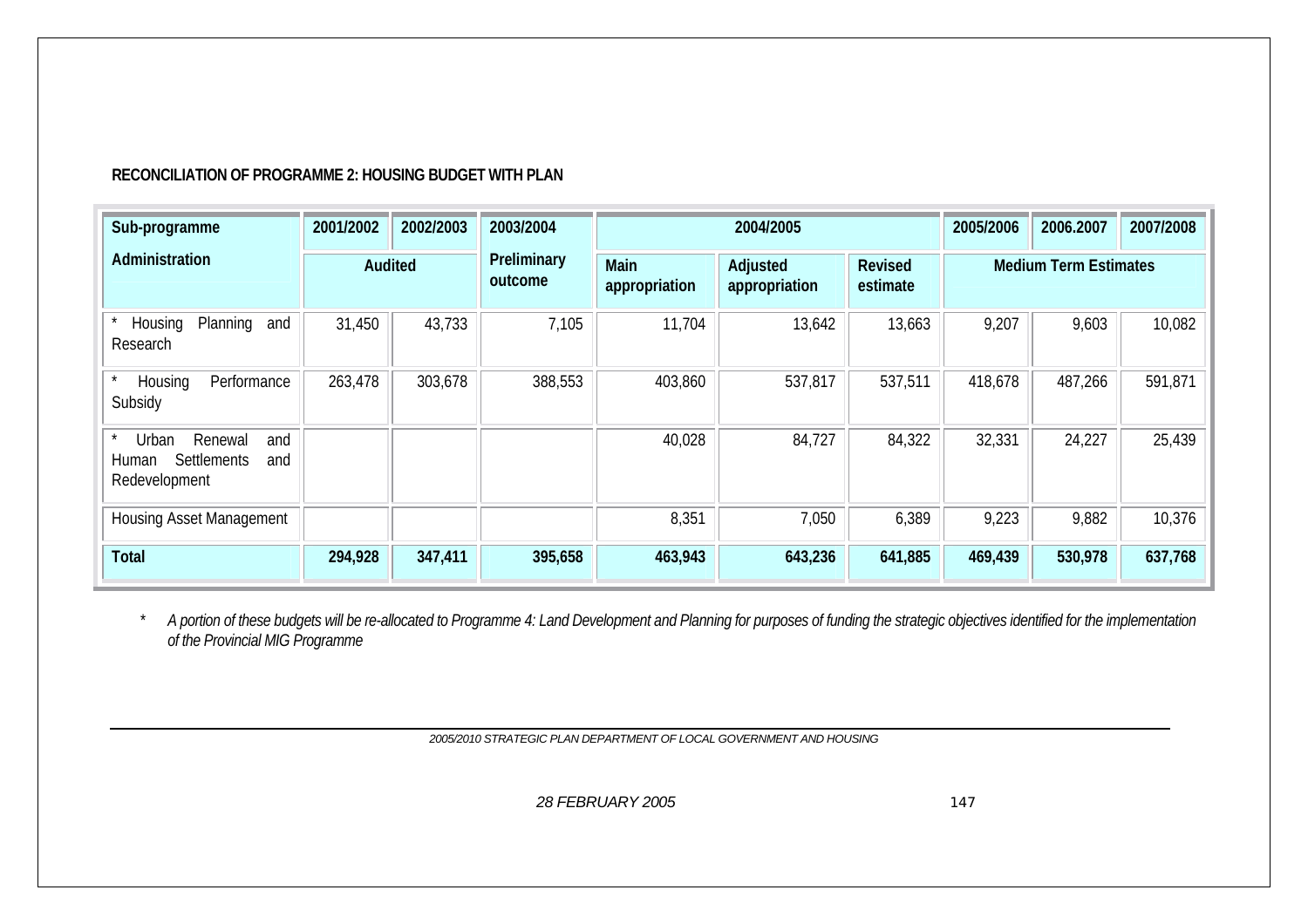# **PROGRAMME 3: LOCAL GOVERNMENT**

# **AIM**

The programme aims at establishing, monitoring, regulating, strengthening, supporting and capacitating Local Government bodies in terms of the Constitution of 1996. The programme also aims to render support services regarding Disaster Management.

# **PROGRAMME DESCRIPTION**

The Programme consists of the following:

- Municipal Administration
- $\bullet$ Municipal Finances

**Specification of Measurable Objectives and Activities with Performance Measures for the 2005/2006 Financial Year:** 

*2005/2010 STRATEGIC PLAN DEPARTMENT OF LOCAL GOVERNMENT AND HOUSING*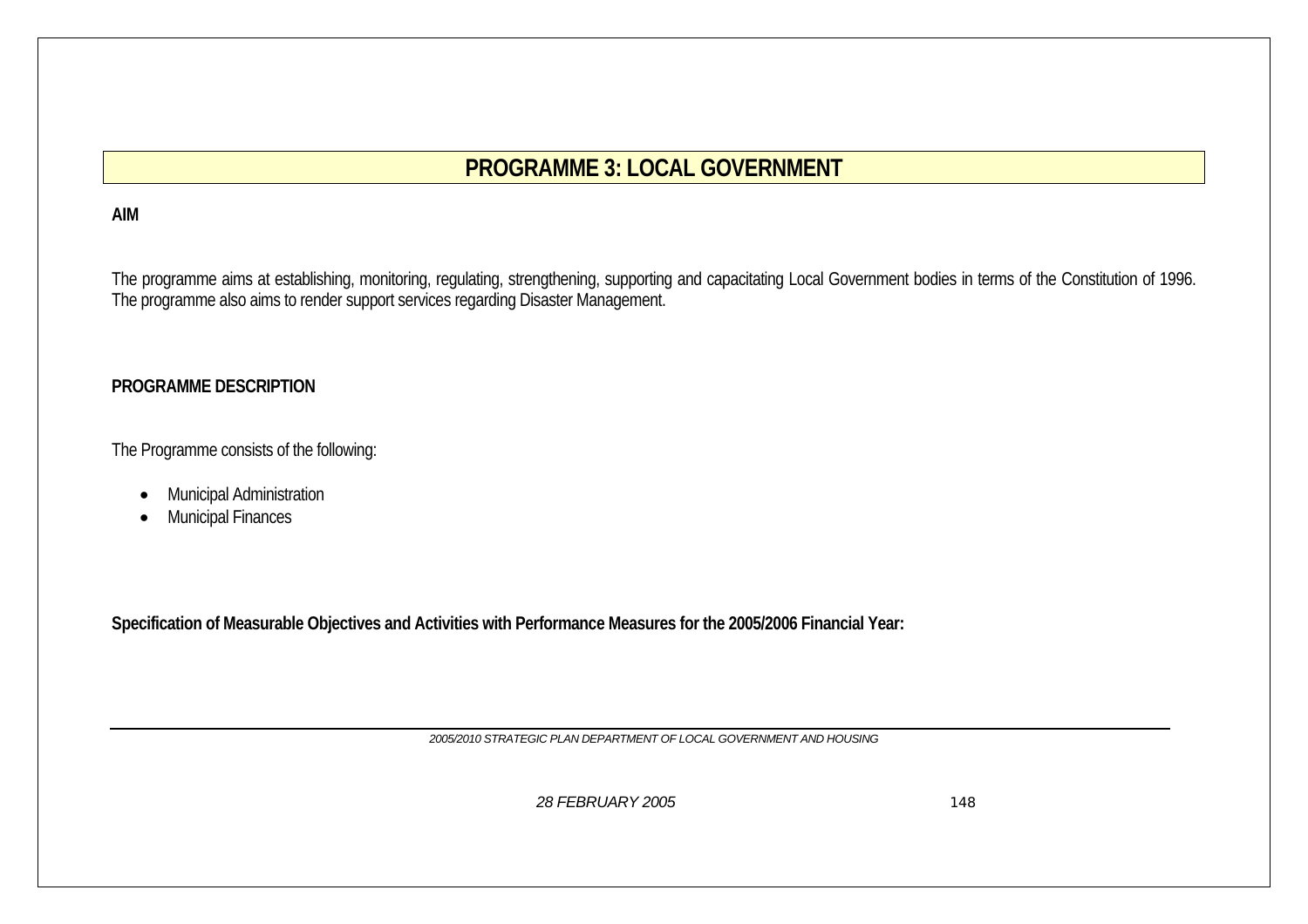# **STRATEGIC GOAL NO. 3: ACCOUNTABLE AND SUSTAINABLE LOCAL GOVERNANCE IS PROMOTED IN THE FREE STATE PROVINCE**

### **STRATEGIC OBJECTIVE NO. 3.1: TO MONITOR AND SUPPORT MUNICIPALITIES TO ENSURE FINANCIALLY VIABLE AND SUSTAINABLE MUNICIPALITIES**

|                    | <b>Measurable</b>                                                                      | <b>Key</b><br><b>Performance</b>                                                  |                                                                                                                                                                                                              | 2005/2006                                         |                                                                                                     |                                                                                                                       |                                                                                                                       |                                                                                                                       |  |  |  |  |
|--------------------|----------------------------------------------------------------------------------------|-----------------------------------------------------------------------------------|--------------------------------------------------------------------------------------------------------------------------------------------------------------------------------------------------------------|---------------------------------------------------|-----------------------------------------------------------------------------------------------------|-----------------------------------------------------------------------------------------------------------------------|-----------------------------------------------------------------------------------------------------------------------|-----------------------------------------------------------------------------------------------------------------------|--|--|--|--|
| <b>Objective</b>   |                                                                                        | Indicator 05/06                                                                   | <b>Planned Outputs</b><br>05/06                                                                                                                                                                              | <b>Performance Measures</b>                       |                                                                                                     | <b>Planned</b><br>Outputs 1 <sup>st</sup>                                                                             | <b>Planned</b><br>Outputs 2 <sup>nd</sup>                                                                             | <b>Planned</b><br>Outputs 3rd                                                                                         |  |  |  |  |
| Sub-Pro-<br>gram   |                                                                                        |                                                                                   | (Activities)                                                                                                                                                                                                 | Quantity                                          | Quality                                                                                             | Quarter                                                                                                               | Quarter                                                                                                               | Quarter                                                                                                               |  |  |  |  |
| Municipal Finances | Monitor<br>and<br>support<br>municipalities<br>to<br>achieve<br>financial<br>viability | Number<br>of<br>municipalities<br>that<br>have<br>achieved<br>financial viability | Provide<br>financial<br>administrative<br>and<br>technical<br>support<br>and<br>advise to<br>municipalities<br>and MEC                                                                                       | 23 District and<br>Local<br>Municipalities        | <b>MFMA</b><br><b>GRAP</b>                                                                          | 23<br>demand<br>driven<br>support<br><i>incentives</i>                                                                | 23<br>demand<br>driven<br>support<br>incentives                                                                       | 23<br>demand<br>driven<br>support<br>incentives                                                                       |  |  |  |  |
|                    |                                                                                        |                                                                                   | 2.<br>Monitor<br>the overall<br>position<br>financial<br>οf<br>municipalities and<br>their<br>with<br>compliance<br>applicable<br>financial<br>legislation                                                   | 25 District and<br>Local<br>Municipalities        | <b>MFMA</b>                                                                                         | 3 monthly and 1<br>Quarterly<br>report<br>to MEC<br>25<br>Feedback<br>reports<br>to<br>Municipalities                 | 3 monthly and 1<br>Quarterly<br>report<br>to MEC<br>25<br>Feedback<br>reports<br>to<br><b>Municipalities</b>          | 3 monthly and 1<br>Quarterly<br>report<br>to MEC<br>25<br>Feedback<br>reports<br>to<br><b>Municipalities</b>          |  |  |  |  |
|                    |                                                                                        |                                                                                   | accountability<br>Ensure<br>assessing audit reports<br>and financial statements<br>municipalities<br>οf<br>and<br>PROPAC and conduct<br>investigations<br>into<br>allegations of fraud<br>and<br>corruptions | 25 District and<br>Local<br><b>Municipalities</b> | Constitution<br><b>MFMA</b><br>Auditor-<br>General<br>Act<br>and<br>Resolutions of<br><b>PROPAC</b> | 25 Audit Reports<br>25 sets of annual<br>financial<br>statements.<br>annual<br>reports<br>oversight<br>and<br>reports | 25 Audit Reports<br>25 sets of annual<br>financial<br>statements.<br>annual<br>reports<br>oversight<br>and<br>reports | 25 Audit Reports<br>25 sets of annual<br>financial<br>statements,<br>annual<br>reports<br>oversight<br>and<br>reports |  |  |  |  |

*2005/2010 STRATEGIC PLAN DEPARTMENT OF LOCAL GOVERNMENT AND HOUSING*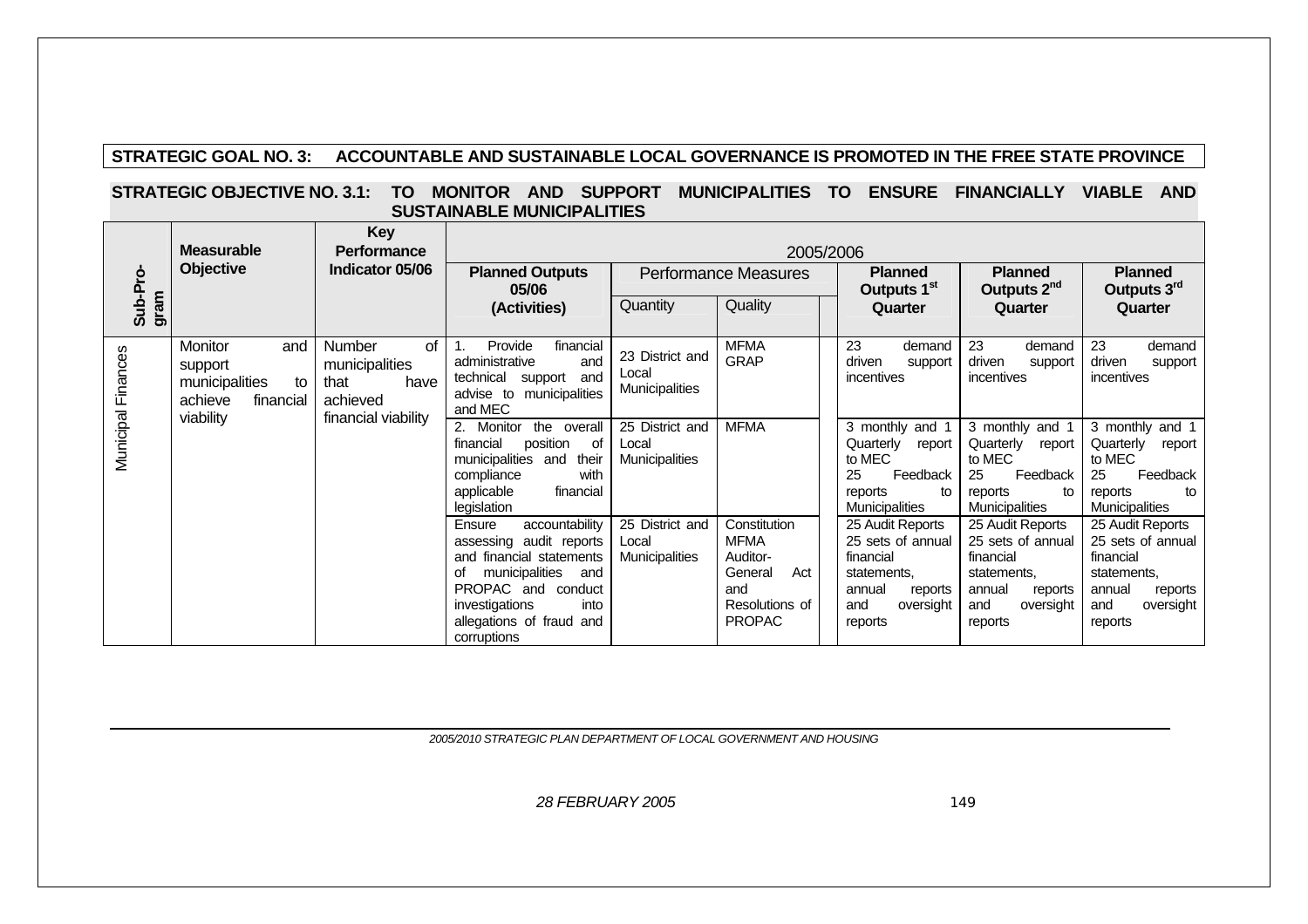| STRATEGIC OBJECTIVE NO. 3.2: TO PROVIDE SUPPORT AND FACILITATE THE IMPLEMENTATION OF A LEGISLATIVE AND POLICY |
|---------------------------------------------------------------------------------------------------------------|
| <b>FRAMEWORK IN RESPECT OF LOCAL GOVERNMENT</b>                                                               |

|                                 | <b>Measurable</b>                                                                                  | <b>Key Performance</b><br><b>Indicator 05/06</b>                                                     | 2005/2006                                                                |                                                                             |                                           |                                                                                    |                                                                                                                        |                                                                                                      |  |  |
|---------------------------------|----------------------------------------------------------------------------------------------------|------------------------------------------------------------------------------------------------------|--------------------------------------------------------------------------|-----------------------------------------------------------------------------|-------------------------------------------|------------------------------------------------------------------------------------|------------------------------------------------------------------------------------------------------------------------|------------------------------------------------------------------------------------------------------|--|--|
| Sub-Pro-                        | Objective                                                                                          |                                                                                                      | <b>Planned</b><br>Outputs 05/06<br>(Activities)                          | Quantity                                                                    | <b>Performance Measures</b><br>Quality    | <b>Planned</b><br>Outputs 1 <sup>st</sup><br>Quarter                               | <b>Planned</b><br>Outputs 2 <sup>nd</sup><br>Quarter                                                                   | <b>Planned</b><br>Outputs 3rd<br>Quarter                                                             |  |  |
| Local Government Administration | Monitor and support<br>municipalities<br>in I<br>implementing<br>local<br>systems of<br>government | service<br>Improved<br>delivery<br>by<br>municipalities                                              | 25<br>Monitor<br>municipalities<br>quarterly $_{-}$                      | Quarterly<br>reports and 1<br>Provincial<br>Annual<br>Performance<br>Report | Compliance<br>the<br>with<br>constitution | 25<br>Compliance<br>monitoring<br>investigation<br>done,<br>developed<br>submitted | 25<br>Compliance<br>monitoring<br>investigation<br>done,<br>reports<br>reports<br>and<br>developed<br>and<br>submitted | 25<br>Compliance<br>monitoring<br>investigation<br>done,<br>reports<br>developed<br>and<br>submitted |  |  |
|                                 |                                                                                                    |                                                                                                      | Reward<br>Performing<br>municipalities                                   | One ceremony<br>and four best<br>practice sharing<br>events                 | National<br>guidelines                    | Process plan<br>developed and<br>submitted                                         | Ceremony held                                                                                                          | Feedback to<br>municipalities<br>that participated                                                   |  |  |
|                                 | effective<br>Facilitate<br>implementation<br>of<br>Project Consolidate                             | Affected<br>municipalities with<br>improved<br>administration,<br>finance<br>and<br>service delivery | Co-ordinate<br>support<br>interventions in<br>selected<br>municipalities | 5 issue specific<br>support<br>interventions                                | Consistent<br>with<br>applicable          | Planning phase<br>completed                                                        | Phases<br>implemented                                                                                                  | Report on status<br>with<br>remedial<br>proposals                                                    |  |  |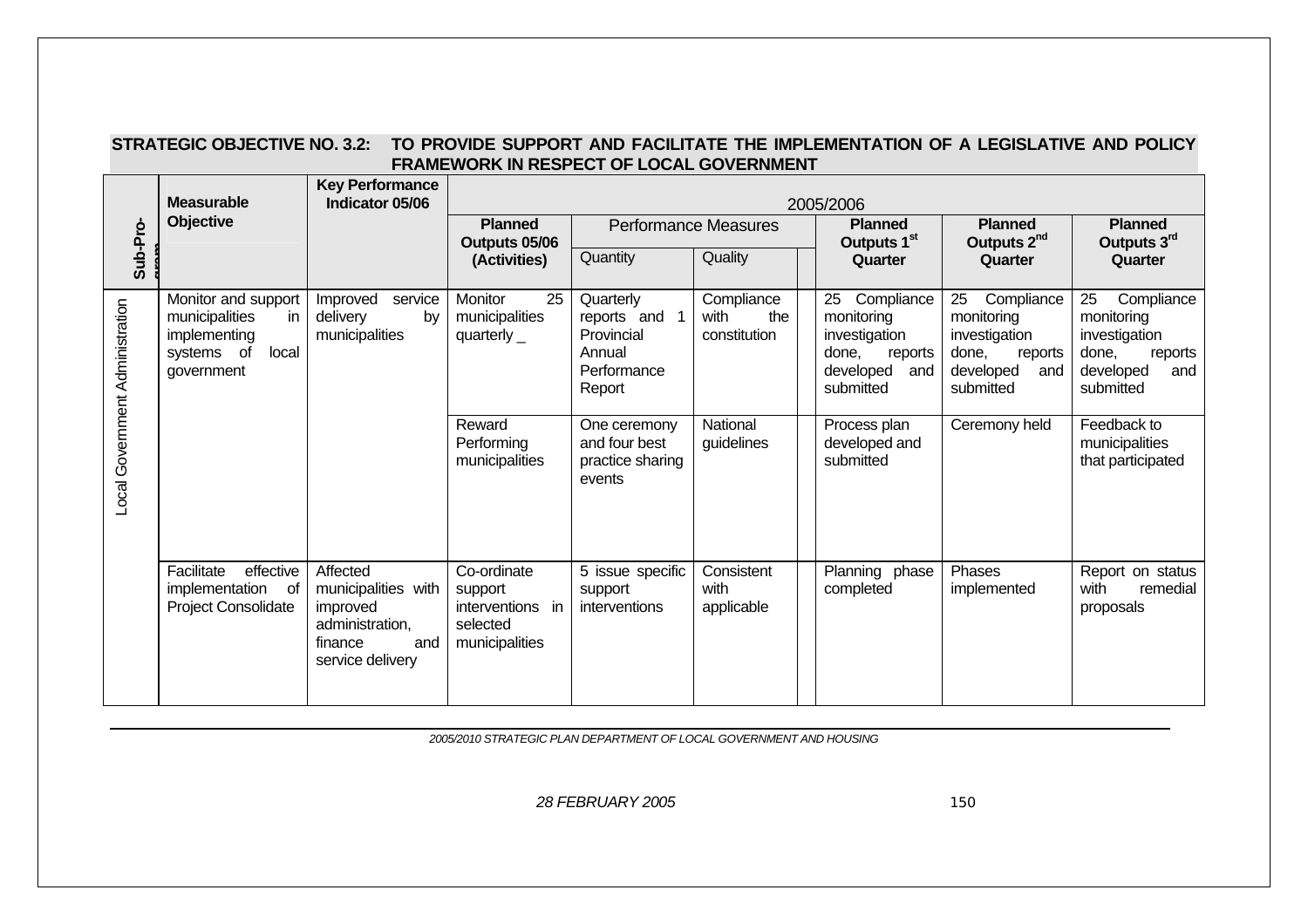|                          | <b>Measurable Objective</b>                                                                                             | Key<br>Performance                                      |                                                                                                                     |                                                                                | 2005/2006                                                                                                                                                    |                                           |                                           |                                          |
|--------------------------|-------------------------------------------------------------------------------------------------------------------------|---------------------------------------------------------|---------------------------------------------------------------------------------------------------------------------|--------------------------------------------------------------------------------|--------------------------------------------------------------------------------------------------------------------------------------------------------------|-------------------------------------------|-------------------------------------------|------------------------------------------|
|                          |                                                                                                                         | Indicator 05/06                                         | <b>Planned Outputs</b><br>05/06                                                                                     |                                                                                | <b>Performance Measures</b>                                                                                                                                  | <b>Planned</b><br>Outputs 1 <sup>st</sup> | <b>Planned</b><br>Outputs 2 <sup>nd</sup> | <b>Planned</b><br>Outputs 3rd            |
| Sub-Pro-                 |                                                                                                                         |                                                         | (Activities)                                                                                                        | Quantity                                                                       | Quality                                                                                                                                                      | Quarter                                   | Quarter                                   | Quarter                                  |
| Municipal Administration | Facilitate the effective<br>implementation<br>and<br>monitoring of<br>Free<br>Basic Services in local<br>municipalities | Improved<br>to<br>accesses<br>Basic<br>Free<br>Services | Provision<br>οf<br>technical support to<br>municipalities<br>in<br>implementing<br>of<br><b>Free Basic Services</b> | Four<br>workshops<br>Convened                                                  | National<br>guidelines                                                                                                                                       | One                                       | One                                       | One                                      |
|                          | Co-ordination<br>Effective<br>of ISRDP                                                                                  | Improved quality<br>of life<br>in the<br>node           | Coordinate<br>partnerships<br>for<br>implementing<br><b>ISRDP</b>                                                   | monitoring<br>4<br>reports<br>per annum on<br>9<br>partnerships<br>4 workshops | <b>ISRDP</b><br>National<br>Guidelines<br>Challenges<br>Surfaced by the<br>report<br>Implementing<br>remedial actions<br>emanating<br>from<br>the challenges | Report on 5<br>partnerships<br>1 workshop | Report on 7<br>partnerships<br>1 workshop | Report on 9<br>partnerships<br>1workshop |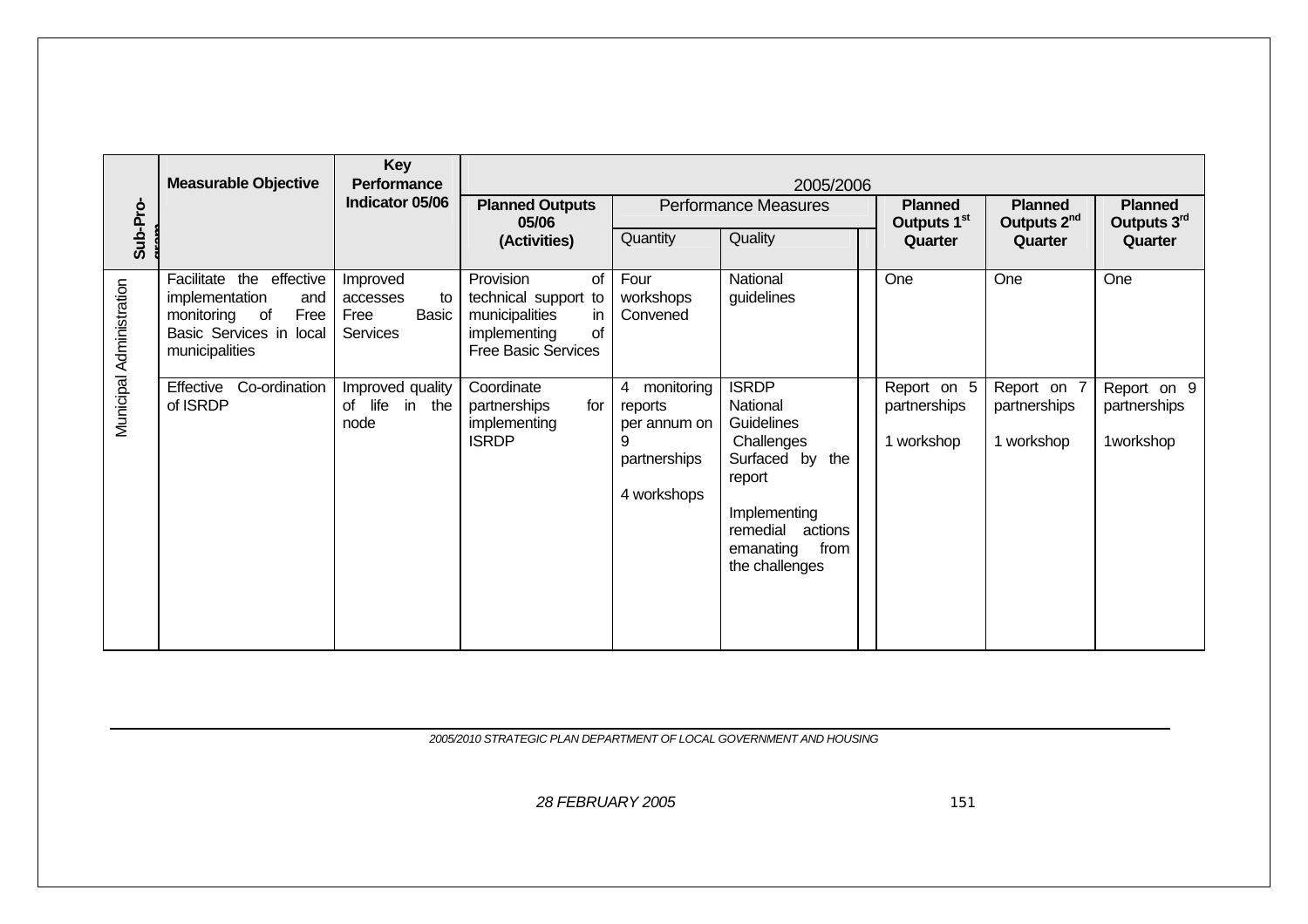|                          | <b>Measurable</b>                                                      | Key<br><b>Performance</b>                            |                                                                      | 2005/2006                                             |                                                                                                                        |                                                 |                                                                                                 |                                                                  |  |  |  |
|--------------------------|------------------------------------------------------------------------|------------------------------------------------------|----------------------------------------------------------------------|-------------------------------------------------------|------------------------------------------------------------------------------------------------------------------------|-------------------------------------------------|-------------------------------------------------------------------------------------------------|------------------------------------------------------------------|--|--|--|
| Sub-Pro                  | <b>Objective</b>                                                       | Indicator 05/06                                      | <b>Planned</b><br>Outputs 05/06                                      |                                                       | <b>Performance Measures</b>                                                                                            | <b>Planned</b><br>Outputs 1 <sup>st</sup>       | <b>Planned Outputs</b><br>2 <sup>nd</sup> Quarter                                               | <b>Planned Outputs</b><br>3rd Quarter                            |  |  |  |
|                          |                                                                        |                                                      | (Activities)                                                         | Quantity                                              | Quality                                                                                                                | Quarter                                         |                                                                                                 |                                                                  |  |  |  |
| Municipal Administration | Promote<br>and<br>strengthen<br>access<br>government<br>to<br>services | Improved<br>to<br>accesses<br>government<br>services | the<br>Implement<br>Community<br>Development<br>Workers<br>programme | 300<br><b>CDW</b><br>learners in 20<br>municipalities | National<br><b>CDW</b><br><b>Guidelines</b><br>Challenges<br>Met<br>when<br>implementing<br>Remedial<br>action applied | Deploy<br>train<br>CDWs in 20<br>municipalities | Train and monitor<br>and<br><b>CDW</b><br>300<br>300<br>in<br>-20<br>learners<br>municipalities | Train and monitor<br>300 CDW<br>learners in 20<br>municipalities |  |  |  |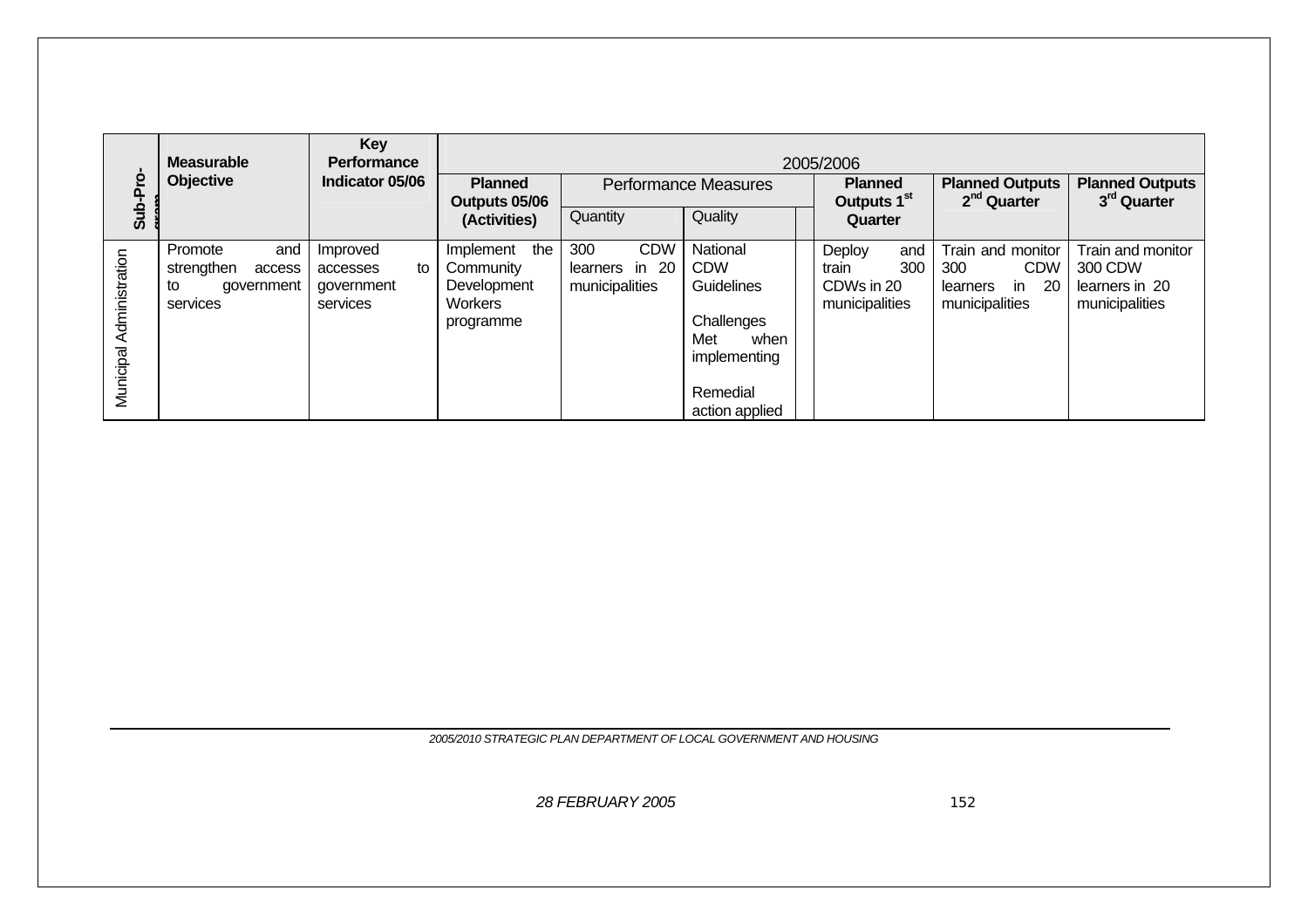|                          | <b>Measurable</b>                                                  | <b>Key Performance</b><br>Indicator 05/06                         |                                                                                 |                      | 2005/2006                                                                                                                           |                                                                                            |                                                                                        |                                                                                                    |  |
|--------------------------|--------------------------------------------------------------------|-------------------------------------------------------------------|---------------------------------------------------------------------------------|----------------------|-------------------------------------------------------------------------------------------------------------------------------------|--------------------------------------------------------------------------------------------|----------------------------------------------------------------------------------------|----------------------------------------------------------------------------------------------------|--|
|                          | Objective                                                          |                                                                   | <b>Planned Outputs</b><br>05/06                                                 |                      | <b>Performance Measures</b>                                                                                                         | <b>Planned</b><br>Outputs 1 <sup>st</sup>                                                  | <b>Planned</b><br>Outputs 2 <sup>nd</sup>                                              | <b>Planned</b><br>Outputs 3rd                                                                      |  |
| Sub-Pro-                 |                                                                    |                                                                   | (Activities)                                                                    | Quantity             | Quality                                                                                                                             | Quarter                                                                                    | Quarter                                                                                | Quarter                                                                                            |  |
| Municipal Administration | Support municipalities<br>in implementing ward<br>committee system | Improved<br>community<br>in<br>participation<br>municipal affairs | Facilitate<br>optimal<br>use of MSIG funds<br>earmarked for ward<br>committees  | 300<br>members       | Training                                                                                                                            | 75                                                                                         | 75                                                                                     | 75                                                                                                 |  |
|                          | Strengthen<br>cooperative<br>governance                            | Improved<br>cooperative<br>governance                             | Support<br>Municipalities in<br>Implementing<br>IGR legislation and<br>Policies | 25<br>municipalities | <b>IGR</b><br>Legislation<br>And national<br>guidelines<br>Challenges<br>surfacing<br>in<br>workshops<br>Remedial<br>action applied | 25 compliance<br>investigation<br>initiatives<br>1 audit report<br>support<br>intervention | 25 compliance<br>investigation<br>initiatives<br>support<br>intervention<br>continuing | 25 compliance<br>investigation<br>initiatives<br>report<br>on<br>effect of support<br>intervention |  |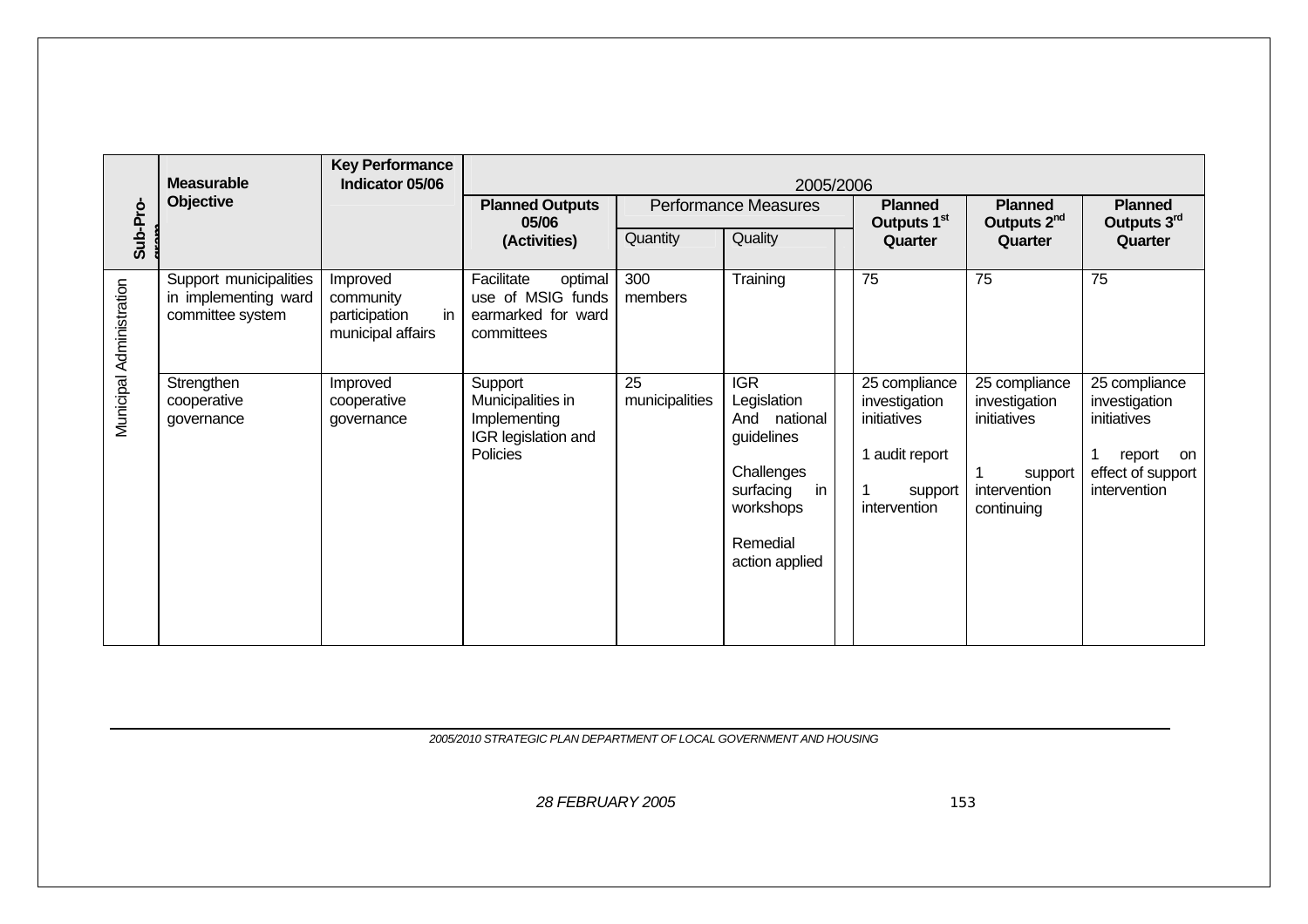#### **RECONCILIATION OF PROGRAMME 3: LOCAL GOVERNMENT BUDGET WITH PLAN**

| Sub-programme               | 2001/2002 | 2002/2003 | 2003/2004                                       |        | 2004/2005                 |                            | 2005/2006                    | 2006.2007 | 2007/2008 |
|-----------------------------|-----------|-----------|-------------------------------------------------|--------|---------------------------|----------------------------|------------------------------|-----------|-----------|
| Administration              | Audited   |           | Preliminary<br>Main<br>outcome<br>appropriation |        | Adjusted<br>appropriation | <b>Revised</b><br>estimate | <b>Medium Term Estimates</b> |           |           |
| Municipal<br>Administration | 3,603     | 4,719     | 39,940                                          | 8,493  | 9,197                     | 9,192                      | 8,417                        | 8,995     | 9,445     |
| Municipal Finance           |           |           |                                                 | 26,860 | 36,181<br>,324            | 35,976<br>1,324            | 1,944                        | 1,955     | 2,053     |
| Total                       | 3,603     | 4,719     | 39,904                                          | 35,353 | 46,702                    | 46,492                     | 10,361                       | 10,950    | 11,498    |

*2005/2010 STRATEGIC PLAN DEPARTMENT OF LOCAL GOVERNMENT AND HOUSING*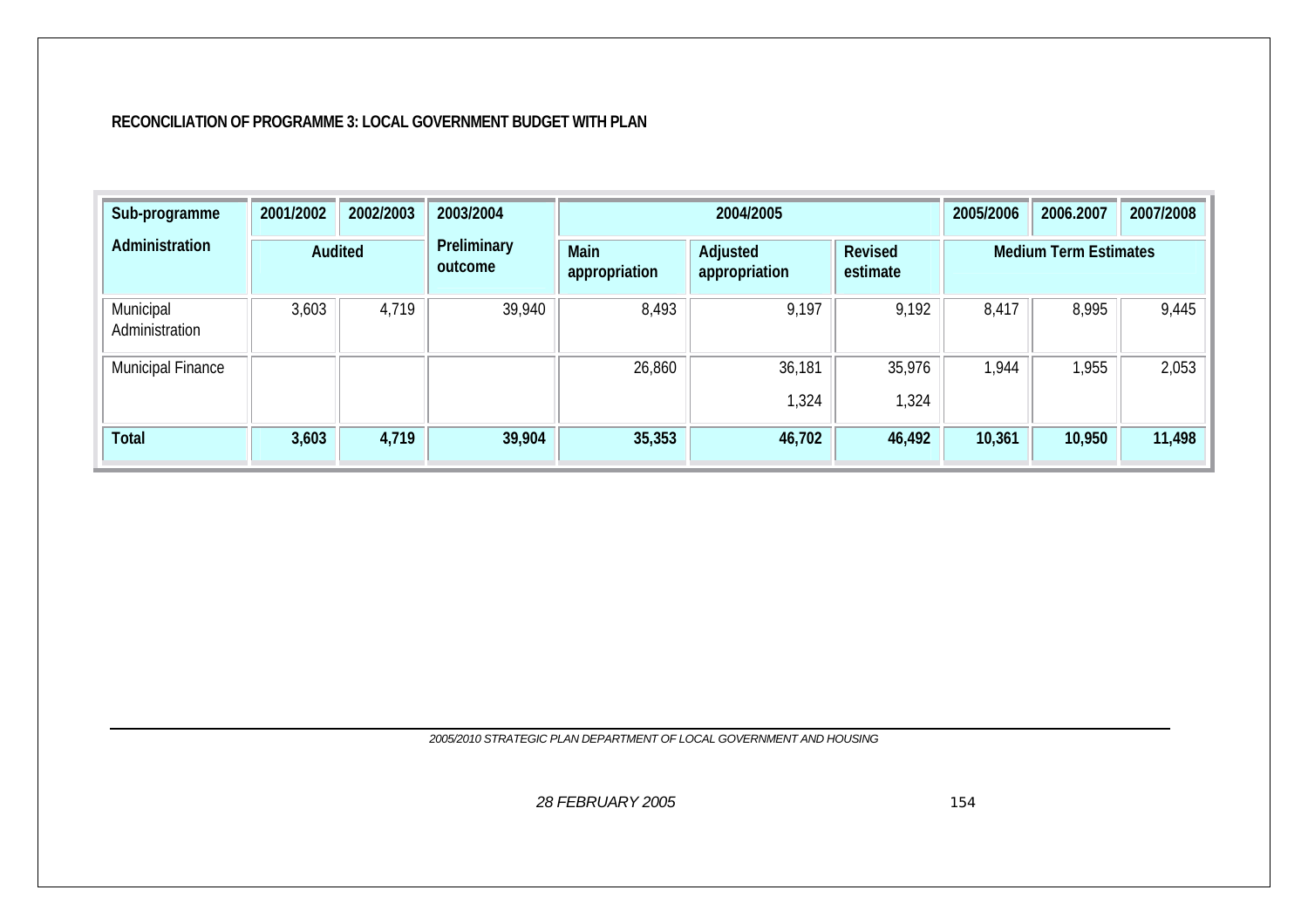# **PROGRAMME 4: LAND DEVELOPMENT AND PLANNING**

#### **AIM**

The aim of this programme is to ensure orderly land utilization on a local and regional basis and orderly land use at local and regional bases and to provide for security of tenure in the Free State

#### **DESCRIPTION OF PROGRAMME:**

The Programme consists of the following:

- Spatial Planning
- Development Administration / Land Use Management
- Integrated Development Planning
- Local Economic Development
- Municipal Infrastructure
- Disaster Management

**SPECIFICATION OF MEASURABLE OBJECTIVES AND ACTIVITIES WITH PERFORMANCE MEASURES FOR THE 2005/2006 FINANCIAL YEAR:**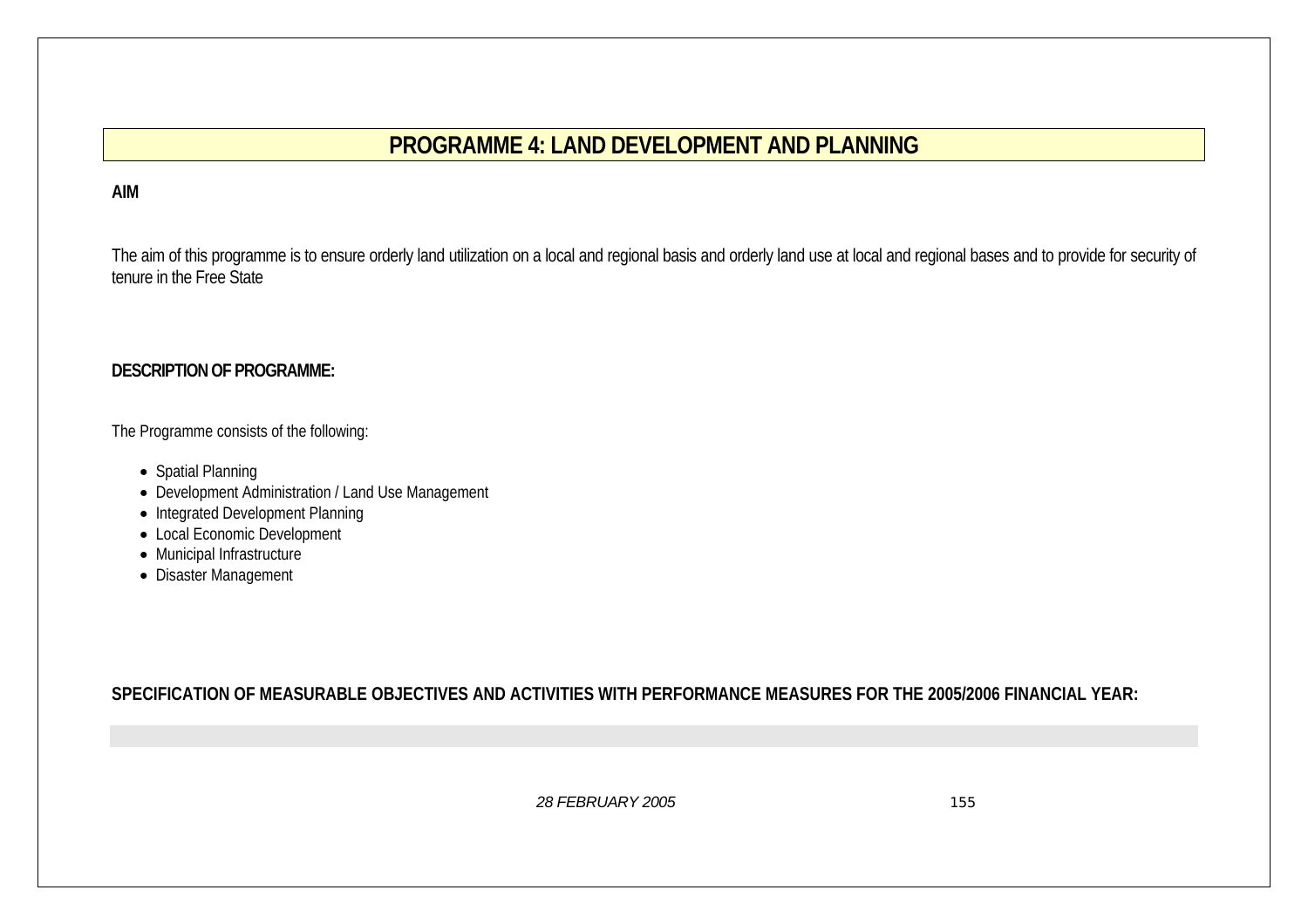#### **STRATEGIC OBJECTIVE NO. 4.1: TO PROMOTE INTEGRATED AND SUSTAINABLE LAND DEVELOPMENT IN THE FREE STATE PROVINCE**

|                                 | <b>Measurable</b>                                                                      | Key<br><b>Performance</b>                                                                                                |                                                                                                               |                                                        |                                                 | 2005/2006                                                                                                                                                                                                                       |                                                                                                                                               |                                                                                                                                                      |
|---------------------------------|----------------------------------------------------------------------------------------|--------------------------------------------------------------------------------------------------------------------------|---------------------------------------------------------------------------------------------------------------|--------------------------------------------------------|-------------------------------------------------|---------------------------------------------------------------------------------------------------------------------------------------------------------------------------------------------------------------------------------|-----------------------------------------------------------------------------------------------------------------------------------------------|------------------------------------------------------------------------------------------------------------------------------------------------------|
| Sub-Pro-                        | Objective                                                                              | Indicator 05/06                                                                                                          | <b>Planned Outputs</b><br>05/06                                                                               |                                                        | <b>Performance Measures</b>                     | <b>Planned Outputs 1st</b><br>Quarter                                                                                                                                                                                           | <b>Planned Outputs</b><br>2 <sup>nd</sup> Quarter                                                                                             | <b>Planned Outputs</b><br>3 <sup>rd</sup> Quarter                                                                                                    |
|                                 |                                                                                        |                                                                                                                          | (Activities)                                                                                                  | Quantity                                               | Quality                                         |                                                                                                                                                                                                                                 |                                                                                                                                               |                                                                                                                                                      |
| Integrated Development Planning | The<br>Integrated<br>Development<br>Planning Process<br>is enhanced and<br>accelerated | Improved<br>$\bullet$<br>quality of IDP's<br>and compliance<br>legal<br>to<br>requirements.<br>Prompt<br>response to IDP | Assist<br>Municipalities<br>on development<br>of their IDPs.                                                  | Develop<br>strategies<br>for<br>all<br>municipalities. | Compliance<br>with<br>legislation.              | Assessment<br>0f<br>reviewed IDPs for all<br>25<br>municipalities.<br>Forward<br>recommendations<br>to<br>all municipalities                                                                                                    | Visits to all 25<br>Municipalities<br>for hands on<br>support.<br>Provincial<br>info<br>sharing Support<br><b>IDP</b><br>review<br>programme. | Visits to all 25<br><b>Municipalities</b><br>for hands on<br>support.<br>Provincial<br>info<br>sharing Support<br><b>IDP</b><br>review<br>programme. |
|                                 |                                                                                        | related matters.                                                                                                         | Co-ordinate,<br>facilitate<br>and<br>monitor the IDP<br>process.                                              | 5 Districts, 20<br>municipalities                      | Compliance<br>with<br>legislation.              | Monthly<br>monitoring<br>reports to DPLG, IDP<br>centre<br>nerve<br>and<br>MEC.                                                                                                                                                 | Monthly<br>monitoring<br>reports<br>to<br>DPLG,<br><b>IDP</b><br>nerve<br>centre<br>and MEC.                                                  | Monthly<br>monitoring<br>reports<br>to<br>DPLG,<br><b>IDP</b><br>nerve<br>centre<br>and MEC.                                                         |
|                                 |                                                                                        |                                                                                                                          | Co-ordinate,<br>facilitate<br>and<br>monitor<br>the<br><b>of</b><br>alignment<br><b>IDPs</b><br>provincially. | 5 Districts, all<br>sector<br>departments.             | All<br>components<br>of the<br>IDP<br>improved. | Proper representative<br>identified<br>for each<br>Department.<br>Capacitate provincial<br>Departments on IDP<br>related issues<br>Align municipal IDPs<br>with<br>provincial<br>Departmental priorities<br>through the IDPAAC. | Monitor<br>involvement of<br>provincial<br>Departments in<br>Municipal<br><b>IDP</b><br>processes.                                            | Monitor<br>involvement<br>0f<br>provincial<br>Departments in<br><b>IDP</b><br>Municipal<br>processes.                                                |

*2005/2010 STRATEGIC PLAN DEPARTMENT OF LOCAL GOVERNMENT AND HOUSING*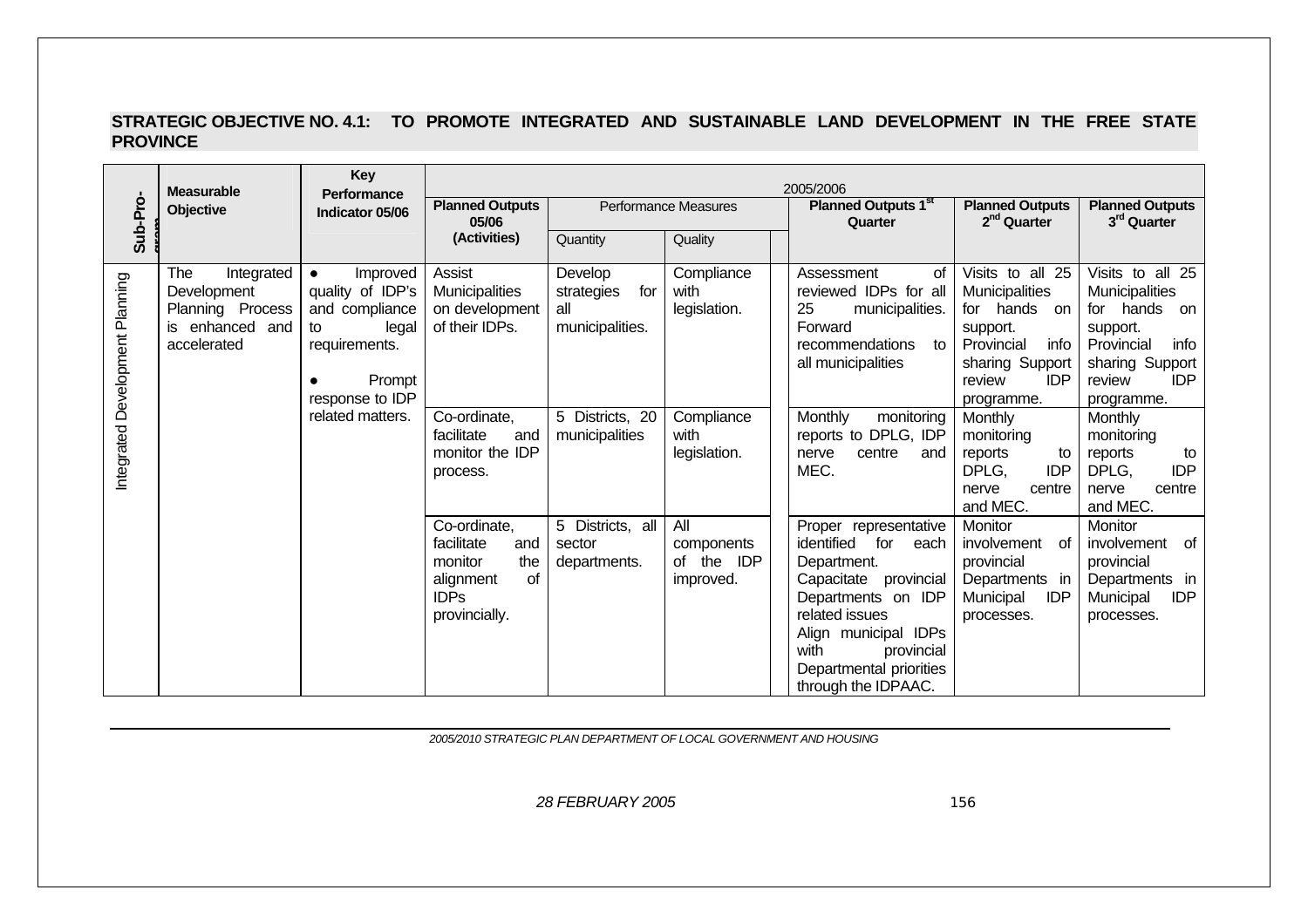|                                 | <b>Measurable</b> | Key<br><b>Performance</b> |                                                             |                                                                                                                                                                            |                                                        | 2005/2006                                                                                    |                                                                                                   |                                                                                                            |
|---------------------------------|-------------------|---------------------------|-------------------------------------------------------------|----------------------------------------------------------------------------------------------------------------------------------------------------------------------------|--------------------------------------------------------|----------------------------------------------------------------------------------------------|---------------------------------------------------------------------------------------------------|------------------------------------------------------------------------------------------------------------|
| Sub-Pro                         | Objective         | Indicator 05/06           | <b>Planned</b><br><b>Outputs</b>                            | Performance Measures                                                                                                                                                       |                                                        | Planned Outputs 1 <sup>st</sup><br>Quarter                                                   | <b>Planned Outputs</b><br>2 <sup>nd</sup> Quarter                                                 | <b>Planned Outputs</b><br>3 <sup>rd</sup> Quarter                                                          |
|                                 |                   |                           | 05/06<br>(Activities)                                       | Quantity                                                                                                                                                                   | Quality                                                |                                                                                              |                                                                                                   |                                                                                                            |
| Integrated Development Planning |                   |                           | Assist<br><b>on</b><br>IDP capacity<br>building<br>process. | 5<br>20<br>Districts,<br>all<br>municipalities,<br>sector departments.<br>municipalities<br>25<br>financially<br>assisted<br>with<br>spatial<br>development<br>frameworks. | Improved<br>IDPs.<br>Compliance<br>with<br>legislation | Capacity<br>building<br>Programme/workshops at<br>district level.<br>$\overline{0}$          | Follow<br>at<br>up<br>municipal<br>level<br>to<br>ensure<br>capabilities<br>on<br><b>IDP</b><br>0 | Follow<br>at<br><b>up</b><br>municipal<br>level<br>to<br>ensure<br>capabilities<br>on.<br><b>IDP</b><br>10 |
|                                 |                   |                           | Assess IDPs<br>annually.                                    | 25 municipal IDPs.                                                                                                                                                         | Compliance<br>with<br>legislation.                     | <b>FSDP</b><br><b>IDP</b><br>Linkages to<br>project info.<br>Assessment of reviewed<br>IDPs. | Assist<br>any<br>outstanding<br>IDPs.<br>Ongoing                                                  | Assist<br>any<br>outstanding<br>IDPs.<br>Ongoing                                                           |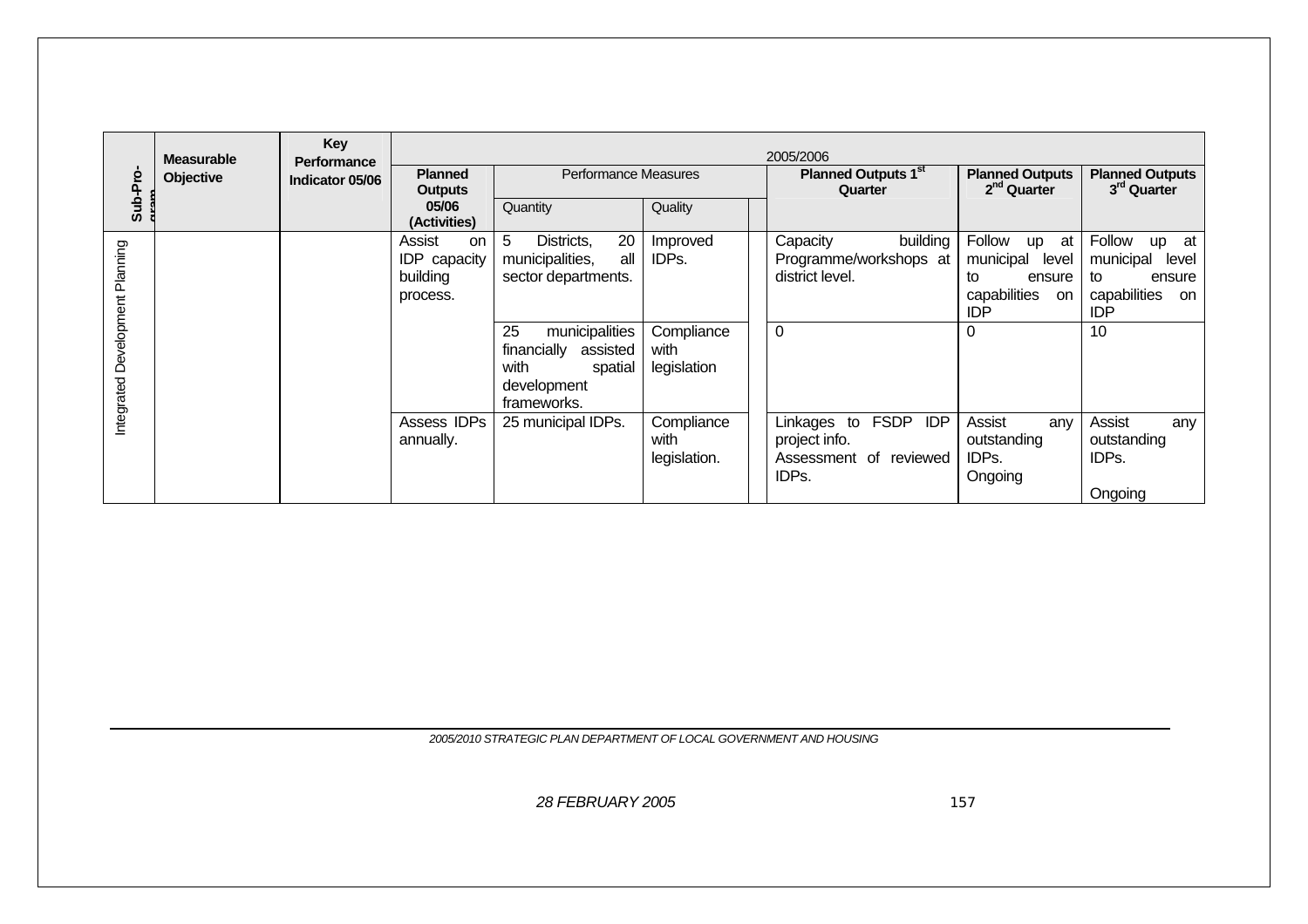|                     | <b>Measurable</b><br><b>Objective</b>                                       | <b>Key Performance</b><br>Indicator 05/06                                        |                                                                                                         |                                                    | 2005/2006                                                                             |                                                  |                                                  |                                      |
|---------------------|-----------------------------------------------------------------------------|----------------------------------------------------------------------------------|---------------------------------------------------------------------------------------------------------|----------------------------------------------------|---------------------------------------------------------------------------------------|--------------------------------------------------|--------------------------------------------------|--------------------------------------|
|                     |                                                                             |                                                                                  | <b>Planned Outputs</b><br>05/06                                                                         |                                                    | <b>Performance Measures</b>                                                           | <b>Planned</b><br>Outputs 1 <sup>st</sup>        | <b>Planned</b><br>Outputs 2 <sup>nd</sup>        | <b>Planned</b><br>Outputs 3rd        |
| Sub-Pro-            |                                                                             |                                                                                  | (Activities)                                                                                            | Quantity                                           | Quality                                                                               | Quarter                                          | Quarter                                          | Quarter                              |
|                     | Municipalities<br>are<br>effectively skilled<br>in.<br>land development and | • Improved, specific<br>and<br>prompt<br>to<br>response                          | <b>Municipalities</b><br>trained to conduct<br>land use surveys.                                        | 6 Municipalities                                   | spatial<br>Accurate<br>information.                                                   | $\overline{2}$                                   | 2                                                | $\overline{2}$                       |
| Land Use Management | planning.                                                                   | development<br>proposals.<br>• Improved state of<br>readiness<br>to<br>implement | <b>Municipalities</b><br>assisted<br>the<br>in<br>processing of<br>land<br>development<br>applications. | 6 Municipalities                                   | Improved<br>applications<br>and<br>within<br>comments<br>specified<br>time<br>limits. | $\overline{2}$<br>with<br>current<br>legislation | with<br>$\overline{2}$<br>current<br>legislation | with<br>2<br>current<br>legislation  |
|                     |                                                                             | applicable<br>legislation.                                                       | Train municipalities<br>implement land<br>to<br>use schemes.                                            | 6 Municipalities                                   | Approved<br>schemes.                                                                  | $\overline{0}$                                   | 3                                                | 3                                    |
|                     |                                                                             |                                                                                  | Develop guidelines<br>land<br>tenure<br>on<br>issues.                                                   | <b>Guidelines</b><br>for<br>all<br>municipalities. | with<br>Compliance<br>tenure/land<br>legislation.                                     | Conduct<br>training needs<br>assessment          | Develop a<br>guideline for<br>training           | Formulate a<br>training<br>schedule. |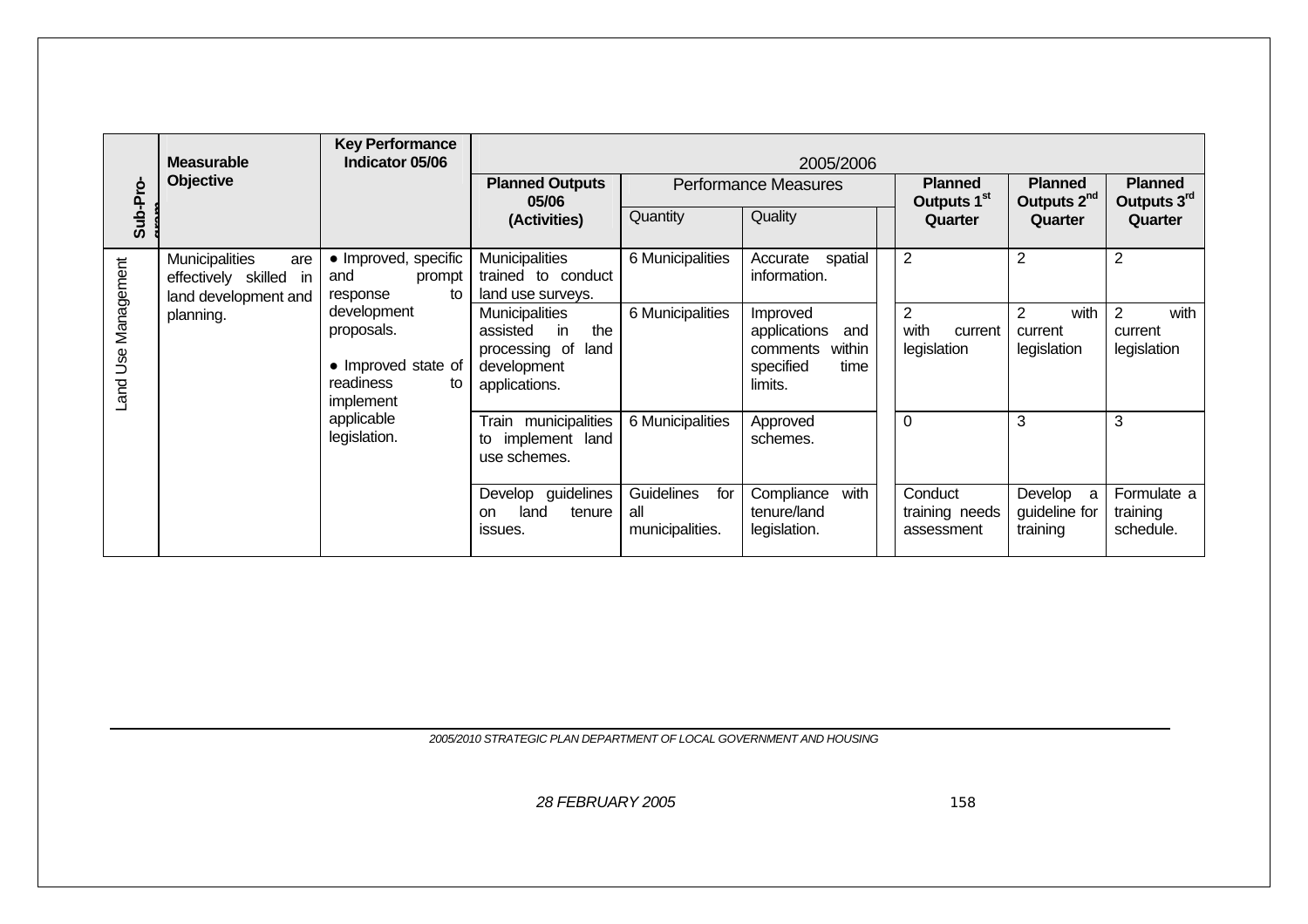|                  | <b>Measurable</b>                                                 | <b>Key</b><br><b>Performance</b>                                                                  |                                                                                                                                               |                                           | 2005/2006                                                                            |                                           |                                           |                               |
|------------------|-------------------------------------------------------------------|---------------------------------------------------------------------------------------------------|-----------------------------------------------------------------------------------------------------------------------------------------------|-------------------------------------------|--------------------------------------------------------------------------------------|-------------------------------------------|-------------------------------------------|-------------------------------|
|                  | Objective                                                         | Indicator 05/06                                                                                   | <b>Planned Outputs</b><br>05/06                                                                                                               |                                           | <b>Performance Measures</b>                                                          | <b>Planned</b><br>Outputs 1 <sup>st</sup> | <b>Planned</b><br>Outputs 2 <sup>nd</sup> | <b>Planned</b><br>Outputs 3rd |
| Sub-Pro-         |                                                                   |                                                                                                   | (Activities)                                                                                                                                  | Quantity                                  | Quality                                                                              | Quarter                                   | Quarter                                   | Quarter                       |
| Spatial Planning | Orderly<br>land<br>development<br>in<br>the Free State<br>orderly | Compliance<br>$\bullet$<br>with<br>sound<br>planning<br>town<br>principles<br>and<br>legislation. | Assist municipalities<br>with<br>funding of<br>planning<br>town<br>schemes.                                                                   | $6\phantom{1}$<br>municipalities          | Implementable TPS<br>for<br>bigger<br>municipalities                                 | $\mathbf 0$                               | $\overline{0}$                            | 6                             |
|                  |                                                                   | Prompt<br>to<br>response<br>land<br>management                                                    | of<br>Implementation<br>Guidelines regarding<br>Planning<br>Town<br>Schemes.                                                                  | Ongoing in 6<br>municipalities            | Implementable TPS<br>for<br>bigger<br>municipalities                                 | 6                                         | 6                                         | 6                             |
|                  |                                                                   | matters                                                                                           | Facilitate<br>of<br>identification<br>land suitable for the<br>resettlement<br>programme.<br>(Business plans).                                | $±$ 12 business<br>plans                  | Suitable<br>land<br>identified                                                       | $\mathbf 0$                               | 6                                         | $6\phantom{1}$                |
|                  |                                                                   |                                                                                                   | Assess and process<br>applications<br>to<br>orderly<br>ensure<br>planning in terms of<br>legislation and<br>set<br>and<br>norms<br>standards. | 500<br>$\pm$<br>applications<br>per annum | Quality<br>recommendations<br>Townships<br>Board<br>/MEC in terms of<br>Legislation. | Approximately<br>100                      | Approximately<br>150                      | Approximately<br>120          |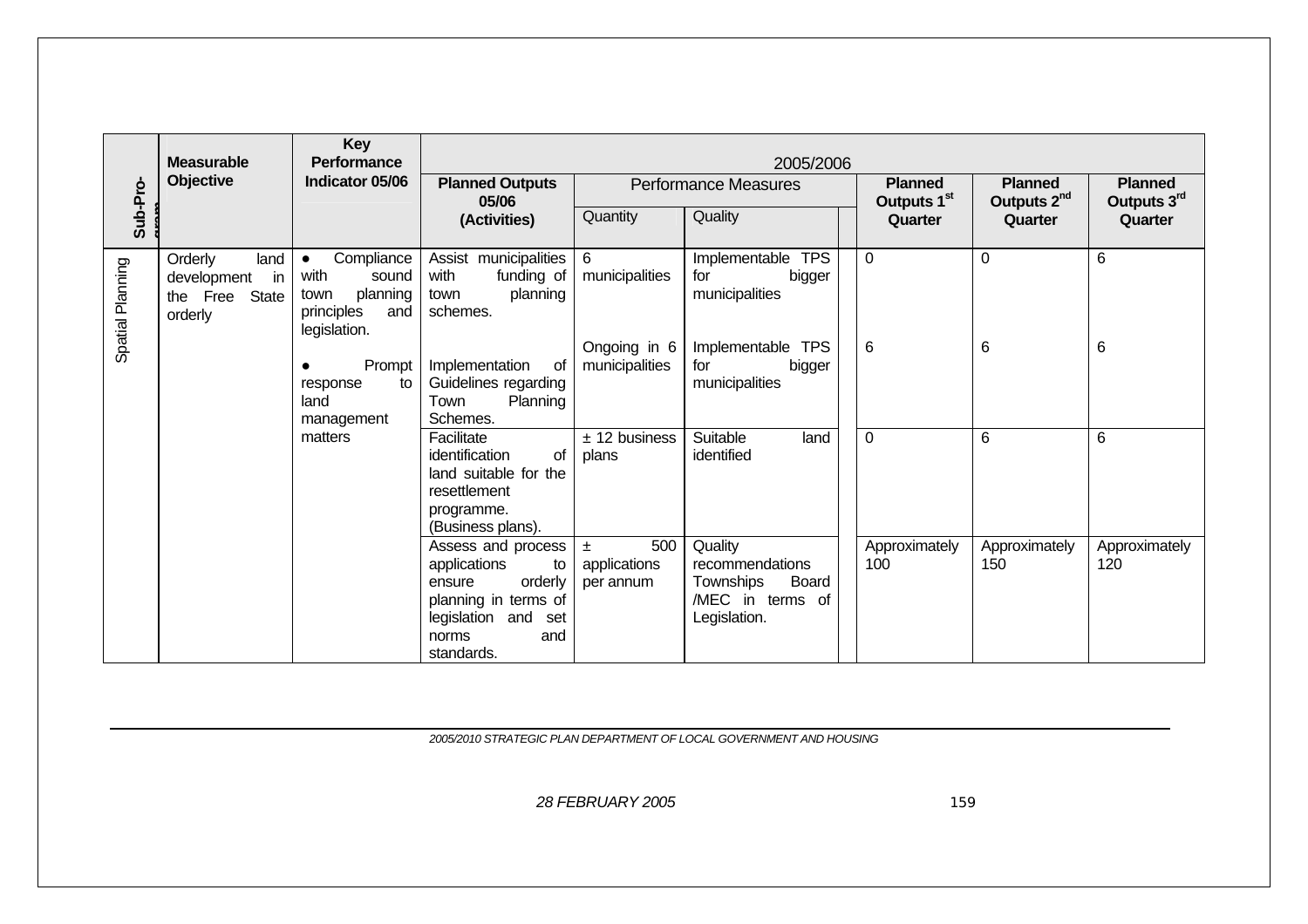| Sub-Pro-         | <b>Measurable</b><br><b>Objective</b> | <b>Key</b><br><b>Performance</b><br><b>Indicator</b><br>05/06 | <b>Planned</b><br>Outputs 05/06<br>(Activities)                         |                              | 2005/2006<br><b>Performance Measures</b>                |  | <b>Planned Outputs 1st</b><br>Quarter                                                              | <b>Planned</b><br>Outputs 2 <sup>nd</sup><br>Quarter              | <b>Planned</b><br>Outputs 3rd<br>Quarter                                                 |
|------------------|---------------------------------------|---------------------------------------------------------------|-------------------------------------------------------------------------|------------------------------|---------------------------------------------------------|--|----------------------------------------------------------------------------------------------------|-------------------------------------------------------------------|------------------------------------------------------------------------------------------|
| Spatial Planning |                                       |                                                               | Compile<br>provincial<br>Development<br>Framework.<br>(SDF)             | 1                            | Implementable<br><b>SDF</b><br>provincial<br>developed. |  | Collected<br>relevant<br>Spatial<br>Information/department<br>al strategic to comply<br>with NSDP. | Completed<br>base maps                                            | Zoning<br><b>Draft</b><br>and<br>spatial<br>Framework<br>written<br>document<br>competed |
|                  |                                       |                                                               | Compile<br>and<br>maintain<br>Spatial<br>information<br>(GIS)<br>System |                              | Updated info on<br>land use matters                     |  | Compiled structure for<br>data fields of spatial<br>data base.                                     | Collected/<br>captured<br>spatial<br>information<br>on data base. | Spatial<br>information<br>system<br>operational                                          |
|                  |                                       |                                                               | Research<br>ad<br>hoc<br>land<br>development<br>matters.                | Depending<br>on need $\pm 5$ | Research<br>to<br>support decision<br>making            |  | Ongoing                                                                                            | Ongoing                                                           | Ongoing                                                                                  |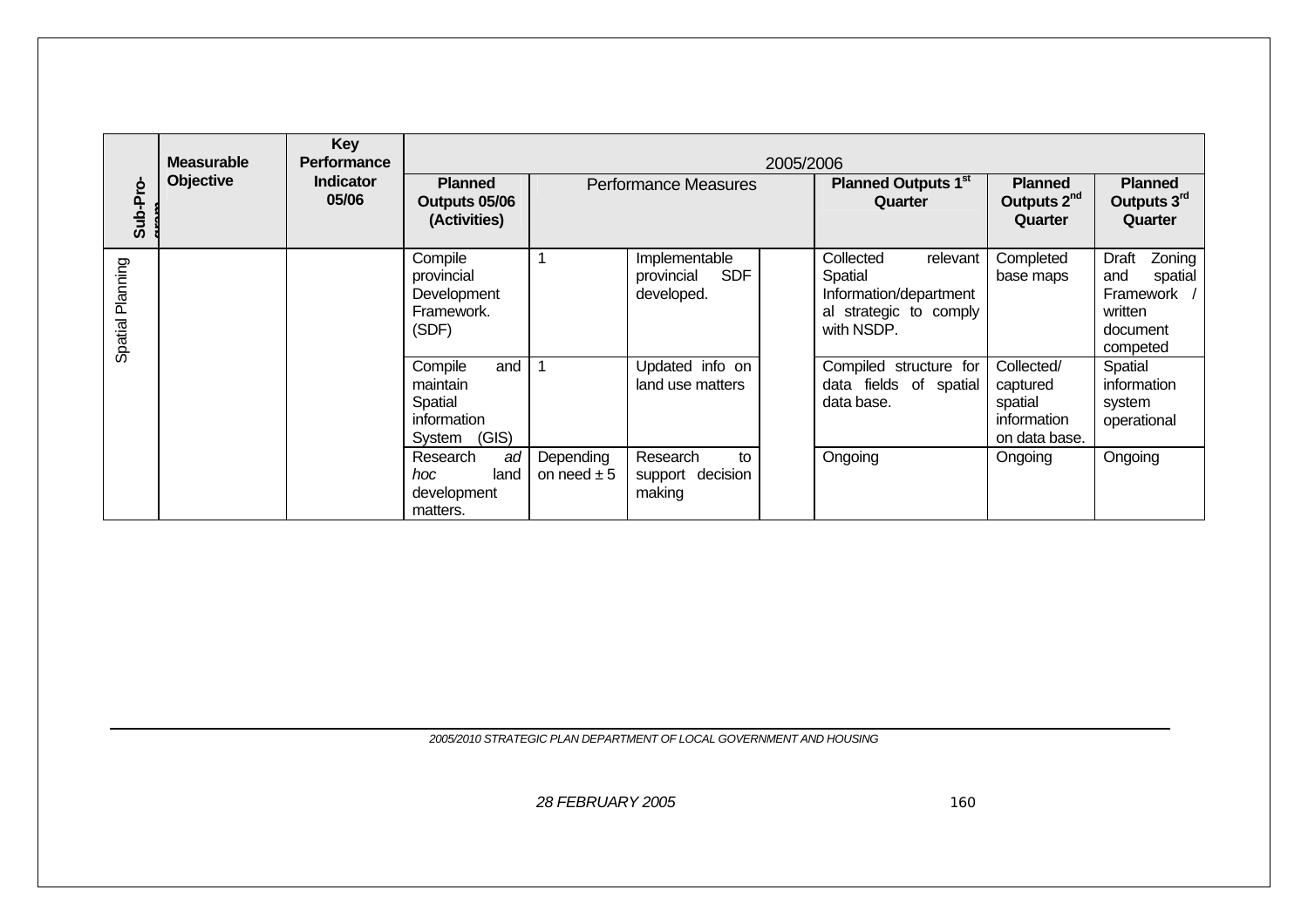|                     | <b>Measurable Objective</b>                                                                                                                  | <b>Key Performance</b><br>Indicator 05/06                                                                                    |                                                                                                                                                                                 |                                                         |                                                                                            | 2005/2006                                                                    |                                                         |                                           |
|---------------------|----------------------------------------------------------------------------------------------------------------------------------------------|------------------------------------------------------------------------------------------------------------------------------|---------------------------------------------------------------------------------------------------------------------------------------------------------------------------------|---------------------------------------------------------|--------------------------------------------------------------------------------------------|------------------------------------------------------------------------------|---------------------------------------------------------|-------------------------------------------|
|                     |                                                                                                                                              |                                                                                                                              | <b>Planned</b><br>Outputs 05/06                                                                                                                                                 |                                                         | <b>Performance Measures</b>                                                                | <b>Planned</b><br>Outputs 1 <sup>st</sup>                                    | <b>Planned</b><br>Outputs 2 <sup>nd</sup>               | <b>Planned</b><br>Outputs 3rd             |
| Sub-Pro-            |                                                                                                                                              |                                                                                                                              | (Activities)                                                                                                                                                                    | Quantity                                                | Quality                                                                                    | Quarter                                                                      | Quarter                                                 | Quarter                                   |
| Disaster Management | disaster<br>provincial<br>management<br>framework<br>is<br>developed<br>and<br>successfully<br>implemented<br>the<br>in<br><b>Free State</b> | Improved<br>quality<br>Ωf<br>municipal<br>disaster<br>management<br>plans.<br>Compliance<br>with<br>relevant<br>legislation. | Assist<br>municipalities<br>in<br>their<br>reviewing<br>disaster<br>Management<br>Plans.<br>operational<br>An<br>Provincial<br>disaster<br>management<br>centre<br>established. | 5 districts<br>assisted<br><b>FS</b><br>For<br>Province | Improved quality<br>municipal<br>οf<br>disaster<br>management<br>plans.<br>24-hour service | Executable<br>disaster<br>management<br>plans complying<br>with legislation. | Develop and<br>implement<br>intervention<br>strategies. | Assessment<br>and reporting to<br>HoD/MEC |
|                     |                                                                                                                                              |                                                                                                                              | 5 District<br>disaster<br>management<br>forums<br>established                                                                                                                   | All<br>5<br>districts                                   | All stakeholders<br>on board                                                               | Fora established                                                             | Report<br>on<br>challenges                              | Improvements<br>implemented               |

#### **STRATEGIC OBJECTIVE NO. 4.2: TO MINIMIZE THE IMPACT OF DISASTERS ON THE LIVES OF THE PEOPLE IN THE FREE STATE**

*2005/2010 STRATEGIC PLAN DEPARTMENT OF LOCAL GOVERNMENT AND HOUSING*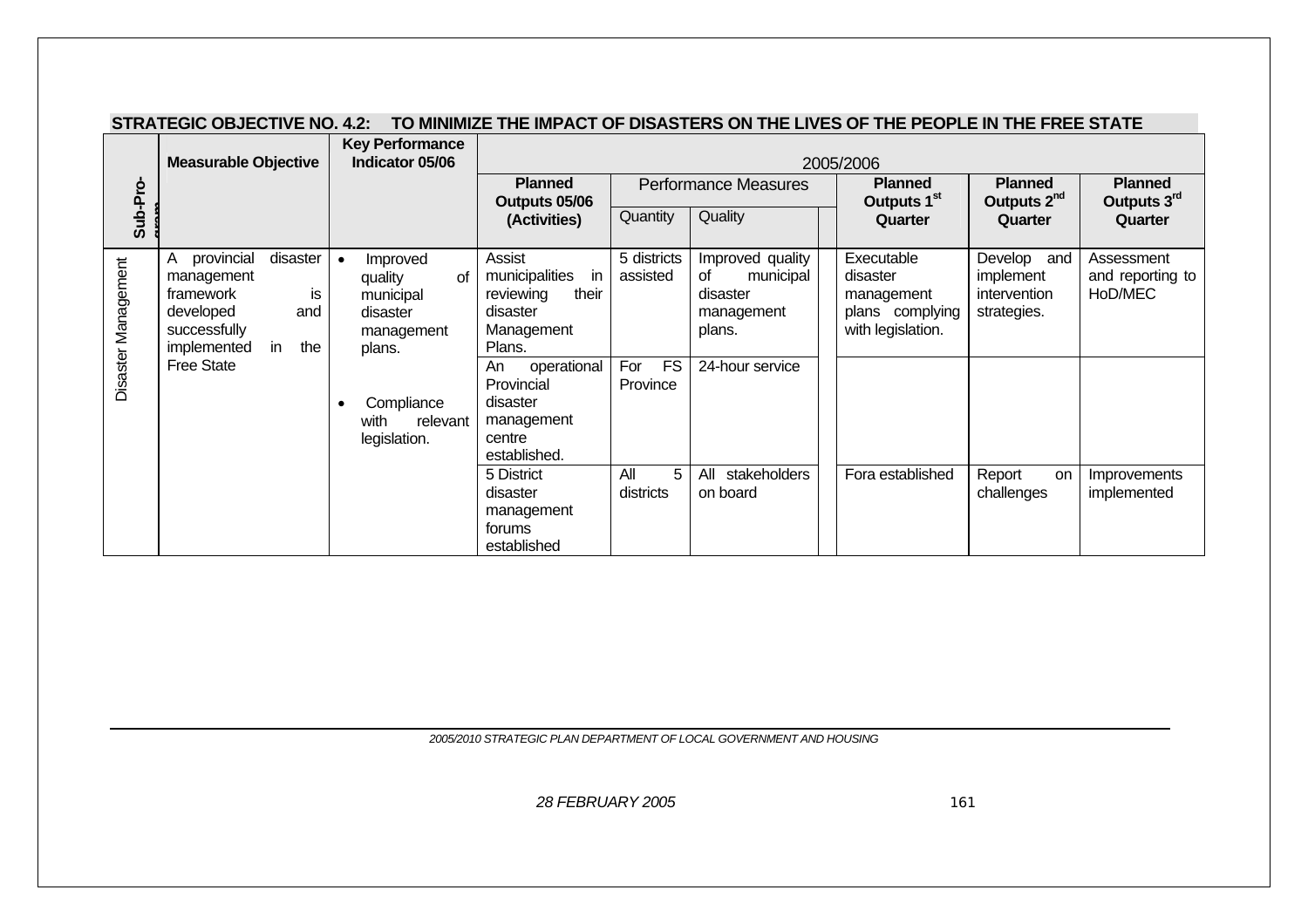| Sub-Pro             | <b>Measurable</b><br><b>Objective</b> | <b>Key</b><br><b>Performance</b><br>Indicator 05/06 | <b>Planned Outputs</b><br>05/06<br>(Activities)                                     | <b>Performance Measures</b><br>Quantity                                      | Quality                  | 2005/2006<br><b>Planned Outputs</b><br>1 <sup>st</sup> Quarter               | <b>Planned Outputs</b><br>2 <sup>nd</sup> Quarter                                                                                          | <b>Planned Outputs</b><br>3 <sup>rd</sup> Quarter                                                                                          |
|---------------------|---------------------------------------|-----------------------------------------------------|-------------------------------------------------------------------------------------|------------------------------------------------------------------------------|--------------------------|------------------------------------------------------------------------------|--------------------------------------------------------------------------------------------------------------------------------------------|--------------------------------------------------------------------------------------------------------------------------------------------|
| Disaster Management |                                       |                                                     | Monitor integration<br>οf<br>disaster<br>management<br>plans into IDPs.             | Monitor<br>integration<br>οf<br>disaster<br>management<br>plans into IDPs.   | 5 districts<br>assisted. | Executable<br>disaster<br>management<br>plans complying<br>with legislation. | <b>Monitor</b><br>implementation of<br>disaster<br>management<br>projects.<br>E.g.<br>awareness<br>campaigns<br>and<br>capacity buildings. | <b>Monitor</b><br>implementation of<br>disaster<br>management<br>projects.<br>E.g.<br>awareness<br>and<br>campaigns<br>capacity buildings. |
|                     |                                       |                                                     | training<br>Conduct<br>οf<br>municipalities<br><b>on</b><br>disaster<br>management. | training<br>Conduct<br>Οf<br>municipalities<br>on<br>disaster<br>management. | 5 districts<br>assisted. | Executable<br>disaster<br>management<br>plans complying<br>with legislation. | Conduct<br>workshops.                                                                                                                      | Conduct<br>workshops.                                                                                                                      |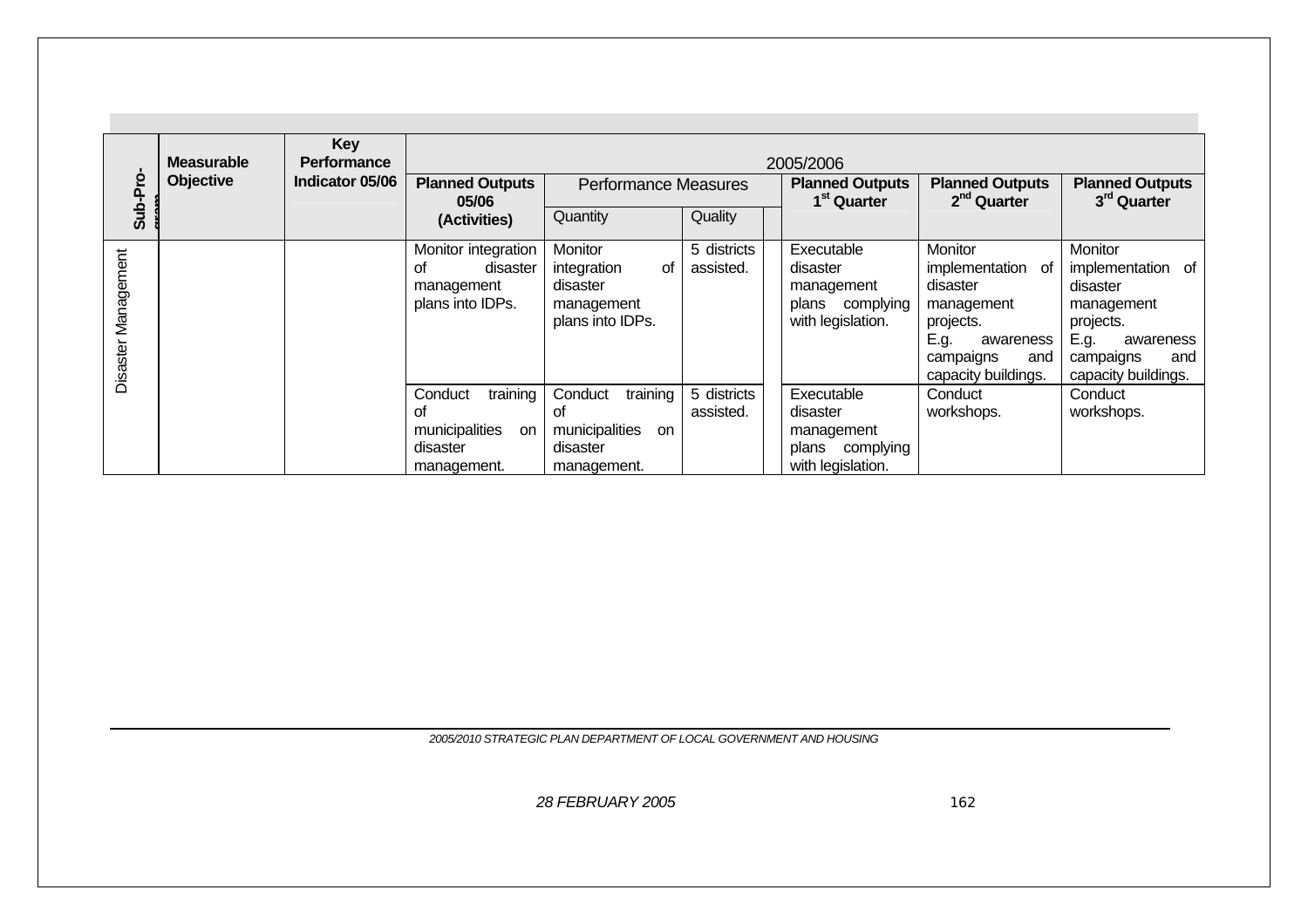| Sub-Pro                       | <b>Measurable</b><br>Objective | <b>Key Performance</b><br>Indicator 05/06 | 2005/2006<br><b>Planned Outputs 05/06</b><br>Performance Measures<br><b>Planned</b><br><b>Planned</b><br>Outputs 2 <sup>nd</sup><br>Outputs 1 <sup>st</sup><br>(Activities) |                                                            |                                                                                                                                |                                                                 |                                                                 |                                                                 |  |  |
|-------------------------------|--------------------------------|-------------------------------------------|-----------------------------------------------------------------------------------------------------------------------------------------------------------------------------|------------------------------------------------------------|--------------------------------------------------------------------------------------------------------------------------------|-----------------------------------------------------------------|-----------------------------------------------------------------|-----------------------------------------------------------------|--|--|
|                               |                                |                                           |                                                                                                                                                                             | Quantity                                                   | Quality                                                                                                                        | Quarter                                                         | Quarter                                                         | Outputs 3rd<br>Quarter                                          |  |  |
| Management<br><b>Disaster</b> |                                |                                           | Assist Municipalities in<br>establishing DMF.<br>developing<br>Assist<br>in<br>contingency<br>response<br>plans.                                                            | 5<br>districts<br>assisted.<br>5<br>districts<br>assisted. | district<br>Functional<br>management forums.<br>Provincial<br>disaster<br>with<br>management<br>centre<br>necessary resources. | with<br>Meetings<br>stake holders<br>risk<br>Lazard/<br>mapping | Meetings<br>with<br>stake holders<br>risk<br>Lazard/<br>mapping | Meetings<br>with<br>stake holders<br>risk<br>Lazard/<br>mapping |  |  |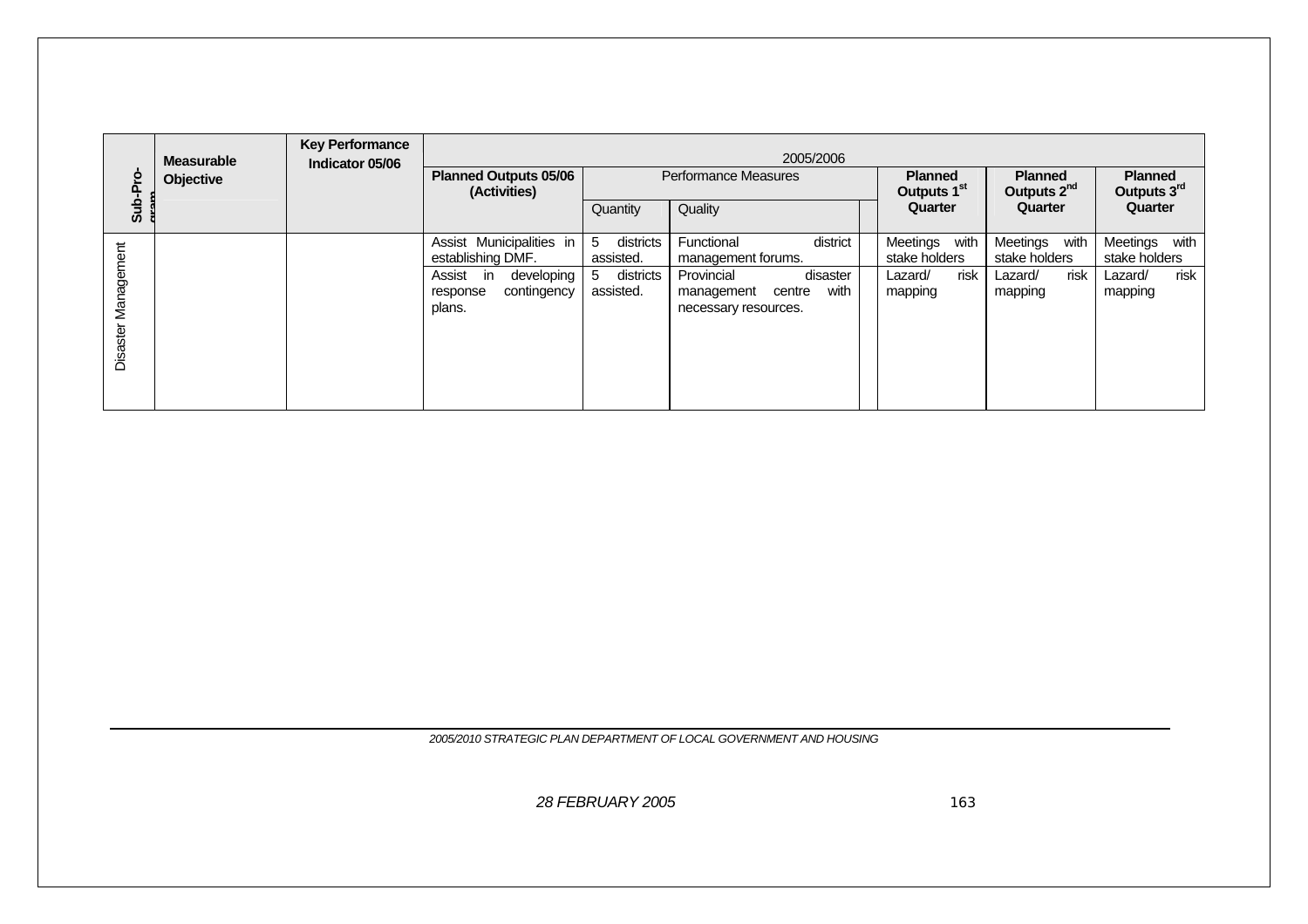#### **STRATEGIC OBJECTIVE NO. 4.3: TO ENSURE THE SUCCESSFUL IMPLEMENTATION OF THE MUNICIPAL INFRASTRUCTURE PROGRAMME IN THE FREE STATE**

|          | <b>Measurable</b>                                                                                      | <b>Key</b><br><b>Performance</b><br>Indicator 05/06                                                                               | 2005/2006                                                                                                                                                                                                                                                                                                         |                                                        |                                                                                                                                                      |                                           |                                                                                                                                                                              |                                                                                                                                                                    |                                                                                                                                                                              |  |  |  |
|----------|--------------------------------------------------------------------------------------------------------|-----------------------------------------------------------------------------------------------------------------------------------|-------------------------------------------------------------------------------------------------------------------------------------------------------------------------------------------------------------------------------------------------------------------------------------------------------------------|--------------------------------------------------------|------------------------------------------------------------------------------------------------------------------------------------------------------|-------------------------------------------|------------------------------------------------------------------------------------------------------------------------------------------------------------------------------|--------------------------------------------------------------------------------------------------------------------------------------------------------------------|------------------------------------------------------------------------------------------------------------------------------------------------------------------------------|--|--|--|
|          | <b>Objective</b>                                                                                       |                                                                                                                                   | <b>Planned</b><br>Outputs 05/06                                                                                                                                                                                                                                                                                   |                                                        | <b>Performance Measures</b>                                                                                                                          | <b>Planned</b><br>Outputs 1 <sup>st</sup> | <b>Planned</b><br>Outputs 2 <sup>nd</sup>                                                                                                                                    | <b>Planned</b><br>Outputs 3rd                                                                                                                                      |                                                                                                                                                                              |  |  |  |
| Sub-Pro- |                                                                                                        |                                                                                                                                   | (Activities)                                                                                                                                                                                                                                                                                                      | Quantity                                               | Quality                                                                                                                                              |                                           | Quarter                                                                                                                                                                      | Quarter                                                                                                                                                            | Quarter                                                                                                                                                                      |  |  |  |
|          | Monitoring<br>of<br>the<br>drinking and<br>waste<br>quality audit<br>water<br>management<br>programme. | Audit report on the<br>quality of the<br>drinking and waste<br>water at all the water<br>service authorities in<br>the Free State | Two<br>quarterly<br>reports<br>to<br>be<br>submitted to<br>the<br>MEC, management<br>and water quality<br>working committee.<br>Convene two bi-<br>annual<br>water<br>quality stakeholders<br>meeting to discuss<br>quarterly and bi-<br>annual report.<br>Submit bi-annual<br>MEC<br>report to<br>and management | Two<br>quarterly<br>and<br>two<br>bi-annual<br>reports | The output of the<br>report must be in<br>line with human<br>consumption<br>and<br>norms<br>for all<br>standards<br>water<br>service<br>authorities. |                                           | Convene bi-annual<br>quality<br>water<br>stakeholders<br>meeting to discuss<br>quarterly and bi-<br>annual report.<br>Submit bi-annual<br>report to MEC<br>and<br>management | <b>One</b><br>quarterly<br>be<br>report<br>to<br>submitted to water<br>quality<br>working<br>committee.<br>Submit quarterly<br>report to MEC<br>and<br>management. | Convene bi-annual<br>water<br>quality<br>stakeholders<br>meeting to discuss<br>quarterly and bi-<br>annual report.<br>Submit bi-annual<br>report to MEC<br>and<br>management |  |  |  |

*2005/2010 STRATEGIC PLAN DEPARTMENT OF LOCAL GOVERNMENT AND HOUSING*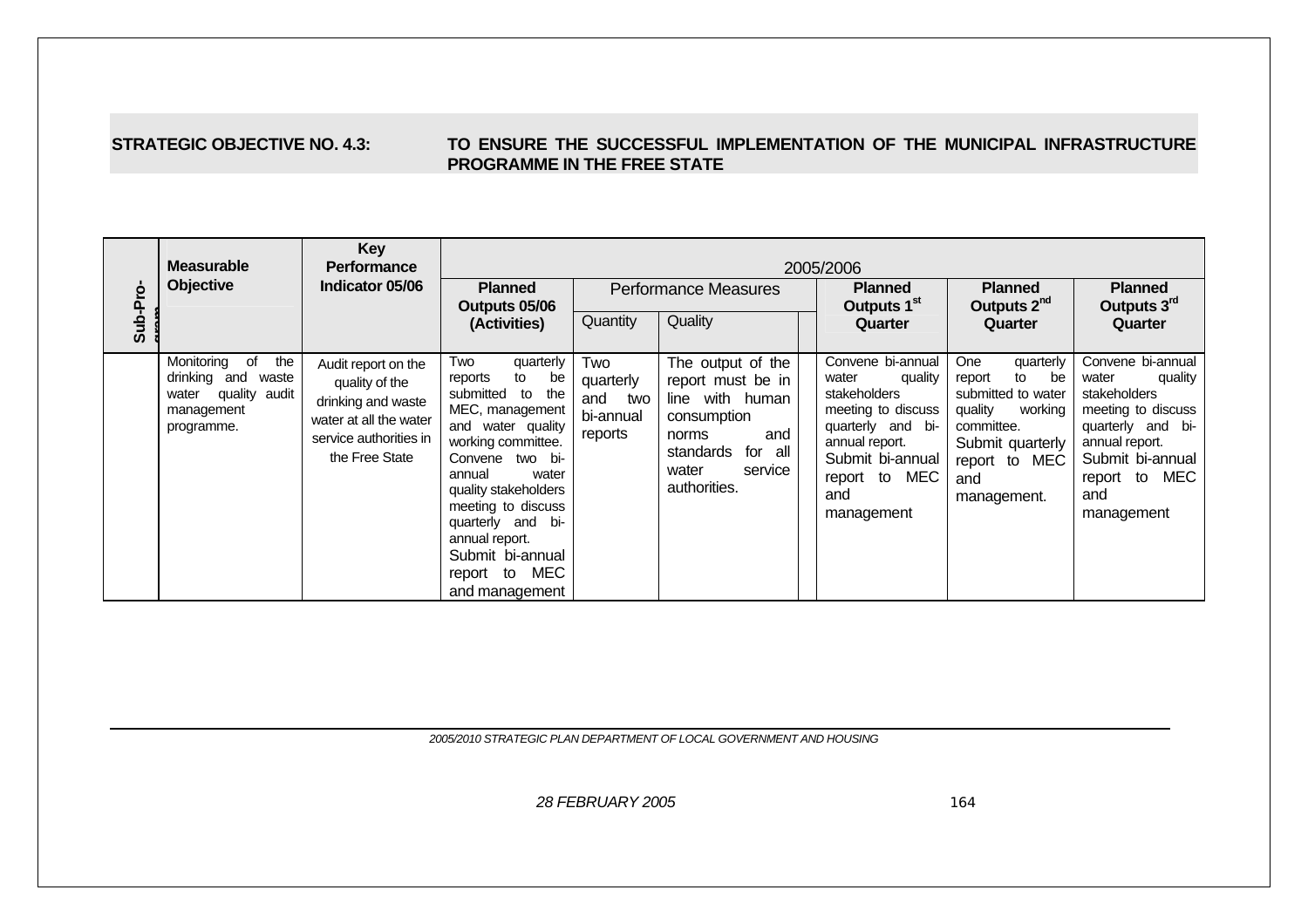|          | <b>Measurable</b>                                                                      | <b>Key Performance</b><br>Indicator 05/06                                                             |                                                                                                                                                                                                       |                                                                            |                                                                  | 2005/2006                                                                                                          |                                                                                                 |                                                                                            |  |
|----------|----------------------------------------------------------------------------------------|-------------------------------------------------------------------------------------------------------|-------------------------------------------------------------------------------------------------------------------------------------------------------------------------------------------------------|----------------------------------------------------------------------------|------------------------------------------------------------------|--------------------------------------------------------------------------------------------------------------------|-------------------------------------------------------------------------------------------------|--------------------------------------------------------------------------------------------|--|
| Sub-Pro- | Objective                                                                              |                                                                                                       | <b>Planned Outputs</b><br>05/06                                                                                                                                                                       | <b>Performance Measures</b>                                                |                                                                  | <b>Planned</b><br>Outputs 1 <sup>st</sup>                                                                          | <b>Planned</b><br>Outputs 2 <sup>nd</sup>                                                       | <b>Planned</b><br>Outputs 3rd                                                              |  |
|          |                                                                                        |                                                                                                       | (Activities)                                                                                                                                                                                          | Quantity                                                                   | Quality                                                          | Quarter                                                                                                            | Quarter                                                                                         | Quarter                                                                                    |  |
|          | Implementation<br>and<br>monitoring<br>0t<br>provincial<br>infrastructure<br>projects. | Allocation<br>οf<br>budgeted amount to<br>address the urgent<br>within<br>backlogs<br>municipalities. | Evaluation<br>and<br>οf<br>approval<br>infrastructure related<br>projects within local<br>municipalities.<br>Monitor<br>the<br>of<br>implementation<br>the<br>approved<br>infrastructure<br>projects. | Spending all<br>the allocated<br>funds within<br>financial<br>the<br>year. | Spend funds<br>according to<br>the<br>conditions as<br>gazetted. | Evaluation<br>and<br>approval<br>οf<br>infrastructure<br>related<br>projects<br>within<br>local<br>municipalities. | the<br><b>Monitor</b><br>implementation<br>of<br>the<br>approved<br>infrastructure<br>projects. | Monitor<br>the<br>- of<br>implementation<br>the<br>approved<br>infrastructure<br>projects. |  |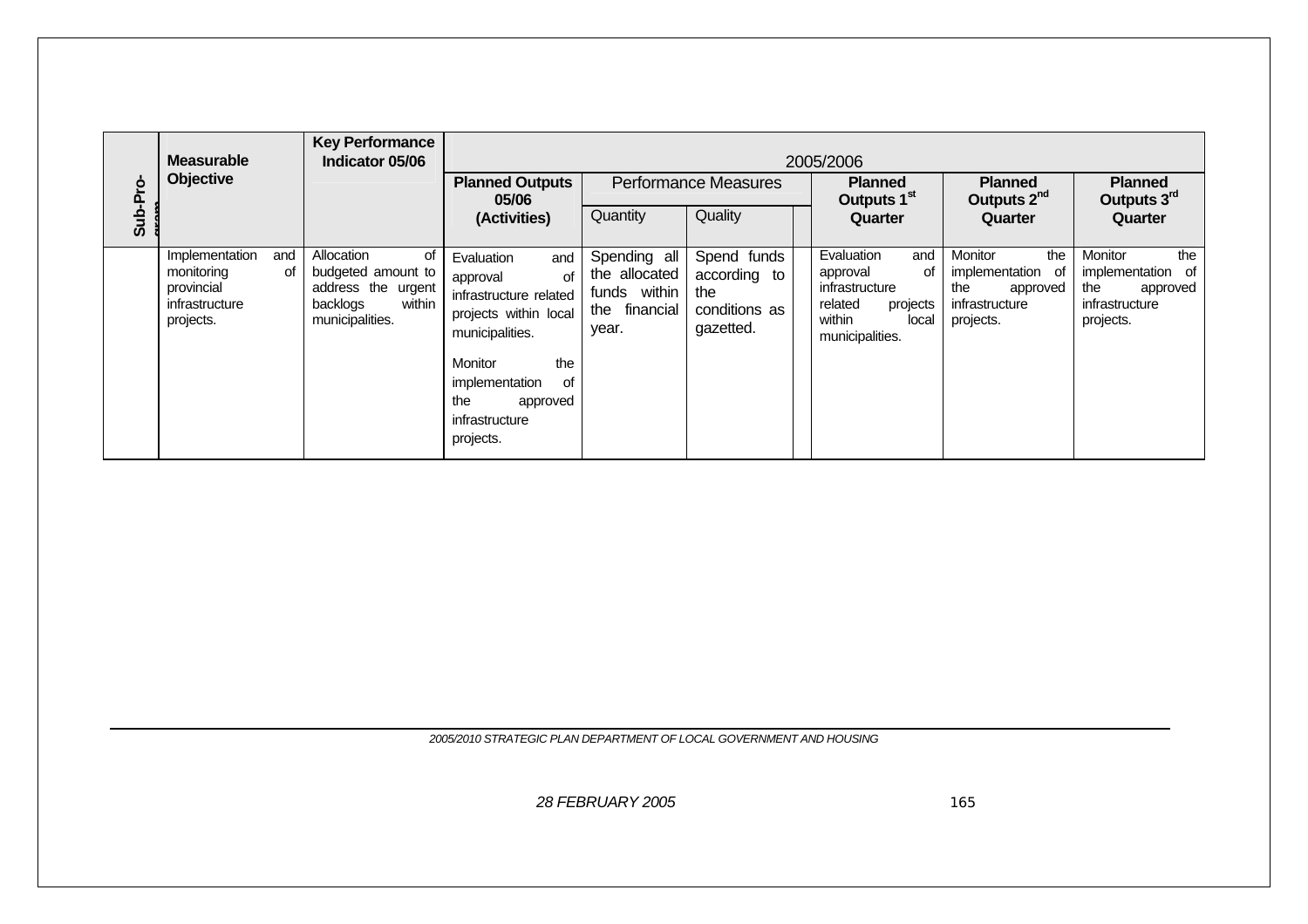|          | <b>Measurable</b>                                                     | <b>Key</b><br><b>Performance</b>                                                      |                                                                                                                                                                                     |                                                                                      |                                                               | 2005/2006                                                                                                                                                             |                                                                                                                                                                                |                                                                                                                                                                                |
|----------|-----------------------------------------------------------------------|---------------------------------------------------------------------------------------|-------------------------------------------------------------------------------------------------------------------------------------------------------------------------------------|--------------------------------------------------------------------------------------|---------------------------------------------------------------|-----------------------------------------------------------------------------------------------------------------------------------------------------------------------|--------------------------------------------------------------------------------------------------------------------------------------------------------------------------------|--------------------------------------------------------------------------------------------------------------------------------------------------------------------------------|
|          | Objective                                                             | <b>Indicator</b><br>05/06                                                             | <b>Planned Outputs</b><br>05/06                                                                                                                                                     |                                                                                      | <b>Performance Measures</b>                                   | <b>Planned Outputs</b><br>1 <sup>st</sup> Quarter                                                                                                                     | <b>Planned</b><br>Outputs 2 <sup>nd</sup>                                                                                                                                      | <b>Planned</b><br>Outputs 3rd                                                                                                                                                  |
| Sub-Pro- |                                                                       |                                                                                       | (Activities)                                                                                                                                                                        | Quantity                                                                             | Quality                                                       |                                                                                                                                                                       | Quarter                                                                                                                                                                        | Quarter                                                                                                                                                                        |
|          | The monitoring of<br>Municipal<br>the<br>Infrastructure<br>Programme. | Compliance with<br>the MIG Policy.<br>Compliance with<br>the DORA.<br>Compliance with | Consolidate<br>the<br>financial report for<br>8 PMUs and<br>the<br>submit on monthly<br>and quarterly bases<br>to DPLG.                                                             | 12 monthly<br>reports<br>4 quarterly<br>reports                                      | <b>DORA</b><br>compliant                                      | Submit<br>monthly<br>reports<br>and<br>quarterly report.                                                                                                              | Submit<br>monthly<br>reports<br>and<br>quarterly report.                                                                                                                       | Submit monthly<br>reports<br>and<br>quarterly report.                                                                                                                          |
|          |                                                                       | IDP<br>and<br>Free<br><b>State</b><br>Development<br>Plan.                            | Consolidate the KPI<br>report for the 8<br>PMUs and submit<br>monthly<br>and<br>on<br>quarterly bases to<br>DPLG.                                                                   | 12 monthly<br>reports<br>4 quarterly<br>reports                                      | In<br>compliance<br>with the MIG<br>guidelines.               | Submit<br>monthly<br>reports<br>and<br>quarterly report.                                                                                                              | Submit<br>monthly<br>reports<br>and<br>quarterly report.                                                                                                                       | Submit<br>monthly<br>reports<br>and<br>quarterly report.                                                                                                                       |
|          |                                                                       |                                                                                       | Monitor<br>the<br>administration<br>and<br>legal compliance of<br>all<br>projects<br>implemented by all<br>implementing<br>municipalities via the<br>MIS system and site<br>visits. | Monthly and<br>quarterly<br>MIS reports.<br>One visit per<br>site<br>per<br>quarter. | $\ln$<br>accordance<br>with the MIG<br>guideline<br>document. | Monitor<br>implemented<br>project<br>on<br>a<br>monthly bases via<br>the MIS system.<br><b>Visit</b><br>all<br>the<br>under<br>projects<br>construction<br>quarterly. | Monitor<br>implemented<br>project<br>on<br>a<br>monthly<br>bases<br><b>MIS</b><br>via<br>the<br>Visit all<br>system.<br>the<br>projects<br>under<br>construction<br>quarterly. | Monitor<br>implemented<br>project<br>on<br>a<br>monthly<br>bases<br>the<br><b>MIS</b><br>via<br>Visit all<br>system.<br>the<br>projects<br>under<br>construction<br>quarterly. |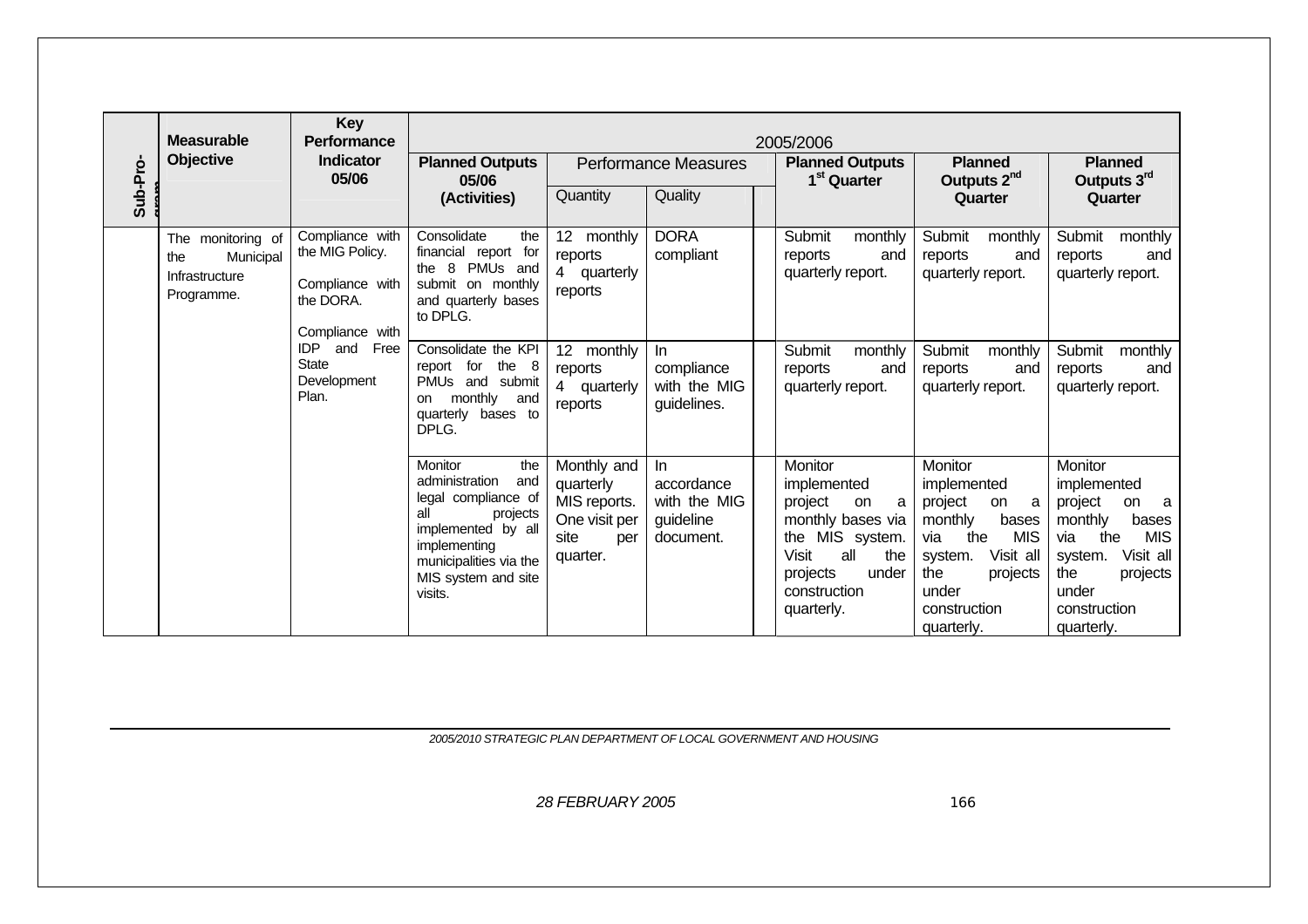|                  | <b>Measurable</b> | <b>Key</b><br><b>Performance</b> | 2005/2006                                                                                                                                              |                                   |                                                                             |                                                                                                                                            |                                                                                   |                                                                                                        |  |  |  |  |  |
|------------------|-------------------|----------------------------------|--------------------------------------------------------------------------------------------------------------------------------------------------------|-----------------------------------|-----------------------------------------------------------------------------|--------------------------------------------------------------------------------------------------------------------------------------------|-----------------------------------------------------------------------------------|--------------------------------------------------------------------------------------------------------|--|--|--|--|--|
|                  | <b>Objective</b>  | <b>Indicator</b><br>05/06        | <b>Planned</b><br><b>Outputs</b>                                                                                                                       |                                   | <b>Performance Measures</b>                                                 | <b>Planned</b><br>Outputs 1 <sup>st</sup>                                                                                                  | <b>Planned</b><br>Outputs 2 <sup>nd</sup>                                         | <b>Planned</b><br>Outputs 3rd                                                                          |  |  |  |  |  |
| Sub-Pro-<br>gram |                   |                                  | 05/06<br>(Activities)                                                                                                                                  | Quantity                          | Quality                                                                     | Quarter                                                                                                                                    | Quarter                                                                           | Quarter                                                                                                |  |  |  |  |  |
|                  |                   |                                  | <b>Monitor</b><br>the<br>implementation<br>of<br>labour<br>intensive<br>construction<br>methods<br>in<br>the<br>terms of<br><b>EPWP</b><br>guidelines. | Monthly<br><b>MIS</b><br>reports. | $\ln$<br>accordance<br>the EPWP<br>guidelines.                              | Monitor<br>implemented<br>project on a<br>monthly<br>bases via the<br>MIS system.                                                          | Monitor<br>implemented<br>project on a<br>monthly<br>bases via the<br>MIS system. | Monitor<br>implemented<br>project on a<br>monthly<br>bases<br>via<br><b>MIS</b><br>the<br>system.      |  |  |  |  |  |
|                  |                   |                                  | Develop<br>and<br>implement an<br>intervention<br>policy for non-<br>performing<br>municipalities                                                      | One<br>intervention<br>policy.    | According<br>the<br>to<br>outcomes<br>of<br>the<br>consultation<br>process. | Develop<br>a<br>draft<br>intervention<br>policy.<br>Consult<br>with<br><b>PMUs</b><br>the<br>the<br>and<br>implementing<br>municipalities. | Consult with<br>all<br>stakeholders.                                              | Submit<br>the<br>draft to<br>the<br><b>PMITT</b><br>for<br>approval.<br>Once<br>approved<br>implement. |  |  |  |  |  |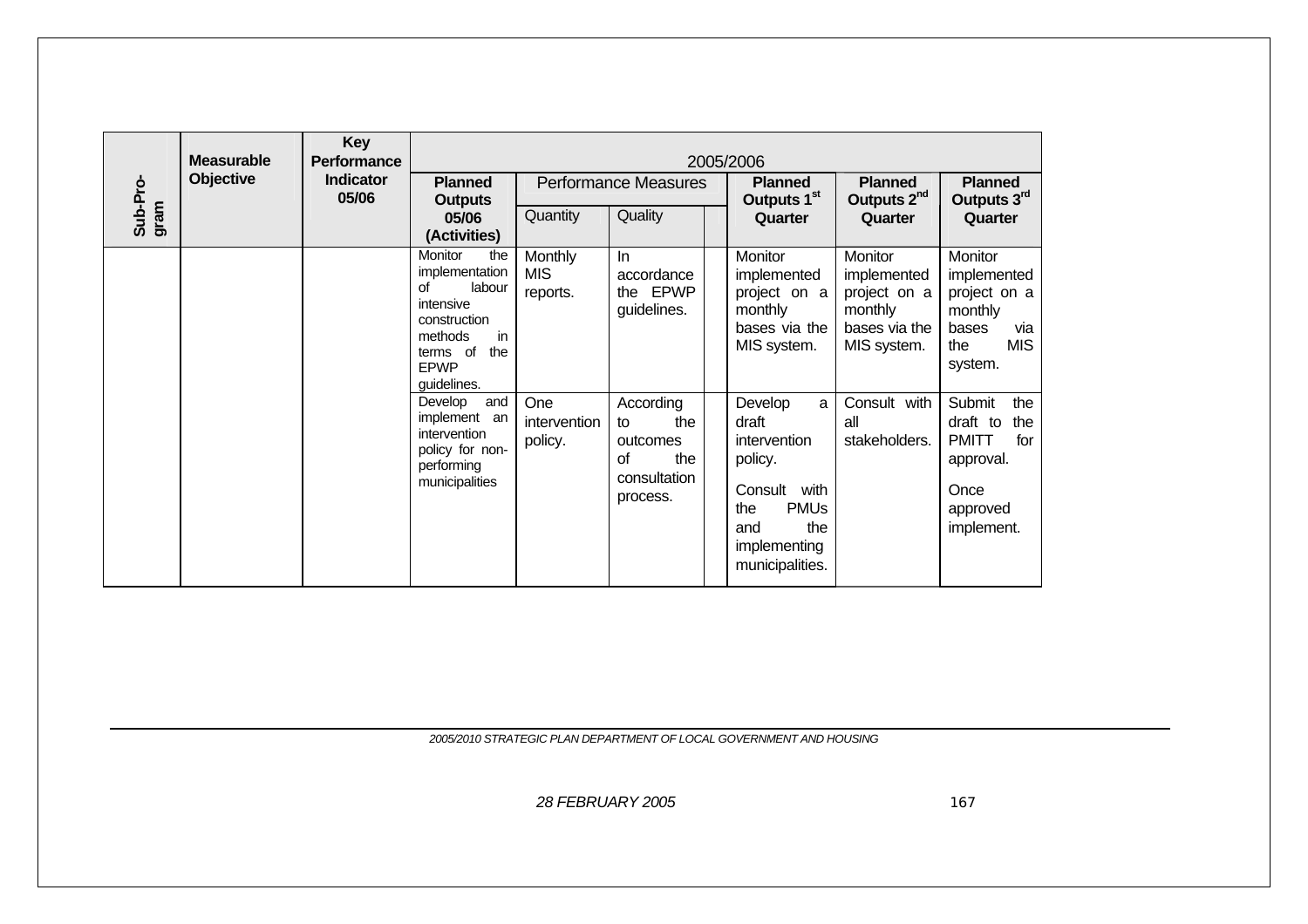|                  | <b>Measurable</b>                                                                | <b>Key</b><br>Performance                                                                                                   |                                                                                                                                                                                         |                                              |                                                               | 2005/2006                                                                                                                        |                                                                                                 |                                                                                                 |
|------------------|----------------------------------------------------------------------------------|-----------------------------------------------------------------------------------------------------------------------------|-----------------------------------------------------------------------------------------------------------------------------------------------------------------------------------------|----------------------------------------------|---------------------------------------------------------------|----------------------------------------------------------------------------------------------------------------------------------|-------------------------------------------------------------------------------------------------|-------------------------------------------------------------------------------------------------|
|                  | <b>Objective</b>                                                                 | Indicator 05/06                                                                                                             | <b>Planned</b><br><b>Outputs</b>                                                                                                                                                        |                                              | <b>Performance Measures</b>                                   | <b>Planned</b><br>Outputs 1 <sup>st</sup>                                                                                        | <b>Planned</b><br>Outputs 2 <sup>nd</sup>                                                       | <b>Planned</b><br>Outputs 3rd                                                                   |
| Sub-Pro-<br>gram |                                                                                  |                                                                                                                             | 05/06<br>(Activities)                                                                                                                                                                   | Quantity                                     | Quality                                                       | Quarter                                                                                                                          | Quarter                                                                                         | Quarter                                                                                         |
|                  | Co-ordination<br>The<br>of the activities of<br>participating<br>municipalities. | Establishment of<br>the Provincial MIG<br>Management Unit.<br>Facilitate<br>the<br>establishment of 8<br>PMU <sub>s</sub> . | Establish<br>a<br>capacitated and<br>operational<br>PMMU.                                                                                                                               | One<br>PPMU.                                 | In<br>compliance<br>with<br>the<br><b>MIG</b><br>guidelines.  | Obtain approval<br>of the proposed<br>structure by the<br>MEC.<br>Advertise<br>the<br>vacancies.                                 | Interview<br>the<br>candidates short-<br>listed from the<br>advertised posts.<br>Appoint staff. | Capacitate<br>the<br>newly appointed<br>staff.                                                  |
|                  |                                                                                  |                                                                                                                             | Facilitate<br>the<br>establishment of<br>8 PMUs                                                                                                                                         | 8 PMUs                                       | In.<br>compliance<br>with<br>the<br><b>MIG</b><br>guidelines. | Provide<br>with<br>assistance<br>regards to<br>the<br>appointment<br>of<br>staff<br>for<br>the<br>PMU <sub>s</sub> .             | Facilitate<br>the<br>building<br>of<br>within<br>capacity<br>the PMUs.                          | Facilitate<br>the<br>of<br>building<br>within<br>capacity<br>the PMUs                           |
|                  |                                                                                  |                                                                                                                             | Ensure that the<br>all MIG projects<br>registered<br>on<br>the MIS system<br>forms part of the<br>municipalities<br>IDPs as well as<br>the FS growth<br>and<br>development<br>strategy. | One<br>completed<br>checklist<br>per project | In.<br>compliance<br>with<br>the<br><b>MIG</b><br>guidelines. | Develop<br>and<br>implement<br>a<br>checklist<br>to<br>that<br>all<br>ensure<br>registration<br>complies with the<br>MIG policy. | Monitor all newly<br>registered<br>projects<br>according to the<br>implemented<br>checklist.    | all<br>Monitor<br>newly registered<br>projects<br>according to the<br>implemented<br>checklist. |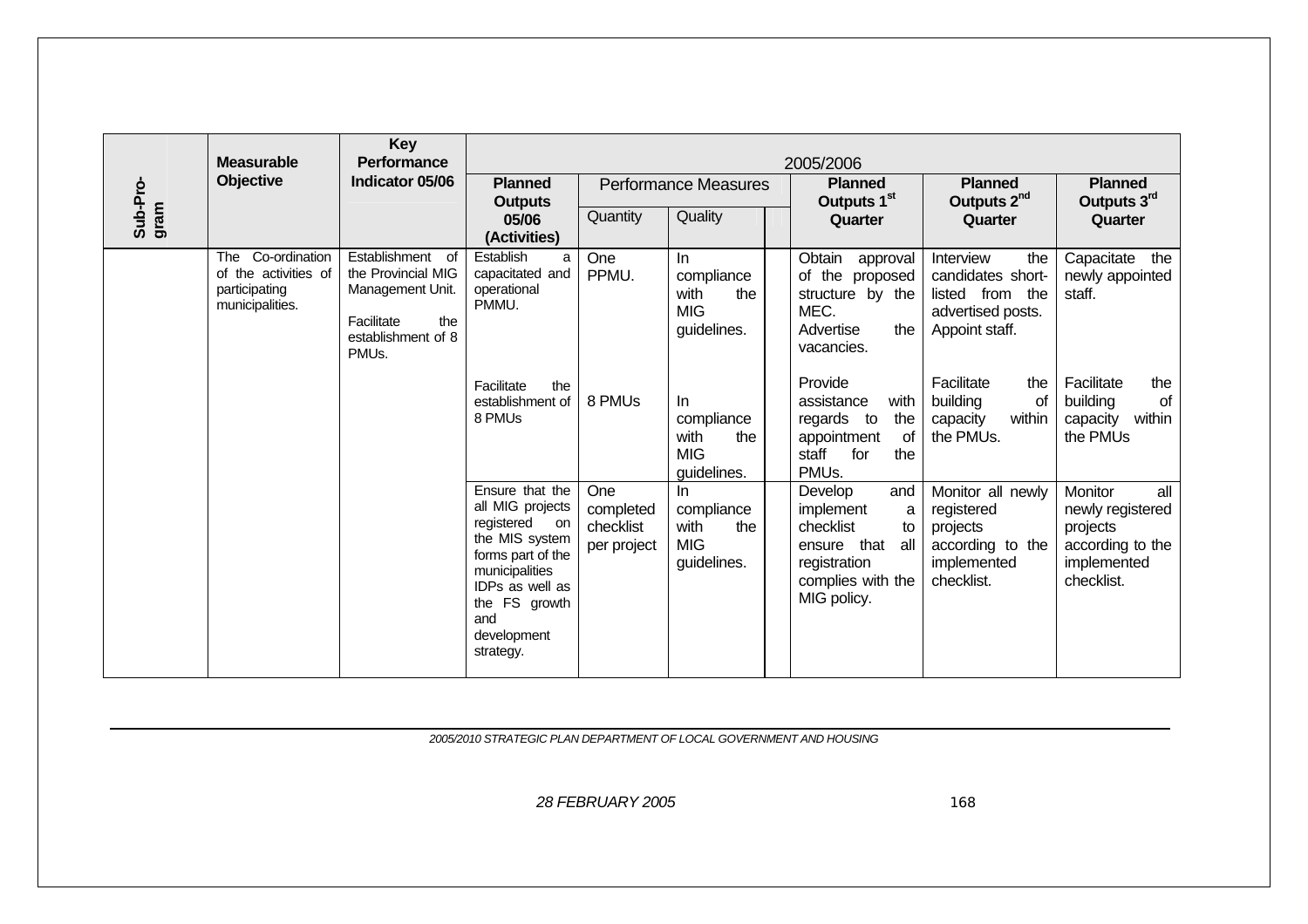|                  | <b>Measurable</b>                                                                                    | <b>Key</b><br><b>Performance</b>                                                                            |                                                                                                                                                                        |                                                                                             |                                                                                                      | 2005/2006                                                                                                                                                                     |                                                                                                                                                                |                                                                                                                                             |  |  |
|------------------|------------------------------------------------------------------------------------------------------|-------------------------------------------------------------------------------------------------------------|------------------------------------------------------------------------------------------------------------------------------------------------------------------------|---------------------------------------------------------------------------------------------|------------------------------------------------------------------------------------------------------|-------------------------------------------------------------------------------------------------------------------------------------------------------------------------------|----------------------------------------------------------------------------------------------------------------------------------------------------------------|---------------------------------------------------------------------------------------------------------------------------------------------|--|--|
|                  | <b>Objective</b>                                                                                     | Indicator 05/06                                                                                             | <b>Planned</b><br><b>Outputs</b>                                                                                                                                       |                                                                                             | <b>Performance Measures</b>                                                                          | <b>Planned</b><br>Outputs 1 <sup>st</sup>                                                                                                                                     | <b>Planned</b><br>Outputs 2 <sup>nd</sup>                                                                                                                      | <b>Planned</b><br>Outputs 3rd                                                                                                               |  |  |
| Sub-Pro-<br>gram |                                                                                                      |                                                                                                             | 05/06<br>(Activities)                                                                                                                                                  | Quantity                                                                                    | Quality                                                                                              | Quarter                                                                                                                                                                       | Quarter                                                                                                                                                        | Quarter                                                                                                                                     |  |  |
|                  | municipalities<br>The<br>effectively<br>are<br>skilled<br>the<br>in<br>implementation of<br>the MIG. | Awareness of the<br>MIG.<br>Improved<br>infrastructure<br>delivery.<br>Prompt<br>and<br>accurate reporting. | Develop<br>a<br>provincial<br>communication<br>plan<br>and<br>implement<br>the<br>plan.<br>Facilitate<br>the<br>compilation of a<br>communication<br>plan within the 8 | One<br>8                                                                                    | In.<br>compliance<br>with the MIG<br>guidelines.<br>In.<br>compliance<br>with the MIG<br>guidelines. | Develop<br>a<br>communication<br>strategy for the MIG<br>awareness for the<br>whole of the Free<br>State.<br>Develop<br>an<br>implementation<br>plan.                         | Implementation of<br>Provincial<br>the<br>communication<br>plan.<br>Facilitate the PMUs<br>in the development<br><b>of</b><br>their<br>communication<br>plans. | Implementation of<br>the<br>Provincial<br>communication<br>plan.<br>Facilitate<br>the<br>implementation of<br>the<br>communication<br>plan. |  |  |
|                  |                                                                                                      |                                                                                                             | <b>PMU<sub>s</sub></b><br>Monthly<br>meetings<br>and<br>workshops with<br>the PMUs to<br>enable<br>municipalities to<br>perform<br>their<br>MIG function.              | One<br>ordinary<br><b>PMU</b><br>per<br>per<br>month.<br>Special<br>meeting if<br>required. | In.<br>compliance<br>with the MIG<br>guidelines.                                                     | Establish<br>the<br>capacity<br>backlogs<br>within the 8 PMUs.<br>Facilitate<br>the<br>development of a<br>training programme<br>address<br>the<br>to<br>identified backlogs. | Facilitate<br>the<br>building<br>of<br>institutional capacity<br>by means of formal<br>informal<br>and<br>training courses.                                    | Facilitate<br>the<br>building<br>of<br>institutional<br>by<br>capacity<br>means of formal<br>informal<br>and<br>training courses.           |  |  |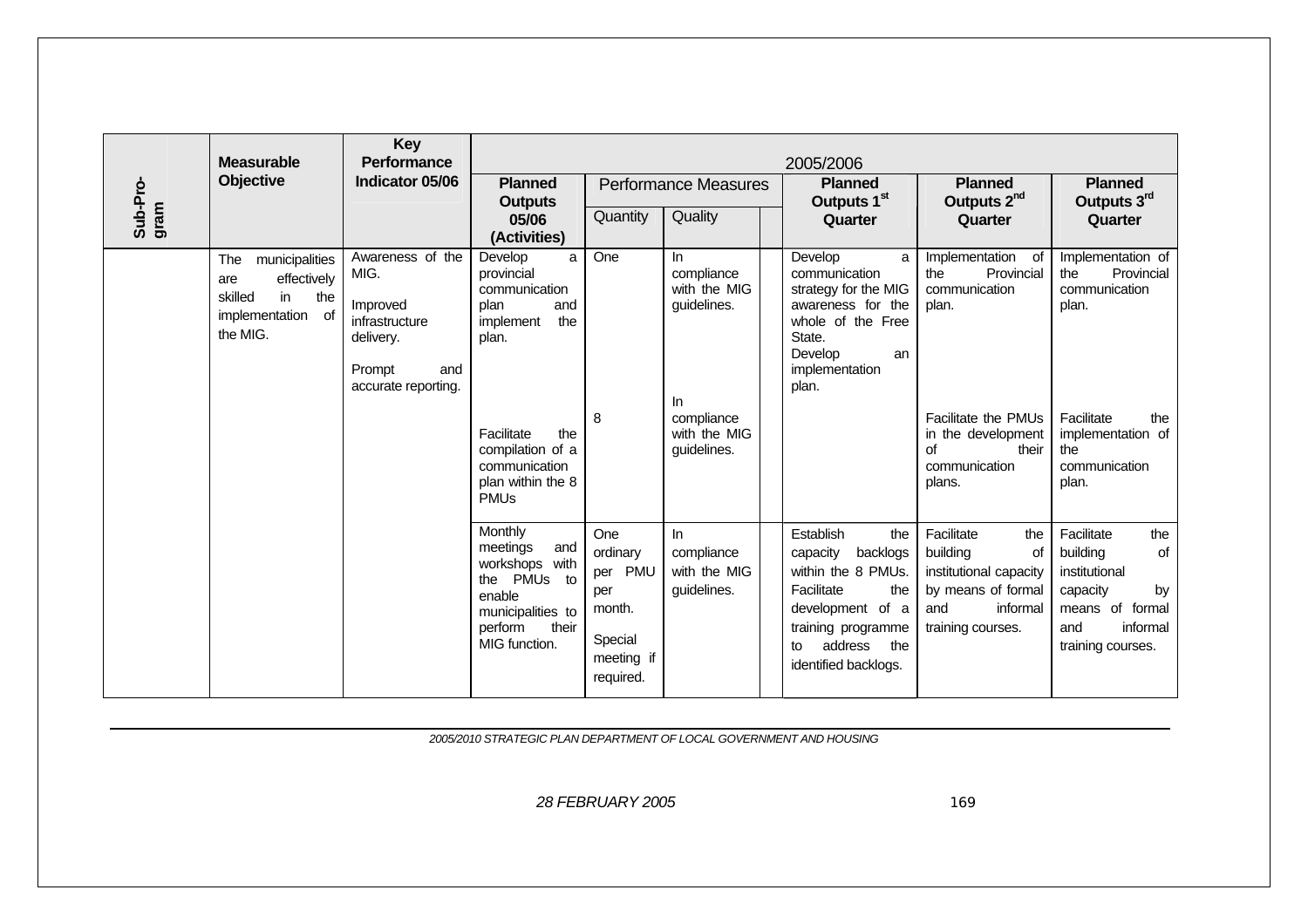#### **STRATEGIC OBJECTIVE NO. 4.4: TO ENSURE SECURITY OF LAND TENURE RIGHTS IN THE FREE STATE**

|            | <b>Measurable</b>                                           | <b>Key Performance</b><br>Indicator 05/06                                        |                                                                         | 2005/2006                                                        |                                                                                                |                                                            |                                                            |                                                             |  |  |  |  |  |  |
|------------|-------------------------------------------------------------|----------------------------------------------------------------------------------|-------------------------------------------------------------------------|------------------------------------------------------------------|------------------------------------------------------------------------------------------------|------------------------------------------------------------|------------------------------------------------------------|-------------------------------------------------------------|--|--|--|--|--|--|
|            | <b>Objective</b>                                            |                                                                                  | <b>Planned Outputs</b><br>05/06                                         |                                                                  | <b>Performance Measures</b>                                                                    | <b>Planned</b><br>Outputs 1 <sup>st</sup>                  | <b>Planned</b><br>Outputs 2 <sup>nd</sup>                  | <b>Planned</b><br>Outputs 3rd                               |  |  |  |  |  |  |
| Sub-Pro    |                                                             |                                                                                  | (Activities)                                                            | Quantity                                                         | Quality                                                                                        | Quarter                                                    | Quarter                                                    | Quarter                                                     |  |  |  |  |  |  |
| Management | Land tenure rights in<br>Free State are<br>the<br>upgraded. | 12 000 deeds of<br>transfer registered.<br>• 10% of outstanding                  | Develop and<br>implement rollout<br>plan with regard to<br>Act 81/1988. | 12 000 deeds of<br>transfer.                                     | Executable plan<br>complying with the<br>Act.                                                  | 2000                                                       | 4000                                                       | 2000                                                        |  |  |  |  |  |  |
| Land Use   |                                                             | registers<br>township<br>opened.<br>Accessibility to<br>land for formal<br>state | Open township<br>registers in respect<br>of affected areas.             | 10% of affected<br>areas.                                        | Compliance with<br>relevant legislation-<br>Act 47/1937.                                       | $2%$ of<br>outstanding<br>Township<br>registers<br>opened. | $5%$ of<br>outstanding<br>Township<br>registers<br>opening | $8%$ of<br>outstanding<br>Township<br>registers<br>opening. |  |  |  |  |  |  |
|            |                                                             | settlements<br><b>is</b><br>improved                                             | Facilitate transfer of<br>state land to<br>municipalities.              | 5 applications for<br>vesting submitted<br>to PSLDC-<br>monthly. | Comply with the<br>provisions of Act<br>108/96; SLDA 1968;<br>FS land disposal<br>legislation. | 15                                                         | 20                                                         | 15                                                          |  |  |  |  |  |  |

*2005/2010 STRATEGIC PLAN DEPARTMENT OF LOCAL GOVERNMENT AND HOUSING*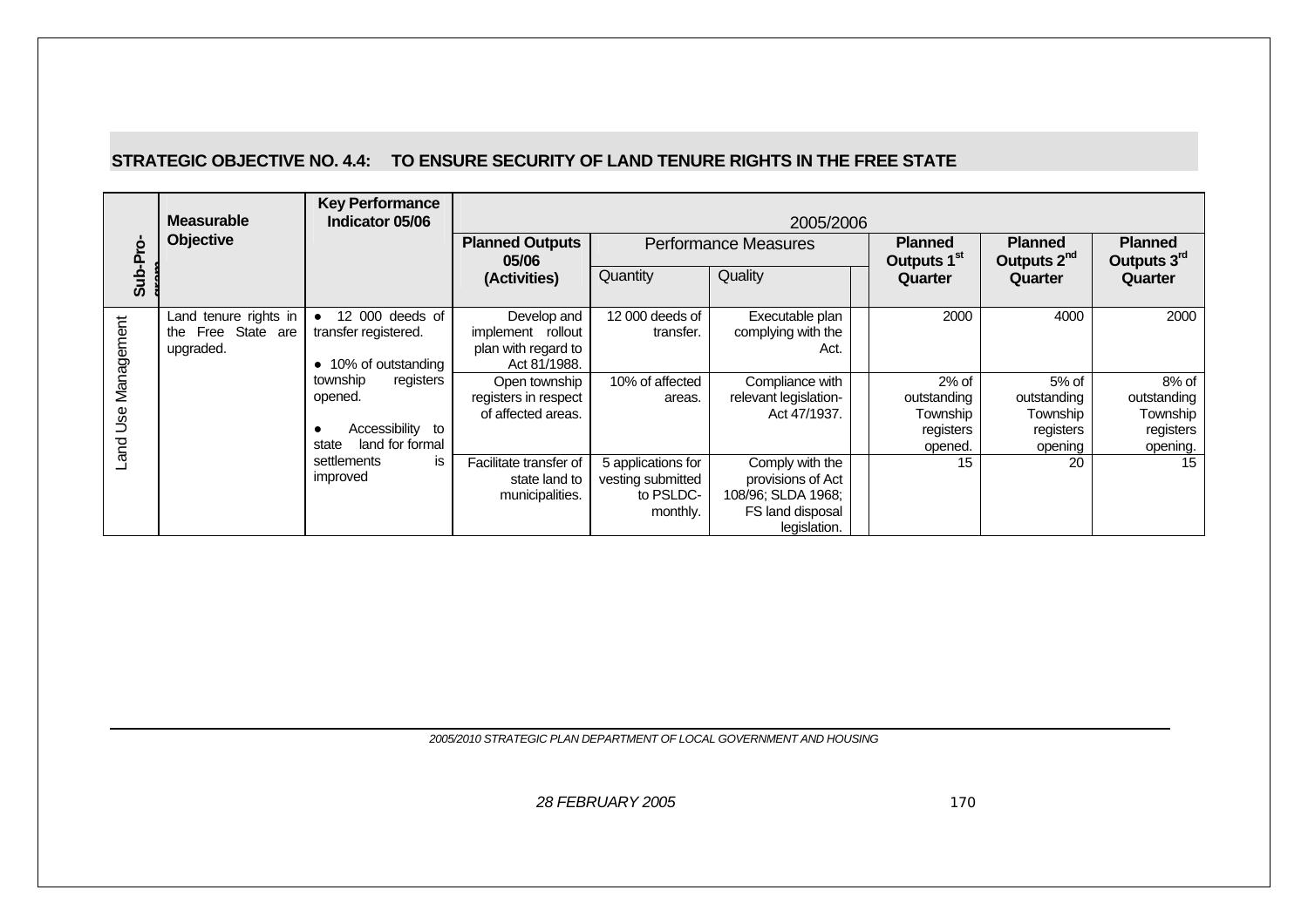#### **STRATEGIC OBJECTIVE NO. 4.5: TO MAXIMISE THE ECONOMIC POTENTIAL OF MUNICIPALITIES IN THE FREE STATE**

|                            | <b>Measurable Objective</b>                                     | <b>Key Performance</b><br>Indicator 05/06                                                         |                                                                                  |                                        | 2005/2006                                                 |                                           |                                           |                               |
|----------------------------|-----------------------------------------------------------------|---------------------------------------------------------------------------------------------------|----------------------------------------------------------------------------------|----------------------------------------|-----------------------------------------------------------|-------------------------------------------|-------------------------------------------|-------------------------------|
| Sub-Pro                    |                                                                 |                                                                                                   | <b>Planned Outputs</b><br>05/06                                                  |                                        | Performance Measures                                      | <b>Planned</b><br>Outputs 1 <sup>st</sup> | <b>Planned</b><br>Outputs 2 <sup>nd</sup> | <b>Planned</b><br>Outputs 3rd |
|                            |                                                                 |                                                                                                   | (Activities)                                                                     | Quantity                               | Quality                                                   | Quarter                                   | Quarter                                   | Quarter                       |
|                            | Development,<br>Implementation<br>and<br>supporting<br>Economic | Development<br>οf<br>strategies and guidelines<br>on LED.                                         | Assist Municipalities in<br>the compilation of LED<br>strategies.                | <b>District</b><br>5<br>strategies     | Implementable LED<br>strategies compiled.                 | 3 Strategies                              | Strategies                                | Strategies                    |
| Local Economic Development | Development in Municipalities                                   | Regular monitoring and<br>Economic<br>support<br>on<br>25<br>Development<br>to<br>municipalities. |                                                                                  | 20<br>Local<br>Municipal<br>Strategies | Implementable LED<br>strategies compiled.                 | 5 Strategies                              | 7 Strategies                              | 8 Strategies                  |
|                            |                                                                 |                                                                                                   | Provide<br>direct<br>and<br>hands-on support to all<br>municipalities.           | 25 municipal<br>supported.             | <b>LED</b><br>Successful<br>units and projects            | 5 Strategies                              | 10 Strategies                             | 10 Strategies                 |
|                            |                                                                 |                                                                                                   | Coordinate<br>and<br>monitor<br>donor<br>and<br>programmes<br>economic linkages. | 25 municipal<br>supported.             | Successful<br>partnerships<br>with<br>donors established. | 5 Strategies                              | 10 Strategies                             | 10 Strategies                 |

*2005/2010 STRATEGIC PLAN DEPARTMENT OF LOCAL GOVERNMENT AND HOUSING*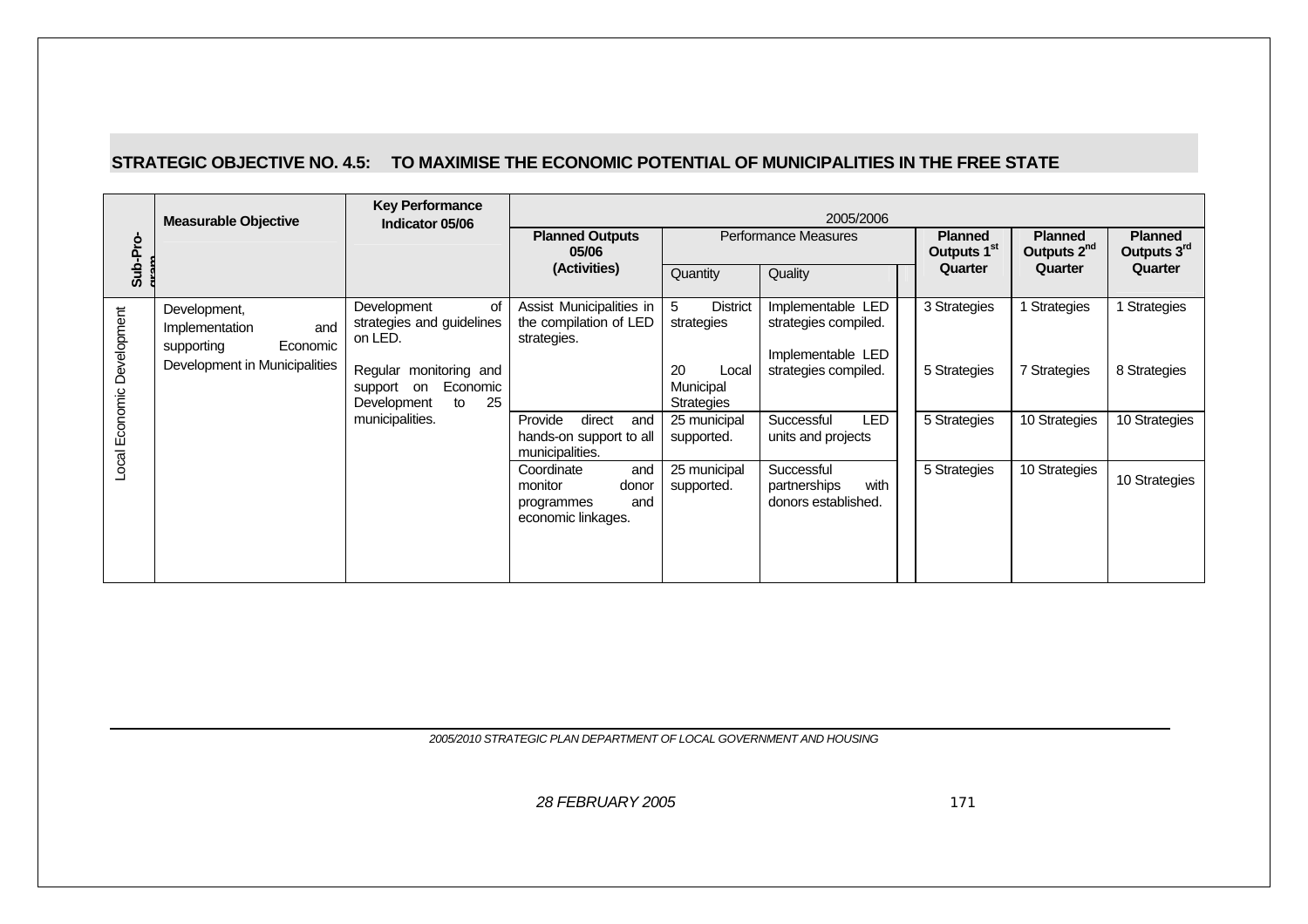#### **RECONCILIATION OF PROGRAMME 4: LAND DEVELOPMENT AND PLANNING BUDGET WITH PLAN**

| Sub-programme                          | 2001/2002                | 2002/2003 | 2003/2004              |                       | 2004/2005                 |                            | 2005/2006                    | 2006.2007 | 2007/2008 |
|----------------------------------------|--------------------------|-----------|------------------------|-----------------------|---------------------------|----------------------------|------------------------------|-----------|-----------|
| Administration                         | Audited                  |           | Preliminary<br>outcome | Main<br>appropriation | Adjusted<br>appropriation | <b>Revised</b><br>estimate | <b>Medium Term Estimates</b> |           |           |
| <b>Spatial Planning</b>                | 8,635                    | 8,127     | 6,784                  | 8,685                 | 7,768                     | 6,789                      | 9,477                        | 10,020    | 10,537    |
| Land Use Management                    | 4,972                    | 4,661     | 4,843                  | 8,563                 | 7,956                     | 7,623                      | 9,155                        | 9,745     | 10,232    |
| Integrated Development<br>and Planning | Ξ.                       |           | 1,949                  | 2,956                 | 2,956                     | 2,956                      | 3,000                        | 3,101     | 3,261     |
| Economic<br>Local<br>Development       | $\overline{\phantom{0}}$ |           | 1,500                  | 315                   | 315                       | 315                        | 292                          | 400       | 400       |
| <b>Disaster Management</b>             |                          | 1,606     | 1,654                  | 2,331                 | 3,248                     | 3,120                      | 2,444                        | 2,597     | 2,726     |
| Total                                  | 13,607                   | 14,394    | 16,730                 | 22,850                | 22,243                    | 20,803                     | 24,368                       | 25,863    | 27,156    |

*2005/2010 STRATEGIC PLAN DEPARTMENT OF LOCAL GOVERNMENT AND HOUSING*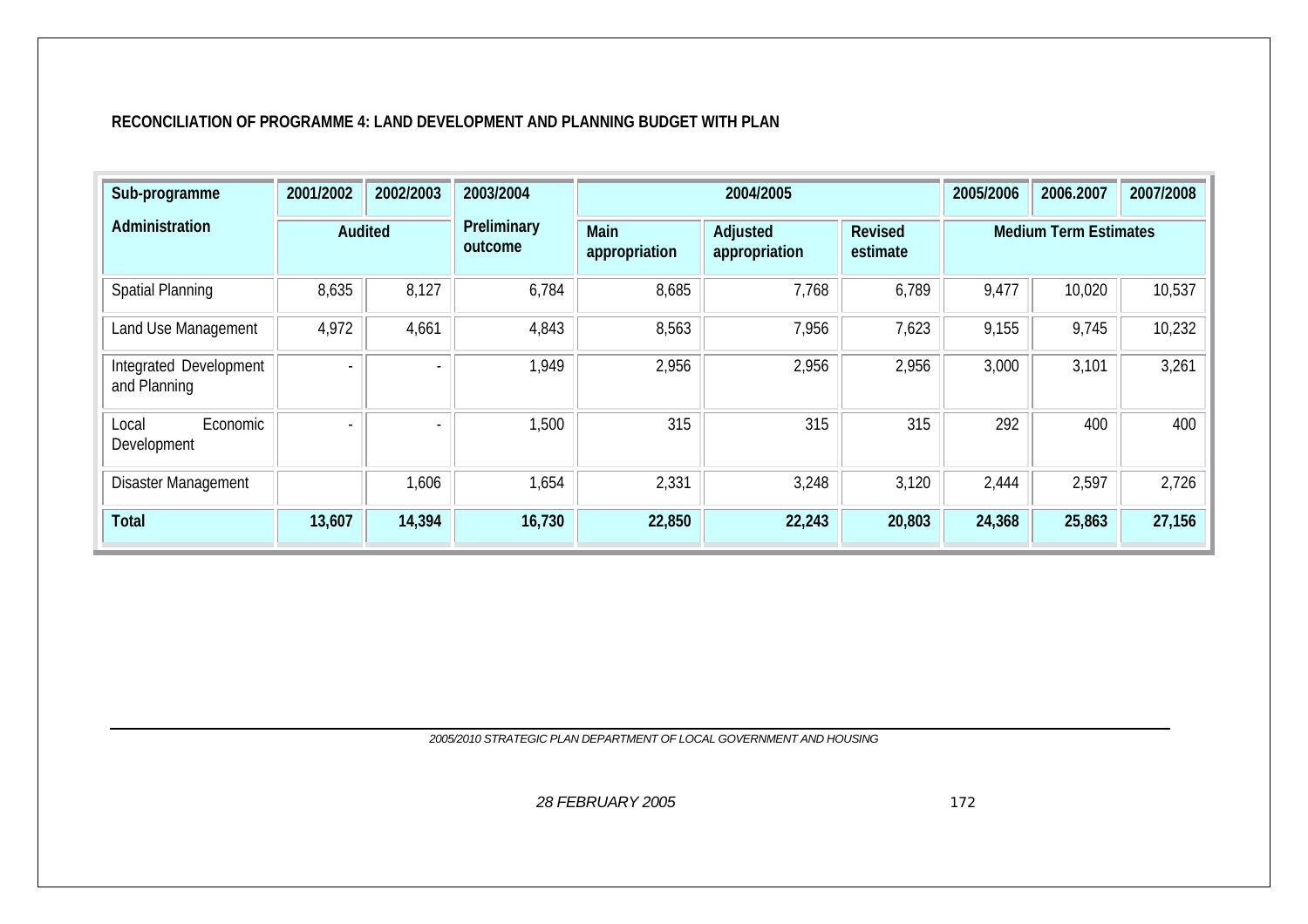# **PROGRAMME 5: TRADITIONAL AFFAIRS**

#### **Aim**

The aim of the Traditional Affairs Directorate is to support the Institution of Traditional Leadership in the Province in order to realize its constitutional mandate, which is to be the custodian of communities that observe customary law.

#### **Programme Description**

The Programme consists of the following:

- •Traditional Resource Administration
- $\bullet$ Traditional Institutional Arrangements

**SPECIFICATION OF MEASURABLE OBJECTIVES AND ACTIVITIES WITH PERFORMANCE MEASURES FOR THE 2005/2006 FINANCIAL YEAR:**

*2005/2010 STRATEGIC PLAN DEPARTMENT OF LOCAL GOVERNMENT AND HOUSING*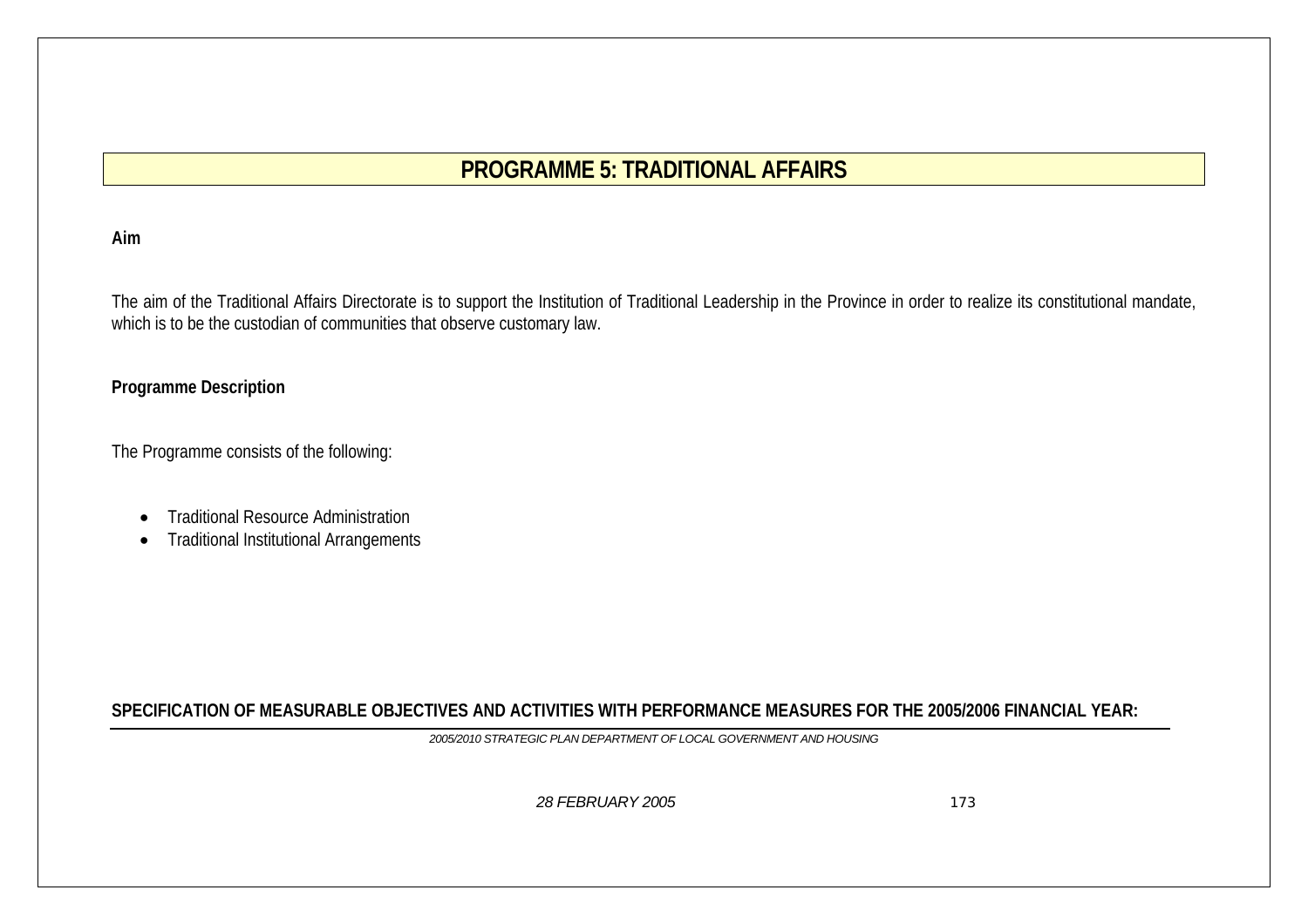#### **STRATEGIC GOAL NO. 5: ACCOUNTABLE AND SUSTAINABLY TRADITIONAL INSTITUTIONS ARE PROMOTED IN THE FREE STATE PROVINCE**

#### **STRATEGIC OBJECTIVE NO. 5.1: SOUND INSTITUTIONAL ADMINISTRATION AND FINANCIAL FRAMEWORK FOR SUPPORTING AND STRENGTHENING OF THE TRADITIONAL LEADERSHIP**

|                                        | <b>Measurable</b><br>Objective                                 | <b>Key</b><br><b>Performance</b><br>Indicator 05/06                         | <b>Planned</b>                                                   |          | <b>Performance Measures</b>                 | 2005/2006<br><b>Planned Outputs</b>                                                                                              | <b>Planned</b>                                           | Planned Outputs 3rd<br>Quarter                                                                                                         |  |
|----------------------------------------|----------------------------------------------------------------|-----------------------------------------------------------------------------|------------------------------------------------------------------|----------|---------------------------------------------|----------------------------------------------------------------------------------------------------------------------------------|----------------------------------------------------------|----------------------------------------------------------------------------------------------------------------------------------------|--|
| Sub-Pro                                |                                                                |                                                                             | Outputs 05/06<br>(Activities)                                    | Quantity | Quality                                     | 1 <sup>st</sup> Quarter                                                                                                          | Outputs 2 <sup>nd</sup><br>Quarter                       |                                                                                                                                        |  |
| Traditional Institutional Arrangements | Stabilize<br>the<br>institutional<br>administrative<br>systems | Effective<br>and<br>efficient<br>financial<br>and administrative<br>systems | Align and stable<br>financial<br>ad<br>administrative<br>systems | 15       | Aligned with<br>policies and<br>legislation | building<br>Capacity<br>facilitated<br>the<br>on<br>departmental<br>financial systems for<br>traditional<br>leaders<br>and staff | Financial<br>systems<br>and<br>procedures<br>implemented | The implementation and<br>adherence<br>to<br>departmental<br>good<br>practices on<br>financial<br>systems monitored and<br>reported on |  |

*2005/2010 STRATEGIC PLAN DEPARTMENT OF LOCAL GOVERNMENT AND HOUSING*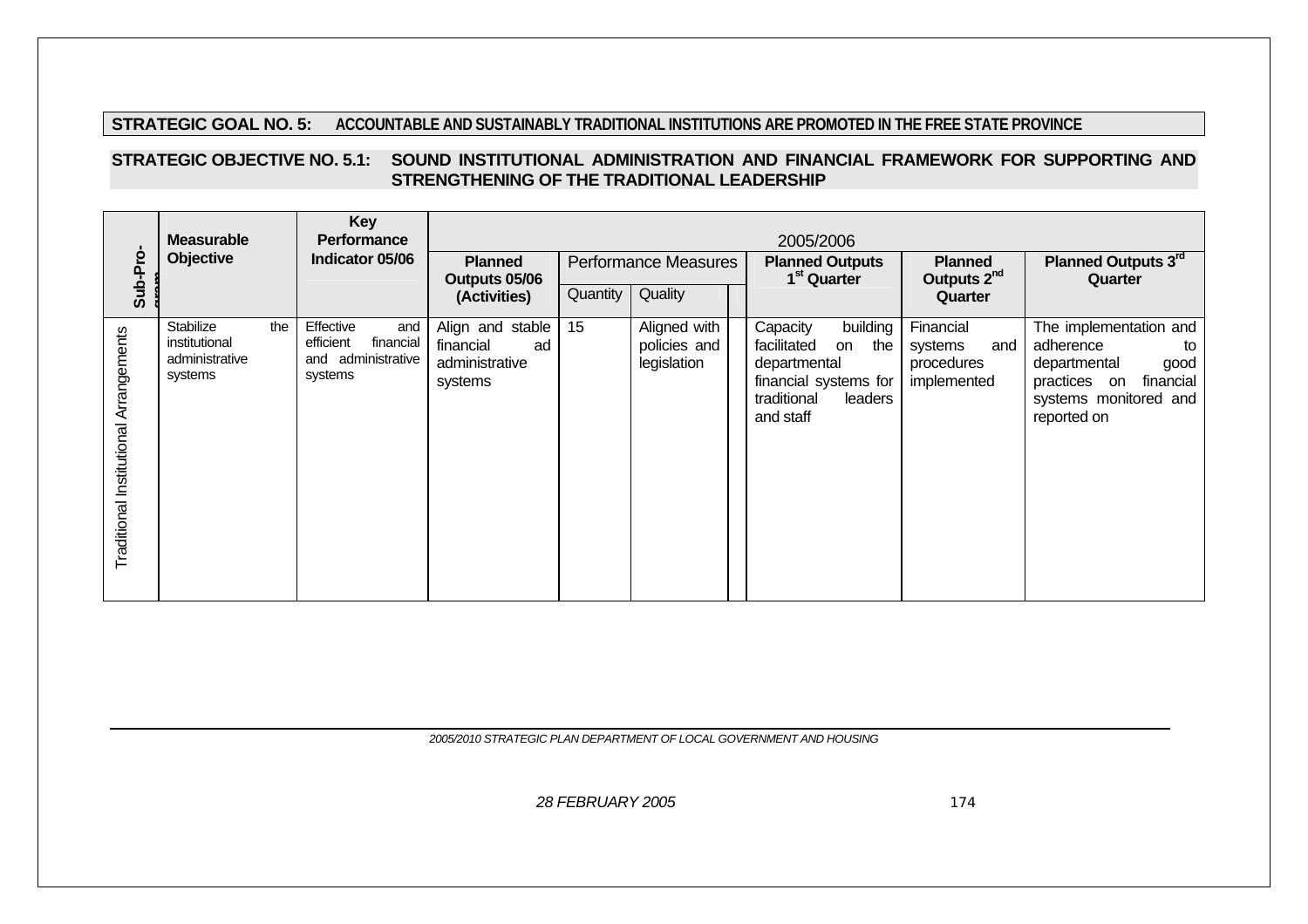### **STRATEGIC OBJECTIVE NO. 5.2: SUPPORT THE LANDLESS TRADITIONAL LEADERS TO ACQUIRE LAND RIGHTS**

| $\circ$<br>ൎ<br>을<br>ທ                   | <b>Measurable</b><br><b>Objective</b>                      | Key<br><b>Performance</b><br>Indicator 05/06 | <b>Planned</b><br>Outputs 05/06<br>(Activities)                  | Quantity | Performance<br><b>Measures</b><br>Quality | 2005/2006<br><b>Planned Outputs 1st</b><br>Quarter                                                                            | <b>Planned Outputs</b><br>2 <sup>nd</sup> Quarter                              | Planned Outputs 3rd<br>Quarter                                                                                               |
|------------------------------------------|------------------------------------------------------------|----------------------------------------------|------------------------------------------------------------------|----------|-------------------------------------------|-------------------------------------------------------------------------------------------------------------------------------|--------------------------------------------------------------------------------|------------------------------------------------------------------------------------------------------------------------------|
| Traditional<br>Resources<br>minictrotion | Facilitate recognition<br>traditional<br>οt<br>communities | Adequate<br>capacity                         | Traditional<br>communities are<br>recognised with<br>land rights | All      | In line with<br>national<br>guidelines    | facilitated<br>Meetings<br>between the landless<br>communities and the<br>Department of Land<br>Affairs<br>and<br>Agriculture | Guidelines drafted<br>and implemented<br>for the acquisition<br>of land rights | The implementation of<br>the acquisition of land<br>rights<br>traditional<br>for<br>communities monitored<br>and reported on |

*2005/2010 STRATEGIC PLAN DEPARTMENT OF LOCAL GOVERNMENT AND HOUSING*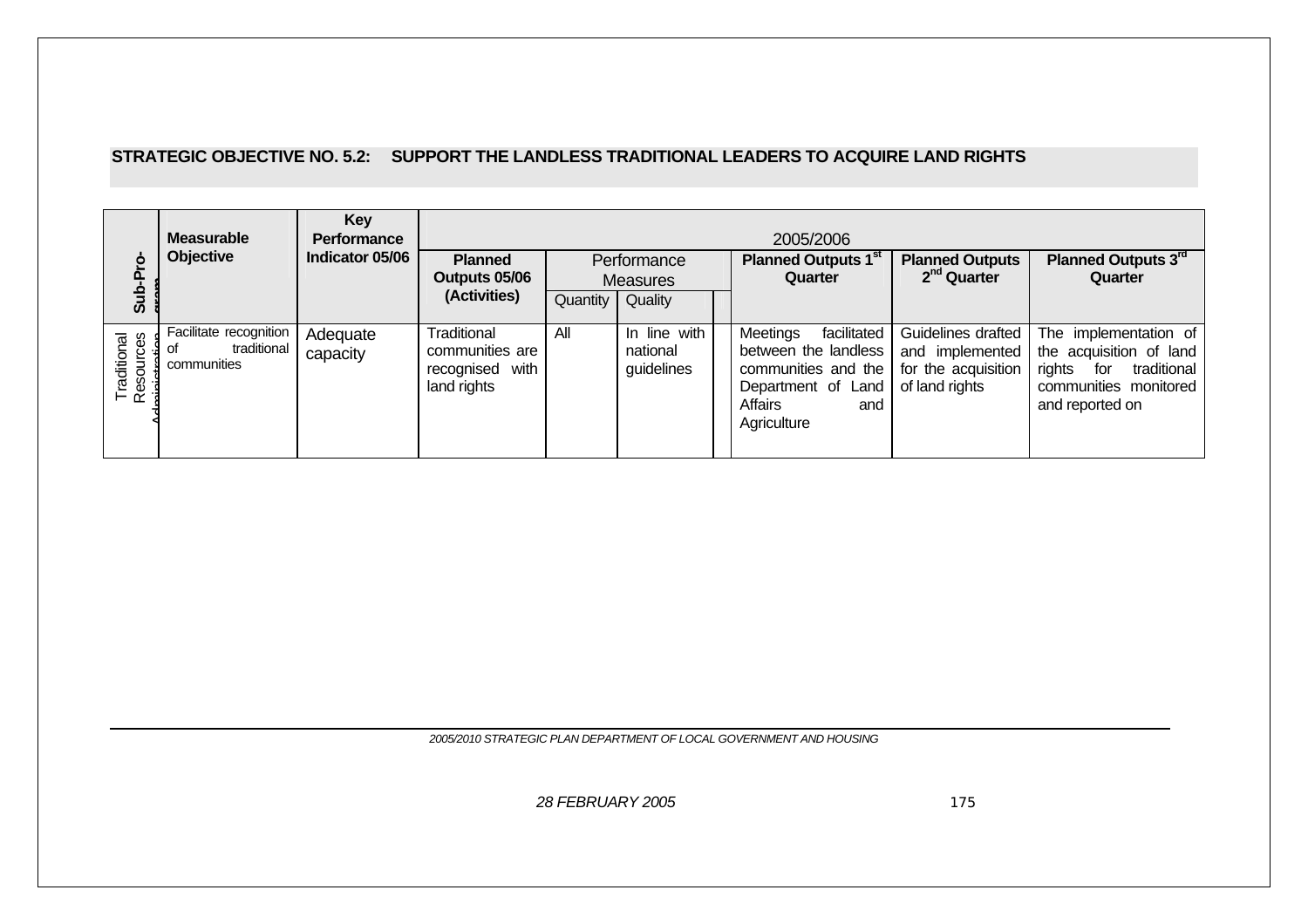#### **STRATEGIC OBJECTIVE NO. 5.3: PROMOTION AND PROVISION OF CAPACITY BUILDING PROGRAMMES FOR TRADITIONAL LEADERSHIP**

| <b>Key Performance</b><br><b>Measurable</b><br>Indicator 05/06<br>2005/2006 |                                                                    |                                                                            |                                                                                                  |                               |                                                 |                                                   |                                                                                      |                                                                         |                                                                               |
|-----------------------------------------------------------------------------|--------------------------------------------------------------------|----------------------------------------------------------------------------|--------------------------------------------------------------------------------------------------|-------------------------------|-------------------------------------------------|---------------------------------------------------|--------------------------------------------------------------------------------------|-------------------------------------------------------------------------|-------------------------------------------------------------------------------|
| ġ<br>ō                                                                      | Objective                                                          |                                                                            | <b>Planned Outputs</b><br>Performance Measures<br>05/06                                          |                               |                                                 | <b>Planned Outputs</b><br>1 <sup>st</sup> Quarter | <b>Planned</b><br>Outputs 2 <sup>nd</sup>                                            | <b>Planned</b><br>Outputs 3rd                                           |                                                                               |
| Sub                                                                         |                                                                    |                                                                            | (Activities)                                                                                     | Quantity                      | Quality                                         |                                                   |                                                                                      | Quarter                                                                 | Quarter                                                                       |
| Traditional<br>Resources<br>Administrat                                     | Promote<br>institutional<br>capacity for traditional<br>leadership | Improved<br>performance of the<br>institution of traditional<br>leadership | <b>Traditional leaders</b><br>trained<br>and<br>are<br>informed<br><b>on</b><br>relevant matters | All<br>traditional<br>leaders | line with<br>In.<br>legislation<br>and policies |                                                   | Co-ordinate<br>training<br>targeted<br>for<br>programme<br>traditional<br>leadership | Implement<br>training<br>programme<br>effectively<br>and<br>efficiently | Monitor<br>the<br>impact<br>οf<br>training<br>on<br>traditional<br>leadership |

*2005/2010 STRATEGIC PLAN DEPARTMENT OF LOCAL GOVERNMENT AND HOUSING*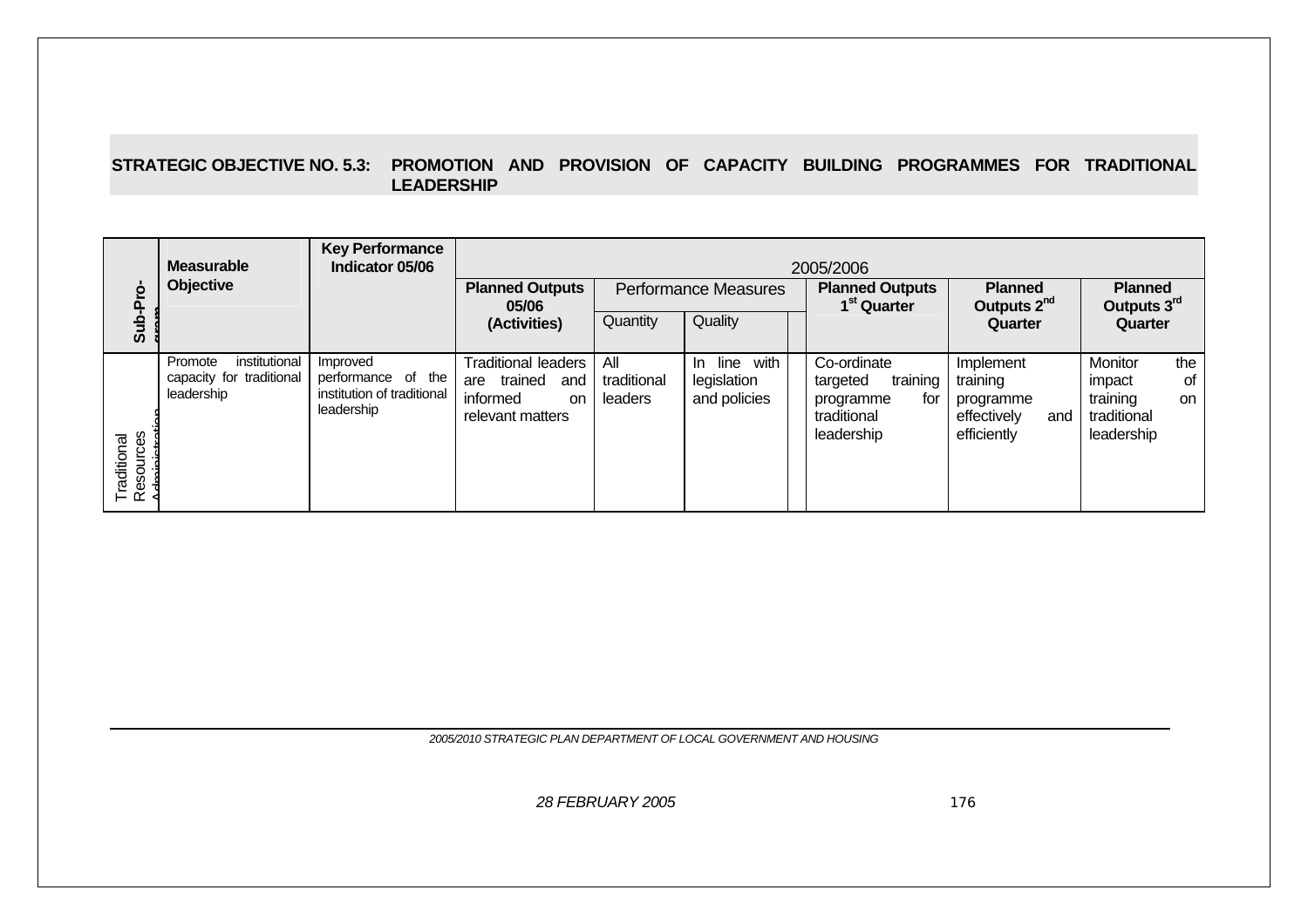#### STRATEGIC OBJECTIVE NO. 5.4: SOUND PARTNERSHIPS FOR SERVICE DELIVERY BETWEEN TRADITIONAL LEADERSHIP, **MUNICIPALITIES AND SECTOR DEPARTMENTS**

|                       | <b>Key Performance</b><br><b>Measurable</b><br>Indicator 05/06<br>2005/2006 |                                                                                    |                                                                                             |                                   |                                                  |                                                                                                                                     |                                                                                                      |                                                   |
|-----------------------|-----------------------------------------------------------------------------|------------------------------------------------------------------------------------|---------------------------------------------------------------------------------------------|-----------------------------------|--------------------------------------------------|-------------------------------------------------------------------------------------------------------------------------------------|------------------------------------------------------------------------------------------------------|---------------------------------------------------|
|                       | Objective                                                                   |                                                                                    | <b>Planned</b><br>Outputs 05/06                                                             |                                   | <b>Performance Measures</b>                      | <b>Planned Outputs</b><br>1 <sup>st</sup> Quarter                                                                                   | <b>Planned Outputs</b><br>2 <sup>nd</sup> Quarter                                                    | <b>Planned</b><br>Outputs 3 <sup>rd</sup>         |
| Sub-Pro               |                                                                             |                                                                                    | (Activities)                                                                                | Quantity                          | Quality                                          |                                                                                                                                     |                                                                                                      | Quarter                                           |
| Traditional Resources | sustainable<br>Support<br>integrated<br>development<br>planning             | Improved<br>participation<br>0f<br>traditional<br>communities in IDP<br>programmes | Facilitate<br>the<br>participation<br>of<br>traditional<br>in<br>communities<br><b>IDPs</b> | traditional<br>All<br>communities | line<br>with<br>In.<br>needs of the<br>community | Identify<br>areas<br>which<br>around<br>partnerships could<br>built<br>be<br>promoted<br>Drafting<br>οf<br>partnership<br>agreement | with<br>Consult<br>stakeholders<br>on<br>draft<br>the<br>agreement<br>Implementation of<br>agreement | Monitor<br>compliance<br>and<br>report<br>thereon |

*2005/2010 STRATEGIC PLAN DEPARTMENT OF LOCAL GOVERNMENT AND HOUSING*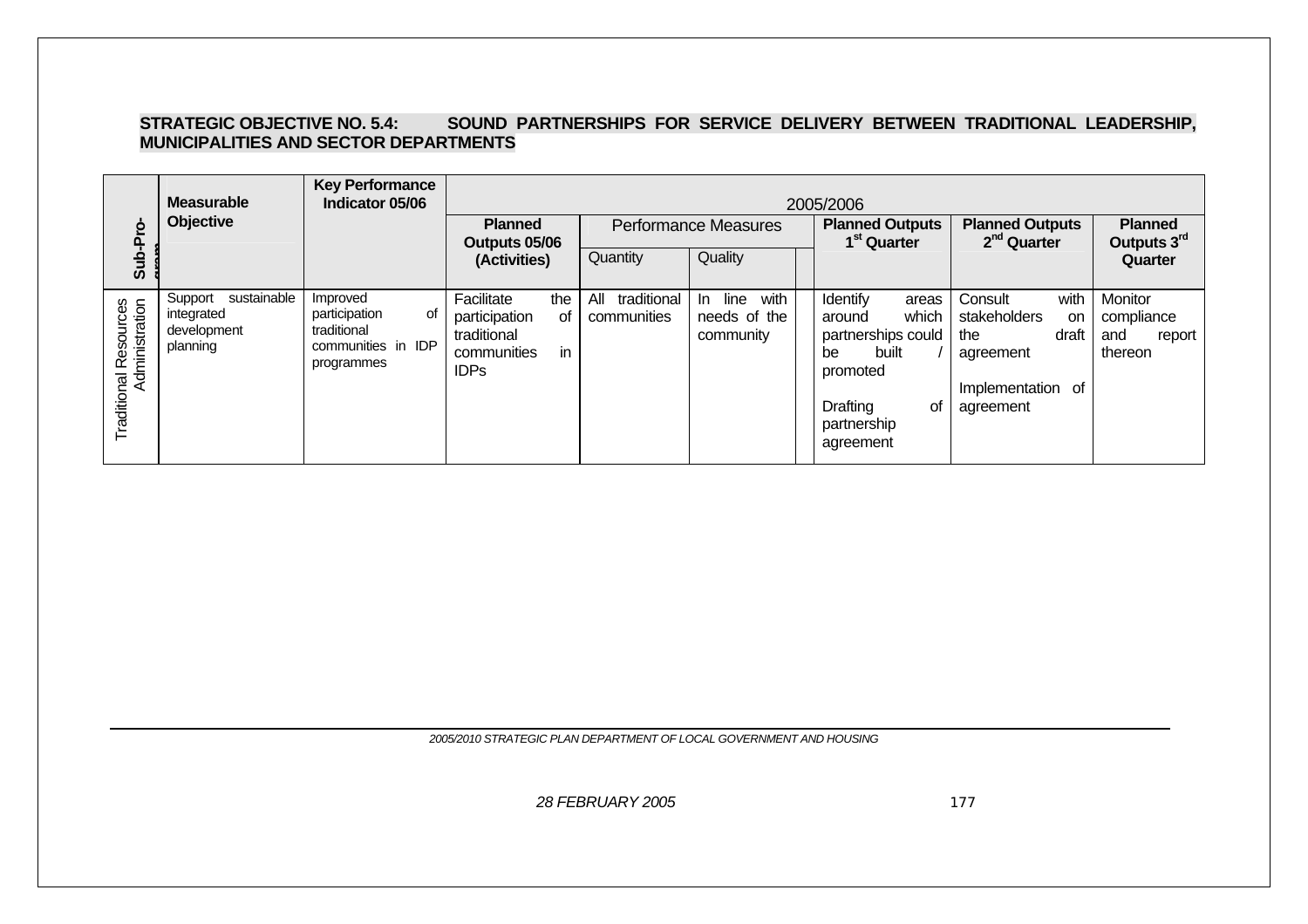#### **STRATEGIC OBJECTIVE NO. 5.5: EXPEDITE PROMULGATION AND IMPLEMENTATION OF PROVINCIAL LEGISLATION ON TRADITIONAL LEADERSHIP**

|                                       | <b>Measurable</b>                                                                  | <b>Key</b><br><b>Performance</b>                                                        | 2005/2006                                                                                     |                               |                                                                                                                          |  |                                                                                                                                                                                                                                                                                                                                            |                                                                                                                                                                                                                                                                                                                    |                                                                                                                                                                                              |  |
|---------------------------------------|------------------------------------------------------------------------------------|-----------------------------------------------------------------------------------------|-----------------------------------------------------------------------------------------------|-------------------------------|--------------------------------------------------------------------------------------------------------------------------|--|--------------------------------------------------------------------------------------------------------------------------------------------------------------------------------------------------------------------------------------------------------------------------------------------------------------------------------------------|--------------------------------------------------------------------------------------------------------------------------------------------------------------------------------------------------------------------------------------------------------------------------------------------------------------------|----------------------------------------------------------------------------------------------------------------------------------------------------------------------------------------------|--|
|                                       | <b>Objective</b>                                                                   | Indicator 05/06                                                                         | <b>Planned</b><br>Outputs 05/06                                                               |                               | <b>Performance Measures</b>                                                                                              |  | <b>Planned Outputs</b><br>1 <sup>st</sup> Quarter                                                                                                                                                                                                                                                                                          | <b>Planned Outputs</b><br>2 <sup>nd</sup> Quarter                                                                                                                                                                                                                                                                  | <b>Planned</b><br>Outputs 3rd                                                                                                                                                                |  |
| Sub-Pro-                              |                                                                                    |                                                                                         | (Activities)                                                                                  | Quantity                      | Quality                                                                                                                  |  |                                                                                                                                                                                                                                                                                                                                            |                                                                                                                                                                                                                                                                                                                    | Quarter                                                                                                                                                                                      |  |
| Traditional Institutional Development | Strengthen<br>and<br>support the role of<br>traditional leaders in<br>the province | <b>Traditional leaders</b><br>acting<br>ın<br>with<br>accordance<br>legislative mandate | Facilitate<br>the<br>compliance<br>0f<br>traditional<br>with<br><b>leaders</b><br>legislation | All<br>traditional<br>leaders | with<br>line<br>In.<br>legislation<br>Challenges<br>weaknesses<br>identified<br>and<br>remedial<br>action<br>recommended |  | Initial tabling of the<br><b>State</b><br>Free<br>Traditional<br>Leadership<br>and<br>Governance Bill in<br>the Legislature<br>Encourage public<br>participation during<br>publication<br>bv<br>Legislature<br>Consult<br>with<br>stakeholders<br>on<br>the Provincial and<br>Local Houses of<br><b>Traditional Leaders</b><br>Legislation | Draft<br>regulations<br>traditional<br><sub>on</sub><br>leadership<br>and<br>governance<br>legislation<br>Initial tabling of the<br><b>State</b><br>Free<br>Traditional<br>Leadership<br>and<br>Governance Bill in<br>the Legislature<br>Encourage public<br>participation<br>during publication<br>by Legislature | the<br>Implement<br>Free<br><b>State</b><br>Traditional<br>Leadership and<br>Governance Bill<br>Draft regulations<br>Traditional<br><b>on</b><br>Leadership and<br>Governance<br>Legislation |  |

*2005/2010 STRATEGIC PLAN DEPARTMENT OF LOCAL GOVERNMENT AND HOUSING*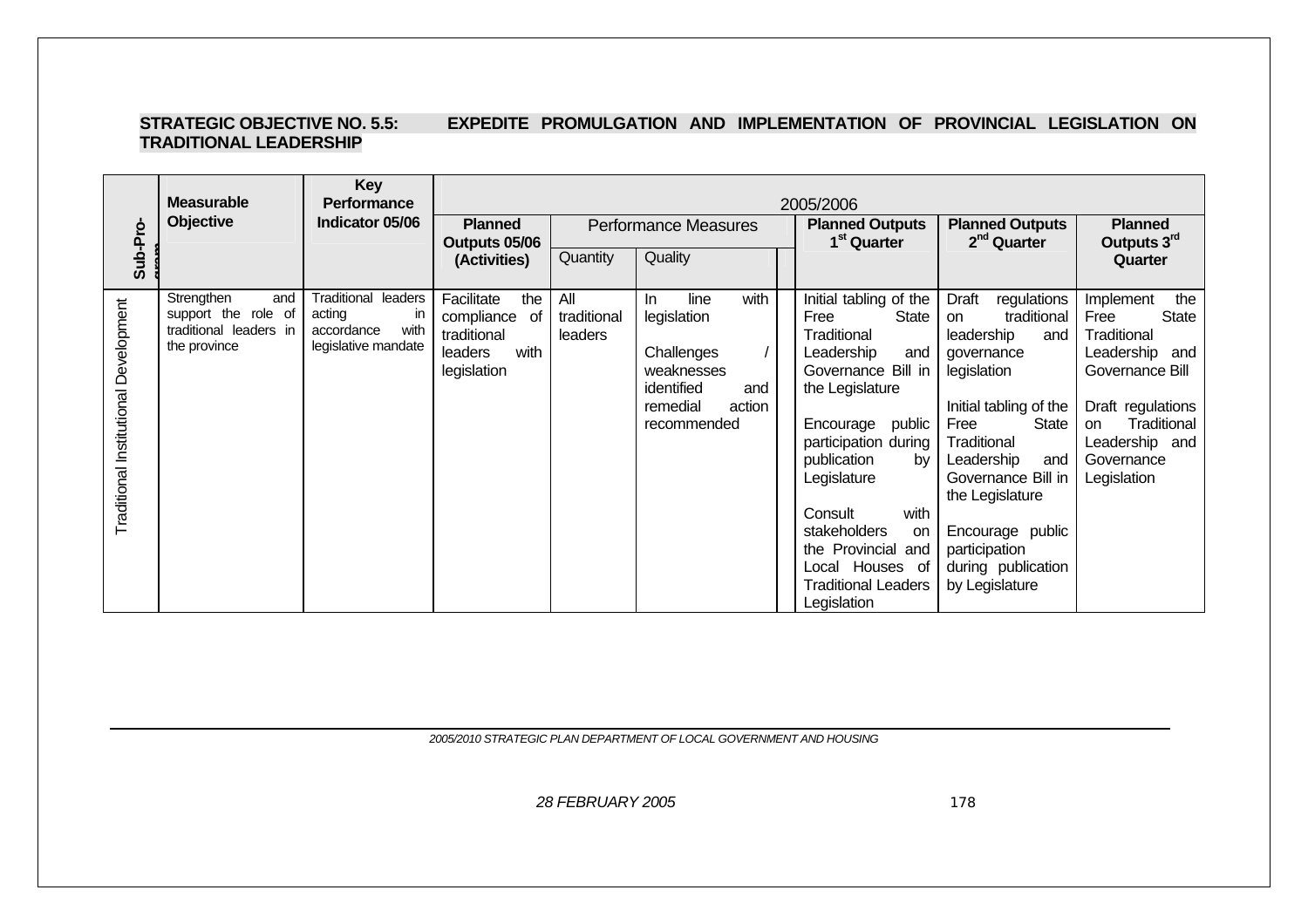#### **RECONCILIATION OF PROGRAMME 5: TRADITIONAL AFFAIRS BUDGET WITH PLAN**

| Sub-programme                                | 2001/2002 | 2002/2003 | 2003/2004              |                       | 2004/2005                 |                     | 2005/2006                    | 2006.2007 | 2007/2008 |  |
|----------------------------------------------|-----------|-----------|------------------------|-----------------------|---------------------------|---------------------|------------------------------|-----------|-----------|--|
| Administration                               | Audited   |           | Preliminary<br>outcome | Main<br>appropriation | Adjusted<br>appropriation | Revised<br>estimate | <b>Medium Term Estimates</b> |           |           |  |
| Traditional<br>Resource<br>Administration    | 7,876     | 5,910     | 8,990                  | 5,734                 | 5,414                     | 5,274               | 8,485                        | 8,660     | 8,825     |  |
| Institutional<br>Traditional<br>Arrangements |           |           |                        | 4,449                 | 4,769                     | 4,231               | 2,233                        | 2,568     | 2,965     |  |
| <b>Total</b>                                 | 7,876     | 5,910     | 8,990                  | 10,183                | 10,183                    | 9,505               | 10,718                       | 11,228    | 11,790    |  |

*2005/2010 STRATEGIC PLAN DEPARTMENT OF LOCAL GOVERNMENT AND HOUSING*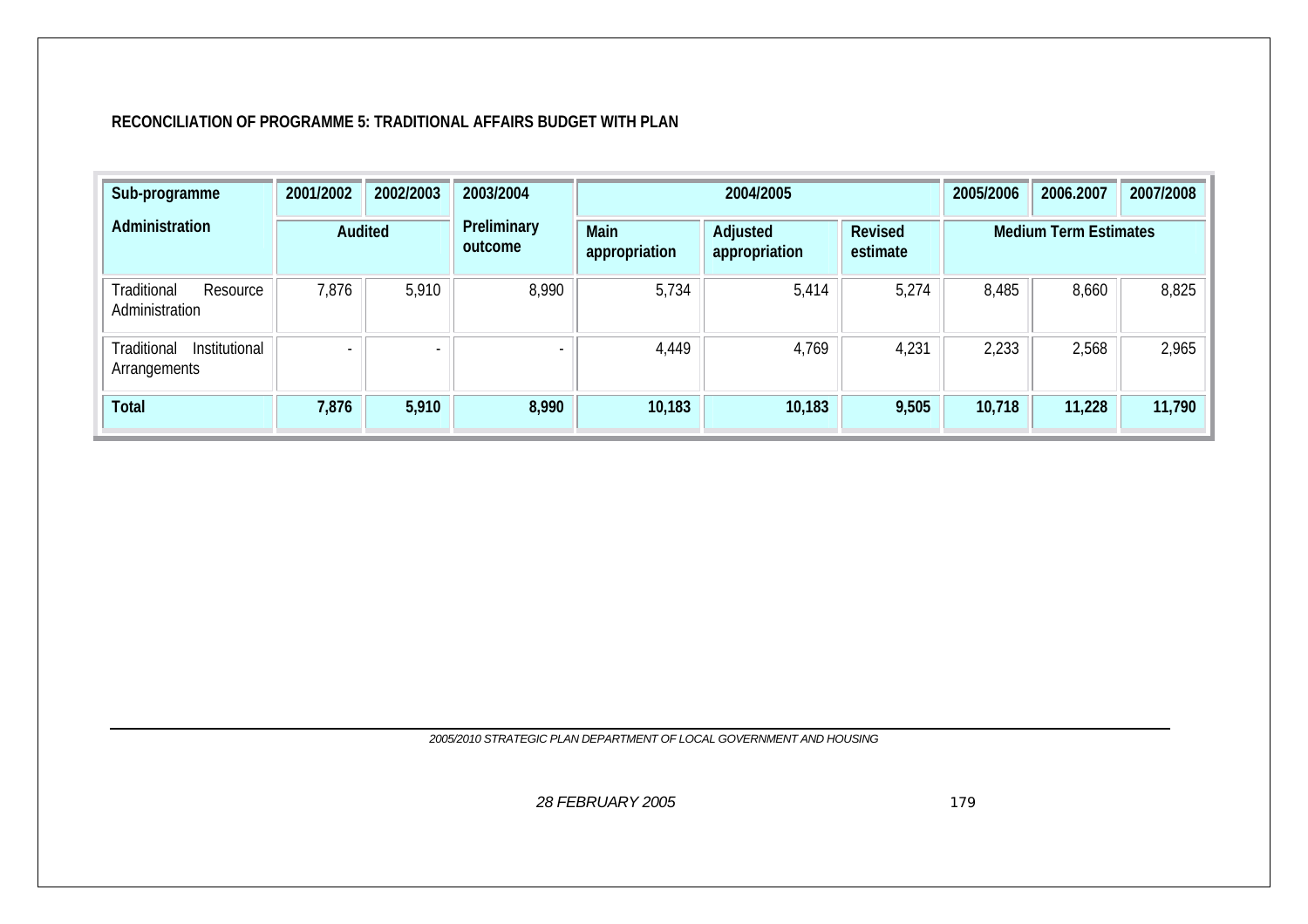

# BACKGROUND INFORMATION

*2005/2010 STRATEGIC PLAN DEPARTMENT OF LOCAL GOVERNMENT AND HOUSING*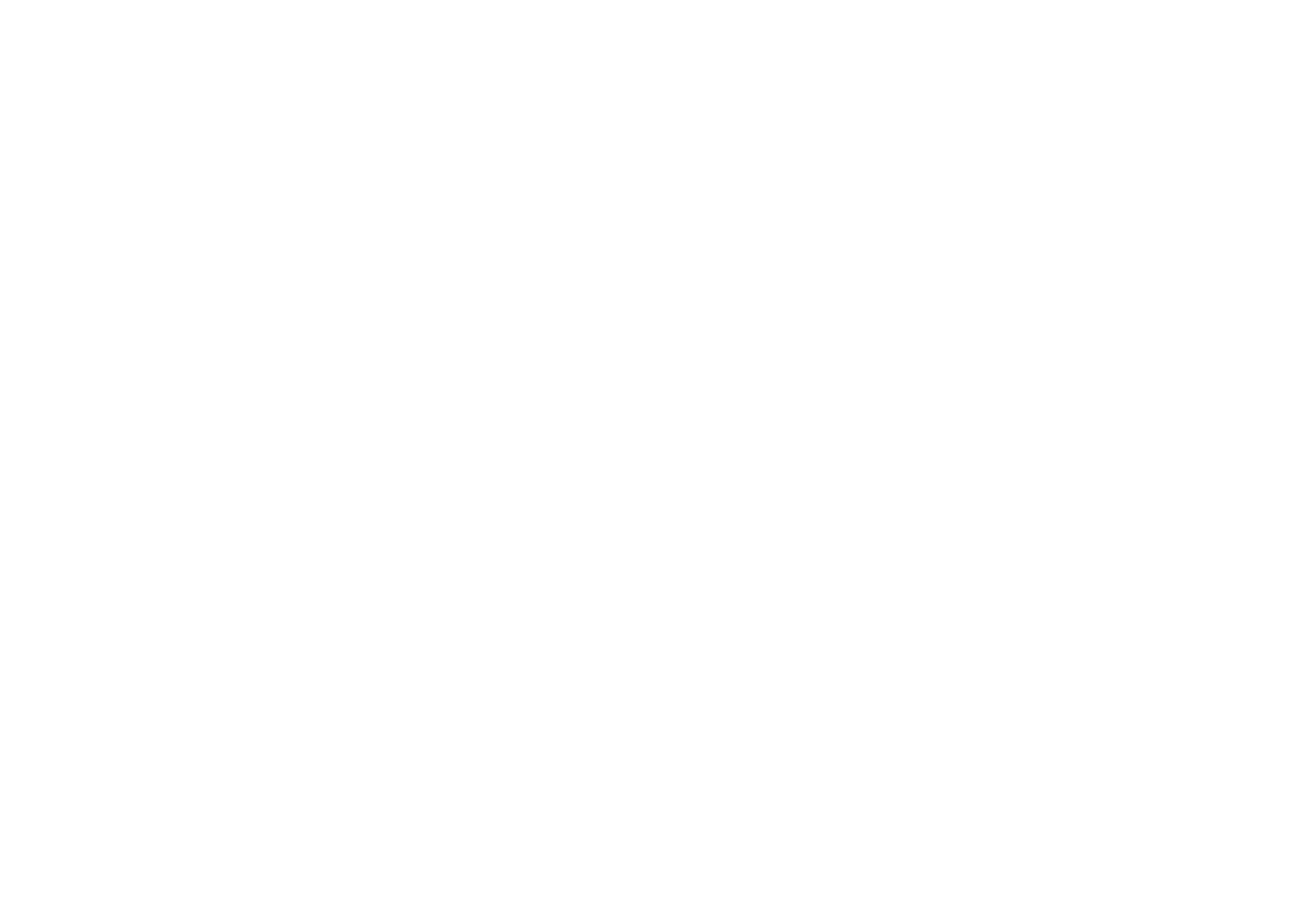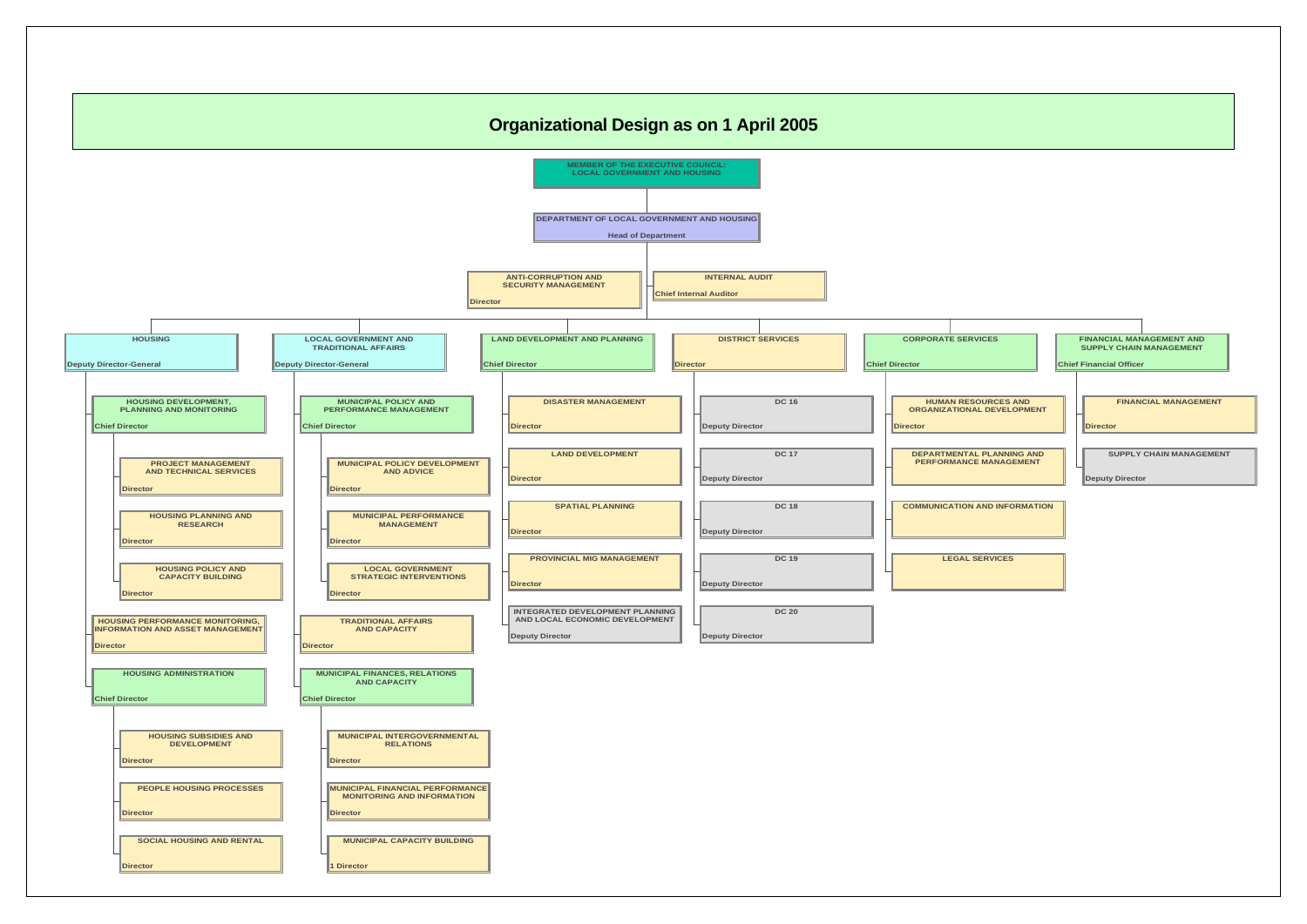*28 FEBRUARY 2005* 183

# **Delegations and Performance Agreements**

In order to promote decision-making in the Department of Local Government and Housing, the powers of the Executing Authority have been cascaded down (i.e. delegated) to appropriate levels in the Department, enabling managers to make appropriate decisions about the way they work This will lead to the optimum use of human resources and improved organizational performance. The advantages to be gained are as follows:

- It allows the effective management of time. By delegating those activities which can be done just as well by subordinate staff, the Executing Authority and the Head of Department are giving themselves more time in which to manage.
- It provides a means of training and development of staff, and of testing the sub-ordinate's suitability for promotion.
- It encourages the development of specialist expertise and enables specific aspects of management to be brought within the Department. This is also likely to enhance the quality of decision-making.
- It benefits both the Executing Authority and the Head of Department as well as the relevant managers/supervisors in the Department and enables them both to play their respective roles in improving organizational effectiveness.
- It leads to an improvement in the strength of the workforce, as it gives managers/supervisors greater scope for action and opportunities to develop their aptitudes and abilities. Therefore it also increases managers'/supervisors' commitment to the goals of the organization.
- As delegation is a form of participation, it focuses attention on 'motivators' or 'growth' factors and creates a climate in which managers/supervisors can become more involved in the planning and decision-making processes of the organization.

- What power/duty could or should be delegated to lower levels in the Department?
- How should the increased responsibilities be implemented and to whom should they be given?
- What forms of monitoring control system would be most appropriate?

In ensuring the successful delegation of powers, the following issues were examined thoroughly:

## **IT Systems**

The restructuring process is in its final stages of completion and implementation. Business requirements have been identified and the strategic focus of the unit has been adapted to accommodate these requirements. Procedures within the section have been streamlined with a strong focus on efficient and effective service delivery in conjunction with all stakeholders.

The existing information technology systems will be effectively maintained and improved on during the coming year, thereby streamlining the daily operations of the section. Several projects have been identified and/or initiated as a result of the restructuring process. This includes the move towards a paperless and secure environment for the organization and the implementation of an improved service and support desk to all officials in the Department.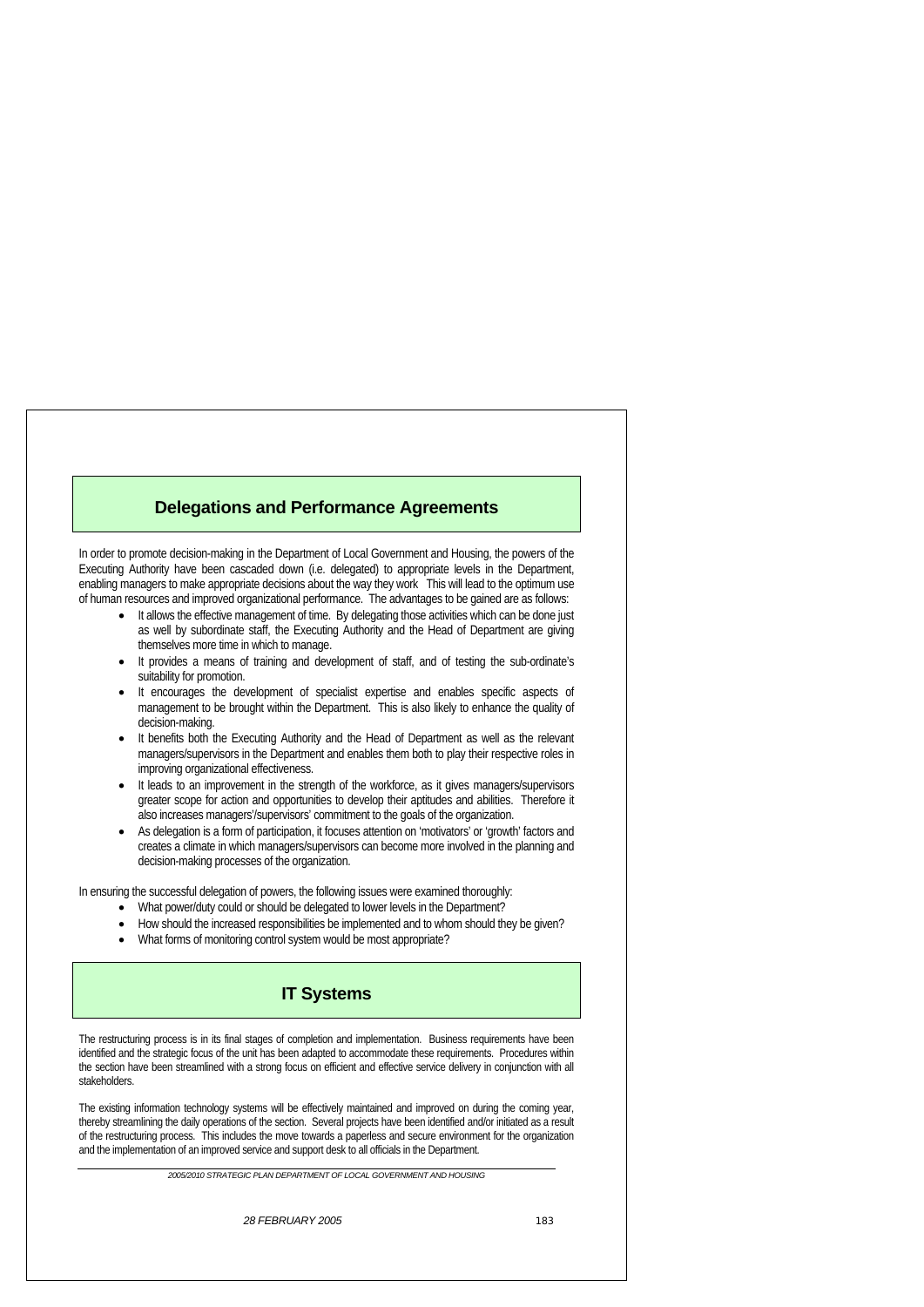*28 FEBRUARY 2005* 184

## **Performance Management System and Performance Agreements for Senior Management**

Performance management is aimed at improving performance by directing attention to key areas of activity, which are identified through strategic planning processes. It seeks to establish clear links between organizational development and culture change, the delivery of quality services and the personal and professional development of jobholders at work. The philosophy of performance management is to form a common bond of ownership amongst all jobholders. To create an environment where all individuals are being developed, motivated and inspired to deliver a quality service based on effective performance. The performance management process continuously facilitates the creation of a high performance culture within the Department.

- To establish a performance and learning culture in the Public Service;
- To ensure that all jobholders know and understand what is expected of them;
- To promote contact and interaction about performance between jobholders and their supervisors;
- To identify and manage jobholders' development needs and meet those needs where possible;
- To evaluate performance fairly and objectively;
- To reward good performance;
- To improve service delivery; and
- To manage unacceptable performance.

In improving the individual and organizational performance of Departments in the Free State Provincial Government, a provincial policy on performance management has been developed and adopted by the Free State Executive Council, applicable to all provincial departments. The objective of this policy is to provide a corporate framework to manage and secure effective and efficient organizational performance in meeting customer needs.

In order to achieve individual excellence and achievement, the Department of Local Government and Housing has the following objectives for performance management:

The Departmental Planning and Performance Management unit in the Department facilitates the translation of the mission, vision and strategic objectives of the Department of Local Government and Housing into tangible outputs. This process enables employees to contribute towards the achievement of the Department's strategic objectives.

The above unit continues to, in consultation with the Provincial Performance Management Forum, refine and customise the Performance Management System to recognise and award employees who excels in their performance. The system is also used to identify and appropriately address poor performance, thereby ensuring that the Department as a whole strives towards a performance culture.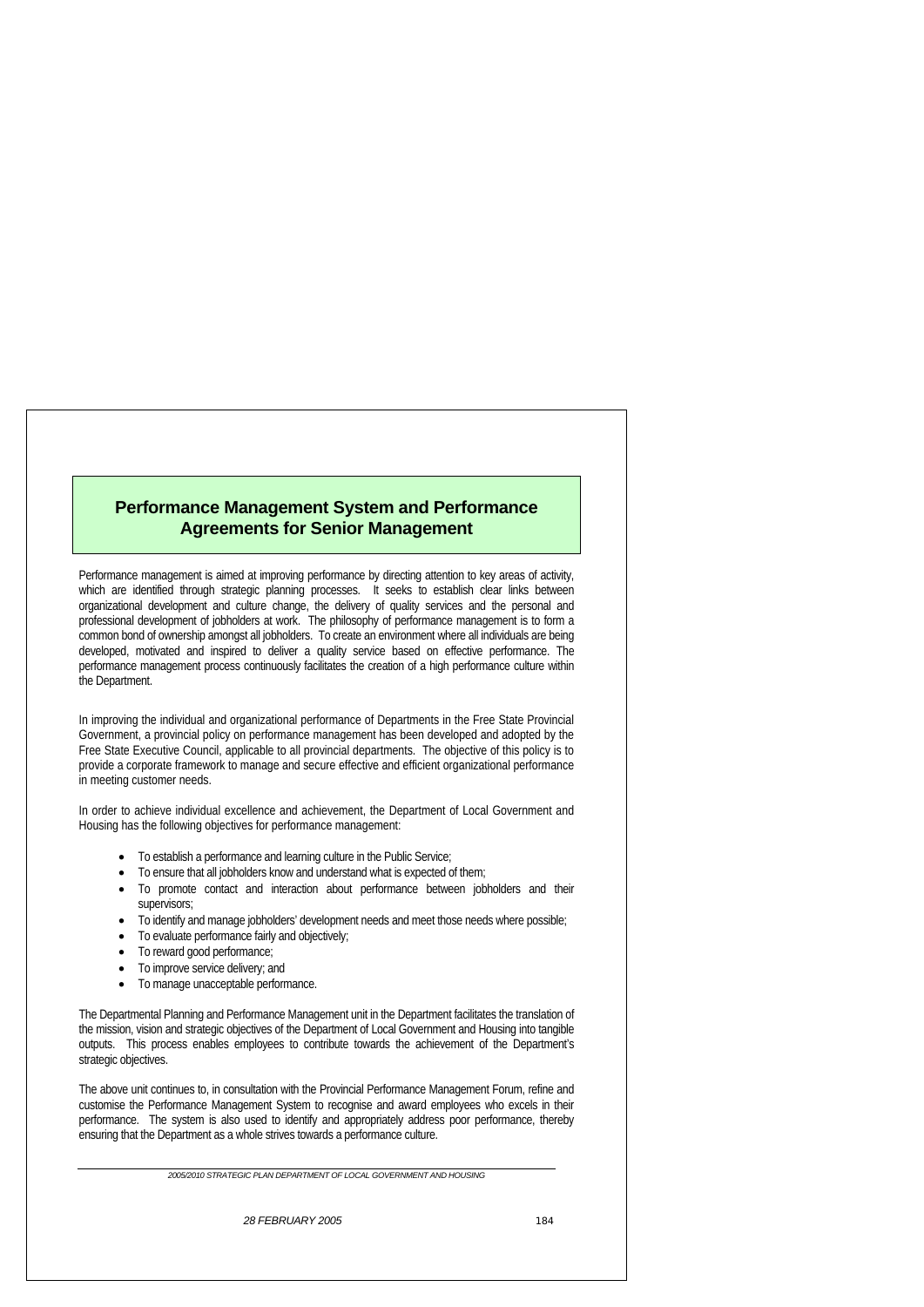Linked to the above and in enhancing the overall performance of the Department, Performance Agreements are in place for all Senior Managers in the Department (e.g. levels 13 and higher), including the Head of Department. These Performance Agreements are aligned with the directive of the Minister for the Public Service and Administration and the strategic objectives of the Department, and more specifically with the 2005/2006 Business Plan. This will not only contribute to the achievement of the Department's priorities, but will also contribute to the productive utilization of personnel resources.

 *28 FEBRUARY 2005* 185

Further contributing to creating and instilling a performance culture in the Department, is the Performance Review Meetings that take place on a quarterly basis. The achievement of the strategic objectives of the Department is being reviewed at these meeting per Programme, and challenges and stumbling blocks are identified and appropriately addressed.

# **Capital investment, maintenance and asset management plan**

The Department currently has 215 housing units registered as assets. These housing units are rented to low-income beneficiaries in terms of the Housing Act. The 215 units are situated in:

| Gariepdam                 | 16  |
|---------------------------|-----|
| Sasolburg                 | 56  |
| Bloemfontein              | 5   |
| Bloemfontein (Erlichpark) | 120 |
| Kroonstad                 | 14  |
| Odendaalsrus              | 1   |
| Welkom                    | ર   |

The Department is investigation the possibility to transfer these units to the respective Municipalities. Currently the Department is responsible for allocating these units to tenants, managing the assets and maintaining these assets.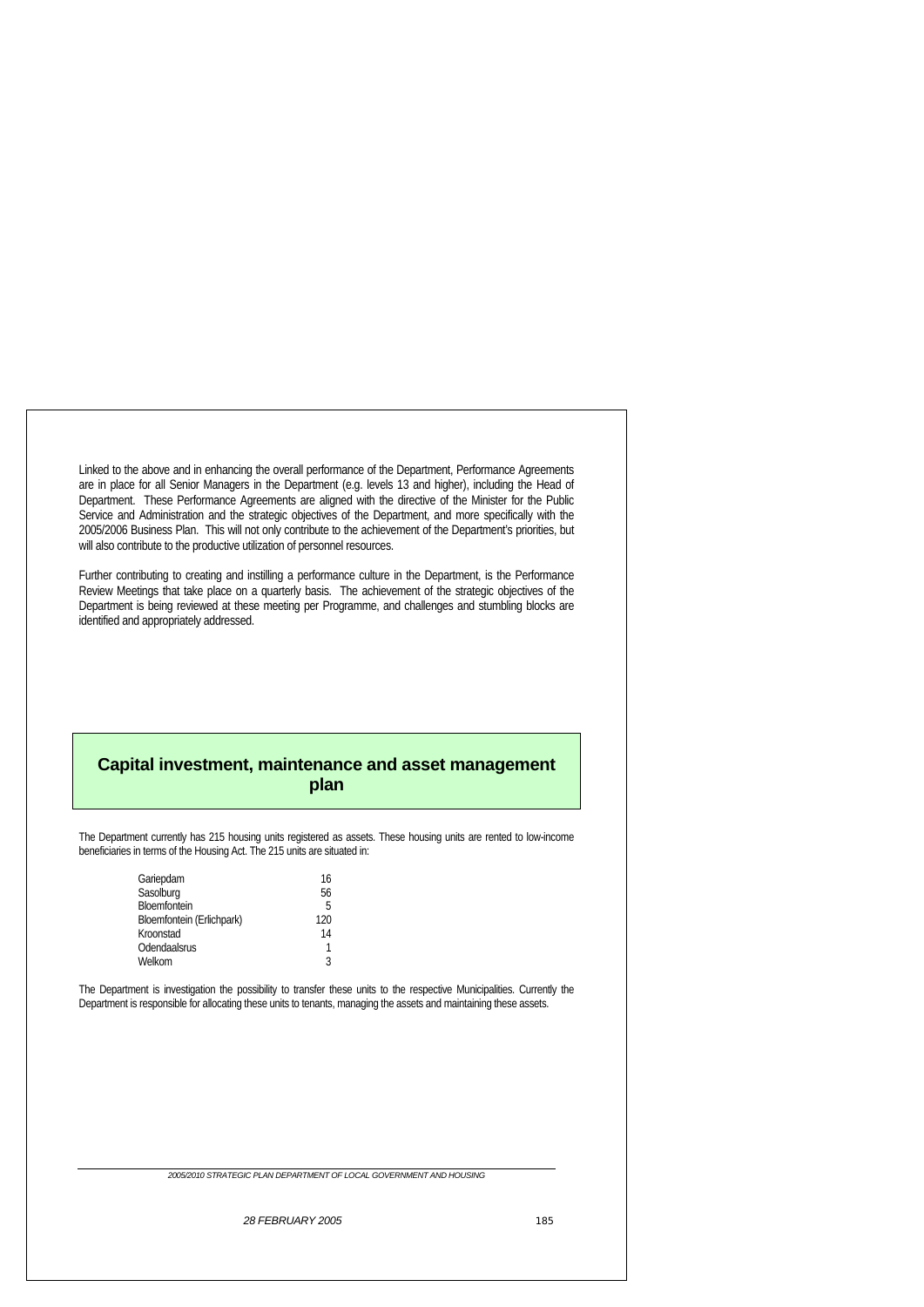*28 FEBRUARY 2005* 186

## **Financial Management**

With the commencement of the 2004/2005-year the following number of changes were implemented within the financial environment of the Department. The following information must be noted:

#### **a) Budget Structure**

The Budget structure of the Department had changed from the current 9 programmes to only 5 programmes for the 2004/05 financial year. These changes were made as National Treasury required standardisation within the various Provinces to enable more effective and efficient reporting.

### **b) BAS Implementation**

As from 1 April 2004 all Government Departments in South Africa will be on the same financial system and the Province was therefore implementing the Basic Accounting System (BAS). This system will be an online system and all financial transactions processed will immediately reflects. All changes in regard to the objective structures, responsibility structures and access codes to the system were already effected and communicated to all relevant personnel.

#### **c) Standard Chart of Accounts**

As from 1 April 2004 the new Standard Chart of Accounts (replace the current standard item structure) was also implemented to ensure that classifications of transactions are consistent between all Government Departments (National and Provincial) and therefore enhances the quality of information derived from the accounting system for various users. Standardisation would also facilitate in the Compilation of financial statements and other reporting mechanisms. This would simplify the process for the South African Reserve Bank to produce Government Finance Statistics for the International Monitor Fund and therefore comply with the Special Data Dissemination Standards.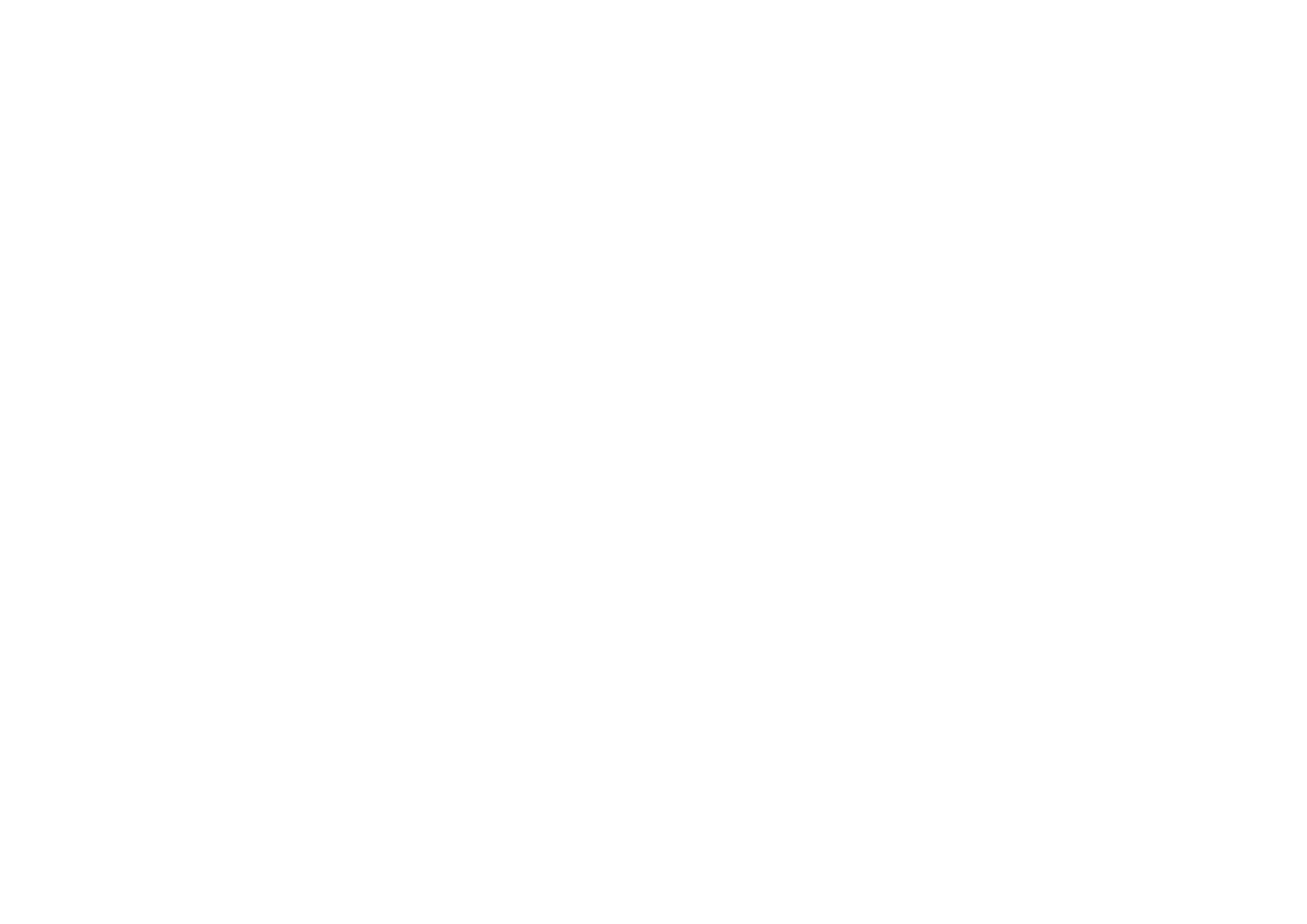*28 FEBRUARY 2005* 188

188

# **Audit Queries**

| No.            | <b>Description</b>                                                         | 2001/2002                                                | 2002/2003                                                     | 2003/2004                                    |  |
|----------------|----------------------------------------------------------------------------|----------------------------------------------------------|---------------------------------------------------------------|----------------------------------------------|--|
|                | Audit                                                                      | Unqualified report                                       | Unqualified report                                            | Unqualified report                           |  |
|                | Opinion                                                                    |                                                          |                                                               |                                              |  |
| $\overline{2}$ | Emphasis of                                                                | Revenue: Rezoning<br>fees<br>not                         | Revenue: Rezoning fees not manage                             | Revenue: Rezoning fees not manage            |  |
|                | matter                                                                     | manage correctly                                         | correctly                                                     | correctly                                    |  |
|                |                                                                            | Accounts receivable: Recovery of                         | Accounts receivable: Recovery of long                         | Matters in public interest: Private          |  |
|                |                                                                            | debts<br>outstanding<br>long                             | outstanding debts doubtful                                    | purchases by the MEC on his                  |  |
|                |                                                                            | doubtful                                                 | Financial Statements: Although taken up                       | credit card were not yet paid, and           |  |
|                |                                                                            | Weakness in internal control: An                         | in the statements a journal was not                           | outstanding advance was not yet              |  |
|                |                                                                            | efficient<br>effective,<br>and                           | effected on the system<br>Payments not effected: Payments had | recovered and the Department                 |  |
|                |                                                                            | transparent system of internal<br>control was not in all | been processed before the closing of                          | fail to invite tenders in three<br>instances |  |
|                |                                                                            | instances maintained                                     | the financial<br>but the                                      | Non-compliance with laws and                 |  |
|                |                                                                            | Assets: The asset register was                           | years,<br>Bank<br>transactions in the actual                  | regulations: All monies received             |  |
|                |                                                                            | not continuously updated with                            | account occurred after the closing of                         | were not timeous deposited and               |  |
|                |                                                                            | all movements and disposals                              | the financial year                                            | the Supply Chain Management                  |  |
|                |                                                                            | had not taken place                                      | Weakness in internal<br>control: An                           | system was not yet implemented               |  |
|                |                                                                            | Radios in position of<br>other                           | effective, efficient and transparent                          | Financial Management: Internal Audit         |  |
|                |                                                                            | persons: Number of radios                                | system of internal control was not in                         | and Audit Committees were not                |  |
|                |                                                                            | differed                                                 | all instances maintained                                      | yet established and all divisions of         |  |
|                |                                                                            | Services rendered by personnel                           | Assets: The asset register was not                            | the Division of Revenue Act,                 |  |
|                |                                                                            | at municipalities: Transfer of                           | all<br>continuously updated<br>with                           | 2003 were not complied with                  |  |
|                |                                                                            | officials, the cost involved and                         | movements and disposals had not                               |                                              |  |
|                |                                                                            | possible fruitless expenditure                           | taken place                                                   |                                              |  |
|                |                                                                            | as officials did not perform                             |                                                               |                                              |  |
|                | 2005/2010 CTDATECIC DI ANI DEDADTAJENT OF LOCAL CONFONDATIVIT AND HOLIGING |                                                          |                                                               |                                              |  |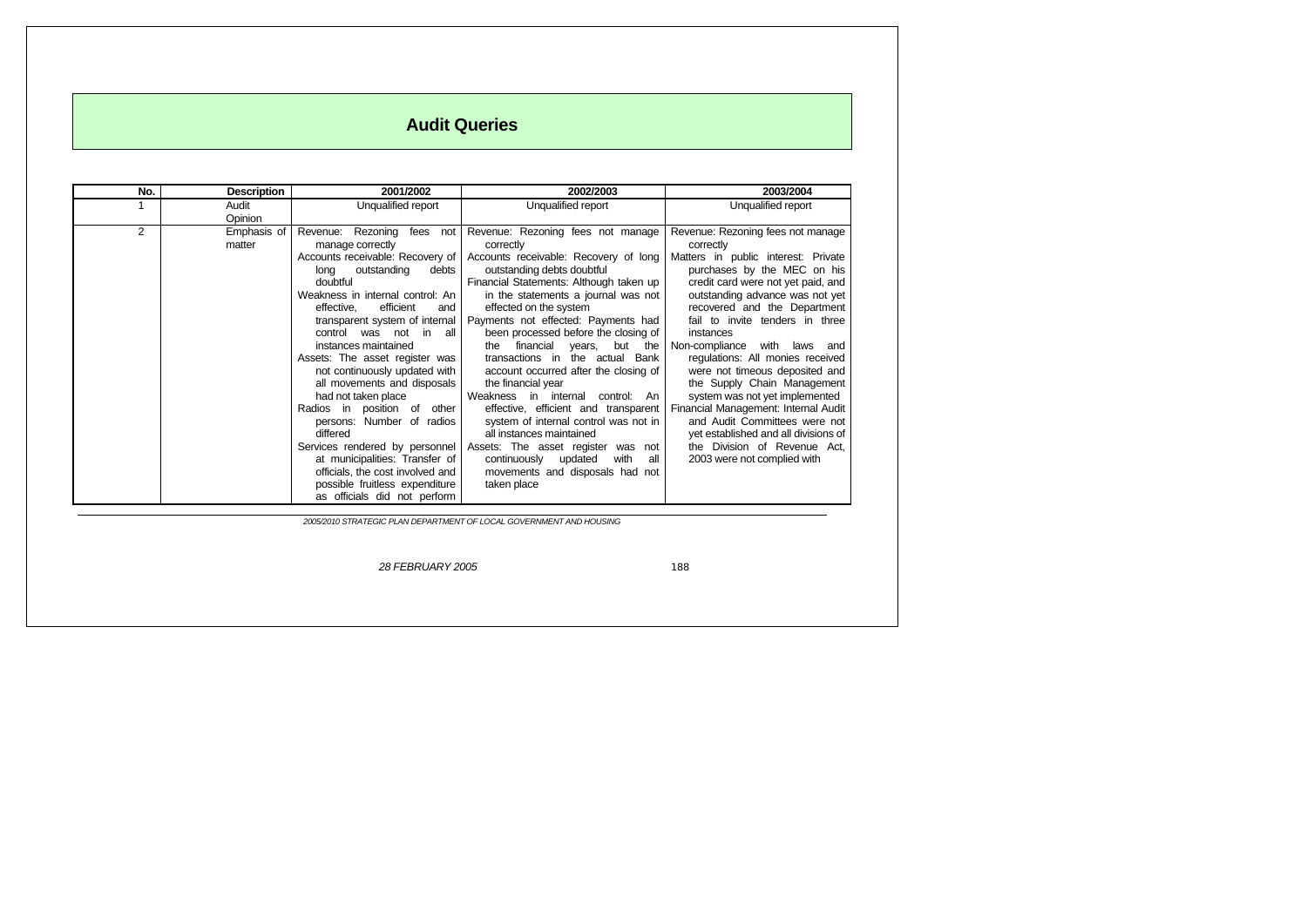*28 FEBRUARY 2005* 189

189

| duties<br>Non-compliance with laws and<br>regulations: 8% virements<br>was exceeded<br>Financial Management: Internal<br>Audit and Audit Committees<br>were not yet established | Matters in public interest: Remuneration<br>and allowances to the MEC was paid<br>by the Provincial Legislature,<br>logbooks were not always kept by the<br>Office of the MEC and the number of<br>radios in position of other persons<br>differed<br>Financial Management: Internal Audit<br>and Audit Committees were not yet<br>established and the loss control<br>register was not regularly updated<br>Non-compliance with laws and<br>regulations: The Chief Financial<br>Officer was not yet appointed, the<br>employment contract of the<br>Accounting Officer was not in writing,<br>batches and vouchers were not kept<br>in a storeroom and 8% virements<br>was exceeded |  |
|---------------------------------------------------------------------------------------------------------------------------------------------------------------------------------|--------------------------------------------------------------------------------------------------------------------------------------------------------------------------------------------------------------------------------------------------------------------------------------------------------------------------------------------------------------------------------------------------------------------------------------------------------------------------------------------------------------------------------------------------------------------------------------------------------------------------------------------------------------------------------------|--|

A detailed action plan was developed to effectively handle queries as raised by the Auditor General in the report. Specific actions were identified, linked to responsible officials within a detailed timeframe to correct problem areas